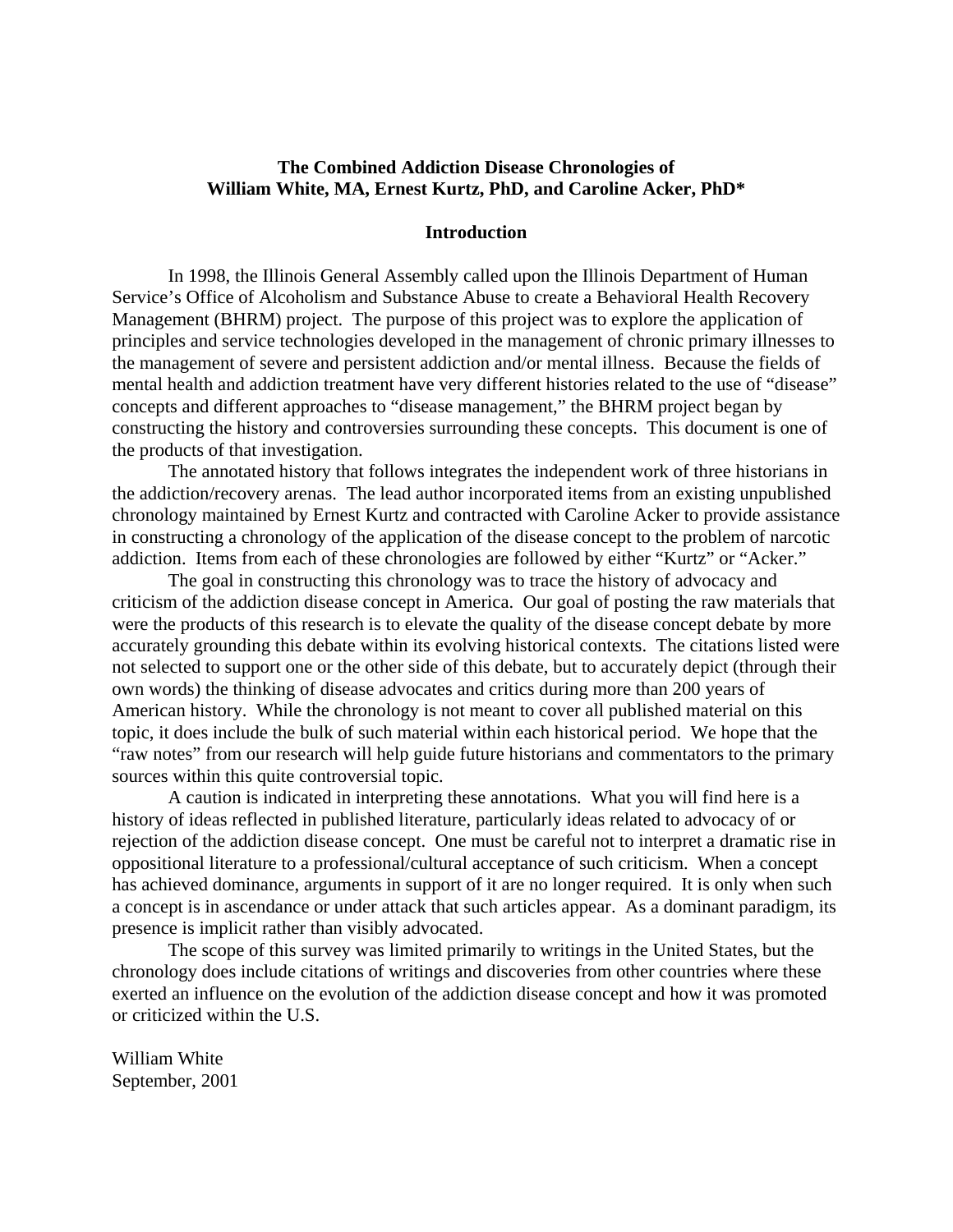- William White is a Senior Research Consultant at Chestnut Health Systems in Bloomington, Illinois. He has worked in the addiction treatment field for more than 30 years. His publications include *Slaying the Dragon: The History of Addiction Treatment and Recovery in America* and numerous articles on the history of addiction treatment and recovery.
- Ernest Kurtz, after earning his Ph.D. in the History of American Civilization from Harvard University in 1978, taught American History and the History of Religion in America at the University of Georgia and Loyola University of Chicago. He is the author of *Not-God: A History of Alcoholics Anonymous* and many articles related to the history of A.A.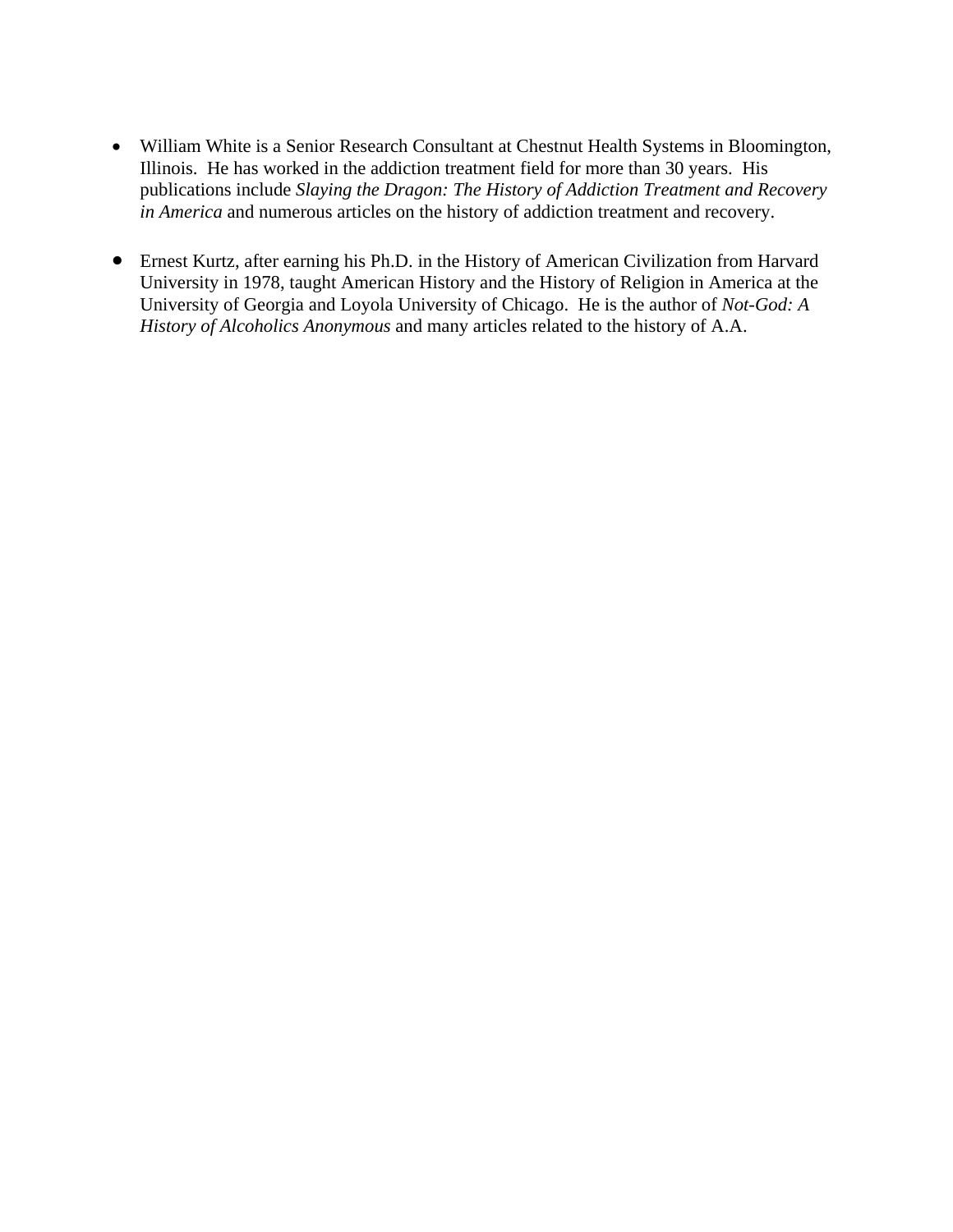Caroline Jean Acker is associate professor of history at Carnegie Mellon University. She received her Ph.D. in the history of health sciences from the School of Medicine of the University of California, San Franciso. Her book, *Creating the American Junkie: Addiction Research in the Classic Era of Narcotic Control*, will be published by The Johns Hopkins University Press early in 2002.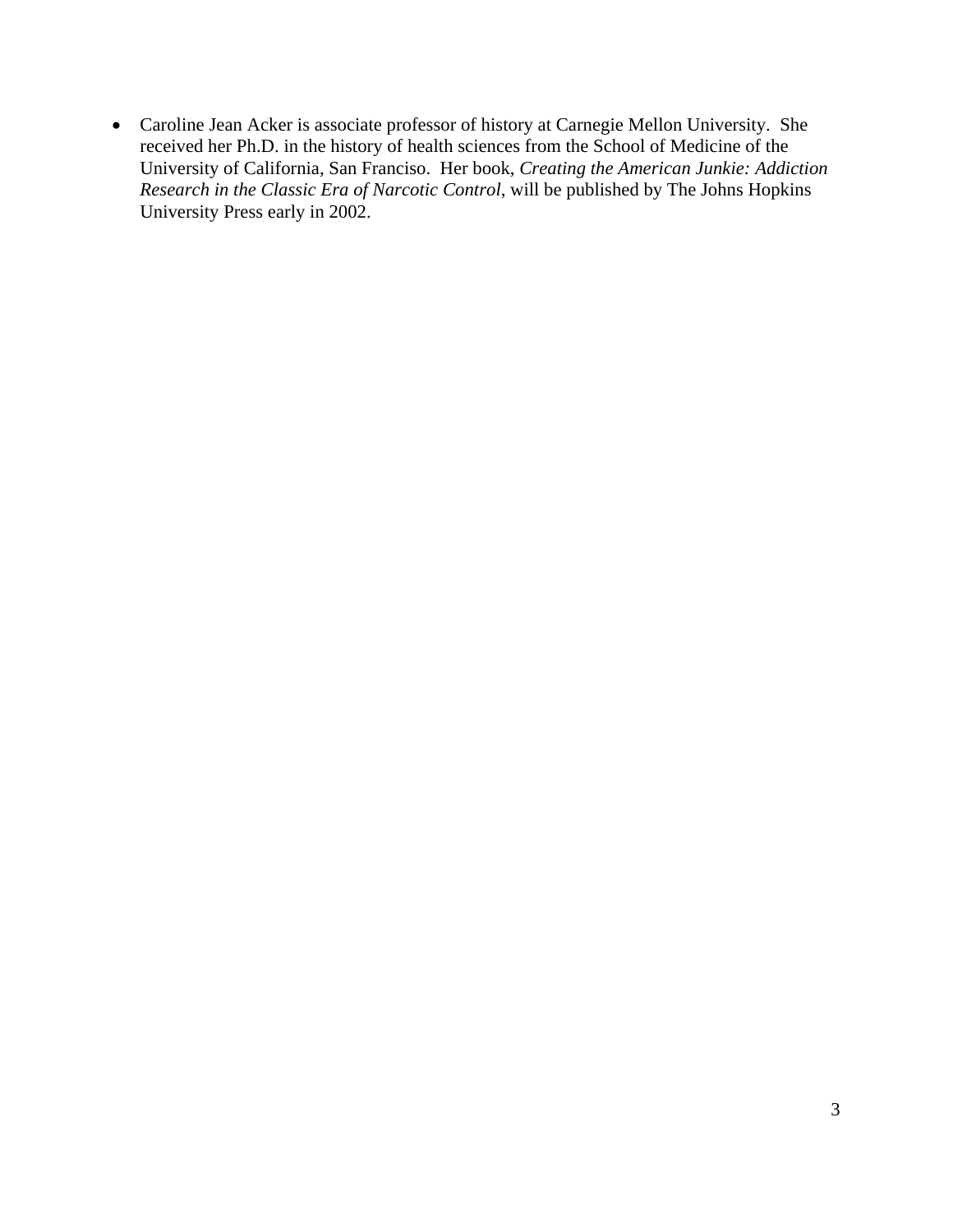# **The Combined Addiction Disease Chronologies of William White, MA, Ernest Kurtz, PhD, and Caroline Acker, PhD 5th BC - 1863**

This first chronology spans the earliest medicalization of excessive drinking through the "discovery" of addiction in America. This discovery occurs during a period that witnessed a dramatic increase in American per capita alcohol consumption and drinking preferences (from fermented to distilled alcohol) as well as a recognition of the addictive powers of opium and morphine. We will also see in this first period the first articulation of a disease concept of alcoholism and the call for the creation of specialized medical institutions for the treatment of the inebriate. Note the early emergence of elements that will become the core of the addiction disease concept: tolerance, withdrawal, progression, loss of control, inability to abstain, and the necessity of total abstinence.

| $---$                                | Early references to "drink madness" from ancient Egypt and Greece (Crothers,<br>1893)                                                                                                                                                                                                                                                                                                                                                                                                                                                                                                                                                                                                                                                                                           |
|--------------------------------------|---------------------------------------------------------------------------------------------------------------------------------------------------------------------------------------------------------------------------------------------------------------------------------------------------------------------------------------------------------------------------------------------------------------------------------------------------------------------------------------------------------------------------------------------------------------------------------------------------------------------------------------------------------------------------------------------------------------------------------------------------------------------------------|
| 5 <sup>th</sup> Century<br><b>BC</b> | Heroditus (fifth century BC) reference to drunkenness as a body and soul sickness<br>(Crothers, 1893)                                                                                                                                                                                                                                                                                                                                                                                                                                                                                                                                                                                                                                                                           |
| 4 <sup>th</sup> Century<br>BC        | Aristotle (384-322 BC) in comparing licentiousness to drunkenness noted that the<br>former was a functional disorder while the latter resulted from an organic<br>disorder. He viewed licentiousness as permanent but drunkenness curable. (The<br>Cyclopaedia of Temperance and Prohibition, p., 221)                                                                                                                                                                                                                                                                                                                                                                                                                                                                          |
| $1st$ Century<br>AD                  | Seneca (4 B.C.-65 A.D.) (Seneca. Epistle LXXXIII: On drunkenness. Classics<br>of the Alcohol Literature. Quarterly Journal of Studies on Alcohol (1942) 3:302-<br>307.<br>* "the word drunken is used in two ways,-in the one case of a man who is loaded<br>with wine and has no control over himself; in the other, of a man who is<br>accustomed to get drunk, and is a slave to the habitthere is a great difference<br>between a man who is drunk and a drunkard." p. 304<br>* "drunkenness is nothing but a condition of insanity purposely assumed." p.<br>306<br>• "the vices which liquor generated retain their power even when the liquor is<br>gone." p. 307<br>St John Chrysostom-first distinctive comparison of inebriety to other diseases.<br>(Crothers, 1893) |
| 1531                                 | Classics of the Alcohol Literature: A Document of the Reformation Period on<br>Inebriety: Sebastian Franck's "On the Horrible Vice of Drunkenness." Quarterly                                                                                                                                                                                                                                                                                                                                                                                                                                                                                                                                                                                                                   |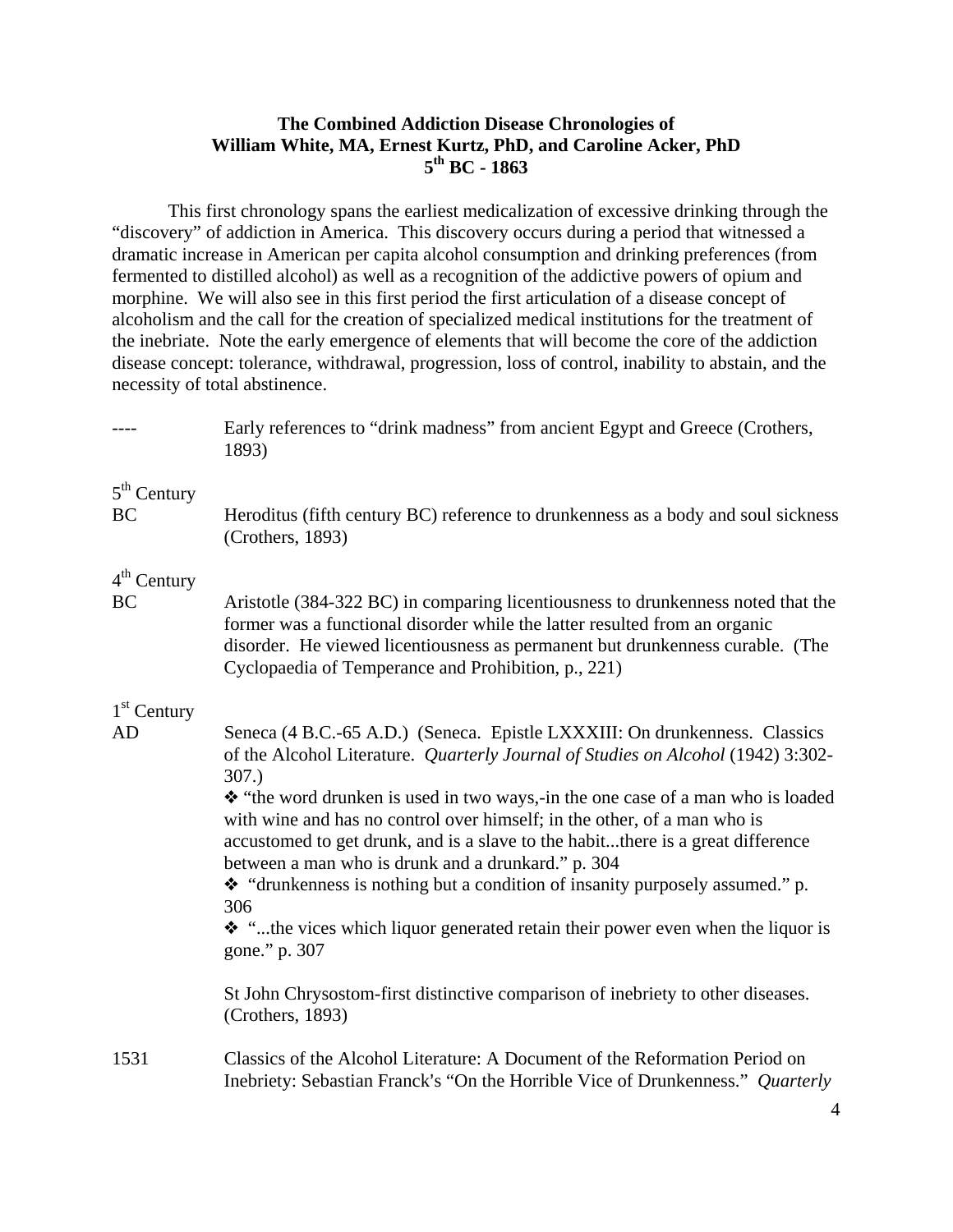|                          | Journal of Studies on Alcohol, 2(2):391-395<br>Refers to intoxication as a "sin that has become a habit." p. 392.<br>❖ Franck's attack is on drunkenness and not on alcohol or drinking; Jellinek<br>notes that this attitude derived from Franck's religious view that "What God<br>created could not be evil in itself." p. 395                                                                                                                                                                                                                                                                                                                                                                 |
|--------------------------|---------------------------------------------------------------------------------------------------------------------------------------------------------------------------------------------------------------------------------------------------------------------------------------------------------------------------------------------------------------------------------------------------------------------------------------------------------------------------------------------------------------------------------------------------------------------------------------------------------------------------------------------------------------------------------------------------|
| 1563                     | The Portuguese explorer Garcia da Orta describes opium addiction in India:<br>"there is a very strong desire for it among those who use it." Early depiction of<br>craving and compulsion. (Sonnedecker, 1962, p. 281)                                                                                                                                                                                                                                                                                                                                                                                                                                                                            |
| 1576                     | German physician-botanist Leonhart Rauwolf, in describing the opium traffic<br>among the Turks, Moors and Persians, notes of opium consumers: "if they leave<br>off somewhat taking it, so that then they feel physically ill." Early description of<br>narcotic withdrawal. (Sonnedecker, 1962, p. 280)                                                                                                                                                                                                                                                                                                                                                                                          |
| 1592                     | Classics of the Alcohol Literature: The Observations of the Elizabethan Writer<br>Thomas Nash on Drunkenness. (1943). Quarterly Journal of Studies on Alcohol,<br>$4(3): 462 - 469.$<br>* Nash's pened thoughts on "The Eight Kinds of Drunkennesse."<br>* "All these <i>species</i> , and more, I haue seene practised in one Company at one<br>sitting, when I have beene permitted to remaine sober amongst them"<br>NOTE: E.M. Jellinek, who introduced and summarized Nash's work in the<br>above Quarterly Journal of Studies on Alcohol article, later uses Nash's term<br>"species" in his own work to separate those types of alcohol problems that<br>warrant designation as a disease. |
| 1592                     | H. van Linschoten of Holland describes opium use in India: "He that is used to<br>eating it, must eat it daily, otherwise he dies and consumes himselfhe that has<br>never eaten it, and will venture to at first to eat as much as those who daily use it,<br>will surely kill him: for I certainly believe it is a kinde of poison." Early<br>depiction of tolerance. (Sonnedecker, 1962, p. 280)                                                                                                                                                                                                                                                                                               |
| $17^{\text{th}}$ Century | "the modern conception of alcohol addiction dates not from the late eighteenth<br>century but from the early seventeenth century at the very least. It is in the<br>religious oratory of Stuart England that we find the key components of the idea<br>that habitual drunkenness constitutes a progressive disease, the chief symptom of<br>which is a loss of control over drinking behavior." (Warner, 1993)                                                                                                                                                                                                                                                                                    |
| 1609                     | English Clergyman John Downame refers to drunkards "who addict themselves to<br>this vice." (Quoted in Warner, 1993, p. 687)                                                                                                                                                                                                                                                                                                                                                                                                                                                                                                                                                                      |
| 1622                     | Ward, S. (1622). Woe to Drunkards. London: A Mathewes.<br>◆ English clergyman refers to drunkard's "disease" (Cited in Warner, 1993, p.<br>688)                                                                                                                                                                                                                                                                                                                                                                                                                                                                                                                                                   |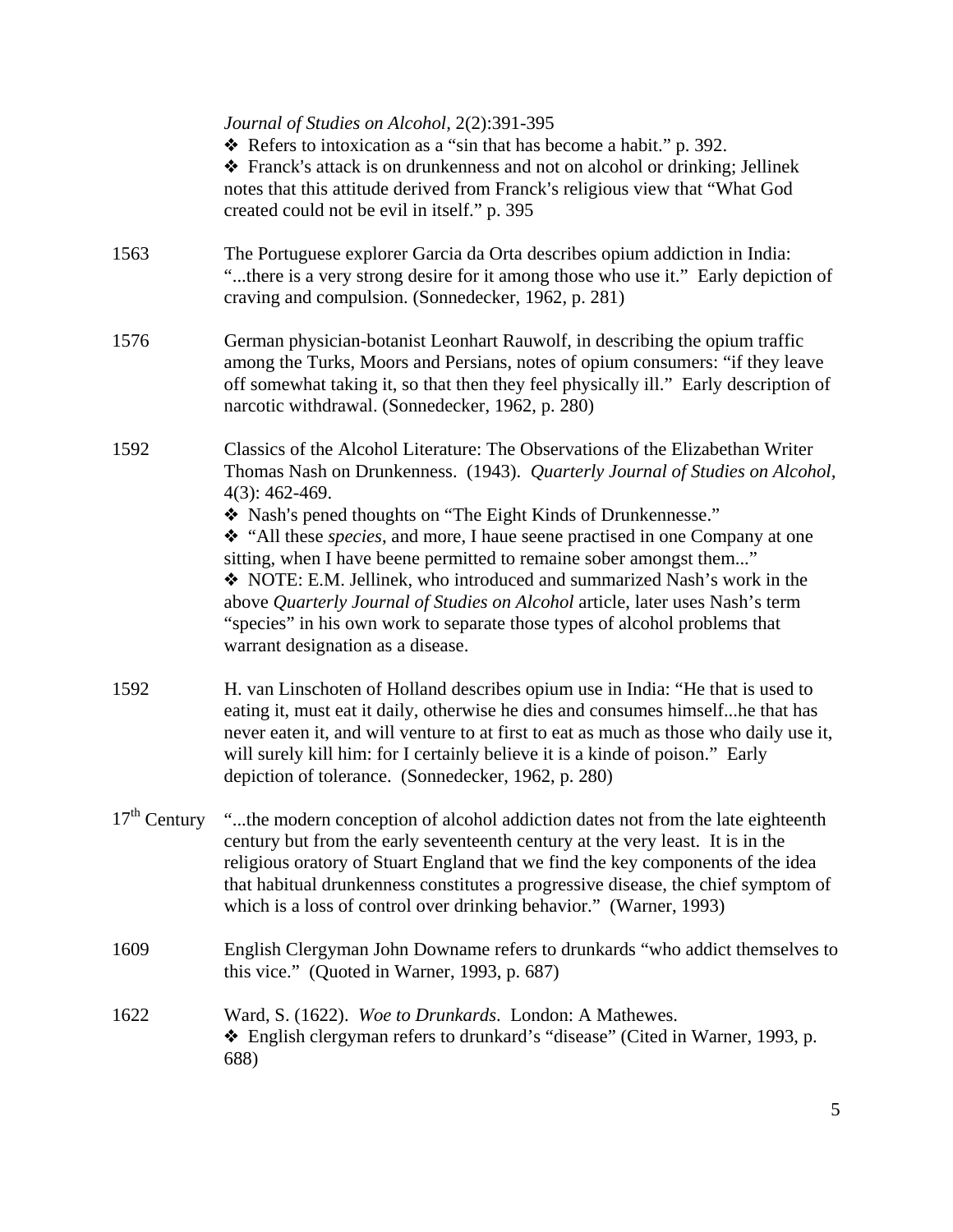| 1655 | Physician Acosta (Portugal) notes difficulties experienced by those trying to<br>discontinue opium use-early anticipation of concept of addiction.                                                                                                                                                                                                                                                                                                                                                                                                                                                                                                                                                                                                                                  |
|------|-------------------------------------------------------------------------------------------------------------------------------------------------------------------------------------------------------------------------------------------------------------------------------------------------------------------------------------------------------------------------------------------------------------------------------------------------------------------------------------------------------------------------------------------------------------------------------------------------------------------------------------------------------------------------------------------------------------------------------------------------------------------------------------|
| 1673 | Increase Mather, minister of the Old North Church, in his sermon, "Woe to<br>Drunkards" declares: "Drink in itself is a good creature of Godand to be<br>received with thankfulness, but the abuse of drink is from Satan; the wine is from<br>God, but the drunkard is from the Devil." (Lender, 1973, p. 353)                                                                                                                                                                                                                                                                                                                                                                                                                                                                     |
| 1675 | English minister Richard Garbutt describes tolerance and progression:<br>• "The greatest Drunkard, what commonly was he at first, but only a frequent<br>needless Drinker? At first he did but sip it, and afterwards he turned to sup, and<br>now he swoops it." (Quoted in Warner, 1993, p. 687)                                                                                                                                                                                                                                                                                                                                                                                                                                                                                  |
| 1680 | Scrivener, M. (1680). A Treatise against Drunkenness: Described in its Natures,<br>Kindes, Effects and Causes, Especially that of Drinking of Healths. London:<br>Printed for Charles Brown.<br>* Refers to England's "Epidemical Disease of Drunkenness" (Cited in Warner,<br>1993, p. 688)                                                                                                                                                                                                                                                                                                                                                                                                                                                                                        |
| 1682 | Stockton, O. (1682). A Warning to Drunkards Delivered in Several Sermons to a<br>Congregation in Colchester upon the Occasion of a Sad Providence towards a<br>Young Man, Dying in the Act of Drunkenness. London: J.R.<br>English clergyman Owen Stockton's Warning to Drunkards posthumously<br>published:<br>* "Drunkenness is an enticing, bewitching sin, which is very hardly left by those<br>addicted to it." (Quoted in Warner, 1993, p. 687)                                                                                                                                                                                                                                                                                                                              |
| 1700 | In The Mysteries of Opium Reveal'd, English physician John Jones describes the<br>opiate withdrawal syndrome and dependence, saying that "the effects of sudden<br>leaving off the uses of opium after a long and lavish use therefore [were] great<br>and even intolerable distresses, anxieties and depressions of spirit, which<br>commonly end in a most miserable death, attended with strange agonies, unless<br>men return to the use of opium; which soon raises them again, and certainly<br>restores them." (Acker) Jones concluded his depiction of addiction with the<br>observation that "the mischief is not really in the drug but in people," but does<br>note that the addict eventually loses volitional control of his habit. (Sonnedecker,<br>1962, p. 283-284) |
| 1747 | French philosopher Condillac refers to inebriety as a disease and calls for state<br>sponsored treatment. (Crothers, 1893)                                                                                                                                                                                                                                                                                                                                                                                                                                                                                                                                                                                                                                                          |
| 1772 | Benjamin Rush calls for the abandonment of distilled spirits and the substitution<br>of cider, beer, wine and non-alcoholic drinks in his "Sermons to Gentlemen Upon<br>Temperance and Exercise." (Wilkerson, 1966, p. 42)                                                                                                                                                                                                                                                                                                                                                                                                                                                                                                                                                          |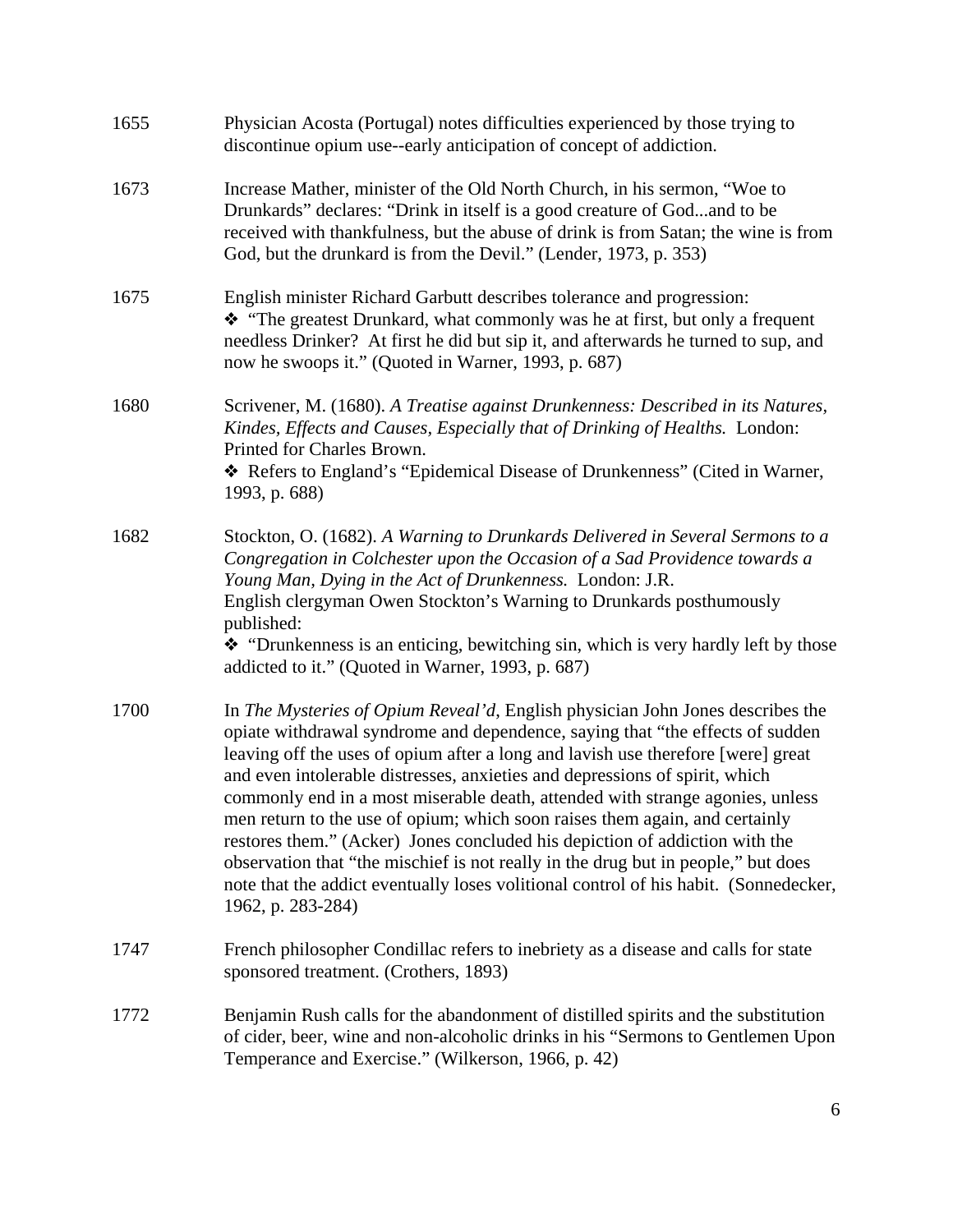| 1774                            | Anthony Benezet's Mighty Destroyer Displayed is published. Includes what is<br>perhaps the first American reference to alcohol addiction: "The unhappy dram-<br>drinkers are so absolutely bound in slavery to these infernal spirits, that they seem<br>to have lost the power of delivering themselves from this worst of bondages."<br>Notes progression: "Drops beget drams, and drams beget more drams, till they<br>become to be without weight or measure."<br>* Refers to alcohol as a "bewitching poison."<br>* Refers to "grievous abuse of rum," the "abuse of spiritous liquors," and<br>"people may abuse themselves thro' excess." (Benezet, 1774)                                                                   |
|---------------------------------|------------------------------------------------------------------------------------------------------------------------------------------------------------------------------------------------------------------------------------------------------------------------------------------------------------------------------------------------------------------------------------------------------------------------------------------------------------------------------------------------------------------------------------------------------------------------------------------------------------------------------------------------------------------------------------------------------------------------------------|
| 1784                            | Benjamin Rush (1746-1813). Inquiry into the Effects of Ardent Spirits on the<br>Human Mind and Body is published. Reprinted in Quarterly Journal of Studies on<br>Alcohol, 4:321-341 (1943).<br>$\triangleleft$ Rush refers to intemperance as "this odious disease" (p. 5) and notes the<br>progressive development of intemperance.<br>* "drunkenness resembles certain hereditary, family and contagious diseases."<br>p. 8<br>* Rush notes that the hereditary quality of intemperance should lead one to be<br>cautious in one's matrimonial matches to avoid the risk of inebriate children. p. 8<br>* Rush presents neither a fully articulated disease concept nor a treatment<br>protocol that flows out of this concept. |
| 1789                            | First American temperance society organized in Litchfield, CT.                                                                                                                                                                                                                                                                                                                                                                                                                                                                                                                                                                                                                                                                     |
| 1790                            | Rush, B. Plan for an Asylum for Drunkards to be Called the Sober House (1810).<br>In: The Commonplace Book of Benjamin Rush, 1792-1813, In: The<br>Autobiography of Benjamin Rush (1948) Edited by Corner, G.W. Princeton, NJ:<br>Princeton University Press, pp. 354-355.<br>* Rush calls for creation of a special hospital for inebriates ("Sober House")                                                                                                                                                                                                                                                                                                                                                                       |
| 1793                            | The British observer Samuel Crumpe compares opium use in Turkey and the<br>Levant to use of wine and liquor in Europe; he says in these countries opium<br>serves as "the support of the coward, the solace of the wretched, and the daily<br>source of intoxication to the debauchee." This view, which also takes hold in the<br>U.S., stresses the exotic nature of the drug and its users and ascribes addiction as<br>a problem of the less civilized. (Morgan) (Acker)                                                                                                                                                                                                                                                       |
| late 18th/early<br>19th century | Opium as a form of stimulant is a common theme for the theses medical students<br>must write to graduate from America's few medical schools. An example is John<br>Augustine Smith's "Inaugural Dissertation on Opium Embracing its History,<br>Chemical Analysis, and Use and Abuse as a Medicine," submitted to the faculty<br>of the College of Physicians and Surgeons, University of the State of New York,<br>in 1832. (Acker)                                                                                                                                                                                                                                                                                               |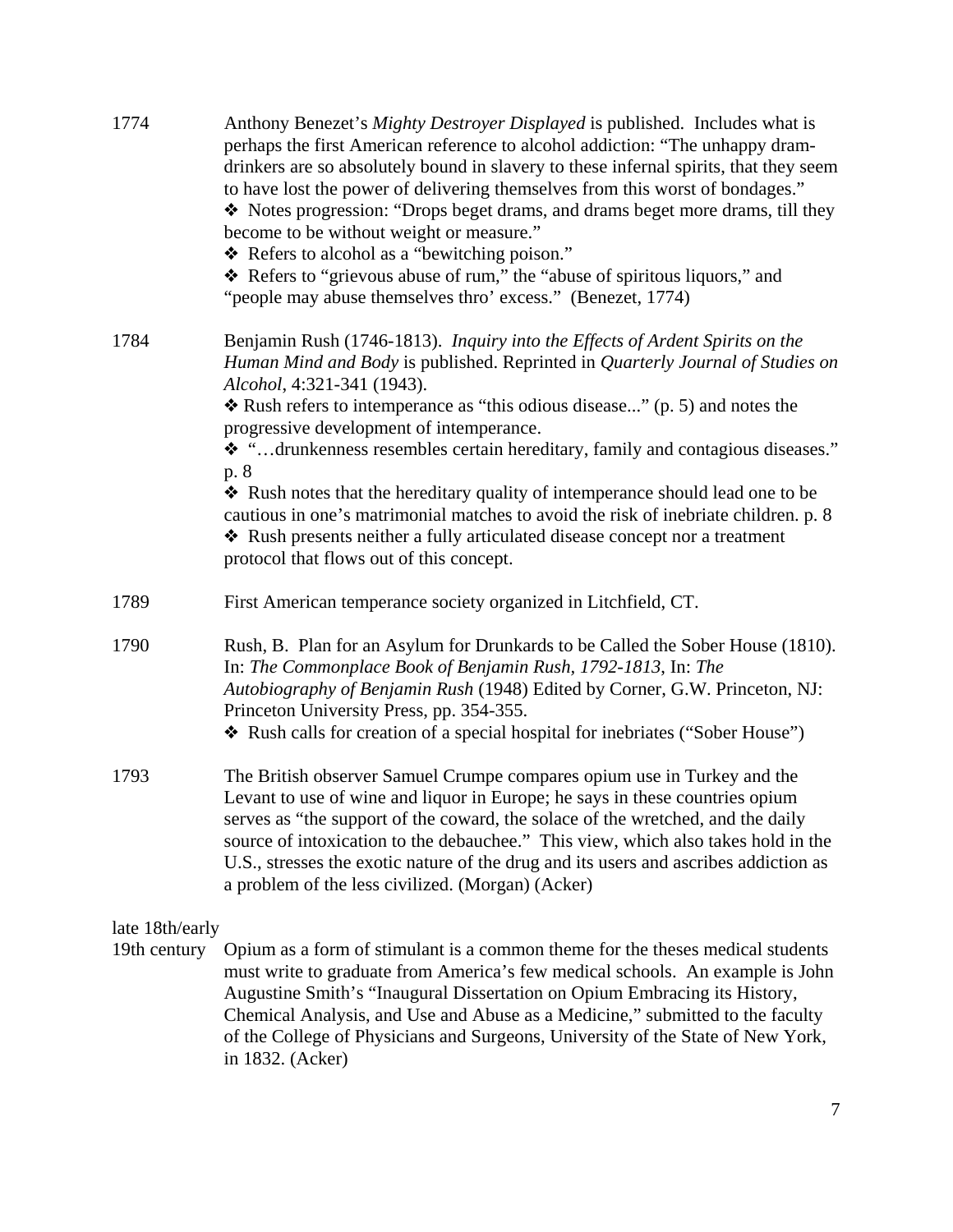| 1803 | Wilson, D. (1803). An Inaugural Dissertation on the Morbid Effects of Opium on<br>the Human Body. In: Grob, G., Ed., Origins of Medical Attitudes Toward Drug<br>Addiction in America. New York: Arno Press.<br>• Includes cases of the "habitual use of opium" including one submitted by<br>Rush, p. 30                                                                                                                                                                                                                                                                                                                                                                                                                                                                                                                                                                                                                                                                                                        |
|------|------------------------------------------------------------------------------------------------------------------------------------------------------------------------------------------------------------------------------------------------------------------------------------------------------------------------------------------------------------------------------------------------------------------------------------------------------------------------------------------------------------------------------------------------------------------------------------------------------------------------------------------------------------------------------------------------------------------------------------------------------------------------------------------------------------------------------------------------------------------------------------------------------------------------------------------------------------------------------------------------------------------|
| 1803 | Scott, Franklin (1803). Experiments and Observations on the Means of<br>Counteracting the Deleterious Effects of Opium and on the Method of Cure of the<br>Disease Resulting Therefrom. In: Grob, G., Ed., Origins of Medical Attitudes<br>Toward Drug Addiction in America. New York: Arno Press.<br>Refers to opium overdose as a disease. p. 40<br>❖ Refers to those "habituated to its (opium) use." p. 45<br>◆ Withdrawal: "among those who have been in the habit of eating opium, if<br>they are at any time deprived of the usual dose, they are rendered miserable" p.<br>46                                                                                                                                                                                                                                                                                                                                                                                                                            |
| 1803 | Serteurner isolates and describes morphine. This, the first isolation of an alkaloid<br>from a plant, is a key moment in the emergence of modern pharmacology, one<br>focus of which will be the production of new drugs. Though created as<br>medicines, some of these will be used recreationally and will be associated with<br>problems of dependence. Later the Progressive Era concerns about opiate and<br>cocaine use follow closely on the introduction and widespread sales of such<br>compounds as morphine, cocaine, heroin, veronal, and aspirin. (Goodman &<br>Gilman) (Acker)                                                                                                                                                                                                                                                                                                                                                                                                                     |
| 1804 | Trotter, T. (1804). Essay, Medical Philosophical, and Chemical, on Drunkenness<br>and its Effects on the Human Body. London: Longman, Hurst, Rees, and Orme.<br>Trotter, an Edinburgh physician, publishes his essay on drunkenness in which<br>he sets forth the proposition that the habit of drunkenness is a "disease of the<br>mind."<br>• "In medical language, I consider drunkenness, strictly speaking, to be a disease<br>produced by a remote cause in giving birth to actions and movements in a living<br>body that disorders the function of health."<br>* "The habit of drunkenness is a disease of the mind."<br>* Recommends regular meetings between physician and patient to formulate and<br>implement a sobriety plan--references to gaining confidence of patient, etc. reflect<br>a type of medical psychotherapy.<br>$\triangleleft$ Published in U.S. in 1813.<br>$\triangleleft$ Introduced with excerpts in Quarterly Journal of Studies on Alcohol, 2(3):584-<br>591 December, 1941. |
| 1811 | A temperance society in Fairfield, Connecticut calls for total abstinence,<br>acknowledging that this is a harsh remedy, "but the nature of the disease<br>absolutely requires it." (White, 1998, p. 3)                                                                                                                                                                                                                                                                                                                                                                                                                                                                                                                                                                                                                                                                                                                                                                                                          |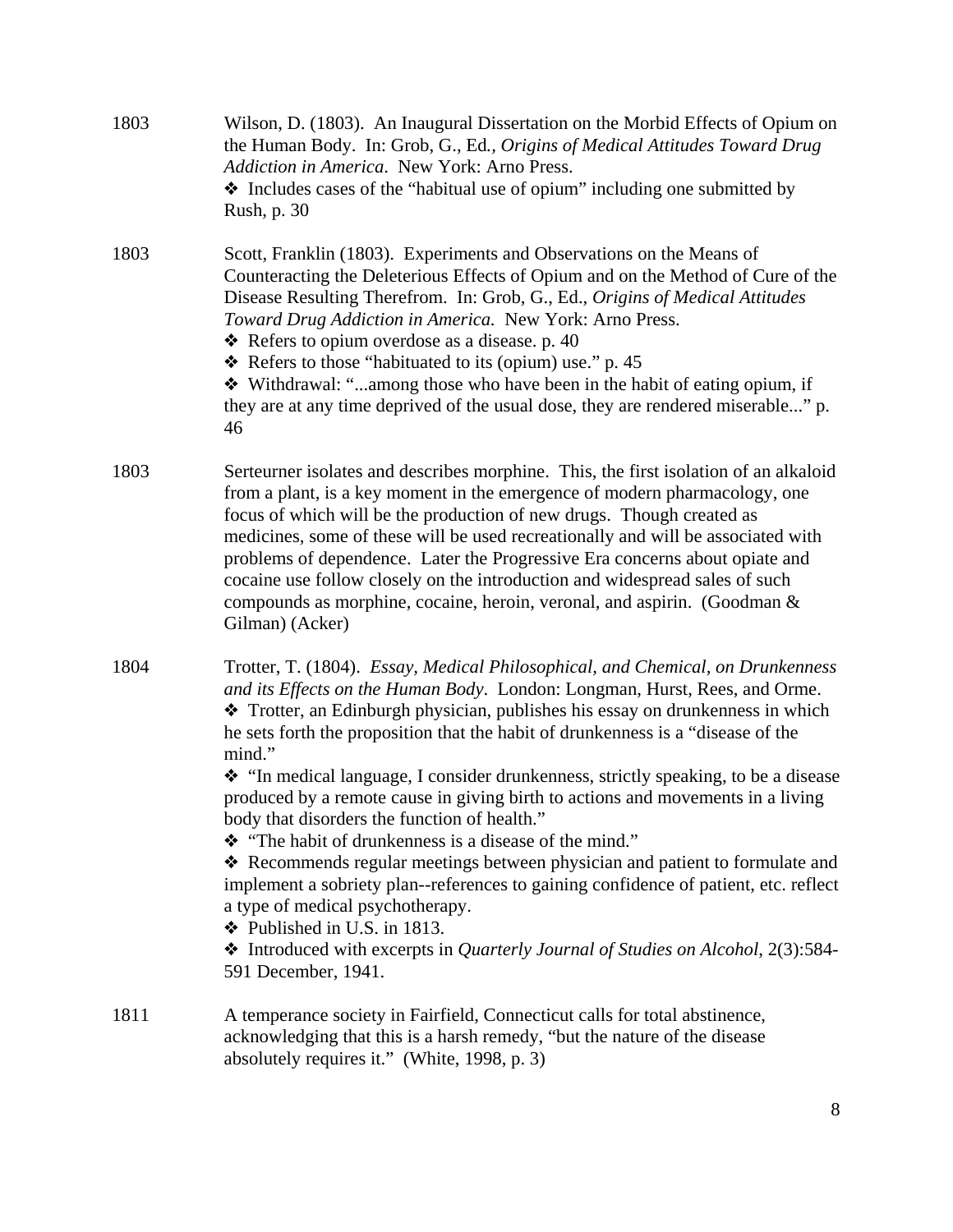|           | 9                                                                                                                                                                                                                                                                                                                                                                                                                                     |
|-----------|---------------------------------------------------------------------------------------------------------------------------------------------------------------------------------------------------------------------------------------------------------------------------------------------------------------------------------------------------------------------------------------------------------------------------------------|
| 1826      | American Temperance Society formed - first national temperance organization.                                                                                                                                                                                                                                                                                                                                                          |
|           | the system." p. 37<br>* Excessive drinking marks "the beginning of a habit, which cannot fail to<br>generate disease." p. 39<br>$\hat{P}$ "There is no remedy for intemperance but the cessation of it." p. 43<br>Amazingly modern checklist of warning signs. Pp. 44-45                                                                                                                                                              |
|           | * "Intemperance is a disease as well as a crime, and were any other disease, as<br>contagious, of as marked symptoms, and as mortal, to pervade the land, it would<br>create universal consternation: for the plague is scarcely more contagious or more<br>deadly; and yet we mingle fearlessly with the diseased, and in spite of admonition<br>we bring into our dwellings the contagion, apply it to our lip, and receive it into |
|           | * Refers to the intemperate as being "addicted to the sin," "the evil habit"<br>◆ Refers to "insatiable desire for drink", "inordinate and dangerous love of<br>strong drink"<br>* Progression: " he will hasten on to ruin with accelerated movement"                                                                                                                                                                                |
| 1825      | Lyman Beecher delivers his Six Sermons on the Nature, Occasion, Signs, and<br>Remedy of Intemperance. (Published 2 years later)                                                                                                                                                                                                                                                                                                       |
| 1822      | John Eberle characterizes opiate withdrawal: "When the system is entirely free<br>from the influence of the accustomed stimulant, torments of the most distressing<br>kind are experienced." This is an early statement of the position that opiate<br>withdrawal is a uniquely harrowing physical and mental experience. (Morgan)<br>(Acker)                                                                                         |
| 1822      | Thomas De Quincey publishes Confessions of an English Opium-Eater. This<br>work and Samuel Taylor Coleridge's poem "Xanadu" launch the Romantic image<br>of the aristocratic, bohemian opium user. (Acker)                                                                                                                                                                                                                            |
| 1820      | Bound, J.J. (1820). The Means of Curing and Preventing Intemperance. New<br>York: Charles N. Baldwin & Chamber. (Quoted in Brent, 1996)<br>* Intemperance is "considered a vice, treated with ridicule and contemptpeople<br>do not dream of it being a disorder, or think it to be within the reach of medicine."<br>$p. 3-4$                                                                                                        |
| 1819      | Christopher Wilhelm Hufeland coins the term <i>dipsomania</i> to describe the<br>uncontrollable cravings for spirits that triggers "drink storms."                                                                                                                                                                                                                                                                                    |
|           | Andover: Flagg and Gould.<br>* "To attempt to reform a confirmed drunkard is much the same, as preaching to<br>a madman or idiot."                                                                                                                                                                                                                                                                                                    |
| 1815      | Pearson and then named by Thomas Sutton. (Wilkerson, 1966, p.64)<br>Reason's Plea for Temperance (1815). (New England Tract Society, Volume 3).                                                                                                                                                                                                                                                                                       |
| 1812-1813 | Delirium tremens recognized and medically described by Lettsom, Armstrong,                                                                                                                                                                                                                                                                                                                                                            |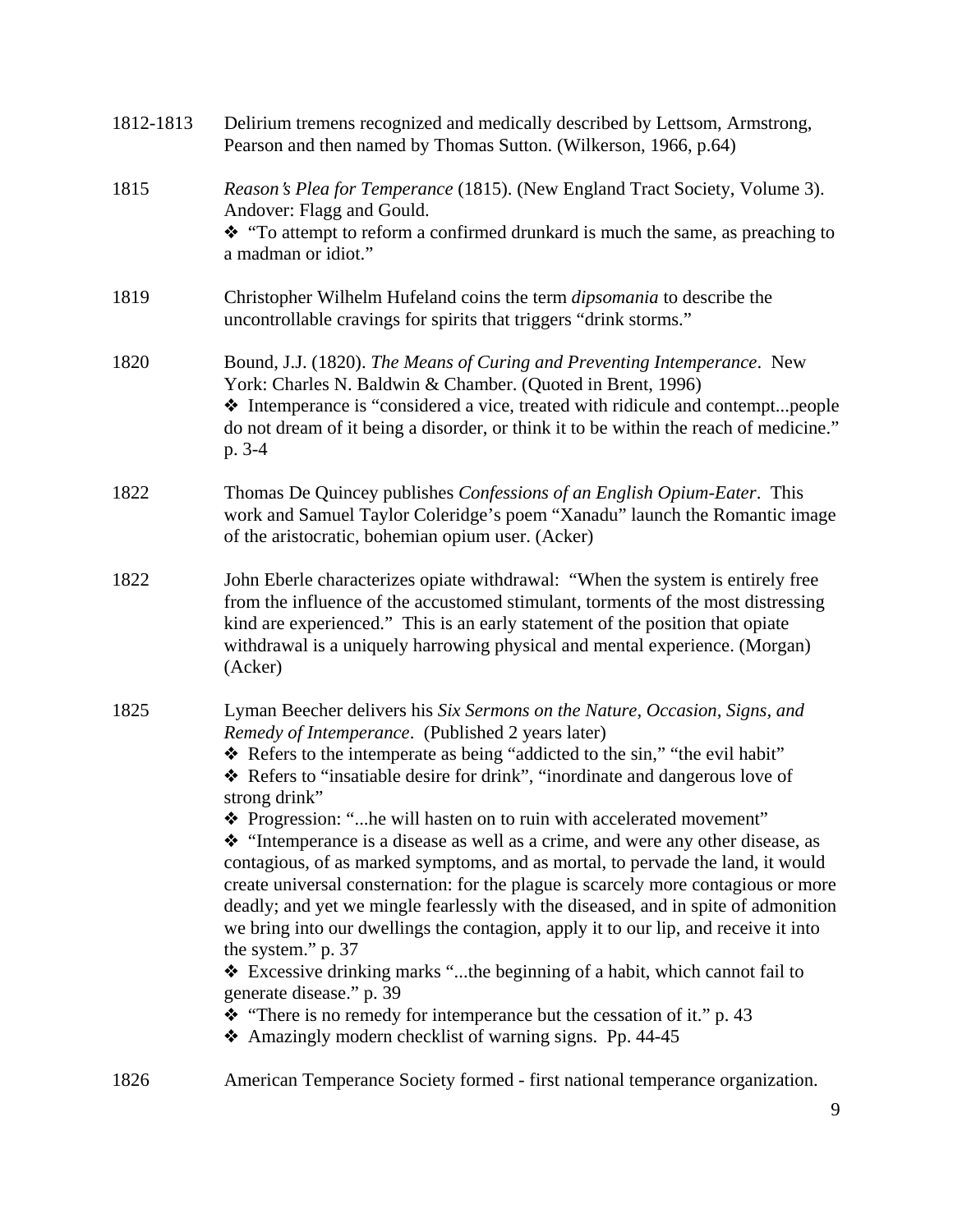1828 Drake, Daniel (1828). A Discourse on Intemperance. In: Grob, G. (1981) *Nineteenth Century Medical Attitudes Toward Alcohol Addiction.* New York: Arno Press.

> ˜ References to "habitual drinking;" "Thus, by repetition we are made to relish equally the savor and the effects of ardent spirits; and, at last become drunkards, from taste as well as constitution." p. 24

> ˜ Refers to intemperance as a "vice" and notes that "vices are gregarious...go in flocks." Intemperance, gambling, profanity

> $\triangleleft$  Lists causes of intemperance as: 1) habitual drinking, 2) use of alcohol in business, 3) gambling, 4) use of alcohol in the trades, 5) smoking "Segars" ("...tobacco disturbs the nervous systems of most young persons to such a degree, that the stimulus of ardent spirits is, in some measure, necessary to sustain or restore them." (p. 31), 6) matrimonial unhappiness, 7) the multiplication of drinking establishments, and 8) the growth of small distilleries.

> ˜ "The disorders of body produced by habitual intemperance, are various in different persons, and at different periods of life." p. 39 -- Lists them in following categories: 1) Stomach, 2) Liver, 3) Lungs, 4) Dropsy, 5) Gout, 6) Sore Eyes, 7) Firey eruption of the nose and skin, 8) Leprosy, 9) Muscular weakness, 10) Epileptic convulsions, 11) Apoplexy, 12) Spontaneous combustion, and 13) Bad habit of the body (lowered immunity to disease).

˜ "...the habit being once established, he will not, I almost say cannot, refrain." p. 54

1828 Sweetser, William (1828). A Dissertation on Intemperance. In: Grob, G. (1981) *Nineteenth Century Medical Attitudes toward Alcohol Addiction*. New York: Arno Press.

˜ "...a course of unnatural stimulation cannot long continue operative on the living economy without inducing some morbid alteration in some of the vital tissues, and a consequent derangement in the function of the organ or organs, whose structures become thus affected." p. 8

˜ "We are born with, inherit from our parents, or acquire from accidental circumstances after birth, different conditions of physical structure, some peculiarities in the life of the tissues, which cause them to take on with great facility particular modes of diseased action, and which constitute what we commonly denominate predispositions." p. 10

˜ "...it is not an easy matter to set limits to the diseases of intemperance; for though its influence is unquestionably exercised on some tissues with more facility than others, yet it is specially confined to none....there is hardly any vital structure, but intemperance may either directly or indirectly injure." p. 11

˜ Does not use term disease for intemperance but talks about "observed deviations from healthy structure, and natural function" that have a close relationship with the habitual use of distilled spirits. The man "addicted to intemperance" experiences altered susceptibility to various diseases and his altered state "establishes a new set of morbid predispositions." p. 12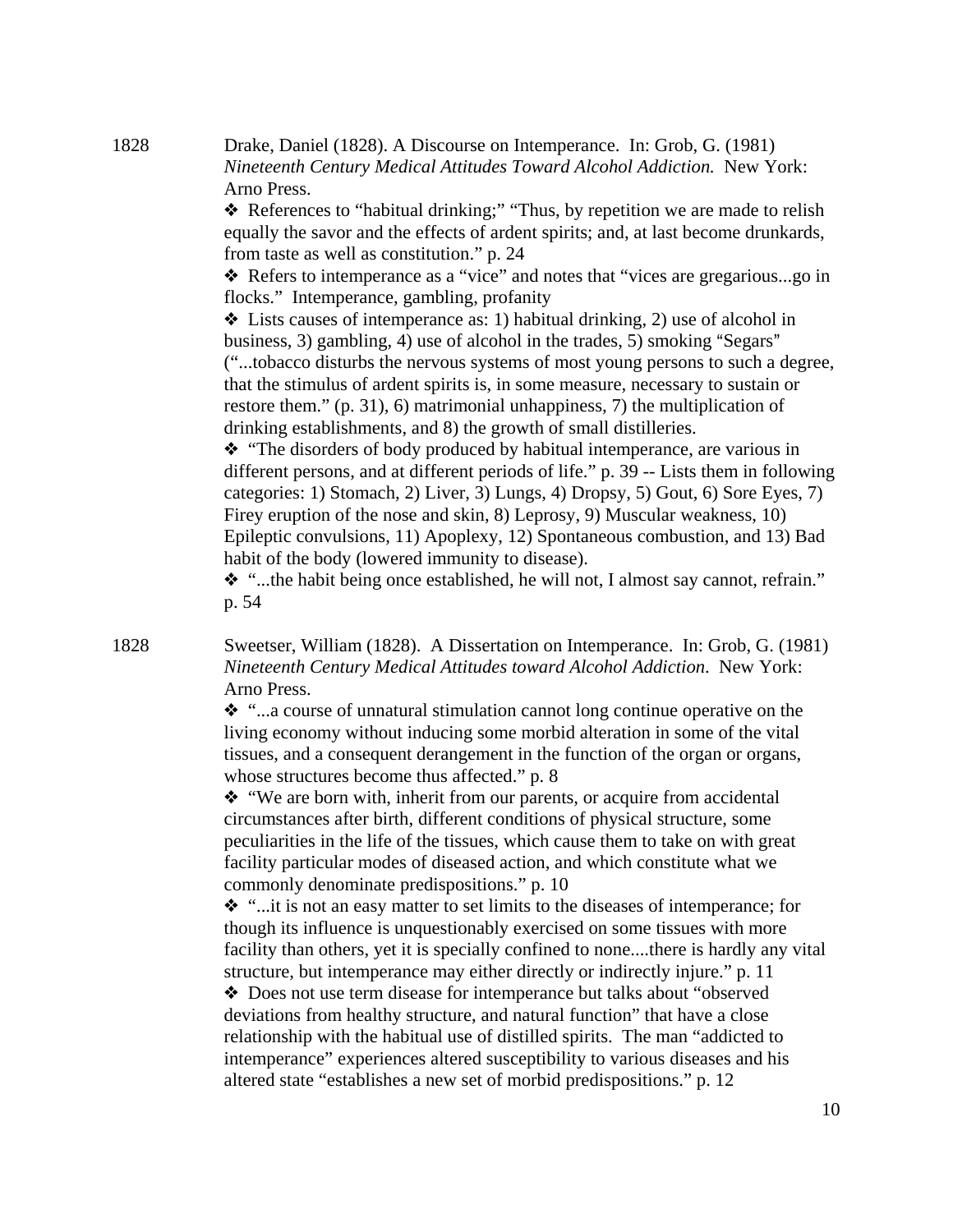|           | • "the intemperate are liable to almost all those obscure and varying<br>complaints which ignorance has caused us to generalize under the unmeaning<br>name of nervous disorders." p. 43<br>* Refers to the "habit of intemperance" but describes its hold: "Few habits"<br>enthrall by so potent a spell the voluntary and reasoning powers of man and so<br>enslave his moral faculties as that of intemperance, and few are there for, whose<br>shackles we less frequently become delivered." p. 83<br>* "They now say they must drinkThe Poison must now be used as an antidote<br>to the poison." $p. 84$<br>• "Now that it (intemperance) becomes a disease no one doubts, but then it is a<br>disease produced and maintained by voluntary acts, which is a very different<br>thing from a disease with which providence inflicts us." p. 97<br>And I feel convinced that should the opinion ever prevail that intemperance is<br>a disease like fever, mania, etc., and no moral turpitude be affixed to it,<br>drunkenness, if possible, will spread itself even to a more alarming extent than at<br>present." p. 98 |
|-----------|---------------------------------------------------------------------------------------------------------------------------------------------------------------------------------------------------------------------------------------------------------------------------------------------------------------------------------------------------------------------------------------------------------------------------------------------------------------------------------------------------------------------------------------------------------------------------------------------------------------------------------------------------------------------------------------------------------------------------------------------------------------------------------------------------------------------------------------------------------------------------------------------------------------------------------------------------------------------------------------------------------------------------------------------------------------------------------------------------------------------------------|
| 1828      | Dr. Eli Todd, superintendent of the Hartford Retreat for the insane, urges that an<br>inebriate asylum be established under the direction of an enlightened physician.                                                                                                                                                                                                                                                                                                                                                                                                                                                                                                                                                                                                                                                                                                                                                                                                                                                                                                                                                          |
| 1828      | Kain, J.H. (1828). On Intemperance Considered as a Disease and Susceptible of<br>Cure. American Journal of Medical Science, 2:291-295<br>Refers to the "depraved appetite which bids defiance to all moral restraint, and<br>impels the unhappy sufferer to the gratification of a propensity which increases<br>with this disease" p. 291<br>• "In every temperate man, there is an immutable association in his mind<br>between stimulating liquors and the relief they afford to all unpleasant sensation<br>which I have described as forming his diseaseTo cure him, we must break up<br>this association and convince him, by actual sensations that his remedy has lost its<br>effect." p. 293<br>Refers to Rush's use of an emetic in cure of a drunkard and further references<br>a product--Chamber's remedy for intemperance--sold as a cure for drunkenness<br>that contains emetic tartar.<br>◆ Cites a maxim in medicine: "Chronic diseases require chronic cures." p. 295                                                                                                                                        |
| 1829      | Beman, N.S. (1829). Beman on Intemperance (rev. Stereotype ed.). New York:<br>John P. Haven. (Cited in Hore, 1991; Dean & Poremba, 1983)<br>* "When the case is formed and the habit established no man is his own master."<br>pp. 6-7                                                                                                                                                                                                                                                                                                                                                                                                                                                                                                                                                                                                                                                                                                                                                                                                                                                                                          |
| 1830-1840 | Experiments and clinical observations by Prout, Beaumont, and Percy document<br>the pathophysiology of alcohol on the stomach and blood. (Wilkerson, 1966, p.<br>98)                                                                                                                                                                                                                                                                                                                                                                                                                                                                                                                                                                                                                                                                                                                                                                                                                                                                                                                                                            |
| 1830-1850 | The social ideology of the new nation is marked by a "cult of curability."                                                                                                                                                                                                                                                                                                                                                                                                                                                                                                                                                                                                                                                                                                                                                                                                                                                                                                                                                                                                                                                      |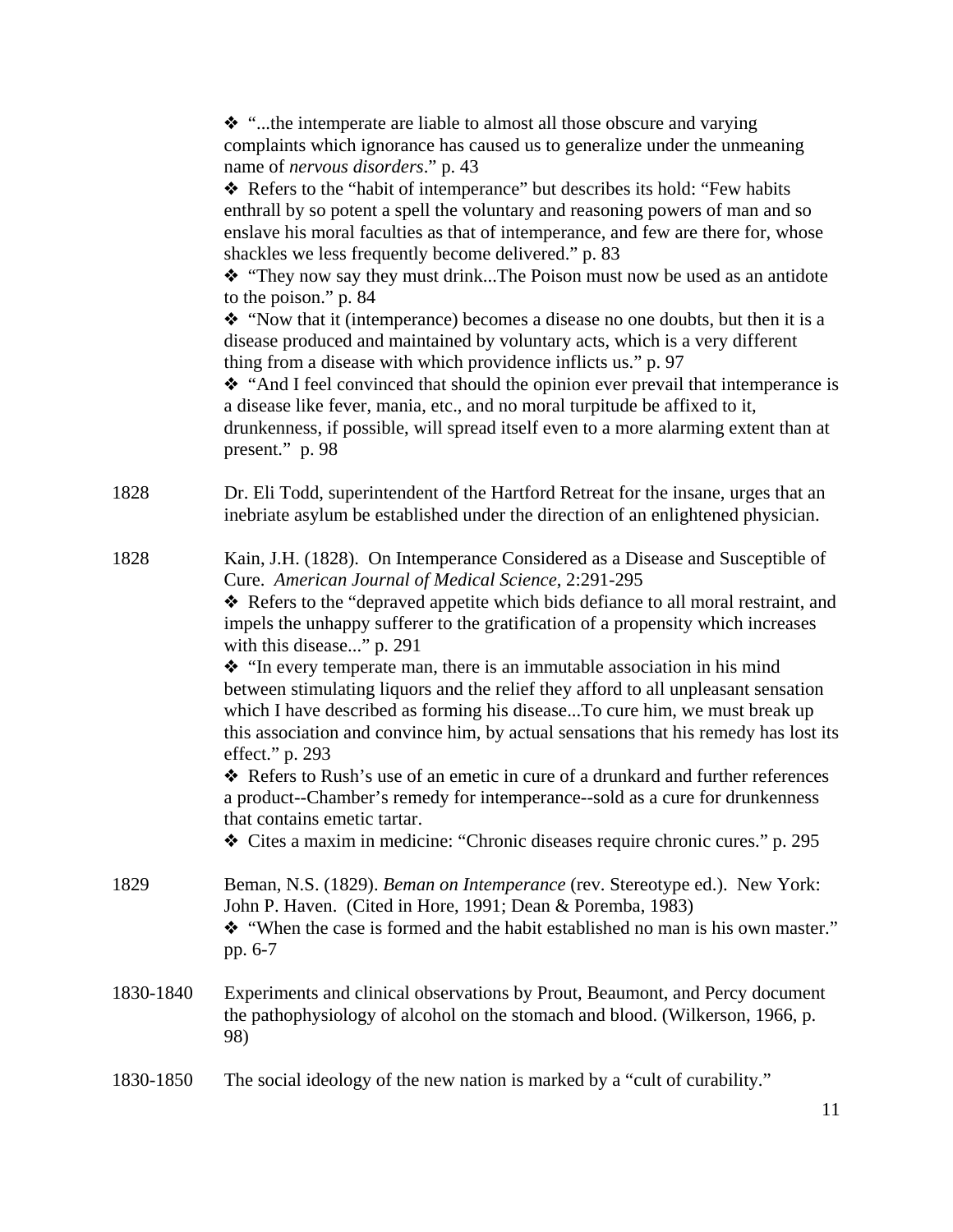Inebriate asylums grow from the same confidence that births other reform institutions-prisons, insane asylums, orphanages. (Tyler, 1944, "Freedom's Ferment")

- 1830 Influenced by Todd, the Connecticut State Medical Society calls for creation of inebriate asylums.
- 1831 Dr. Samuel Woodward, Superintendent at the hospital for the insane at Worcester, MA writes a series of essays that are published in 1836 and again in 1838. "A large proportion of the intemperate in a well-conducted institution would be radically cured, and would again go into society with health reestablished, diseased appetites removed, with principles of temperance well grounded and thoroughly understood, so that they would be afterwards safe and sober men." ˜ "...intemperance is too much of a physical disease to be cured by moral means only." p. 2
	- ˜ "Intemperance is disease." p. 19
	- ˜ Intemperance a product of "morbid appetite." p. 21
	- ˜ Reference to "mind and body diseased and debased by this practice." p. 23

˜ "The disease [of intemperance] may be hereditary, and thus liable to return...So it is with other diseases; one attack increases the susceptibility of the system to the second." p. 8

˜ "The grand secret of the cure for intemperance is total abstinence from alcohol in all its forms." p. 8

˜ Woodward believed that any criminality involved in inebriety was in the use and moderate use of spirits when "the individual is a free agent..." p. 1

˜ "But intemperance can never be cured, if the practice of moderate drinking is persisted in; the only hope is total abstinence. No substitute is admissible: wine, ale, opium, peppermint, must be wholly prohibited, or the appetite will not be removed." p. 10. This is change in Rush's position of advocating substitution of cider, ale, wine and opium for distilled spirits.

1832 Smith, W. (1832). An Inaugural Dissertation on Opium, Embracing Its History, General Chemical Analysis and Use and Abuse as a Medicine. In: Grob, G., Ed., *Origins of Medical Attitudes Toward Drug Addiction in America*. New York: Arno Press.

> ˜ "Opium should never be used as a substitute for the ordinary stimulus of wine or spirits: for when it is thus used, it seldom fails to lay the foundation for a long train of morbid symptoms, which, sooner or later, terminate in all the wretchedness, which disease is capable of inflicting..." p. 21

1832 Springwater, Doctor (1832). *The Cold-Water-Man*. Albany: Packard and Van Benthuysen.

> ˜ "...the use of ardent spirits produces a disease of the stomach, which goes with the drunkard to his grave. His craving, insatiable appetite, unnatural in its production, as well as its demands, deranges and racks the system...To sustain the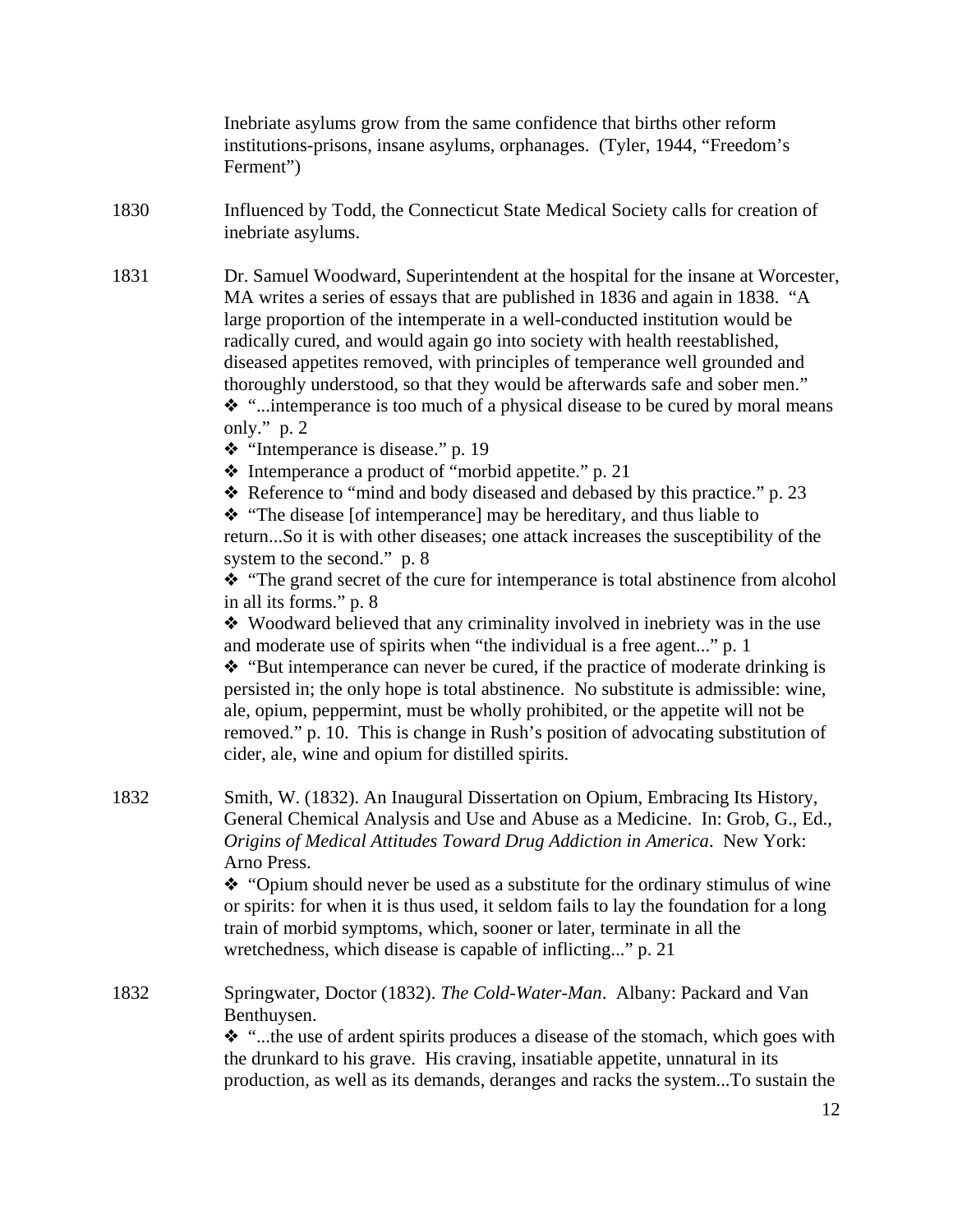vigor of this disease, it must be fed with such an aliment if at first denied, the desire for it increases to such a degree, as to deprive its unhappy victim almost to desperation." p. 17

˜ "Entire abstinence from all alcoholic drinks does not cure the disease called into existence by the ordinary use, in any quantity of ardent spirits. It only leaves it in a dormant state...Let those who have been once overcome by this deadly foe, never suffer it again to enter their system." p. 17-18

˜ "He (the drunkard) stalks about like a moral pestilence, scattering his vile contagion with every breath. He is a walking plague, a living death. He caters for hell. He recruits for the devil. Oh! What a deadly damp does he breathe on his country, creating a poisonous influence, and scattering a moral and physical pestilence upon its shores!" p. 24

˜ Refers to the drunkard as a "voluntary slave to his cups." p. 26

˜ "To use ardent spirits as a beverage, in any quantity, is to prepare ourselves to become food for the monster intemperance. It watches the moderate drinker, ready every moment to make him its prey." p. 94

˜ All, with one voice, are ready to exclaim, "Slay the monster intemperance. Its crimes are written in blood. It deserves to die...yet many cherish the monster in their bosom; many feed it with their children's bread...The monster intemperance will never die for thirst while fed with a little alcohol." p. 99

˜ " 'Let all drunkards abstain entirely,' says another, 'and this will arrest the progress of intemperance.' Could this be done, it would not banish intemperance from the earth. In a single year, more than 30,000 moderate drinkers would step forward to fill up the vacated ranks of drunkenness." p. 100

˜ "The monster intemperance can be slain by the single blow of entire abstinence." p. 103

˜ "The system therefore of him who gets drunk on alcohol, is deranged and thrown into a diseased state..." p. 147

˜ "As to the appetite for alcohol or the disease of drunkenness, distilled liquor and that only, will usually produce it. It is therefore evident that, though to become intoxicated on any article, is an exceeding aggravated evil, yet to become intoxicated on ardent spirits, injures the drunkard and the community much more than to become intoxicated on fermented liquors, and it is therefore the greater evil." p. 147-148

˜ "You say, 'Let the drunkards join temperance societies,' Do you think these associations are good and useful? When or where did you ever hear of drunkards associating together for any good object?"

˜ Section on "Reformation of the Drunkard" that begins with a case study of a drunkard reformed by joining a local temperance society. p. 298

1833 Secretary of War, Lewis Cass. (Speech printed in *American Quarterly Temperance Magazine*, 2:121-125).

> ˜ Intemperance is so "overpowering that it assumes "entire mastery" over the individual."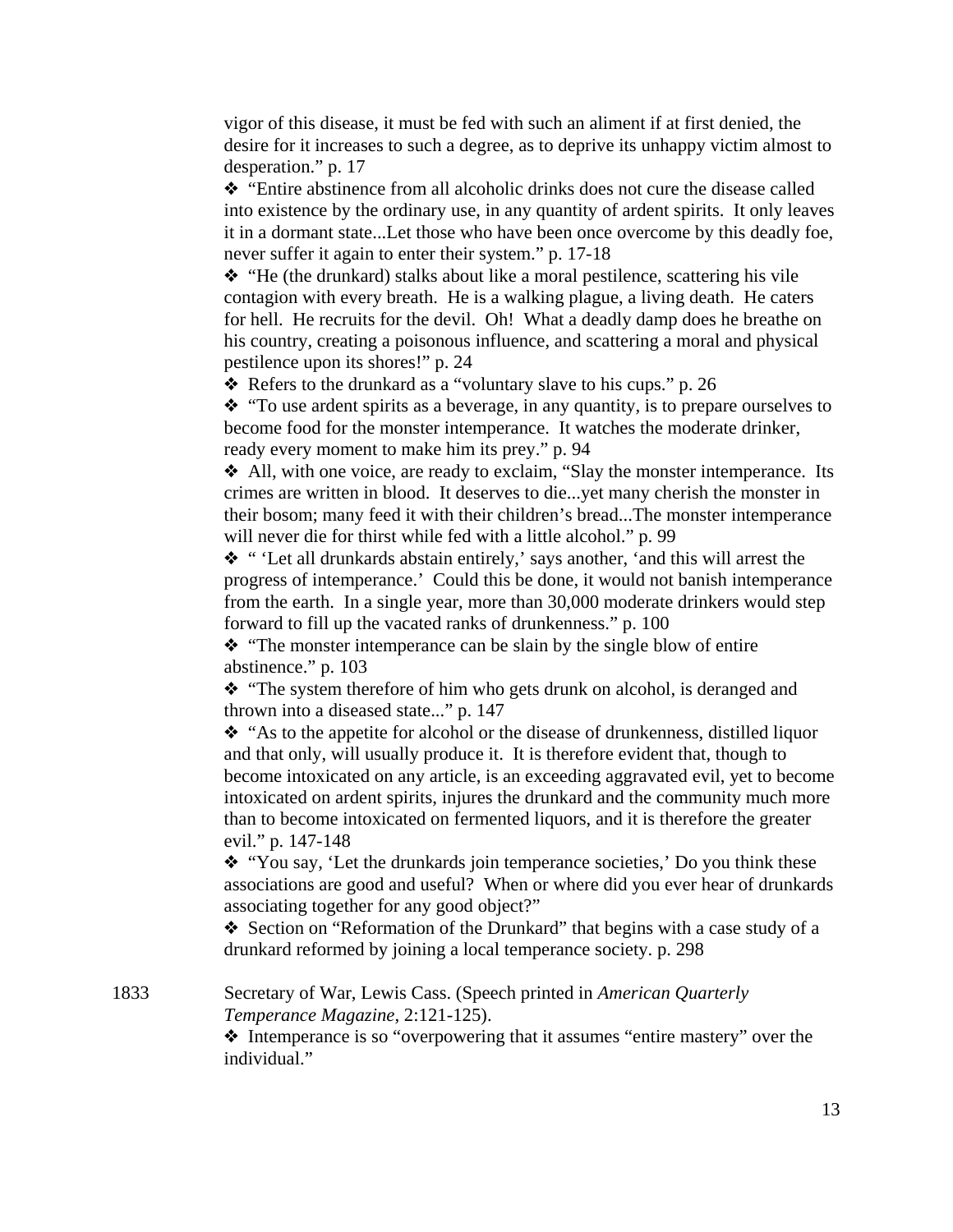| 1833 | Sigorney, L. and Smith, G. (1833). The Intemperate and the Reformed. Boston:<br>Seth Bliss.<br>❖ Reference to "fetters which bind them down to tyrant appetite." p. 5<br>Growing awareness of morbidity and mortality-references to the distillery and<br>the tavern as "fountains of disease and death." p. 6                                                                 |
|------|--------------------------------------------------------------------------------------------------------------------------------------------------------------------------------------------------------------------------------------------------------------------------------------------------------------------------------------------------------------------------------|
|      | ❖ Growing use of disease analogy even where disease isn't directly applied to<br>intemperance. "There was hope for our friend, if the yellow fever or even the<br>plague was upon him; but none if he became a drunkard." p. 24                                                                                                                                                |
|      | ◆ Growing recognition of progression: "the gradations of moderate drinking, of<br>tippling, and of hard drinking have been observable in this case, as in the cases of<br>most drunkards." p. 27<br>* "Was for a long time a moderate daily drinker--next a tippler--and thence, by                                                                                            |
|      | quick march, a full grown drunkard." p. 31<br>❖ Case studies of 38 reformed drunkard presented; most attribute cures to<br>religion or involvement with the local temperance society.                                                                                                                                                                                          |
|      | $\bullet$ Fly in spider web metaphor use to describe the drunkard's entrapment. p. 27<br>(Note growing pervasiveness of slavery and entrapment metaphors)                                                                                                                                                                                                                      |
| 1835 | Macnish's Anatomy of Drunkenness offers a typology of seven types of<br>drunkards: the sanguineous drunkard, the melancholy drunkard, the surly<br>drunkard, the phlegmatic drunkard, the nervous drunkard, the choleric drunkard<br>and the periodic drunkard.<br>* "Some are drunkards by choice, and some by necessity."                                                    |
| 1838 | In France, Esquirol calls the disease of intemperance a "monomania of<br>drunkenness a mental illness whose principle character is an irresistible tendency<br>toward fermented beverages." (Paredes, 1976, p. 22)                                                                                                                                                             |
| 1840 | Grinrod, R.B. (MD) (1838). Bacchus.<br>• "I am more than ever convinced thatdrunkenness is a disease, physical as<br>well as moral, and consequently requires physical as well as moral remedies."<br>Quoted in Hargreaves, 1884, p. 278                                                                                                                                       |
| 1842 | A Member of the Society. (1842). The Foundation, Progress and Principles of the<br>Washingtonian Temperance Society of Baltimore, and the Influence it has had on<br>the Temperance Movements in the United States. Baltimore: John D. Toy.<br>◆ "He [the drunkard] knows and feels that drunkenness with him is rather a<br>disease than a vice." p. 40 (Italics in original) |
| 1842 | Nicolay, J.G. and Hay, J. Eds. Complete Works of Abraham Lincoln. New York:<br>Lamb Publishing Company, Vol. 1, pp193-209.<br>Address Before the Springfield Washington Temperance Society, February 22,<br>1842.                                                                                                                                                              |
|      | * "those who have suffered by intemperance personally, and have reformed,<br>are the most powerful and efficient instruments to push the reformation to                                                                                                                                                                                                                        |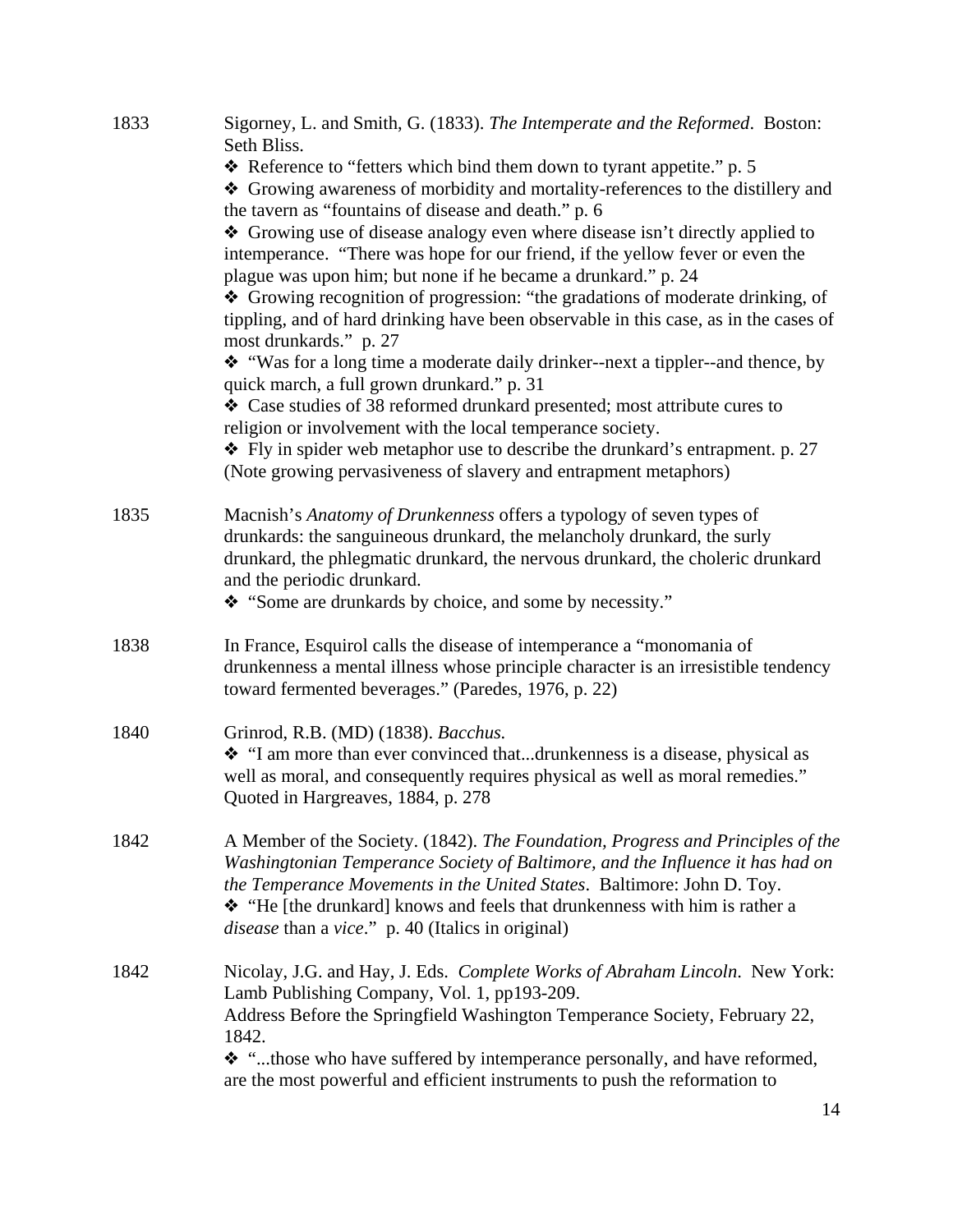ultimate success..."

˜ "In my judgment such of us as have never fallen victims (to intemperance) have been spared more by the absence of appetite than from any mental or moral superiority over those who have."

1842 Glasgow physician Hutcheson notes that the essence of dipsomania is "the irresistible impulse which drives the unhappy being to do that which he knows to be pernicious and wrong, and which, in the intervals of the paroxysms, he views with loathing and disgust." (quoted in Carpenter, 1853)

1849 Swedish physician Magnus Huss introduces term "alcoholism" in his text, *Chronic Alcoholism* ; it does not appear in the US until after the Civil War. Huss notes: "These symptoms are formed in such a particular way that they form a disease group in themselves and thus merit being designated and described as a definite disease...It is this group of symptoms which I wish to designate by the name Alcoholismus chronicus." (quoted in Marconi, 1959)

˜ "The name *chronic alcoholism* applies to the collective symptoms of a disordered condition of the mental, motor, and sensory functions of the nervous system...affecting individuals who have persisted in the abuse of alcoholic liquors." (quoted in Marcet, 1868, p. 21)

˜ Huss term focuses on the biological consequences of prolonged heavy drinking.

- 1849 Hills, R. (1849). On the Pathology and Medication of Intemperance as a Disease. *Proc. Med. Conv.*, Ohio, pp. 15-20
- 1850 Allen, Nathan (1850). *An Essay on the Opium Trade.* In: Grob, G., Ed., Origins of Medical Attitudes Toward Drug Addiction in America. New York: Arno Press.

˜ "There is no slavery on earth, to be compared to with the bondage into which Opium casts its victims. There is scarcely one known instance of escape from its toils, when once they have fairly enveloped a man." p. 25

 $\cdot$  "It is not the man who eats Opium, but it is Opium that eats the man." p. 25

- 1853 The hypodermic syringe is developed as a refinement of the use of cannulae to introduce drugs beneath the skin. Morphine is one of the first drugs for which the syringe is commonly used, to treat such conditions as facial neuralgia. (Acker)
- 1857 Washingtonian Home in Boston. The terms "disease" and "vice," "cure" and "reformation" were used interchangeably and sober outcomes were attributed to the influences of family, friends, and the fellowship, not to medical intervention.
- 1857 Fitzhugh Ludlow publishes *The Hasheesh Eater*, an American work in the genre pioneered by De Quincey and Coleridge. He writes of opiates, "The emasculation of the will itself, ...is in reality the most terrible characteristic of the injury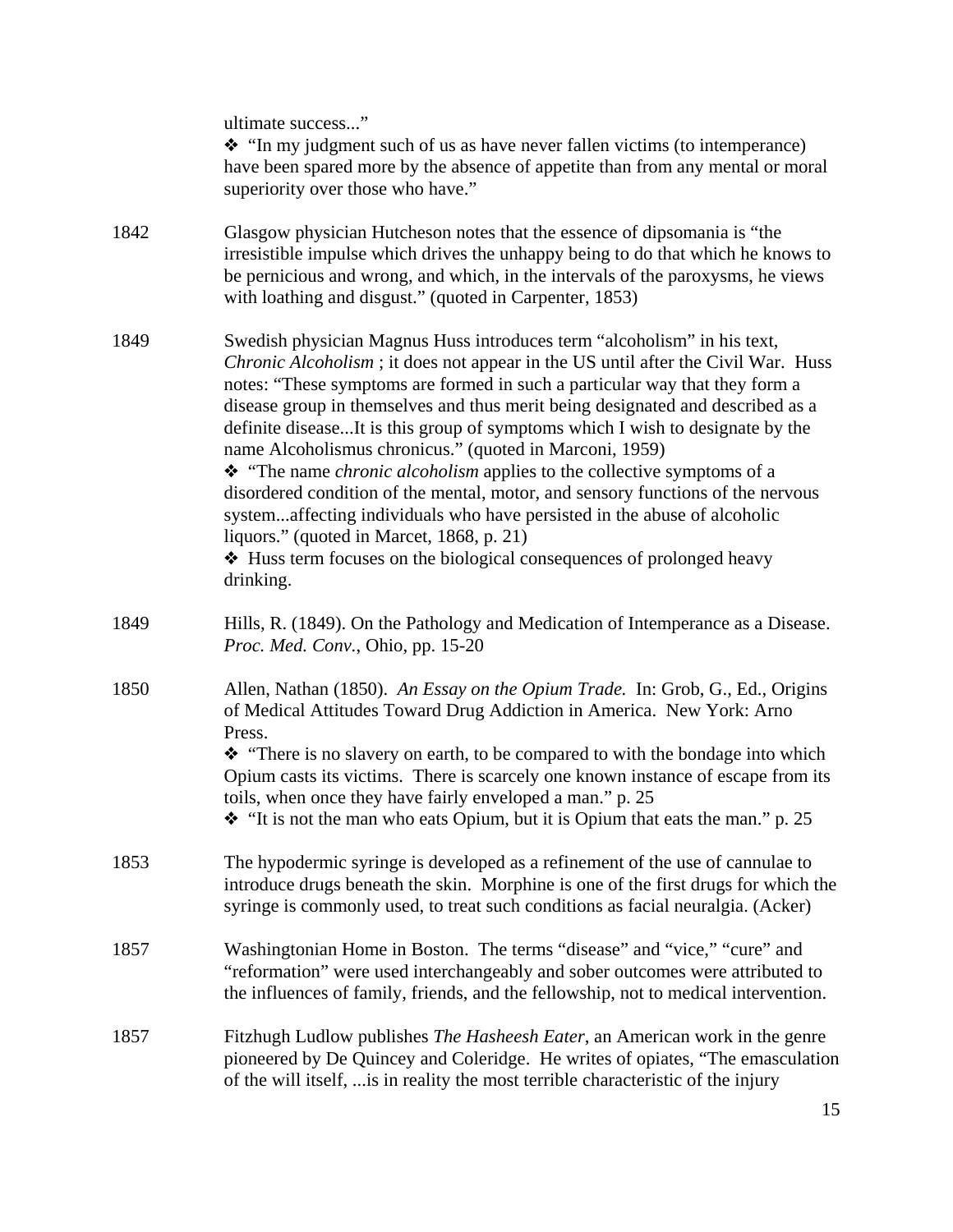|           | wrought by these agents." The idea that opiates debase the will and sap the<br>capacity for moral action becomes the foundation of the view that addiction is a<br>moral vice rather than an illness. (Morgan) (Acker)                                                                                                                                                                                                                                                                                                                                                                                                                                                                                                                                                                                                                                                                 |
|-----------|----------------------------------------------------------------------------------------------------------------------------------------------------------------------------------------------------------------------------------------------------------------------------------------------------------------------------------------------------------------------------------------------------------------------------------------------------------------------------------------------------------------------------------------------------------------------------------------------------------------------------------------------------------------------------------------------------------------------------------------------------------------------------------------------------------------------------------------------------------------------------------------|
| 1857      | Dr. James Turner in an address to the Board of Directors of the New York State<br>Inebriate Asylum:<br>* "Inebriety is the first disease of which we have any record." p16                                                                                                                                                                                                                                                                                                                                                                                                                                                                                                                                                                                                                                                                                                             |
| 1860      | Oliver Wendell Holmes, Sr., dean of Harvard Medical School, blames physicians<br>for causing opiate addiction through careless prescribing. He characterizes the<br>problem as especially serious in the Western states where, he says, "the constant<br>prescription of opiates by certain physicianshas rendered the habitual use of that<br>drug in that region very prevalent A frightful endemic demoralization betrays<br>itself in the frequency with which the haggard features and drooping shoulders of<br>the opium drunkards are met with in the street." By claiming the problem lies<br>with Western physicians who were likely trained in proprietary medical schools<br>rather than with elite Eastern physicians like himself, Holmes's statement reflects<br>growing tensions and rivalries within the medical profession in nineteenth-<br>century America. (Acker) |
| 1860      | Peddie, A. (1860). Dipsomania: A Proper Subject for Legal Provision.<br>Transactions of the National Association for the Promotion of Social Science,<br>538-546.<br>◆ Peddie calls for legal commitment of dipsomaniacs to inebriate asylums. He<br>distinguished between common drunkards whose excessive drinking was a vice<br>and the "insane drinker" whose vice had been transformed into a disease no<br>longer under his volitional control. He believed this disease could be inherited or<br>acquired. p. 539-40<br>◆ Peddie suggested that dipsomaniacs suffered from a disease of the brain.                                                                                                                                                                                                                                                                              |
| 1861-1865 | The use of opium and morphine in the treatment of disease and injury is<br>widespread during the Civil War and the use of the hypodermic syringe becomes<br>more widespread by the end of the War. While opium addiction will in later<br>years become labeled the "soldier's disease" because of such use, there are very<br>few accounts of soldiers addicted during the war, but both disease and injury<br>create a large vulnerable population in the post-civil war patent medicine era.                                                                                                                                                                                                                                                                                                                                                                                         |

## **The Combined Addiction Disease Chronologies of William White, MA, Ernest Kurtz, PhD, and Caroline Acker, PhD 1864 - 1879**

The years 1864-1879 mark the birth of the nation's first inebriate homes and asylums and their beginning professionalization via the American Association for the Cure of Inebriety (AACI). Although the AACI's first founding principle is the proclamation that inebriety is a disease, there is some disagreement within the association on this very point (See Harris, 1874).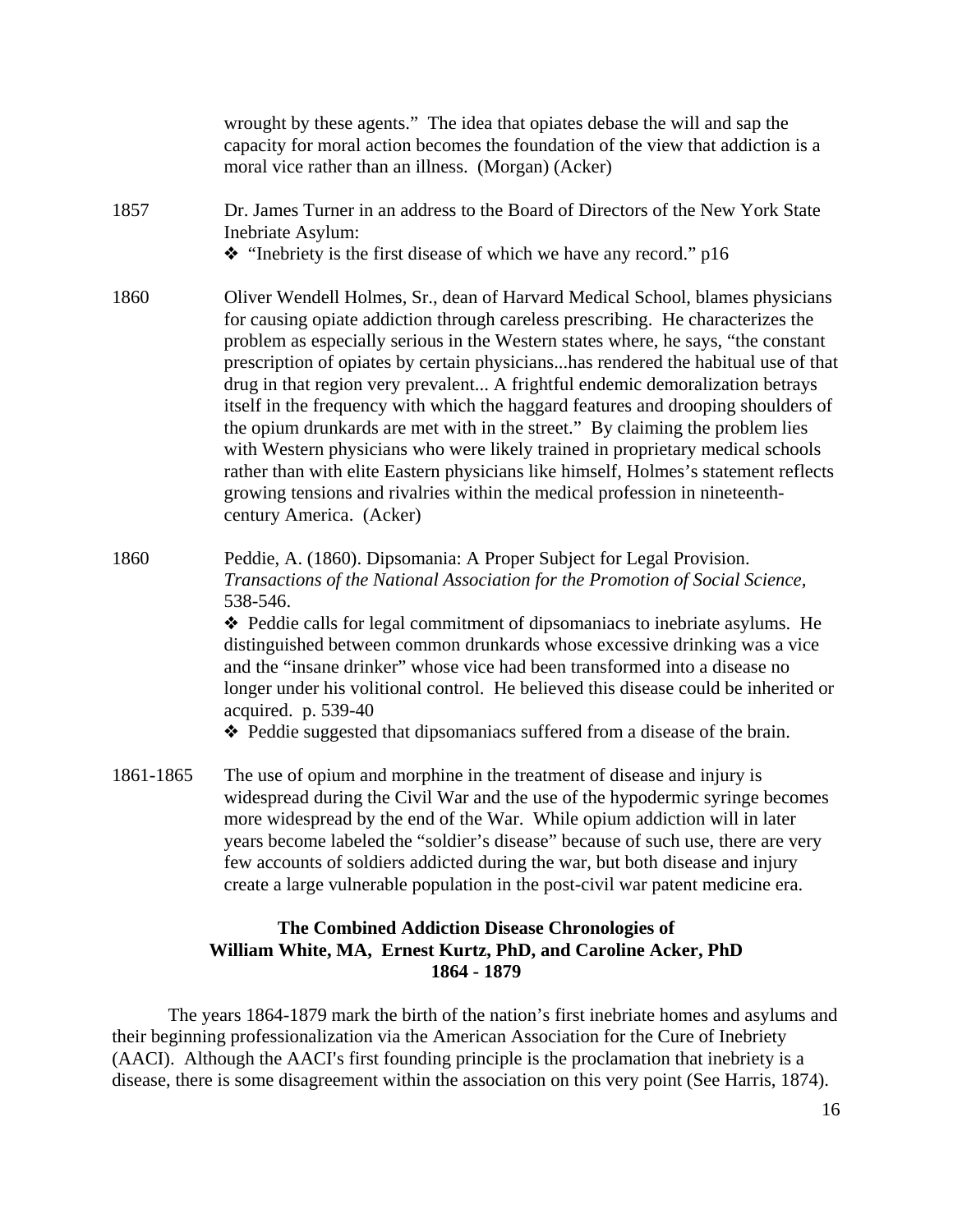Papers from the annual AACI meetings and, after 1876, the *Journal of Inebriety*, mark the beginning of a deluge of literature propounding various disease conceptualizations of addiction. The period witnesses growing concern with opiate morphine addiction and the first incorporation of drugs other than alcohol within the emerging disease concept of inebriety. The founding of the Keeley Institutes marks the beginning of private addiction cure institutes (many of them franchised in multiple locations) who will use a disease concept of addiction both as a clinical philosophy and a marketing strategy. New breakthroughs in microbiology lead to discoveries of the causes of many diseases (from anthrax to syphilis) and spawn many theories about the biological causes of addiction.

| 1864 | Dr. James Turner, after years of agitating that inebriety is a disease that should be<br>medically treated, opens America's first inebriate asylum in Binghamton, NY.                                                                                                                                                                                                                                                                                                                                                                                                  |
|------|------------------------------------------------------------------------------------------------------------------------------------------------------------------------------------------------------------------------------------------------------------------------------------------------------------------------------------------------------------------------------------------------------------------------------------------------------------------------------------------------------------------------------------------------------------------------|
| 1864 | Edward Parrish, in his A Treatise on Pharmacy (Philadelphia, p. 172) notes how<br>citizens who would not abuse alcohol take opium until "they become victims to<br>one of the worst habits."                                                                                                                                                                                                                                                                                                                                                                           |
| 1864 | The first case of morphine addiction involving the use of the hypodermic syringe<br>is reported. (Pettey, $1913$ , p. 2)                                                                                                                                                                                                                                                                                                                                                                                                                                               |
| 1864 | Moore, G. (1864). The Desire for Intoxicating Liquors, A Disease: Its Causes, Its<br>Effects, and Its Cure, with the Danger of a Relapse. Baltimore.                                                                                                                                                                                                                                                                                                                                                                                                                   |
| 1866 | Keller (1975). "It is to the French physician, Gabriel, that we owe the simple and<br>quite adequate term alcoholism, in its correct modern sense, and even the first<br>direct consideration of it as a public health problem." Gabriel's 1866 doctoral<br>thesis was entitled (translated) Essay on Alcoholism, Considered Principally from<br>the Viewpoint of Public Hygiene.                                                                                                                                                                                      |
| 1867 | Ludlow, F. (1867). What Shall They Do to Be Saved? Harper's Magazine<br>35(August): 377-387.<br>• "Now, such a man (opium addict) is a proper subject, not for reproof, but for<br>medical treatment. The problem of this case need embarrass nobody. It is as<br>purely physical as one of small-pox. When this truth is as widely understood<br>among the laity as it is known by physicians, some progress may be made in<br>staying the frightful ravages of opium among the present generation." p. 379<br>❖ References to "opium disease" throughout the article |
| 1867 | Day, Albert (1867). Methomania: A Treatise on Alcoholic Poisoning. Boston:<br>James Campbell. In: Grob, G. (1981). Nineteenth Century Medical Attitudes<br>Toward Alcohol Addiction. New York: Arno Press.<br>• "I have selected this title as an appropriate general name for that disease<br>which, in its several forms or stages of development, is variously termed<br>Drunkenness, Inebriety, Dipsomania, Methexia" p. 5 (Original)<br>❖ "that disease which I have ventured to call <i>Methomania</i> , with its varied and                                     |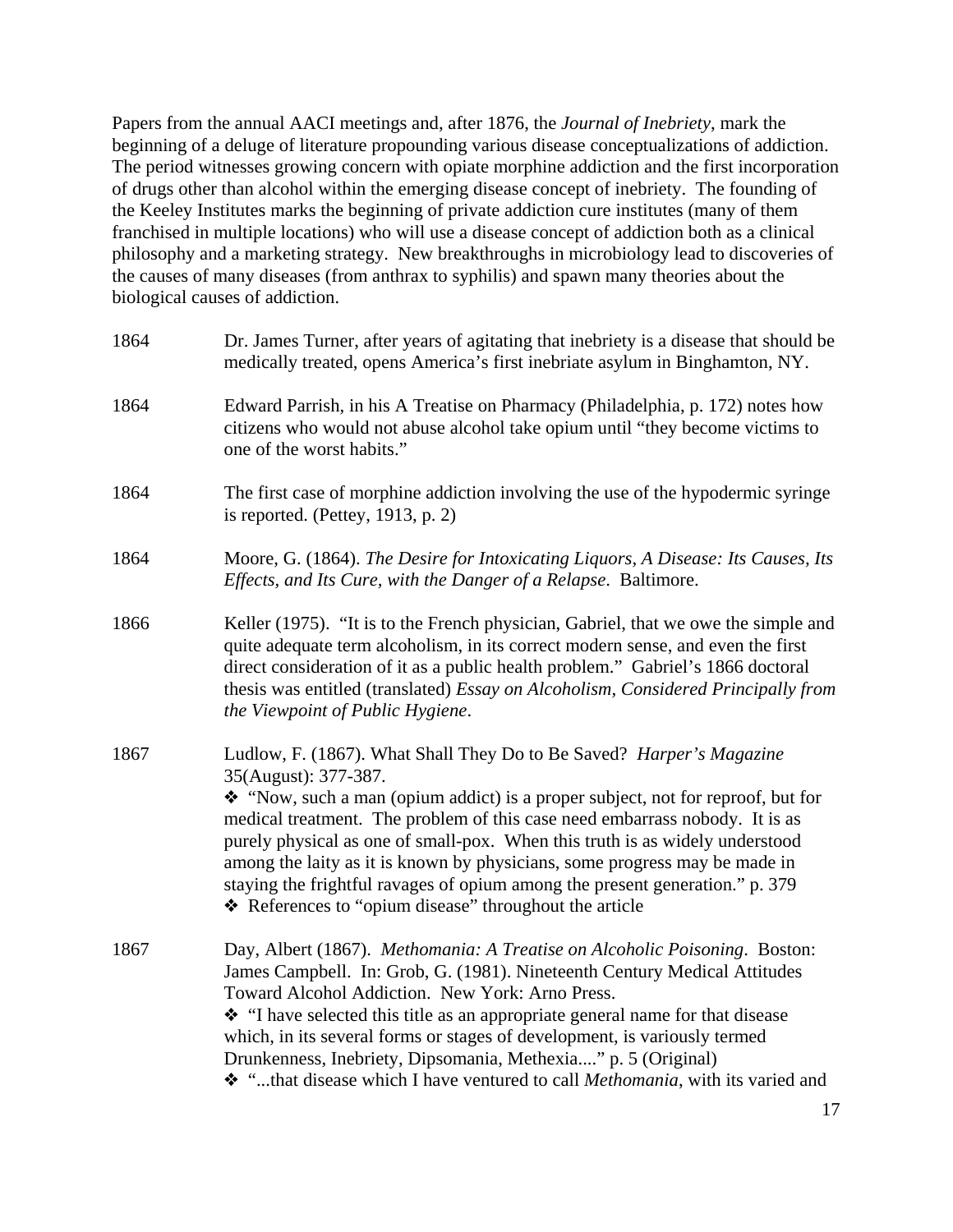|      | complex character, and involving as it does abnormal conditions of both mind and<br>body, must demand of the faithful physician all his resources of physiological and<br>psychological science." p. 43<br><b>❖</b> "Let it be remembered, that such a man is diseased, and that he is fighting not<br>against temptation only, but against temptation fostered by the morbid elements<br>of his own physical and mental nature." p. 49-50                                                                                                                                                                                                                                                                                                                                                                                                                                                                                           |
|------|--------------------------------------------------------------------------------------------------------------------------------------------------------------------------------------------------------------------------------------------------------------------------------------------------------------------------------------------------------------------------------------------------------------------------------------------------------------------------------------------------------------------------------------------------------------------------------------------------------------------------------------------------------------------------------------------------------------------------------------------------------------------------------------------------------------------------------------------------------------------------------------------------------------------------------------|
| 1868 | Marcet, W. (MD) (1868). On Chronic Alcoholic Intoxication. New York:<br>Moorhead, Simpson, & Bond, Publishers.<br>* Chapter entitled, "Chronic Alcoholism"<br>❖ "With respect to the use of alcoholic stimulants, if the patient has completely<br>given them up for some time, and entirely lost his taste for liquor, I have been in<br>the habit of recommending about a pint of bitter beer daily." p. 76; also<br>recommended tea and coffee as substitutes.                                                                                                                                                                                                                                                                                                                                                                                                                                                                    |
| 1868 | Report of a Joint Special Committee Appointed to Consider the Matter of<br>Inebriation as a Disease, and the Expediency of Treating the Same at Rainsford<br>Island. (1868). Boston: Wright, & Potter, State Printers.<br>❖ Governor Andrew, addressing the Legislature of the Commonwealth of<br>Massachusetts in 1863: "I most respectfully, but urgently advise that the<br>Legislature initiate measures to establish an asylum for the treatment of<br>inebriates. Drunkenness is a disease as well as a sin. We have long since<br>legislated for its punishment; let us no longer neglect to legislate for its cure." p.2<br>• "the continued use of alcoholic drinks produces a disease, peculiar and<br>distinct from all other disease; having a distinct pathology, and presenting post<br>mortem appearances unlike those of any other disease, being as characteristic as<br>those of typhoid fever or pneumonia." p. 4 |
| 1870 | Sir Thomas Clifford Allbutt of Cambridge expresses his alarm at so few warnings<br>about the hypodermic injection of morphine. (Sonnedecker, 1962, p. 28)                                                                                                                                                                                                                                                                                                                                                                                                                                                                                                                                                                                                                                                                                                                                                                            |
| 1870 | John Gough: "Drunkenness is a mysterious disease, and the power of the appetite<br>on a nervous susceptible organization is almost absolute, and there is no remedy<br>but total abstinence-total and entire. You cannot make a moderate drinker of a<br>drunkard." Crowley, 1999, p. 155                                                                                                                                                                                                                                                                                                                                                                                                                                                                                                                                                                                                                                            |
| 1870 | Annual Report of the Board of Commissioners of Charities and Correction<br>(Quoted in Hargreaves, 1884, p. 276)<br>* "Habitual drunkenness is a moral disease (also physical), for which, as in other<br>forms of licentiousness, there is no specific, except the resolute determination of<br>the patient."<br>• "Those addicted to drunkenness are in general too infirm, in purpose to persist<br>in their resolution of amendment, and this infirmity of purpose is one of the sad<br>consequences of this vice." p. 278                                                                                                                                                                                                                                                                                                                                                                                                        |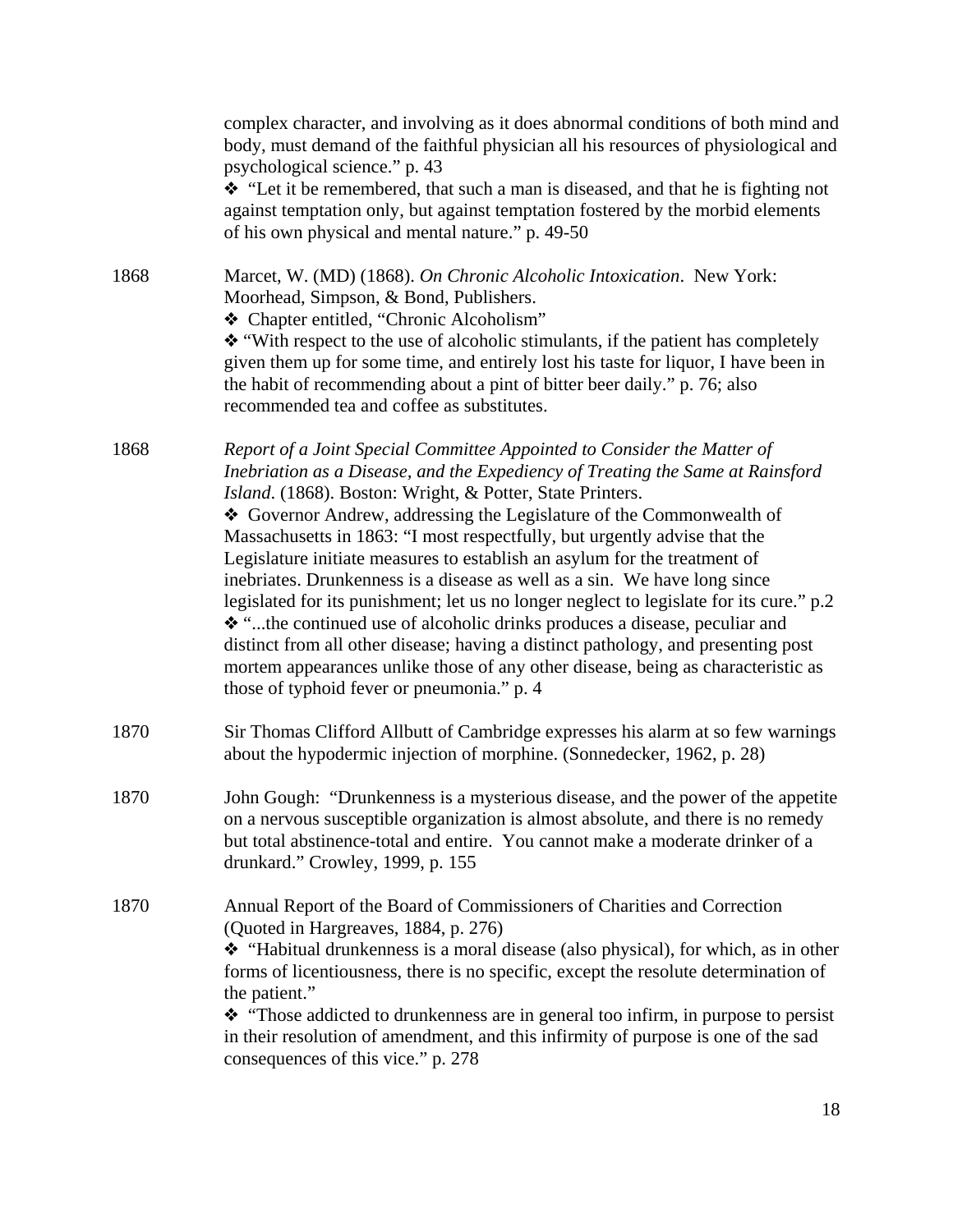1870 An association of inebriate homes and asylums, the American Association for the Cure of Inebriety, is founded on the principle: "inebriety is a disease." The Association bylaws posit that:

> *1. Intemperance is a disease. 2. It is curable in the same sense that other diseases are. 3. Its primary cause is a constitutional susceptibility to the alcoholic impression. 4. This constitutional tendency may be either inherited or acquired.*  (*Proceedings*, 1870-1875)

The legacy of the inebriate asylum movement is a biologically based approach to understanding addiction, the corollary claim that addiction is the special province of medicine, the notion that successful treatment requires legal coercion, and the assertion that treatment is both a responsibility of government and a commodity to be sold on the private market.

The inebriate asylum period distinguishes between "treatment" -- alleviation of acute intoxication, the medical management of withdrawal and care of acute medical problems, and "cure" -- the elimination of the morbid craving for the drug. The later rediscovery of this distinction by Jolliffe will mark the beginning of the modern alcoholism movement.

# 1870 Dodge AACI paper

˜ "May we hope the day is not far distant when this disease (which is now universally acknowledge to be a disease by the profession), will be thoroughly investigated, and firmly established on a scientific foundation, and a treatment adopted that will place it in the list of diseases, that are quite as well understood, and as successfully treated as insanity or typhoid fever." (*Proceedings*, p. 52) ˜ "At the present day the principal remedy prescribed for this disease is abstinence-TOTAL ABSTINENCE is the heroic remedy in all cases of inebriety." (*Proceedings*, p. 52)

## 1870 Albert Day AACI Paper

˜ "One of the earliest results of the establishment of these Asylums, was the discovery, after treatment of a very few cases, that inebriety was a disease rather than a vice..." (*Proceedings*, p. 65)

## 1870 AACI Minutes ˜ Definition of hereditary: "...some persons are born with temperaments and tendencies, which predispose them to seek such exaltation or relief, as is obtained from alcoholic stimulants." (*Proceedings*, p. 27) ˜ "the diseased portion of the mind in such cases (inebriety) is chiefly of the *will, not the intellect*." p. 37 (Italics in original)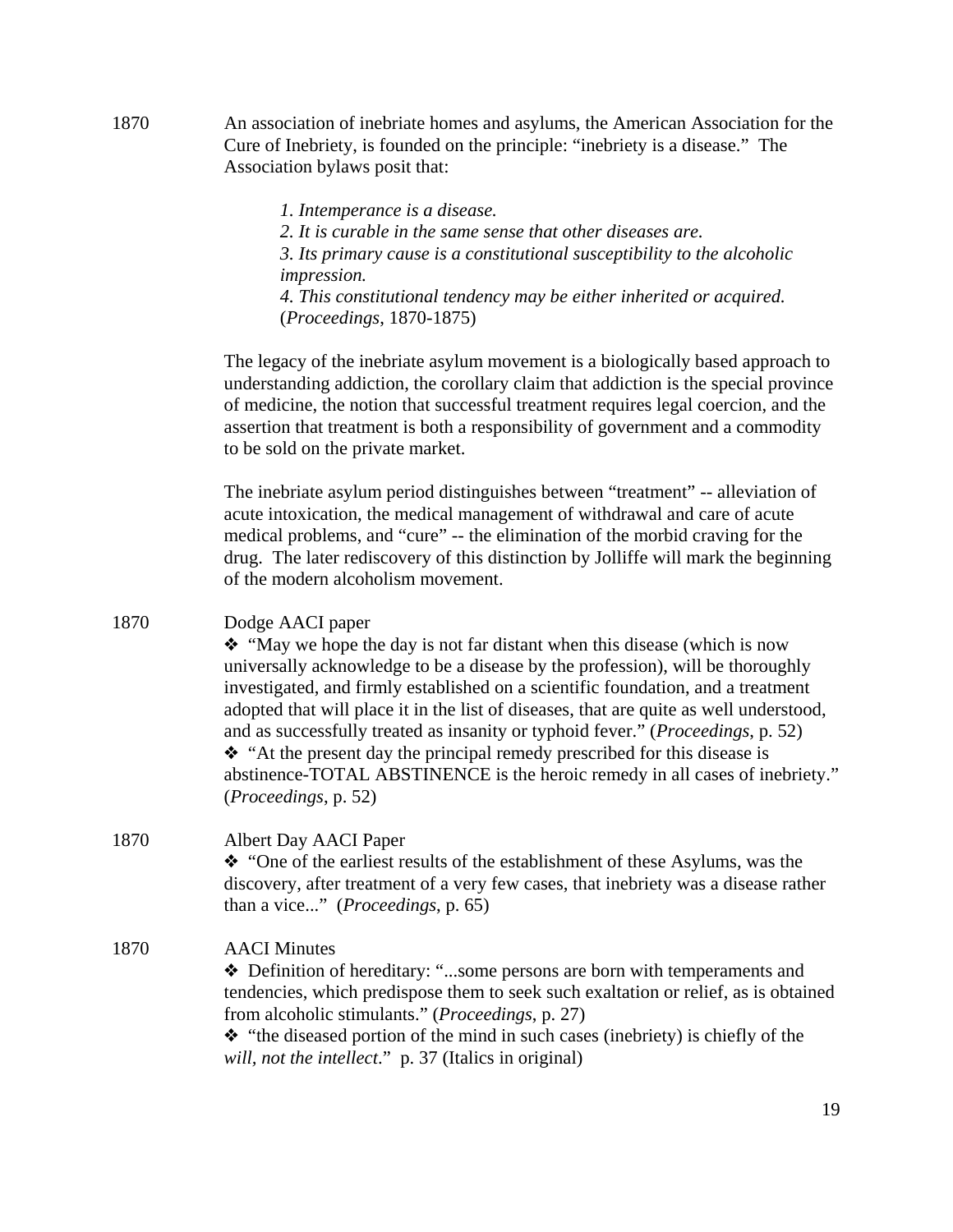1870s

- forward Physiological study of effects of morphine administration, including animal studies, is carried out in American and European laboratories. Doses, duration of action, and route of administration are correlated with physiological effects such as respiratory depression. Warnings about addictiveness of morphine and a shifting cluster of other drugs begin to be common in the medical literature. (Acker)
- 1870s-90s Physicians prescribe morphine for wide ranging indications, reflecting the range of morphine's physiological actions and prevailing ideas about disease. Morphine is known to relieve pain, promote sleep, ease anxiety, combat diarrhea, reduce coughing. Humoral models of disease favor medications with a broad range of systemic effects. In the competitive American medical scene, "regular" physicians distinguish themselves by prescribing drugs, like morphine, which produce clear physiological effects. As all medications are available for purchase without prescription, people medicate themselves to relieve symptoms, according to popular notions of disease. Examples: Women take morphine to relieve menstrual cramps, and mothers teach their daughters to do this. Women take morphine to ease the anxieties and pressures connected with their social roles. (Rosenberg; Acker, "Anodyne"; Courtwright) (Acker)
- 1871 Physician J. H. Etheridge warns of the chloral hydrate habit. (Morgan) (Acker)
- 1871 George M. Beard estimates there are 150,000 opiate addicts in the U.S. Beard becomes famous for elaborating the concept of neurasthenia, a condition he believes to afflict those engaged in the complex mental tasks associated with an urbanizing and industrializing civilization of growing complexity. He remains the chief exponent of the view that higher types bear a special susceptibility to nervous conditions, including addiction. This idea contrasts with (a) an increasingly common tendency in the U.S. to associate opiate use with stigmatized groups and (b) a view of addiction disease as occurring independently of individuals' social status or character. (Morgan) (Acker)
- 1871 AACI issues statement that the morals of the inebriate--their presence or absence- -are not relevant to the fact of their diseased state. Dr. William Wey AACI Paper ˜ "The question is asked, what do you treat? A habit independent of control; a disordered mind and a perverted will; or a diseased body, whose crowning honor, the brain, is the seat and centre of pathological change? The proper and successful treatment of inebriety includes all of these conditions and much besides." (*Proceedings*, pp. 27-28)
- 1871 AACI Paper of W.C. Lawrence Supt, Boston Washingtonian Home. "I am inclined to believe that intemperance is a disease of the mind rather than the body." (*Proceedings*, p. 86)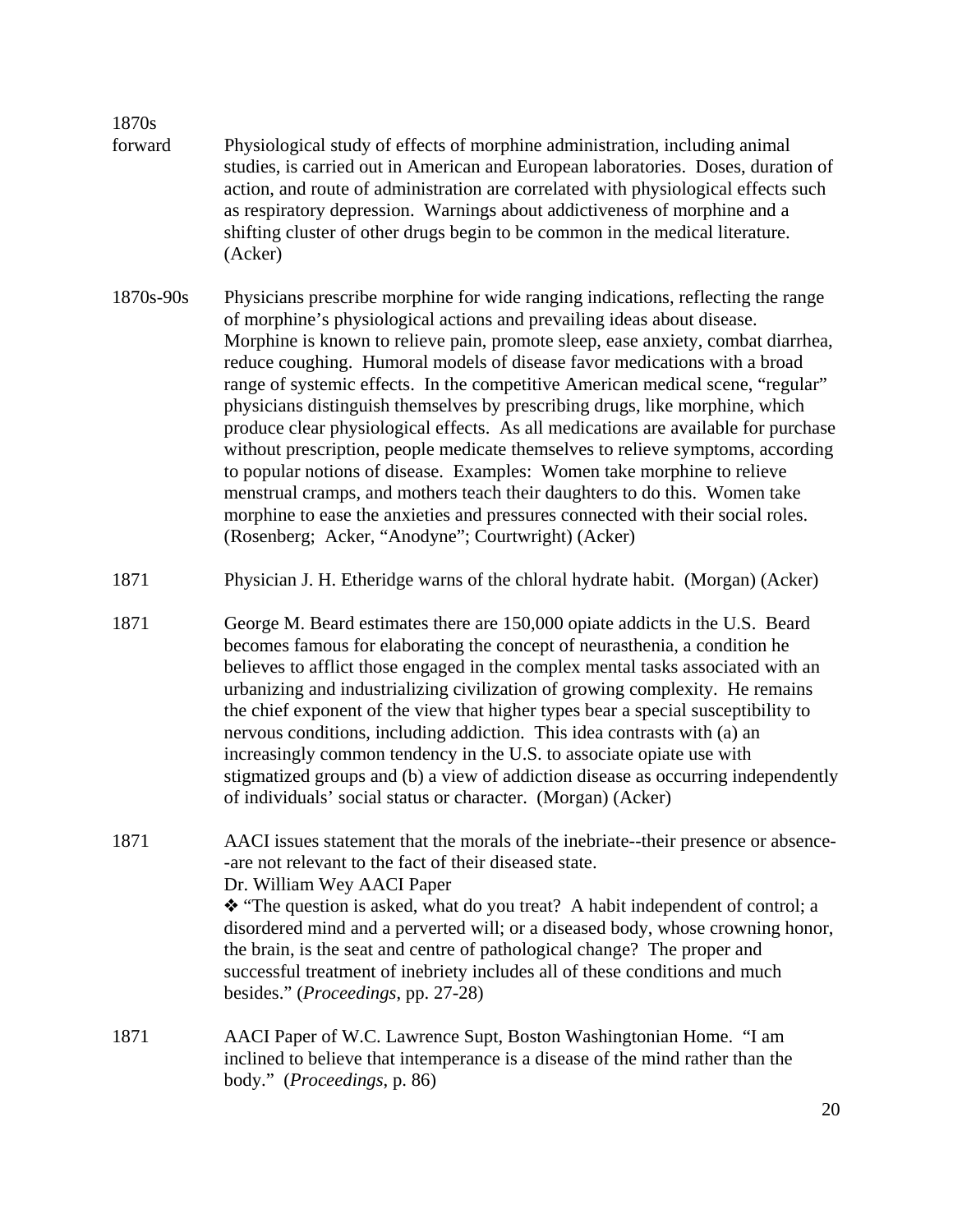1871 Parrish AACI address

˜ "If intemperance is not a disease, how come it that so many tens of thousands of people die from it every year?"

˜ "Disease, too, that may be both the result of present excess, and likewise a cause of the tendency to inordinate indulgence." p. 4

˜ "What percentage, indeed, of other diseases are cured so that we can say they will never return?" (*Proceedings*, p. 9)

˜ "Truth is never injured by fair criticism, and science cannot be blinded by more light. We are not struggling to maintain pet dogmas, but to reach good results to our fellow men. Let us be honest to confess errors if we find them, and bold enough to re-assert what we have already declared, if we are satisfied that the interests of morality and science demand such re-assertion." (*Proceedings*, p. 11)

- 1871 The American Association for the Study and Cure of Inebriety passes a resolution stating that drug effects are "the same in the virtuous, as in the vicious" and insisting on the centrality of a disease explanation of inebriety. Proponents of the inebriety concept argue that there is a scientific basis for the inebriety disease model. Several aspects of this model contrast with the disease model that will dominate from the 1920s to the 1970s. Inebriety is essentially the same disease no matter what drug is involved (although cause and appropriate treatment might vary depending on what drug is taken). It rejects explanations based on defects of character. Inebriety is also understood as a progressive condition; this aspect resembles Jellinek's later construction of alcoholism. Abstinence is seen as the only acceptable treatment goal. (White 35 lc, 36 rc) (Acker)
- 1872 Brown, H. (1872). *An Opium Cure: Based on Science, Skill and Matured Experience*. New York: Fred M. Brown & Co. (Advertising Book for Antidote and Restorative) In: Grob, G. (1981) *American Perceptions of Drug Addiction*. New York: Arno Press.

˜ Described "Chronic Opium Disease" as a new and "intricate" disease. p. 17 ˜ "Opium is often taken for the relief of suffering from chronic diseases until the opium habit has become confirmed and the two diseases reign together." p. 38 Note habit and disease used interchangeably.

1873 AACI --Dr. Parrish

˜ "Men become drunkards from very different causes, and require very different treatment to effect a cure." (*Proceedings*, p. 54)

˜ An 1870 report of the Commissioners of Charities and Corrections for the city of New York refers to inebriety as a "moral disease" that should be classed with other forms of "licentiousness." (*Proceedings*, p. 91)

˜ "Upon the subject of inebriety, I think the following may be regarded as facts: 1) That it is a disease of the constitutional character, involving the entire organism in its consequences, 2) that the true disease is the morbid craving for alcohol, of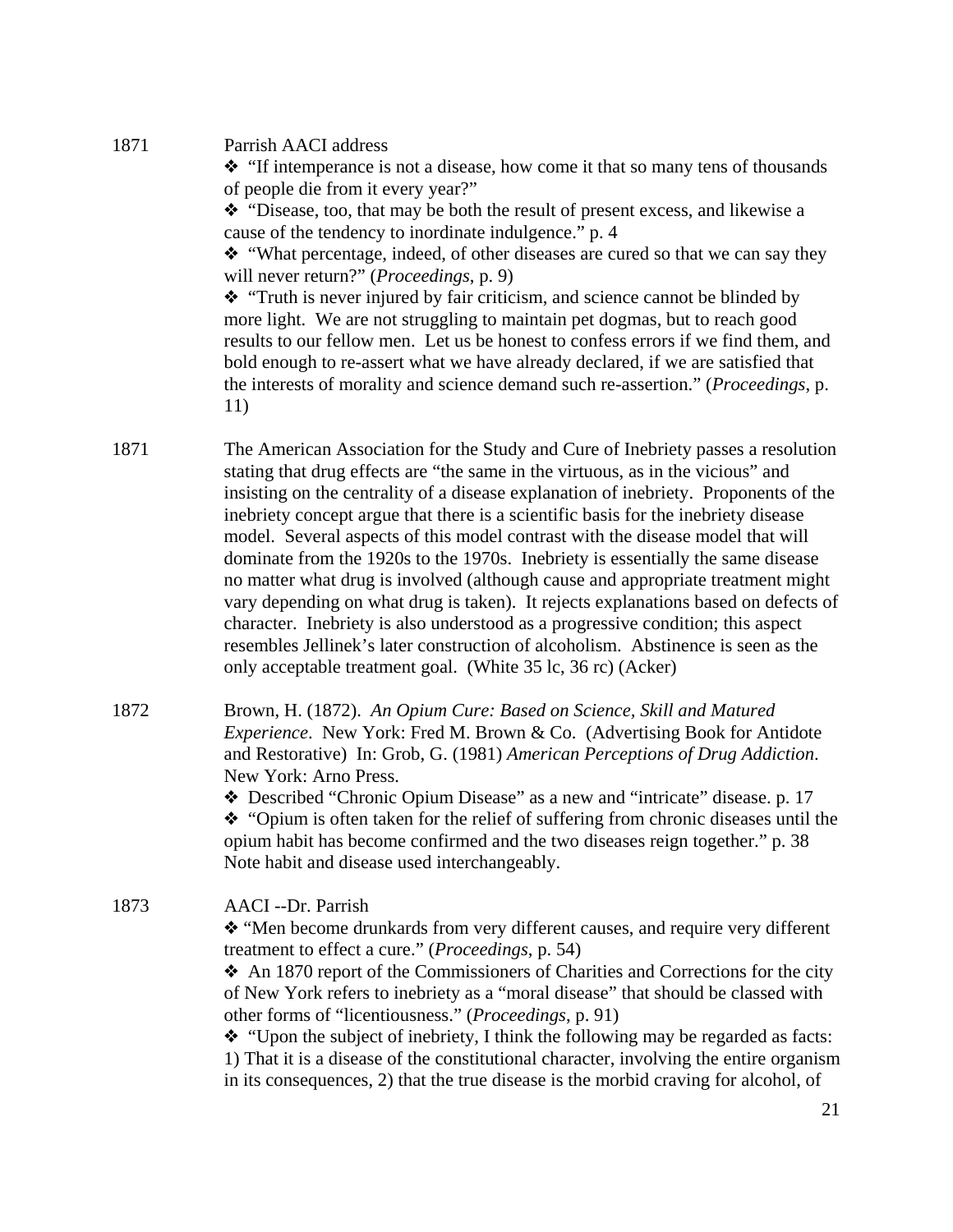|      | which the act of drinking is but an effect." (Parrish, <i>Proceedings</i> , p. 94)                                                                                                                                                                                                                                                                                                                                                                                                                                                                                                                                                                                                                                                              |
|------|-------------------------------------------------------------------------------------------------------------------------------------------------------------------------------------------------------------------------------------------------------------------------------------------------------------------------------------------------------------------------------------------------------------------------------------------------------------------------------------------------------------------------------------------------------------------------------------------------------------------------------------------------------------------------------------------------------------------------------------------------|
| 1874 | Heroin is invented but is not marketed until 1898. (Acker)                                                                                                                                                                                                                                                                                                                                                                                                                                                                                                                                                                                                                                                                                      |
| 1874 | George Beard Address AACI<br>• The great predisposing cause of the disease (chronic alcoholism) is<br>civilization, which, by its constant brain-work and flurry of in-door life, brings<br>the nervous system to that state of susceptibility when alcohol, acting on it for a<br>long time, can excite a functional disturbance." ( <i>Proceedings</i> , p. 52 and p. 64)                                                                                                                                                                                                                                                                                                                                                                     |
| 1874 | AACI Paper of Dr. George Burr of NY State Inebriate Asylum<br><b>❖</b> "It is this condition of the nervous system, calling for alcoholic stimulants that<br>is essentially the disease." ( <i>Proceedings</i> , p. 78)                                                                                                                                                                                                                                                                                                                                                                                                                                                                                                                         |
| 1874 | AACI Paper of Dr. Robert Harris, FranklinReformatory<br>* "As we do not, either in name or management, recognize drunkenness as the<br>effect of a diseased impulse; but regard it as a habit, sin, and crime, we do not<br>speak of cases being cured in a hospital, but 'reformed'." (Proceedings, p. 80)                                                                                                                                                                                                                                                                                                                                                                                                                                     |
| 1874 | McKenzie, D. (1874). The Appleton Temporary Home: A Record of Work.<br>Boston: Published for the Benefit of the Home.<br>♦ Quote supporting the work of the home by Alexander Rice, the Governor of<br>Mass., references the purpose of the home being the "cure of alcoholic disease,"<br>title page.<br>* McKenzie refers to inebriety as a "disease of the very machinery of volition"<br>p. 72<br>* "The inebriate must be considered, not as a criminal, but as a sick man." p. 139<br>* "The <i>moral</i> susceptibilities of the slumbering inebriate must, in some manner,<br>be awakened from their abnormal state, and made to assume a healthy condition,<br>then the soul is prepared to receive <i>spiritual</i> food" pp 281-282. |
| 1874 | Ordronaux, J. (1874). Is habitual drunkenness a disease? American Journal of<br>Insanity, April, p. 439.<br>• The problem if self-abasement or self-redemption is entirely within his<br>control, provided he exercise a continuous determination of his will not to<br>partake. The key to the riddle of this alleged disease lies in man's own will, and<br>without this will effort, no physician can cure or even relieve him." (Quoted in<br>Valverde, 1997)                                                                                                                                                                                                                                                                               |
| 1875 | ACCI Paper "The Distinction between Disease and the Morbid Anatomy of<br>Disease Applied to Inebriety." Proceedings, p. 71-84<br><b>❖</b> "It is this condition of the nervous system, calling for alcoholic stimulants that<br>is essentially the disease." p. 78                                                                                                                                                                                                                                                                                                                                                                                                                                                                              |
| 1875 | At the June meeting of the Association of Medical Superintendents of American                                                                                                                                                                                                                                                                                                                                                                                                                                                                                                                                                                                                                                                                   |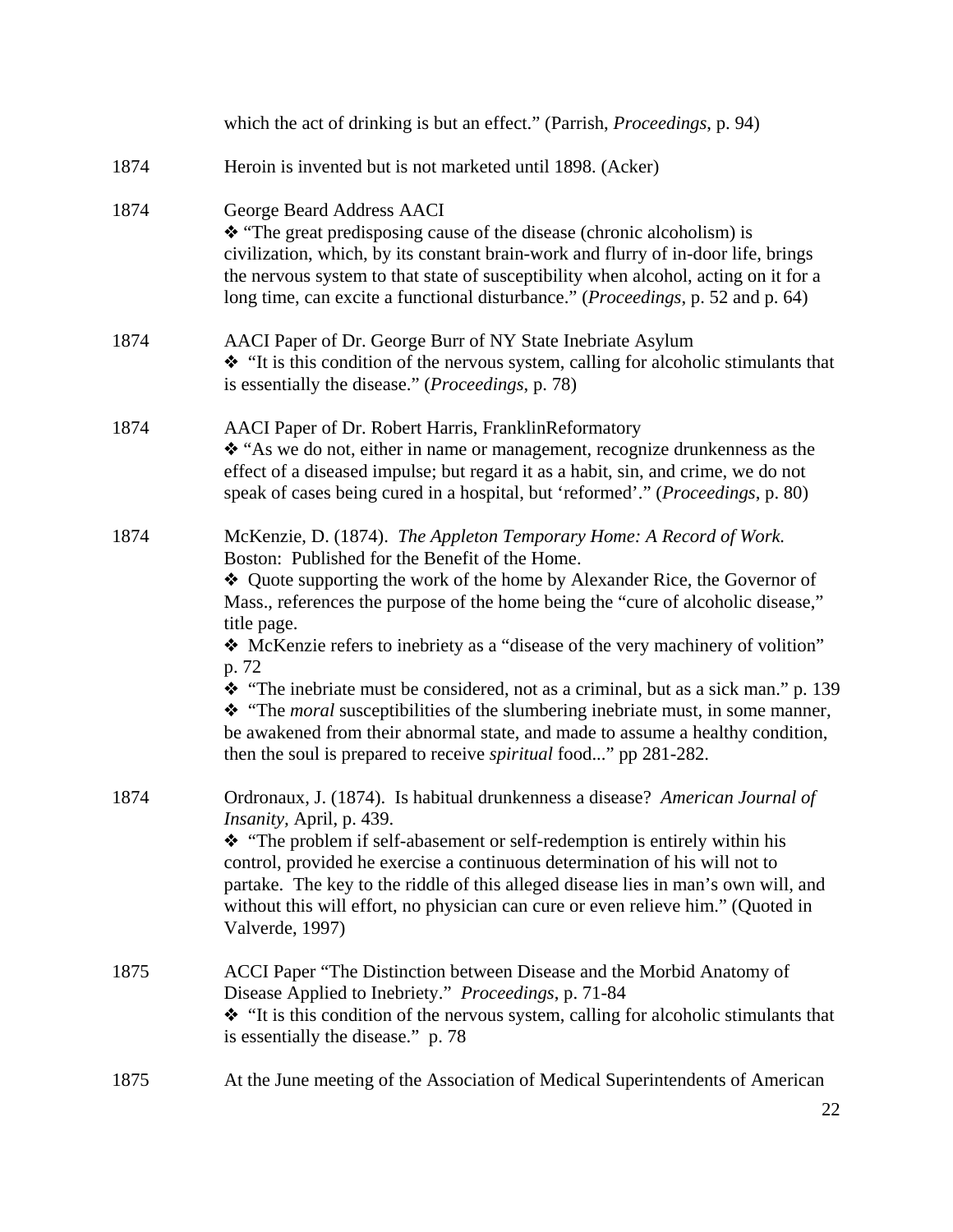Institutions for the Insane:

˜ "Resolved further that the treatment in institutions for the insane of dipsomaniacs, or persons whose only obvious mental disorder is the excessive use of alcoholic or other stimulants, and the immediate effect of such excess, is exceedingly prejudicial to the welfare of those inmates for whose benefit such institutions are established an maintained, and should be discontinued just as soon as other separate provision can be made for the inebriates." (Quoted in Parrish, 1883, p. 121

- 1875-1877 Eduard Levinstein publishes a series of articles in Germany that call attention to the problem of morphine addiction. His was one of first studies on narcotic addiction relapse (a rate he estimated as high as 75%). (Sonnedecker, 1962, p. 31)
- 1876 Dr. J. B. Mattison on the cause of addiction: "we strongly suspect it to be largely akin to that peculiar diathesis so strikingly manifested in most cases of genuine neuralgia, the main element of which is a well-marked hereditary tendency towards a debilitated state of the nervous system, either special or general." This statement exemplifies a trend in psychiatric thinking in the late nineteenth century which posits a hereditary susceptibility to a broad range of mental and nervous conditions, including various forms of insanity, milder conditions including propensity to worry and nervousness, and neurological conditions such as epilepsy. The idea of diathesis, or inborn predisposition to a condition like addiction, remains influential in psychiatric thinking for several decades. (Morgan) (Acker)
- 1877 Foote, G.F. (1877). *Inebriety and Opium Eating: In Both Cases a Disease. Method of Treatment and Conditions of Success*. Portland, Maine. (Foote began treating alcohol and opium addicts in his private medical practice in 1848 and then opened the Dr. Foote's Home in Stamford, CT)

˜ "It should be assumed on the part of the physician, that the habitual use of the alcoholic or narcotic element has diseased the system...in other words, has produced a physical and functional derangement of the organism, and that such has reduced the digestive, pulmonic, urinary, and nervous systems, to a condition that is thoroughly morbid. This is ever accompanied with a desire for alcohol or opium...which in the first instance was but slight, but grew stronger and stronger by indulgence, until is has been made absolutely irresistible." p. 4

1877 Willet, J. (Rev.) (1877). *The Drunkard's Diseased Appetite: What is It? If Curable, How? By Miraculous Agency or Physical Means--Which?* Fort Hamilton, NY: Inebriates Home, Fort Hamilton, Kings County, New York. (Read before the annual meeting of the American Association for the Cure of Inebriates, 1877) (Willet was the Superintendent of the Inebriate's Home, Fort Hamilton, Kings County, NY)

˜ "...physical appetites...are the manifestation of diseased conditions of the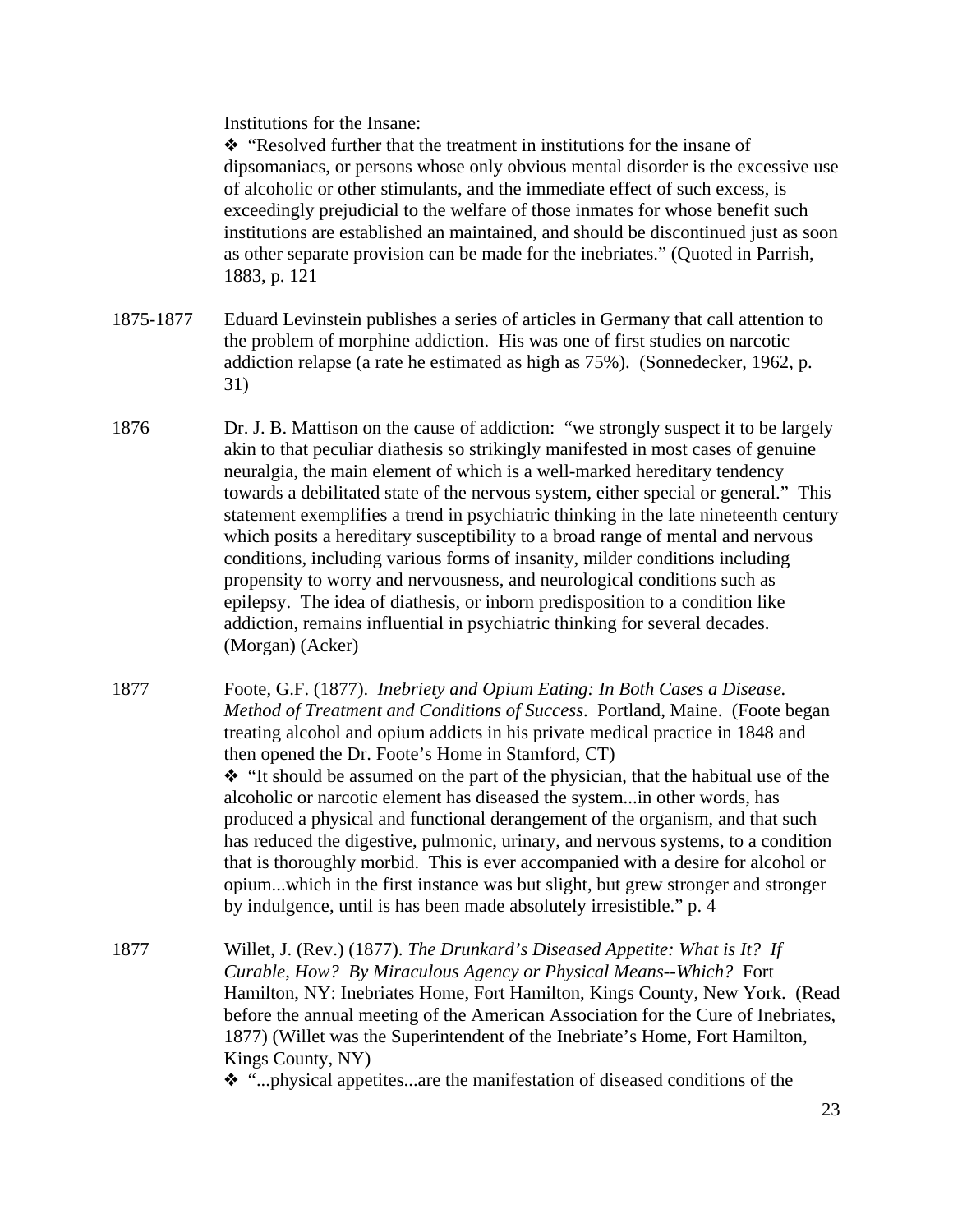body." p. 3

˜ Willet noted that religious teachers have been mislead by so-called "reformed topers" who claimed to have been cured of an appetite for strong drink (which they never had) by religious conversion. "...religious teachers who, possessing more zeal than knowledge, undertake to proclaim to the inebriate, both from the platform and the pulpit, this strange and dangerous delusion." p. 4-5

˜ A distinction is made between problem drinkers and those who truly have a morbid appetite for alcohol. p. 5

˜ "Whence comes this consuming thirst which this class of drunkards exhibits? There must be, somewhere within the man, a deep-seated diseased condition of the physical structure, which feeds upon and is intensified by the absorption of these fiery liquids." p. 5

˜ Quotes an experienced physician: "The desire for stimulants may be constant or paroxysmal--an irresistible and insatiable craving is either developed by ever so small an indulgence or is ever present. Persons with this predisposition lose their power of self-control as soon as they feel the influence of alcohol...the seeds of morbid appetite are transmissible to their children." p. 6

˜ Refers to a "certain class of inebriates who are irresistibly impelled by the force of a diseased appetite to drink to excess..." p. 11

˜ Characterization of progression: "In these cases which we have already given in illustration ... the disease must proceed either to recovery or death, for there is no discharge in this war." p. 14

˜ Quoting the Rev. Charles Warren on religious conversion as a remedy for inebriety: "It is difficult to conceive that any man, in such a state of voluntarilyinduced imbecility, too drunk to hold intelligent converse with men, can be competent to transact business with God..." p. 16

- 1877 The *New York Times* cites a medical expert opinion on addicts: "It is not a vice which afflicts them, but a disease, which presents as marked and as specific a symptomatology as do many of the better known diseases, and requiring, as they do, proper medical aid and systematic treatment to effect a cure." This statement characterizes repeated attempts to characterize addiction as a disease according to disease-definition standards of a given period. Examples include defining addiction as a functional disease when the idea of functional disease becomes important in psychiatry and neurology (early 1900s) and Bishop's and Pettey's attempts to explain addiction with ideas derived from immunology (1913). (Morgan) (Acker)
- 1877-1906 Microbial causes are discovered for anthrax (1877), gonorrhea (1879), typhoid fever (1880), tuberculosis (1882), cholera (1883), diptheria (1883), tetanus (1884), diarrhea (1885), pneumonia (1886), menningitis (1887), botulism (1896), dysentery (1899), syphilis (1903) and whooping cough (1906). (Thagard, 1997, pp.10-11). These discoveries add momentum to search for biological foundation of inebriety.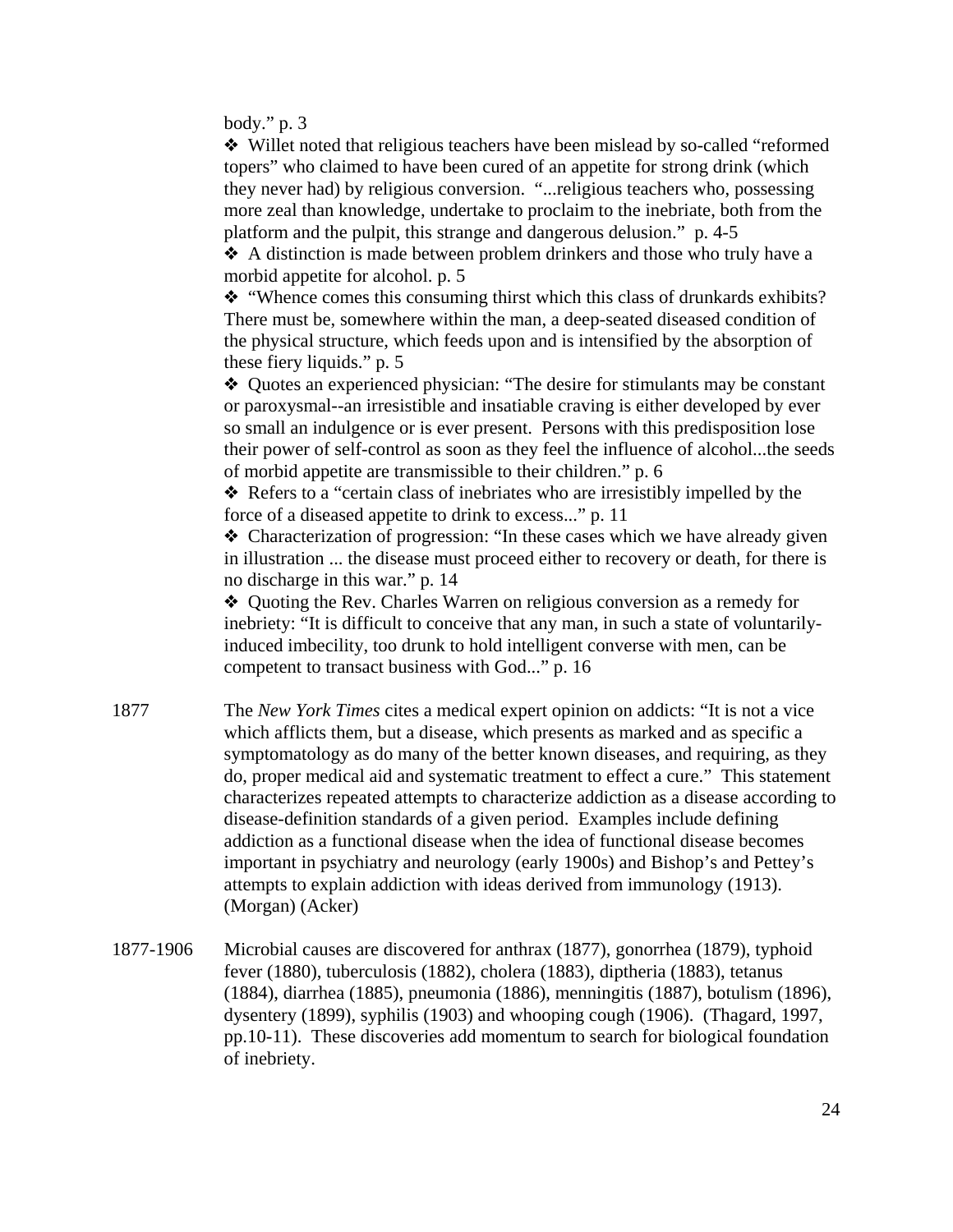| 1878 | Morris, F. Baldwin (1878). The Panorama of a Life, And Experience in<br>Associating and Battling with Opium and Alcoholic Stimulants. Philadelphia:<br>Geo. W. Ward. In: Grob, Ed., (1981) American Perceptions of Drug Addiction.<br>New York: Arno Press.<br>* Refers to "opium and alcoholic inebriacy" and opium and alcohol "habits"<br>interchangeably.<br>* Includes chapter entitled "Alcoholism" p. 80 |
|------|-----------------------------------------------------------------------------------------------------------------------------------------------------------------------------------------------------------------------------------------------------------------------------------------------------------------------------------------------------------------------------------------------------------------|
| 1878 | Eduard Levinstein's The Morbid Craving for Morphia is published in Germany,<br>noting an "uncontrollable desire" for morphine and that the injudicious use of<br>morphine produces a "diseased state."                                                                                                                                                                                                          |
| 1878 | The New York Times estimates there are 200,000 opiate addicts in the U.S. It<br>warns of a dangerous fad, especially among society women, of injecting<br>morphine; it terms this behavior a vice. (Morgan) (Acker)                                                                                                                                                                                             |
| 1879 | Dr. Leslie Keeley announces: "Drunkenness is a disease and I can cure it."<br>Contends that the disease results from poisoning of the cells and that his Bi-<br>Chloride of Gold cured alcoholism by unpoisoning the cells. Marks beginning of<br>franchised addiction cure institutes that use a disease concept of inebriety as a<br>marketing slogan and treatment philosophy. (White, 1998)                 |
| 1879 | Crothers, T.D. (1879). Editorial: Practical Value of Inebriate Asylums. Journal<br>of Inebriety, $3(4)$ : 249<br>* "The Permanent cure of inebriates under treatment in asylums will compare<br>favorably in numbers with that of any other disease of the nervous system which<br>is more or less chronic before the treatment is commenced."                                                                  |

### **The Combined Addiction Disease Chronologies of William White, MA, Ernest Kurtz, PhD, and Caroline Acker, PhD 1880 - 1899**

Between 1880 and the end of the  $19<sup>th</sup>$  century, there were many efforts to more clearly elaborate a disease concept of addiction. Attempts to define the essence of this disease tended to focus on the morbid craving for alcohol or other drugs and the loss of volitional control over drug intake. The causes of this disease were most frequently defined in terms of hereditary predisposition, the poisoning effects of the drugs, and the stresses of American society. The disease concept gained momentum alongside the growing knowledge of the pathophysiology of alcohol, opiates and cocaine.

The movement to proclaim addiction a disease generated its own counter-movement. The early 1880s saw many criticisms of the proposition that inebriety was a disease. These attacks came from physicians (Earle, 1880), clergy (Todd, 1882) and even from leaders of some inebriate homes  $(12<sup>th</sup>$  Annual Report, 1884) who all tended to view recovery not in terms of medical intervention but in terms of moral reformation. We see in these debates the roots of many current arguments over the question of whether the disease concept hurts or harms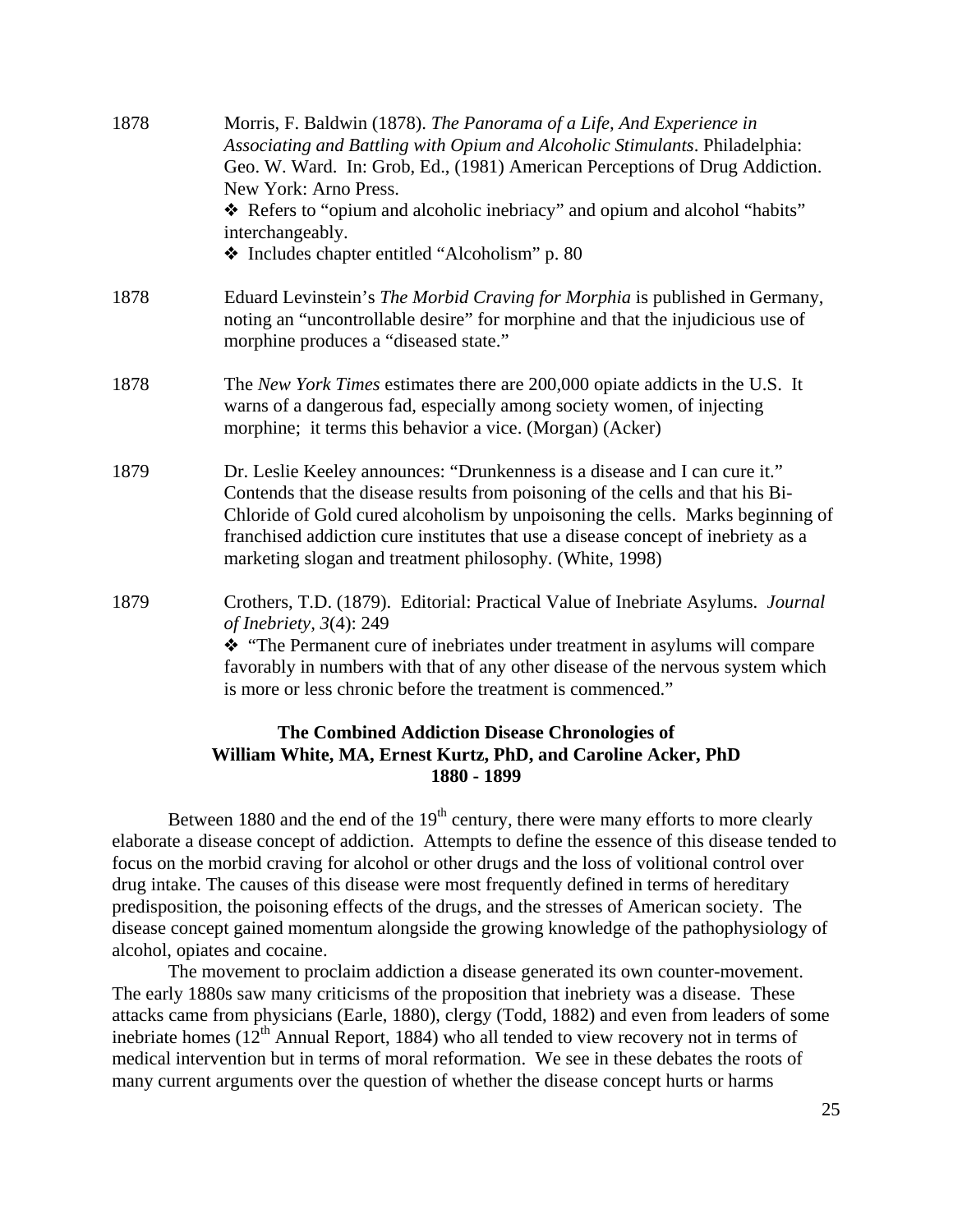individuals and the society as a whole. Even the most committed disease concept advocates struggled to reconcile the concept of disease with that of personal responsibility--to define the boundary line between the disease of addiction and the vice of drunkenness. One also finds here a quite pointed debate over the question of whether social stigma and shame associated with drunkenness is good (a deterrent) or bad (an obstacle to seeking help).

Finally, we see the growing use of the "disease concept" in the promotion of secret (and often fraudulent) cures for addiction and a growing professional and cultural backlash against the purveyors of such secret "specifics" for the cure of addiction. The  $19<sup>th</sup>$  century ended in a growing pessimism about the prospects of addiction treatment and recovery and a growing openness to define addiction in moral and criminal terms. In this transition, the focus shifted from the cells of addicts to the character of addicts.

1880 In the late 1870s and early 1880s, there is a vogue for a treatment method developed by Edouard Levinstein. It consists of abrupt withdrawal from opiates, physical restraints, and drugs to control symptoms. Patient resistance to its harsh methods quickly lead to its abandonment. A method of gradual withdrawal of opiates over the course of a week, with other medications to relieve symptoms, becomes standard. Various drugs go through brief periods of popularity as substitutes for morphine, including cocaine and cannabis. (Morgan)

1880 Earle, C.W. (MD) (1880). The Opium Habit. *Chicago Medical Review,* 2:442- 446, 493-498. ˜ "It is becoming altogether too customary in these days to speak of vice as disease, and to excuse the men and women for the performance of indulgence of certain acts which not only ruin themselves and families but brings burden on the community...That the responsibility of taking the opium or whiskey...is to be excused and called a disease, I am not willing for one moment to admit, and I propose to fight this pernicious doctrine as long as is necessary."

1881 Kane, H.H. (1881). *Drugs That Enslave: The Opium, Morphine, Chloral and Hashish Habits*. Philadelphia: Presley Blakiston. In Grog, Ed., (1981)*. American Perceptions of Drug Addiction*. New York: Arno Press. ˜ "This is a medical text filled with symptom descriptions and detailed treatment protocol; refers to addiction throughout as a "habit" or "vice" p. 19 ˜ "Some persons are undoubtedly born with, and some acquire, this craving for some narcotic stimulant." p. 33 ˜ H. H. Kane: "A higher degree of civilization, bringing with it increased mental development among all classes, increased cares, duties and shocks, seems to have caused the habitual use of narcotics, once a comparatively rare vice among Christian nations, to have become alarmingly common." This statement typifies one of two strands of thinking about addiction as a mental or psychiatric condition in the late nineteenth century: those who engage the brainwork necessary for an advanced civilization suffer from delicate nervous systems which

makes them susceptible to nervousness, breakdowns, or addiction. A separate strain ascribes a tendency to addiction to those who lack finer qualities and whose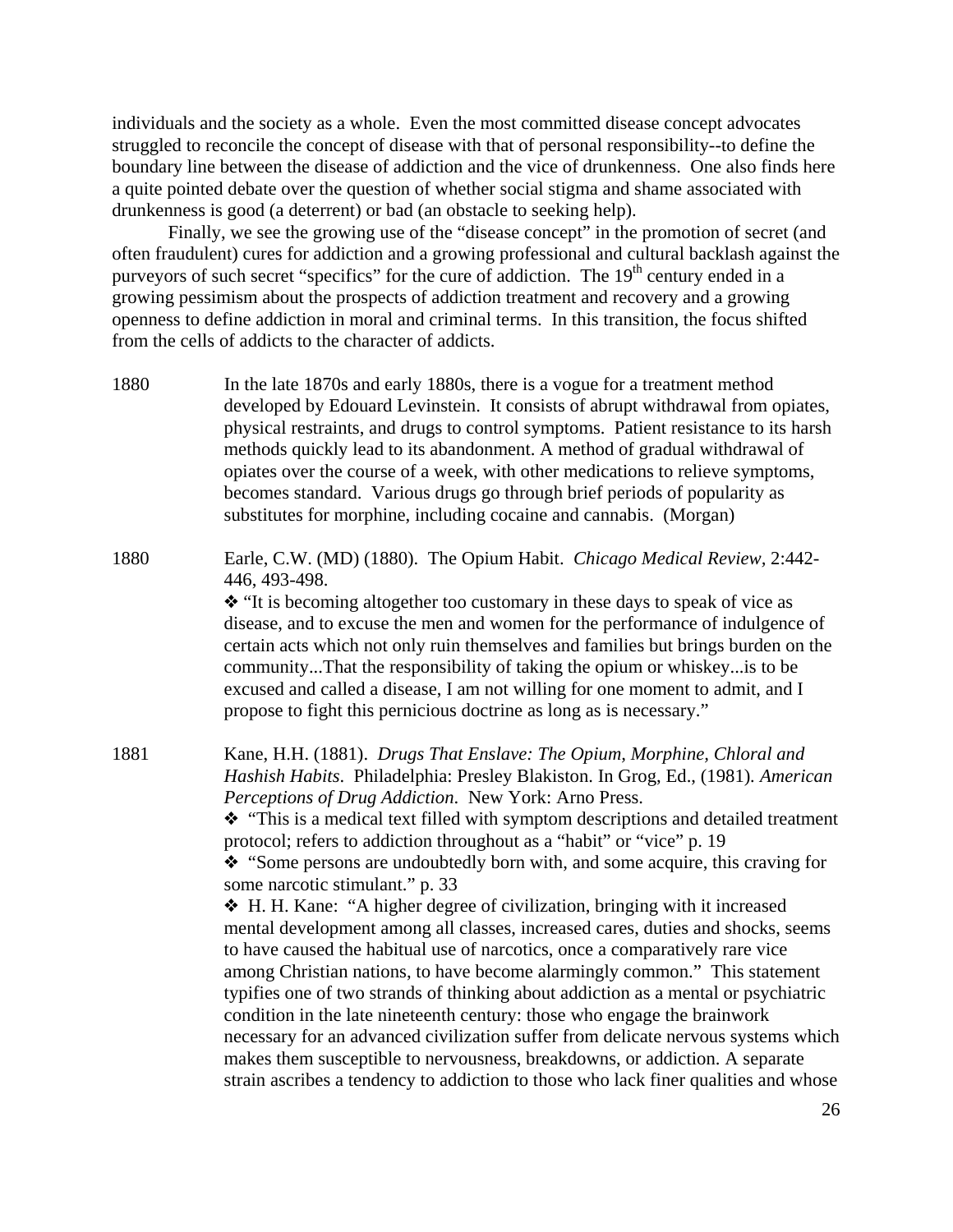|      | families pass along a host of heritable negative conditions including addiction.<br>Kane reflects this view as well when he ascribes the tendency of Chinese to<br>achieve a dreamy reverie with opium to racial characteristics. The common<br>thread between these disparate views is that the individual user's makeup or<br>character determines drug effects and susceptibility to addiction. (Morgan)<br>(Acker)                                                                                                                                                                                                                                                                                                                                                                                                                                                                                                                                                                                                                                                                                                                                  |
|------|---------------------------------------------------------------------------------------------------------------------------------------------------------------------------------------------------------------------------------------------------------------------------------------------------------------------------------------------------------------------------------------------------------------------------------------------------------------------------------------------------------------------------------------------------------------------------------------------------------------------------------------------------------------------------------------------------------------------------------------------------------------------------------------------------------------------------------------------------------------------------------------------------------------------------------------------------------------------------------------------------------------------------------------------------------------------------------------------------------------------------------------------------------|
| 1881 | Carl Wernicke describes a psychosis with polyneuritis that results from chronic<br>alcoholism and its accompanying Vitamin B1 deficiency.                                                                                                                                                                                                                                                                                                                                                                                                                                                                                                                                                                                                                                                                                                                                                                                                                                                                                                                                                                                                               |
| 1881 | Reference in T.S. Arthur's Saved As By Fire to alcoholism as a spiritual disease<br>requiring spiritual remedies. p. 217                                                                                                                                                                                                                                                                                                                                                                                                                                                                                                                                                                                                                                                                                                                                                                                                                                                                                                                                                                                                                                |
| 1881 | Hubbard, Fred (M.D.) (1881). The Opium Habit and Alcoholism. New York:<br>A.S. Barnes and Co.<br>* "The drug (opium) mislead its victims, regarding their own ability to maintain<br>mastery over itThere is no shadow cast before, as a warning of the coming<br>misery." p. 4<br>♦ "Our experience suggests that a constitutional condition exists with some<br>persons which predisposes them to this class of habits, making it necessary for<br>them to exercise their will-power and to keep a continual watch upon themselves<br>to curb all desire for liquor or the narcotics." p. 195<br>◆ Frederick H. Hubbard writes, "Many patients feel ashamed of being addicted<br>to the drug, and wishing to retain respect, will tell the physician of some<br>imaginary trouble as the cause of the habit." The shame felt by addicts, the<br>barrier such shame creates to seeking help or treatment, and the recourse to<br>manufactured complaints to try to obtain drugs from physicians all become<br>standard features of addict-physician relations. (Morgan) (Acker)                                                                        |
| 1882 | Todd, J.E. Rev. (1882). Drunkenness a Vice, Not a Disease. Hartford, CT: Case,<br>Lockwood & Brainard.<br>• "No one doubts that drinking to excess is in its earlier stages a vice, not a<br>diseaseThe question is, whether in the later stages of drunkenness the act of<br>surrender to drunkenness has a physical origin, in a diseased brain, or a moral<br>origin, in a depraved will, whether it has a physical or moral cause, whether it is a<br>misfortune or a crime." p. 2<br>• The prevalent opinion at the present day is, that drunkenness is a disease.<br>Medical authorities are divided on the subject. Many physicians, especially<br>specialists who make treatment of drunkenness a business and source of profit,<br>are positive it is a disease." p. 2<br><b>♦</b> "I pause here merely to throw out the suggestion that if this [disease] theory is<br>the true one the phrase 'reformed drunkards,' or, to adopt the absurd slang of<br>temperance, 'reformed men,' is not only inaccurate, but a libel upon the<br>characters of unfortunate beings. The only proper phrase is, 'cured drunkards', or<br>'cured men'." p. 3 |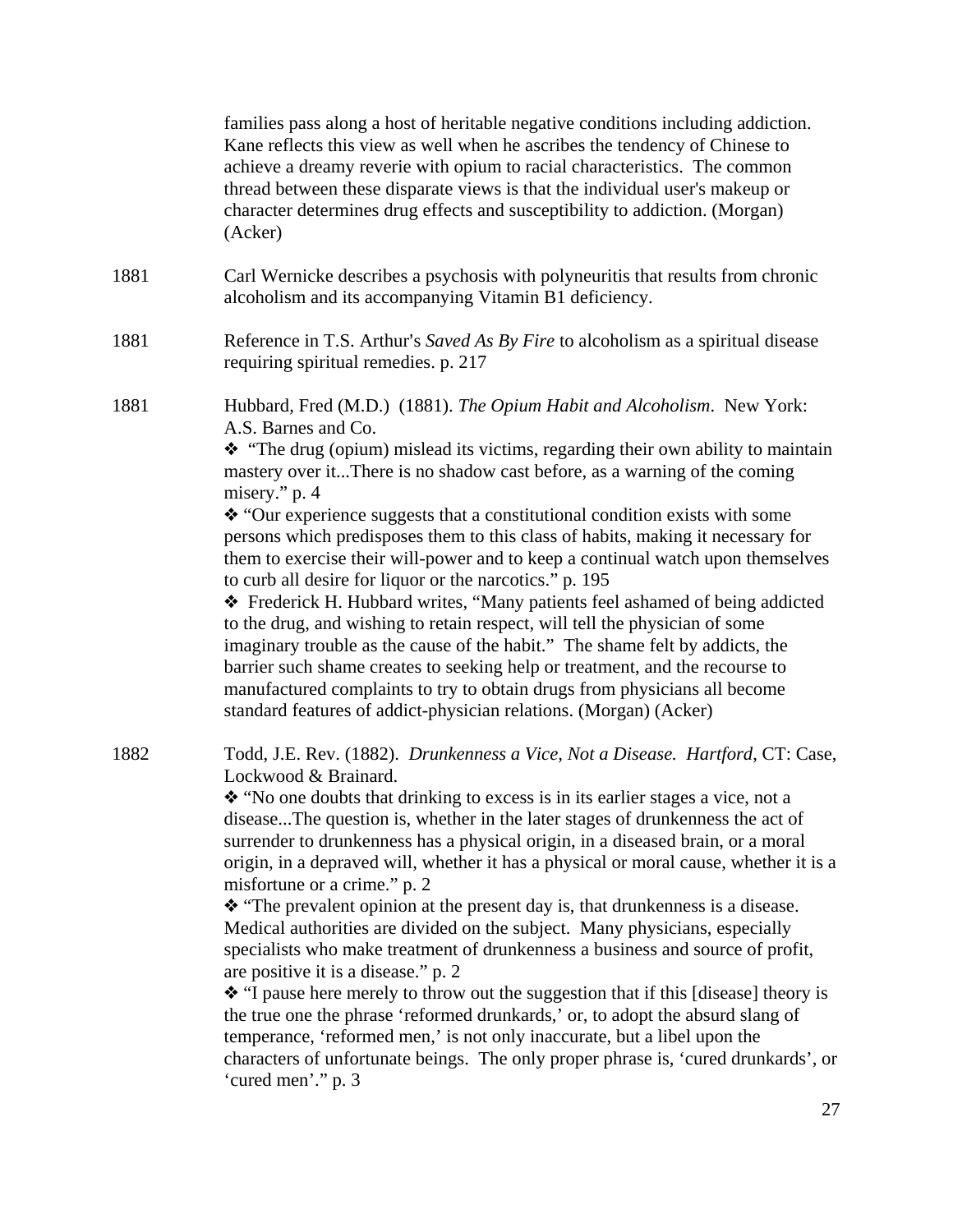˜ "...the theory is, that drunkenness induces a diseased condition of the brain and nervous system, which destroys the freedom of the will." p. 4

˜ "But the question is, not what a man's condition is when he is drunk, but what is the cause of action in the intervals in which he is comparatively sober. When he is not specifically under the influence of liquor, when he has been perfectly sober for days or weeks or even months, what is it that makes him go to drinking again, though perfectly aware of the ruin that he is bringing upon himself? Is it a diseased brain? Or is it a depraved will?" p. 6

˜ "...the whole policy of getting drunkards to sign pledges is based upon the belief that they *can* stop drinking." p. 8

˜ "Physicians do not remonstrate and argue with their small-pox patients, and appeal to them to get well; they give them medical treatment. Almost all the methods and operations of temperance reformers are perfectly useless and absurd, and utterly erroneous and unsuitable, if drunkenness is a disease." p. 9

˜ "I consider it certain that the great multitude of drunkards could stop drinking today and for ever, if they would; but they don't want to, and they won't." p. 9 ˜ "Any habit may become a despotic tyrant, an irrefragable chain; but habits are not diseases." p. 10

˜ "If there is any man on earth who deserves the abhorrence of mankind and the curse of God it is the drunkard." p. 11

˜ "It [the word of God] deals in no mealy-mouthed language about the disease of alcoholism and the victims of intemperance." p. 11

˜ "But I must protest vigorously against all this cloaking of the vice of drunkenness with euphemisms; this calling drunkards diseased men, inebriates, victims of intemperance; this throwing of the responsibility and guilt of drunkenness upon the liquor-sellers, who have guilt enough of their own, instead of upon drunkards, where it chiefly belongs; this coddling and nursing and effusively compassionating and petting and puffing of drunkards; this lifting of men out of the gutter onto platforms and into pulpits and glorifying them and making heroes and saints of them." p. 12

˜ "Let us call things by their right names. The sooner that the drunkard takes the place in public estimation to which he belongs, the sooner will young men hesitate about applying for the situation...Why should not the drunkard enter the kingdom of God? Because he is wicked; one of the most wicked men alive. That is all." p. 13

˜ "I believe that a very large part of the effort that is put forth for the reclamation of drunkards is wasted...Aside from the universally acknowledged difficulty of permanently reforming drunkards, I doubt whether, as a class, if they could be reformed, they are worth the powder...Every human soul is worth saving; but what I mean is, that if a choice is to be made, drunkards are about the last class to be taken hold of." p. 14

˜ "...drunkards as a class are very inferior men, aside from their drunkenness." p. 14

˜ "As a rule, the victims of intemperance are those whom the world can spare...nature has secured the obliteration of the worthless breed." p. 16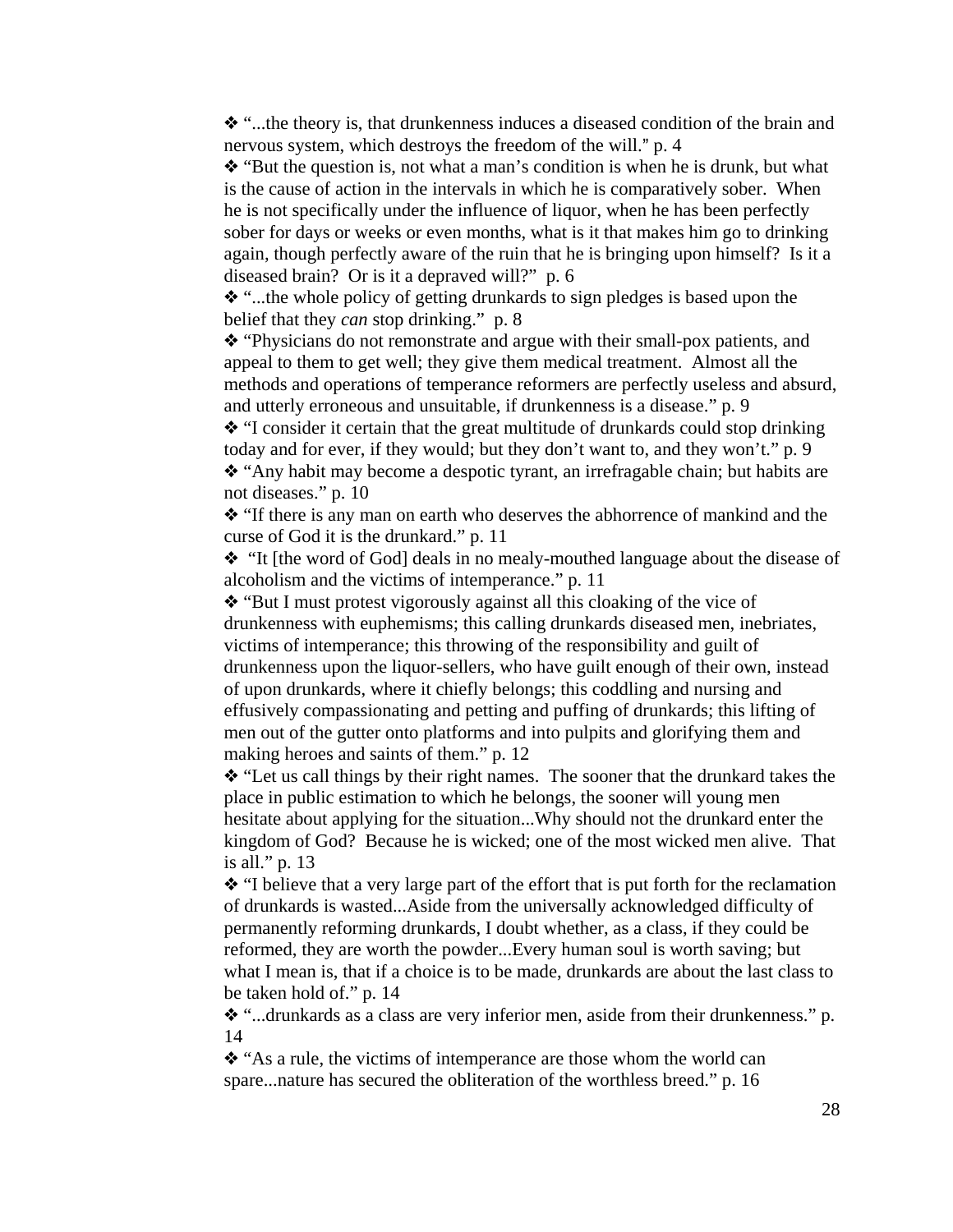˜ "Attempts to reform drunkards are generally failures." p. 16

˜ "But, apart from such religious reformations, reformation of confirmed drunkards is rare...it is one of the most difficult things in the world to reform a drunkard." p. 17

˜ "Every community among us has its graduates from these [inebriate] asylums, who are living testimonials of their worthlessness. Discharged as cured, many of them have been drunk when they arrived home." p. 19

˜ "Why have these [inebriate] institutions proved failures? Because they have been based upon a false principle. Hospitals for well people cannot succeed; asylums for sane people cannot prosper; institutions for the cure of burglars would not accomplish anything; and yet an asylum for the cure of thieves would be as reasonable as an asylum for the cure of drunkards. Inebriate asylums cannot cure drunkards, because apart from its more physical effects, there is nothing in drunkenness to cure." p. 19

˜ "The very incurableness of drunkenness shows its real nature. Every disease is controllable, and, to a large extent, curable by medical skill. If drunkenness were a disease, there would be a very considerable percentage of cures; but the large percentage once boasted by inebriate asylums have shrunk into lamentable insignificance, with the enlargement of experience and the tests of time, and the asylums themselves are fast passing away as failures." p. 20

1882 Sell, E.H. (1882). The Opium Habit: Its Successful Treatment by the Avena Sativa. A Paper read before the New York State Medical Society, February 9, Jersey City. In Grob, G. Ed., (1981). *The Medical Professions and Drug Addiction.* New York: Arno Press.

˜ Refers to opium addiction as "dreadful habit"

˜ Reproduces letter from husband of a woman who became addicted following use of morphine for stomach disorder. He reports that "morphine was found to be palliative, and as such was continued until the drug produced its *own disease*..." (Italics in original) p. 4

˜ Uses "inebriety" and "alcoholism" interchangeably

1883 Parrish, Joseph (1883). *Alcoholic Inebriety: From a Medical Standpoint with Cases from Clinical Records*. Philadelphia: P. Blakiston, Son & Co. ˜ "It [inebriety] is a question of nerves, a neurosis, the issue being between soundness and unsoundness of structure and function...It is a disease...This disease, however, is not to be regarded as an entity that approaches and invades the human organism from without, but rather as a variation of natural function, having its source in the system itself." p.10

˜ Parrish notes the difficulty defining the boundary between vice and disease but argues that what most distinguishes the latter from the former is the presence of a "physical longing, or deep-seated appetite or craving..." p. 12-13

 $\triangle$  The essence of "disease" for many 19<sup>th</sup> century inebriety specialists (see quotes p 22-23) is the presence of an irresistible craving that the individual cannot control in spite of repeated consequences and resolutions to stop hurting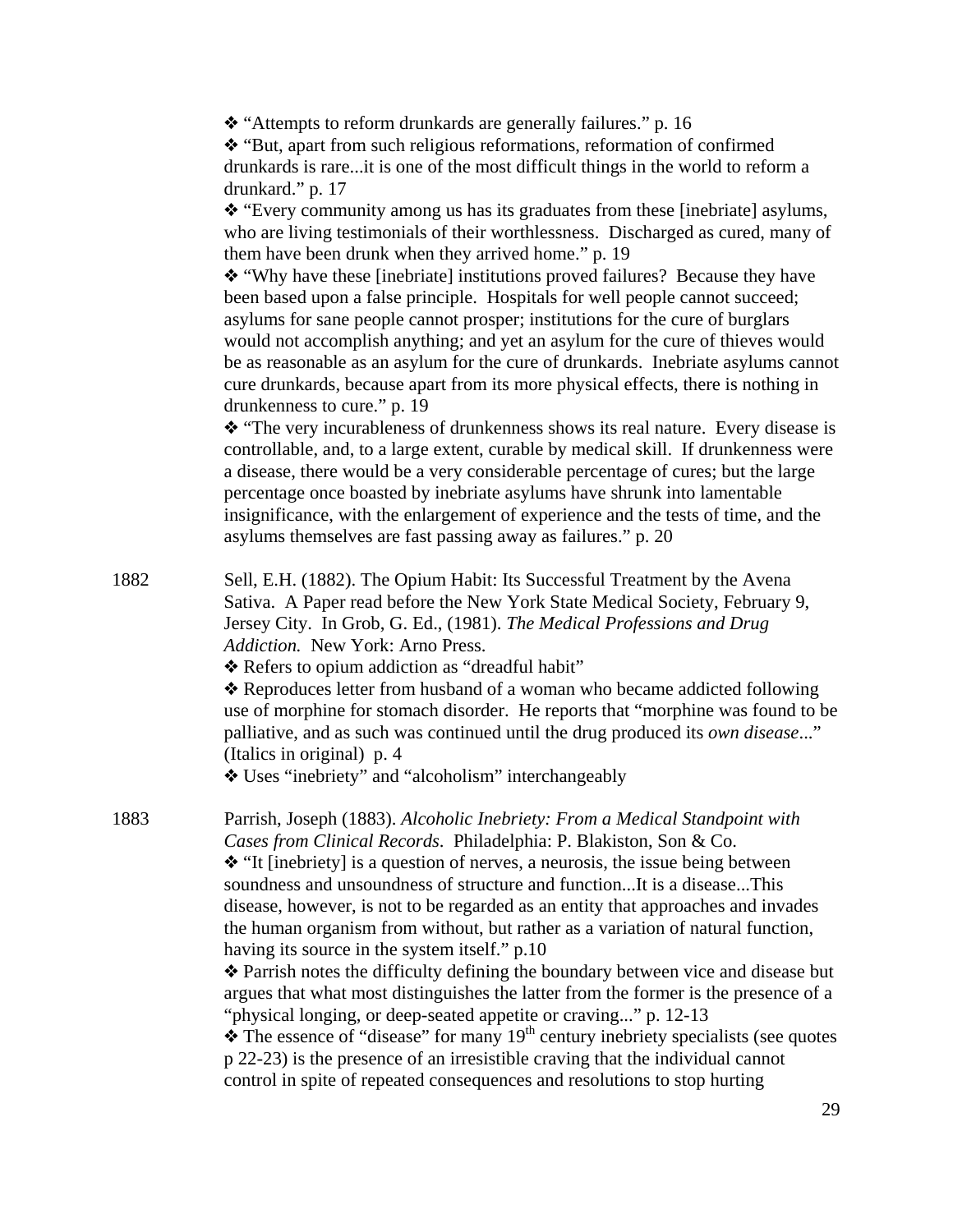themselves and others in this manner.

˜ *"An ungovernable craving*! That is the pathological state, whether it originates in the nerves of the stomach, in the brain, or elsewhere. Whether it is the result of inheritance, of imprudence, or of accident." p. 45

˜ "It is not through power of will, resolution, superior wisdom, foresight, caution or merit, that this exemption is manifested. Such persons could not become drunkards if they were so disposed. A certain moral and physical predestination, if I may use the word, protects them from the hazards of inebriety." p. 77 Parrish argues that recognizing the hereditary influences on inebriety is not fatalistic but actually provides one with a weapon of resistance.

˜ "I am satisfied that among the chief hindrances to recovery from a life of inebriation to a life of sobriety, is the false teaching of those, who overlook the aspects of disease, and limit their labors and appeals to the domain of morals and ethics. When society comes to learn that the cause of inebriety is primarily in the disturbed relations between different organs, and the functions of the human system, and especially that children come into this world, bearing with them the vestiges of disorders that have lingered through one or more previous generations, light will begin to reflect its brightness upon new and improved practical methods." p. 84

˜ "His disease is an irrepressible longing for the state of drunkenness; not so much for liquor that produces intoxication; and he is just as much an inebriate, -diseased, -- when he is able to control for the time his desire, as when he indulges. The indulgence may be regarded as the second stage in the manifestation of his disease." p. 91

 $\hat{\mathbf{v}}$  "It is well known that there are some drunkards who 'recovery naturally,' that is of their own unaided efforts. They 'work out their own salvation' in this matter, and are among the heroic men of the times." p. 126

˜ "It is the internal craving for alcoholic liquors, and for their intoxicating effects, that constitutes the disease, and not the fact of drunkenness." p. 180

- 1884 C. H. Hughes writes, "The friends and family of an opium habituate are most familiar with the degrading character of the slavery of the mind and nervous system which opium entails. They realize how lost to the family circle as a real member of the household he or she has become, and whether it be father or mother, sister or brother, it is but natural that they should strive to reclaim that which is lost, or if not lost, at least estranged in many of those familiar mental traits with which are blended family love, esteem and reverence." This statement reflects the impact of addiction on family members and other intimate associates of the addict. Families' despair over the addict's behavior, including that which places drug seeking and drug use over family obligations, is a frequent precipitant of the decision to seek treatment for drug problems. (Acker)
- 1884 *Twelfth Annual Report of the Franklin Reformatory Home for Inebriates*, of Philadelphia: Located at Nos. 911 913 and 915 Locust Street. (1884). (Organized April, 1872) Philadelphia: Treager & Lamb, Printers.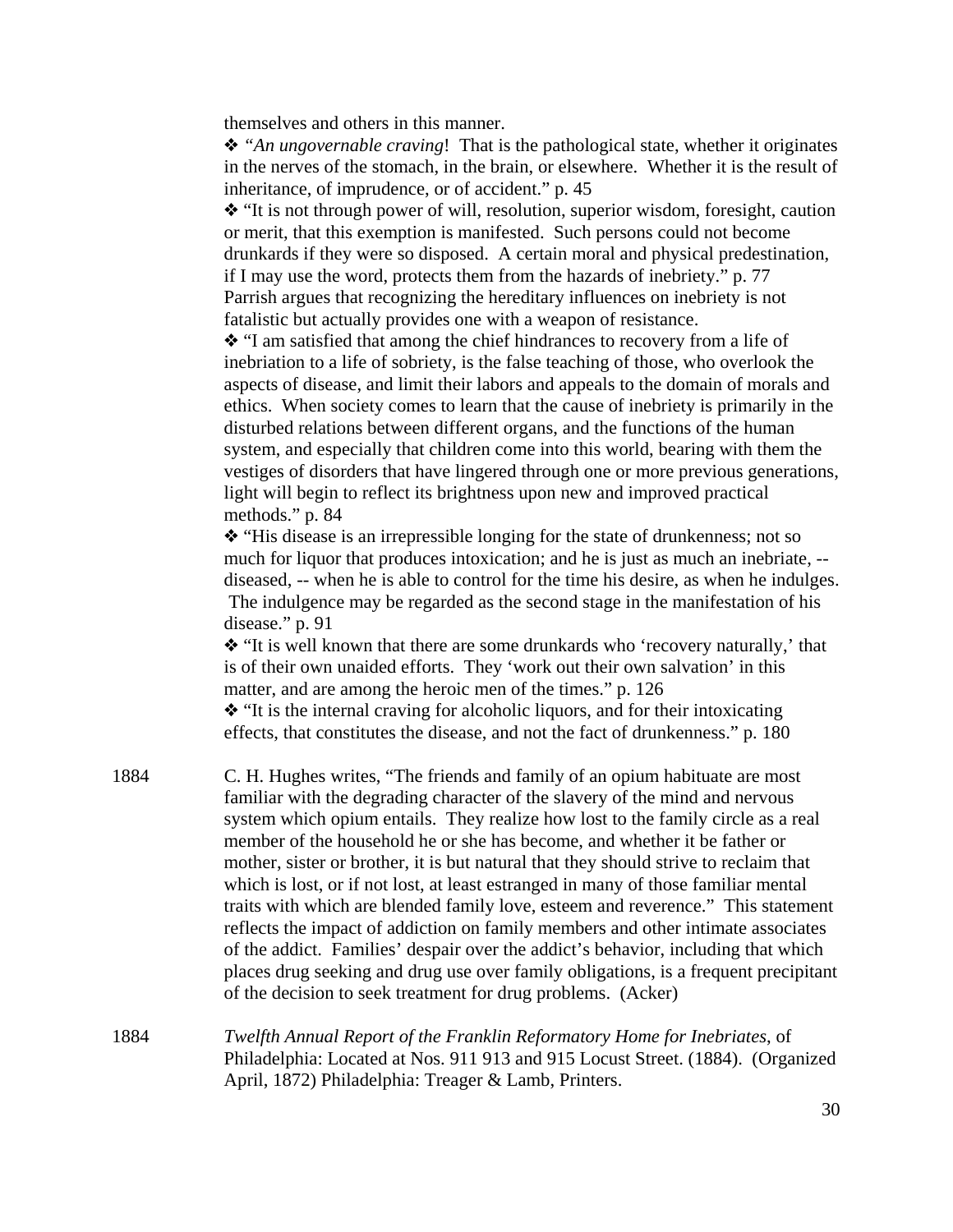˜ "...the chief difficulty the Home had, and still has, combating the 'Disease Theory,' which is not only a weak apology for the sin of drunkenness, but removes the responsibility from where it properly belongs, and would make the Home useless, except for hospital treatment." p. 18

˜ The Home rejects this idea of "disease" as a "pernicious and dangerous fallacy" and a "blasphemy against God." p. 23

 $\hat{\mathbf{v}}$  "It [disease theory] is destructive to the idea of free will by relieving man from all moral obligation and responsibility." p. 23

˜ "The 'disease theory,' or inherited tendency to alcohol, necessitates the acceptance of the fact, that this diseased appetite for liquor is part of a man's birthright, from which he can no more escape than from the color of his eyes..." p. 23

 ˜ "...the Home denies that science ever accepted or endorsed the theory that intemperance is an 'inherited' disease. Twenty years of discussion and investigation, without results, shows that it has not secured the sanction of science." p. 27

˜ Discussion pp 28-29: The objection to disease reflects the struggle over who will own the problem of intemperance: science or religion.

˜ "The Home, therefore, took the broad ground that the inebriate was primarily the victim of society; that wholly unconscious of the dangers attending the use of alcohol, by conforming to the usages and customs of society in the seemingly harmless practice of 'moderate drinking,' he had acquired a taste for intoxicants; that taste soon became an appetite; that the indulgence of that appetite developed into a confirmed habit, and this habit made him a slave." p. 29

 $\clubsuit$  "...there is no possibility of escaping the personal responsibility for the sin of drinking." p. 40

˜ Intemperance is a "debasing and sinful habit" that "results from his own acts" p. 41

- 1884 *Journal of Inebriety*, January, p. 46: Quoting a sermon by the Chaplain of Harvard: "The only hope of successful treatment of inebriety is to make it infamous, to increase the severity of the punishment and make it more loathsome and disgusting."
- 1884 Hargreaves, W. (1884). *Alcohol and Science*. New York: National Temperance Society and Publication House.

˜ "...intemperance may become a disease in every sense of the term." p. 274 ˜ "...intemperance is as much a disease, as a sin...The habit once established in the constitution, like any other disease, works independently of the *will* of the victim; and though he may, for a time, refuse to gratify his appetite, he cannot control the cravings that give rise to it."

˜ "...the intemperate use of strong drinks is a disease, and one that can only be cured by entire abstinence from the alcohol that produced it." p. 274

˜ "The disease being established by the use of alcoholics, the victim is impelled to drink to allay the intense cravings; hence the use of liquor is the effect, as well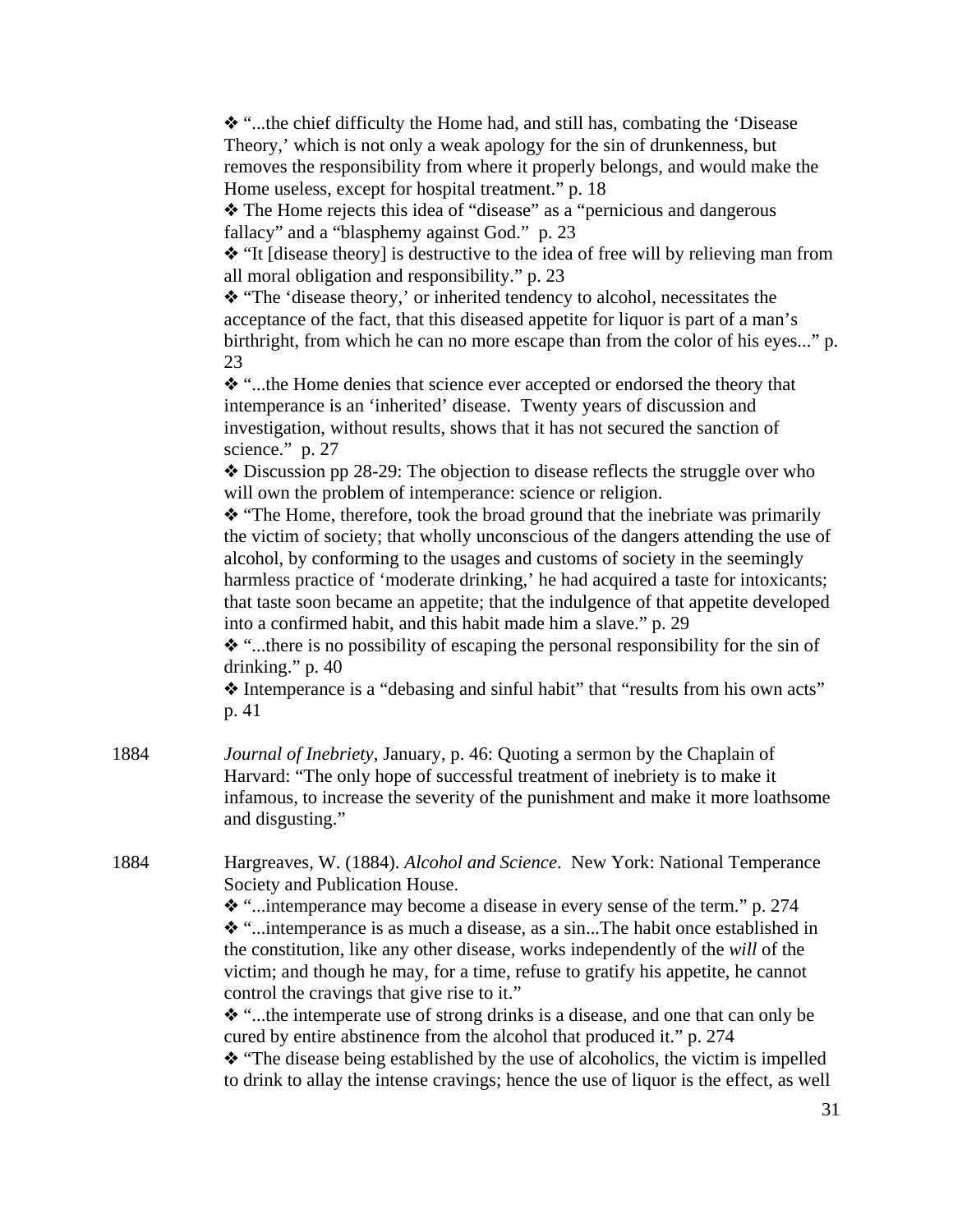|      | as the cause of the disease." p. 274                                                                                                                                                                                                                                                                                                                                                                                                                                                                                                                                                                                                                                                             |
|------|--------------------------------------------------------------------------------------------------------------------------------------------------------------------------------------------------------------------------------------------------------------------------------------------------------------------------------------------------------------------------------------------------------------------------------------------------------------------------------------------------------------------------------------------------------------------------------------------------------------------------------------------------------------------------------------------------|
| 1884 | Crothers, T.D. (1884). Facts Concerning Inebriety. Journal of the American<br>Medical Association 2:5-7.<br>* "inebriety is always a positive physical affliction, with distinct etiology and<br>symptomatology." p. 5                                                                                                                                                                                                                                                                                                                                                                                                                                                                           |
| 1885 | J. M. Hull reports to the Iowa State Board of Health that a survey of druggists<br>revealed 235 opiate addicts. These include 18 physicians; 26 who use morphine<br>hypodermically; 86 are males; 129 females. (Acker)                                                                                                                                                                                                                                                                                                                                                                                                                                                                           |
| 1885 | Meyerlet, Asa (1885). Notes on the Opium Habit. New York: G.P. Putnam's<br>Sons. In Grob, G. Ed., (1981). The Medical Professions and Drug Addiction.<br>New York: Arno Press.<br>* Refers to "opium habit" throughout; no disease references.                                                                                                                                                                                                                                                                                                                                                                                                                                                   |
| 1885 | Wright, T.L. (1885). Inebriism. Columbus, OH: William G. Hubbard.<br>* Dipsomania or "oinomania" defined as "an insatiable desire for intoxicating<br>liquors" or more precisely "an overpowering desire for intoxication" p.42-43<br>* "The neurotic call for intoxication is constitutional, and it involves all the<br>senses. It is also when fully developed irresistible, because the whole being,<br>physical and mental, is absorbed by it." p. 44<br>• "the constitutional proclivity to intoxication exists in different persons in<br>varying degrees of intensity. Hence in some instances, the power to refrain, not<br>being wholly overborne by disease, can be enforced." p. 107 |
| 1887 | Sergei Korsakoff describes a psychosis induced by chronic alcoholism: confusion,<br>memory impairment, confabulation, hallucinations and stereotyped and<br>superficial speech. This condition becomes known as Korsakoff's psychosis or<br>Korsakoff's syndrome. (Jellinek, 1942)                                                                                                                                                                                                                                                                                                                                                                                                               |
| 1887 | Collins, Samuel B. Dr, (1887). Theriaki: A Treatise on the Habitual Use of<br>Narcotic Poison. In Grob, G. Ed., (1981). The Medical Professions and Drug<br>Addiction. New York: Arno Press.<br>*Advertising essay for his "Painless Cure for the Opium Disease"                                                                                                                                                                                                                                                                                                                                                                                                                                 |
| 1887 | Crothers reports a 20% cure rate for inebriate homes and asylums; down from the<br>70% figures reported in the 1870s and 1880s. (Wilkerson, 1966, p.153) (potential<br>milestone in the rise of therapeutic pessimism)                                                                                                                                                                                                                                                                                                                                                                                                                                                                           |
| 1887 | Crothers, T.D. (1887). The Disease of Inebriety and its Treatment. <i>International</i><br>Congress of Medicine 1:188-193.                                                                                                                                                                                                                                                                                                                                                                                                                                                                                                                                                                       |
| 1888 | Edward P. Thwing, M.D., argues that Americans are particularly susceptible to<br>inebriety because the conditions of American life create intense pressures on                                                                                                                                                                                                                                                                                                                                                                                                                                                                                                                                   |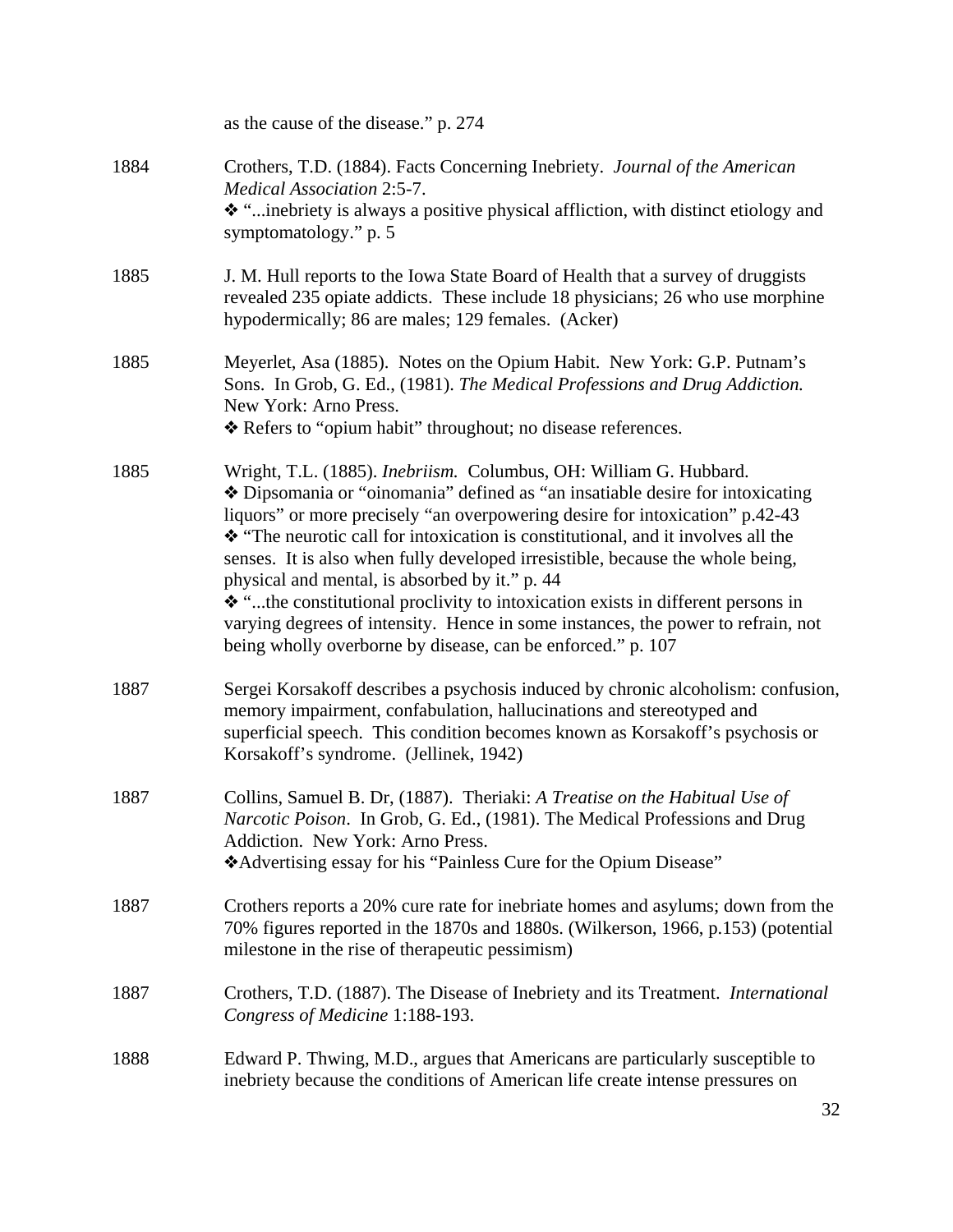|      | individuals. He warns that continued immigration of Europeans of the low type<br>will worsen this problem in America. (Acker)                                                                                                                                                                                                                                                                                                                                                                                                                                                                                                                                                                                                                                                                                                                                                                                                                                                                                                                                  |
|------|----------------------------------------------------------------------------------------------------------------------------------------------------------------------------------------------------------------------------------------------------------------------------------------------------------------------------------------------------------------------------------------------------------------------------------------------------------------------------------------------------------------------------------------------------------------------------------------------------------------------------------------------------------------------------------------------------------------------------------------------------------------------------------------------------------------------------------------------------------------------------------------------------------------------------------------------------------------------------------------------------------------------------------------------------------------|
| 1888 | Mann, E. (1888). The Treatment of the Disease of Inebriety and the Morphine<br>Habit, with Clinical Cases. Brooklyn Medical Journal 1:299-308.<br>* "The great diagnostic point attending alcoholic inebriety is the <i>irresistible</i><br><i>impulse</i> by which the patient is compelled to gratify his morbid propensity, being<br>blind during the paroxysm to all the higher emotions and pursuing a course<br>against which reason and conscience alike rebel  His will is overcome by the<br>force of the diseaseIt is a true disease, and one that exists to an alarming extent<br>today"<br>❖ "they (friends) are apt to view inebriety as a more of a bad habit than a<br>disease. This is not the case, however; it is a disease, and has to be cured -- not<br>reformed." p. 301<br>◆ "we know of no disease that requires more careful study of each individual<br>case and more systematic treatment than does alcoholic inebriety." p. 303                                                                                                    |
| 1888 | Clum, Franklin D. (M.D.) (1888). <i>Inebriety: Its Causes, Its Results, Its Remedy</i> .<br>Philadelphia: J.B. Lippincott Company.<br>◆ Language: "addicted to drink" p. 89, "this morbid craving, this lack of<br>willpower, this ungovernable appetite" p. 4, "irresistible impulse" p. 121<br>◆ "Drunkenness is spoken of by some persons as a vice, by others as a crime, and<br>by still others as a disease. It may be either" p. 101<br>* "The fact that the desire for alcoholic drinks is often a disease, which may be<br>either inherited or acquired, is often overlooked by those who condemn the<br>drunkard." p. 114<br><b>❖</b> "It is the internal craving for alcoholic liquors, and for their intoxicating effect,<br>that constitutes the disease dipsomania." p. 120<br>• "What would reform one inebriate may aggravate another, but the first object<br>to be obtained, in all cases, is the personal consent of the inebriate to assist in his<br>own reformation." p. 161<br>* "Inebriety is a disease that feeds upon itself" p. 204 |
| 1888 | Dr. Norman Kerr coins the term "narcomania" to capture the frenzied drug-<br>seeking behavior of the addict.                                                                                                                                                                                                                                                                                                                                                                                                                                                                                                                                                                                                                                                                                                                                                                                                                                                                                                                                                   |
| 1888 | Dr. J. Edward Turner, in recounting history of first inebriate asylum declared that<br>"dipsomania is truly a <i>national</i> disease." (Turner, 1888, p. 195)                                                                                                                                                                                                                                                                                                                                                                                                                                                                                                                                                                                                                                                                                                                                                                                                                                                                                                 |
| 1888 | Mann, E. (1888). The Treatment of the Disease of Inebriety and the Morphine<br>Habit, with Clinical Cases. Brooklyn Med. J. 1:299-308.                                                                                                                                                                                                                                                                                                                                                                                                                                                                                                                                                                                                                                                                                                                                                                                                                                                                                                                         |
| 1888 | Medico-Legal Journal Association (1888). The Medical Jurisprudence of<br>Inebriety: Being Papers Read Before the Medic-Legal Society of New York and<br>the Discussion Thereon. New York: The Medico-Legal Journal Association.                                                                                                                                                                                                                                                                                                                                                                                                                                                                                                                                                                                                                                                                                                                                                                                                                                |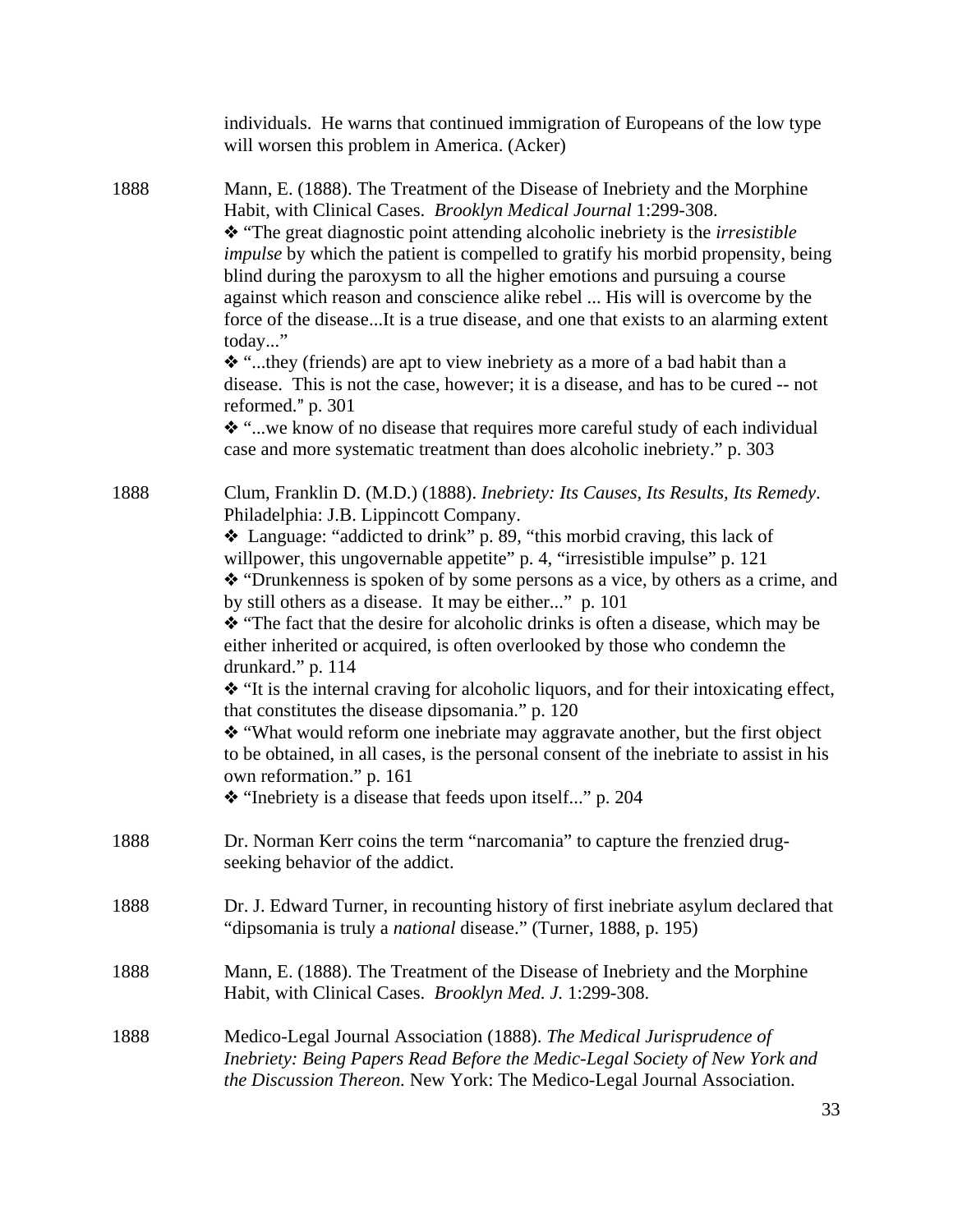˜ From Preface: "the Medico-Legal Society would be ready to decide by a very large vote, that there was such a disease as Alcoholism, that one of its forms is Methomania, and that it was an hereditary and, of course, transmissible disease." p. v-vi

˜ From "The Status Ebrietatis in our Courts" by Dr. C.H. Hughes of St. Louis: "There are, undoubtedly, elements of disease in inebriety, as there are elements of crime in it. It should be the duty of the law...to inquire diligently how much is crime and how much disease." p. 26

˜ "Alcohol entails disease of the brain as certainly as it vitiates morals and fosters vice." p. 27

˜ From "The Attitude of Legal Medicine vs. The Disease of Alcoholic Inebriety" by Dr. Edward Mann, Medical Superintendent of Sunnyside Private Hospital for Inebriates, the Morphine Habit and Diseases of the Mind and Nervous System. Brooklyn, NY

˜ "True dipsomaniacs are totally irresponsible for acts committed immediately before, during and after attacks, just as epileptics are...The great reason why the dipsomaniac is not responsible is, because *he is not master of his desire to drink*." ˜ "Morbid organic conditions, therefore, lie at the root of this disease [alcoholic inebriety]." p. 31

˜ "Inebriates should be forbidden marriage always, both by public opinion and by law, for the disease will breed its like. *We need to stamp out the hereditary descent of organically defective persons*." p. 33

˜ From "The Medico-legal Treatment of Common Inebriates" by L. W. Baker

˜ "A distinction must be made between the self-controlling vice of drunkenness, or acute alcoholism, and the irresistible impulse of disease." p. 43

˜ "Inebriety is not a crime to be punished, but a disease to be treated." p. 44

˜ "Fines and imprisonment have thus far failed to cure or check the evils of alcoholism." p. 45

˜ From "The Influence of Methomania Upon Business and Criminal Responsibility" by Dr. Stephen Rogers

˜ Quoting Dr. Ray of New York State Inebriate Asylum: "As a disease, its (inebriety) character is most complex and obscure, involving as it does abnormal conditions of both body and mind, and varying in every case with individual temperament and characteristics." p. 155

◆ From "Methomania" by Dr. James J. O'Dea: "The disease under which the methomaniac labors deprives him...of his self-control." p. 1790

- 1890s Addiction to opiates and, to a lesser extent, cocaine, has become a widely recognized problem. Many states pass laws restricting sale of these drugs except as authorized by a physician. Loopholes exist in exemptions allowing amounts below a certain dose threshold to be sold without restriction. (Musto)(Acker)
- 1890 Materia medica and therapeutics textbooks typically couch the addiction risk as associated with particular medical indications, such as prolonged neuralgia, rather than as a risk present whenever opiates are prescribed for lengthy periods. The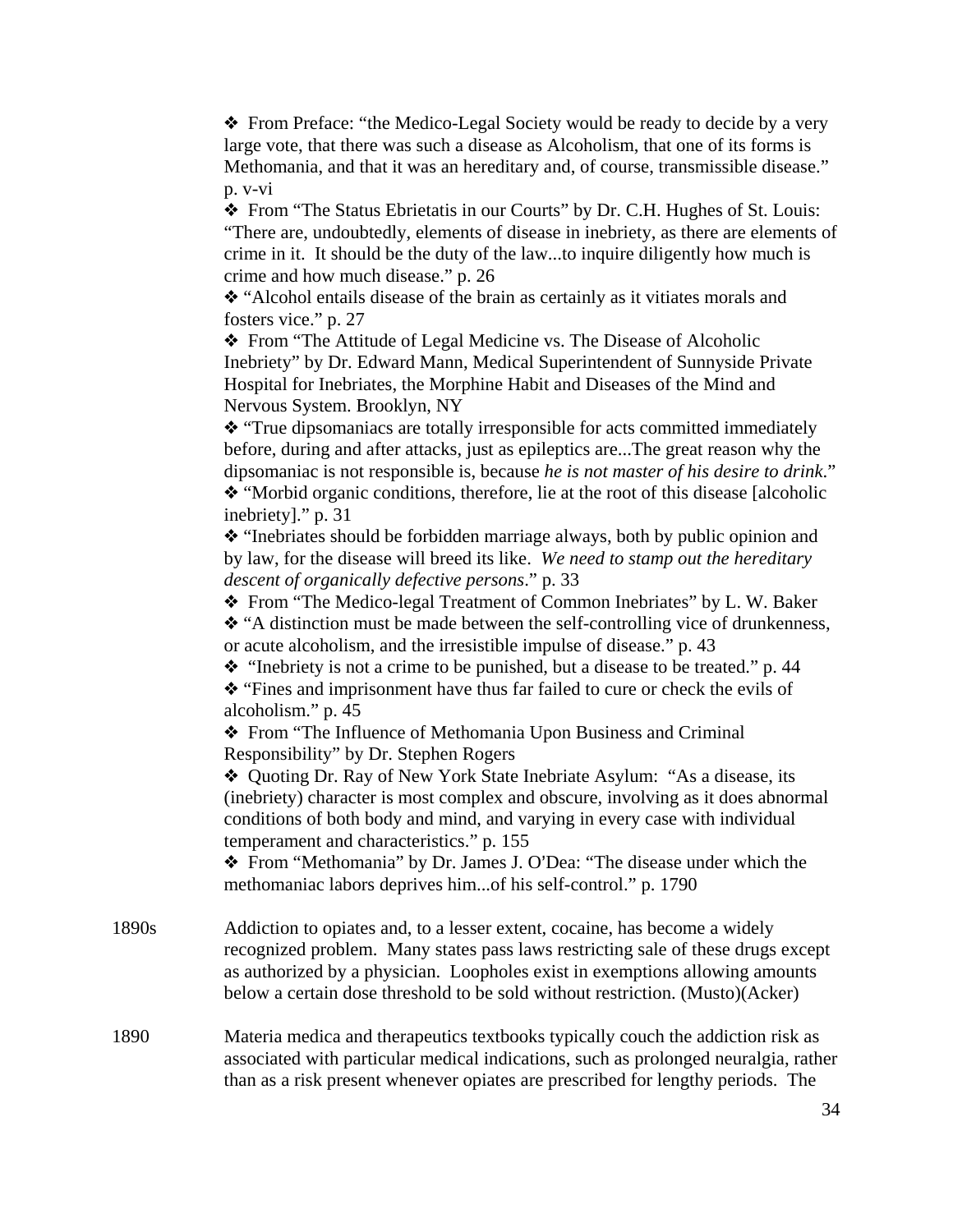long courses of treatment and typical hospital stays of up to three months create risks of addiction for patients. The textbooks also typically characterize opiate addicts as liars who have lost all moral sense. Such statements represent a growing shift from sympathetic to punitive views of addicts that will parallel the demographic shift of opiate addiction from quasi-medical use by middle-aged, middle-class women to recreational use by young men connected to the vice districts of American cities. They also reflect the problematic nature of addicts as patients to physicians in general practice. The view that addicts are liars and cannot be trusted typifies materia medica and therapeutics textbooks through the 1920s. (Acker)

1890 Brownson, W.G. (1890). The Disease Theory of Intemperance. *Proc. Conn. Med. Soc*. 4(3): 60-72.

> ˜ "The drink custom of mankind has become one of the most serious and intricate problems of our age...The wisdom of the philosopher, the impetuous zeal of the reformer, the acute researches and deliberations of statesmen, the speculations and theories of specialists and scientists, the prayers and pleadings of moralists, all enlisted in the inquiry, 'Men and brethren, what shall we do?'" p. 60

˜ "That intemperance...is, in and of itself, a disease is a misnomer." p. 60

˜ Quotes disease advocates who allege: "The extent of this disease can not be gauged by the amount of drunken manifestations, as the disease is an unhealthy state of nervous organization, which may or may not be manifested in the phenomenon of intoxication." p. 62

˜ Quoting Dr, Conrad, head of the Maryland State Hospital: "We have one hall devoted to inebriates or dipsomaniacs...I do not know of a single case where a cure has been effected..." p. 65

˜ Presents several case studies of spontaneous remission as an argument against the disease concept: "Shall that be called a disease, which, by a supreme effort of the will, is thus promptly corrected or cured without medical aid?" p. 67

˜ "Let it not be forgotten that motives of self-interest are to be taken into the account in weighing the evidence in favor of any new theory...the voluminous literature in support of the disease theory of intemperance has been evolved mostly from the brains of those who were associated with, or interested in, the socalled inebriate homes." p. 68

˜ "If the mass of habitual drunkards drink because they are diseased and can not help it, then all forms of repression, confinement, punishment for crimes committed, become a species of oppression and cruelty...The acceptance of the disease theory will necessitate a revision of all criminal law and legislation....Will not the drunkards themselves laugh at us for relieving them of penalties we impose upon the industrious, sober classes?" p. 70

˜ "...this euphonious term, inebriety, has been shorn of its meaning in the modern efforts to clothe it with respectability, that it seems loath to recognize its brother synonyms." p. 71

˜ "The drunkard with moral sensibilities feels keen remorse and sense of shame for a condition he has voluntarily brought upon himself. Tell him he has cancer,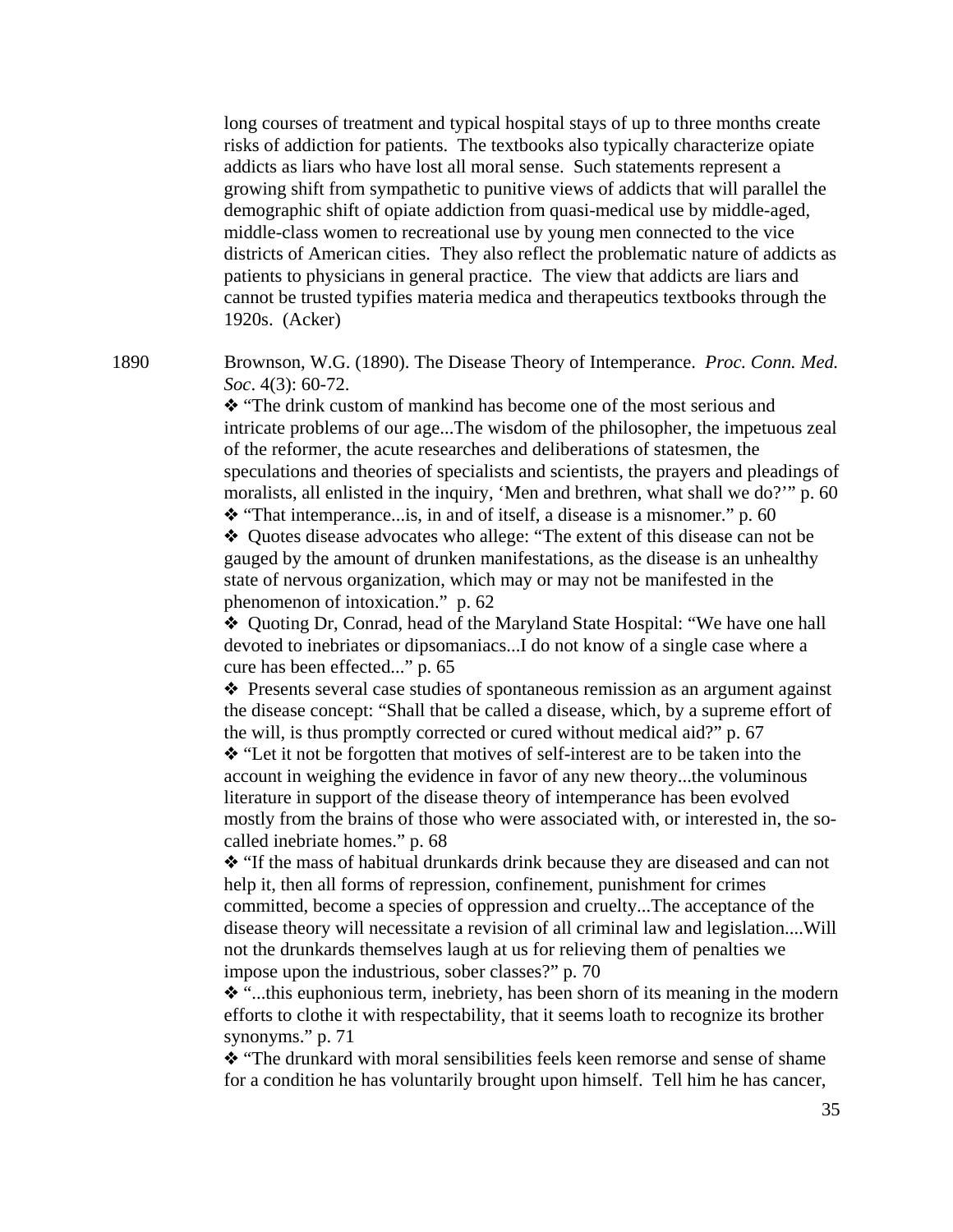|      | phthisis, or club-foot; there may be sorrow, there is no feeling of remorse. The<br>one is a disgrace, the other a defect or a disease." p. 72                                                                                                                                                                                                                                                                                                                                                                                                                                                                                                                                                                                                                                                                                                                                                                                                                                                                           |
|------|--------------------------------------------------------------------------------------------------------------------------------------------------------------------------------------------------------------------------------------------------------------------------------------------------------------------------------------------------------------------------------------------------------------------------------------------------------------------------------------------------------------------------------------------------------------------------------------------------------------------------------------------------------------------------------------------------------------------------------------------------------------------------------------------------------------------------------------------------------------------------------------------------------------------------------------------------------------------------------------------------------------------------|
| 1891 | One of first facilities devoted exclusively to treating addiction to drugs other than<br>alcohol--Jansen Mattison's Brooklyn Home for Habitues--opens.                                                                                                                                                                                                                                                                                                                                                                                                                                                                                                                                                                                                                                                                                                                                                                                                                                                                   |
| 1892 | Enfield, A. (1892). Alcoholism. A Disease. Journal of the American Medical<br>Association 18:287-289<br>Refers to alcoholism as "a disease that has produced more misery, sickness<br>and death, than all other diseases combined." p. 288<br>❖ "Dipsomania must be recognized as a disease, and not as a habit." p. 288<br>• "if inebriety is a disease, then its cure rests with the physician." p.288<br>* "The same principles apply in the treatment of this disease (alcoholism) that<br>apply in all chronic nervous diseases." p. 288<br>• "we may then state with perfect confidence that inebriety is a disease and not<br>a habit, and being a disease is therefore curable; and in order to intelligently treat<br>it, we must study the nature and character of the disease as it manifests itself in<br>different individuals." p. 289                                                                                                                                                                     |
| 1892 | Usher, J. (1892). Alcoholism and its Treatment. NY: G.P. Putnam's Sons.<br>$\triangleleft$ Described 3 types of alcoholism: 1) inherited form, 2) acquired form (panacea<br>for physical or emotional ills), and 3) infantile form (resulting from medicinal<br>dosing of infants and children).                                                                                                                                                                                                                                                                                                                                                                                                                                                                                                                                                                                                                                                                                                                         |
| 1892 | Keeley, L. (1892). Drunkenness, a Curable Disease. American Journal of<br><i>Politics</i> , 1:27-43.<br>• "it is the analogy of some of these diseases to drunkenness that has finally<br>suggested to the medical mind that drunkenness is a disease and is curable." p. 27<br>* "If a person inherits a weak resistance to alcohol, and begins drinking, from<br>any cause, he will become a drunkard." p. 29<br>* "drunkenness is also a self-limited diseaseThe duration of drunkenness is,<br>however, very long in most cases, and incurable without treatment; but in a large<br>percentage of cases is self-limited. Almost any middle-aged man can recall<br>people whom he has known for twenty-five years, who were in youth, or early<br>life, drunkards, but who stopped drinking without cure or any particular moral<br>influence. The disease 'spontaneously' came to an end." p. 41<br>* "I believe drunkenness is a disease, that it is curable, and that hereafter it will<br>always be cured." p. 43 |
| 1893 | Crothers, T. D. The Disease of Inebriety from Alcohol, Opium and Other Narcotic<br><i>Drugs</i> published. The cover says "Diseases" and the inside plate "Disease"<br>raising interesting question of whether inebriety is one disease or a collection of<br>diseases.                                                                                                                                                                                                                                                                                                                                                                                                                                                                                                                                                                                                                                                                                                                                                  |
| 1893 | Crothers, T.D. (1893). <i>Inebriate Asylums</i> . In: Stearns, J.N. Ed., Temperance in All                                                                                                                                                                                                                                                                                                                                                                                                                                                                                                                                                                                                                                                                                                                                                                                                                                                                                                                               |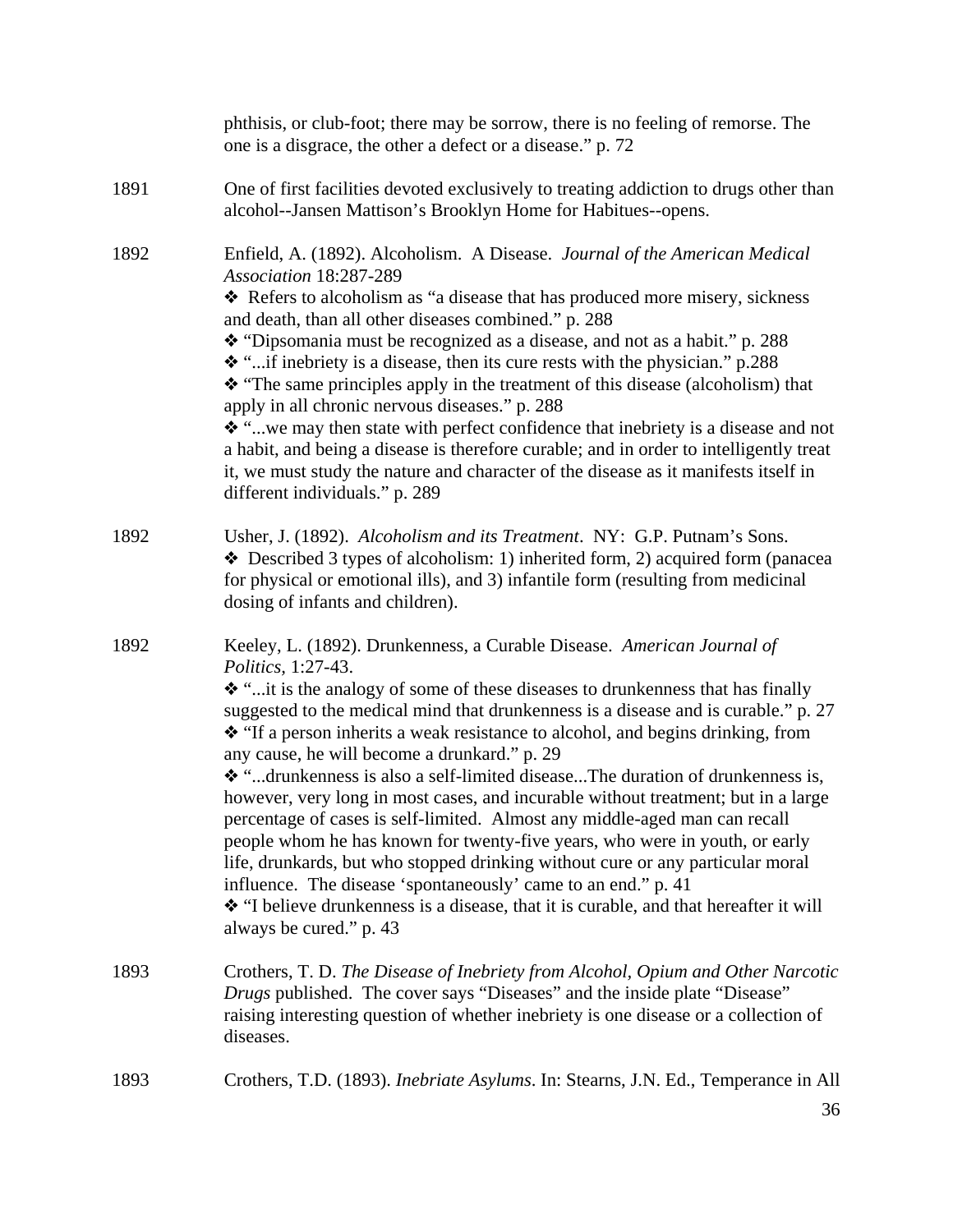|      | Nations New York: National Temperance Society and Publication House.<br>• "The asylum treatment, like the quarantine for contagious disease, isolates the<br>victim from all exciting and predisposing causes and thus places him in the best<br>possible condition for returning health."                                                                                                                                                                                                                                                                                                                                                                                                                                                                                |
|------|---------------------------------------------------------------------------------------------------------------------------------------------------------------------------------------------------------------------------------------------------------------------------------------------------------------------------------------------------------------------------------------------------------------------------------------------------------------------------------------------------------------------------------------------------------------------------------------------------------------------------------------------------------------------------------------------------------------------------------------------------------------------------|
| 1893 | Mattison, J. (1893). The Modern and Humane Treatment of the Morphine<br>Disease. Medical Record, 44:804-806 (December 23).                                                                                                                                                                                                                                                                                                                                                                                                                                                                                                                                                                                                                                                |
| 1894 | The AMA rules that medication advertisements will not be accepted for the<br>Journal of the American Medical Association unless they include full listing of<br>the products' ingredients. Such actions undermine purveyors' ability to claim<br>efficacy of "secret formulas." They also support scientists' need to publish the<br>results of their research. Such moves are aimed in part at the indiscriminate sale<br>of opiates, which the AMA targets as an important cause of addiction. (Acker)                                                                                                                                                                                                                                                                  |
| 1894 | Key, B. (Circa 1894). Good Advice and Practical Hints Relative to the Opium,<br>Morphine, Chloral, Whiskey, Cocaine and Kindred Habits (or Diseases) and<br>Their Treatment and Cure. Chattanooga, Tennessee: Dr. Bailey P. Key<br>(Advertising Pamphlet).                                                                                                                                                                                                                                                                                                                                                                                                                                                                                                                |
| 1894 | Kerr, Norman (MD) (1894). Inebriety or Narcomania: Its Etiology, Pathology,<br>Treatment and Jurisprudence. London: H.K.Lewis.<br>• " let me define inebriety as a constitutional disease of the nervous system,<br>characterized by a very strong morbid impulse to, or crave for, intoxication." p.<br>41<br>• "I propose to call this abnormal stateby the comprehensive name --<br>NARCOMANIA. In other words, a mania for narcotism of any kind, an<br>inexpressibly intense involuntary morbid craving for the temporary anaesthetic<br>relief promised by every form of narcotic." p. 42<br>* "Inebriety is so varied in form, so subtle in operation, so intricate in<br>development, and so complex in causation, that its treatment is no easy task." p.<br>316 |
| 1894 | Taylor, C. (1894). Alcoholism: The Treatment and Cure of the Disease.<br>Therapy Gazette 10:238-240.<br>* "That alcoholism is a disease, there is no longer any doubt, especially after<br>the long and continuous or excessive use of liquor." p. 238<br><b>♦ "I recognize and have found it convenient to divide the disease into three</b><br>classes, --viz., acquired, hysterical, and hereditary." p. 238<br>* "One must treat alcoholism as a disease, and must use caution and judgment in<br>the management of the case at hand as would be expected or required in the<br>treatment of any other case." p. 240                                                                                                                                                  |
| 1895 | Samuel Potter, in his textbook Materia Medica, Pharmacy and Therapeutics, says<br>"Probably no drug in the Materia Medica is so useful as Opium, or has so wide a                                                                                                                                                                                                                                                                                                                                                                                                                                                                                                                                                                                                         |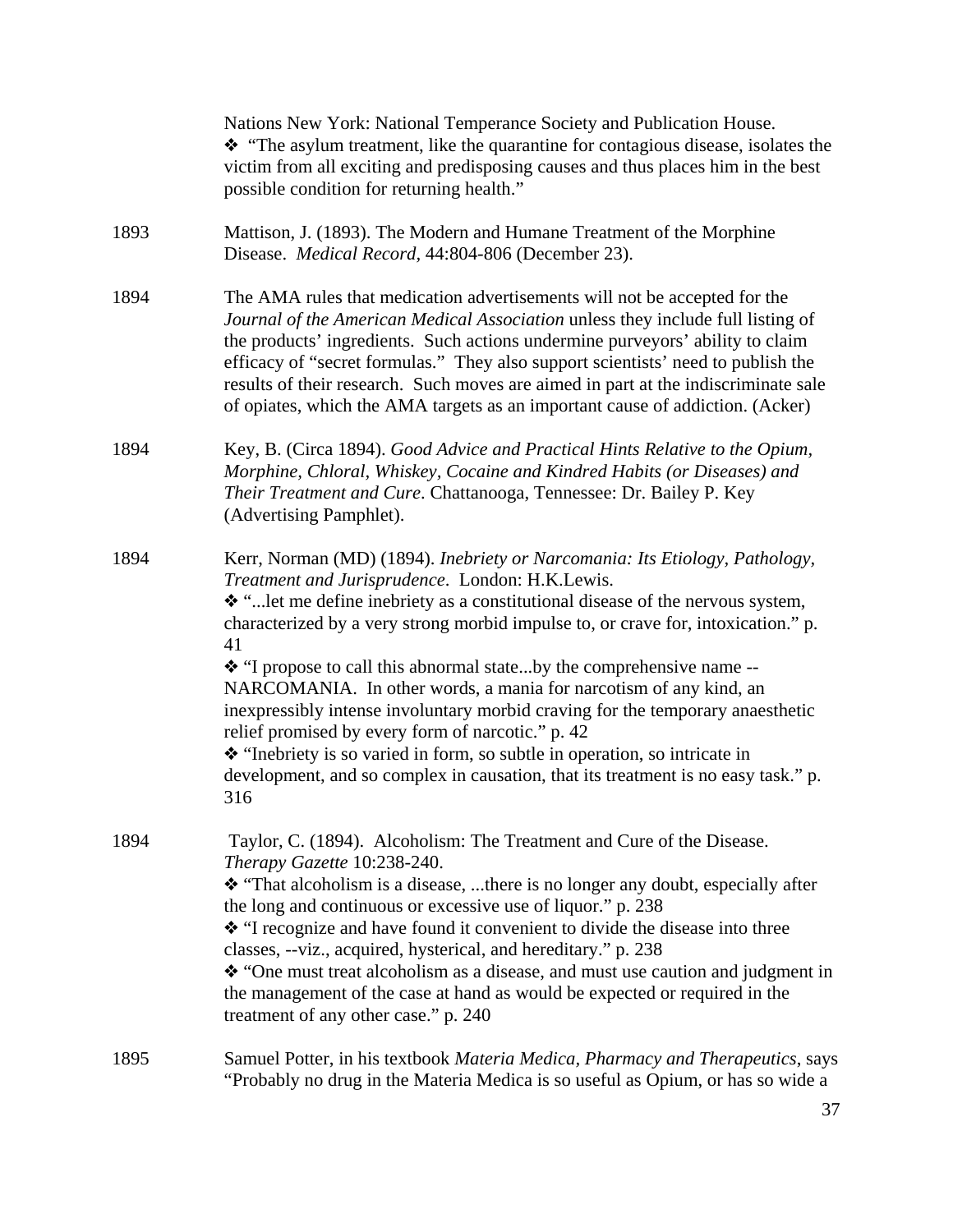| range of application. At the same time, no drug requires such careful handling, by<br>reason of the many influences which modify its action and uses." This statement<br>exemplifies a beginning trend among writers of materia medica and therapeutics<br>textbooks to shift from broad indications for opiates to progressively narrower<br>indications and increasingly stringent cautions regarding the drugs' addictive                                                                                                                                                                                                                                                   |
|--------------------------------------------------------------------------------------------------------------------------------------------------------------------------------------------------------------------------------------------------------------------------------------------------------------------------------------------------------------------------------------------------------------------------------------------------------------------------------------------------------------------------------------------------------------------------------------------------------------------------------------------------------------------------------|
| Fobes, Walter K. (1895). The Alcohol, Tobacco, and Opium Habits: Their Effects<br>on Body and Mind and the Means of Cure with Temperance Songs and Hymns.<br>Boston: Walter K. Fobes. In Grob, Ed., (1981). American Perceptions of Drug                                                                                                                                                                                                                                                                                                                                                                                                                                       |
|                                                                                                                                                                                                                                                                                                                                                                                                                                                                                                                                                                                                                                                                                |
| * "Morphinism is a disease both of the body and the mind, caused by chronic<br>poisoning by morphin. When the disease is developed there exists an irresistible                                                                                                                                                                                                                                                                                                                                                                                                                                                                                                                |
|                                                                                                                                                                                                                                                                                                                                                                                                                                                                                                                                                                                                                                                                                |
| • the so-called moral treatment of the inebriate has been the greatest obstacle in<br>the proper treatment of his case. The instances in which reproaches, imposed<br>mortifications, insults, scoldings, contempt, criminations and recriminations,<br>imprisonments, and other punishments have done other than to aggravate all the<br>considerationThis injudicious conduct is the result of regarding the victim of a<br>neurosis as having gone deliberately to work, through criminal self-indulgence<br>and love of degrading viceto make himself a drunkard, to continue a drunkard<br>◆ "we do not regard all drunkards as subjects of the disease inebriety." p. 29 |
| The Bayer company puts heroin on the market as an antitussive. As a sniffable<br>powder marketed as a cough remedy, it quickly gains favor as a recreational drug                                                                                                                                                                                                                                                                                                                                                                                                                                                                                                              |
|                                                                                                                                                                                                                                                                                                                                                                                                                                                                                                                                                                                                                                                                                |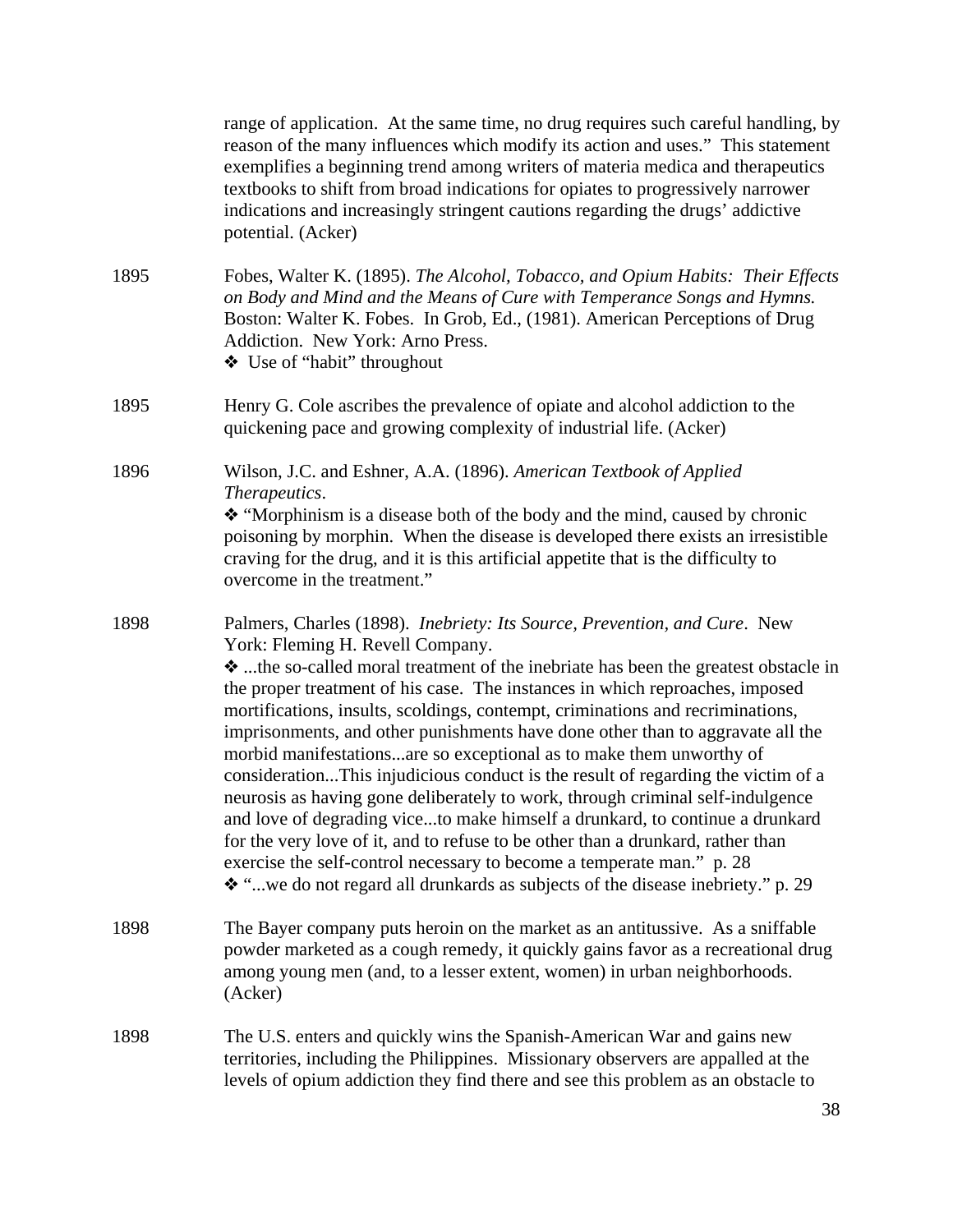|                        | economic modernization for the islands. Similarly, missionaries portray the<br>prevalence of opium use in China as a sign of China's backwardness. These<br>concerns help launch the international missionary movement which sparks<br>domestic efforts to pass federal legislation banning opiates, on the grounds that<br>American missionaries could hardly urge other countries to pass prohibitive<br>legislation when the U.S. lacked such laws. (Acker) |
|------------------------|----------------------------------------------------------------------------------------------------------------------------------------------------------------------------------------------------------------------------------------------------------------------------------------------------------------------------------------------------------------------------------------------------------------------------------------------------------------|
| 1899-1903              | An antibody theory of alcoholism stirs interest in the potential for an alcoholism<br>vaccine. A resulting product developed from horse blood—Equisine--proves to<br>have little effect as a treatment for alcoholism. (White, 1998) p. 93                                                                                                                                                                                                                     |
| 1899                   | W. Hale White, in the fourth edition of his <i>Materia Medica: Pharmacy</i> ,<br>Pharmacology and Therapeutics, characterizes addicts as liars who cannot be<br>trusted. (Acker)                                                                                                                                                                                                                                                                               |
| Late $19th$<br>Century | The term "addiction" as applied to drugs comes to mean surrendering oneself to a<br>master. (Sonnedecker, 1962, p. 30)                                                                                                                                                                                                                                                                                                                                         |

## **The Combined Addiction Disease Chronologies of William White, MA, Ernest Kurtz, PhD, and Caroline Acker, PhD 1900 - 1919**

The first two decades of the  $20<sup>th</sup>$  century witnessed the climax of a prolonged struggle to define the nature of and a solution for America's alcohol and other drug problems. The drive for alcohol prohibition reached its apex with the passage of the Eighteenth Amendment to the Constitution in 1919. Growing concerns with drug addiction led to passage of the Harrison Tax Act of 1914 and a series of Supreme Court decisions that pushed most physicians out of the treatment of addiction for the next fifty years. Rather than treat the victims of addiction by either moral or medical means, America decided in the second decade of the  $20<sup>th</sup>$  century to simply eliminate the source of addiction via the prohibition or aggressive control of nearly all psychoactive drugs.

It should not be surprising that most of the  $19<sup>th</sup>$  century treatment institutions disappeared during this period. Most inebriate asylums and homes closed. The *Journal of Inebriety* ceased publication in 1914 and the American Association for the Study and Cure of Inebriety collapsed in the early 1920s. Most of the patent medicine bottled cures for addiction were driven out of business by the requirement that they label the contents of their products. The treatments of the  $19<sup>th</sup>$  century gave way to new social institutions: the "foul wards" of large city hospitals, inebriate penal colonies (work camps), and a new type of private hospital/sanataria where wealthy alcoholics and addicts could periodically "dry out."

There were many important milestones in this transition. America witnesses her first experiments with narcotic maintenance (long before anyone had heard of methadone). Fortyfour communities operated clinics to maintain incurable addicts. These clinics were run by physicians who were convinced that narcotic addiction was for many addicts a chronic disease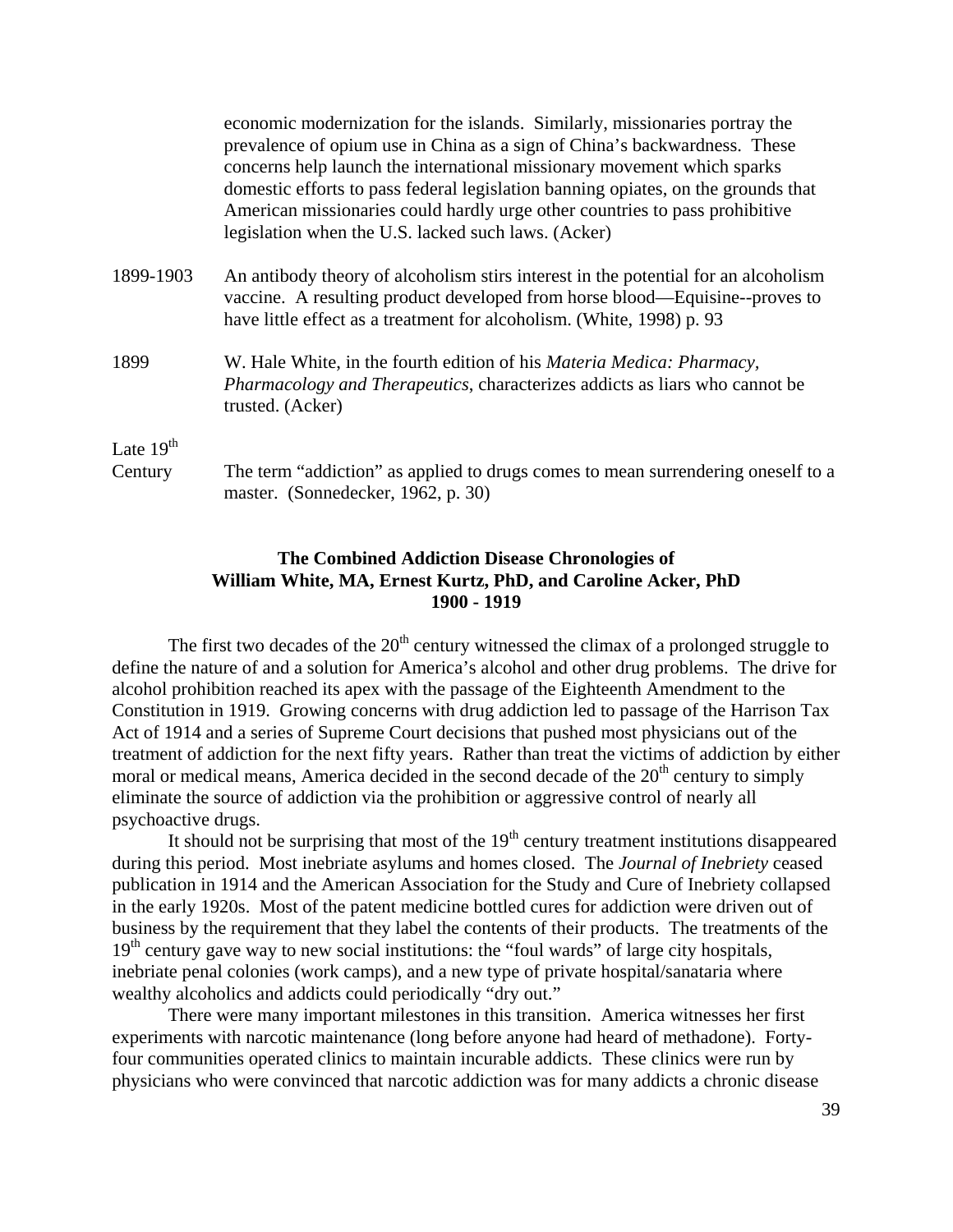best managed by narcotic maintenance. All of these clinics were closed by 1924 under threat of indictment by federal law enforcement authorities. Another milestone was the emergence of psychological models of viewing addiction. Both psychoanalytic treatment (Abraham, 1908) and "lay therapy" models (Baylor, 1919) of addiction and its treatment gained prominence as less purely medical disease models fall out of favor. The new models claimed that addiction was not a primary medical disease but a symptom of underlying psychological disturbance that could be treated with the proper psychological therapy.

As medical models of care of alcoholics and addicts give way to more coercive forms of social control, medical interventions become much more invasive and controlling. To say Mendel's work spawned the eugenics movement can be seen as implying that Mendel himself gave rise to the eugenics movement. Rather, his work in the 1860s was rediscovered around the turn of the  $20<sup>th</sup>$  century and used by some to help justify eugenic idea. Mandatory sterilization laws in many states include incurable alcoholics and addicts. Medical testimony also came to be used to sanction the prolonged sequestration of alcoholics and addicts in inebriate penal colonies or state psychiatric asylums.

- 1900 Paredes review notes 3 primary elements in the  $19<sup>th</sup>$  century characterization of alcoholism: "1) the biological and behavioral symptoms resulting from damage caused by the excessive ingestion of alcohol, 2) the irresistible drive to drink (dipsomania), and 3) functional disturbances of the central nervous system which were the postulated causes of the disorder." (Paredes, 1976, p. 24)
- 1900 George Frank Butler, in the third edition of his *Textbook of Materia Medica, Therapeutics and Pharmacology*, states that opium "perhaps best represents the typical symptom medicine, being used almost invariably for the relief of one or more symptoms of disease, rather than for its specific or direct curative action upon the disease itself." This statement reflects a dilemma for the prescribing physician: opiates (most specifically, morphine) remain indispensable in medical practice, but their use to treat symptoms rather than causes of disease runs counter to the growing premium on scientific knowledge of disease causation as a foundation for medical knowledge. Opiates' effects, in textbooks of the period, are grouped in six categories: to relieve pain; to produce sleep; to reduce intestinal irritation; to reduce secretions (including diarrhea and cough); to support the system in low fevers and adynamic states; and to promote sweating. Like other textbook writers, Butler characterizes addicts as liars who cannot be trusted, but he is unusual in describing this moral degradation as secondary to the drug use. (Acker)
- 1900 The work of Gregory Mendel is rediscovered and adds fuel to a growing science of genetics and a eugenics movement. As America transitions from its flirtation with a medicalized response to addiction to criminalizing addiction, a blend of these approaches results in calls for prolonged legal sequestration of addicts and the mandatory sterilization of alcoholics and addicts.
- 1900 French, J.M. (1900). Treatment of Alcoholism as a Disease. *Indian Med. Rec*.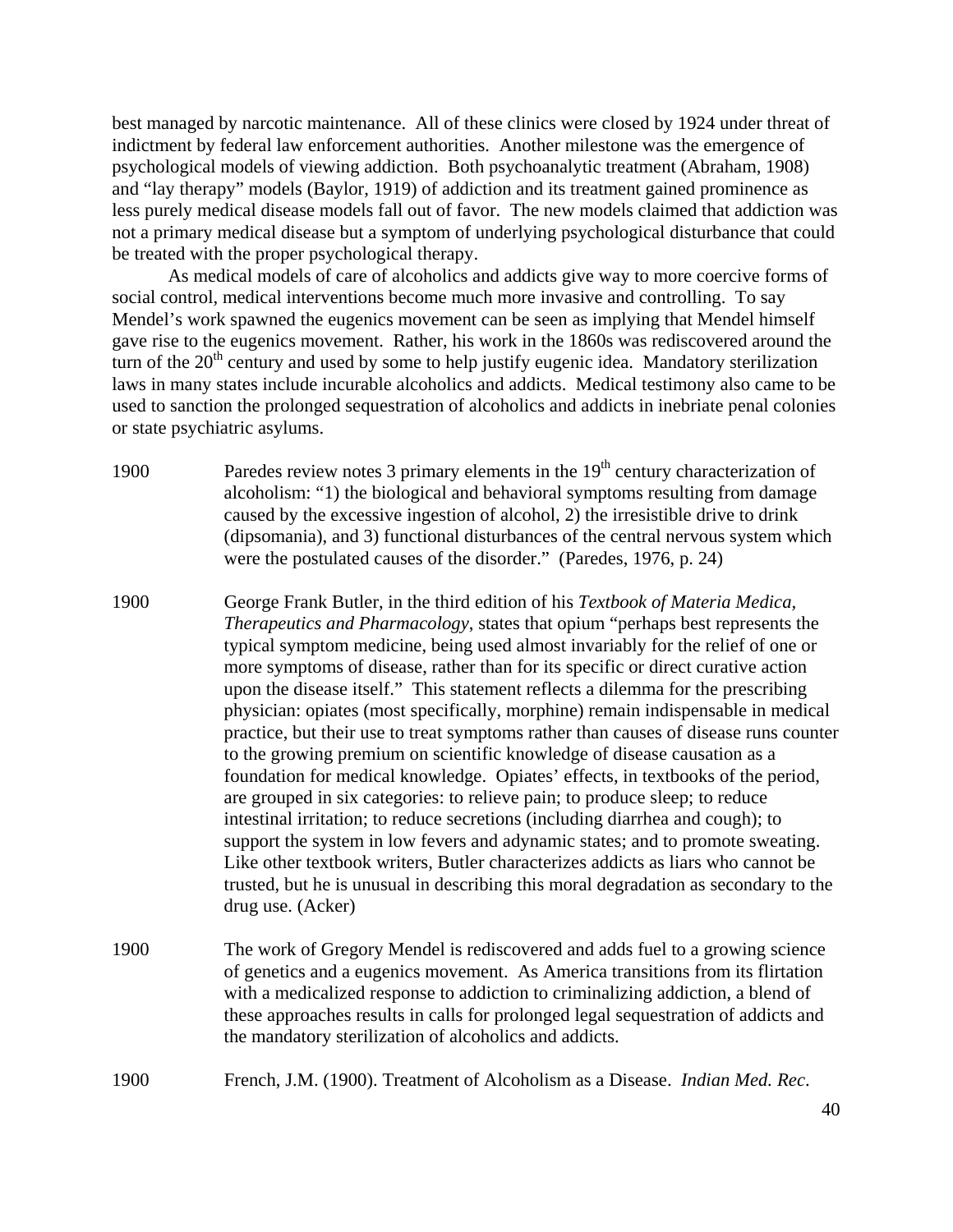18:100-101.

˜ "Within the past few years the subject of the disease of Alcoholism and its medical treatment has been brought prominently to the notice of the general public and the medical profession by the rise, progress, and decline of the socalled 'gold-cure' of Dr. Leslie E. Keeley. Not the least of the good with which we believe the Keeley cure must be credited, consists in its having brought home to the popular mind the conviction that the drunkard's unnatural appetite for alcohol can be removed by popular medical treatment." p. 100

1900 Intemperance: Vice or Disease? (1900). *Med. Temp. Rev*. 3: 237-239.

- 1901 The AMA reorganizes such that all members of constituent local medical societies are automatically members of the AMA. The organization becomes more effective in advancing the interests of reform-minded physicians who seek to raise the prestige of medicine, narrow the gateway to an overcrowded profession, and ground medical authority in science. Opiates are important in this context because: they represent old fashion medicine which treats symptoms rather than medicine which reflects the new scientific goal of attacking the cause of disease; they are widely sold by nostrum purveyors whom the AMA opposes; physicians are widely held, both within and without the profession, to be responsible for most addiction through overprescribing of opiates. (Acker, "Anodyne"; Burrow) (Acker)
- 1901 Kurtz and Kraepelin coin "alcohol addiction" to denote a disorder suffered by those whose will is "not strong enough to abandon the use of alcohol even if drinking causes them serious economic, social and somatic changes." (Marconi, 1959)
- 1902 Mattison, J.B. (1902). *The Mattison Method in Morphinism: A Modern and Humane Treatment of the Morphine Disease*. New York: E.B. Treat & Company. Mattison's brief monograph makes numerous references to the "disease of morphinism."

1902 Crothers, T.D. (1902). *The Drug Habits and their Treatment*. Chicago: E. P. Englehard & Company. ˜ "The popular and common meaning of the word habit is some state or condition of the body, voluntarily acquired and continued at the will of the person. Conducts or acts which can be changed or checked by the will, and are under the control of the person, are called habits. In its broader scientific sense, there is a physiological and psychological tendency to repeat the same acts apparently outside the control of the will. It is this meaning of the word habit which will be used in this study." p. 9

˜ "A clinical study of accurately grouped histories of a large number of cases brings ample confirmation of the fact that inebriety or alcoholism is a disease." p.10. Note use of inebriety and alcoholism interchangeably--one of first such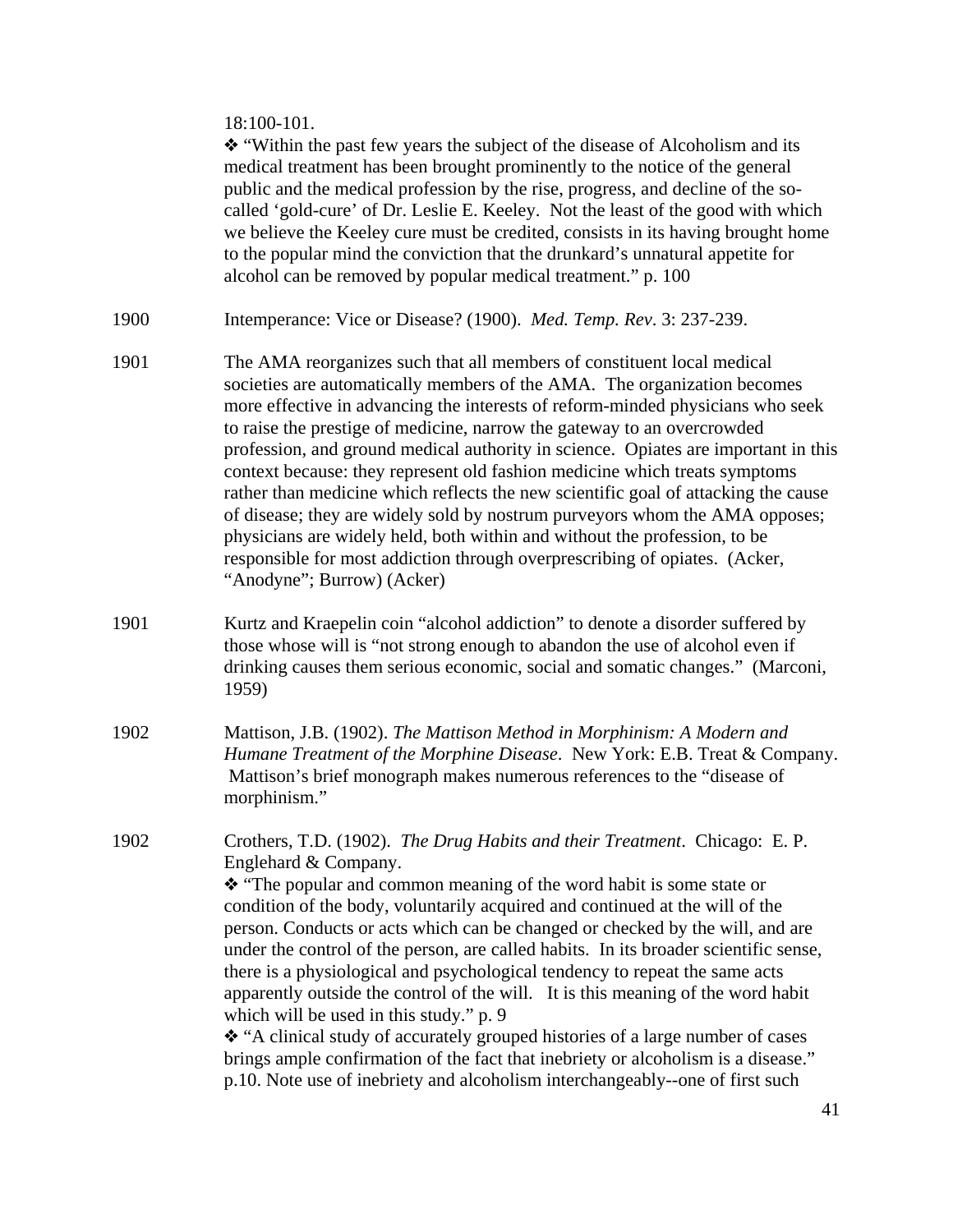references by Crothers.

˜ "There is now a well ascertained disease called "opium inebriety" which has an origin, development and termination distinctly defined." p. 61 ˜ Crothers uses "addiction" to describe inebriety related to cocaine, chloral, ether, chloroform, etc.

˜ "The delusion that these unfortunates have full possession of their will to abstain or continue is fast passing away. We are now able to recognize in most of these cases well-defined diseases that begin and follow a progressive line on to death or restoration." p. 94

- 1902 T. D. Crothers's *Morphinism* appears. Crothers estimates there are 100,000 opiate addicts in the U.S. He says "Morphinism is one of the most serious addictions among active brain-workers, professionals and businessmen, teachers, and persons having large cares and responsibilities." This statement is a late example of a trend in the second half of the nineteenth century, best typified by the work of George Beard, to posit specific mental diseases of the over-civilized. Crothers is one of the leading figures in the field of inebriety; he manages a sanitarium in Hartford, Connecticut. Characterizing opiate addiction as a disease of high-status people has clear marketing advantages for those managing private sanitaria. (White 22; Morgan) (Acker)
- 1905 *Collier's* magazine publishes a series of articles by Samuel Hopkins Adams entitled "The Great American Fraud." For Adams, nostrums which contain opiates (and whose labels lie about their contents) are the most dangerous products in an unregulated market for medicines which is rife with shoddy or harmful products. For Adams, the "enslaving appetites" created by opiates undermine the sober and rational judgment necessary to function effectively as citizens in a democracy. This view reflects Progressive Era faith that properly informed citizens will make rational decisions in their best interests and supports labeling requirements as adequate protection against hazards of misuse of medicines. Adams favors such labeling requirements. His articles, along with the 1905/6 publication of Upton Sinclair's novel *The Jungle*, influence passage of the 1906 Pure Food and Drug Act. (Acker)
- 1905 The AMA creates its Council on Pharmacy and Chemistry. One aspect of the physicians' reform platform is to gain control over the medical marketplace by distinguishing scientifically valid medications from worthless or harmful ones. This group test medicines to determine their effectiveness and the validity of the claims made for them. These actions help divide drug use and drugs into clearly demarcated categories of medical versus recreational; the latter is seen as vice and dependence which originates in this kind of use will increasingly be framed as a marker of psychological defect in the user. (Acker)
- 1905 Elwood Worcester and Samuel McComb of the Episcopal Emmanuel Church organize a tuberculosis clinic under the direction of Dr. Joseph E. Pratt. In 1906,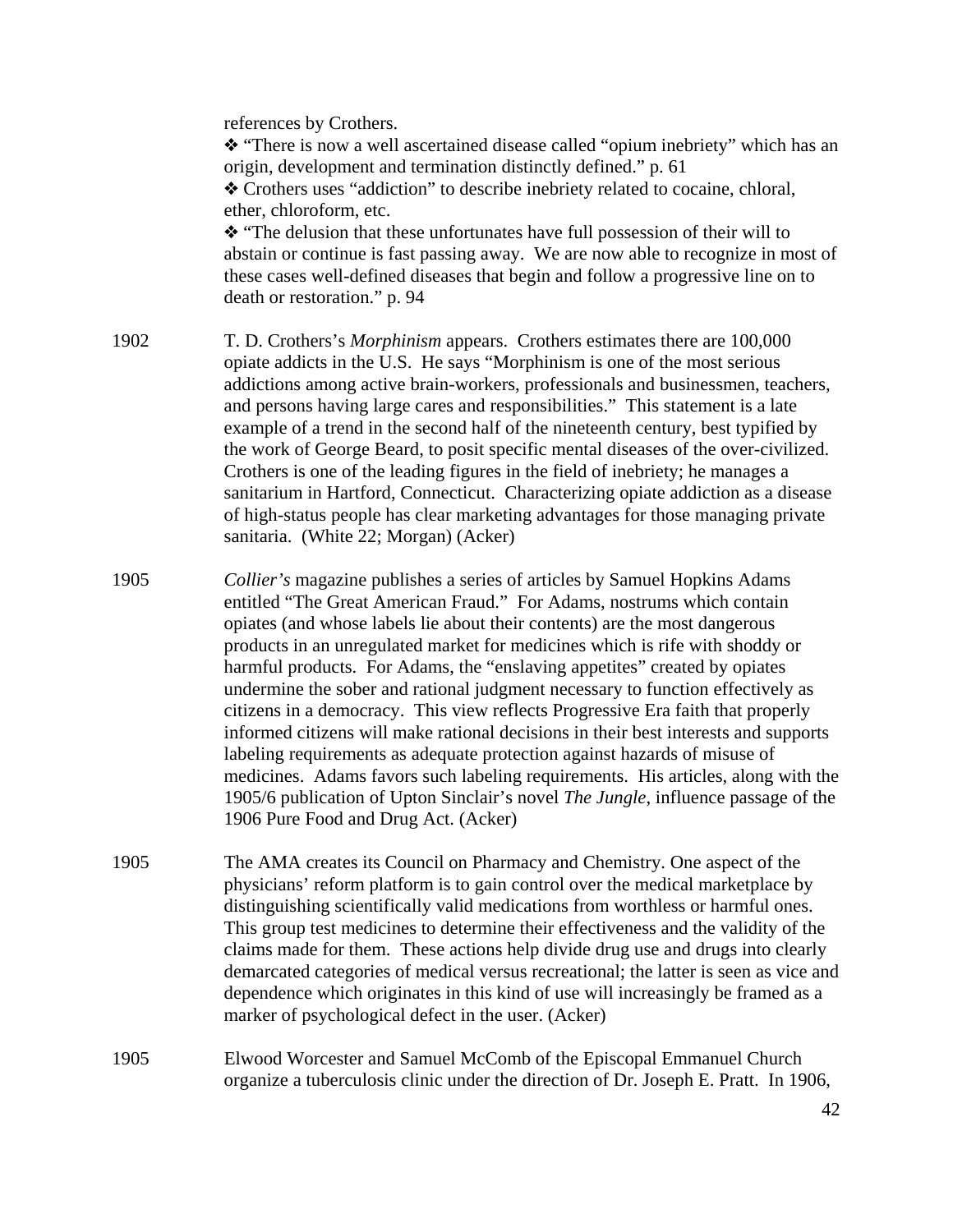|           | Worcester and McComb with the help of more doctors, notably a psychiatrist, Dr.<br>Isador H. Coriat, expand their work to include a Class for the Treatment of<br>Mental Disorders. This work leads to a specialty in the treatment of alcoholism<br>and the beginning of $20th$ century "lay therapy" movement. While shadows of<br>this existed in 19 <sup>th</sup> century, this integration of religion, medicine and psychology<br>may mark beginning of full tripartite treatment of alcoholism. (Kurtz)         |
|-----------|------------------------------------------------------------------------------------------------------------------------------------------------------------------------------------------------------------------------------------------------------------------------------------------------------------------------------------------------------------------------------------------------------------------------------------------------------------------------------------------------------------------------|
| 1906      | The Pure Food and Drug Act includes labeling requirements for medicines<br>containing alcohol, opiates or cocaine. This measure reflects the idea that<br>informed consumers will make rational choices in their own best interest. (Acker)                                                                                                                                                                                                                                                                            |
| 1907      | The Journal of Inebriety incorporates The Archives of Physiological Therapy.<br>This marks both the progressive demise of the <i>Journal of Inebriety</i> and the<br>AASCI and its absorption into mainstream medicine.                                                                                                                                                                                                                                                                                                |
| 1907      | Cutten, George (1907). The Psychology of Alcoholism. New York: The Walter<br>Scott Publishing Co., LTD.<br>* Language: "alcoholism" used throughout; no disease references.                                                                                                                                                                                                                                                                                                                                            |
| 1907-1913 | States pass mandatory sterilization laws that include alcoholics and addicts; their<br>inclusion is based on view of hereditary degeneration--diseased alcoholics will<br>bear impaired children who will be a burden on society. (White, 1998, pp. 88-90)                                                                                                                                                                                                                                                             |
| 1908      | Abraham K. (1926). The Psychological Relations Between Sexuality and<br>Alcoholism. International Journal of Psycho-Analysis 7 (January): 2-10.<br>(Originally published in 1908) Johnson attributes Karl Abraham's use of terms<br>alcoholism and alcoholic in his essay on the psychoanalytic view of the disorder<br>as a major milestone in acceptance of the terms. (Johnson, 1973)                                                                                                                               |
| 1910-1911 | John D. Rockefeller, Jr., is appointed to a grand jury investigating white slavery<br>in New York. He will later found the Bureau of Social Hygiene that will create a<br>Committee on Drug Addictions. The Bureau of Social Hygiene is founded<br>(1911), with funds from the Laura Spelman Rockefeller fund, for the scientific<br>study of prostitution. In this period, prostitution, venereal diseases (syphilis and<br>gonorrhea), and drug use (including alcohol use) are seen as related problems.<br>(Acker) |
| 1911      | The American Medical Association publishes Nostrums and Quackery, which<br>exposes fraudulent claims and inaccurate labeling of medicines advertised and<br>sold to the public. This work is part of the AMA campaign to increase physician<br>control over access to medicines including opiates. Subsequent volumes appear<br>in 1921 and 1936. (Acker)                                                                                                                                                              |
| 1912      | Charles Terry, director of public health in Jacksonville, Florida, opens a clinic to<br>treat opiate addicts. From this experience, he concludes that addiction is a disease                                                                                                                                                                                                                                                                                                                                           |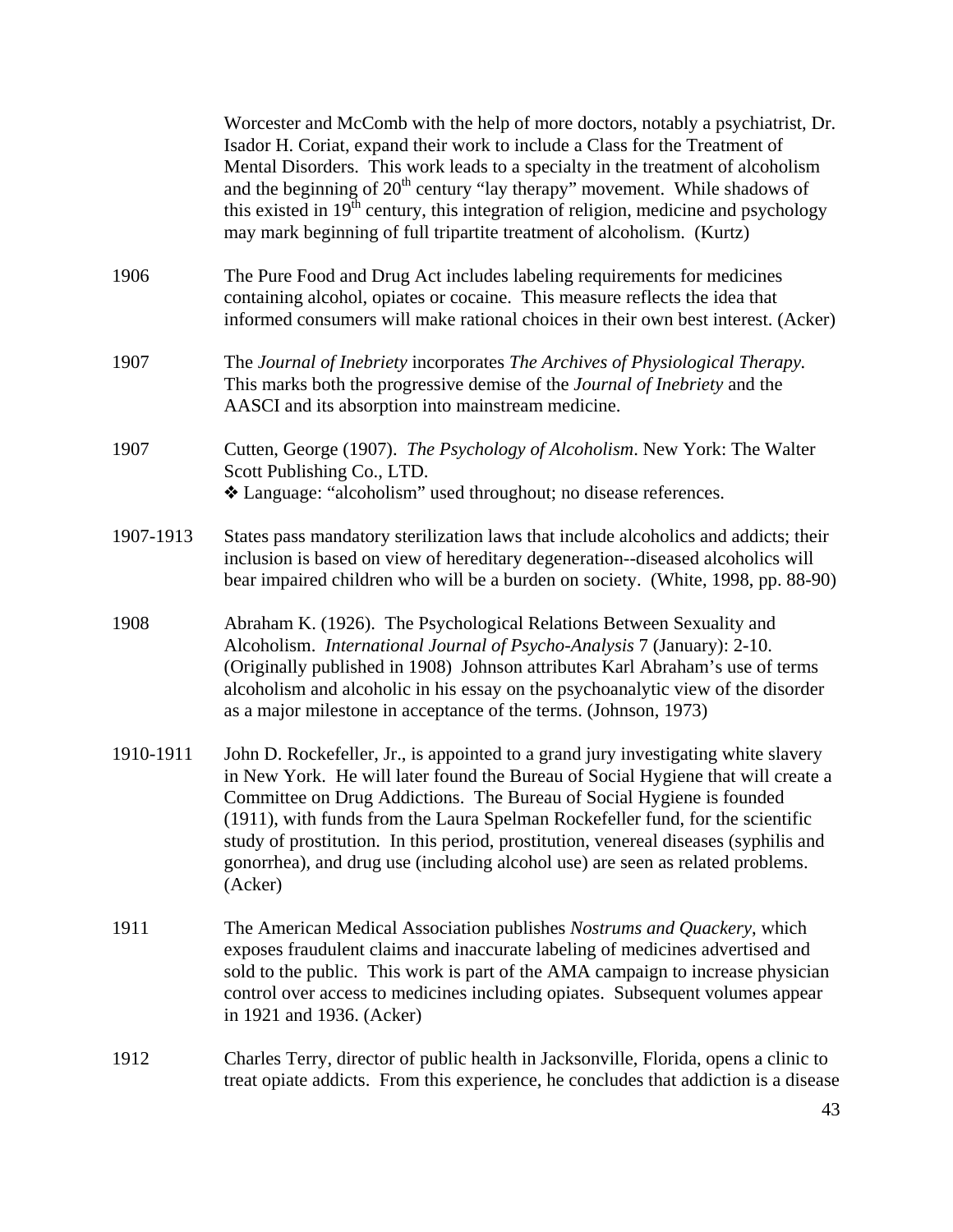|      | and that addicts deserve humane treatment. (Acker)                                                                                                                                                                                                                                                                                                                                                                                                                                                                                                                                                                                                                                                                                                                                                                                                                                                                                                                                                                                                                                                                                                                                                                                                                                                                                                                                                                                                                                                                                                         |
|------|------------------------------------------------------------------------------------------------------------------------------------------------------------------------------------------------------------------------------------------------------------------------------------------------------------------------------------------------------------------------------------------------------------------------------------------------------------------------------------------------------------------------------------------------------------------------------------------------------------------------------------------------------------------------------------------------------------------------------------------------------------------------------------------------------------------------------------------------------------------------------------------------------------------------------------------------------------------------------------------------------------------------------------------------------------------------------------------------------------------------------------------------------------------------------------------------------------------------------------------------------------------------------------------------------------------------------------------------------------------------------------------------------------------------------------------------------------------------------------------------------------------------------------------------------------|
| 1912 | The Dope Evil. (1912). Boston: The New England Watch and Ward Society. In:<br>Grob, Ed., (1981). American Perceptions of Drug Addiction. New York: Arno<br>Press.<br>* References to the "dope vice"<br>* "Users of the two drugs (cocaine, morphine) who are committed to prison for<br>crime should be treated for their malady"                                                                                                                                                                                                                                                                                                                                                                                                                                                                                                                                                                                                                                                                                                                                                                                                                                                                                                                                                                                                                                                                                                                                                                                                                         |
| 1912 | Partridge, G.E. (PhD) (1912). Studies in the Psychology of Intemperance. New<br>York: Sturgis & Walton Company.<br>Mostly moral view of inebriety with a few disease references thrown in.<br>• "Two types of organisation favour the acquisition of habits of excessive or<br>morbid use of alcohol: the underdeveloped type, and the degenerate, over-<br>sensitive, or otherwise morbid nervous organization." p. 210<br>* "The abnormal dipsomaniac is a diseased person, and he requires the attention<br>of the specialist in nervous disorders." p. 253<br>❖ "Whatever convinces a man that he will drink no more is certain to facilitate<br>the cure, whereas the belief that the craving for alcohol is rooted in the structure<br>of the body helps to keep up the suggestions which lead to a breakdown of the<br>will." p. 254<br>• "it is futile to expect the drunkard to reform himself. It is the work of others<br>to furnish the resources of control for the drunkard, and teach him how to develop<br>inner strength." pp. 256-8<br>* "Some of these cases [men cured at the McAuley Mission], it must be said,<br>however, are very morbid, and their cures seem rather a change in the form of<br>their disease than a real cure. They become intemperately religious and moral,<br>and show signs of weakness of mind and character in everything they do. Many<br>too are at the time of life when sudden cessation of the habit of intoxication is<br>likely to occur, or when the power of the habit is declining." pp. 259-60. |
| 1913 | Ernest S. Bishop and George E. Pettey independently offer autoimmune theories<br>of addiction. This model explains tolerance by hypothesizing that the body<br>develops an antitoxin to protect from the toxic effects of morphine. Steadily<br>increasing doses are then necessary for the effects of morphine to supercede the<br>blocking effects of the antitoxin. When morphine administration is stopped, the<br>antitoxin exerts its own toxic effects on organs. This idea is based on current<br>thinking about disease and immunology. Although the hypothesis is based on<br>clinical observation, the precision and consistency with which withdrawal<br>symptoms reflect a user's customary dose of morphine seem to validate the status<br>of dependence as a scientifically explicated disease. (Acker)                                                                                                                                                                                                                                                                                                                                                                                                                                                                                                                                                                                                                                                                                                                                     |
| 1913 | Bishop, Ernest (1913). Narcotic Addiction-A Systemic Disease, Journal of the<br>American Medical Association, February 8. (See 1920 annotation)                                                                                                                                                                                                                                                                                                                                                                                                                                                                                                                                                                                                                                                                                                                                                                                                                                                                                                                                                                                                                                                                                                                                                                                                                                                                                                                                                                                                            |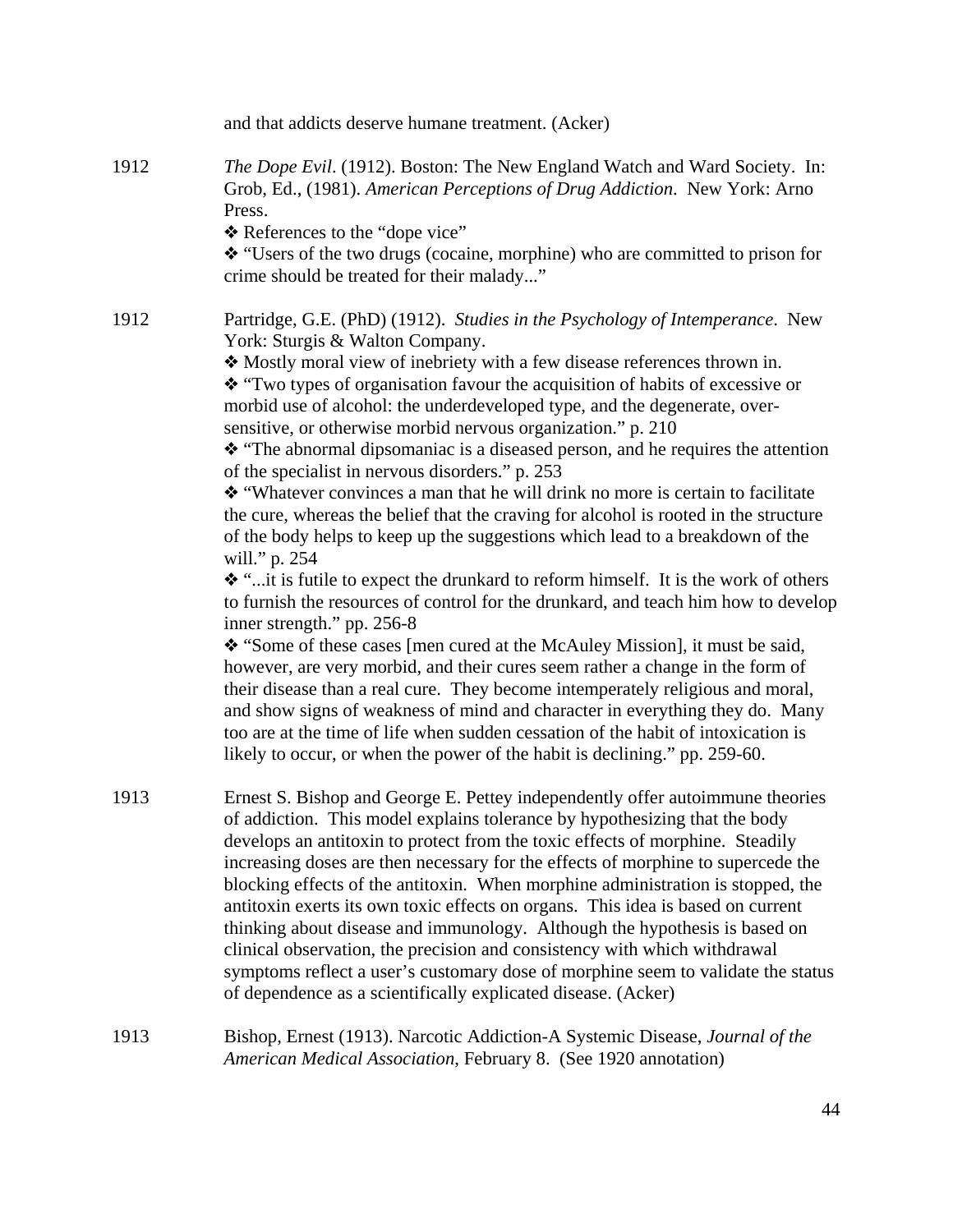1913 Pettey, George E. (MD) (1913). *Narcotic Drug Diseases and Allied Ailments*. Philadelphia: F.A. Davis Company.

> ˜ "The term 'morphinism,' or morphine disease, is used ...to include all forms of opium disease." p. 3

> ˜ "The author considers it very unfortunate that the terms 'morphine habit' and 'opium habit' have been, and are still, so universally employed when referring to narcotic addiction (disease). They are misleading and do not, in any wise, accurately describe the condition present." p. 5

˜ Habit implies something that can be corrected by an exercise of the will. "This is not true of narcotic disease; therefore, it is not a mere habit and should not be spoken of as such." p. 6

˜ "The essential pathology of narcotic drug addiction (disease) is a toxemia." p. 10-11

 $\hat{\mathbf{\bullet}}$  "The man who is addicted to a narcotic drug is as truly a diseased man as one who has typhoid fever or pneumonia." p. 192

˜ "Any physician who regards narcotic addiction as a mere vice, a perversion, and holds all addictees to be liars, fiends, perverts, degenerates, etc., is unfit to treat such a patient." p. 194

˜ Quotes and then attacks Alexander Lambert's reference to the "indulgence" in morphia as a "vice" and then attacks Lambert's proposed treatments, including the Towns Cure. p. 401

˜ "Chronic alcoholism is not only a disease itself, but in many instances it springs from other diseases and it is certain that other diseases grow out of it." p. 435

1913 Cooper. J.W. (1913). *Pathological Inebriety: Its Cause and Treatment*. New York: Paul B. Hoeber.

> ˜ The true inebriate "has not the power to take alcohol and remain sober, nor when intoxicated has the power to stop drinking and become sober so long as he is able to obtain and retain alcoholics liquors." p. 2

˜ He [the true inebriate] has honestly struggled to lead a sober life but has "failed in a struggle against a defect or weakness, the magnitude of which a normally constituted individual is utterly incapable of fully realizing." p. 3-4

˜ Notes the difficulty in distinguishing "inebriety the vice and inebriety a symptom of a psychoneurotic disease." p. 6

˜ "...we think all forms of pathological inebriety may be properly called 'alcoholism'..." p. 9

˜ Notes that inebriety can be directly or indirectly inherited. p. 16-17

˜ "Dipsomania may be either inherited or acquired." p. 33

˜ "A few, very few, periodic inebriates would seem to be able to take alcohol in strict moderation" but such patients are "playing with fire" and are at higher risk of continued addiction than those who totally abstain. p. 47

˜ Citing the frequent practice of students drinking heavily for a period of time but then moderating their consumption, Cooper observes that it takes "something more than careless and long-continued custom...to bring about the condition of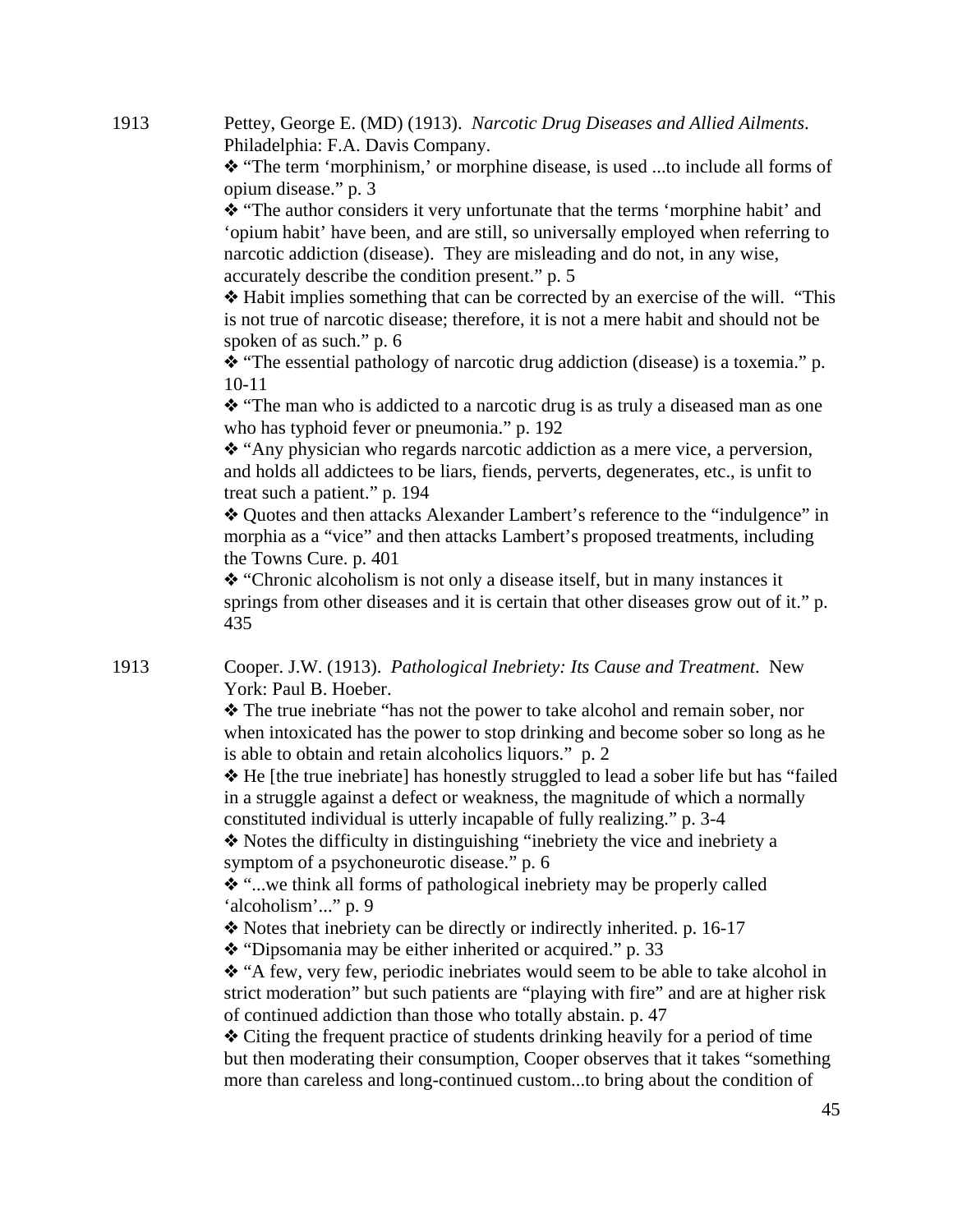|      | mind and body necessary to produce chronic inebriety" p. 51<br>* "Chronic alcohol inebriety, then, may be regarded as the result of alcohol usage<br>by an individual in some way predisposed to abnormal effects of alcohol action<br>and reaction" p. 52<br>* "If other disease came under treatment at such a late stage, the hope of<br>recovery would be poor indeed." p. 97<br>* "A cure may, in a few rare instances, reach such a perfection that the patient is<br>once more able to take alcohol constantly in moderation and remain sober. Such<br>cures existbut they are extremely rare." p. 97                                                                                                                                                                                                                                                                             |
|------|------------------------------------------------------------------------------------------------------------------------------------------------------------------------------------------------------------------------------------------------------------------------------------------------------------------------------------------------------------------------------------------------------------------------------------------------------------------------------------------------------------------------------------------------------------------------------------------------------------------------------------------------------------------------------------------------------------------------------------------------------------------------------------------------------------------------------------------------------------------------------------------|
| 1913 | Reynold Webb Wilcox, in Materia Medica and Therapeutics, Eighth Edition,<br>cautions that opiates should not be given for pain, as in peritonitis, until the<br>underlying cause of the pain has been determined. Such a caution contrasts with<br>recommendations to prescribe opiates freely for pain that characterized such<br>textbooks around 1890. Similarly, by this time, physicians are urged not to<br>prescribe opiates for cough until the cause of the cough has been determined.<br>Wilcox cautions that addiction is a risk whenever opiates are prescribed for a<br>significant length of time, regardless of the condition for which they are<br>prescribed. This language contrasts with narrower warnings regarding the risk of<br>addiction which characterize such textbooks in the 1890s. Wilcox characterizes<br>addicts as liars who cannot be trusted. (Acker) |
| 1913 | C. C. Wholey, M.D., describes types of addicts, including neurotic and<br>psychopathic types; but he maintains that anyone can become addicted and that<br>majority of addicts became so accidentally. He urges humane treatment and<br>warns of the negative effects of stigmatizing addiction. (Acker)                                                                                                                                                                                                                                                                                                                                                                                                                                                                                                                                                                                 |
| 1914 | Kennedy, Foster (1914). The Effects of Narcotic Drug Addiction. New York<br>Medical Journal pp. 20-22.<br>* "morphinism is a disease, in the majority of cases, initiated, sustained and left<br>uncured by members of the medical profession."<br>* "Thus morphinism is not an unmoral or demented, but a physical condition, a<br>diseased state, of the inception of which the suffer is usually innocent"                                                                                                                                                                                                                                                                                                                                                                                                                                                                            |
| 1914 | Walter A. Bastedo, in the first edition of Materia Medica: Pharmacology,<br>Therapeutics, Prescription Writing, characterizes addicts as liars who cannot be<br>trusted. (Acker)                                                                                                                                                                                                                                                                                                                                                                                                                                                                                                                                                                                                                                                                                                         |
| 1914 | The Quarterly Journal of Inebriety ceases publication and the American<br>Association for the Study and Cure of Inebriety collapses sometime in the early<br>1920s. (White, 1998) This event helps mark the waning of the inebriety concept<br>as the nation moves toward prohibition of alcohol (and thus the idea that there<br>will be no more alcoholism) and a psychopathic view of the opiate addict (to be<br>established in Lawrence Kolb's work). (Acker)                                                                                                                                                                                                                                                                                                                                                                                                                       |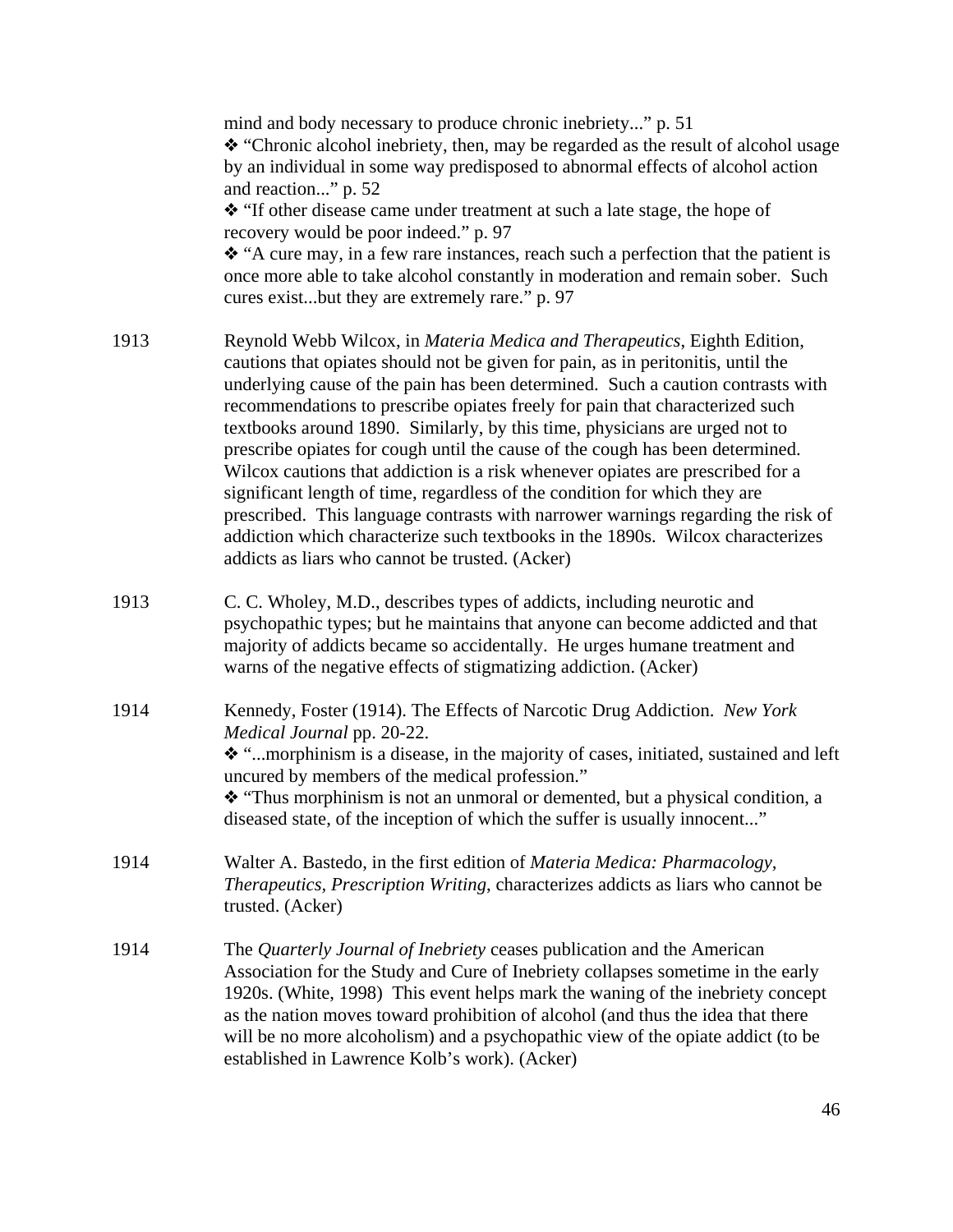- 1914 Perry M. Lichtenstein warns in the *New York Medical Journal* that opiate addiction is overtaking levels of alcohol addiction.
- 1914 Congress passes the Harrison Anti-Narcotic Act. This is the first federal act to restrict the sale of any drug (with the exception of the 1909 act that prohibited importation of opium for smoking). Opiates and cocaine are included in the list of drugs that can be obtained only from a physician or from a pharmacist as authorized by a physician. The AMA favors the bill as it increases physicians' control over access to these problematic categories of drugs. Because the act is framed as a revenue bill (because the federal government is prohibited from usurping the states' right to regulate the practice of medicine), it is enforced by the Treasury Department (Acker). While promoters of the law promise that it will not infringe on physician treatment of addicts, subsequent interpretations of the law will make it a benchmark in the demedicalization and criminalization of drug addiction.
- 1915 Treasury Decision 2200 interpreting the Harrison Act: physicians must prescribe narcotics to addicts only in decreasing doses or face arrest.
- 1915 Lambert, Alexander (MD) (1915). The Intoxication Impulse. *Medical Record* February 15. 87:253-259 ˜ "Morphinism is still looked upon as a vice, deliberately acquired, not as a misfortune sometimes accidentally inflicted on the patient by the physician."
- 1916 White, W.A. (1916). Alcoholism, a Symptom. *Interst. Med J*, 23:404.
- 1916 Williams, T.A. (1916). The pathogenesis of Alcoholism and Narcotism and the Treatment of their Causes. *Interstate Medical Journal*, 23:455-462 ˜ "The conditions that make inebriates are of many kinds, for inebriety is not a disease itself, but merely a habit of psychic reaction. However, in whatever way it originates, it eventually becomes a craving...the result of preceding impressions constituting memories." p. 155
- 1916 C. B. Towns's *Habits that Handicap* appears. Towns says, "...the great majority of drug-users wish nothing so much as to be freed from this slavery, while at the same time they fear nothing so greatly as sudden deprivation of their drug. In the interaction of these two major impulses lies the key to the addict's psychology." Towns and Alexander Lambert, a leading physician reformer and future president of the AMA, team to offer the Towns-Lambert treatment of opiate addiction. The treatment consists of large doses of atropine-like compounds (hyoscine and belladonna) as an anesthetic to mask withdrawal symptoms and of cathartics to relieve the severe constipation that results from chronic opiate administration. This treatment method reflects the transitional nature of this period in the treatment of opiate addiction. Atropine-like compounds had been used for some time in the management of asylum patients and were becoming discredited for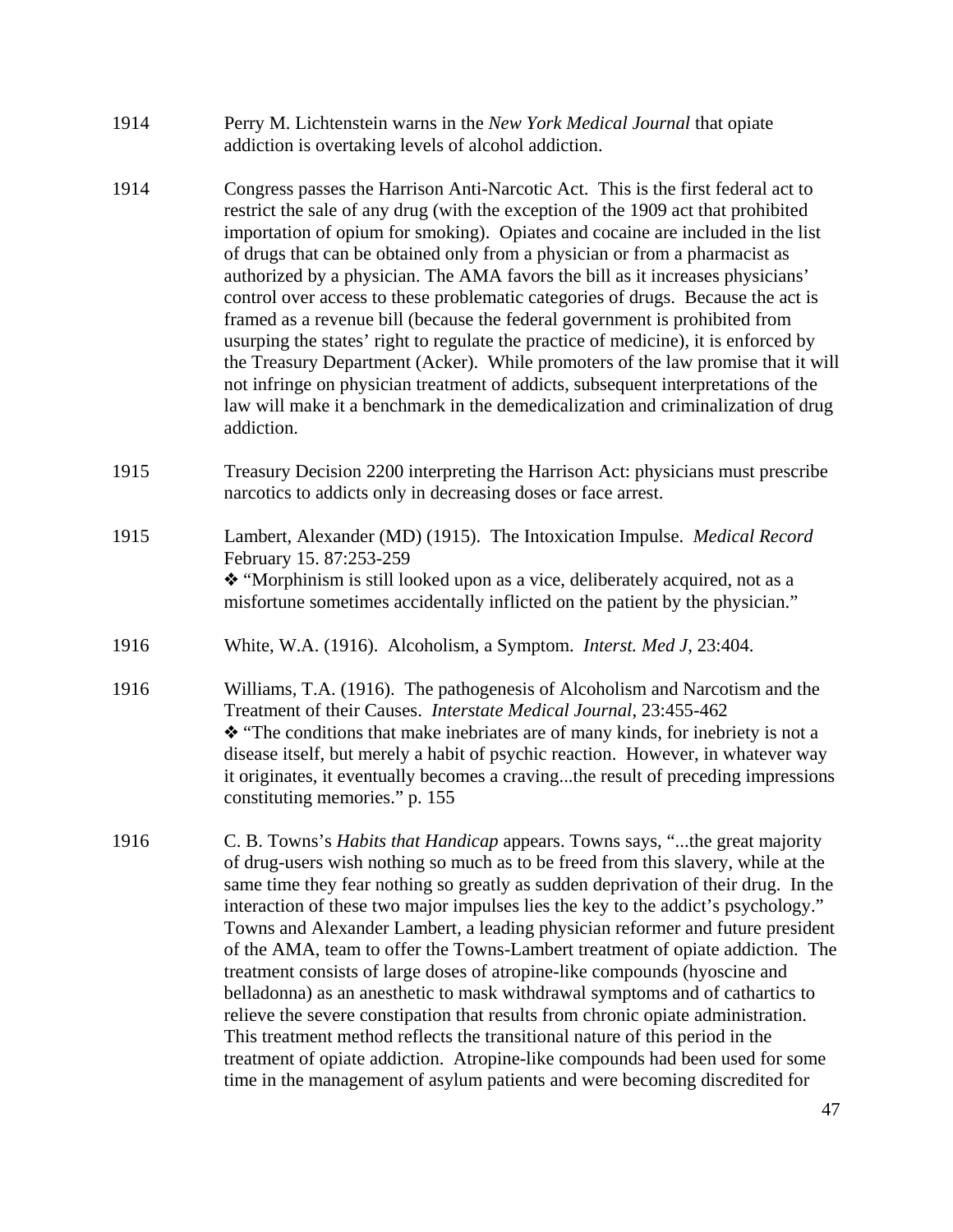this use, but scopolamine was enjoying a vogue as an anesthetic safer than ether or chloroform in the management of the pain of childbirth; the need to monitor the delirium induced by the drug was one factor helping move childbirth among middle class women from the home into the hospital. Thus it echoed earlier symptomatic treatments while appearing in a new guise as an anesthetic consistent with the transformation of the hospital as a site for the practice of the new scientific medicine. Lambert's willingness to work with Towns, who made extravagant claims for the success of his formula, also marks a transitional time. Early optimism about being able to cure addicts just as implementation of Harrison was making them increasingly visible quickly faded. (Acker)

- 1917 Charles Towns declares: "Medical men have been largely responsible for making the alcoholic believe that alcoholism is a disease. Stop and think for a moment and you will see how ridiculous this is!" Yet he purports that the basis of alcoholism is a systematic poisoning of the cells and that the basis of his cure was to "unpoison him physiologically and thus set him free psychologically."
- 1918 Dana, C.L. (1918). Problems of Drug Addiction. *Medical Record*, February 2. ˜ "In drug addiction there is a morbid condition of metabolism which arouses a very uncontrollable need for opium. This may be called a disease or not according to one's fancy in the use of words...Drug addiction is a vice, or moral or mental defect, in the sense that the condition is often deliberately or stupidly acquired and persisted in."
- 1918 The Treasury Department surveys local health officials regarding their views on addiction. Four hundred and fifteen (415) say physicians in their areas believe addiction is a disease while 542 say physicians in their area believe addiction is a vice. (Terry & Pellens) (Acker)
- WWI The Medical Department of the United States Army screens incoming soldiers for fitness to serve, including mental fitness. Psychiatrist Pearce Bailey, deeply familiar with the heroin use scene in New York City, is one of the architects of the World War I psychiatric screening effort. The descriptions of the opiate addict provided for screeners characterize the addict as belonging to a recognizable subculture with its own argot. The addict is one of a number of types that are loosely characterized as psychopaths, individuals whose eccentric behavior and difficulty in getting along with peers or authority figures mark them as potential liabilities on the battlefront and therefore as unfit for service. (Acker)
- WWI New intelligence tests, originally conceived of as aids in diagnosing feeblemindedness, are deployed to assess aptitude of Army inductees. Following the war, they are implemented in public school systems. They exemplify the growing deployment of classification systems in psychology based on an essentialist view of human nature, human ability, and psychopathology. Following this trend, in the two decades following the war susceptibility to opiate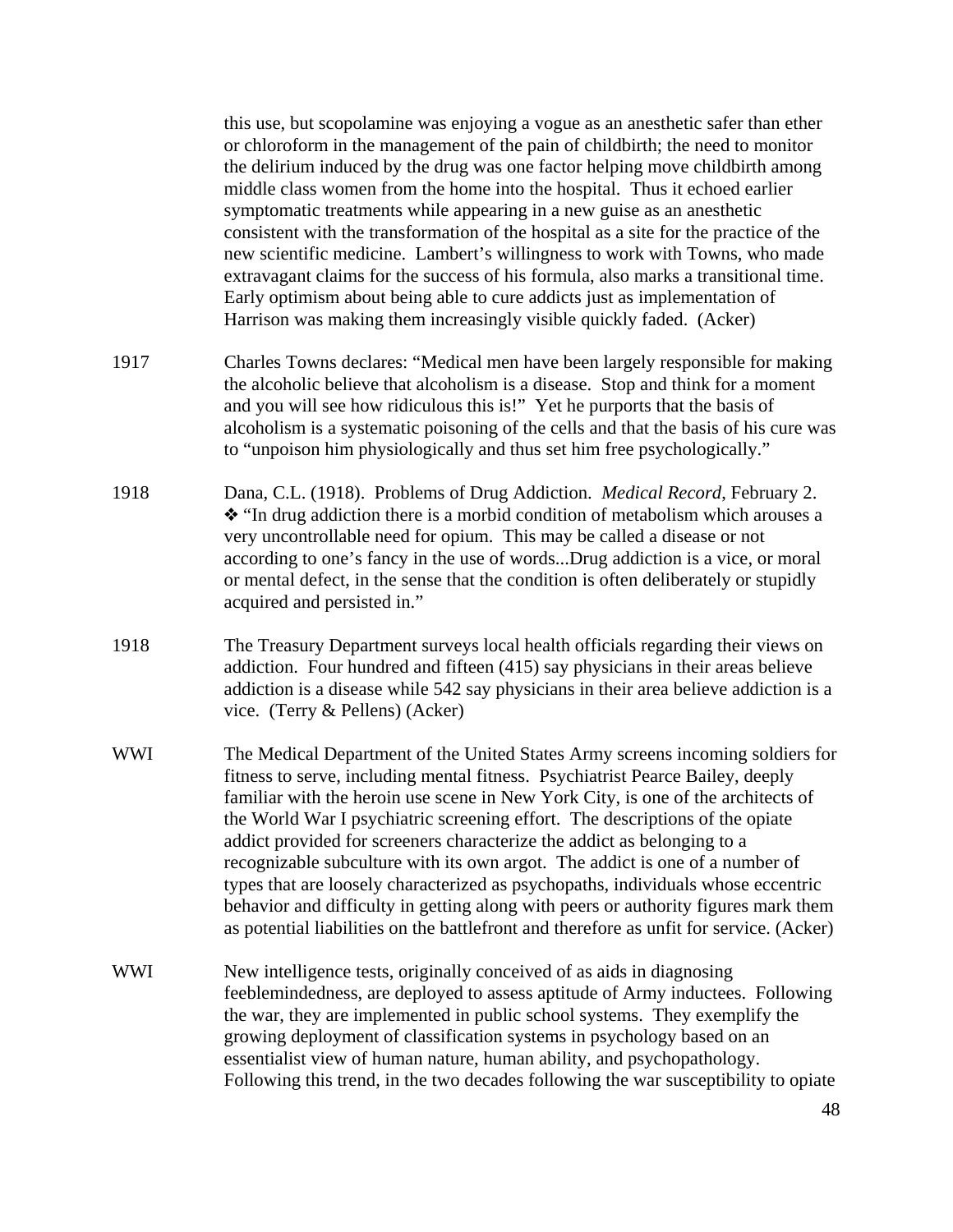|           | addiction will be portrayed as a form of innate psychopathy. (Acker)                                                                                                                                                                                                                                                                                                                                                                                                                                                                                                                                                                                                                                                                                                                                                                                                                                                                                                                                                                                                                   |
|-----------|----------------------------------------------------------------------------------------------------------------------------------------------------------------------------------------------------------------------------------------------------------------------------------------------------------------------------------------------------------------------------------------------------------------------------------------------------------------------------------------------------------------------------------------------------------------------------------------------------------------------------------------------------------------------------------------------------------------------------------------------------------------------------------------------------------------------------------------------------------------------------------------------------------------------------------------------------------------------------------------------------------------------------------------------------------------------------------------|
| 1919      | Laase, C.F. (1919). Practical Application of the Facts of Narcotic Addiction<br>Disease. Medical Record, August 9.<br>* "It is no longer justifiable to speak of drug addiction as being a habit, a vice, a<br>degeneration or perversion of the mind. It is a distinct, definite physical disease<br>conditionThese signs and symptoms are as constant, uniform and recurring as<br>those of any other disease."                                                                                                                                                                                                                                                                                                                                                                                                                                                                                                                                                                                                                                                                      |
| 1919      | Dr. Ernest Bishop extensively quoted in The Drug Disease (1919). Literary<br>Digest 61:29-30.<br>* "The drug habit is a disease pure and simple." p. 29<br>* "The most urgent problem of the present narcotic situation is the problem of<br>securing intelligent, competent, and human advice and treatment faced by the<br>addict himself." p. 29<br>* "There have been altogether too much talk given to various special 'treatments'<br>and 'cures.' The man who understands narcotic drug-addiction disease as he<br>understands other diseases can handle it in a majority of cases." p. 29<br>◆ He notes that the hope for the future lies in changing the question, "What shall<br>be done to the narcotic addict to make him stop using drugs?" to the question,<br>"What can be done for the narcotic addict, so as to relieve him of the physical<br>necessity of using drugs." p. 30<br>* "The great mass of addictsneed something done for them. They are clinical<br>problems of internal medicine, victims of definite disease, controllable, and are<br>stable." p. 30 |
| 1919      | A Treasury Department Special Narcotic Committee estimates there are 1 million<br>addicts in the U.S. This extreme exaggeration, based on alarmism and hastily<br>assembled estimates, adds to a sense of urgency about dealing with the threat of<br>addicts. This occurs just as the Red Scare is creating a climate of fear of<br>subversion and deviance. (Acker)                                                                                                                                                                                                                                                                                                                                                                                                                                                                                                                                                                                                                                                                                                                  |
| 1919      | Webb vs. United States. For a physician to maintain an addict on their usual and<br>customary dose is not good faith medical practice as defined in the Harrison Act<br>and is an indictable offense. Through the Doremus and Webb cases, the Supreme<br>Court interprets the Harrison Anti-Narcotic Act as forbidding addiction<br>maintenance. The Treasury Department sees these decisions as mandate to close<br>the municipal clinics and move against any attempt to treat addicts through<br>maintenance. The ban on maintenance opens what Courtwright calls the classic<br>era of narcotic control, a period in which drug laws are harshly enforced and<br>addicts have virtually no recourse to community-based or ambulatory treatment.<br>This era ends with the advent of methadone maintenance treatment in the mid-<br>1960s. (Acker)                                                                                                                                                                                                                                  |
| 1919-1924 | Physicians in 44 communities operate morphine maintenance clinics, all of which                                                                                                                                                                                                                                                                                                                                                                                                                                                                                                                                                                                                                                                                                                                                                                                                                                                                                                                                                                                                        |
|           | 49                                                                                                                                                                                                                                                                                                                                                                                                                                                                                                                                                                                                                                                                                                                                                                                                                                                                                                                                                                                                                                                                                     |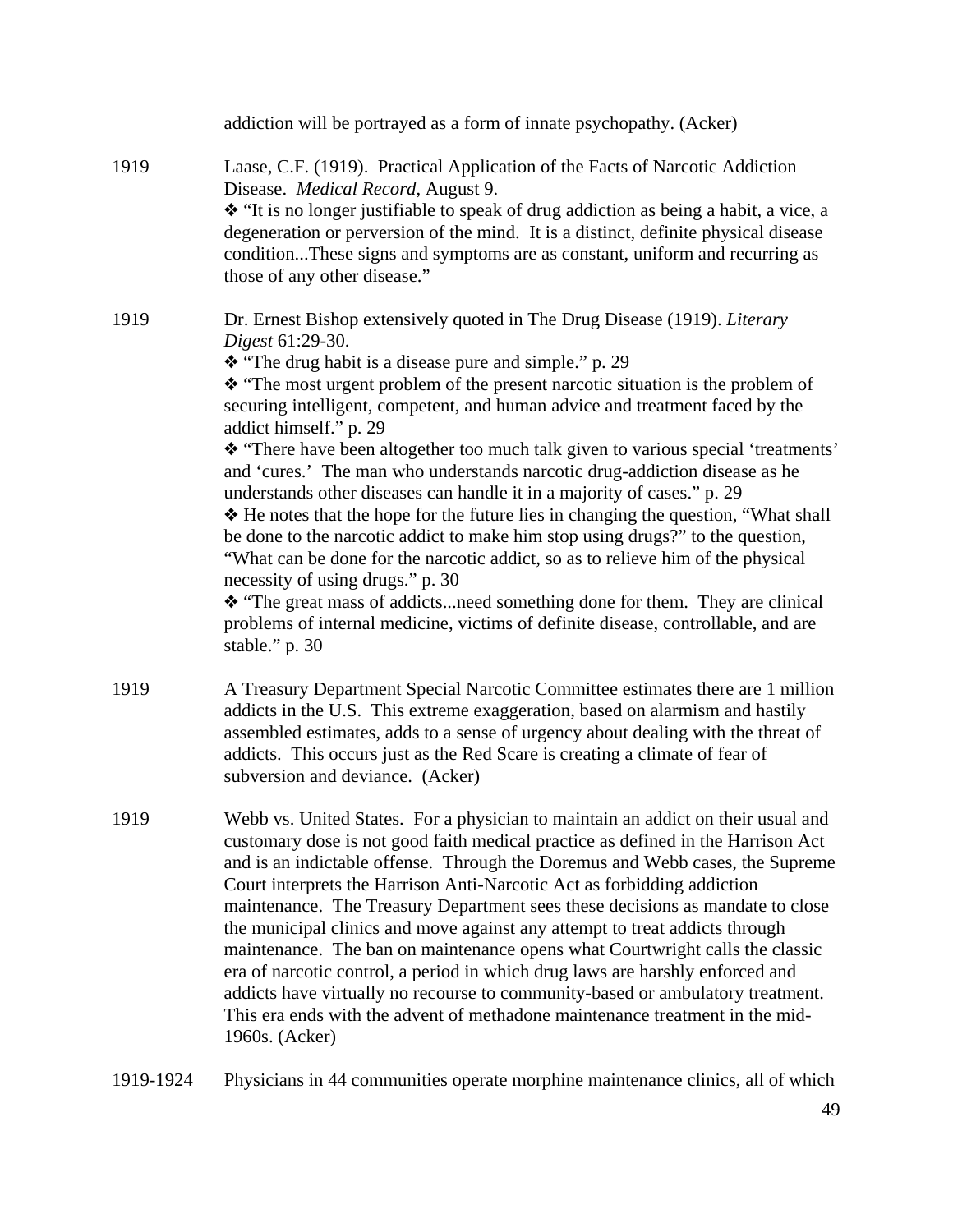|      | will close under threat of indictment.                                                                                                                                                                                                                                                                                                                                                                                                                                                                                                                                                                                                                                                                               |
|------|----------------------------------------------------------------------------------------------------------------------------------------------------------------------------------------------------------------------------------------------------------------------------------------------------------------------------------------------------------------------------------------------------------------------------------------------------------------------------------------------------------------------------------------------------------------------------------------------------------------------------------------------------------------------------------------------------------------------|
| 1919 | Willis Butler opens the Shreveport Clinic in Shreveport, Louisiana to provide<br>morphine to addicts. Butler is one of the leading proponents for maintenance as a<br>humane means of managing opiate addiction, and his clinic is one of the last to be<br>closed by the Treasury Department. (Acker)                                                                                                                                                                                                                                                                                                                                                                                                               |
| 1919 | New York City's Worth Street Clinic opens. It is poorly managed. For example,<br>addicts discover means of showing up repeatedly with different identifications to<br>receive multiple doses of drugs. As these problems are exposed, the clinic is cited<br>prominently as an example of why maintenance cannot work. (Acker)                                                                                                                                                                                                                                                                                                                                                                                       |
| 1919 | The France Bill comes before Congress. It proposes federal support for<br>community-based treatment for addicts. If fails to pass. (Acker)                                                                                                                                                                                                                                                                                                                                                                                                                                                                                                                                                                           |
| 1919 | The Volstead Act, the legislative expression of the Eighteenth Amendment,<br>inaugurates national prohibition of alcohol. The newly created Prohibition Unit<br>in the Department of Treasury contains a Division of Narcotics to enforce the<br>Harrison Act. (Acker)                                                                                                                                                                                                                                                                                                                                                                                                                                               |
| 1919 | E. J. Pellini refutes the claims of Bishop, Pettey, and others that morphine<br>addiction results in the production of an antitoxin or any other special substance<br>in the blood. Those opposed to maintenance treatment seize on this finding to<br>reject the idea that opiate addiction is a physiological disease. (Acker)                                                                                                                                                                                                                                                                                                                                                                                     |
| 1919 | The AMA passes a resolution opposing ambulatory treatment, in effect opposing<br>maintenance as treatment. At a time when the AMA is establishing its absolute<br>authority to control the practice of medicine, it implicitly accepts the Supreme<br>Court's definition of the boundary of professional practice when it accepts the ban<br>on maintenance as a treatment method; and in a period when many conditions are<br>being redefined in medical terms, thus expanding physicians' social authority,<br>ambivalence about accepting addiction as a disease reflects continuing concern<br>about the role physicians have played in causing addiction through prescribing<br>practices with opiates. (Acker) |
| 1919 | Baylor, C. (1919). Remaking a Man New York: Moffat, Yard & Company.<br>* "Every case of alcoholism has behind it what might be called an alcoholic or<br>neurotic atmosphereThis environment must in its turn be 'cured'." p. 3<br>* "mental tenseness' is the underlying cause of this neurosis (alcoholism)". p.<br>20                                                                                                                                                                                                                                                                                                                                                                                             |
|      | * "The instructor's aim is to bring about in a sick man permanent relaxation and<br>re-education." p. 25                                                                                                                                                                                                                                                                                                                                                                                                                                                                                                                                                                                                             |
|      | The Combined Addiction Disease Chronologies of                                                                                                                                                                                                                                                                                                                                                                                                                                                                                                                                                                                                                                                                       |

**William White, MA, Ernest Kurtz, PhD, and Caroline Acker, PhD**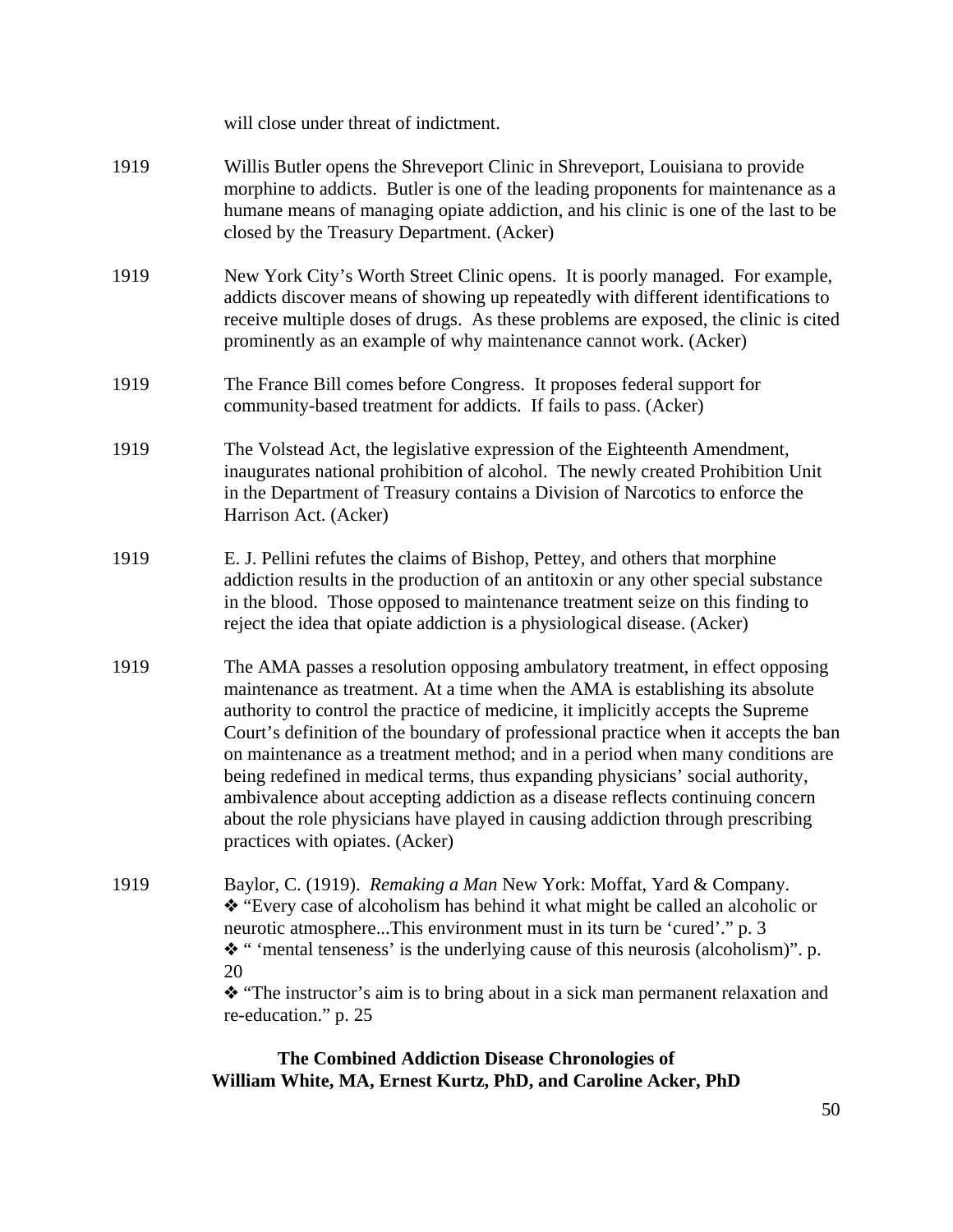## **1920 - 1941**

The 1920s--the first full decade of alcohol and drug prohibition--were marked by the increasingly hostile views toward the alcoholic and addict. Major bodies such as the AMA attacked a disease concept of addiction and the ambulatory treatment of the addict in spite of iconoclastic physicians who continued to advocate the disease position (Bishop, 1920; Williams, 1922). The dominant view of the etiology of addiction shifted from physiological theories to psychological theories (Kolb, 1925). When references to disease did appear it was to portray the addict as having a dangerous, contagious disease that necessitated sustained quarantine to protect the community (Black, 1928; Rowell, 1929). As state and federal prisons began to fill up with addicts in the late 1920s and early 1930s, calls for prison/hospitals to isolate the addicts led to a few state hospitals and then the two federal narcotics hospitals at Lexington and Fort Worth.

The repeal of prohibition marked a shift in focus on alcohol to the question of why certain individuals developed problems with alcohol. Answers to this question ranged from Dr. William Silkworth's "allergy" theory of alcoholism to a growing body of psychoanalytic literature that portrayed alcoholism not as a disease but as a symptom of disturbed character. Most treatment of the alcoholic--what little treatment there was--focused on this emotional/characterological foundation of alcoholism (Knight, 1937; Menninger, 1938). The founding of Alcoholics Anonymous marks a major milestone in this history as it will provide new hope for the alcoholic while being erroneously identified as the source of the modern disease concept of alcoholism. While AA utilizes Silkworth's "allergy" as a useful metaphor, its primary portrayal of the etiology and solution of alcoholism is framed in characterological and spiritual rather than medical language.

- 1920 AMA's Report of the Committee on the Narcotic Drug Situation "The shallow pretense that drug addiction is "a disease" which the specialists must be allowed to "treat," which pretended treatment consists of supplying its victims with the drug has caused their physical and moral debauchery..." (White, 1998, p. 111)
- 1920 The AMA's Committee on the Narcotic Drug Situation, citing Pellini's research among other things, rejects a physiological explanation of opiate addiction and implicitly accepts a psychopathic explanation. (Acker)
- 1920s The AMA collaborates with state and local authorities enforcing the Harrison Act and prosecuting physicians for improper prescribing of opiates; it publishes names of physicians arrested for drug addiction or possession in *The Journal of the American Medical Association*. (Acker)
- 1920s Opiate addiction treatment options dry up; addicts are increasingly left to fend for themselves on the illicit market, or to quit on their own. Some manage to find sympathetic physicians to help them manage or reduce their use; physicians who over-prescribe opiates risk arrest and imprisonment. (Acker)
- 1920 Bishop, Ernest (MD) (1920). *The Narcotic Drug Problem*. New York: The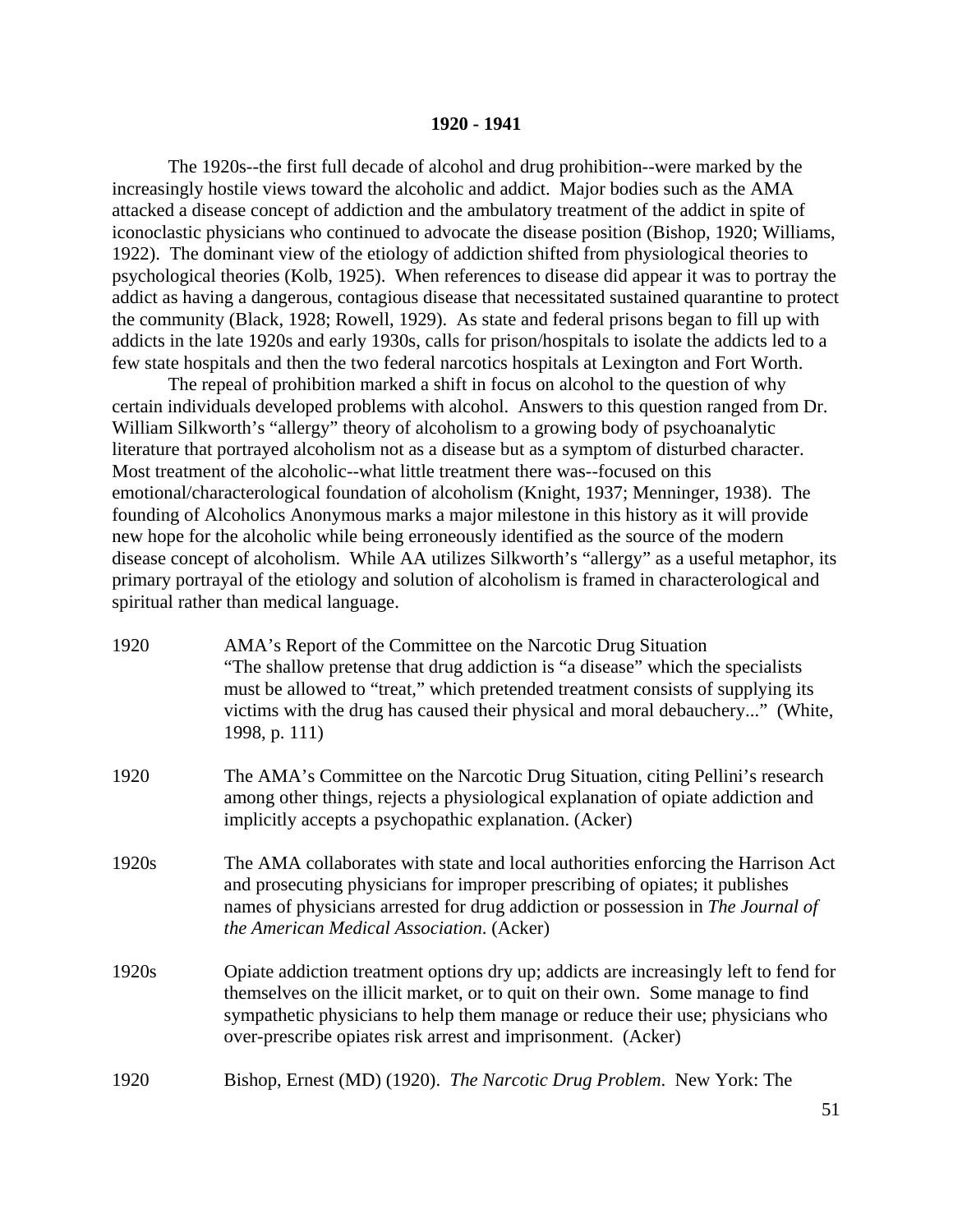Macmillan Company.

˜ Describes how he considered alcoholics and addicts "jags" and "dope fiends" before working at the Alcoholic, Narcotic, and Prison Service of Bellevue Hospital where these attitudes were replaced by a growing conviction that these patients suffered from a problem that was primarily medical. p 2.

˜ "Is it not possible that instead of punishing a supposedly vicious man, instead of restraining and mentally training a supposedly inherent neuropath and psychopath, we should have been training an actually sick man? Is it not possible that the addict did not want his drug because he enjoyed it but that he wanted it because his body required it?" p. 5

˜ "If long ago we had discarded the word 'habit' and substituted the word 'disease' I believe we would have saved many people from the hell of narcotic drug addiction." p. 9

˜ "They [addicts] are thought of as physical, mental and moral cowards who, after realizing their deplorable condition, refuse to exert 'will-power' enough to stop the administration of opiates." p. 15

˜ "Whatever his original status, mental, moral, physical or ethical, and whatever the circumstances of his primary indulgence; once addiction-disease has developed in his body the vital fact of his history is the same--subsequent use of opiate drug means not pleasure, not vice, not appetite, not habit--it means relief of physical suffering and the control of physical symptoms." p. 20

˜ "The worst evils of the narcotic drug situation are not rooted in the inherent depravity and moral weakness of those addicted. They find their origin in the opportunity for commercial exploitation of the suffering resulting from denial of narcotic drugs to one addicted...Such exploitation would become unprofitable on any large scale if the disease created by continued administration of opiates were recognized as it exists and its physical demands comprehended and provided for in more legitimate and less objectionable ways." pp. 122-123

˜ Antitoxin theory of addiction: "...in narcotic drug addiction some antidotal toxic substance has become the constantly present poison, and the narcotic drug itself has become simply the antidote demanded for its control." p. 42

1921 Raymond B. Fosdick urges John D. Rockefeller, Jr., to address the problem of addiction. A Committee on Drug Addictions is created within the Rockefellerfunded Bureau of Social Hygiene, a body founded by John Rockefeller, Jr., for the scientific study of prostitution. Charles Terry is hired to oversee the research.

 The Bureau will work closely with the League of Nations in the latter body's attempts to determine national levels of legitimate need for opiates for medical uses and restrict worldwide opiate manufacturing to those levels. As part of this effort, Charles Terry will conduct surveys in 7 American cities to determine amounts of opiates being administered and prescribed for medical uses. The Bureau will also fund research at several university laboratories and the Philadelphia General Hospital (the latter is described below at 1926-8). Although the Bureau does not take a clear stand on the disease status of addiction, its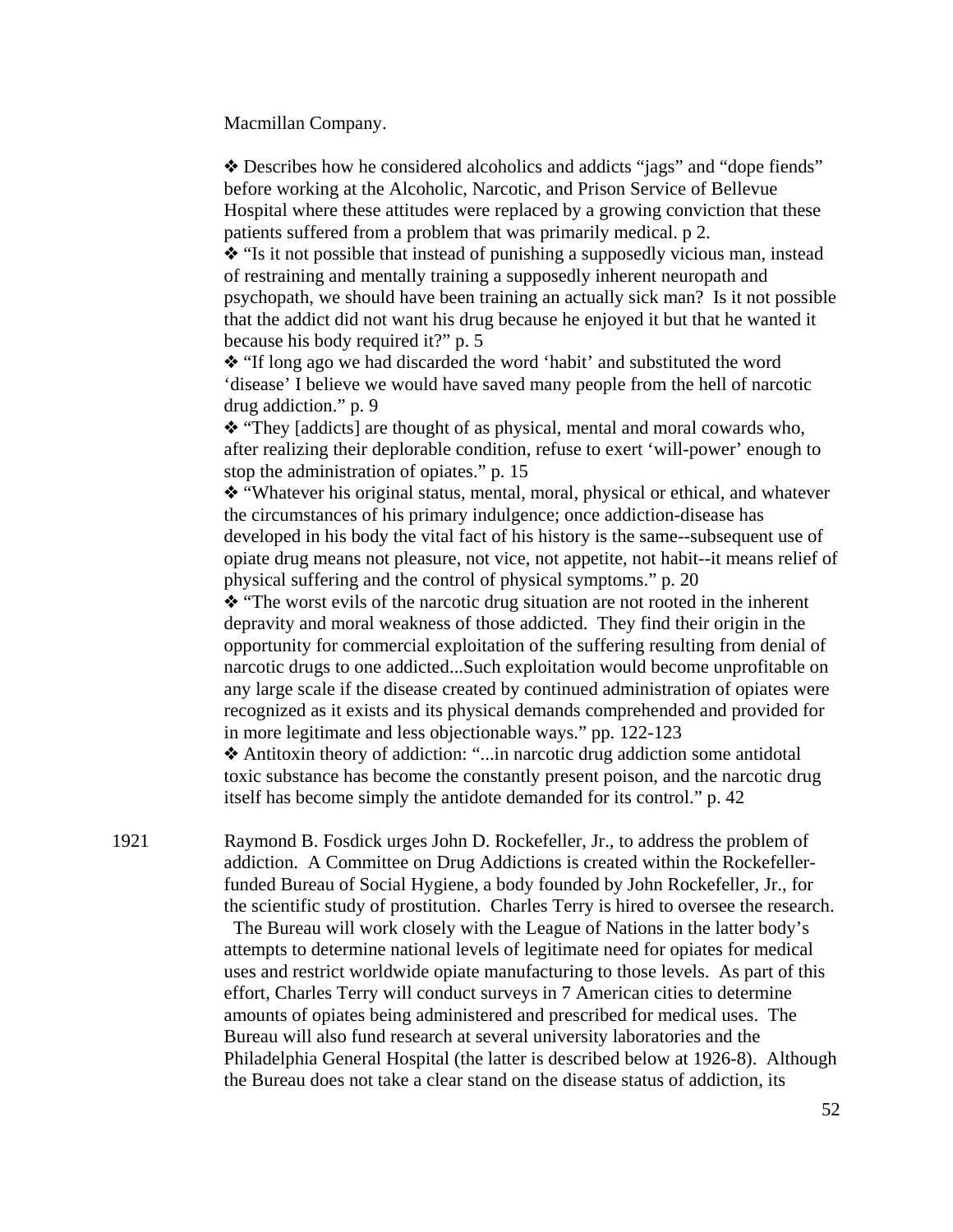|           | actions support a supply-side approach to drug control. (Acker)                                                                                                                                                                                                                                                                                                                                                                                                                                                                                                                                                                                                                                                                                                                                       |
|-----------|-------------------------------------------------------------------------------------------------------------------------------------------------------------------------------------------------------------------------------------------------------------------------------------------------------------------------------------------------------------------------------------------------------------------------------------------------------------------------------------------------------------------------------------------------------------------------------------------------------------------------------------------------------------------------------------------------------------------------------------------------------------------------------------------------------|
| 1922      | Dr. E. H. Williams, a leading advocate of humane treatment of addicts, publishes<br>Opiate Addiction: Its Handling and Treatment (New York: MacMillan<br>Company). (Acker)                                                                                                                                                                                                                                                                                                                                                                                                                                                                                                                                                                                                                            |
| 1922      | The Committee on Narcotic Drugs, Medical Society of New York, states in a<br>report: "Your committee does not consider drug addiction as a disease entity, but<br>rather as a habit Functional disturbances of the internal organs follow acute<br>excesses or prolonged use of these drugs. These conditions can be cured by<br>cutting off the drug, hence a relapse to the former habit when opportunity offers."<br>(Acker)                                                                                                                                                                                                                                                                                                                                                                       |
| 1923-1929 | A second wave of mandatory sterilization laws include alcoholics and addicts.<br>See 1907 annotation.                                                                                                                                                                                                                                                                                                                                                                                                                                                                                                                                                                                                                                                                                                 |
| 1924      | Somerville, William G. (1926). Who is Responsible for the Drug Addict?<br>Southern Medical Journal February, pp. 108-112.<br><b>❖</b> "We know that drug addiction is a disease, a pathological conditiondrug<br>addiction, or the craving for opium or its derivatives, is as much a symptom of<br>disease as pain is of peritonitis and pleurisy and as headache is of meningitis."                                                                                                                                                                                                                                                                                                                                                                                                                 |
| 1924      | The AMA passes a second resolution opposing ambulatory treatment of opiate<br>addiction. (The first was passed in 1919.) (Acker)                                                                                                                                                                                                                                                                                                                                                                                                                                                                                                                                                                                                                                                                      |
| 1924      | Lawrence Kolb and A. G. DuMez, working for the Public Health Service,<br>estimate there are 246,000 opiate addicts in the U.S. This figure is much lower<br>than the 1,000,000 addicts warned of in 1919 by the Special Committee of the<br>Treasury Department. (Morgan) (Acker)                                                                                                                                                                                                                                                                                                                                                                                                                                                                                                                     |
| 1924      | The anti-immigration National Origins Act reflects rising nativist sentiment,<br>another sign that mainstream Americans have grown intolerant of difference in<br>the 1920s. This hardening climate is part of the context for increasingly harsh<br>views of opiate addicts. (Acker)                                                                                                                                                                                                                                                                                                                                                                                                                                                                                                                 |
| 1924      | The Bureau of Social Hygiene's Committee on Drug Addictions formulates a<br>research plan. A focus on determining the legitimate medical needs for opiates<br>reflects an ongoing belief that physicians' prescribing practices have been the<br>main factor causing addiction. This concern also links the committee's work to<br>the work of the League of Nations' Opium Advisory Committee, which is seeking<br>to create a worldwide control system for the production and distribution of<br>opiates. Charles Terry undertakes surveys in six American cities to determine<br>amounts of opiates administered by physicians and dispensed by pharmacists;<br>from these results, national estimates of the amount of opiates needed for<br>legitimate medical practice will be derived. (Acker) |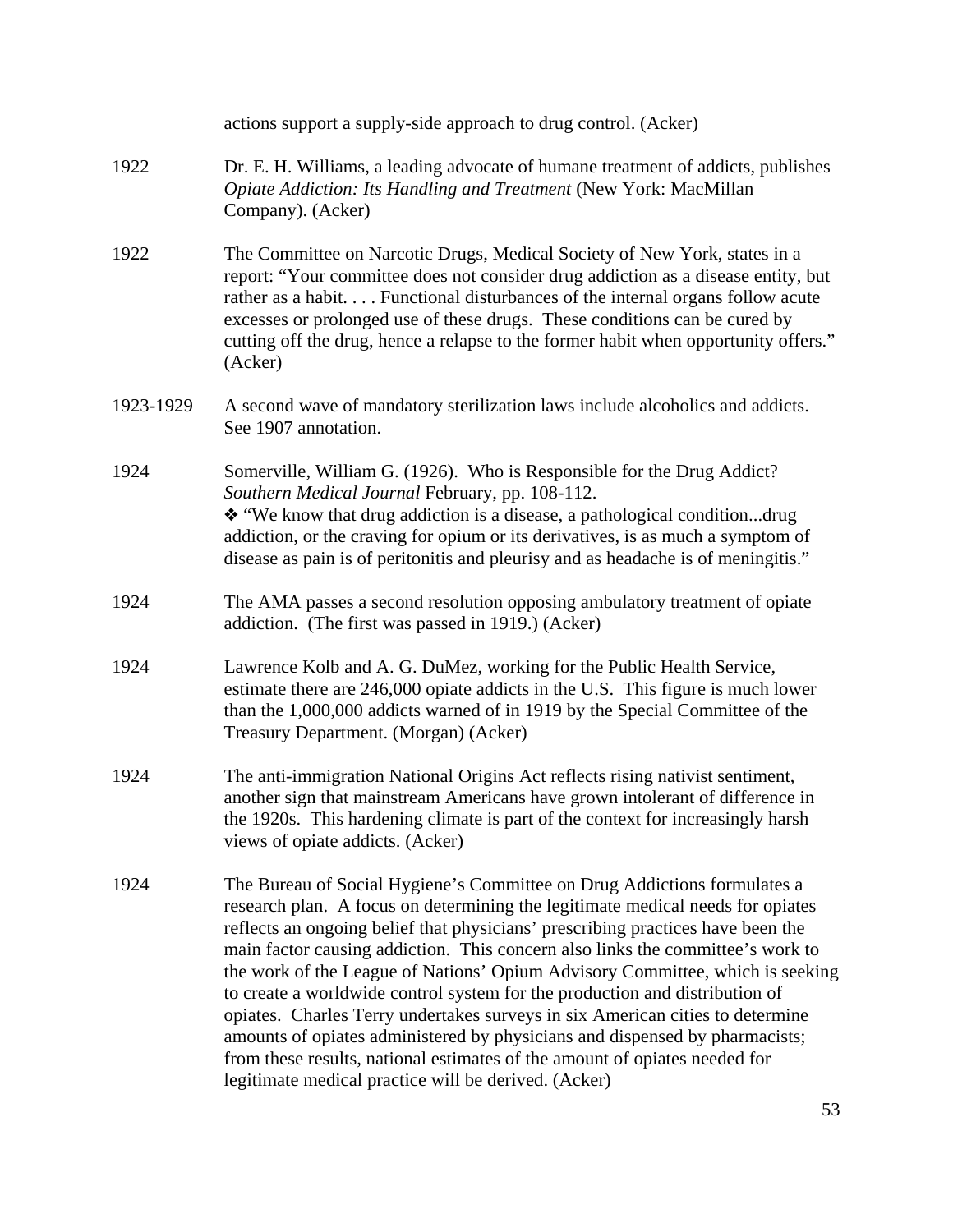- 1925 The last of the municipal clinics is closed, in Knoxville, Tennessee, ending maintenance treatment for several decades until the work of Dole and Nyswander in the 1960s. (Acker)
- 1925 Public Health Service psychiatrist Lawrence Kolb publishes a landmark set of articles which consolidate the psychopathic view of addict. His classifications of addict types, and his view that addiction is explained by pre-existing, inherent defects of personality, are consistent with the rising trend in the 1920s to rely on diagnostic categories and triage to specialized institutions to deal with individuals exhibiting socially troubling behavior. Such psychiatric diagnoses as "constitutional inferior" and "psychopathic personality type" are widely used to characterize such individuals. (In this period, "psychopathic" merely means displaying some form of psychopathology and does not include the later connotations of complete lack of conscience. As the concept of psychopathy becomes harsher over the ensuing decades, so will the idea that addicts' psychopathology is so severe as to resist almost any form of treatment.) (Acker)
- 1925 Public Health Service pharmacist A. G. DuMez and Lawrence Kolb publish "Absence of Transferable Immunizing Substances in the Blood of Morphine and Heroin Addicts," *Public Health Reports,* 40:548-58, adding further disproof of Bishop's and Pettey's autoimmune model of addiction. (Acker)
- 1925 In *Linder v. U.S.*, the Supreme Court reverses the conviction of a physician who prescribed a small amount of cocaine and morphine, consistent with the presenting complaint of abdominal pain, to an undercover agent of the Narcotic Division. (Acker)
- 1926 Mildred Pellens, working for the Bureau of Social Hygiene's Committee on Drug Addictions, surveys leaders in pharmacology, physiology, psychiatry and sociology around the country, asking them what they believe are the most important research problems regarding opiate addiction. The answers are wide ranging and yield no consensus. This lack of consensus leaves the committee without clear direction; for the next two years, it continues its process of funding diverse and unrelated projects, including animal studies of the physiological effects of opiates and of the withdrawal syndrome. (Acker)
- 1926-8 Research on opiate addicts is carried out at Philadelphia General Hospital by Arthur B. Light and Edward G. Torrance under the auspices of the Philadelphia Committee for Clinical Study of Opium Addiction. This research is funded by the Bureau of Social Hygiene's Committee on Drug Addictions. Light and Torrance demonstrate that withdrawal from opiates is not life threatening and usually not dangerous; this finding bolsters idea that medical management of withdrawal is not necessary and adds justification for withholding medical care from addicts. (Acker)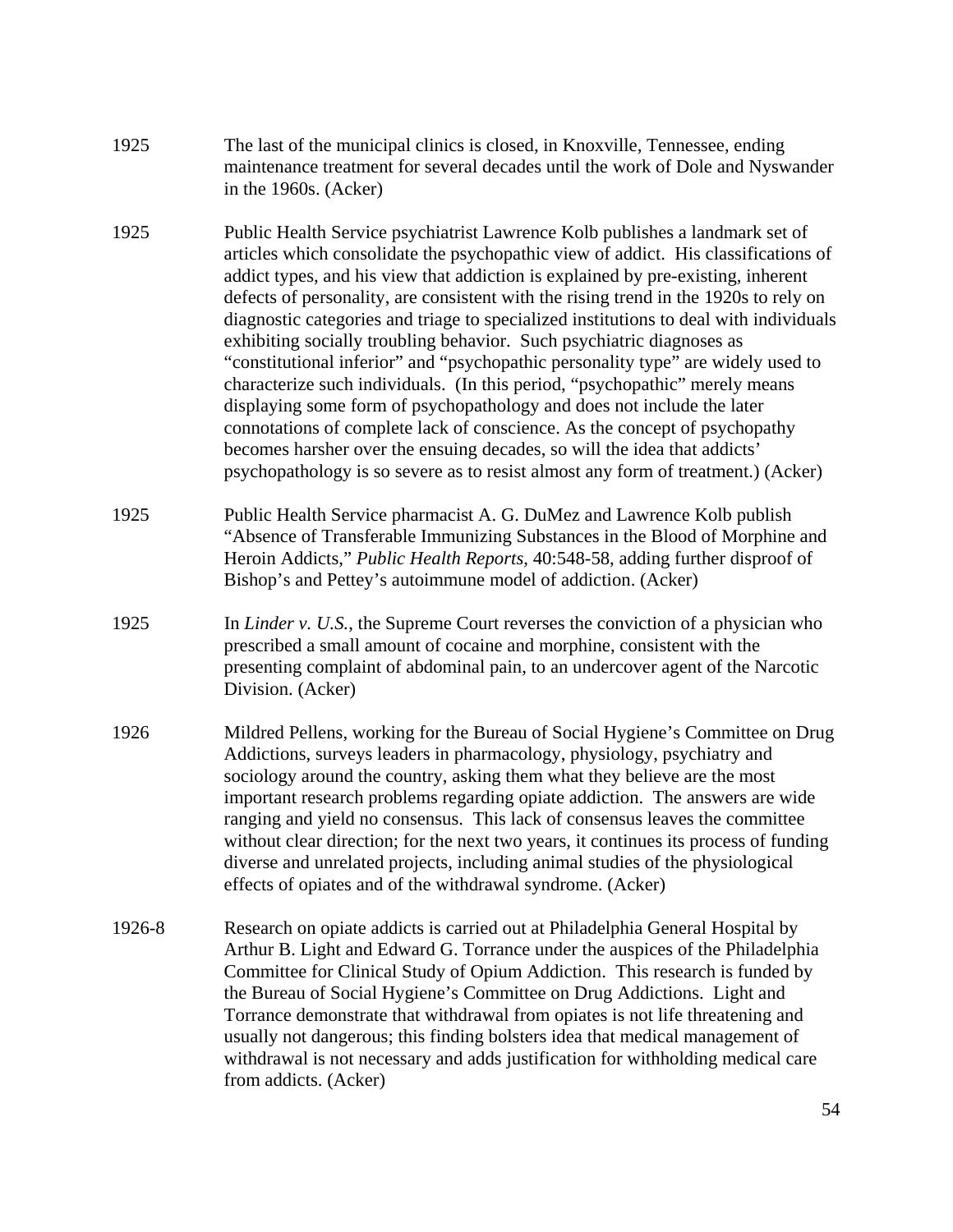| 1927 | Kolb, L. (1927). Clinical Contributions to Drug Addiction: The Struggle for Care<br>and the Conscious Reasons for Relapse. Journal of Nervous and Mental<br>Disorders, 66:22-43.<br>◆ Argues that the relapse rate in addicts has increased in shift from traditional<br>medical addict to the new psychopathic addict.<br>* Claims that relapse is not due to physical aspects of addiction but to the<br>psychological makeup of the addict.<br>* "Though the sincerity of addicts who seek cure is for the time being beyond<br>question, the motives which prompt many of them are fundamentally inadequate<br>and therefore usually ineffective." p. 27<br>* "A very large portion of these addicts deliberately addicted themselves with<br>full knowledge of the difficulties incident to a life of addiction."p. 36<br>• "the force of physical dependence is insignificant as a cause of relapse to this<br>drug [cocaine]." $p. 41$ |
|------|-----------------------------------------------------------------------------------------------------------------------------------------------------------------------------------------------------------------------------------------------------------------------------------------------------------------------------------------------------------------------------------------------------------------------------------------------------------------------------------------------------------------------------------------------------------------------------------------------------------------------------------------------------------------------------------------------------------------------------------------------------------------------------------------------------------------------------------------------------------------------------------------------------------------------------------------------|
| 1928 | Black, Winifred (1928). DOPE: The Story of the Living Dead. New York: Star<br>Company.<br>* " for after drug addiction has reached a certain stage, it is not a habit but a<br>diseasea wasting, loathsome, hideous, cruel disease." p. 48<br>* "A dope addict is a disease-carrier, and the disease he carries is worse than<br>smallpox, and more terrible than leprosyWhy not isolate him, as you would a<br>leper?" $p. 57$                                                                                                                                                                                                                                                                                                                                                                                                                                                                                                               |
| 1928 | Solomon Solis-Cohen and Thomas Stotesbury Githens, in Pharmacotherapeutics,<br>Materia Medica and Drug Action, characterize addicts as liars who cannot be<br>trusted. (Acker)                                                                                                                                                                                                                                                                                                                                                                                                                                                                                                                                                                                                                                                                                                                                                                |
| 1928 | The Bureau of Social Hygiene publishes Charles Terry and Mildred Pellens' work<br>The Opium Problem, the result of their exhaustive survey of research on opiates<br>in the American and European medical and scientific literature. The work reflects<br>current consensus on several issues, especially among scientists and physicians.<br>These points include long term use of morphine does not result in serious organ<br>damage, and physician over-prescribing is the chief cause of the prevalence of<br>addiction. Terry and Pellens also make a strong argument in favor of addiction<br>maintenance as the most appropriate treatment for addicts who are not able to<br>sustain abstinence. Although largely ignored in the immediate aftermath of its<br>publication, this work is now recognized as one of the classics in the field of<br>opiate addiction. (Acker)                                                          |
| 1928 | Approximately a third of federal prisoners are violators of narcotics laws.<br>(Musto) (Acker)                                                                                                                                                                                                                                                                                                                                                                                                                                                                                                                                                                                                                                                                                                                                                                                                                                                |
| 1928 | Spadra-California Narcotics Hospital (1928-1941) opens.                                                                                                                                                                                                                                                                                                                                                                                                                                                                                                                                                                                                                                                                                                                                                                                                                                                                                       |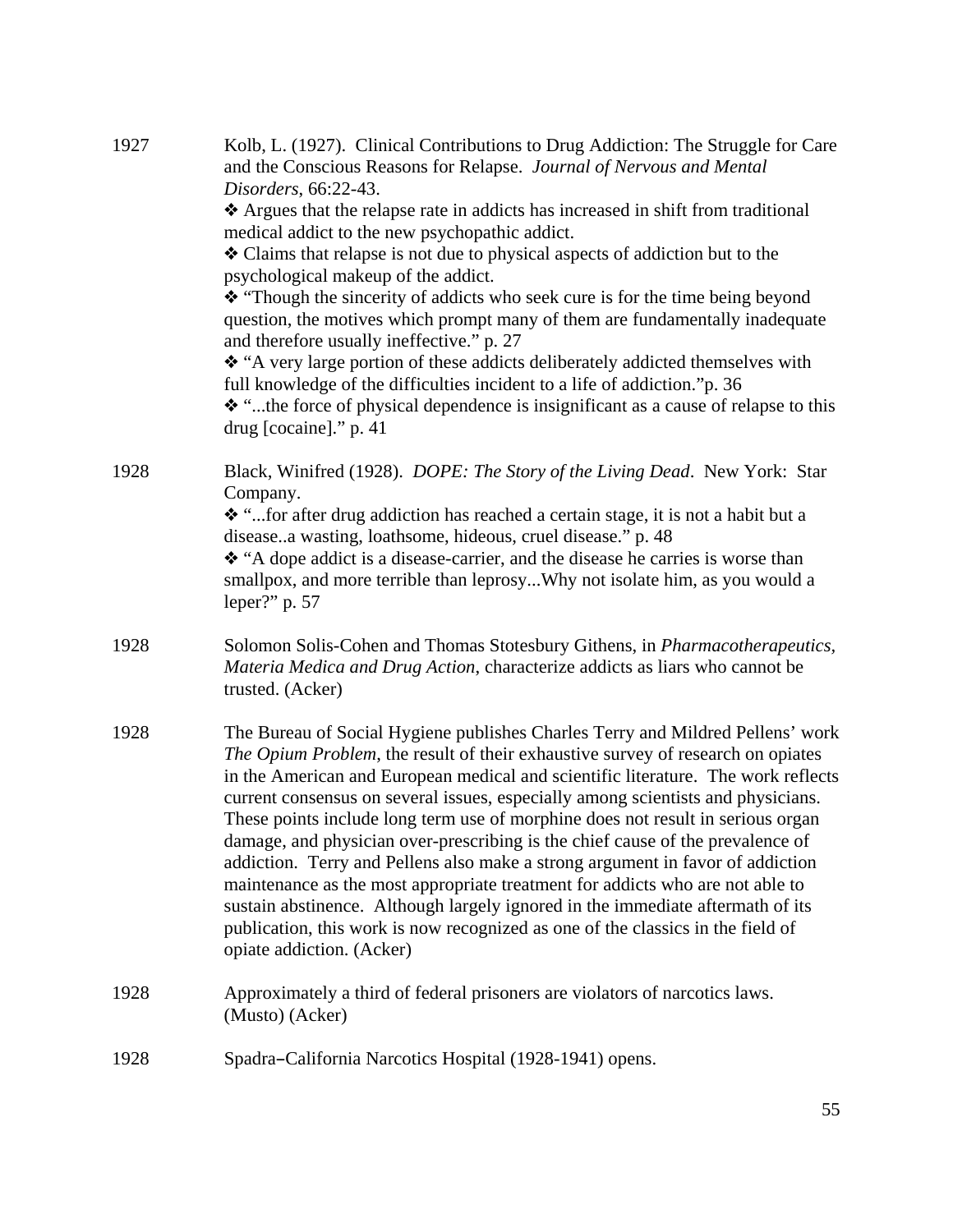| 1929         | Rowell, Earle Albert (1929). Battling the Wolves of Society: The Narcotic Evil.<br>Mountain View, California: Pacific Press Publishing Association.<br>* "The addict is really a very sick man; addiction is actually a terrible disease,<br>just as cancer is a terrible disease. True, addiction may still be classed as a vice, a<br>habit, but it is also a dread disease." p. 11                                                                                                                                                                                                                                                                                                                                                                    |
|--------------|----------------------------------------------------------------------------------------------------------------------------------------------------------------------------------------------------------------------------------------------------------------------------------------------------------------------------------------------------------------------------------------------------------------------------------------------------------------------------------------------------------------------------------------------------------------------------------------------------------------------------------------------------------------------------------------------------------------------------------------------------------|
| 1929         | Porter Bill: enabling legislation for Lexington and Ft. Worth federal narcotic<br>"farms"; some medicalization arguments for public health service involvement<br>but major impetus was federal prisons filling up with addicts.                                                                                                                                                                                                                                                                                                                                                                                                                                                                                                                         |
| Late $1920s$ | Profound therapeutic pessimism regarding the possibility of curing addicts further<br>discourages physicians from accepting them as patients. (Acker)                                                                                                                                                                                                                                                                                                                                                                                                                                                                                                                                                                                                    |
| 1930s        | Electrical and chemical shock therapies and psychosurgery introduced in<br>treatment of schizophrenia and depression. They will subsequently be used in the<br>treatment of addiction.                                                                                                                                                                                                                                                                                                                                                                                                                                                                                                                                                                   |
| 1930s        | Oxford Group uses "disease" as a metaphor for "sin" that requires "soul-surgery."<br>(Steffen, 1993, p. 131)                                                                                                                                                                                                                                                                                                                                                                                                                                                                                                                                                                                                                                             |
| 1931         | The American Medical Association publishes The Indispensable Use of<br>Narcotics, a book containing guidelines for physicians on prescribing opiates.<br>The aim is to reduce prescribing to an irreducible minimum, in terms of<br>indications, doses, and length of courses of treatment. The publication of this<br>book reflects a growing medical consensus that physicians must take proactive<br>responsibility to avoid exposing their patients to the risk of addiction through the<br>prescribing of opiates. (Acker)                                                                                                                                                                                                                          |
| 1931         | Worcester, Elwood and McComb, Samuel (1931). Body, Mind and Spirit.<br>Boston: Marshall Jones Company.<br>* Loss of control description: "such a sufferer often believes that he can limit<br>himself to a single drink. But as soon as this is taken he becomes "automatic,"<br>which means that he will go on drinking as long as his money or credit holds out,<br>or he can guide a glass to his lips." p. 226<br>* "I can point to but a few real recoveries from this state (dipsomania) and even<br>in these isolated cases there may have been an error in diagnosis." p. 228<br>◆ Presents essentially psychoanalytic interpretation of alcoholism: inner<br>conflicts, inferiority complex, "mild homosexuality," inner conflicts, etc. p. 229 |
| 1932         | Towns, C. (1932). Drug & Alcohol Sickness. New York: M.M. Barbour<br>Company. In Grob, G. Ed., (1981). The Medical Professions and Drug Addiction.<br>New York: Arno Press.<br>• "One of the greatest mistakes generally made in the treatment of those who use<br>narcotics and alcohol is the failure to realize that addicts are sick people." p. 1<br>• "the continued use of drugs is simply in response to the horrible cry of the                                                                                                                                                                                                                                                                                                                 |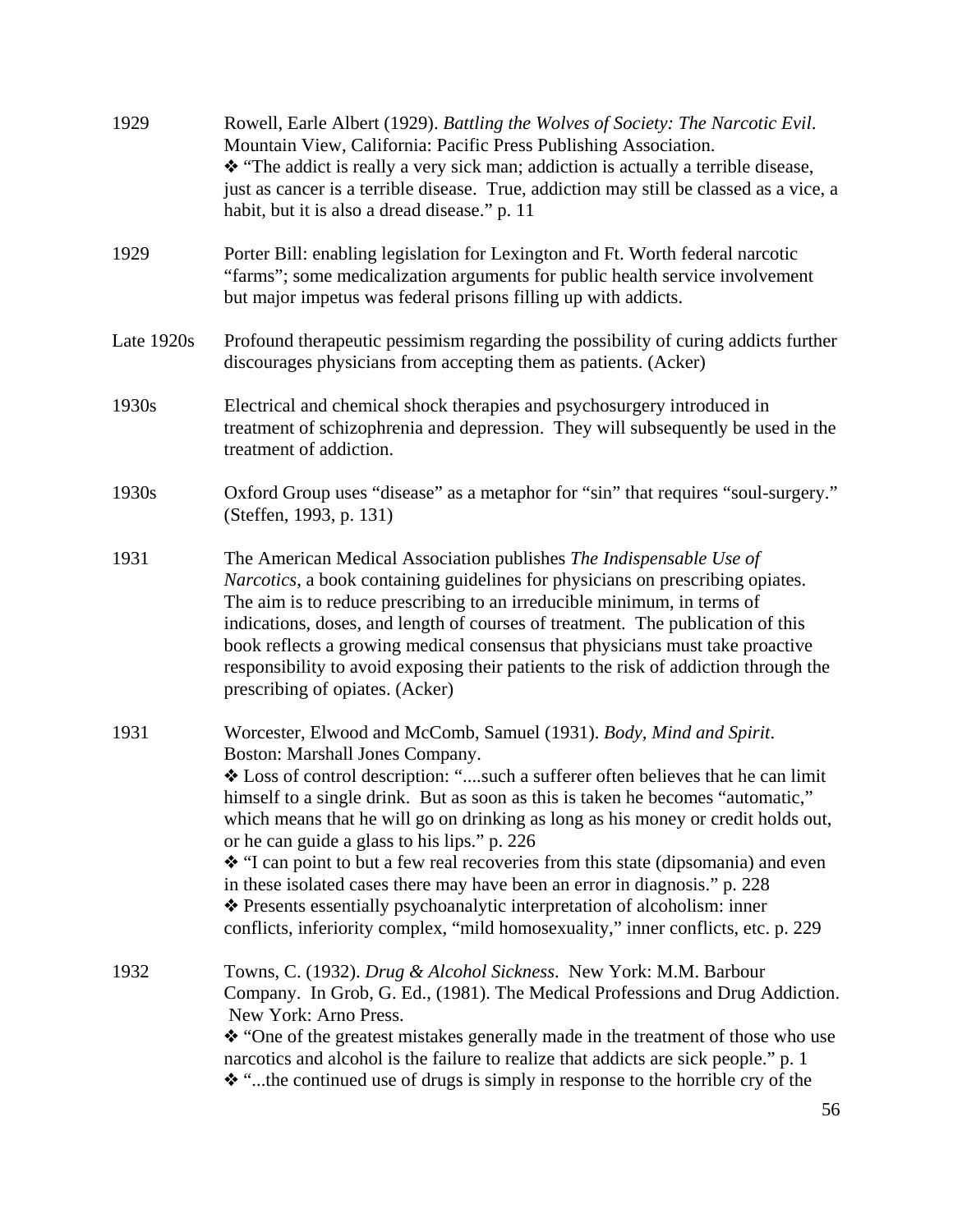|      | cells for more of the poison which has produced the addict's pathetic state" p. 4<br>* "I do not believe that there is anything to be gained by the purely mental<br>treatment of this disease-except in very rare instances." (Disease refers here to<br>alcoholism.) p. 33                                                                                                                                                                                                                                                                                                                                                                                                                                                                                                                                                                                                                                                                                                                               |
|------|------------------------------------------------------------------------------------------------------------------------------------------------------------------------------------------------------------------------------------------------------------------------------------------------------------------------------------------------------------------------------------------------------------------------------------------------------------------------------------------------------------------------------------------------------------------------------------------------------------------------------------------------------------------------------------------------------------------------------------------------------------------------------------------------------------------------------------------------------------------------------------------------------------------------------------------------------------------------------------------------------------|
| 1933 | The Eighteenth Amendment, which prohibited the sale of alcohol, is repealed. In<br>subsequent years, as Americans reclaim alcohol as a social beverage, high levels<br>of drinking are considered acceptable; the staggering drunk becomes a staple of<br>slapstick comedy; and there are few social norms promoting moderate use of<br>alcohol. (Acker)                                                                                                                                                                                                                                                                                                                                                                                                                                                                                                                                                                                                                                                   |
| 1933 | Rado, S. (1933). The Psychoanalysis of Pharmacothymia. Psychoanalytic<br>$Quarterly, 2:1-23.$<br>* Drug craving is a "psychologically determined, artificially-induced illness."                                                                                                                                                                                                                                                                                                                                                                                                                                                                                                                                                                                                                                                                                                                                                                                                                           |
| 1934 | Richard Peabody's The Common Sense of Drinking presents alcoholism as a<br>"psychological malady related to escapism, feelings of inferiorityall the<br>products of a spoiled childhood. The explanation of excessive drinking lies in the<br>field of abnormal psychology rather than that of physiology or ethics." p. xii;<br>"alcoholism is a disease of immaturitythe drunkard is not only a child, but a<br>spoiled child." p. 177; does refer to those with an "abnormal reaction to drinking"<br>(p. xi); those who inherit a "nervous system which proves to be nonresistant to<br>alcohol" $(p.15)$ ; "the real causative factors are those which induce a nervous<br>condition first, andthis condition in turn induces alcoholism." (p. 58)<br>* "Suffice it to say, once a drunkard always a drunkard--or a teetotaler! A fairly<br>exhaustive inquiry has elicited no exceptions to this rule." (p. 82)<br>* Notes Worcester's 100% failure in getting alcoholics to "drink like gentlemen," |
| 1934 | Dr. William Silkworth presents allergy concept to Bill Wilson while Wilson is<br>hospitalized at Towns Hospital. Silkworth defines alcoholism in terms of<br>physical allergy, obsession and compulsion.                                                                                                                                                                                                                                                                                                                                                                                                                                                                                                                                                                                                                                                                                                                                                                                                   |
| 1934 | Public Health Service physician Clifton Himmelsbach develops the Himmelsbach<br>Abstinence Scale, a means of assessing severity of addiction by measuring<br>severity of withdrawal syndrome. (Acker)                                                                                                                                                                                                                                                                                                                                                                                                                                                                                                                                                                                                                                                                                                                                                                                                      |
| 1934 | Himmelsbach visits Walter Cannon at Harvard; he becomes convinced that<br>addiction is a disorder of homeostasis. (Acker)                                                                                                                                                                                                                                                                                                                                                                                                                                                                                                                                                                                                                                                                                                                                                                                                                                                                                  |
| 1934 | "Drug Addiction" appears as diagnostic category for first time in American<br>Psychiatric Association's Standard Classified Nomenclature of Disease. (Acker)                                                                                                                                                                                                                                                                                                                                                                                                                                                                                                                                                                                                                                                                                                                                                                                                                                               |
| 1935 | The U.S. Public Health Service Narcotic Hospital at Lexington, Kentucky opens.<br>Lawrence Kolb is its first Medical Director. The first patients arrive on June 29.<br>(Acker)                                                                                                                                                                                                                                                                                                                                                                                                                                                                                                                                                                                                                                                                                                                                                                                                                            |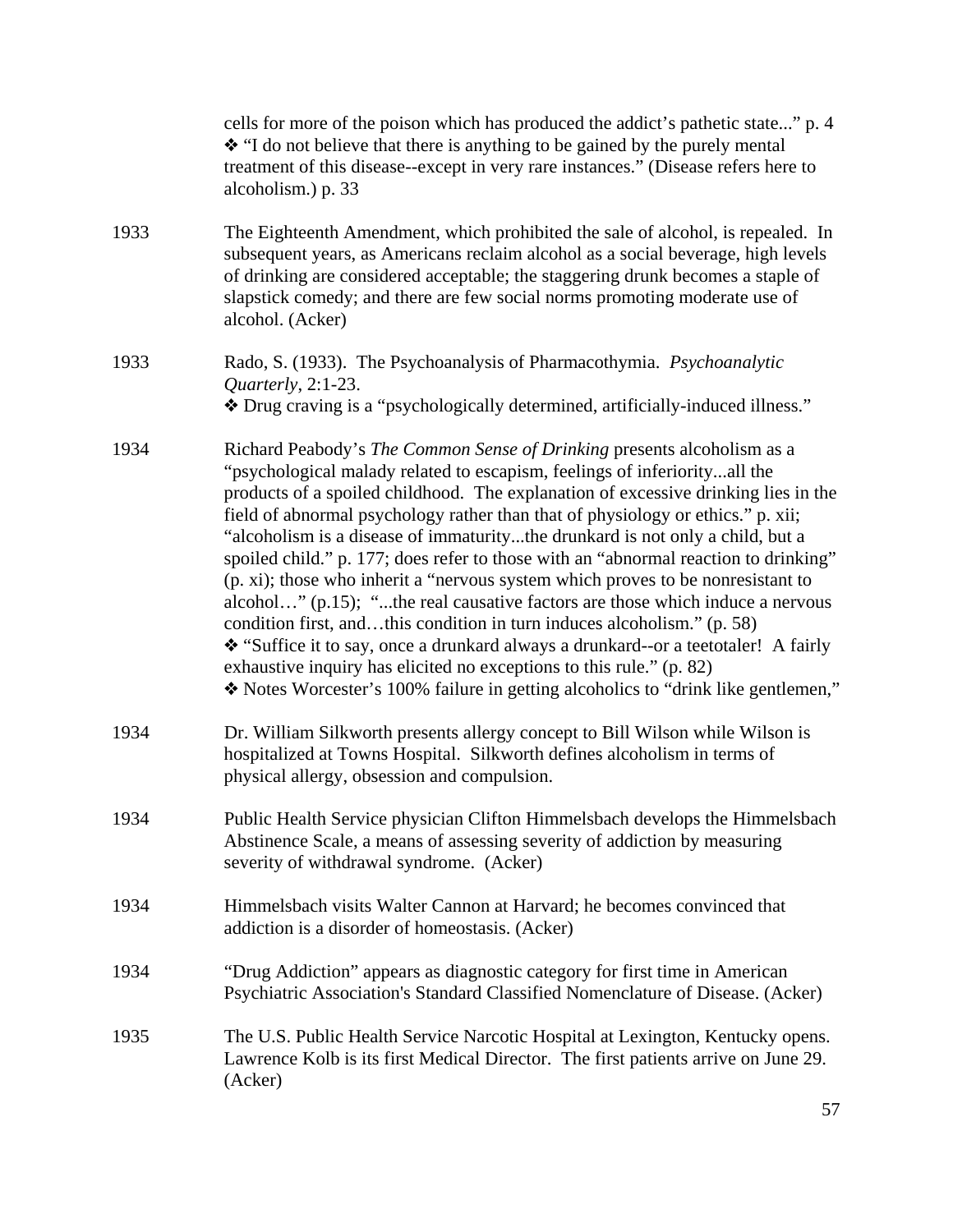| 1935 | AA Founded (See 1939; and Kurtz, 2000)                                                                                                                                                                                                                                                                                                                                                                                                                                                                                                                                                                                                                                                                                                                                                                                                                                                                                                                                                     |
|------|--------------------------------------------------------------------------------------------------------------------------------------------------------------------------------------------------------------------------------------------------------------------------------------------------------------------------------------------------------------------------------------------------------------------------------------------------------------------------------------------------------------------------------------------------------------------------------------------------------------------------------------------------------------------------------------------------------------------------------------------------------------------------------------------------------------------------------------------------------------------------------------------------------------------------------------------------------------------------------------------|
| 1935 | Shadel Sanitarium begins systematic use of aversive conditioning; teaches all<br>patients that alcoholism is an illness.                                                                                                                                                                                                                                                                                                                                                                                                                                                                                                                                                                                                                                                                                                                                                                                                                                                                   |
| 1936 | Strecker and Chambers create multidisciplinary team that includes a psychiatrist<br>and lay therapist.<br>* Chambers taught his patients that their abnormal relationship with alcohol was<br>a result of their having inherited a nervous system that was "non-resistant" to<br>alcohol, and that they should be no more ashamed of their inability to drink than<br>diabetics should be ashamed of their inability to eat sugar. (White, 1998, p. 103)                                                                                                                                                                                                                                                                                                                                                                                                                                                                                                                                   |
| 1937 | Durfee, C. (1937). To Drink or Not to Drink. Boston: Longmans, Green.<br>Alcoholism is the result "not of sin but of sickness not a sign of moral<br>degradation but the pathological expression of an inner need, a deeper lying<br>mental trouble, which requires professional treatment like any physical disease."                                                                                                                                                                                                                                                                                                                                                                                                                                                                                                                                                                                                                                                                     |
| 1937 | Silkworth, W. (1937). Alcoholism as a manifestation of allergy. Medical Record<br>145:249-251. March $17^{th}$ . (See 1934 and 1950 annotations)<br><b>❖</b> "true alcoholism is a manifestation of allergy." p. 249<br>❖ "alcoholism is not a habitdrunkenness and alcoholism are not<br>synonymousp. 249<br>* "true alcoholism is an allergic state, the result of gradually increasing<br>sensitization by alcohol over a more or less extended period of time." p. 251<br>* Compares to hay fever in terms of progressive exposure and then full<br>emergence of disease<br>* "The patient can not use alcohol at all for physiological reasons. He must<br>understand and accept the situation as a law of nature operating inexorably. Once<br>he has fully and intelligently grasped the facts of the matter he will shape his<br>policy accordingly." p. 251                                                                                                                       |
| 1937 | Seliger, R. (1937). The Problem of the Alcoholic in the Community. American<br>Journal of Psychiatry 95(3):701-716.<br>* "For many years, American psychiatry, with few exceptions, has looked upon<br>the alcoholic with more or less hopelessness."<br>◆ Describes multiple etiologies of excessive drinking: 1) an escape from life's<br>problems, 2) manifestation of a maladjusted personality, 3) evolution of social<br>drinking into pathological drinking, 4) symptom of a major abnormal mental<br>state, 5) escape from incurable physical pain, and 6) manifestation of the<br>constitutionally inferior-psychopath. p 704<br>❖ uses allergy as metaphor; "his 'psychobiological sensitivity' explanation of the<br>inability to handle alcohol is a distinct aid in therapy"; "there is reason to expect<br>that all the successfully treated patients will continue their contacts with the<br>psychiatrist for life, making one or two visits to his office yearly." p. 712 |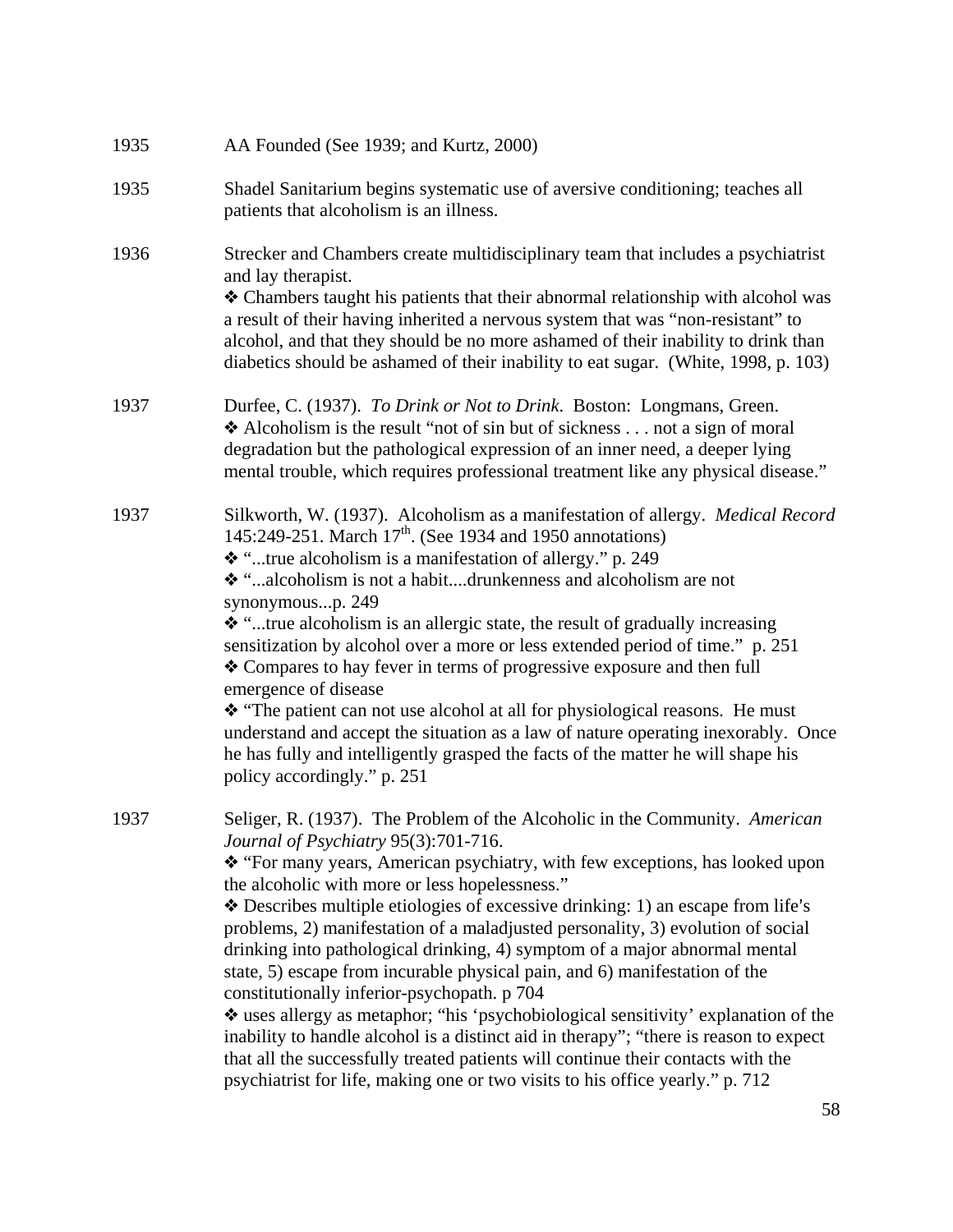| 1937 | Knight publishes his "Dynamics and Treatment of Chronic Alcoholism" in the<br>Bulletin of the Menninger Clinic in which he rejects the disease conceptualization<br>of alcoholism: "Alcoholism is a symptom rather than a disease."                                                                                                                                                                                              |
|------|----------------------------------------------------------------------------------------------------------------------------------------------------------------------------------------------------------------------------------------------------------------------------------------------------------------------------------------------------------------------------------------------------------------------------------|
| 1938 | Menninger, K. (1966). Man Against Himself. NY: Harcourt, Brace & World,<br>Inc.                                                                                                                                                                                                                                                                                                                                                  |
|      | • "alcohol addiction can be thought of not as a disease but as a suicidal flight<br>from disease, a disastrous attempt at the self-cure of an unseen inner conflict."                                                                                                                                                                                                                                                            |
| 1938 | A report of the Scientific Committee of the Research Council on Problems of<br>Alcohol include the following:<br>* "An alcoholic should be regarded as a sick person, just as one who is suffering<br>from tuberculosis, cancer, heart disease, or other serious chronic disorder."<br>(Johnson, 1973, p. 244)                                                                                                                   |
| 1938 | Parkhurst, G. (1938). Drinking and Alcoholism. Harper's Magazine, 177:468-<br>469 (July).                                                                                                                                                                                                                                                                                                                                        |
|      | Alcoholism "not a vice but a disease [The alcoholic is] tragically ill with a<br>mental malady."                                                                                                                                                                                                                                                                                                                                 |
| 1938 | Strecker, Edward and Chambers, Francis (1938). Alcohol: One Man's Meat. New<br>York: The Macmillan Company.<br>• "the man or woman who has been seduced by the false promises of alcohol is<br>definitely a sick person. He or she is just as sick as the patient with tuberculosis                                                                                                                                              |
|      | or pneumonia, or any other physical disease." p. xiii<br>* "The term 'alcoholic' has become as vague and meaningless as the words<br>'nervous breakdown,' or the feminine 'vapors' of the $19th$ century." p. 21 –                                                                                                                                                                                                               |
|      | Strecker and Chambers prefer "normal drinker" and "abnormal drinker."<br>* Caution about using "alcoholism" to designate the large number of conditions<br>that can involve the over-indulgence in alcohol. p. 23                                                                                                                                                                                                                |
|      | * Reference to those individuals who have a "psychic allergy" to alcohol. p. 37<br>Title is significant; shift from toxicity of the product to the vulnerability of the<br>individual, e.g., meat for one, poison for another.                                                                                                                                                                                                   |
| 1938 | Seliger paper to APA, June: chronic drunkard is a victim of a "psychobiological"<br>allergy" (Kurtz)                                                                                                                                                                                                                                                                                                                             |
| 1938 | USPHS Narcotic Hospital at Fort Worth, Texas, opens. (Acker)                                                                                                                                                                                                                                                                                                                                                                     |
| 1938 | Eldin V. Lynn, in the first edition of <i>Pharmaceutical Therapeutics</i> , calls opiates<br>"the most important class of all drugs" even as he cautions that they should be<br>prescribed only as a last resort because of risks of addiction. This position<br>reflects an ongoing dilemma for the practicing physician, as the production of<br>new medicines that can cure disease (rather than relieve symptoms) has lagged |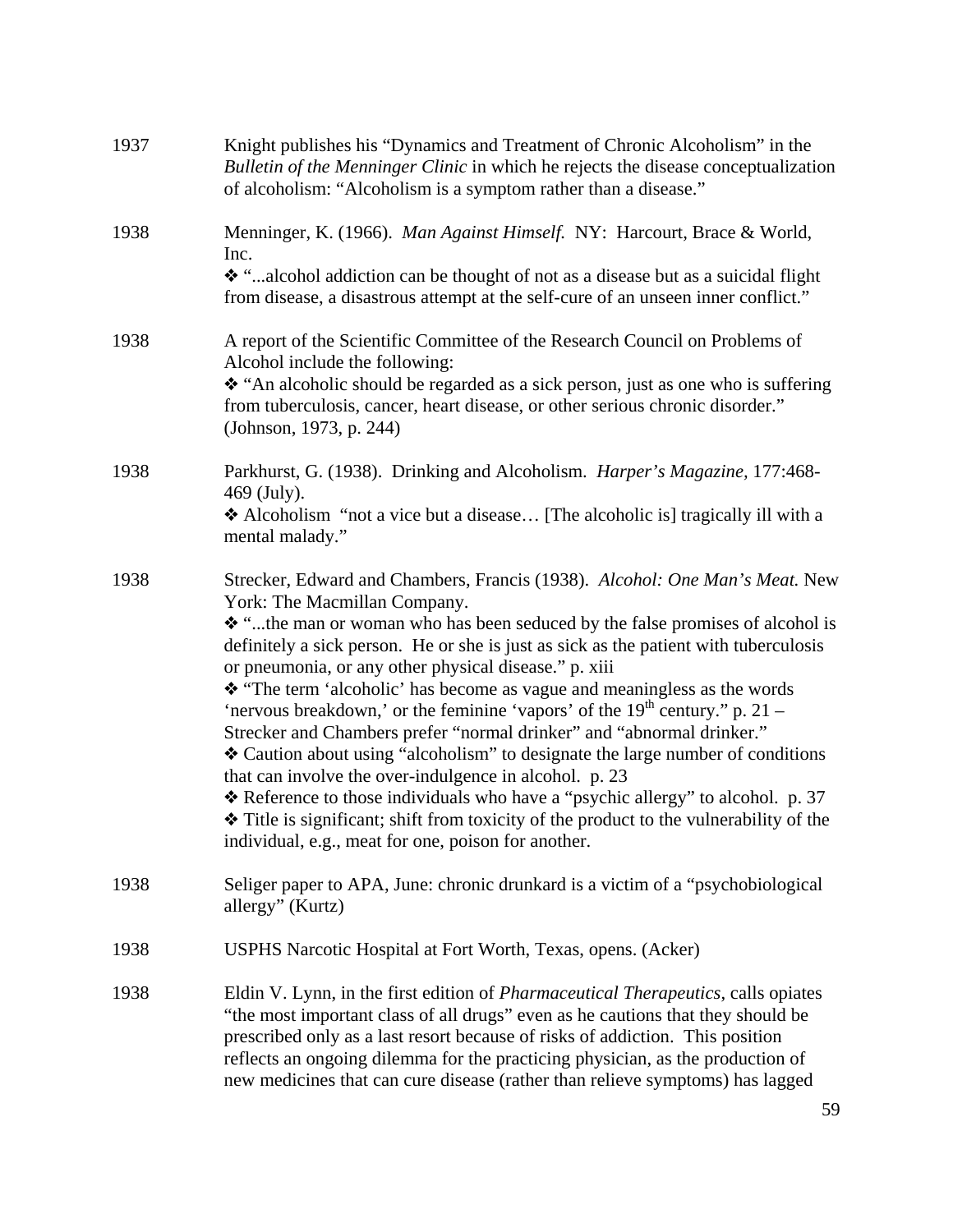60 behind important discoveries in disease pathogenesis. Medicines which grow directly from the scientific understandings of disease that began with the bacteriological discovers in the late nineteenth century include biologicals (i.e., medical products derived from animals) such as diphtheria antitoxin and insulin, and Salvarsan, the product of systematic pharmacological research. The first effective treatment for infectious disease, sulphanomide, was produced in 1936. Penicillin, a profusion of other antibiotics, and important new classes of drugs to treat a variety of diseases, are on the horizon; their availability will reduce the physician's need to resort to symptom palliation with opiates. Nevertheless, morphine will remain an essential analgesic until the present day. (Acker) 1939 Silkworth, W. (1939). The doctor's opinion. In: *Alcoholics Anonymous*. New York: Alcoholics Anonymous World Service. (pp. xxi-xiv) ˜ "We believe...that the action of alcohol on these chronic alcoholics is a manifestation of an allergy; that the phenomenon of craving is limited to this class and never occurs in the average temperate drinker. These allergic types can never safely use alcohol in any for at all..." p. xxvi) 1939 *Alcoholics Anonymous*. New York: Alcoholics Anonymous World Service (page numbers from second edition). ˜ From it stem all forms of spiritual disease, for we have been not only mentally and physically ill, we have been spiritually sick. p. 64 ˜: An illness of this sort - and we have come to believe it an illness - involves those about us in a way no other human sickness can. p.18 ˜ But not so with the alcoholic illness, for with it there goes annihilation of all the things worth while in life. p. 18 ˜ We are convinced to a man that alcoholics of our type are in the grip of a progressive illness. p. 30 ˜ If that be the case, you may be suffering from an illness which only a spiritual experience will conquer. p. 44 ˜ Continue to speak of alcoholism as an illness, a fatal malady. p. 92 ˜ Had we fully understood the nature of the alcoholic illness, we might have behaved differently. p. 107 ˜ While you need not discuss your husband at length, you can quietly let your friends know the nature of his illness. p. 115 ˜ At such moments we forget that alcoholism is an illness over which we could not possibly have had any power. p. 118 ˜ At this point, it might be well to explain alcoholism, the illness. p. 142 ˜ But urge upon a man's family that he has been a very sick person and should be treated accordingly. p. 100 ˜ When you have carefully explained to such people that he is a sick person, you will have created a new atmosphere. p. 115 ˜ Of course, this chapter refers to alcoholics, sick people, deranged men. p. 149 ˜ An illness of this sort - and we have come to believe it an illness - involves those about us in a way no other human sickness can. p. 18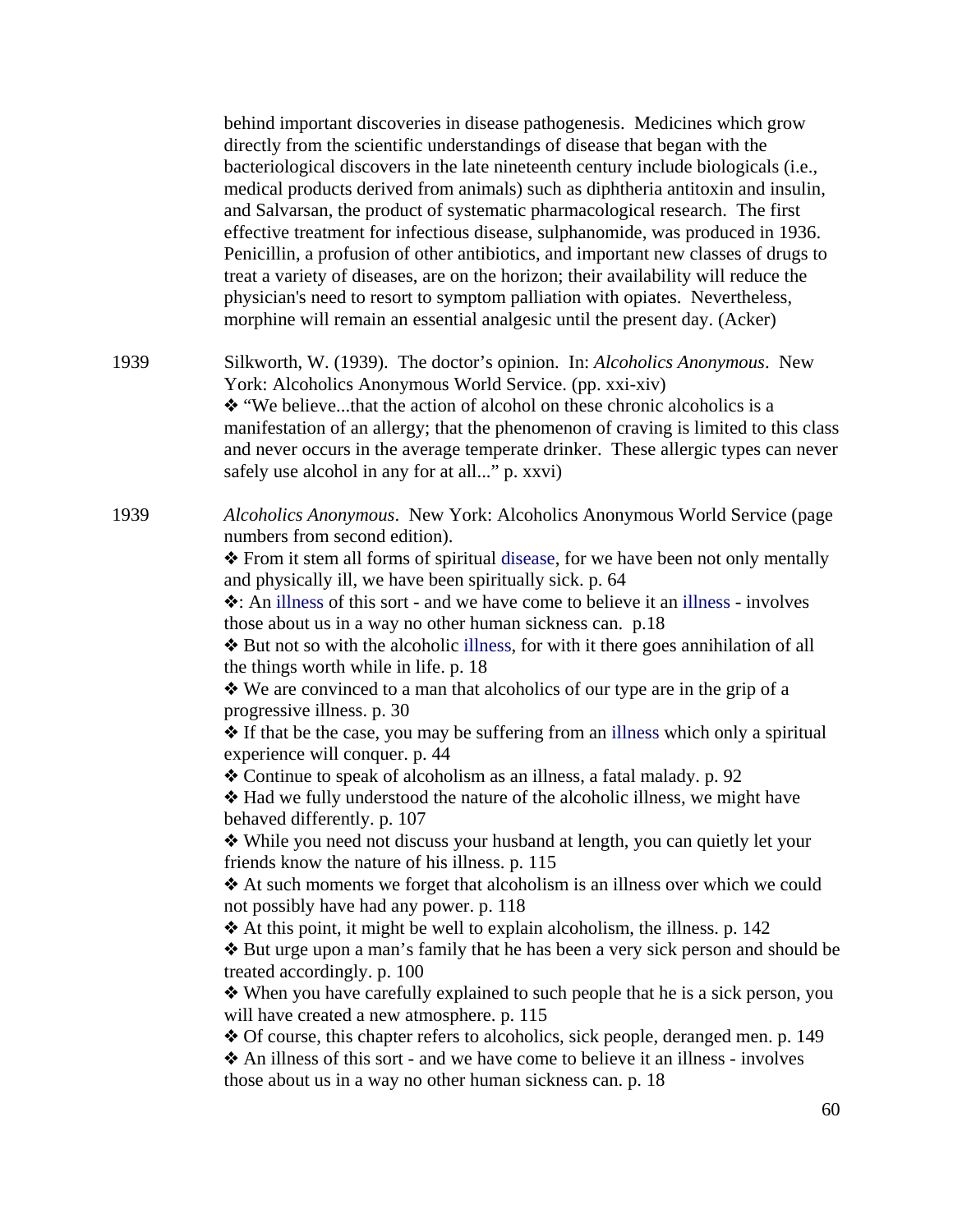˜ If this presents difficulty, re-reading chapters two and three, where the alcoholic sickness is discussed at length might be worth while. p. 140

˜ We are equally positive that once he takes any alcohol whatever into his system, something happens, both in the bodily and mental sense, which makes it virtually impossible for him to stop. p. 22-23

˜ Yet he had no control whatever over alcohol. p. 26

˜ Remember that we deal with alcohol - cunning, baffling, powerful! p. 58-59

˜ Some men have been so impaired by alcohol that they cannot stop. p. 114

˜ It relieved me somewhat to learn that in alcoholics the will is amazingly weakened when it comes to combating liquor, though it often remains strong in other respects. p. 7

˜ *The fact is that most alcoholics, for reasons yet obscure, have lost the power of choice in drink.* p. 24

˜ Physicians who are familiar with alcoholism agree there is no such thing as making a normal drinker out of an alcoholic. p. 31

˜ We have heard of a few instances where people, who showed definite signs of alcoholism, were able to stop for a long period because of an overpowering desire to do so. p. 32

˜ This is the baffling feature of alcoholism as we know it - this utter inability to leave it alone, no matter how great the necessity or the wish. p. 34

˜ We are not cured of alcoholism. p. 85

˜ Our so-called will power becomes practically nonexistent. p. 24

˜ He may start off as a moderate drinker; he may or may not become a continuous hard drinker; but at some stage of his drinking career he begins to lose all control of his liquor consumption, once he starts to drink. p. 21

˜ He has lost control. p. 23-24

˜ Yet he had no control whatever over alcohol. p. 26

˜ The idea that somehow, someday he will control and enjoy his drinking is the great obsession of every abnormal drinker. p. 30

˜ We alcoholics are men and women who have lost the ability to control our drinking. p. 30

˜ We know that no real alcoholic *ever* recovers control. p. 30

˜ All of us felt at times that we were regaining control, but such intervals usually brief - were inevitably followed by still less control, which led in time to pitiful and incomprehensible demoralization. p. 30

˜ If anyone who is showing inability to control his drinking can do the rightabout-face and drink like a gentleman, our hats are off to him. p. 31

˜ Once he started, he had no control whatever. p. 32

˜ If, when you honestly want to, you find you cannot quit entirely, or if when drinking, you have little control over the amount you take, you are probably alcoholic. p. 44

˜ If he sticks to the idea that he can still control his drinking, tell him that possibly he can - if he is not too alcoholic. p.92

˜ Some time later, and just as he thought he was getting control of his liquor situation, he went on a roaring bender. p. 155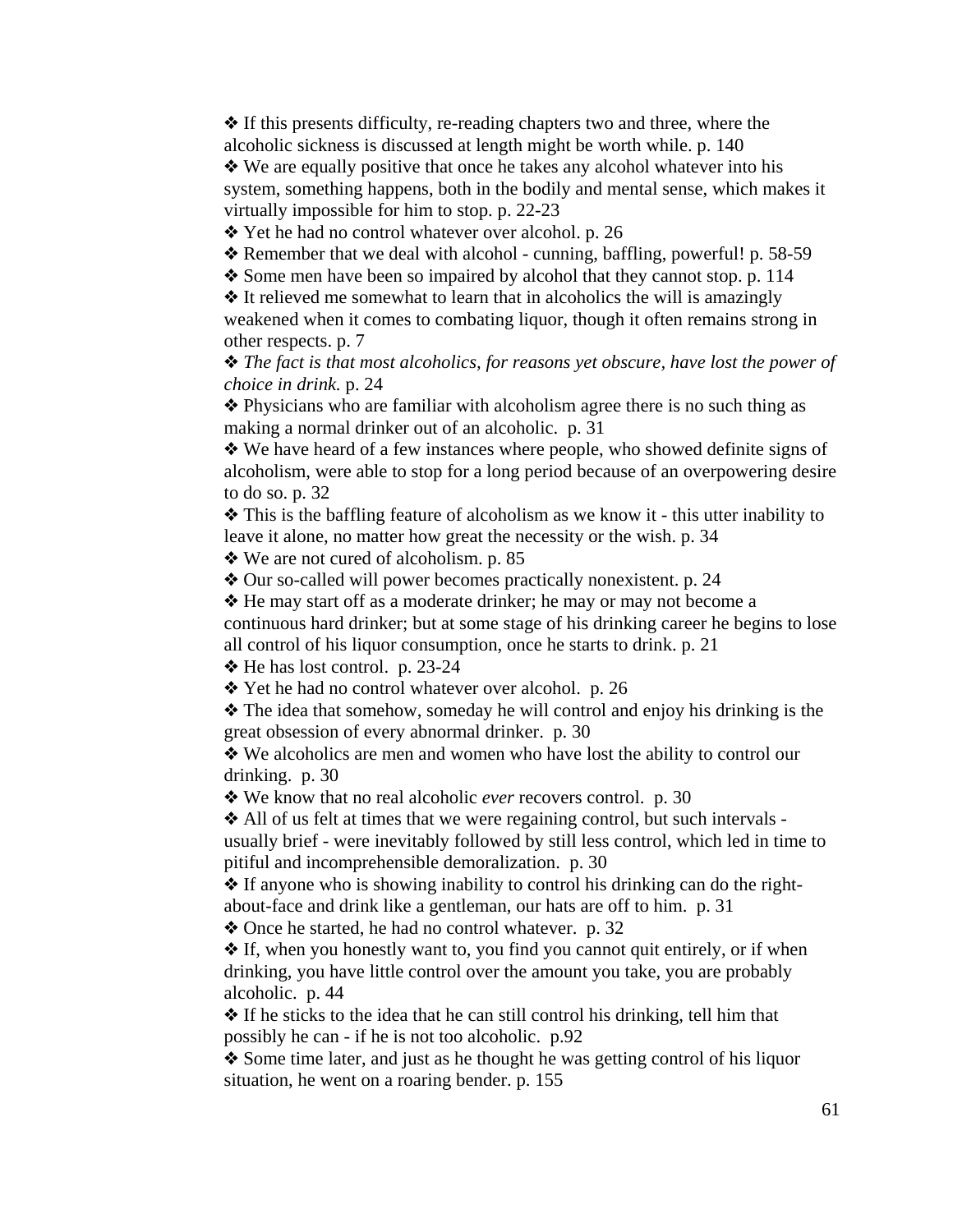|       | That may be true of certain nonalcoholic people who, though drinking foolishly<br>and heavily at the present time, are able to stop or moderate, because their brains<br>and bodies have not been damaged as ours were. p. 39<br>◆ Physicians who are familiar with alcoholism agree there is no such thing as<br>making a normal drinker out of an alcoholic. p. 31                      |
|-------|-------------------------------------------------------------------------------------------------------------------------------------------------------------------------------------------------------------------------------------------------------------------------------------------------------------------------------------------------------------------------------------------|
|       | Show him, from your own experience, how the queer mental condition<br>surrounding that first drink prevents normal functioning of the will power. p. 92<br>Normal drinkers are not so affected, nor can they understand the aberrations of<br>the alcoholic. p. 140                                                                                                                       |
|       | • Most of us have believed that if we remained sober for a long stretch, we could<br>thereafter drink normally. p. 33<br>Therefore, it is not surprising that our drinking careers have been characterized<br>by countless vain attempts to prove we could drink like other people. p. 30<br>The delusion that we are like other people, or presently may be, has to be<br>smashed. p. 30 |
| 1939  | Anonymous (1939). Can the alcoholic become a normal drinker? Mental<br>Hygiene, 23:80.<br>◆ Anonymous alcoholic confessional; brief disease and allergy reference -- no<br>AA reference.<br>◆ Plea for problem drinker to understand the need for complete and permanent<br>abstinence.                                                                                                   |
| 1939  | Research Council on Problems of Alcohol shifts its research focus from alcohol<br>problems to alcoholism. (Roizen, 1995, p. 4)                                                                                                                                                                                                                                                            |
| 1939  | Morris Markey's article in Liberty Magazine -Sept. 30-"Alcoholics and God"-<br>❖ reference to hypothetical alcoholic being surrounded by AA members "telling<br>him the true nature of his disease." Reference to AA's mission being that of<br>rescuing "allergic alcoholics." (Kurtz)                                                                                                   |
| 1939  | First A.A. collaboration with state psychiatric facility at Rockland State Hospital,<br>Orangeburg, NY. (White, 1998, p. 170)                                                                                                                                                                                                                                                             |
| 1939  | Silkworth, William D. "Psychological Rehabilitation of Alcoholics." Medical<br>Record, (19 July 1939); allergy and craving, once established, prevents alcohlics<br>from using in moderation. Refers to earlier (March 1937) Medical Record, 145:<br>6:249, article on "the allergic nature of true alcoholism" (Kurtz)                                                                   |
| 1940s | Studies indicate 80% relapse rate following treatment for heroin addiction; the<br>"80% relapse rate" becomes a standard feature of claims that opiate addiction is<br>virtually incurable. These studies, however, included such problems as<br>considering a single episode of post-treatment heroin use an example of treatment<br>failure. (O'Donnell) (Acker)                        |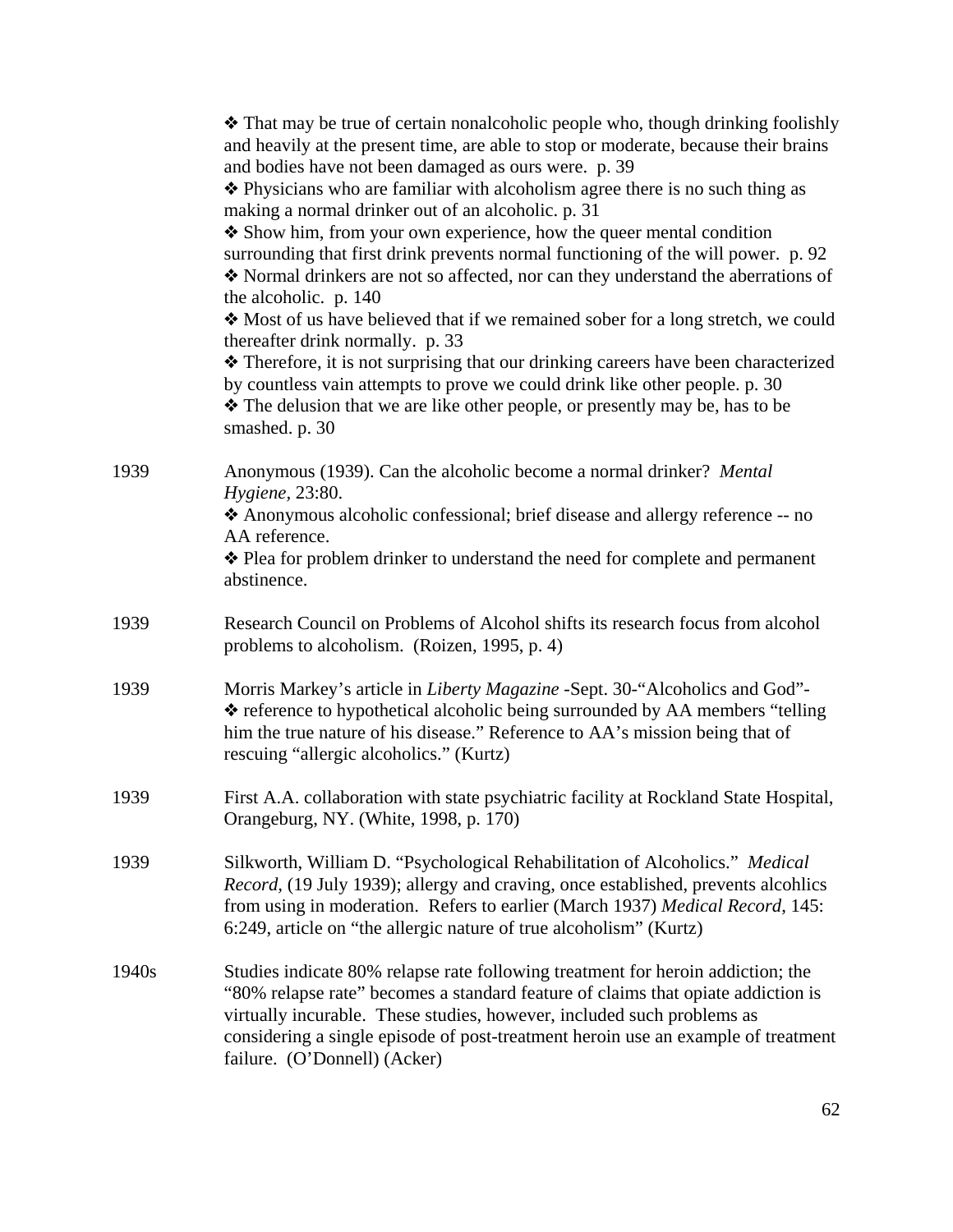| 1940 | Nossen, Herbert Ludwig Nossen, M.D. (1940). Twelve Against Alcohol. New<br>York: Harrison-Hilton Books.<br>$\triangle$ "The incontrovertible fact is that the alcoholic is a <i>sick</i> individual who,<br>contrary to an extensive and stubborn delusion, in most instances can be<br>rehabilitated and restored to a constructive role in society." p. 9<br>❖ Patient: "I was only able to bring myself to consult a specialist by arguing that<br>I was suffering from a disease--that is, a mental disorder, and that it was as logical<br>to see a doctor for dipsomania as it was for some malignant growth."<br>◆ Patient: "he (psychiatrist) said that to view alcoholism as a problem in moral<br>behavior was preposterous and hypercritical. The immediate reason it was<br>necessary for me to cease drinking was closely analogous to the reason some<br>people stopped eating strawberries-they broke out in a rash, or why some people<br>didn't eat beans, because it induced stomachaches. This appealed to me as<br>fundamental good-sense, and the issue thereafter of moral behavior never arose."<br>p. 231<br>* "I have had to acknowledge that I belong to a class of people for whom alcohol<br>is poison-mental as well as physical." p. 234 |
|------|------------------------------------------------------------------------------------------------------------------------------------------------------------------------------------------------------------------------------------------------------------------------------------------------------------------------------------------------------------------------------------------------------------------------------------------------------------------------------------------------------------------------------------------------------------------------------------------------------------------------------------------------------------------------------------------------------------------------------------------------------------------------------------------------------------------------------------------------------------------------------------------------------------------------------------------------------------------------------------------------------------------------------------------------------------------------------------------------------------------------------------------------------------------------------------------------------------------------------------------------------------------------|
|      | Nossen uses a disease metaphor throughout this book although he defines<br>alcoholism as a psychological disorder.                                                                                                                                                                                                                                                                                                                                                                                                                                                                                                                                                                                                                                                                                                                                                                                                                                                                                                                                                                                                                                                                                                                                                     |
| 1940 | February 19 Time Magazine article on AA: "Psychiatrists now generally consider<br>alcoholism a disease, specifically a psychoneurosis." pp. 56-57                                                                                                                                                                                                                                                                                                                                                                                                                                                                                                                                                                                                                                                                                                                                                                                                                                                                                                                                                                                                                                                                                                                      |
| 1941 | March 1 Saturday Evening Post article on AA by Jack Alexander. Presents core<br>etiology of alcoholism as "emotional immaturity"; no references to "disease"                                                                                                                                                                                                                                                                                                                                                                                                                                                                                                                                                                                                                                                                                                                                                                                                                                                                                                                                                                                                                                                                                                           |
| 1941 | Kolb, L. (1941). Alcoholism and Public Health. Quarterly Journal of Studies on<br>Alcohol 1(4): 605-621.<br>Written while Kolb was Assistant Surgeon General, US Public Health Service<br>• "Many of these people could be saved if, in the early stage of their chronic<br>alcoholism, they were handled like sick people instead of being treated like<br>criminals or allowed to shift for themselves." p. 620                                                                                                                                                                                                                                                                                                                                                                                                                                                                                                                                                                                                                                                                                                                                                                                                                                                      |
| 1941 | September Harper's Magazine article by Genevieve Parkhurst "Laymen and<br>Alcoholics."<br>❖ References allergy theory;<br>◆ Referring to AA: "They recognize alcoholism as a 'fugal' disease, meaning<br>that it is made up of several strains, each of which is involved in the other."<br>(Kurtz)                                                                                                                                                                                                                                                                                                                                                                                                                                                                                                                                                                                                                                                                                                                                                                                                                                                                                                                                                                    |
| 1941 | Bowman and Jellinek. "Alcohol Addiction and its Treatment." <i>Quarterly Journal</i><br>of Studies on Alcohol, 2 (1941): 98-176: distinguish between "chronic<br>alcoholism" [changes resulting from prolonged use of alcohol] and "alcohol<br>addiction" [a disorder characterized by an urgent craving for alcohol]. Literature<br>on treatment outcome: few report better than 30% after two years. (Kurtz)                                                                                                                                                                                                                                                                                                                                                                                                                                                                                                                                                                                                                                                                                                                                                                                                                                                         |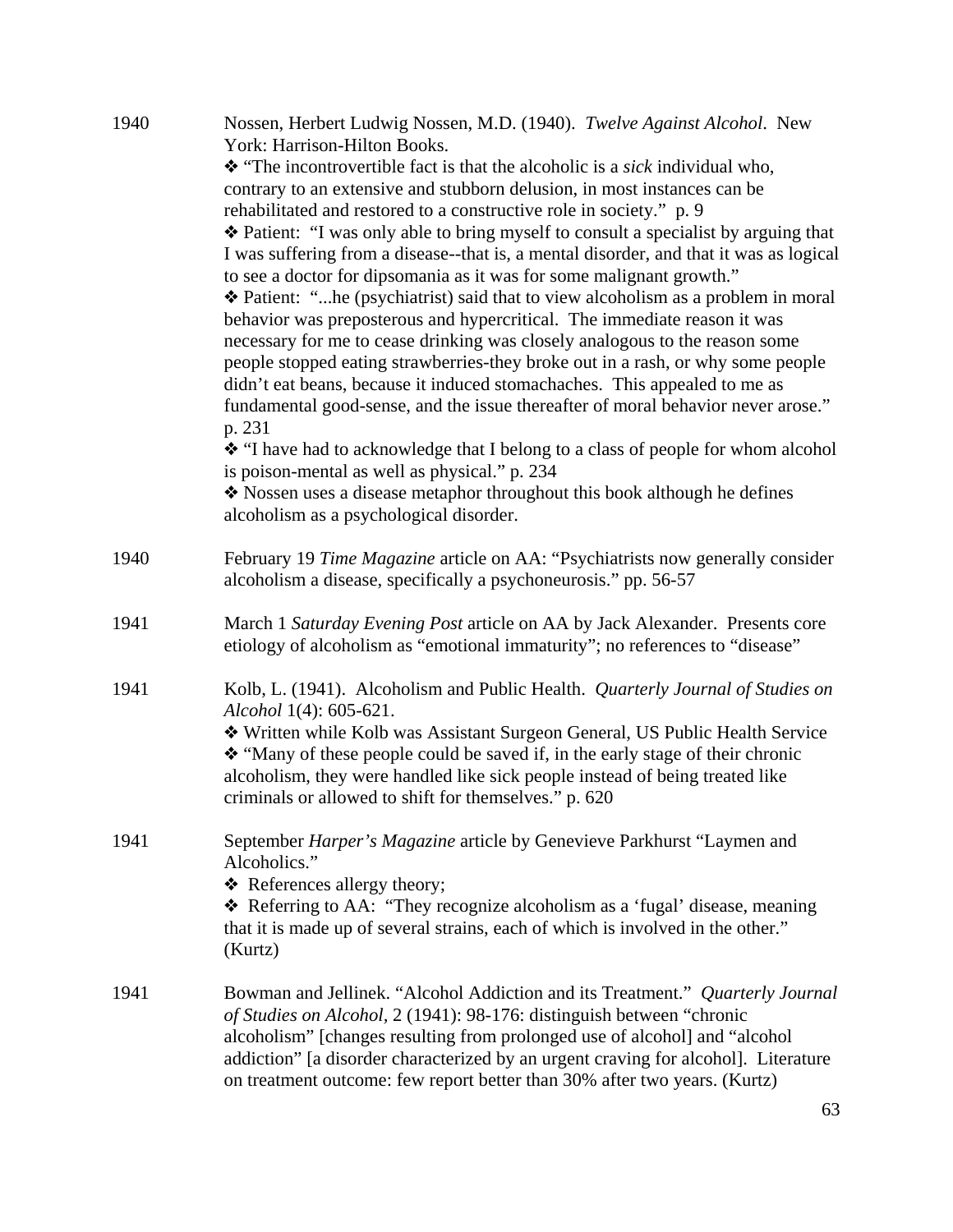1941 Edward Spencer Cowles (1941). *Don't Be Afraid.* New York: McGraw-Hill Book Co., Inc.

> ˜ "Chronic alcoholism is not a crime. It is a definite brain-chemistry disease. It can be diagnosed with chemical precision, and it can definitely be cured. It is not a matter of morals or will power any more than hay fever can be said to be. It is caused by a diseased condition of the brain covering—not an infection but an irritation—that produces an excess of brain fluid."

˜ "…the meninges of the brain set up an allergic reaction to blood. The dose of alcohol necessary to bring about this allergic response varies with the individual. Some individuals are more susceptible than others."

˜ "The treatment is done by a series of lumbar punctures, ten days apart, and by allied medical treatment."

˜ "After the first lumbar puncture, relieving the pressure on the brain somewhat, the patient usually loses the desire for drink. Many patients report that the sight and the smell of alcohol become repugnant to them. No effort is required to keep from drinking."

˜ "1. Chronic alcoholism is not a sin. It is a brain chemistry disease. 2. Moral suasion, psychoanalysis, and religious conversations cannot alter the facts of the brain chemistry any more than they can cure tuberculosis. 3. Lumbar punctures that reduce the fluid pressure on the brain are the only means that will change the brain chemistry and give the patient the chance of a scientific cure."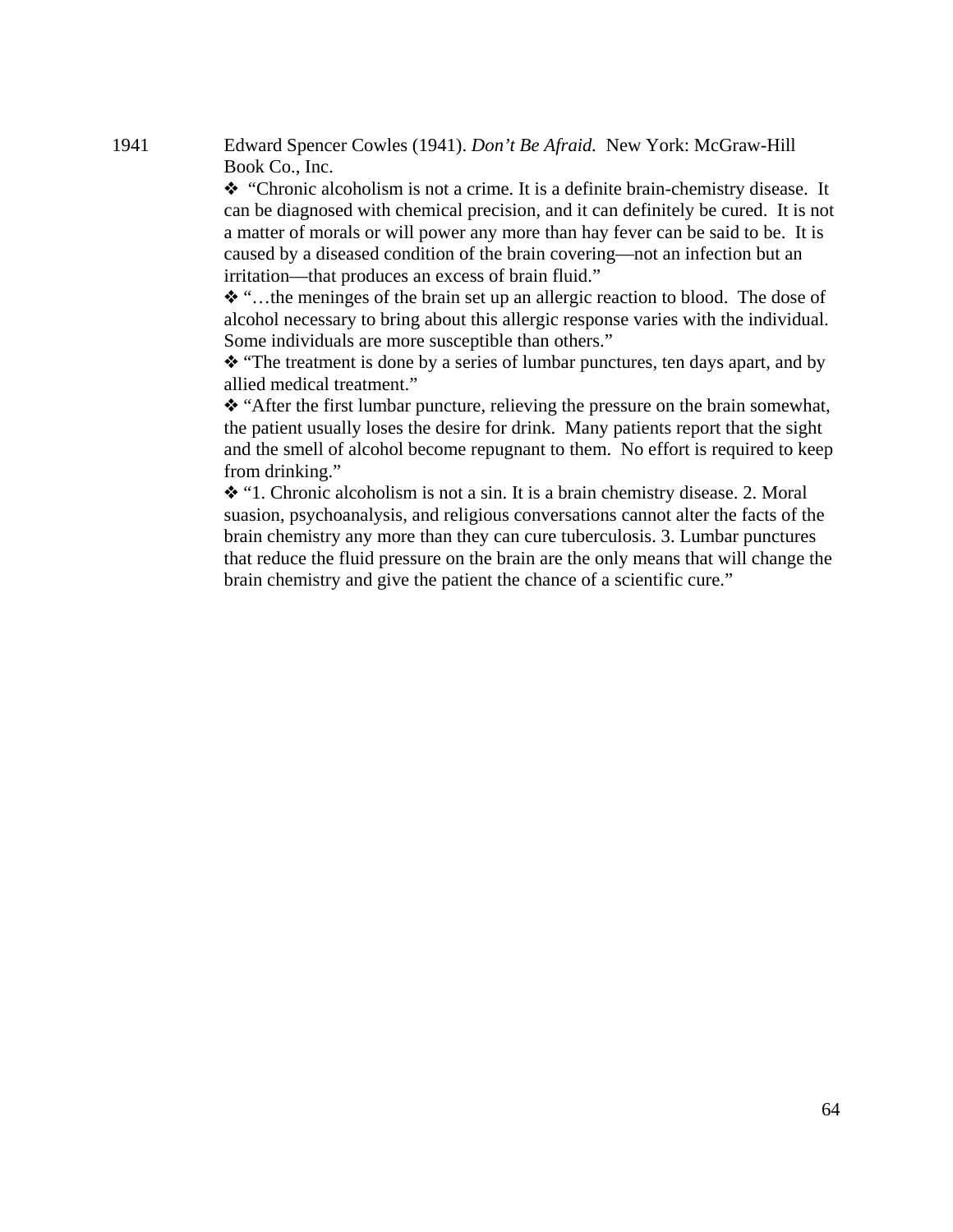## **The Combined Addiction Disease Chronologies of William White, MA, Ernest Kurtz, PhD, and Caroline Acker, PhD 1942 - 1955**

The years 1942-1955 saw the further articulation of an addiction disease concept as well as transformation of this concept into disease-based treatment philosophies and interventions.

The oft-cited studies of Jellinek on the phases of alcohol addiction posited the progressiveness of alcoholism and noted the stages of that progression. Not only did the disease of alcoholism (no longer drunkenness or inebriety) take on form and substance during this period, it was also frequently compared to other major diseases of the day (Silkworth, 1947; Reilly, 1950; and Franco, 1951).

The writings of Anderson (1942) and Mann (1944) outlined the kinetic ideas that launched a "modern alcoholism movement." Mann proposed "alcoholism is a disease" as the lead idea of this movement. In doing so, she pulled the disease concept from the periphery to the center of the drive to simultaneously medicalize and de-moralize alcohol problems. This movement generated early pronouncements on the seriousness of alcoholism from major medical and public health institutions, led to the establishment of state alcoholism commissions, and led to the emergence of new hospital-based detoxification programs and community-based treatment programs. Most prominent among the latter was the emergence of the "Minnesota Model" of chemical dependency treatment that used as the centerpiece of its treatment philosophy the disease concept of alcoholism.

In spite of these more medicalized views of alcoholism, belief that addiction to narcotics was a disease remained a minority view. Punishment of drug addicts became increasingly severe in the years following World War II. The harshness of the Boggs Act (1951) and the increasing concentration of addicts in prison led to the appointment of committees within the AMA and ABA who conducted a more critical analysis of the nature of, and proposed solutions for, the drug addiction problem.

The period ended with Dr. Harry Tiebout, a significant figure in the clinical branch of the modern alcoholism movement, expressing his misgivings about the lack of scientific underpinnings for the oft-proclaimed adage that alcoholism was a "disease." Tiebout offered a prediction that there would be future challenges to the scientific validity of the disease concept of addiction.

1942 Jellinek, E.M. (1942). *Alcohol Addiction and Chronic Alcoholism*. New Haven: Yale University Press.

˜ "...all [of those whose definitions of chronic alcoholism had just been cited] regard chronic alcoholism as determined by mental or physiological changes following the prolonged use of alcoholic beverages, but not by drinking itself. As Silkworth has expressed it, 'Alcoholism is not a habit.'" p. 6.

˜ After listing seventeen definitions of alcohol addiction, Jellinek notes that "craving and the inability to resist are contained in all of these definitions..." p. 9  $*$  "Although they (A.A.) insist that alcohol addiction is also a physical disease, probably of an allergic nature, they consider the main cause to be emotional maladjustment." p. 62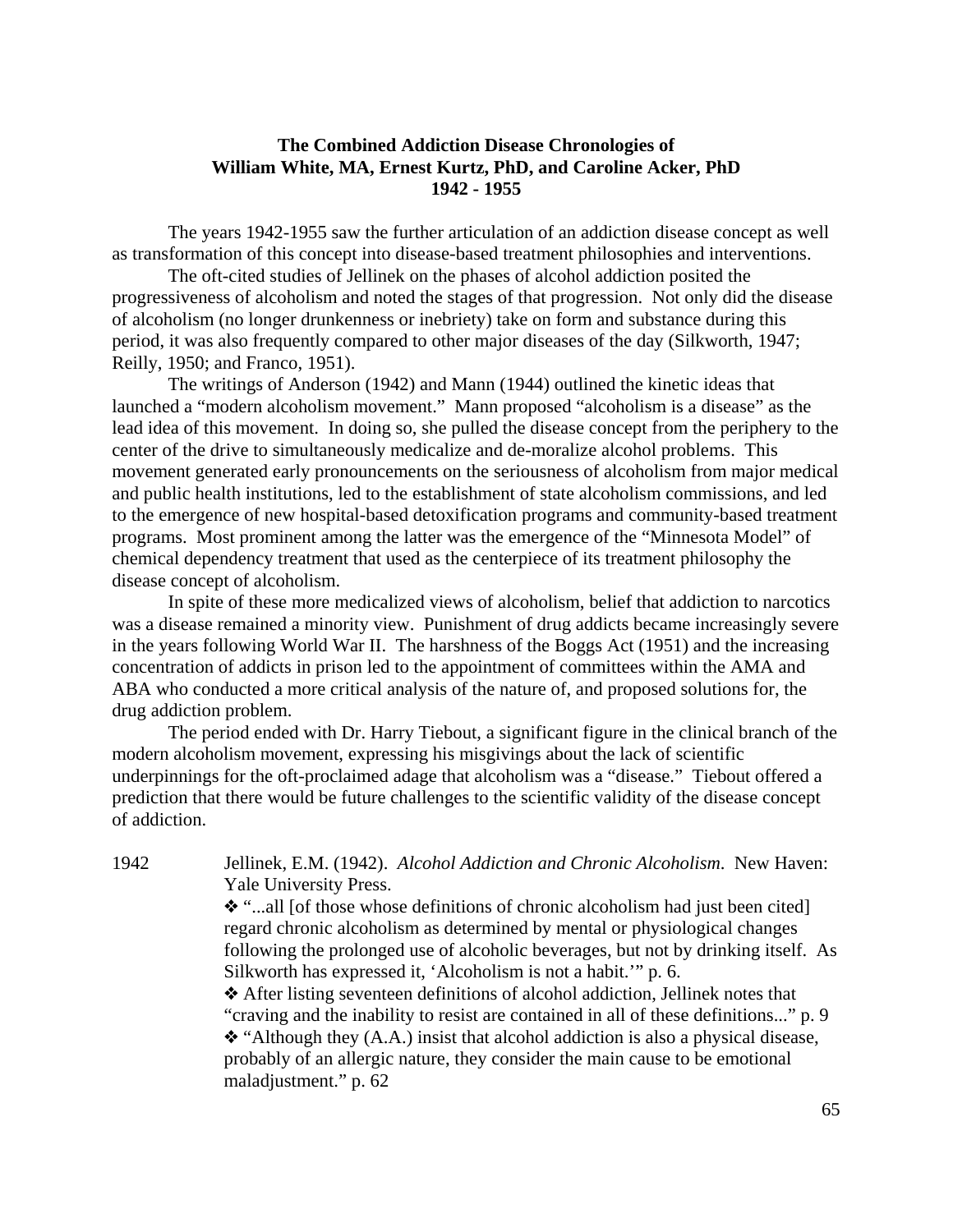˜ Haggard and Jellinek used "alcoholism" to refer to the physical disease produced by drinking, and "inebriety" to refer to a broader cluster of alcoholrelated problems. p. 144

˜ "The progress of research has, however, been impeded by two conceptions: the first that all habitual excessive drinking is a disease, and the second that it is the same disease."

1942 Anderson, D. (Dwight) (1942). Alcohol and Public Opinion. *Quarterly Journal of Studies on Alcohol*, 3(3):376-392

˜ Anderson presents his "kinetic ideas":

"1. That the problem drinker is a sick man, exceptionally reactive to alcohol.

2. That he can be helped.

3. That he is worth helping.

4. That the problem is therefore a responsibility of the healing professions, as well as of the established health authorities and the public generally." (Anderson, 1942, p. 392)

˜ "Sickness implies the possibility of treatment. It also implies that, to some extent, the individual is not responsible for his condition. It further implies that is worth while to try to help the sick one. Lastly, it follows from all this that the problem is a responsibility of the medical profession, of the constituted health authorities, and the public in general." p. 377

˜ "Too frequently the therapist merely regards this (relapse) as evidence of the impossibility of cure, and gives up... 'Well, I see you're back in here again...' Do we chide a tuberculosis patient who relapses? We know he is never cured, that the best we can do is arrest the disease. Is it the attitude of the cardiac specialists to say, 'nothing can be done' for the patient with coronary disease because a year after his first attack he has another?" p. 387

˜ Anderson's language discussion: advocates use of "problem drinker" or "compulsive drinker" over terms of drunkard, alcoholic, and addict.

˜ "Malady" and "ailment" are preferable to "disease" because most people associate the term disease with somatic conditions rather than with problems having an essentially emotional basis." p. 388

˜ "If the problem drinker is a sick man, as is agreed by most authorities, we should avoid terms which are incompatible with this idea." p. 389

˜ Compares stigma of alcoholism to what existed before there were campaigns to educate the public about tuberculosis, cancer, syphilis, mental illness. p. 390 ˜ "...he (Anderson) suggests that stressing the disease character of alcoholism affords the alcohol science movement a fine central symbol by which the public can differentiate the "new scientific approach" to alcohol from the old warring dry and wet camps." p. 390

1942 Keller, J. (1942). Book Review: "Nomenclature and Classification of 'Alcoholic' Diseases." Jordan, E.P. (Ed.) *Quarterly Journal of Studies on Alcohol, Vol 3.* Pp. 518-523.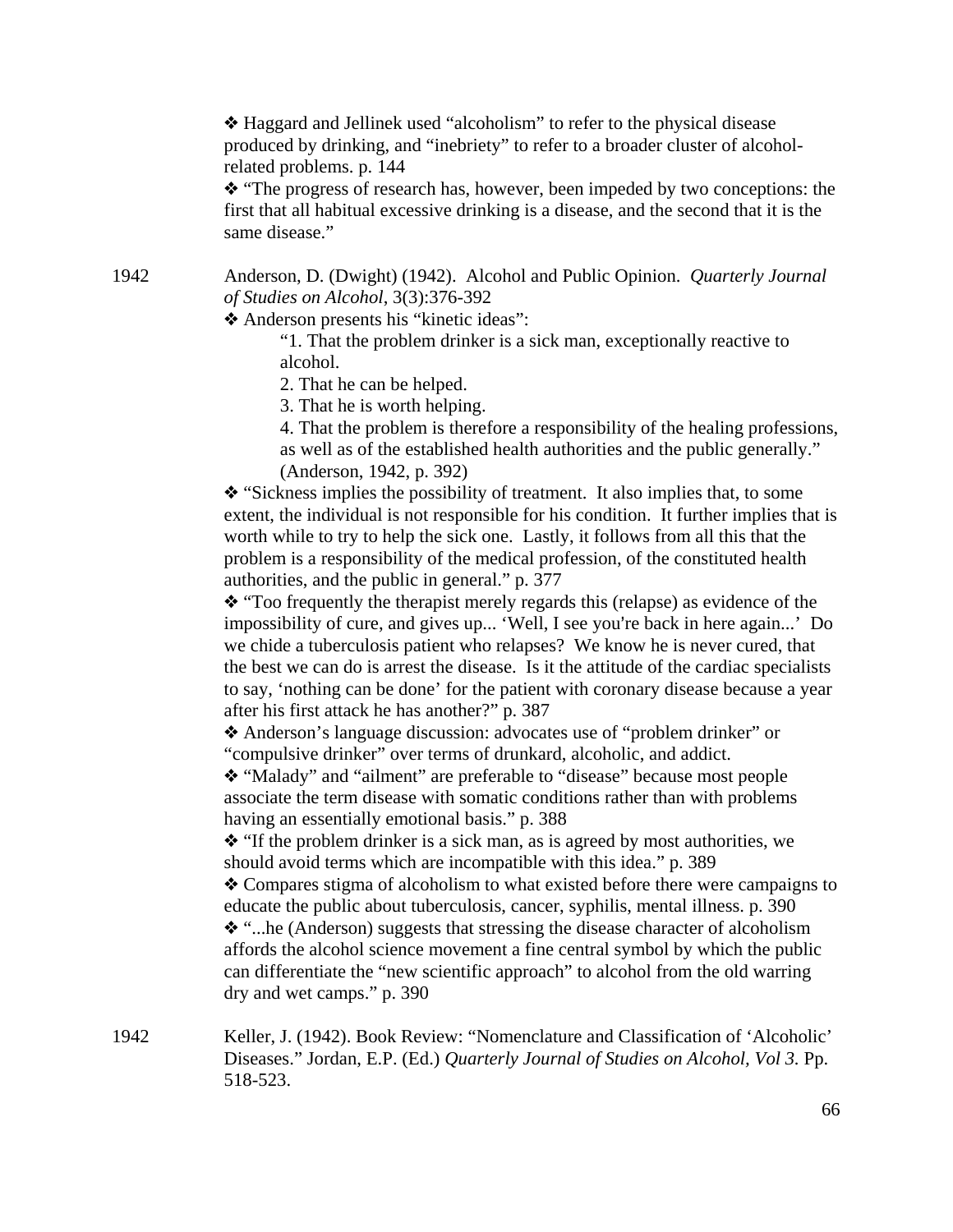|      | * "Alcoholism" listed under subheading "Psychoneuroses," for use only in<br>mental hospitals when a patient is kept for observation and no diagnosis of mental<br>disorder is made. "The use of the term 'alcoholism' is undesirable from another<br>viewpoint. Psychiatrists are now distinguishing, with increasing consistency,<br>between alcohol addiction on the one hand and, on the other, the bodily and<br>mental disorders of excessive users of alcohol, whether addicts or not."                                                                                                                                                                |
|------|--------------------------------------------------------------------------------------------------------------------------------------------------------------------------------------------------------------------------------------------------------------------------------------------------------------------------------------------------------------------------------------------------------------------------------------------------------------------------------------------------------------------------------------------------------------------------------------------------------------------------------------------------------------|
| 1942 | Research Council on Problems of Alcohol decides to open a pilot alcoholism<br>clinic in New York City for purpose of "info dissemination, referral, treatment<br>and clinical research." (Roizen, 1995)                                                                                                                                                                                                                                                                                                                                                                                                                                                      |
| 1942 | Miller, M.M. (1942). Ambulatory Treatment of Chronic Alcoholism. Journal of<br>the American Medical Association, 120:271-275.<br>* According to Smart (1976), this is the first report of spontaneous recovery from<br>alcoholism. p. 279                                                                                                                                                                                                                                                                                                                                                                                                                    |
| 1943 | Rinehart, F. (1943). Confessions of a Booze-Fighter: I Took the Keeley Cure.<br>Girard, Kansas: Haldeman-Julius Publications.<br>* "Drunkenness is not a disease, but only a symptom. The Keeley physicians can<br>help a man to get on the wagon, but they can't give him a new nervous system.<br>That's why a reformed drunkard can never become a moderate drinker. The<br>nervous abnormality which made him a drunkard is still there, and it will make<br>him a drunkard again, unless he avoids alcohol entirely." p. 21                                                                                                                             |
| 1943 | E.M. Jellinek and Raymond Mc Carthy establish alcoholism clinics in New<br>Haven and Hartford that provide group and individual counseling; Beauchamp, p.<br>12: "the clinics were formed to test the feasibility of rehabilitation in outpatient<br>clinics of large numbers of alcoholics at minimal cost"                                                                                                                                                                                                                                                                                                                                                 |
| 1944 | Haggard, H. and Jellinek, E. (1944). Two Yale Savants Stress Alcoholism as True<br>Disease. A.A. Grapevine 1(1):1                                                                                                                                                                                                                                                                                                                                                                                                                                                                                                                                            |
| 1944 | A committee report of the American Hospital Association declares that the<br>primary point of attack on the problem of alcoholism should be the local general<br>hospital. (Johnson, 1973, p. 94) (See 1957)                                                                                                                                                                                                                                                                                                                                                                                                                                                 |
| 1944 | Anderson, D. (1944). The Process of Recovery from Alcoholism. Federal<br>Probation, 8(4):14-19.(October)<br><b>❖</b> "It is one thing for us to acknowledge, academically, that the alcoholic (or<br>compulsive drinker) is a sick man; it is quite another to maintain that belief while<br>in actual contact with his vagariesIt is far easy to conclude that he is just a<br>'bad' person. This discharges us from responsibility. Having failed to help him,<br>we are inclined to protect ourselves from further injury at his hands by rejecting<br>him." p. 14<br>* "A large portion of alcoholics are not trying to escape reality as their behavior |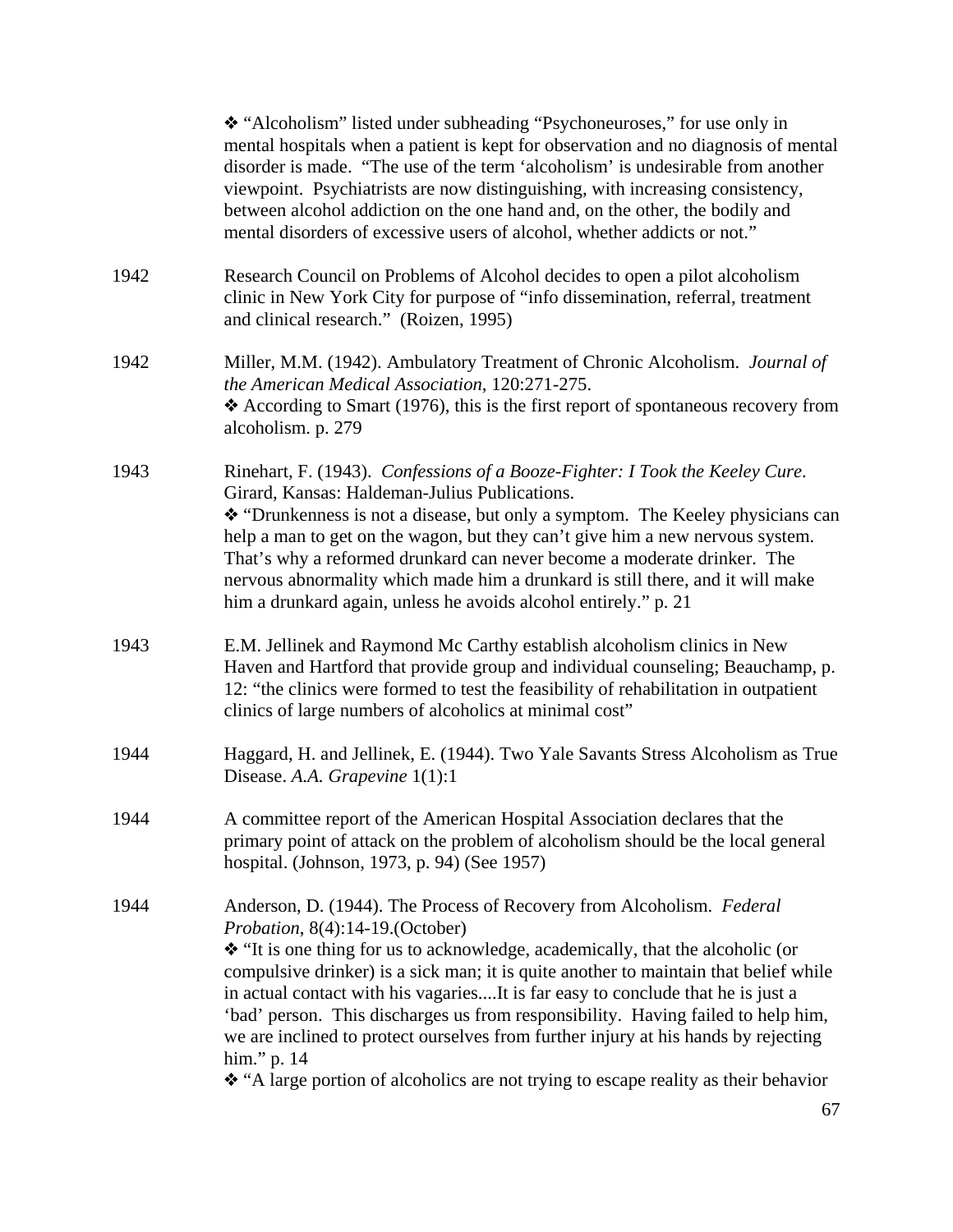|      | often has been describedWhat most of them really are subjectively seeking and<br>insistently demanding is perfection. The need for perfection in everything is itself<br>pathological, and may be a basic compulsion of which disasters of excessive<br>drinking are merely symptomatic." p. 14<br>• There must be some somatic factor which accounts for the excessive reaction<br>of some people to alcohol, while others, whose psychic dispositions have<br>comparable needs, are immune. Science and medicine as yet are unable to find it,<br>butsome day this element will be known, and when this knowledge enters the<br>minds of the public all the stigmatic connotations of being a 'drunkard' will be<br>expelled." p. 15<br>◆ On spontaneous recovery: "A wide variety of ideas, modalities, and even<br>accidental experiences, can and do induce these states in such a way that the need<br>for alcohol disappears." p. 16<br><b>❖</b> "Until the knowledge has become widespread that the alcoholic is a sick man<br>physically as well as psychologically, there will be neither patients seeking<br>doctors nor doctors prepared to treat patients." p. 18<br>* "The compulsive drinker is the crux of all the problems of alcohol. This is said |
|------|----------------------------------------------------------------------------------------------------------------------------------------------------------------------------------------------------------------------------------------------------------------------------------------------------------------------------------------------------------------------------------------------------------------------------------------------------------------------------------------------------------------------------------------------------------------------------------------------------------------------------------------------------------------------------------------------------------------------------------------------------------------------------------------------------------------------------------------------------------------------------------------------------------------------------------------------------------------------------------------------------------------------------------------------------------------------------------------------------------------------------------------------------------------------------------------------------------------------------------------------------------------------|
|      | without intending to disparage the fact that numerically the normal excessive<br>drinkers present a far greater problem." p. 19                                                                                                                                                                                                                                                                                                                                                                                                                                                                                                                                                                                                                                                                                                                                                                                                                                                                                                                                                                                                                                                                                                                                      |
| 1944 | Mann, M. (1944). Formation of a National Committee for Education on<br>Alcoholism. Quarterly Journal of Studies on Alcohol, 5(2):354. Mann &<br>Jellinek's NCEA is announced to the world; Mann outlines the five ideas that will<br>be at its core:<br>"1. Alcoholism is a disease.<br>2. The alcoholic, therefore, is a sick person.<br>3. The alcoholic can be helped.<br>4. The alcoholic is worth helping.<br>5. Alcoholism is our No. 4 public health problem, and our public responsibility."                                                                                                                                                                                                                                                                                                                                                                                                                                                                                                                                                                                                                                                                                                                                                                 |
| 1944 | Tiebout, H. (1944). Therapeutic Mechanisms of Alcoholics Anonymous.<br>American Journal of Psychiatry, 100:468-473.<br>❖ Explains recovery in AA within the framework of a sudden or gradual spiritual<br>experience that alters the "alcoholic's narcissistic egocentric core"; includes case<br>studies of both Marty M. and Bill W. and description of the A.A. program: no<br>reference to disease.                                                                                                                                                                                                                                                                                                                                                                                                                                                                                                                                                                                                                                                                                                                                                                                                                                                              |
| 1944 | Jellinek and Haggard see "disease" as "wheelhorse" of movement to popularize<br>the "scientific approach" to alcoholism and its related problems.                                                                                                                                                                                                                                                                                                                                                                                                                                                                                                                                                                                                                                                                                                                                                                                                                                                                                                                                                                                                                                                                                                                    |
| 1944 | Haggard, H. (1944). Critique of the Concept of the Allergic Nature of Alcohol<br>Addiction. Quarterly Journal of Studies on Alcohol, 5:233-241<br>* Haggard reviews available scientific evidence and concludes that there is no<br>scientific foundation for the idea of an allergy that creates a biologically abnormal<br>response to alcohol among alcoholics.                                                                                                                                                                                                                                                                                                                                                                                                                                                                                                                                                                                                                                                                                                                                                                                                                                                                                                   |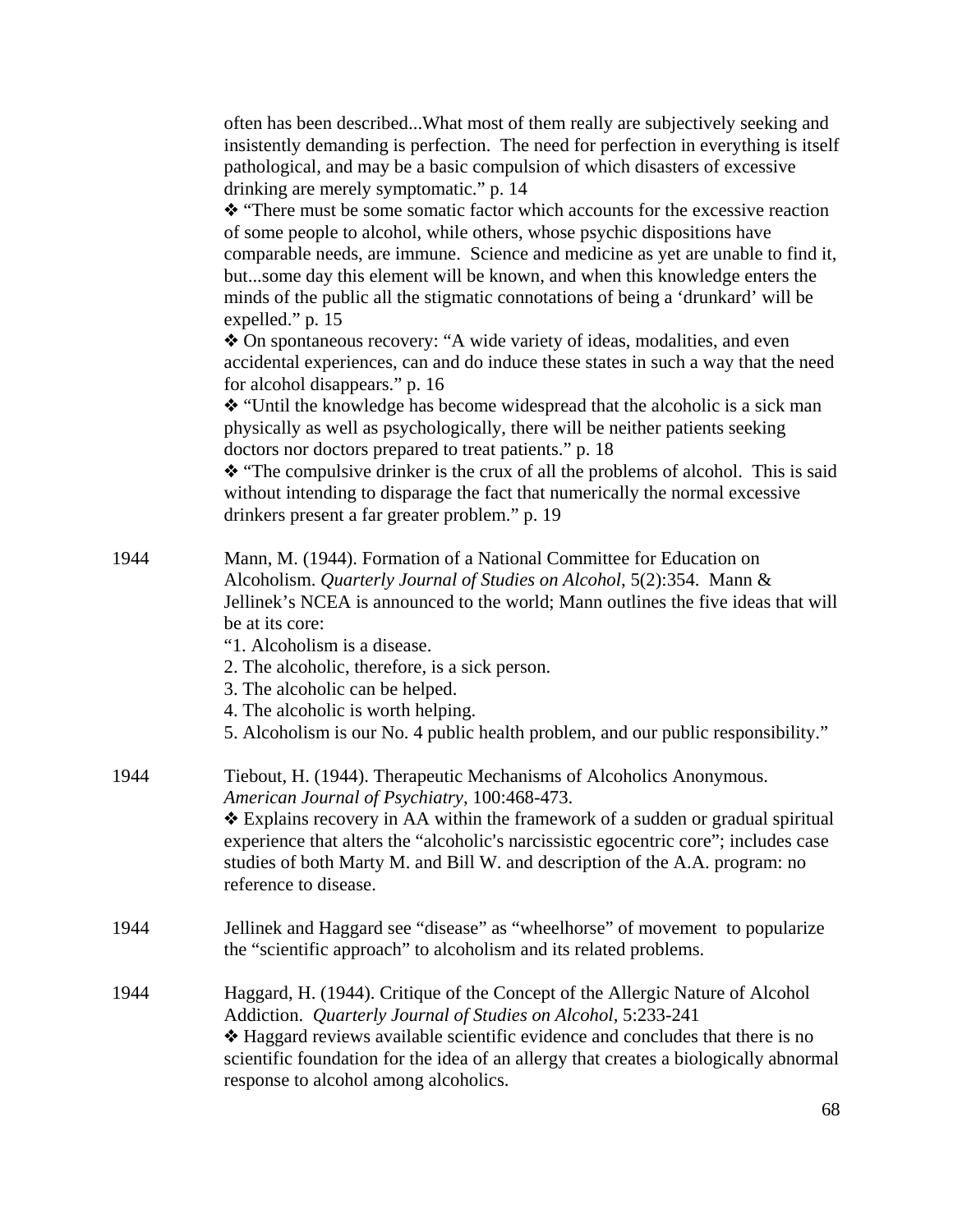| 1944 | A.A. Grapevine, December, 1944, p. 2: When a letter writer queries whether her<br>son is truly "ill," the editor responds with a quote from Jellinek's Alcohol<br><i>Explored</i> -but quote references different types of drinkers and doesn't specifically<br>include disease references.                                                                                                                                                                                                                                                                                                                                                                                                                       |
|------|-------------------------------------------------------------------------------------------------------------------------------------------------------------------------------------------------------------------------------------------------------------------------------------------------------------------------------------------------------------------------------------------------------------------------------------------------------------------------------------------------------------------------------------------------------------------------------------------------------------------------------------------------------------------------------------------------------------------|
| 1944 | Powdermaker, F. (1944). "The Relation Between the Alcoholic and the<br>Physician," Quarterly Journal of Studies on Alcohol, Vol 2.<br>Emphasizes infantilism of alcoholic's need for dependence. "It is obvious that<br>with the alcoholic, as with all patients, no therapy will be successful unless there<br>is a desire to give up the neurosis." p. 245-429                                                                                                                                                                                                                                                                                                                                                  |
| 1944 | Wilson, W. The Fellowship of Alcoholics Anonymous. In: Alcohol, Science and<br>Society. (1945). New Haven: Quarterly Journal of Studies on Alcohol, pp. 461-<br>473.<br>"I am sure that in this course you have heard that alcoholism is a malady; that<br>something is dead wrong with us physically; that our reaction to alcohol has<br>changed; that something has been very wrong with us emotionally; and that our<br>alcoholic habit has become an obsession, which can no longer reckon even with<br>death itselfIn other words, a sort of allergy of the body which guarantees that<br>we shall die if we drink, an obsession of the mind which guarantees that we shall<br>go on drinking." $p.461-462$ |
| 1945 | Tiebout, H. (1945). The Syndrome of Alcohol Addiction. Quarterly Journal of<br>Studies on Alcohol, (June) pp. 535-546.<br>• "intoxication which, after all, like a fever, is but one of the symptoms of the<br>illness." $p. 535$<br>• "alcohol addiction may be considered an ailment characterized by two chief<br>elements: first, tension states with the eventual emergence of a pattern of<br>remittance; second, progressive deterioration with ultimate somatic involvement."<br>p. 536                                                                                                                                                                                                                   |
| 1945 | A.A. Grapevine, February: Dr. Wortis of Bellevue: "alcoholics are sick people."<br>(Kurtz)                                                                                                                                                                                                                                                                                                                                                                                                                                                                                                                                                                                                                        |
| 1945 | A.A. Grapevine, March, 1945, p. 1: Article by Dr. Sam Parker-Kings County<br>Hospital.<br>* "Alcoholism is a symptom of an emotional disorderalcoholism begins as a<br>personality disorder, but may become a serious physical disease." (Kurtz)<br>* "Philadelphia Story on Hospitalization": "This recognition that alcoholism is a<br>disease furnished a tremendous impetus to the movement here." (Kurtz)                                                                                                                                                                                                                                                                                                    |
| 1945 | A.A. Grapevine article in June issue refers to alcoholism as a "social disease."                                                                                                                                                                                                                                                                                                                                                                                                                                                                                                                                                                                                                                  |
| 1945 | Bishop, J. (1945). The Glass Crutch: The Biographical Novel of William Wynne                                                                                                                                                                                                                                                                                                                                                                                                                                                                                                                                                                                                                                      |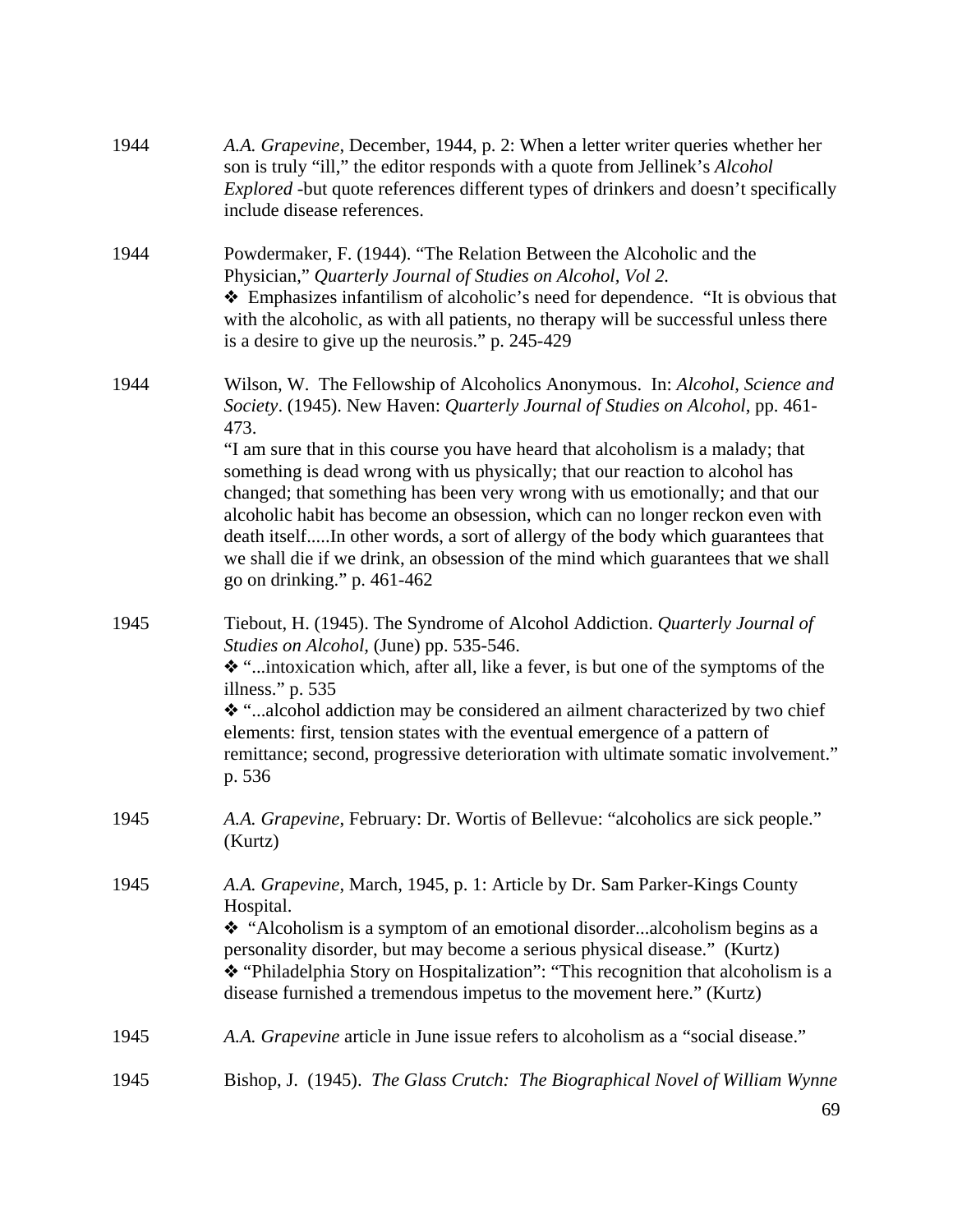|              | Wister. NY: Doubleday, Doran & Co., Inc.<br>* Lay Therapist William Wister: "When this [overprotection] is carried to an<br>extreme and where the child is overly spoiled and undisciplined it produces a<br>nervous condition that ultimately leads to alcoholism. After all, alcoholism is<br>nothing more than a disease of immaturity." p. 229                                                                                                             |
|--------------|----------------------------------------------------------------------------------------------------------------------------------------------------------------------------------------------------------------------------------------------------------------------------------------------------------------------------------------------------------------------------------------------------------------------------------------------------------------|
| 1945         | First exposure of A.A. on radio--a series of Saturday morning programs in which<br>different A.A. members shared their recovery; the announcer summarized the first<br>show saying, "Alcoholism is a diseasean obsessionan allergy" Time, March<br>5, 1943, p. 53                                                                                                                                                                                              |
| 1945         | (June) series, "So You Can't Stop Drinking," in Chicago Herald-American.<br>* References doctors' belief that alcoholism is a disease ("or at least an allergy").<br>Presents A.A. member talking to a pigeon [new prospect] saying, "It's a disease,<br>and the shame is not in having it, but in failing to do something about it--<br>especially when a way out is opened. That's AA -- a way out." Reference to<br>alcoholism as "incurable disease." p. 6 |
| 1945         | Johnson calls 1945 "the year American journalism discovered alcoholism."<br>Significant increase in media coverage between 1945-1949. (Johnson, 1973, p.<br>134)                                                                                                                                                                                                                                                                                               |
| 1945         | June 26 article in <i>Look</i> entitled "Case History of an Alcoholic"<br>❖ General AA history story -- "Recognizing themselves as sufferers from a<br>specific illness, their mutual concern is recovery from that illness for themselves<br>and all men and women like them."                                                                                                                                                                                |
| 1945         | Seliger, R. (1945). Alcoholics are Sick People. Baltimore: Alcoholism<br>Publications.                                                                                                                                                                                                                                                                                                                                                                         |
| 1945         | The movie, the Lost Weedend, wins an Oscar for Best Picture. The girlfriend of<br>the alcoholic protagonist in the film proclaims, "He's a sick person!"                                                                                                                                                                                                                                                                                                       |
| mid 1940s    | First state alcoholism commissions organized under rationale that alcoholism is a<br>disease.                                                                                                                                                                                                                                                                                                                                                                  |
| late $1940s$ | Methadone, an opiate analgesic developed in Germany, is brought to the Public<br>Health Service Hospital at Lexington where it is used to detoxify heroin addicts<br>(Acker)                                                                                                                                                                                                                                                                                   |
| 1946         | Mann attacks McCarthy's use of phrase "drinking habit" in his Quarterly Journal<br>of Studies on Alcohol article on the grounds that habit implied that one voluntarily<br>entered into the problem and that term also implied that alcoholism is something<br>that can be overcome with will-power alone. She suggested substituting the word<br>"problem" for "habit". (Johnson, 1973, p. 294)                                                               |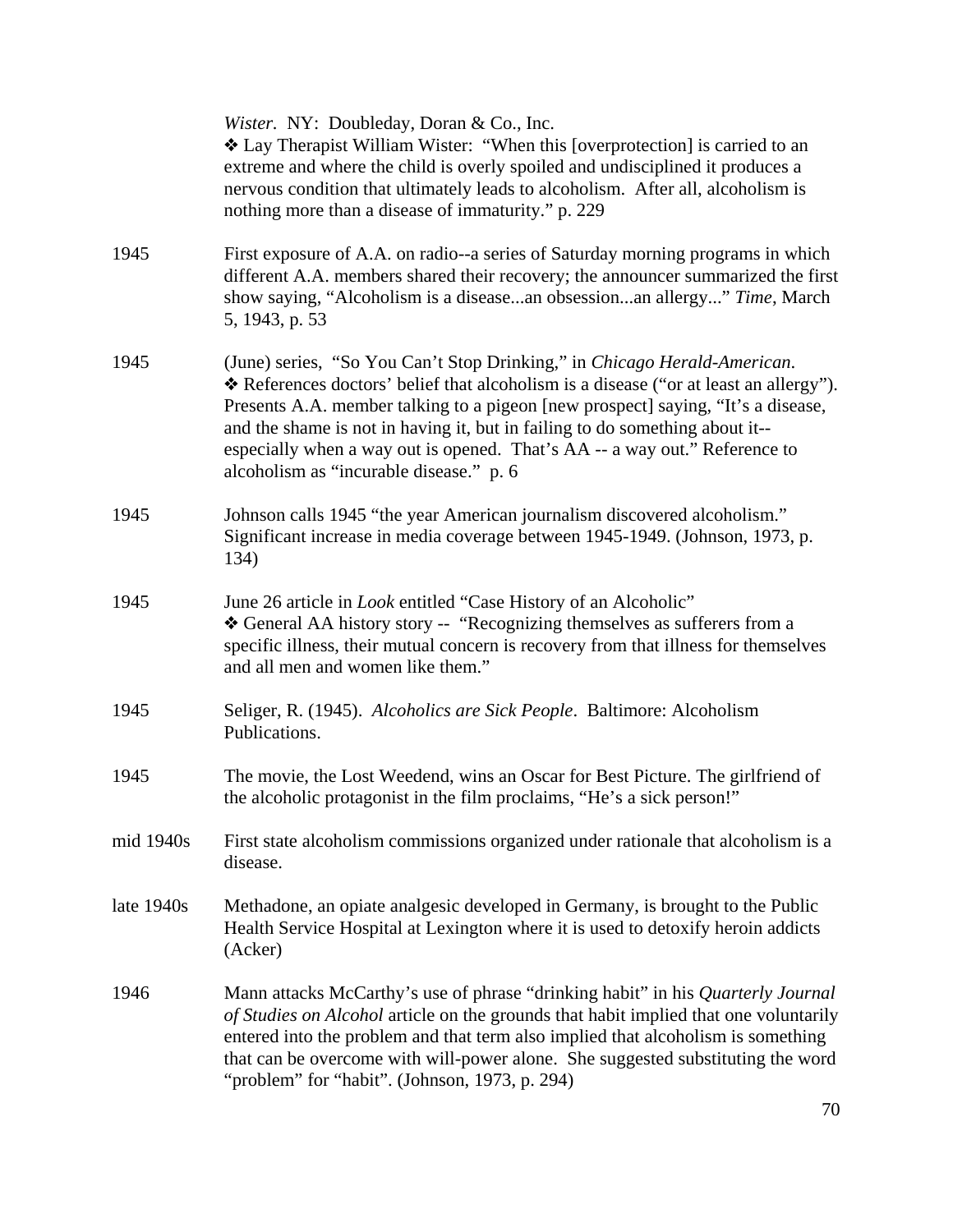| 1946 | Tiebout, H. (1946). Psychological Factors Operating in Alcoholics Anonymous.<br>In: Glueck, B. Current Therapies of Personality Disorders. New York: Grune &<br>Stratton, pp. 154-165.<br>A.A. recovery discussed in exclusively in psychiatric and spiritual terms; no<br>disease references.                                                                                                                                                                                                                                                                                                                                                                                                                                                                                                                                                                                                                                                                                                                                                                                                                                                                                                                                                                                                                                                                                                                                                                                                                                                                             |
|------|----------------------------------------------------------------------------------------------------------------------------------------------------------------------------------------------------------------------------------------------------------------------------------------------------------------------------------------------------------------------------------------------------------------------------------------------------------------------------------------------------------------------------------------------------------------------------------------------------------------------------------------------------------------------------------------------------------------------------------------------------------------------------------------------------------------------------------------------------------------------------------------------------------------------------------------------------------------------------------------------------------------------------------------------------------------------------------------------------------------------------------------------------------------------------------------------------------------------------------------------------------------------------------------------------------------------------------------------------------------------------------------------------------------------------------------------------------------------------------------------------------------------------------------------------------------------------|
| 1946 | Jellinek, E.M. (1946). Phases in the Drinking History of Alcoholics. Analysis of<br>a Survey Conducted by the Official Organ of Alcoholics Anonymous. Quarterly<br>Journal of Studies on Alcohol, 7:1-88. Based on 98 A.A. questionnaires (expands<br>to 2000 in 1952);<br>◆ Portrayal of uniform progression of alcoholism as a single disorder; later<br>replaced with a more complex portrayal of clinical subtypes.                                                                                                                                                                                                                                                                                                                                                                                                                                                                                                                                                                                                                                                                                                                                                                                                                                                                                                                                                                                                                                                                                                                                                    |
| 1946 | Mann, Marty. "Alcoholics Anonymous: A New Partner for Hospitals." Modern<br>Hospital, 66.1 (Jan. 1946).<br>* No mention of "disease," but describes need for hospitals and how AA-hospital<br>collaborations could be developed.                                                                                                                                                                                                                                                                                                                                                                                                                                                                                                                                                                                                                                                                                                                                                                                                                                                                                                                                                                                                                                                                                                                                                                                                                                                                                                                                           |
| 1947 | Silkworth, W. (1947) Slips and Human Nature. A.A. Grapevine, January.<br>* "The alcoholic is a sick person. Under the technique of Alcoholics"<br>Anonymous he gets well-that is to say, his disease is arrested."<br>• "the symptoms and much of the behavior of alcoholism are closely paralleled<br>and even duplicated in other diseases."<br>* "But slips may also occur after an alcoholic has been a member of A.A. for<br>many months or even several years, and it is in this kind, above all, that often<br>finds a marked similarity to other diseases." Silkworth goes on to compare<br>alcoholism relapse to cardiac and tuberculosis relapse--problems of thinking that<br>manifest themselves in failed compliance with recovery maintenance activities.<br>* "In both cardiac and tubular cases, the acts which led to the relapses were<br>preceded by wrong thinking. The patient in each case rationalized himself out of<br>a sense of his own perilous reality. He deliberately turned away from his<br>knowledge of the fact that he had been the victim of a serious disease. He grew<br>overconfident. He decided he didn't have to follow directions." p. 2<br>• The psychology of the alcoholic is not as different as some people try to make<br>itthere is no more reason to be talking about "the alcoholic mind" than there is<br>to try to describe something called the "cardiac mind" or the "TB mind." I think<br>we'll help the alcoholic more if we can recognize that he is primarily a human<br>being--afflicted with human nature." |
| 1947 | A.A. Grapevine, January, letter from Linda, Vista, CA "Alcoholism is a disease,<br>not a symptom of a disease." (Kurtz)                                                                                                                                                                                                                                                                                                                                                                                                                                                                                                                                                                                                                                                                                                                                                                                                                                                                                                                                                                                                                                                                                                                                                                                                                                                                                                                                                                                                                                                    |
| 1947 | Wilson. W. A.A. Grapevine, (May), article on "Adequate Hospitalization"<br>* "Most of us feel that ready access to hospitals and other places of rest and                                                                                                                                                                                                                                                                                                                                                                                                                                                                                                                                                                                                                                                                                                                                                                                                                                                                                                                                                                                                                                                                                                                                                                                                                                                                                                                                                                                                                  |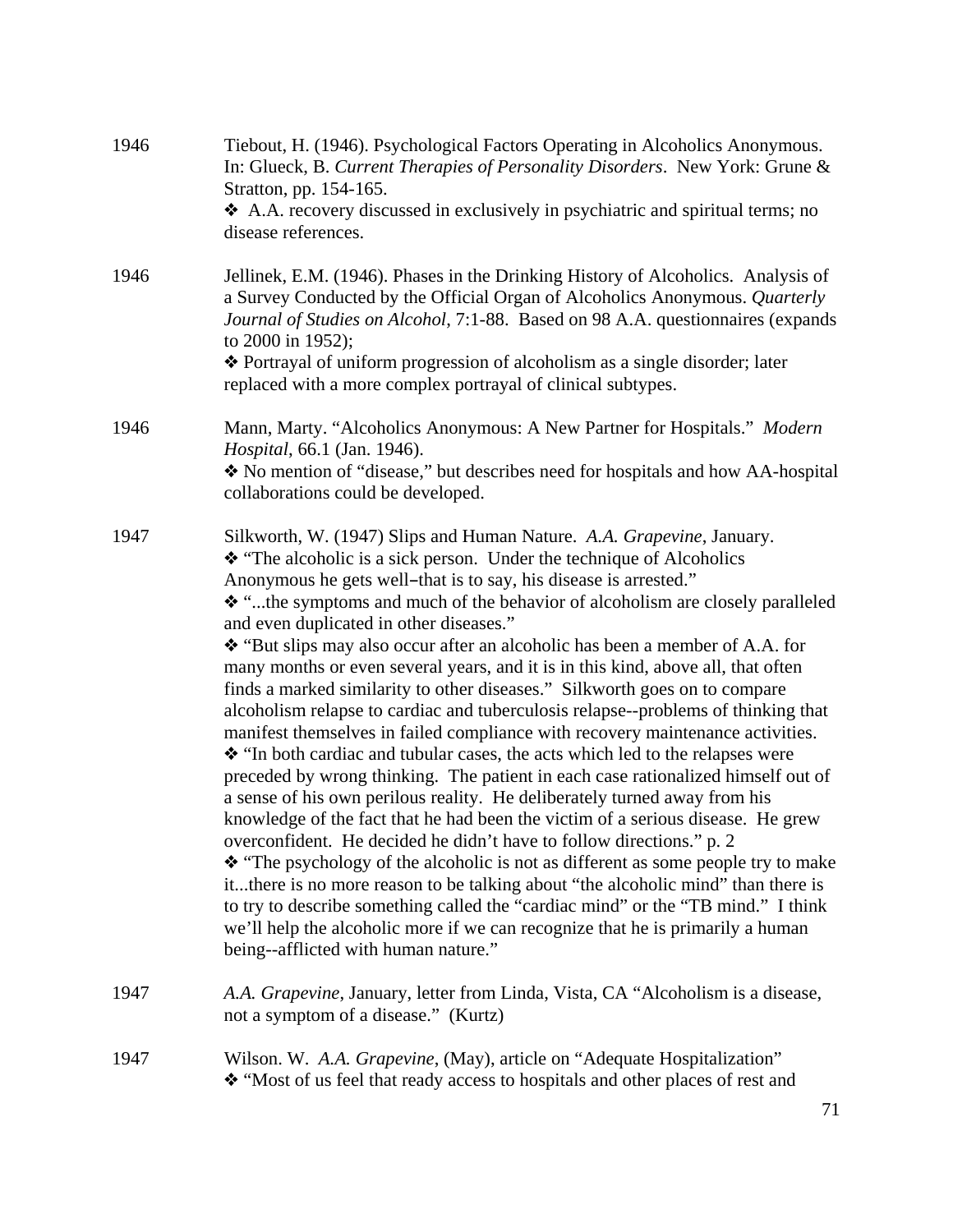|      | recuperation borders on absolute necessity." (Kurtz)                                                                                                                                                                                                                                                                                                                                                                                                                                                                                                                                                                                                                                                                                                                                                                                                                                                             |
|------|------------------------------------------------------------------------------------------------------------------------------------------------------------------------------------------------------------------------------------------------------------------------------------------------------------------------------------------------------------------------------------------------------------------------------------------------------------------------------------------------------------------------------------------------------------------------------------------------------------------------------------------------------------------------------------------------------------------------------------------------------------------------------------------------------------------------------------------------------------------------------------------------------------------|
| 1947 | Seldon Bacon, sociologist, feels emphasis on physical disease blunts the<br>awareness of the need for a variety of treatment approaches. (Kurtz)                                                                                                                                                                                                                                                                                                                                                                                                                                                                                                                                                                                                                                                                                                                                                                 |
| 1947 | Anton J. Carlson speech: public opinion polls over the previous two years showed<br>an increase from six to forty percent of those surveyed who saw problem drinking<br>as a sickness - published by RCPA (Page) Prof. John. W. Riley of Rutgers found<br>that the number of persons supporting the disease conception had jumped from 5-<br>6% in 1943 to 36% by 1946. (Kurtz)                                                                                                                                                                                                                                                                                                                                                                                                                                                                                                                                  |
| 1947 | Congress passes the Alcoholic Rehabilitation Act that calls for the establishment<br>of alcoholism treatment clinics in Washington DC but funds to operate the clinics<br>weren't approved until 1966. (Johnson, 1973, p. 104)                                                                                                                                                                                                                                                                                                                                                                                                                                                                                                                                                                                                                                                                                   |
| 1947 | Howard Haggard, May Federator article<br>* "Misbehavior in general is not excused because misbehavior is based on<br>illness, and all drunkenness is not to be forgiven on the basis that drunkenness is<br>an illnessonly alcoholism--or if you prefer compulsive drinking, is an illness."<br>(Quoted in Johnson, 1973, 291-292)                                                                                                                                                                                                                                                                                                                                                                                                                                                                                                                                                                               |
| 1947 | Alfred Lindesmith's Opiate Addiction, based on his dissertation research at the<br>University of Chicago in the 1930s, is published. Lindesmith rejects criminal and<br>medical explanations addiction. He argues that continued opiate use by addicts is<br>reasonable behavior intended primarily to stave off or relieve symptoms of<br>withdrawal. He insists that the fundamental characteristic of addiction is the<br>addict's own knowledge that taking opiates will relieve withdrawal, since the<br>addict will not continue drug use without this knowledge. This insistence on a<br>cognitive aspect of addiction as definitional reflects his interest in respecting the<br>subjective experience of the addict rather than in explaining addiction as the<br>result of psychopathology. He poses this model as an explicit rejection of<br>Lawrence Kolb's theory of psychopathic addicts. (Acker) |
| 1947 | Duncan, R.E. (1947). Alcohol as a Medical Problem. Kansas City Medical<br>Journal, 23(6):9-12.<br>* "It is frequently stated that the excessive use of alcohol is a disease. I cannot<br>agree. A problem drinker is a sick person suffering from a disease -- but the<br>disease is <i>not</i> alcohol. Excessive use of alcohol comes through habituation<br>although at times it may become a quasi addiction." p. 9<br>• "excessive drinking of alcoholic beverages is basically habituation.<br>Therefore, it is a chronic affair; chronic conditions must be approached on a long<br>range basis." p. 11<br>• The method of the treatment is not the important factor; the drinker must be<br>motivated within himself or no treatment will be successful." p. 12                                                                                                                                          |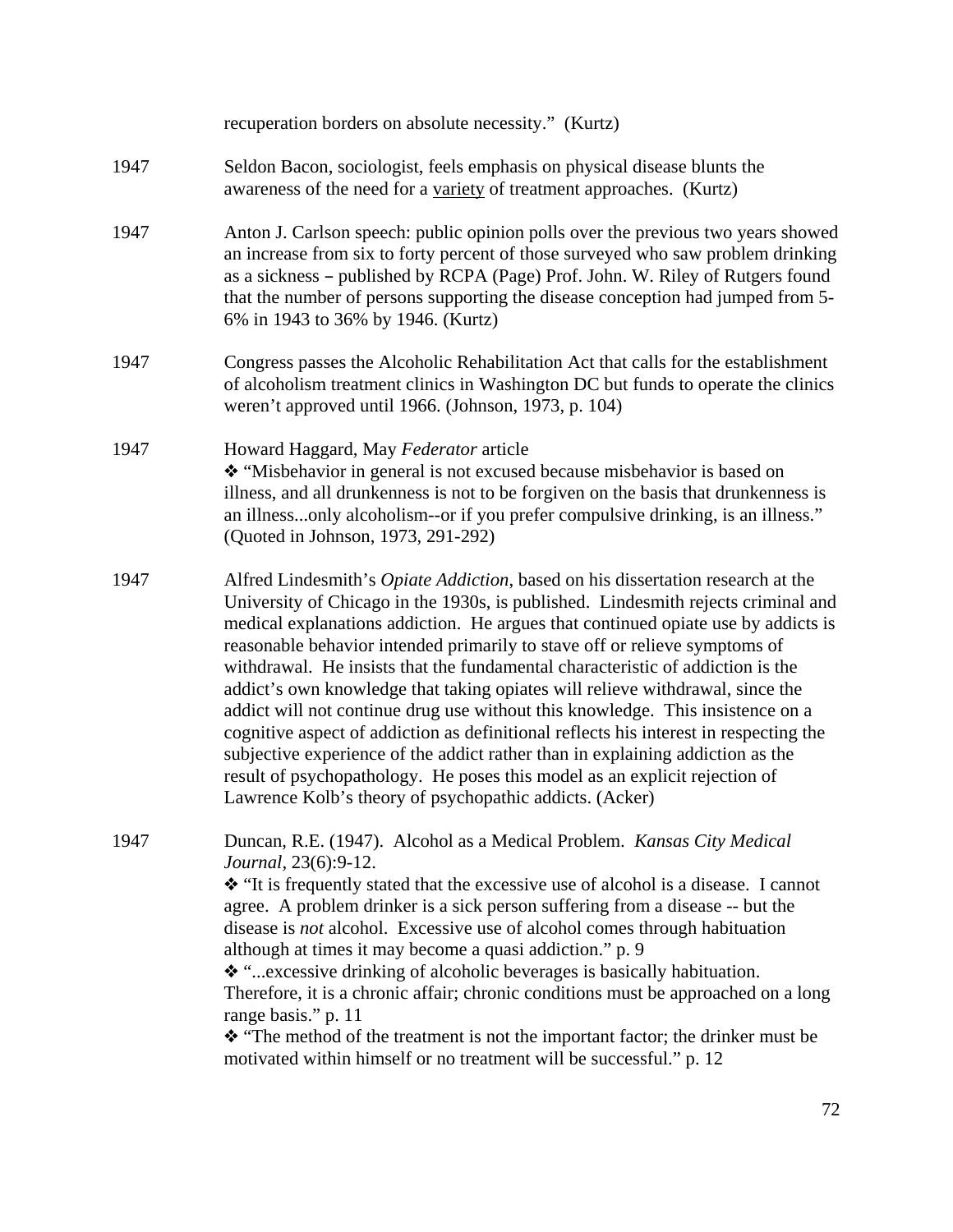| 1948      | Brown, C. (1948). We Can Lick Alcoholism: Clinic Plan Offers Hope for World's<br>Least Understood Sick People. Science Illustrated, July, pp. 44-48, 62-65.<br>❖ Review of Yale and RCPA activities<br>• "To scientists concerned with the problem, the alcoholic is a sick person, no<br>more deserving of moral blame or ridicule than sufferers from any illness." p. 45<br>◆ Dr. George Lolli: "The most important thing I have learned about alcoholics is<br>that you can't say one thing that characterizes all of them." p. 48<br>* Dr. Lolli: "we consider him a patient, not a sinner."<br>◆ After noting Williams' belief that alcoholism may be a metabolic idiosyncracy:<br>"This does not mean that alcoholism is a hereditary disease--an old-fashioned<br>bugaboo that has been thoroughly scouted by genetic science." p. 48<br>* Emphasizes psychological treatment but closes with the following Lolli quote:<br>"And the best approach is a combined one--medical, psychological, religious,<br>social. The time will come when the physiological bases of alcoholism will be<br>found. Then we will be able to put a finger on predisposing conditions, perhaps<br>correct them medically or at least convince people with these conditions that<br>alcohol is poison for them." p. 65 |
|-----------|-------------------------------------------------------------------------------------------------------------------------------------------------------------------------------------------------------------------------------------------------------------------------------------------------------------------------------------------------------------------------------------------------------------------------------------------------------------------------------------------------------------------------------------------------------------------------------------------------------------------------------------------------------------------------------------------------------------------------------------------------------------------------------------------------------------------------------------------------------------------------------------------------------------------------------------------------------------------------------------------------------------------------------------------------------------------------------------------------------------------------------------------------------------------------------------------------------------------------------------------------------------------------------------------------------------|
| 1948      | Mann, "The Alcoholic in the General Hospital." Southern Hospitals (Nov.);<br>Presents standard complaint regarding hospitals excluding alcoholics; notes this is<br>now changing. Cites Jellinek (1942) that "an average of 12,000 people a year die,<br>with alcoholism given on their death certificates as either the primary or<br>secondary cause of death." Blames not medical profession or hospital<br>administrators but public opinion.<br>* "It is our belief that the general hospital is the proper place for alcoholics in the                                                                                                                                                                                                                                                                                                                                                                                                                                                                                                                                                                                                                                                                                                                                                                |
|           | acute stage of their illness. Hospitalization need not be of long duration -- in most<br>cases five days is found to be sufficient. Hospitalization for acute alcoholism is<br>in no sense the same as the treatment of alcoholism itself, which may be, and<br>usually is, a protracted affair."<br>* Describes Knickerbocker Hospital program, wing for alcoholics opened April<br>1945, in first three years has handled over 3000 patients. Admission is via A.A.                                                                                                                                                                                                                                                                                                                                                                                                                                                                                                                                                                                                                                                                                                                                                                                                                                       |
| 1948      | A.A. Grapevine, May 1948, p. 5: Article entitled "Some People are Sicker than<br>Others." Includes following: "When most of us came to AA we were relieved to<br>learn that we had a disease." And "But guilt is entirely foreign to the concept of<br>alcoholism as a disease."                                                                                                                                                                                                                                                                                                                                                                                                                                                                                                                                                                                                                                                                                                                                                                                                                                                                                                                                                                                                                            |
| 1948-1950 | Pioneer House, Hazelden, Willmar State Hospital alcoholism treatment programs<br>founded; out of their synergy will emerge the Minnesota Model.                                                                                                                                                                                                                                                                                                                                                                                                                                                                                                                                                                                                                                                                                                                                                                                                                                                                                                                                                                                                                                                                                                                                                             |
| 1949      | Tiebout, H. (1949). The Act of Surrender in the Therapeutic Process, with Special<br>Reference to Alcoholism. Quarterly Journal of Studies on Alcohol, 10:48-58.<br>Surrender compared to religious conversion experience; no disease references.                                                                                                                                                                                                                                                                                                                                                                                                                                                                                                                                                                                                                                                                                                                                                                                                                                                                                                                                                                                                                                                           |
| 1949      | National States Conference on Alcoholism, which later became the Alcohol and                                                                                                                                                                                                                                                                                                                                                                                                                                                                                                                                                                                                                                                                                                                                                                                                                                                                                                                                                                                                                                                                                                                                                                                                                                |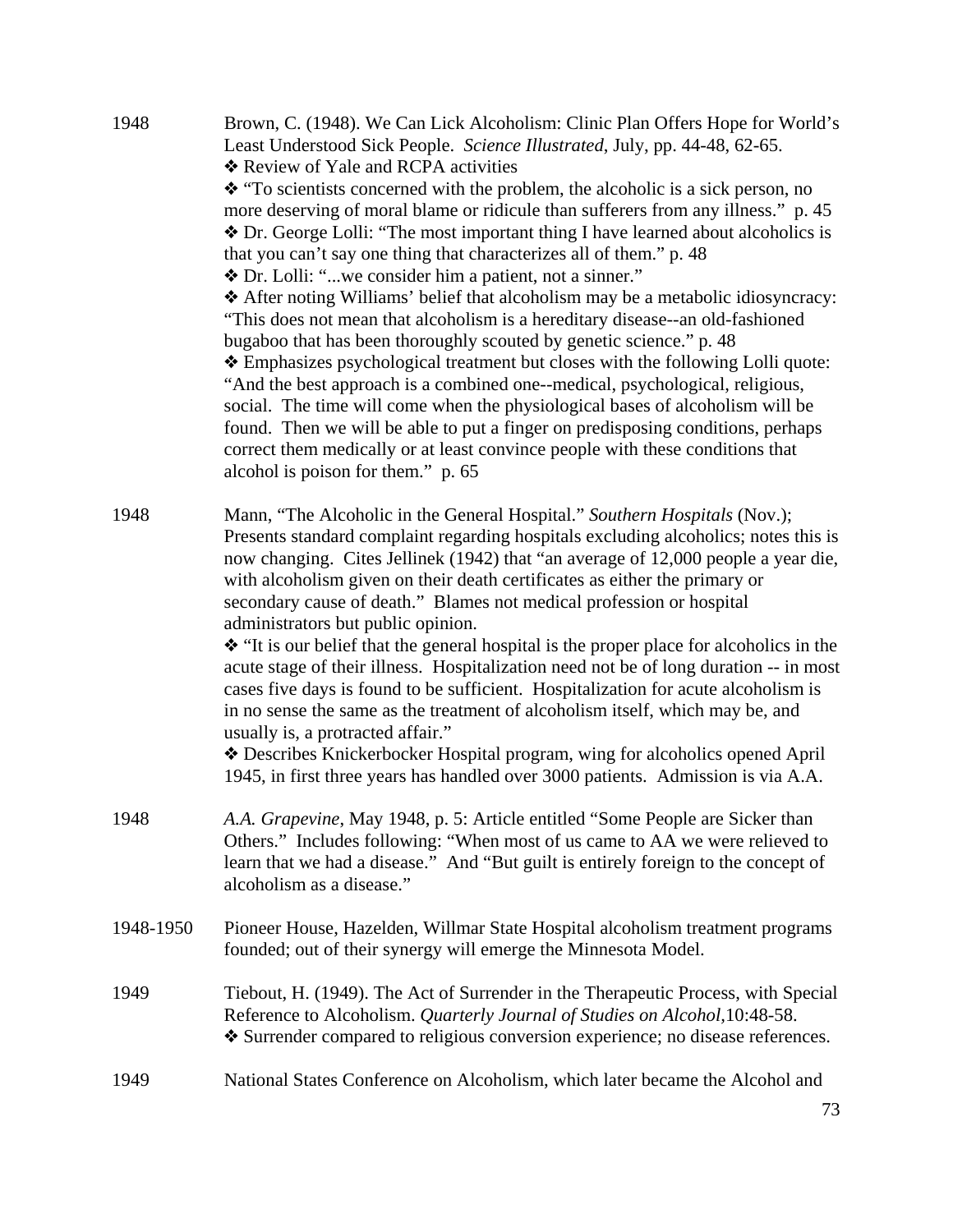|      | Drug Problems Association of North America (ADPA) founded at Yale Summer<br>School; purpose: to support changes in public policy regarding treatment of<br>addicts and alcoholics. Pushed for leadership from the federal government in<br>diagnosing and treating alcoholism.                                                                                                                                                                                                                                                                                                                                                                                                                                                                                                                                                                                                                                                                                                                                                                                                                                                                                      |
|------|---------------------------------------------------------------------------------------------------------------------------------------------------------------------------------------------------------------------------------------------------------------------------------------------------------------------------------------------------------------------------------------------------------------------------------------------------------------------------------------------------------------------------------------------------------------------------------------------------------------------------------------------------------------------------------------------------------------------------------------------------------------------------------------------------------------------------------------------------------------------------------------------------------------------------------------------------------------------------------------------------------------------------------------------------------------------------------------------------------------------------------------------------------------------|
| 1949 | Smith Quarterly Journal of Studies on Alcohol article on alcoholism as "a<br>metabolic disease tied to certain ethnic groups." (Kurtz)                                                                                                                                                                                                                                                                                                                                                                                                                                                                                                                                                                                                                                                                                                                                                                                                                                                                                                                                                                                                                              |
| 1949 | Only 20% of Americans perceive the alcoholic as a sick person. (Riley, 1949)                                                                                                                                                                                                                                                                                                                                                                                                                                                                                                                                                                                                                                                                                                                                                                                                                                                                                                                                                                                                                                                                                        |
| 1949 | Delehanty, Edward J (MD). Alcoholism. In: Alcoholism: A Source Book for the<br>Priest (1960). Indianapolis: National Clergy Conference on Alcoholism.<br>• "No recovered alcoholic on record has ever been able to resume social<br>drinking." p. 329                                                                                                                                                                                                                                                                                                                                                                                                                                                                                                                                                                                                                                                                                                                                                                                                                                                                                                               |
| 1950 | Mann, M. (1950). Primer on Alcoholism. New York: Rinehart & Co.<br>* "Alcoholism is a disease which manifests itself chiefly by the uncontrollable<br>drinking of the victim, who is known as an alcoholic. It is a progressive disease,<br>which, if left untreated, grows more virulent year by year" p 3<br>* "The statement that alcoholism is a disease has provoked widespread<br>discussion during the past five years. It has been asserted, questioned, debated,<br>denied and defended. On the whole, it has been accepted. Furthermore, that<br>acceptance has grown and spread through every segment of the population." p. 3<br>* "The alcoholic, who is also aptly known as a 'compulsive drinker' does not<br>choose. He has lost the power of choice in the matter of drinking, and that is<br>precisely the nature of his disease, alcoholism." p. 8<br><b>❖</b> "It is this inevitable progression, along with the striking similarity of the signs<br>and symptoms marking the progression, both of which appear in identical forms<br>in all kinds of highly differentiated individuals, which mark alcoholism for the<br>disease it is." p. 10 |
| 1950 | Reilly, Hugh (1950). Easy Does It: The Story of Mac. New York: P.J. Kennedy<br>& Sons. With a Foreword by William D. Silkworth.<br>• "alcoholism is more than just the result of a physical allergy like hay fever;<br>along with that there is an obsession, a mental quirk that makes him want to drink<br>so badly that he will make anything and everything an excuse for doing so." p. 69<br>* Responding when asked what impressed him about his first A.A. meeting:<br>"That I was suffering from a diseasebecause no one before then had ever had<br>the brains to tell me thatThey told me that alcoholism is a physical allergy to<br>alcohol with a mental obsession to drink." p. 88-89<br><b>♦ "I think there is a reasonable assumption that an alcoholic is an alcoholic from</b><br>birth to death." p. 127<br>* "Some people like to get away from the fact that alcoholism is a physical as<br>well as mental diseasethey consider that if the alcoholic believes himself a<br>physically sick person, he will use this malady as an excuse for further drinking                                                                                  |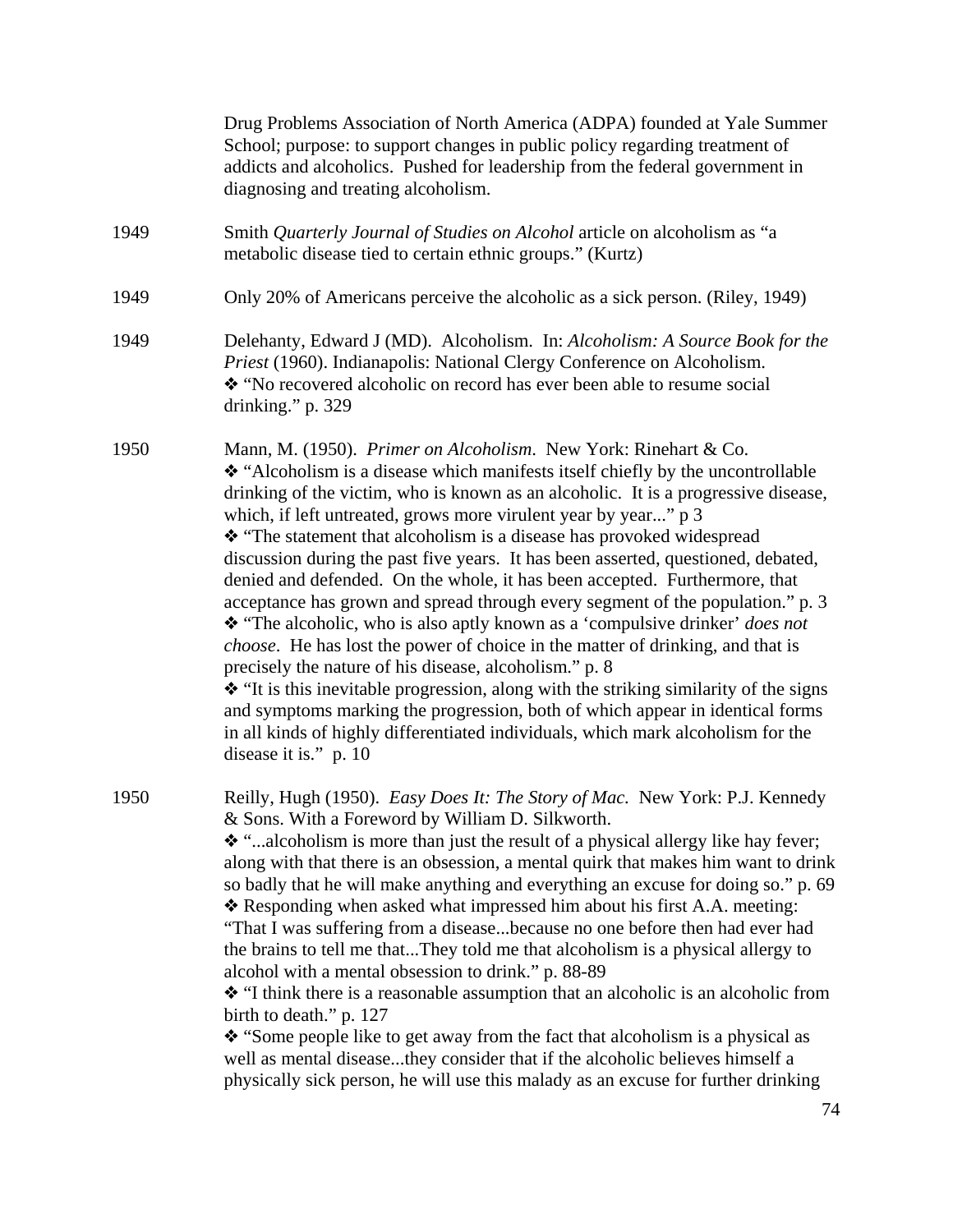|      | and as a solicitation for sympathy and a demand for pampering. But this is no<br>reason for hiding the proper truth from the vast number of alcoholics to whom<br>this knowledge would be beneficial." p. 130<br>* "And the disease (of alcoholism) is progressive." p. 130<br>* "Alcoholism is a disease that can be arrested if properly diagnosed and                                                                                                       |
|------|----------------------------------------------------------------------------------------------------------------------------------------------------------------------------------------------------------------------------------------------------------------------------------------------------------------------------------------------------------------------------------------------------------------------------------------------------------------|
|      | treated." $p. 142$<br><b>❖</b> "The alcoholic is the only one who can arrest his disease. But in this he can be<br>and usually must be helped." p. 210                                                                                                                                                                                                                                                                                                         |
|      | ❖ "You must impress upon the family, in every way you can, that there is<br>absolutely no disgrace in harboring an alcoholic among them. No more disgrace<br>than if one of their number were suffering from tuberculosis, hay fever, diabetes,<br>anemia, or a chronically bad gall bladder. And there's no more reason why the<br>alcoholic should feel shame, humiliation, or embarrassment than if he were<br>afflicted with one of these diseases" p. 213 |
|      | * "Alcoholism is a disease. We know at long last that it is a complex disease of<br>the body and mind. And when we say mind, inevitably we mean the psyche, the<br>spirit, or the soul" p. 271                                                                                                                                                                                                                                                                 |
|      | <b>❖</b> "It is no more an insult to call a person an alcoholic than it is to call him a<br>diabetic or a cardiac. To think otherwise is to harbor a hangover from the<br>provincial opinion that drunkenness was a mark of a weak and depraved<br>character." p. 276                                                                                                                                                                                          |
| 1950 | A.A. Grapevine (July)<br>* Article on "AA and Hospitalization"; mentions Saul Clinic in Philadelphia, St.<br>Thomas in Akron, but mainly describes Knickerbocker Hospital program "formal<br>and outright relationship enjoyed between the hospital and AA"                                                                                                                                                                                                    |
| 1950 | Both parties in New York State have platform statements that alcoholism a<br>disease. (Kurtz)                                                                                                                                                                                                                                                                                                                                                                  |
| 1950 | Silkworth, W. (1950). The Prevention of Alcoholism, A Challenge to the<br>Catholic Clergy. In: Alcoholism: A Source Book for the Priest (1960).<br>Indianapolis: National Clergy Conference on Alcoholism.<br>• "alcoholism is a disease, essentially physical in its origin, a manifestation of an<br>allergy." $p. 208$                                                                                                                                      |
| 1950 | Wilson, William G. "Alcoholics Anonymous." New York State Journal of<br><i>Medicine</i> 50 (July 1950) ("W.G.W."): after usual telling of AA's story, questions<br>by physicians about hospital practice, relations of AAs to clinics, use of sedatives.                                                                                                                                                                                                       |
| 1950 | WHO's Expert Committee on Mental Health publishes a report defining<br>alcoholism ("A chronic behavior disorder manifested by repeated drinking of<br>alcoholic beverages in excess of dietary and social uses of the community and to<br>an extent that interferes with the drinker's health or his social and economic<br>functioning.") and emphasizes that alcoholism should be considered a disease.                                                      |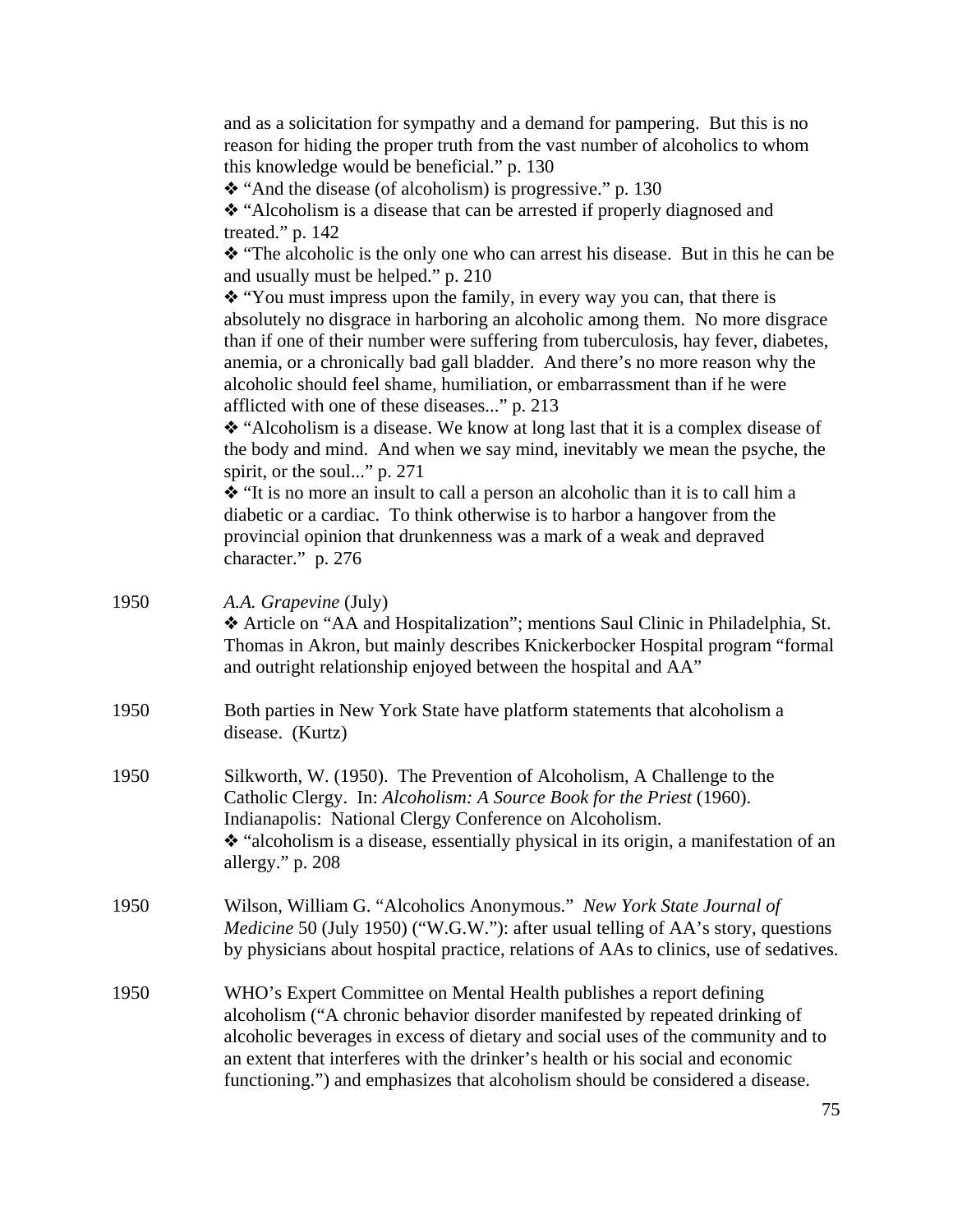|      | This is the first such declaration by a major medical body.                                                                                                                                                                                                                                                                                                                                                                                                                                                                                                                                                                                                                                                                                                |
|------|------------------------------------------------------------------------------------------------------------------------------------------------------------------------------------------------------------------------------------------------------------------------------------------------------------------------------------------------------------------------------------------------------------------------------------------------------------------------------------------------------------------------------------------------------------------------------------------------------------------------------------------------------------------------------------------------------------------------------------------------------------|
| 1951 | The Boggs Act creates the first mandatory minimum sentences. Stiffening<br>penalties for trafficking and possession deepen the stigma associated with opiate<br>users, who are increasingly seen as irredeemable criminals and psychopaths.<br>(Acker)                                                                                                                                                                                                                                                                                                                                                                                                                                                                                                     |
| 1951 | Wexberg, L. (1951). Alcoholism as a Sickness. Quarterly Journal of Studies on<br>Alcohol, 12(June), 217-230.<br>* "The emotional impact of the statement, "Alcoholism is a sickness," is such<br>that very few people care to stop to think what it actually means." p. 217<br>* Reviews potential multiple meanings of phrase "Alcoholism is a sickness."<br><b>❖</b> "It is my opinion that thismalignant habit of addiction deserves to be<br>classified as a disease" p. 221                                                                                                                                                                                                                                                                           |
| 1951 | Tiebout, H. (1951a). The Role of Psychiatry in the Field of Alcoholism; With<br>Comment on the Current Concept of Alcoholism as Symptom and as Disease.<br>Quarterly Journal of Studies on Alcohol, 12:52-57 (March).<br>Tiebout's first article that references disease. He refers to alcoholism as a<br>"symptom that has taken on disease significance."<br>◆ Describing A.A.: "Instead of an operation to cut out the disease, they have a<br>program which seems to remove the pressure to drink." p.55<br>• The alcoholic must be brought to accept that he is the victim of a disease and<br>that the only way for him to remain healthy is to refrain from taking the first<br>drink" p. 56<br>* Describes alcoholism as a "runaway symptom" p. 57 |
| 1951 | Charles Franco, "Chronic Alcoholism as a Medical Problem in Industry": calls for<br>recognizing alcoholism "as much a disease as diabetes or tuberculosis." (Kurtz)                                                                                                                                                                                                                                                                                                                                                                                                                                                                                                                                                                                        |
| 1951 | February article in <i>Fortune Magazine</i> entitled "A.A.: A Uniquely American<br>Phenomenon" references alcoholism as a "progressive, incurable and fatally<br>terminating disease." (Kurtz)                                                                                                                                                                                                                                                                                                                                                                                                                                                                                                                                                             |
| 1951 | American Hospital Association passes resolution on "Admission of Alcoholic<br>Patients to the General Hospital." While not referring to alcoholism as a disease'<br>it refers to alcoholism as a "serious health problem."                                                                                                                                                                                                                                                                                                                                                                                                                                                                                                                                 |
| 1951 | Parsons, T. (1951). Illness and the Role of the Physician: A Sociological<br>Perspective. American Journal of Orthopsychiatry, 21(July):455-456.<br>* "The sick person is, by definition, in some respect disabled from fulfilling<br>normal social obligations, and the motivation of the sick person in being or<br>staying sick has some reference to this fact." p. 453<br>• "the sick person is, in a very specific sense, also exempted from a certain<br>type of responsibility for his own stateHe cannot reasonably be expected to                                                                                                                                                                                                                |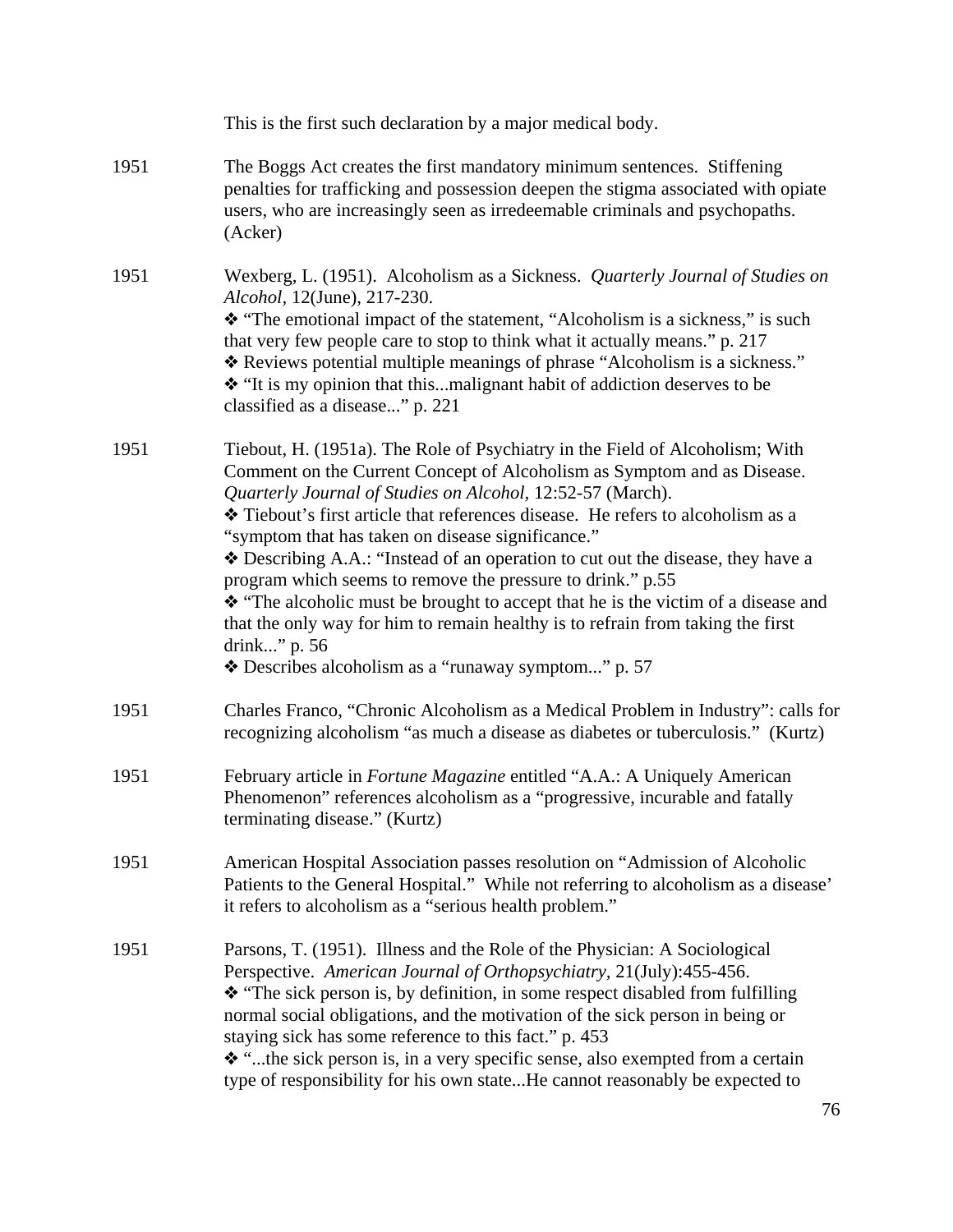'pull himself together' by a mere act of will, and thus decide to be all right. He may have been responsible for getting himself into such a state, as by exposure to accident or infection, but even then he is not responsible for the process of getting well, except in a peripheral sense." p. 456

˜ "No one is given the privileges of being sick any longer than necessary but only so long as he 'can't help it'...The sick person is thereby isolated, and by his deviant pattern is deprived of a claim to appeal to others." p. 456

˜ "...being sick is also defined, except for the mildest cases, as being 'in need of help'. Moreover, the type of help which is needed is presumptively defined; it is that of a person qualified to care for illness, above all, physicians...he incurs certain obligations, especially that of 'cooperating' with his physician--or other therapist--in the process of trying to get well." p. 456

1952 Jellinek, E.M. (1952). The Phases of Alcohol Addiction. *Quarterly Journal of Studies on Alcohol*, 13:672-684.

> ˜ Distinguishes between excessive drinking that is and is not amenable to medical-psychiatric treatment; he designates the former as alcoholism. ˜ "With the exception of specialists in alcoholism, the broader medical profession, representatives of the biological and social sciences, and the lay public use the term 'alcoholism' as a designation for any form of excessive drinking instead of as a label for a limited and well-defined area of excessive drinking behaviors. Automatically, the disease conception of alcoholism becomes extended to all excessive drinking irrespective of whether or not there is any physical or psychological pathology involved in the drinking. Such an unwarranted extension of the disease conception can only be harmful, because sooner or later the misapplication will reflect on the legitimate use too and, more importantly, will tend to weaken the ethical basis of social sanctions against drunkenness." p. 356-357

˜ "Strictly speaking, the disease conception attaches to the alcohol addicts only, but not to the habitual symptomatic excessive drinkers." p. 357

˜ "The disease conception of alcohol addiction does not apply to excessive drinking, but solely to the loss of control which occurs in only one group of alcoholics and then only after many years of excessive drinking. There is no intention to deny that the non-addictive alcoholic is a sick person; but this ailment is not the excessive drinking, but rather the psychological or social difficulties from which alcohol intoxication gives temporary surcease." p. 357

˜ "The fact that this loss of control does not occur in a large group of excessive drinkers would point towards a predisposing X factor in the addictive alcoholic." pp. 357-358

˜ "The onset of loss of control is the beginning of the 'disease process' of alcohol addiction which is superimposed over the excessive symptomatic drinking. Progressively, this disease process undermines the morale and the physical resistance of the addict." p. 365

1952 *A.A. Grapevine*, March, article "Stethoscope and Periscope: The Doctors Look at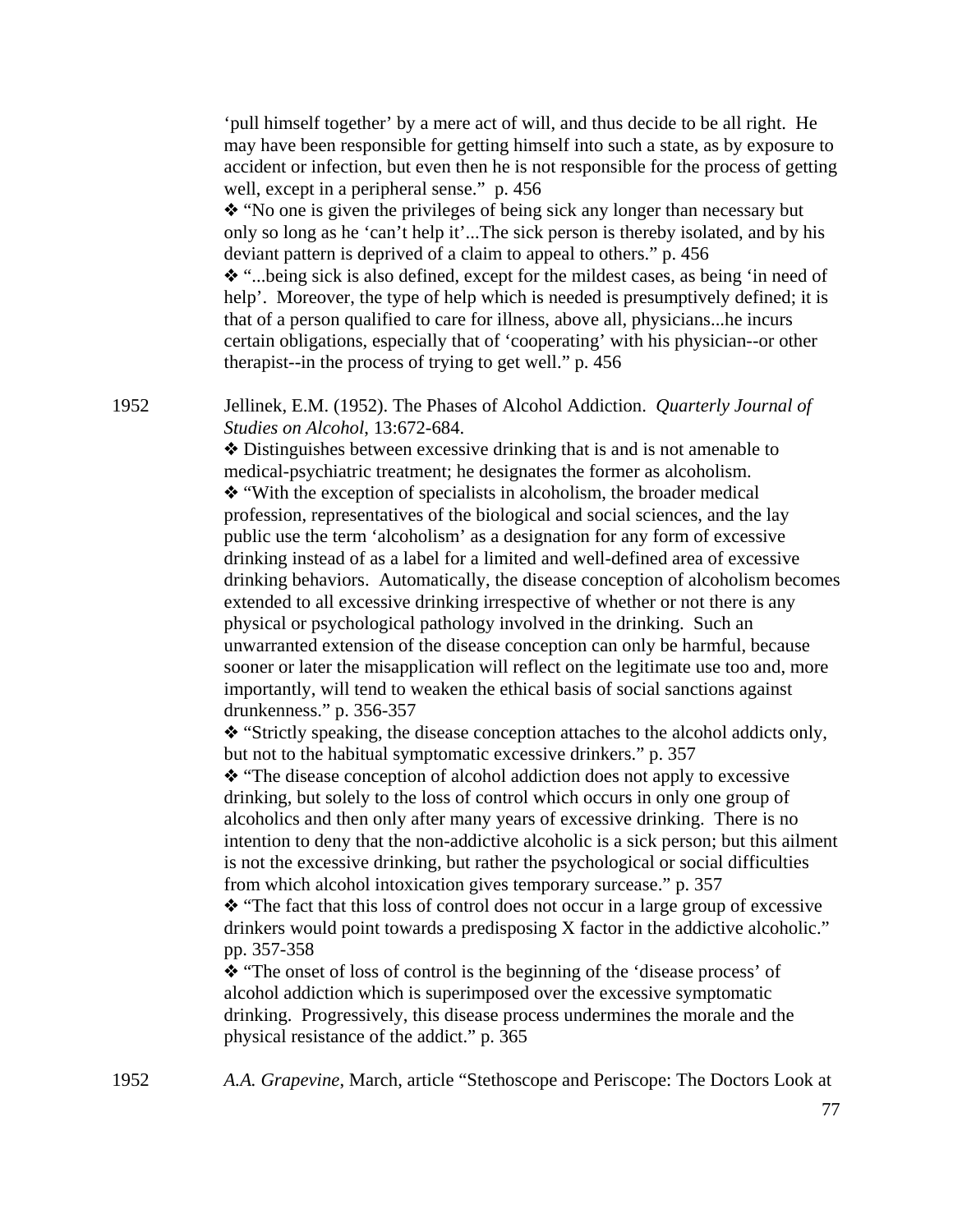|      | Alcohol": "That there is a strong new beat to the pulse on the medical<br>profession's recognition of alcoholism as a disease is indicated by even a casual<br>survey of current medical journals." (Kurtz)                                                                                                                                                                                                                                                                                  |
|------|----------------------------------------------------------------------------------------------------------------------------------------------------------------------------------------------------------------------------------------------------------------------------------------------------------------------------------------------------------------------------------------------------------------------------------------------------------------------------------------------|
| 1952 | A.A. Grapevine, May, Bill W.:<br>❖ "It was a little doctor who loved drunks, the late William Duncan Silkworth,<br>who first told me that alcoholism was a disease, and gave me thereby an<br>indispensable basis for AA's later developed therapy."<br>Same issue, "The Problem Drinker": "Alcoholism is now recognized as a form<br>of illness. As such it is medicine's responsibility to study, treat, and attempt<br>preventative measures in this disorder of human behavior." (Kurtz) |
| 1952 | The first edition of the American Psychiatric Association's Diagnostic and<br>Statistical Manual (DSM-I) is published. Alcoholism and drug addiction are<br>subsumed within the category of Sociopathic Personality Disturbances. This<br>placement reflected the view that alcoholism was an outgrowth of a particular<br>cluster of personality traits.                                                                                                                                    |
| 1953 | Howard Becker's article "Becoming a Marihuana User" appears in the American<br>Journal of Sociology. This is a seminal work in portraying drug use as a social<br>behavior, connected to identity and social roles. (Acker)                                                                                                                                                                                                                                                                  |
| 1953 | Lemere, F. (1953). What Happens to Alcoholics? American Journal of<br>Psychiatry, 109:674-682.<br><b>❖</b> Study of life course of 500 untreated alcoholics. One-fifth were in remission,<br>(half [or one-tenth] of these abstinent; half [or one-tenth] drinking<br>asymptomatically); three-fifths abused alcohol until they died; one-fifth stopped<br>drinking late in life from severe illness.                                                                                        |
| 1953 | Smith, James J. (MD--Bellevue Medical Center). Recent Therapies in<br>Alcoholism. In Alcoholism: A Source Book for the Priest (1960) Indianapolis:<br>National Clergy Conference on Alcoholism.<br>• "in speaking of alcoholism we very often confuse the manifestations with the<br>disease." p. 213                                                                                                                                                                                        |
| 1954 | Edward McGoldrick's (founder, Bridge House) Management of the Mind is<br>published.<br>* "Alcoholism is no more a disease than thieving or lynching." p. 3 He<br>considered the notion that alcoholism was a disease "pernicious" and an "excuse<br>for excessive drinking." (White, 1998, p. 218)                                                                                                                                                                                           |
| 1954 | Fleming, Robert (MD) (1954). A Psychiatric Conception of Alcoholism. In<br>Alcoholism: A Source Book for the Priest (1960) Indianapolis: National Clergy<br>Conference on Alcoholism.<br>* "anybody who drinks enough can get involved in addictive drinkingonce a                                                                                                                                                                                                                           |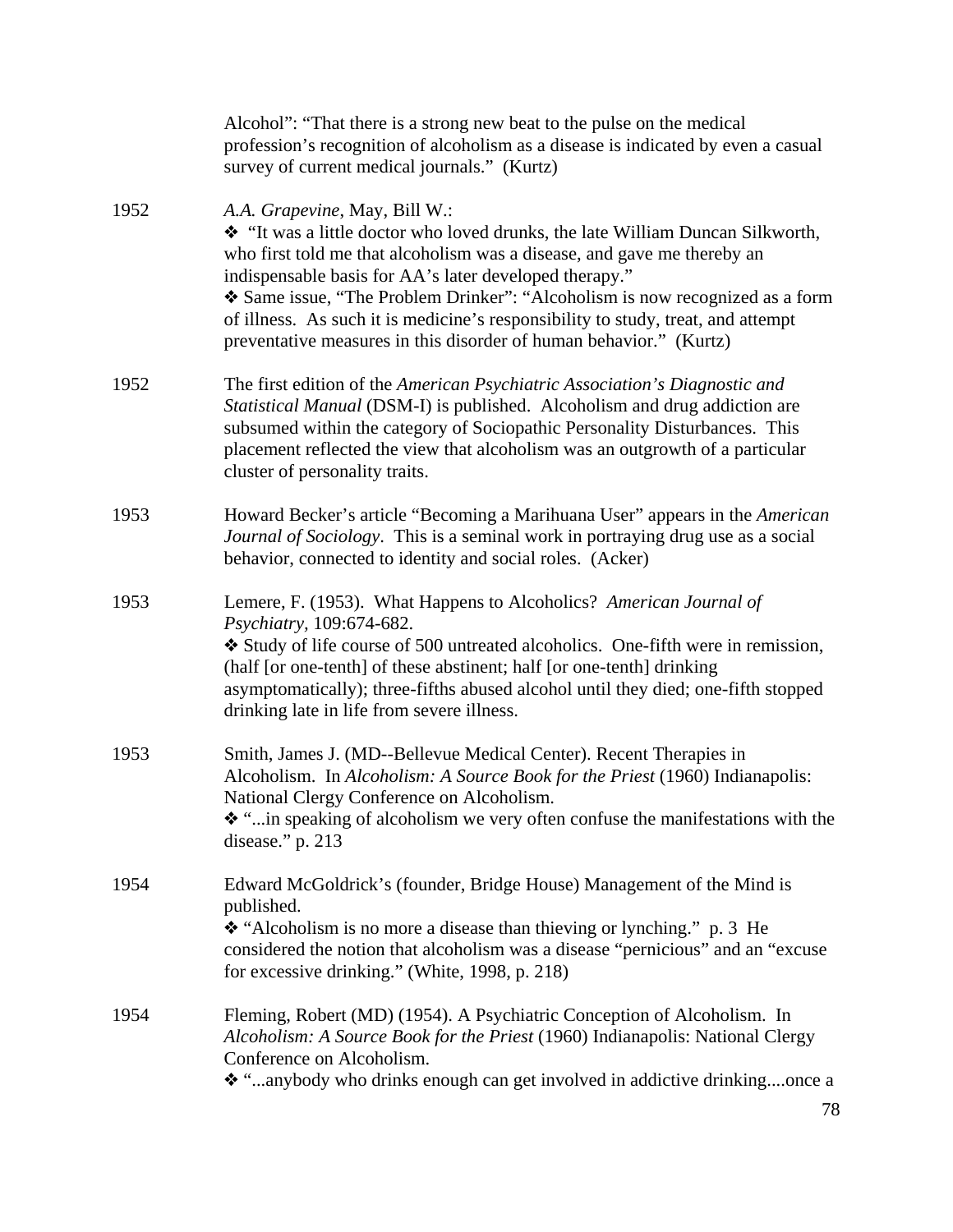|      | person gets caught in this, the cure seems to be total abstinence." p. 360                                                                                                                                                                                                                                                                                                                                                                                                                                                                                                                                                                                                                                                                                                                                                                                                                                                                                                                                                                                                                                      |
|------|-----------------------------------------------------------------------------------------------------------------------------------------------------------------------------------------------------------------------------------------------------------------------------------------------------------------------------------------------------------------------------------------------------------------------------------------------------------------------------------------------------------------------------------------------------------------------------------------------------------------------------------------------------------------------------------------------------------------------------------------------------------------------------------------------------------------------------------------------------------------------------------------------------------------------------------------------------------------------------------------------------------------------------------------------------------------------------------------------------------------|
| 1955 | The Academy of Medicine of New York calls for maintenance clinics. (Musto p.<br>232) (Acker)                                                                                                                                                                                                                                                                                                                                                                                                                                                                                                                                                                                                                                                                                                                                                                                                                                                                                                                                                                                                                    |
| 1955 | The American Bar Association and the American Medical Association form a<br>joint committee to study the narcotic drugs situation. (Musto 232) (Acker)                                                                                                                                                                                                                                                                                                                                                                                                                                                                                                                                                                                                                                                                                                                                                                                                                                                                                                                                                          |
| 1955 | Menninger, Karl (MD) (1955). The Psychoanalytic Approach to Alcoholism. In<br>Alcoholism: A Source Book for the Priest (1960) Indianapolis: National Clergy<br>Conference on Alcoholism.<br>• "One can look at alcoholism as a disease in the sense that something seems to<br>have gone wrongI am not too sure that calling it a disease and looking on it as<br>such is as helpful as it ought to be. At least I would suggest to you that we look<br>beyond merely the word <i>disease</i> that may have different meanings. For many<br>people the implication of disease is something that represents a visitation by some<br>external force. They look on disease as something from without taking<br>possession of the individual." p. 376                                                                                                                                                                                                                                                                                                                                                               |
| 1955 | Lolli, G. (1955). Alcoholism as a Medical Problem. Bulletin of New York<br>Academy of Medicine 31:876-885.<br>• "there are three types of excessive drinkers: the addictive drinkers, the<br>habitual symptomatic drinkers, and the irregular symptomatic drinkers," p. 876<br>We "Nor is it true that in the alcoholic the first drink is always followed by more<br>drinks. There are instances when the alcoholic is able to stop after a drink or two.<br>These are instances when the concentration of alcohol present in the blood<br>stream is either lower or higher than the concentration causing the blended<br>pleasure of body and mind which the addictive drinker seeks." p. 876<br>* "The basic goal of treatment is total and permanent abstinence from the use of<br>alcoholic beverages Experience has abundantly shown that even those<br>alcoholics who have undergone a thorough and successful analysis cannot drink<br>in a controlled way. In other words, there is at present no psychiatric or other<br>treatment which might enable the alcoholic to drink moderately." pp. 880-881 |
| 1955 | Lewis, J. (1955). Summary of Federal and State Alcoholism Programs in the U.S.<br>American Journal of Public Health, 45:1417-1419<br>Notes phenomenal growth of the public health attack upon alcoholism: "Ten<br>years ago, not a single state had a formal program for alcoholism. Now there are<br>thirty-four." (But Room, 1980, says 38 by 1952.) Note ideas on alcoholism:<br>"Our over-all approach in the Public Health Service is based on the assumption<br>that alcoholism is a symptom complex, a reaction syndrome related to deeper<br>problems of the individual personality, his emotional maturity, psychological an<br>physiological functioning, and his interactions with significant other persons<br>Treatment and rehabilitation are conceived broadly to include any combination of<br>measures, medical, psychological, social, economic, taken collectively which are                                                                                                                                                                                                                 |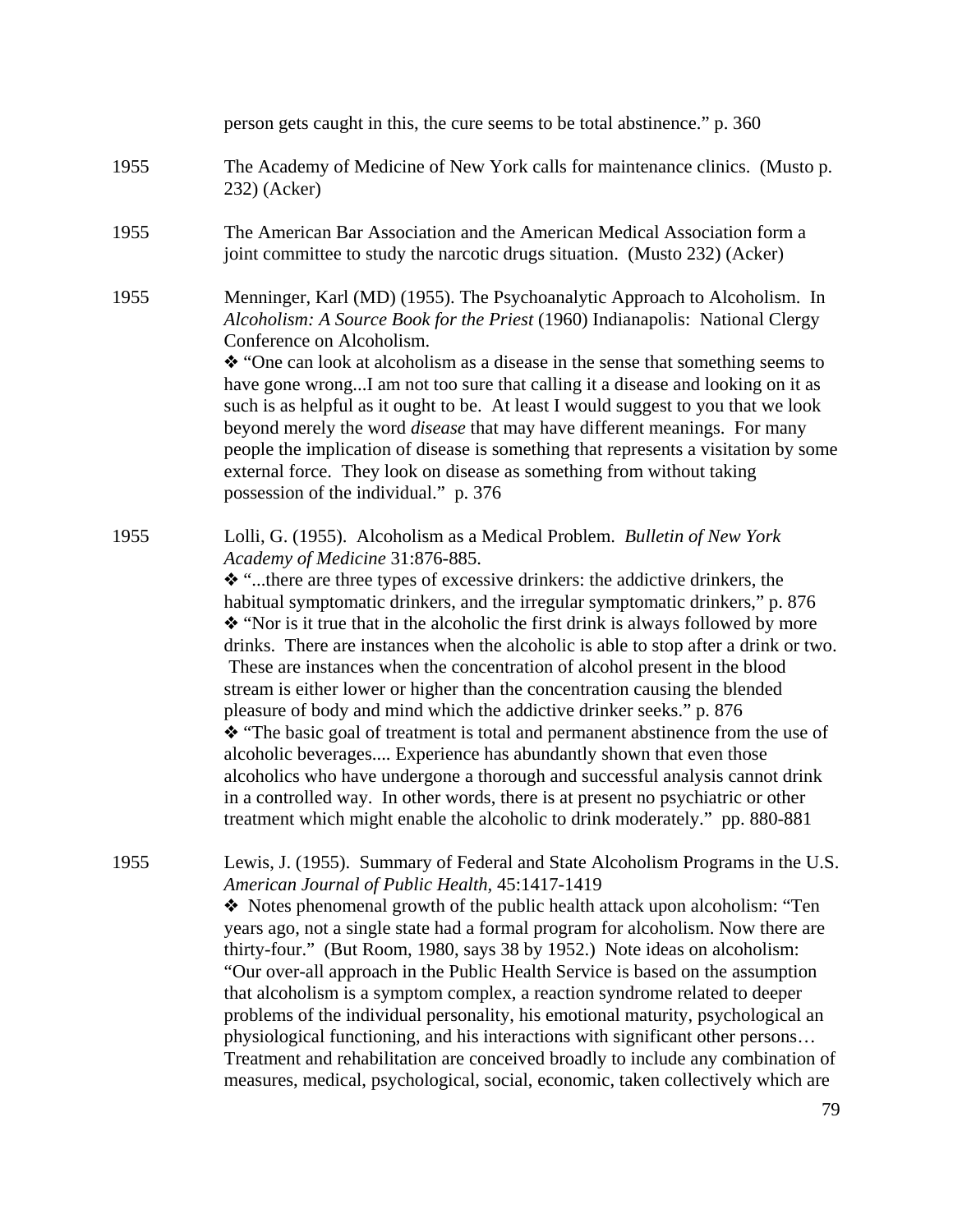useful in assisting the patient to achieve continued sobriety and adjust more successfully to his family and community, with greater satisfaction for himself." 1955 Use of "Alcoholism" to label chronic drunkenness appears for first time in a standard reference text in America-the Encyclopedia Americana (The article is written by Keller and Effron) (Kurtz) 1955 Tiebout, H. (1955b). Perspectives in Alcoholism*. Selected Papers Delivered at the Sixth Annual Meeting National States*= *Conference on Alcoholism, Miami Beach, Florida, October 30-November 2*. Portland, Oregon: The National States' Conference on Alcoholism, pp. 1-7.  $\hat{\mathbf{\cdot}}$  "In a psychological sense, he (the alcoholic) is ill; he has a disease." p. 1 ˜ Referring to the mid-1930s: "By the mid-thirties, the concept that behavior has its pathological or disease aspects had been generally accepted. It was quite logical for the new group to stress that excessive drinking was a sign of illness and that problem drinking could be a manifestation of a disease." ˜ Notes that slogan "alcoholism is a disease" guided alcoholism field for past 20 years. ˜ "...the idea that alcoholism as a disease was reached empirically by pure inference. It had never been really proved nor does there seem to be much disposition to validate the concept or to round out the picture...I cannot help but feel that the whole field of alcoholism is way out on a limb which any minute will crack and drop us all in a frightful mess. To change the metaphor, we have stuck our necks out and not one of us knows if he will be stepped on individually or collectively. I sometimes tremble to think of how little we have to back up our claims. We're all skating on pretty thin ice." p. 2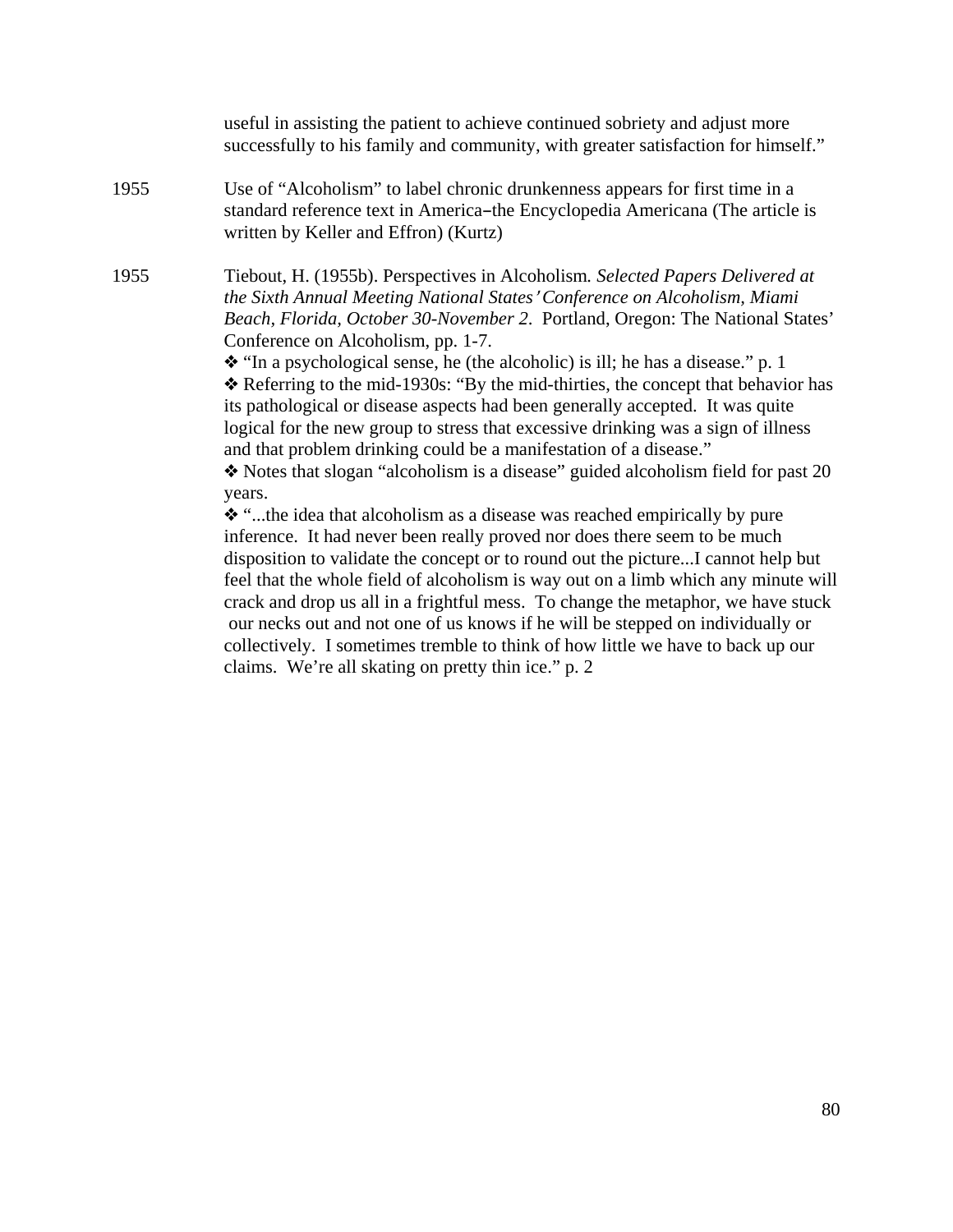## **The Combined Addiction Disease Chronologies of William White, MA, Ernest Kurtz, PhD, and Caroline Acker, PhD 1956 - 1965**

Between 1956 and 1965, there was an increased acceptance of the disease concept of alcoholism by major medical and public health groups, at the same time there were emerging criticisms of the disease concept in both the popular and scientific literature. The number of Americans agreeing with the statement that alcoholism was an illness rose from 20% in 1946 (Riley, 1946) to 93% in 1964 (Mulford and Miller, 1964) while the American Medical Association, American Hospital Association and the American Psychiatric Association passed formal resolutions advocating more medicalized approaches to the problem of alcoholism. At the same time, there were research studies that began to challenge some of the tenets of the disease concept (Selzer and Holloway, 1957; Davis, 1962; Kendell, 1965), and there were the first allegations that the disease concept could actually do harm to alcoholics (McNamara, 1960; Cain, 1964).

Within the addictions field itself, there were concerns expressed by Jellinek (1960) and Keller (1962) about the ambiguous definition of alcoholism. A much more sophisticated disease model was set forth by Jellinek--a model that called for the delineation of multiple "species" of alcoholism and a delineation of which species warranted the designation of "disease." This marked a beginning preoccupation with distinguishing alcohol-related problems from alcoholism.

The call for a more humane and effective approach to the problem of narcotic addiction by the American Medical Association and the American Bar Association added fuel to the growing medicalization of alcohol and other drug problems. The involvement of the federal government increased throughout this 10-year period. These experiments in federal support for treatment paved the way for a dramatic infusion of federal funds to support alcoholism and addiction treatment in the 1970s. What will be needed are models of addiction treatment that could be widely replicated in communities throughout the United States. Such models emerged in the 1960s: a clinic model of outpatient alcoholism counseling, the early diffusion of therapeutic communities, the development of methadone blockade therapy and the development of outpatient drug free counseling approaches. These modalities varied widely in terms of their underlying philosophies with only a portion of them resting on a disease concept foundation.

1956 Kruse, H.D., Ed., (1956). *Alcoholism as a Medical Problem*. New York: Hoeber-Harper.

˜ From Preface by Kruse

˜ "...it (alcoholism) carried more a label of sin than disease...alcoholism has been the concern mainly of the church, social welfare, the law and the courts, not of medicine." p. 9

˜ "...alcoholism was finally recognized as a disease, with spiritual, sociologic, psychologic, and economic implications, to be sure; but nevertheless a disease." p. 9

˜ "Few would argue that alcoholism is a disease of simple etiology." p. 9

˜ From "The Epidemiology of Alcoholism" by John Gordon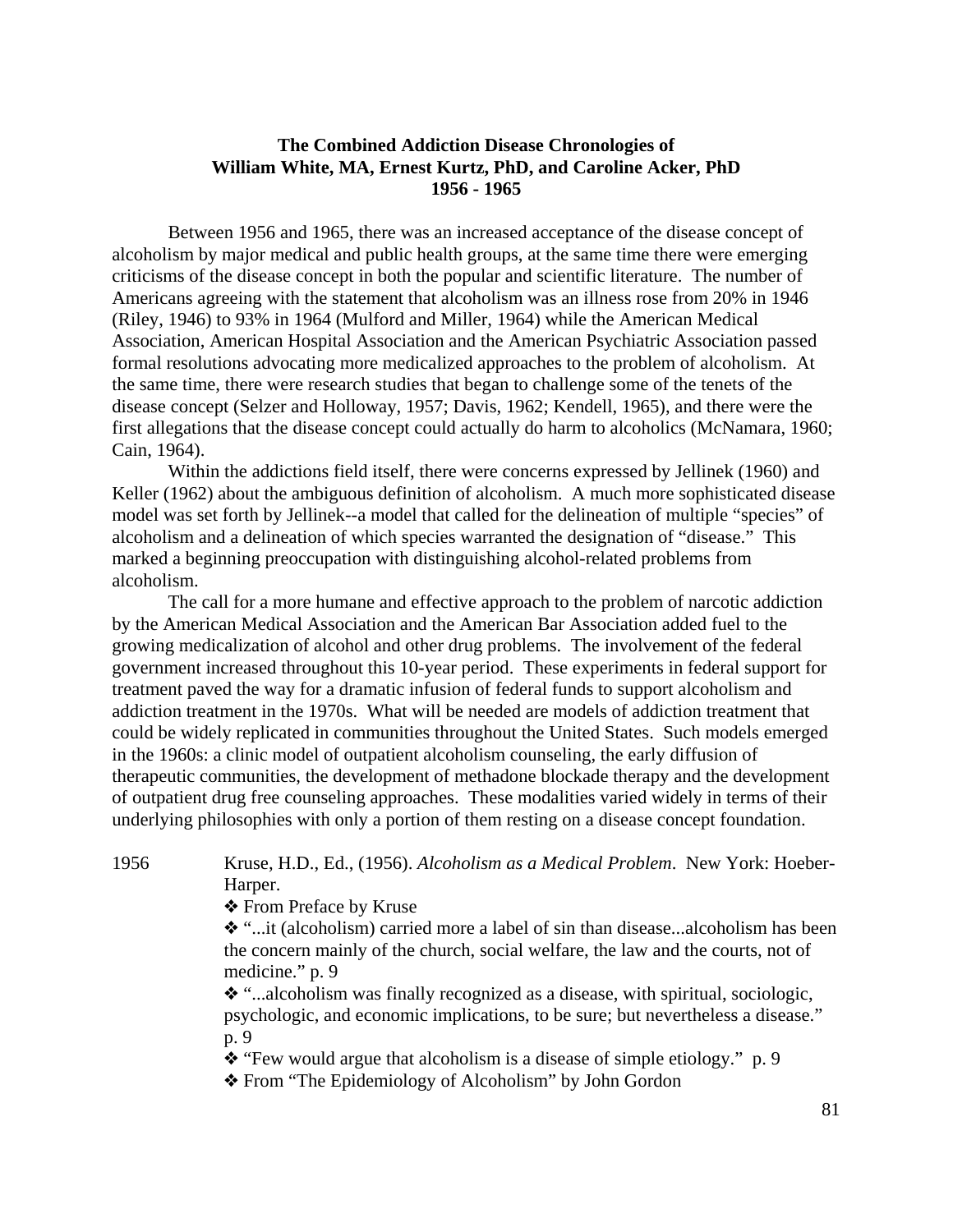˜ "...social influences are heavily weighted in alcoholism, as in many other diseases, notably tuberculosis." p. 16

˜ "The elements involved in the ecology of a mass disease are the agent of the disease, the particular thing responsible for the process; a host who is attacked; and the environment in which the host and agent operate." p. 22 (Detailed discussion of public health model)

˜ From Discussion: Dr. Franz Alexander: "The comparison of alcoholism with such diseases as tuberculosis requires one very important

qualification...Alcoholism is a part of the person's behavior. The host actively brings about the disease." --Dr. Gordon's Response: "My emphasis on the host is because of increasing conviction that in degenerative disease, the mental disorder, in most diseases of a chronic nature, the kind of person--the human organism- affected determines in large measure the pathology that results. That would seem especially true of alcoholism: the kind of people in a community, more than anything else, determines the frequency of alcoholic excess." p. 30

˜ From "The Natural History of Alcoholism" by Arnold Z. Pfeffer

˜ "The disease of alcoholism may be discussed in classical medical terms under the headings of: Definition; Signs, Symptoms, and Course; Diagnosis; Treatment; and Prognosis." p. 68

˜ "Alcoholism is a chronic disease based on a complicated etiology involving psychologic, social and physical factors. If not arrested, it progresses to further serious involvement of the organism at all levels of integration, with the development of a multitude of characteristic complications-medical, neuropsychiatric, psychologic and social....Despite this, the concept of alcoholism as a disease is often not accepted." p. 68

˜ From "Evaluation of Alcoholism" by Hugo Muench

˜ "...we are dealing with a chronic disease and in chronic disease the word "cure" probably has very little meaning. We are interested in abatement of symptoms, freedom from acute difficulties over varying periods of time--the control of the disease...--and that, I think, is probably what we should be thinking of in evaluating treatment because it seems to me that there is still a good deal of clarification necessary to decide what constitutes good results." p. 89

˜ From Discussion, Dr. M. Ralph Kaufman: "I wonder whether alcoholism is a disease...or a disease syndrome. It seems to me that alcoholism is a phase of a total continuing series of adaptive processes which may be called a disease..." p. 93

˜ Kaufman continuing: "It seems to me that what we consider disease...are attempts on the part of the organism to get well." Kaufman compares excessive drinking to fever--not so much a symptom of a disease but the body's effort to reestablish lost harmony. He suggests that to prematurely label alcoholism a disease entity may prematurely close research that could discover the true function that excessive drinking is serving. pp. 93-94

1956 Hospitalization of Patients with Alcoholism. (1956). *JAMA* October 20. ˜ AMA resolution on admitting alcoholics to general hospitals does not explicitly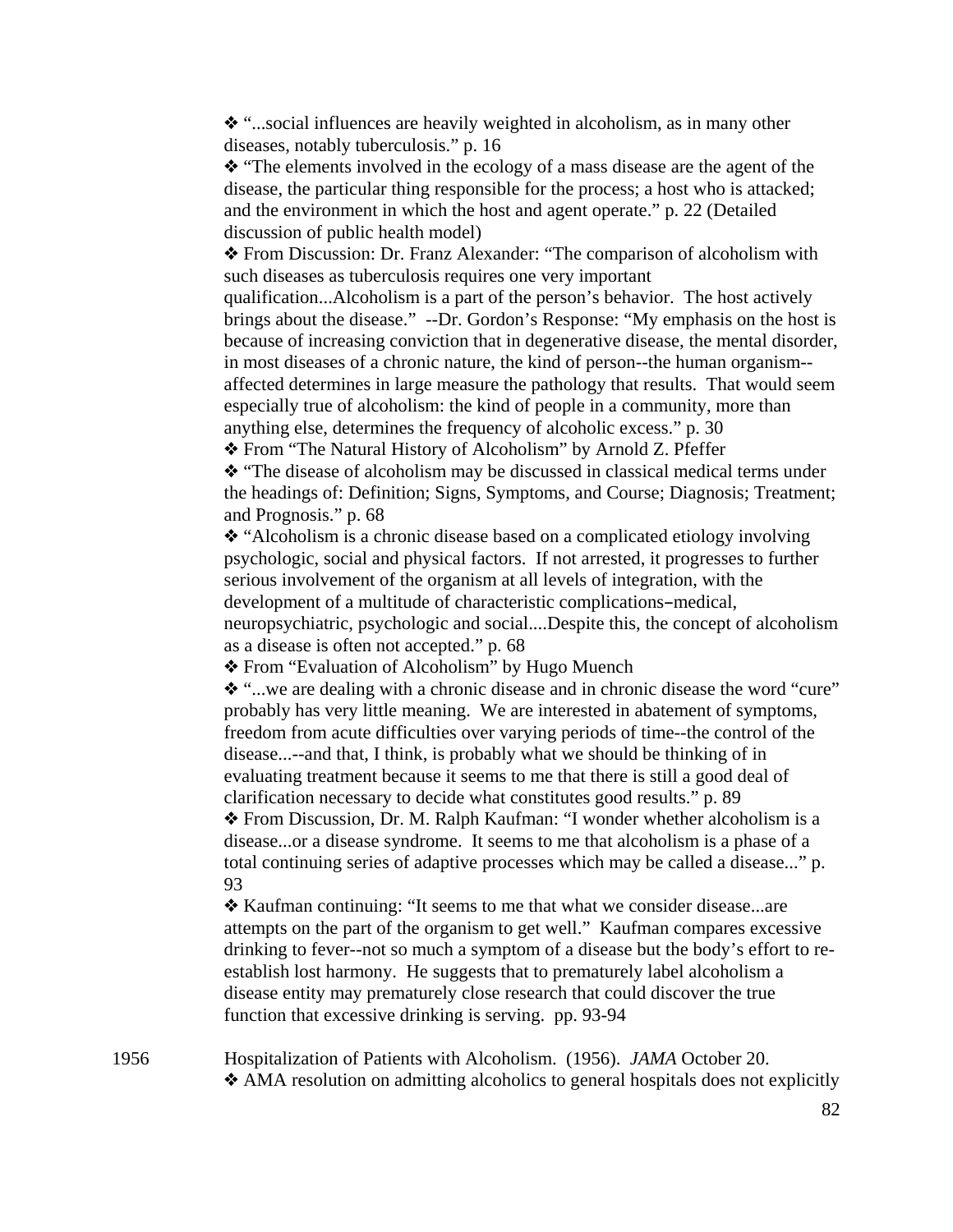|      | state that alcoholism is a disease but does refer to the alcoholic as a "sick"<br>individual": the acknowledgment (resolution) of alcoholism as a disease was not<br>passed until 1967<br>The 1956 resolution stated: "Hospitals should be urged to consider admission<br>of such patients with a diagnosis of alcoholism based upon the condition of the<br>individual patient, rather than a general objection to all such patients."                                                                                                                                                                                                                                      |
|------|------------------------------------------------------------------------------------------------------------------------------------------------------------------------------------------------------------------------------------------------------------------------------------------------------------------------------------------------------------------------------------------------------------------------------------------------------------------------------------------------------------------------------------------------------------------------------------------------------------------------------------------------------------------------------|
| 1956 | Block, M.A. (1956). Alcoholism is a Disease. Today's Health, 34:36-39<br>(November).<br><b>❖</b> "It was not until the 'thirties, when its own victims recognized alcoholism as an<br>illness, that something was done to educate the public about a disease that<br>affected millions of people" p. 36<br>* "Today the physician is equipped to care for these sick people. A number of<br>general hospitals now admit them with other patients." p. 39                                                                                                                                                                                                                     |
| 1957 | The American Hospital Association adopts a resolution urging local hospitals to<br>develop programs for the treatment of alcoholism. (Johnson, 1973, p. 95)                                                                                                                                                                                                                                                                                                                                                                                                                                                                                                                  |
| 1957 | Bonner, Harold C. (1957). A Medical Approach to Sobriety. In Alcoholism: A<br>Source Book for the Priest (1960). Indianapolis: National Clergy Conference on<br>Alcoholism.<br>* "Alcoholism isa chronic disease process which, in its early stages, has the<br>emotional factor, or the factor of the disturbance in the psyche, as the original part<br>of the disease process." p. 261                                                                                                                                                                                                                                                                                    |
| 1957 | Selzer, M. L. & W. H. Holloway. "A Follow-up Study of Alcoholics Committed<br>to a State Hospital." Quarterly Journal of Studies on Alcohol: follow-up after<br>five years; efforts to rehabilitate the unwilling do work; claims overall 40%<br>success rate, including 16% (13 of 83) who returned to social or nonpathological<br>drinking. They suggested this latter finding "seems to warrant a second look at<br>the long-cherished theory that no alcoholic can ever become a moderate drinker."                                                                                                                                                                     |
| 1957 | Diethelm, O. (1957). Some Fundamental Considerations in the Treatment of<br>Chronic Alcoholism. In: Himwich, Harold, Ed. Alcoholism: Basic Aspects and<br>Treatment. Washington, DC: American Association for the Advancement of<br>Science. pp 191-198.<br>* "Alcoholism is a biosocial problem which must be investigated and evaluated<br>by students from the biological, medical, psychologic, and social sciences." p.<br>191<br>Notes the need to distinguish between those with alcohol problems who can<br>stop excessive drinking once aware of these problems from those who cannot<br>control their consumption even in the face of unrelenting problems. p. 191 |
| 1958 | Glatt, M. (1958). Group Therapy in Alcoholism. British Journal of Addiction.<br>54(2):133.                                                                                                                                                                                                                                                                                                                                                                                                                                                                                                                                                                                   |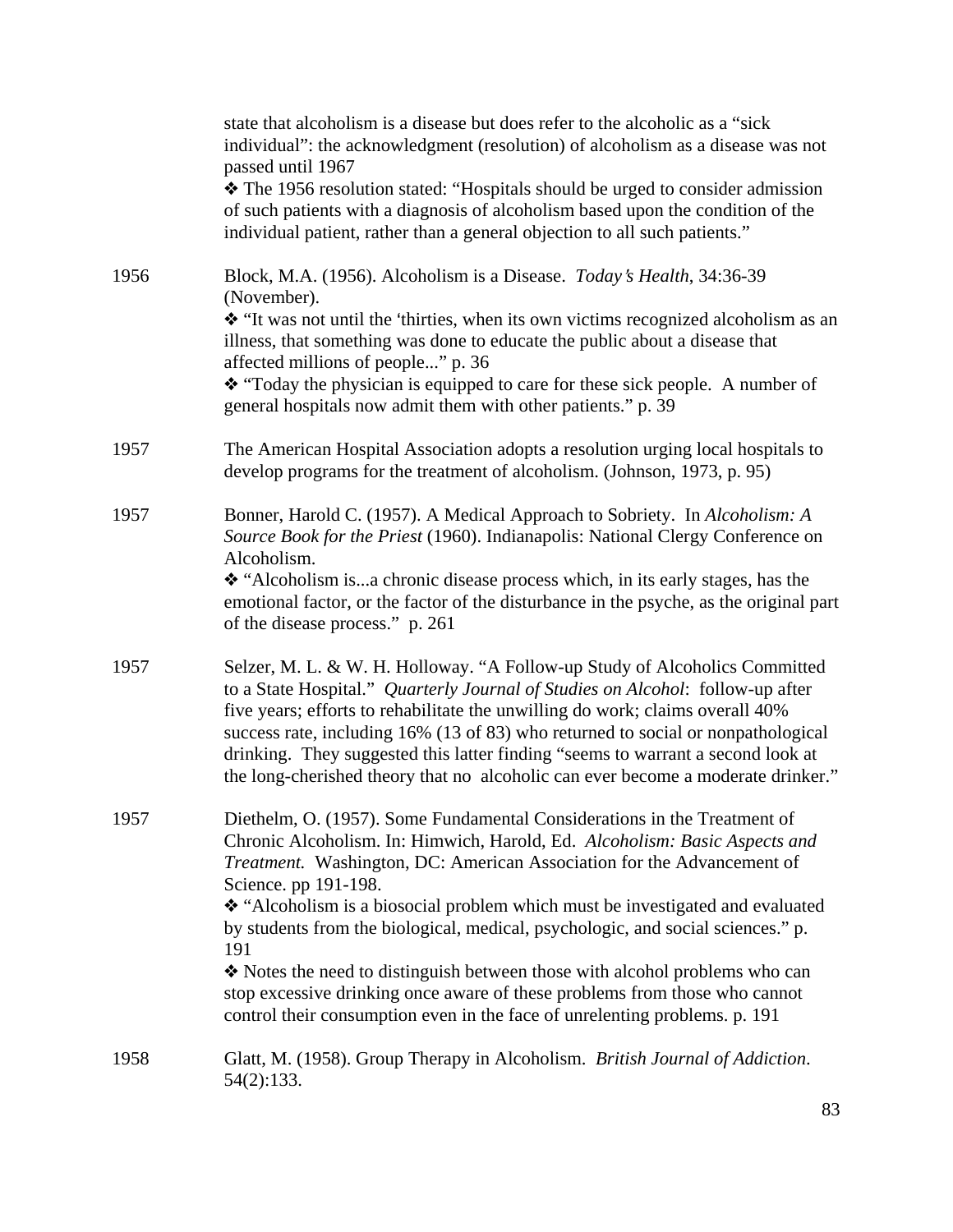|      | ◆ Max Glatt charts Jellinek's stages of alcoholism and adds the stages of<br>recovery in what Room will later christen as the "most widely diffused artifact of<br>the alcoholism movement."                                                                                                                                                                                                                                                                                                                                                                                                                                                                                                                                                                                                                                                                                                                                                                                                                                                                                                                                                                                                                                                                                                                                                                                                                                                                                                                                                                                 |
|------|------------------------------------------------------------------------------------------------------------------------------------------------------------------------------------------------------------------------------------------------------------------------------------------------------------------------------------------------------------------------------------------------------------------------------------------------------------------------------------------------------------------------------------------------------------------------------------------------------------------------------------------------------------------------------------------------------------------------------------------------------------------------------------------------------------------------------------------------------------------------------------------------------------------------------------------------------------------------------------------------------------------------------------------------------------------------------------------------------------------------------------------------------------------------------------------------------------------------------------------------------------------------------------------------------------------------------------------------------------------------------------------------------------------------------------------------------------------------------------------------------------------------------------------------------------------------------|
| 1958 | 58% of persons in a household survey reported that they would view a person<br>who drank so much as to affect their job and their relationships with people as<br>sick; 35% see such person as morally weak. (Roper survey; Johnson, 1973, p.<br>146)                                                                                                                                                                                                                                                                                                                                                                                                                                                                                                                                                                                                                                                                                                                                                                                                                                                                                                                                                                                                                                                                                                                                                                                                                                                                                                                        |
| 1958 | Mann, M. (1958). Marty Mann's New Primer on Alcoholism. New York: Holt,<br>Rinehart and Winston.<br>* "Alcoholism is a disease which manifests itself chiefly by the uncontrollable<br>drinking of the victim, who is known as an alcoholic. It is progressive, which, if<br>left untreated, grows more virulent year by year, driving its victims further and<br>further from the normal world, deeper and deeper into an abyss which has only<br>two outlets: insanity or death. Alcoholism, therefore, is a progressive, and often<br>fatal, diseaseif it is not treated and arrested. But it can be arrested." p. 3<br><b>❖</b> "It (disease concept) has come as a revelation to thousands of alcoholics<br>seeking desperately to find a reason for their, to them, inexplicable drinking<br>behavior' and for many of them it has been the greatest single factor leading to<br>eventual recovery from the disease. It has come as a healing balm to the tortured<br>hearts of wives, mothers and hundreds of alcoholics, who had hopelessly clung to<br>a lonely belief that <i>their</i> alcoholic wasn't the 'bad character' of general opinion,<br>but had 'something' wrong with him that drove him to destructive excess in<br>drinking. Finally, it has come as a constructive tool to the hands of baffled and<br>frustrated would-be helpers" p. 4<br>* "The concept of alcoholism as a disease has been on the scientific record for a<br>very long time, and has been rediscovered over and over again by observant<br>medical men and laymen alike." p. 4 |
| 1958 | The Interim Report of the ABA/AMA joint committee is published; it argues for<br>treating addiction as a disease. (Acker)                                                                                                                                                                                                                                                                                                                                                                                                                                                                                                                                                                                                                                                                                                                                                                                                                                                                                                                                                                                                                                                                                                                                                                                                                                                                                                                                                                                                                                                    |
| 1958 | Charles Dederich founds Synanon, based on idea of therapeutic community<br>developed by Maxwell Jones and on use of confrontational tactics to break down<br>denial and negative behavior patterns. It begins with a focus on alcoholics, but<br>shifts to focus on addiction. (White 240) (Acker) (See 1960s)                                                                                                                                                                                                                                                                                                                                                                                                                                                                                                                                                                                                                                                                                                                                                                                                                                                                                                                                                                                                                                                                                                                                                                                                                                                               |
| 1958 | Tiebout, H. (1958). Direct Treatment of a Symptom. In: Hoch, P. and Zubin, J.<br>Problems of Addiction and Habituation. NY: Grune & Stratton, pp. 17-26.<br>The Theorem The Therapists with alcoholics have a twofold task. They must treat the disease<br>alcoholism and they must treat the person afflicted with it. p. 2<br>◆ Notes how few alcoholics were helped by treating alcoholism as a symptom.<br>• "the treatment of the alcoholic must include direct treatment of the<br>symptom."                                                                                                                                                                                                                                                                                                                                                                                                                                                                                                                                                                                                                                                                                                                                                                                                                                                                                                                                                                                                                                                                           |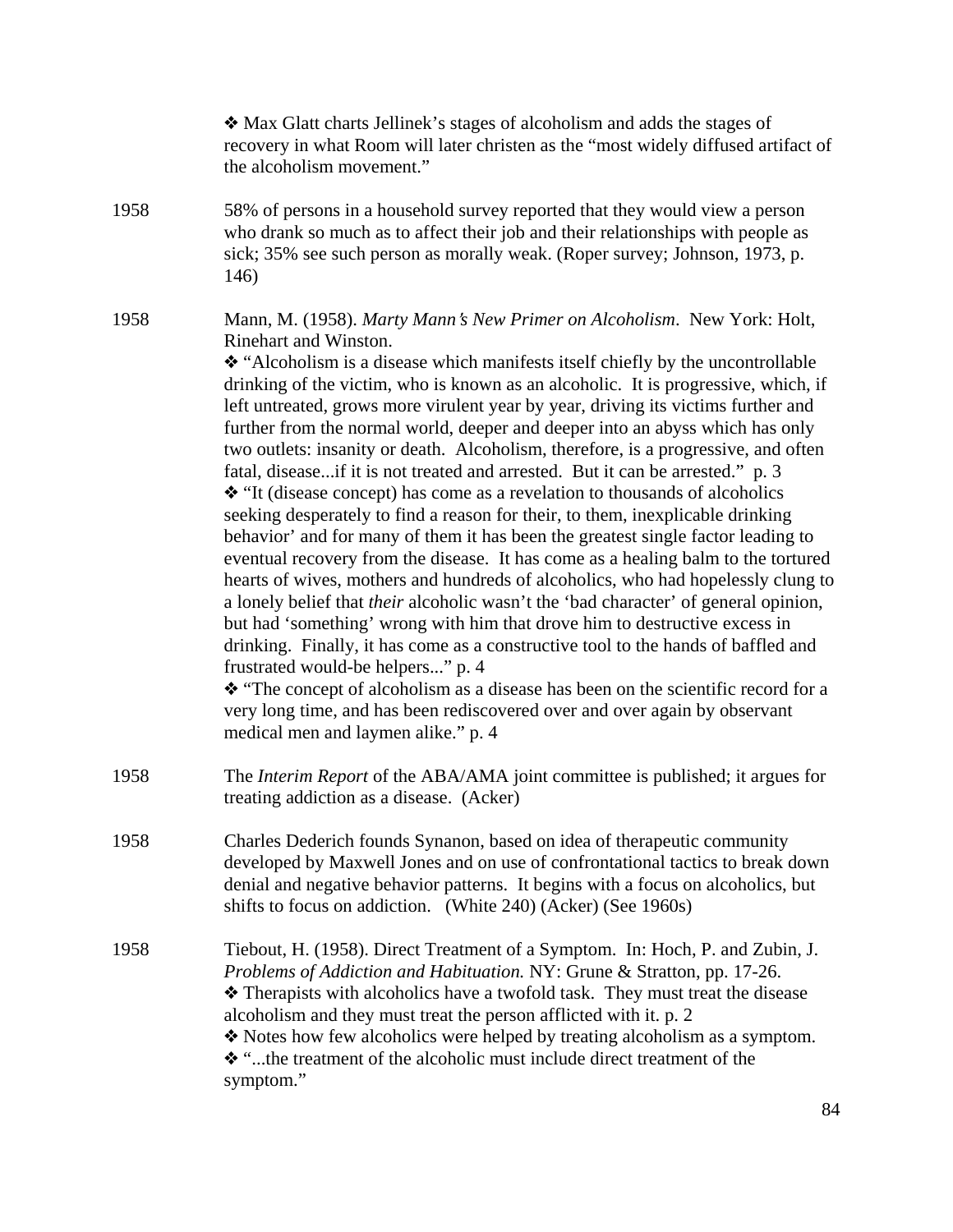| 1958  | A.A. Grapevine article entitled "Alcoholism is a Disease: The Essence of AA"<br>opens with lines: "Alcoholism is a disease. AA was the first to give me this bit of<br>information." p. 13 Notes it is a disease with physical, mental and spiritual<br>dimensions. Refers to alcoholism as a "serious, insidious, progressive disease"<br>and notes that it becomes a "disease of despair and fear." p. 15 October 1970.<br>Reaffirms threefold character of alcoholism. This may mark the movement of the<br>disease concept from the periphery of AA thought to its center.                                                                                                                                                                                                                                                                                                     |
|-------|------------------------------------------------------------------------------------------------------------------------------------------------------------------------------------------------------------------------------------------------------------------------------------------------------------------------------------------------------------------------------------------------------------------------------------------------------------------------------------------------------------------------------------------------------------------------------------------------------------------------------------------------------------------------------------------------------------------------------------------------------------------------------------------------------------------------------------------------------------------------------------|
| 1959  | Marconi, J. (1959). The Concept of Alcoholism. . Quarterly Journal of Studies<br>on Alcohol, 20(2):216-235.<br>❖ Excellent historical review of the history of alcoholism.<br>❖ "We understand, by alcoholism, a chronic disease, characterized by a<br>fundamental disturbance of the central nervous system, which manifests itself in a<br>group of bodily symptoms and signs that give an imperious character to the<br>concomitant desire to drink alcohol. On the behavioral level the disease<br>manifests itself by a primary or secondary state of physical dependence on the<br>drug. The symptomatology disappears temporarily after consumption of a certain<br>quantity of alcohol." p. 221<br>* "The appellative 'chronic,' however, constitutes a redundancy, as pointed out<br>by Dittmer (1932); the suffix 'ism' in itself indicates a persistent state." p. 230 |
| 1959  | Seeley, John (1959). The W.H.O. Definition of Alcoholism. Quarterly Journal of<br>Studies on Alcohol, 20: 326-392.                                                                                                                                                                                                                                                                                                                                                                                                                                                                                                                                                                                                                                                                                                                                                                 |
| 1960s | New demographics of drug use create the context for a transformation of drug<br>treatment in the U.S. White middle class youth, in large numbers, use marijuana,<br>psychedelics and, in the late 1960s, amphetamines, cocaine and heroin. This new<br>pattern in drug use adds to a cultural divide in America at the time of the Civil<br>Rights movement (in the early 1960s) and the Vietnam War (in the late 1960s).<br>For conservatives, drug use joins sexual liberation and left-wing politics as<br>symbols of a collapse of traditional American values; for liberals, the broad<br>sectors of youth using illicit drugs and the less harmful nature of marijuana as<br>compared to heroin fuel the view that America's drug laws are either too harsh or<br>completely misguided. (Acker)                                                                              |
| 1960s | Therapeutic communities are widely replicated. They contain two basic ideas<br>about the nature of addiction; one, the behavioral change is the main focus of<br>treatment and behavioral change can bring about changes in maturity and<br>emotional adjustment; two, the root cause of addiction lies in character flaws (as<br>psychiatric theories of addiction have held since at least the 1920s when Kolb<br>developed his psychopathic view of the addict). As a residential treatment venue,<br>the therapeutic community creates a milieu in which constant monitoring of<br>behavior and imposition of rewards and punishments encourage the desired                                                                                                                                                                                                                    |

changes in behavior. The use of ex-addicts as staff is groundbreaking because it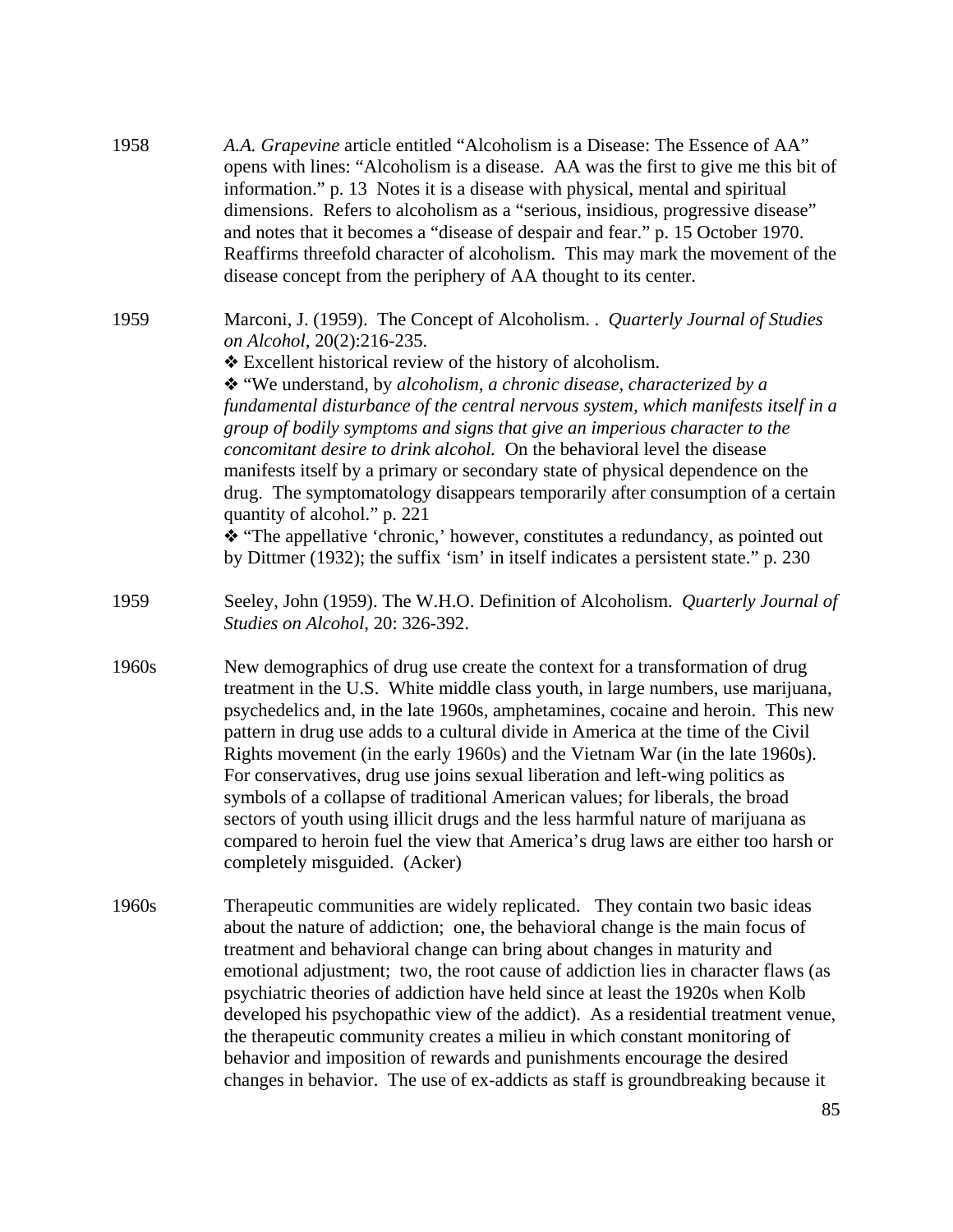| acknowledges the value of addicts' own understanding of the experience of<br>addiction; it also creates new avenues for recovering addicts to move toward<br>conventional occupational roles. (White, 1998, p. 245-49; Besteman) Therapeutic<br>communities founded in the 1960s include Daytop Lodge, Gateway House,<br>Odyssey House, and Phoenix House. (Besteman) (Acker)                                                                                                                                                                                                                                                                                                                                                                                                                                                                                                                                                                                                                                                                                           |
|-------------------------------------------------------------------------------------------------------------------------------------------------------------------------------------------------------------------------------------------------------------------------------------------------------------------------------------------------------------------------------------------------------------------------------------------------------------------------------------------------------------------------------------------------------------------------------------------------------------------------------------------------------------------------------------------------------------------------------------------------------------------------------------------------------------------------------------------------------------------------------------------------------------------------------------------------------------------------------------------------------------------------------------------------------------------------|
| Jellinek, E.M. (1960). Alcoholism, a genus and some of its species. Canadian<br>Medical Association Journal, 83:1341-1345.<br>• "In a recent article, the author came to the conclusion that 'alcoholism' was not<br>a specific, but a generic term." p. 1341<br>• "When one scans these various 'alcoholisms', it appears that they have only<br>two elements in common: one is drinking and the other is damage (individual or<br>social) incumbent upon drinking. The two elements form the basis for the<br>definition of alcoholism." p. 1341<br><b>❖</b> "If we define the genus of alcoholism as any drinking which brings about<br>damage, it would seem that we cannot even ask whether alcoholism is a disease or<br>not, but we would have to name or describe one or more species of the genus in<br>order to give a reasonable answer to the question." p. 1341<br><b>❖</b> "It is suggested that only two species of alcoholism [gamma and delta], which<br>represent addiction in the strict pharmacological sense, may be seen as diseases."<br>p. 1345 |
| Straus, "Research in the Problems of Alcohol -- a 20-Year Perspective."<br>Multidisciplinary Programming in Alcoholism Investigation: Proceedings of a<br>Conference. Berkeley, CA, 1960; California Department of Public Health,<br>Division of Alcohol Rehabilitation.<br>* Room (Dissertation) sees as first clear use of term, "the alcoholism<br>movement," replacing "the new scientific approach."<br>◆ Describes the years 1940-1955 as "the first modern generation of research on<br>alcoholism."                                                                                                                                                                                                                                                                                                                                                                                                                                                                                                                                                             |
| McNamara, J. (1960). The Disease Conception of Alcoholism: Its Therapeutic<br>Value for the Alcoholic and His Wife. Social Casework, 41:460-465.<br>• "the therapeutic value of the disease concept may bear no relationship to its<br>scientific validity." p. 461<br>• "under certain given conditions, the disease conception of alcoholism may<br>contribute to excessive use of alcohol as, under other conditions, it may contribute<br>to the control of alcoholism." p. 461<br>Notes how the disease concept shifts the alcoholic spouse's self-blame to the<br>impersonal state called "disease" and provides her or him with a cognitive map of<br>the disease and the recovery process. p. 462<br><b>♦</b> the disease concept may lead to "over-protectiveness" of the alcoholic. p. 463<br>Notes paradox of how AA holds the alcoholic responsible for his first drink but<br>not those that follow. p. 464<br>• "the disease conception offers no easy solution to the problem of alcoholism                                                              |
|                                                                                                                                                                                                                                                                                                                                                                                                                                                                                                                                                                                                                                                                                                                                                                                                                                                                                                                                                                                                                                                                         |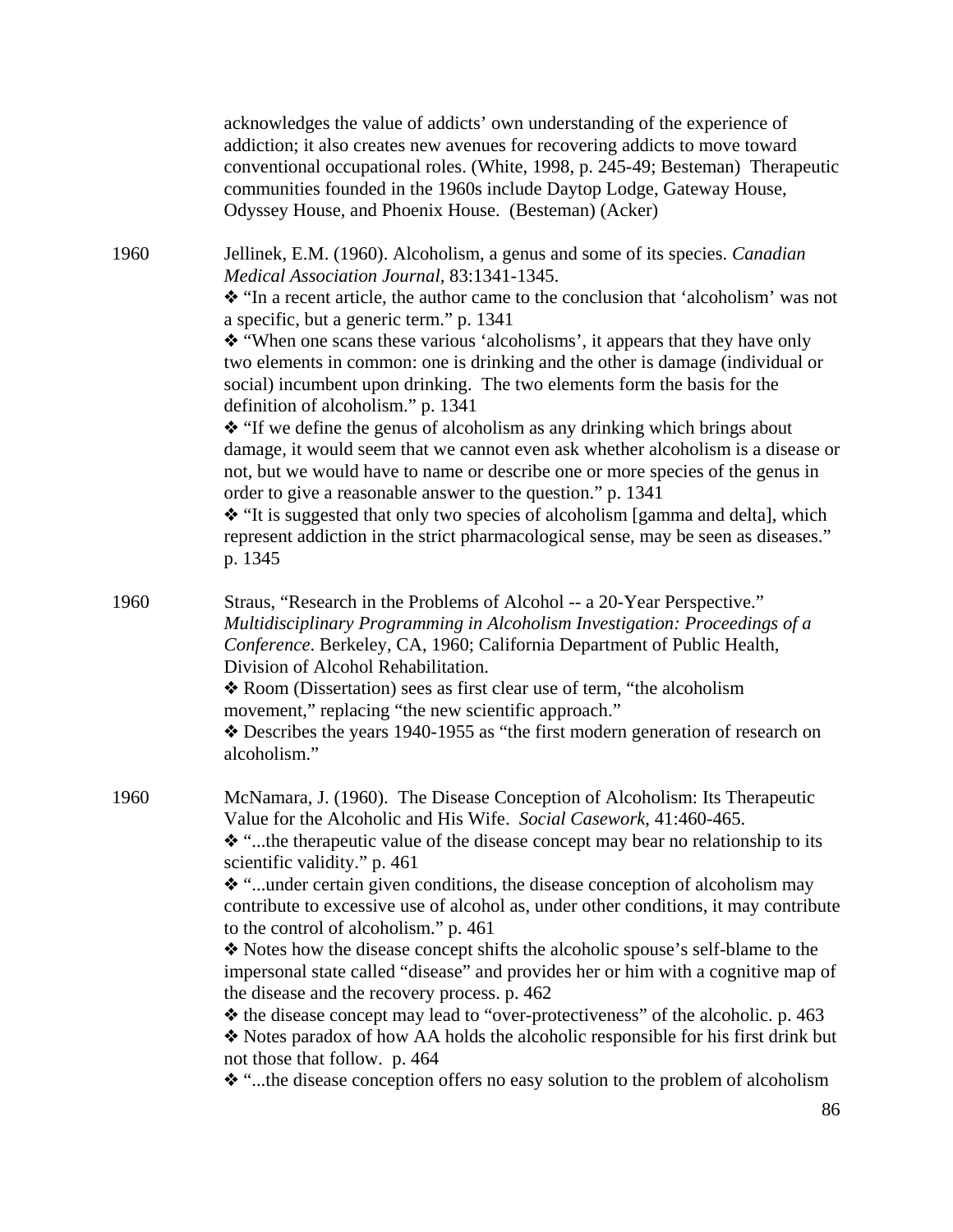for either the alcoholic or his wife." p. 464 ˜ "The utility of the disease conception would seem to be of minimal value in many cases." p. 465

1960 Wilson, B. (1960). "Clergy Conference" talk to the National Clergy Conference on Alcoholism, New York, April 21: "We have never called alcoholism a disease, because technically speaking, it is not a disease entity. For example, there is no such thing as heart disease. Instead there are many separate heart ailments, or combinations of them. It is something like that with alcoholism. Therefore we did not wish to get in wrong with the medical profession by pronouncing alcoholism a disease entity. Therefore we always called it an illness, or a malady–a far safer term for us to use." (quoted in Kurtz, 1979)

1960 Jellinek, E.M. (1960). *The Disease Concept of Alcoholism*. New Haven, CT: College and University Press.

> ˜ "...as far as the broad lay public is concerned some emotional appeal is necessary, but the 'alcoholic' would become a more acceptable human being without a halo hovering over his head." p. 5

˜ "...there is not one alcoholism but a whole variety." p. 10

 $\clubsuit$  "...alcoholism has too many definitions and disease has practically none." p. 11

˜ "It comes to this, that *a disease is what the medical profession recognizes as such*." p. 12

˜ "In connection with alcoholism the term illness is more acceptable to the public than disease, of which they think rather in terms of the infectious diseases."

˜ By adhering strictly to our American ideas about 'alcoholism' and 'alcoholics' (created by Alcoholics Anonymous in their own image) and restricting the term to these ideas, we have been continuing to overlook many other problems of alcohol which need urgent attention." p. 35

˜ "...*we have termed as alcoholism any use of alcoholic beverages that causes any damage to the individual or society or both*." p. 35

˜ "...there is every reason why the student of alcoholism should emancipate himself from accepting the exclusiveness of the picture of alcoholism as propounded by Alcoholics Anonymous." p. 38

˜ "Recovered alcoholics in Alcoholics Anonymous speak of "loss of control" to denote that stage in the development of their drinking history when the ingestion of one alcoholic drink sets up a chain reaction so that they are unable to adhere to their intention to "have one or two drinks only" but continue to ingest more and more--often with quite some difficulty and disgust--contrary to their volition." p. 41

˜ Quoting Lake (1957) "There is no such thing as "alcoholism." p. 59

˜ Citing his own understanding of alcoholism in the years 1945-1953: "Heavy drinking is initiated by psychological or social factors; later a physiological X factor accounts for a disease condition outwardly manifested through loss of control." p. 84

˜ Jellinek recognizing clinical usefulness of metaphors: "The figurative use of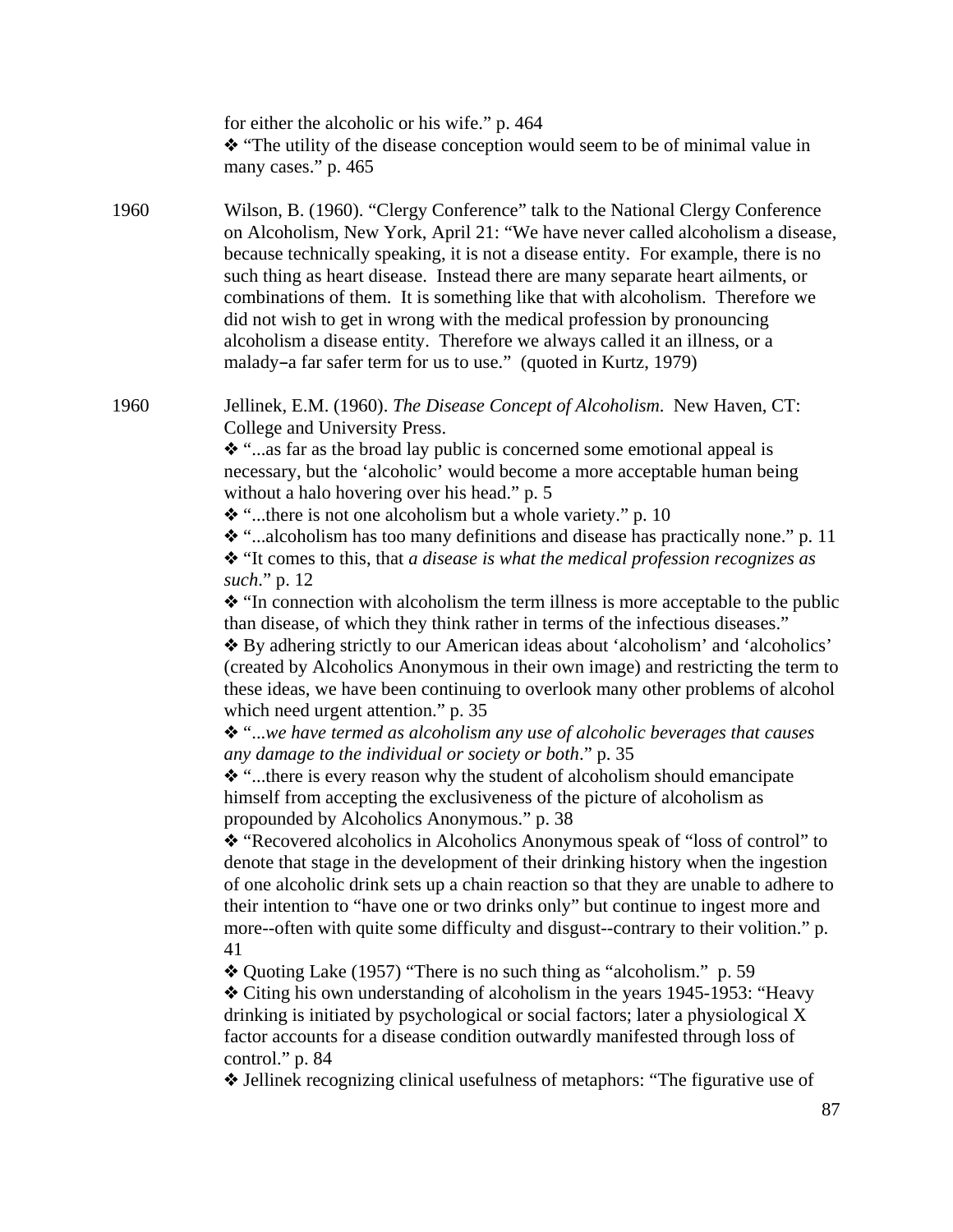the term "alcoholism is an allergy" is as good as or better than anything else for their (AA's) purposes, as long as they do not wish to foist it upon students of alcoholism." p. 87

˜ Notes that how alcoholism is labeled (e.g., disease) has important implications for whether the culture will respond to the alcoholic with therapeutic, social welfare or penal measures. p. 157

˜ "The question of what formulation of the illness conception is accepted ... cannot be determined on the basis of existing information. The indications for the great majority are that the accepted version is merely that "alcoholism is a disease." For the time being this may suffice, but not indefinitely." p. 159 ˜ "...if the medical profession were not to accept the idea of alcoholism as an illness, the movement for its propagation could not maintain itself in the long run,

and would sooner or later collapse." p. 160

˜ "The concept of alcoholism as a single disease, a unitary clinical entity based on a medical model, believed to progress along a known or predictable continuum, and measurable in terms of a single common symptoms may be an oversimplified representation..."

˜ Jellinek notes the apparent shift in public acceptance of alcoholism as an illness between 1948 and 1958 public opinion surveys but suggests that "the belief is not deeply rooted as yet," lacked any "particular depth," and may have been little more than "lip service." Pp. 183-4

˜ "...the idea of alcoholism as a disease has been propagated by this subcommission (WHO) perhaps with too much zeal and too little recognition of alcohol problems arising from other sources than true alcohol addiction..." Pp. 203-204

- early 1960s California's Civil Addict Program mandates treatment and post-treatment monitoring for addicts through court commitment and special parole authority; New York state's Narcotic Addiction Control Commission provides treatment to individuals committed through civil and criminal courts. (Besteman) (Acker)
- 1961 The *Final Report* of the ABA/AMA joint committee is published. The report challenges the effectiveness of harsh sentences for drug possession and calls for treating addiction as a medical condition with community-based facilities. It discusses maintenance clinics as an approach deserving consideration. (Musto 232-3; White, 1998, p. 252) (Acker)
- 1961 Mulford, H. and Miller, D. (1961). Public Definition of the Alcoholic. *Quarterly Journal of Studies on Alcohol*, 22:312-320.  $\triangle$  A 1958 Iowa survey finds that 51% of those surveyed agree that the alcoholic is best described as a "sick person." There were significant differences in agreement by occupation: physicians (51%), high school principals (29%), and police chiefs (13%). 60% of police chiefs viewed the alcoholic as "morally weak."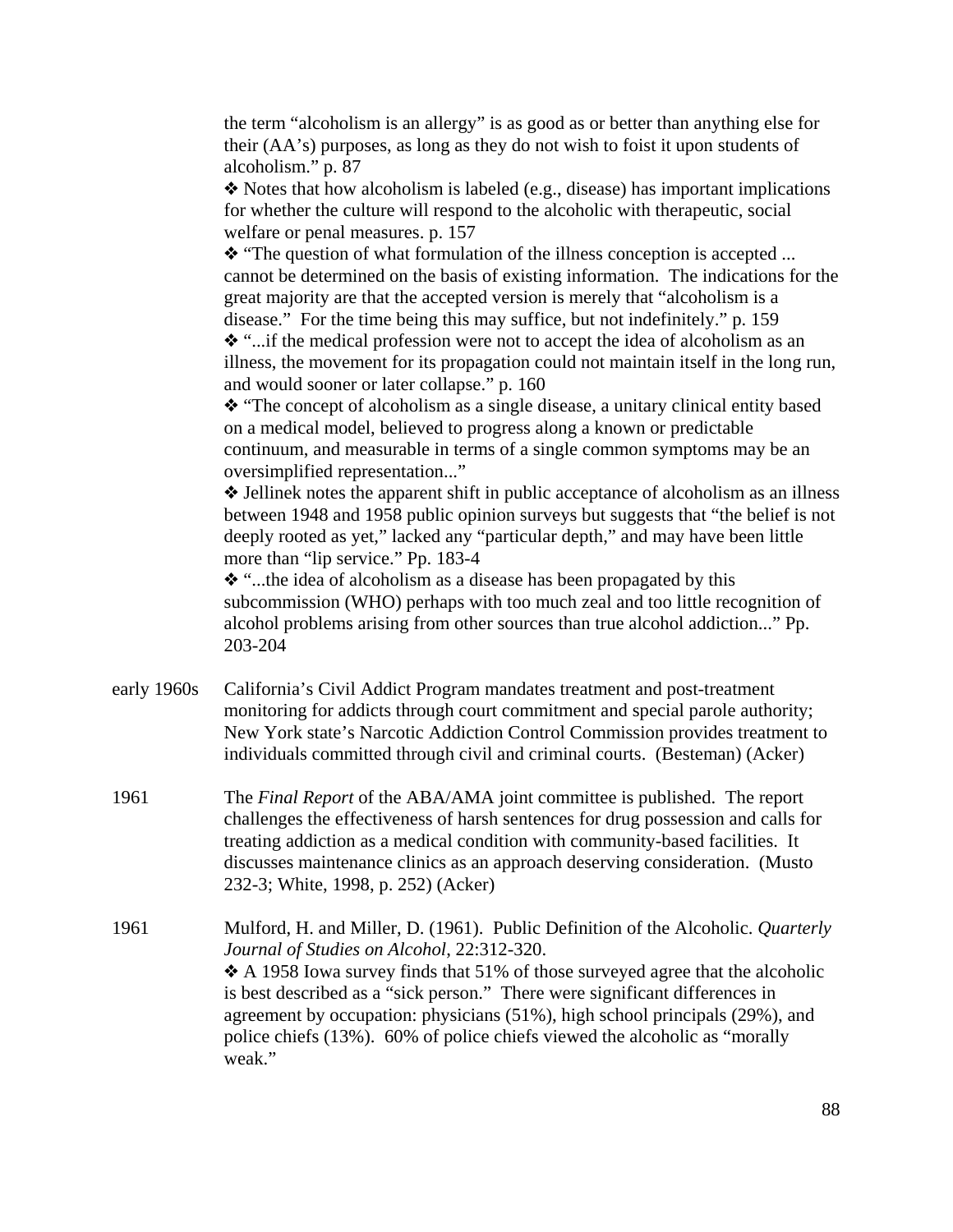| 1961 | Ausubel. David P. (1961). Causes and Types of Narcotic Addiction: A<br>Psychosocial View. Psychiatric Quarterly, 35:523-531.<br>* "there are many different kinds of drug addicts, and the causes of drug<br>addiction are multiple and additive in their impact rather than mutually exclusive.<br>As in most other diseases the causes of drug addiction include both <i>internal</i><br>factors originating within the affected individual (e.g., hereditary susceptibility)<br>and external factors originating within the environment. Each type of factor may<br>be further categorized with respect to whether its impact occurs immediately prior<br>to, and is essential for, the appearance of the disease ( <i>precipitating</i> ), or is<br>operative over a long period of time and merely contributory (predisposing)."                                                                                                                      |
|------|------------------------------------------------------------------------------------------------------------------------------------------------------------------------------------------------------------------------------------------------------------------------------------------------------------------------------------------------------------------------------------------------------------------------------------------------------------------------------------------------------------------------------------------------------------------------------------------------------------------------------------------------------------------------------------------------------------------------------------------------------------------------------------------------------------------------------------------------------------------------------------------------------------------------------------------------------------|
| 1961 | Cohen, H. (1961). The Evolution of the Concept of Disease. In: Lush, B. Eds.<br>Concepts of Medicine. New York: Pergamon.<br>❖ Excellent review of the history of the concept of disease.<br>$\triangle$ "The dangers which the "entity" concept (of disease) carries are: (1) that it<br>promotes a "penny-in-the-slot machine" approach to diagnosis by seeking for<br>pathognomic signs especially the short cuts of the laboratory or instrument, (2)<br>that it suggests that diagnosis is arrived at by comparing an unknown with a<br>catalogue of knowns: the method of recognizing an elephant by having seen one<br>before, (3) that it reduces thought to a minimum, (4) that it is of little help and<br>may be positively misleading where the disease varies significantly from the<br>usual, and (5) that it leads to all those dangers associated withthose "who to the<br>fascination of a name, surrender judgement, hoodwinked." p. 168 |
| 1962 | The Presidential Commission on Narcotics and Drug Abuse is convened. The<br>resulting report (the Prettyman report, named after commission head Judge E.<br>Barrett Prettyman) makes 25 recommendations. Only one, which calls for civil<br>commitment programs similar to those in California and New York, is<br>implemented (see NARA, below). (Besteman) (Acker)                                                                                                                                                                                                                                                                                                                                                                                                                                                                                                                                                                                       |
| 1962 | Jellinek, E.M. (1962). Cultural Differences in the Meaning of Alcoholism. In:<br>Pittman, D. and Snyder, C. Society, Culture and Drinking Patterns. New York:<br>John Wiley and Sons, Pp. 382-394<br>* "Instead of the extension of the term 'alcoholism' to all forms of excessive<br>drinking and the creation of new terminology to serve the necessary distinctions,<br>it seems preferable to talk about the problems of alcohol and to regard alcoholism<br>as one of the problems." p. 384<br>◆ Discussing use of the term alcoholism "any label or definition is only a<br>matter of convenience and convention, and the essential factor is the consistency<br>in connotation." p. 383<br>All of the ideas about alcoholism in a given country have a good deal of truth<br>in them, but they become modified in the light of experience from other<br>countries." p. 387                                                                         |
| 1962 | Keller, M. (1962). The Definition of Alcoholism and the Estimation of its                                                                                                                                                                                                                                                                                                                                                                                                                                                                                                                                                                                                                                                                                                                                                                                                                                                                                  |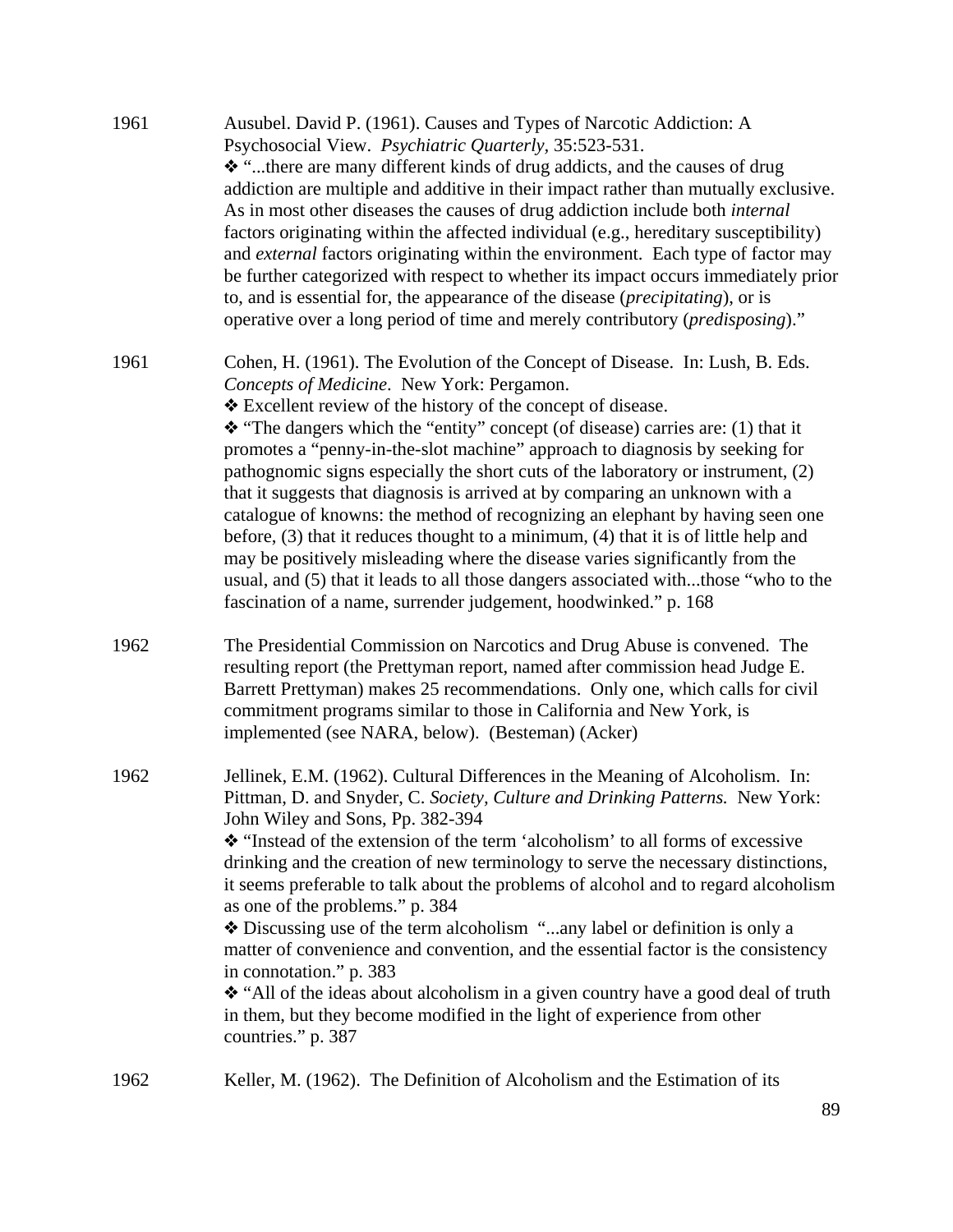|      | Prevalence. In: Pittman, D. and Snyder, C. Society, Culture and Drinking<br>Patterns. New York: John Wiley and Sons, pp.310-329.<br>* "The definition of alcoholism has long been marked by uncertainty, conflict,<br>and ambiguity." p. 310<br>Notes designation of alcoholism as a disease in medical dictionaries.                                            |
|------|------------------------------------------------------------------------------------------------------------------------------------------------------------------------------------------------------------------------------------------------------------------------------------------------------------------------------------------------------------------|
|      | * "Alcoholism is a disease with a history older than the resolutions of medical<br>societies granting it diplomatic recognition as such."                                                                                                                                                                                                                        |
|      | • These conceptions allow the conclusion that alcoholism is a chronic disease<br>and that it is etiologically associated with personality deviation or with the<br>pharmacological properties of alcohol, and perhaps with both either                                                                                                                           |
|      | simultaneously or successively." p. 312<br>* "Alcoholism is a psychogenic dependence on or a physiological addiction to<br>ethanol manifested by the inability of the alcoholic to consistently control either<br>the start of drinking or its termination once started" p. 312<br>• "many alcoholics may be dependent on intoxication rather than addicted to a |
|      | particular substance." p. 312n<br>❖ " 'loss of control' means that whenever an alcoholic starts to drink it is not<br>certain he will be able to stop at will." p. 313                                                                                                                                                                                           |
| 1962 | "The \$1.1 million NIMH grant for the work of the Cooperative Commissions<br>represented the first significant involvement on the part of the federal government<br>with the issue of alcoholism." (Johnson, 1973, p. 349)                                                                                                                                       |
| 1962 | Supreme Court declares addiction a disease in Robinson v. California<br>Ustice William O. Douglas: "The addict is under compulsion not capable of<br>management without help[He or she] has a disease and  must be treated as a<br>sick person."                                                                                                                 |
| 1962 | Davies, D.L. (1962). Normal Drinking in Recovered Alcohol Addicts. Quarterly<br>Journal of Studies on Alcohol, 23:94-104. Davies follow-up study of alcoholics<br>treated at Maudsley Hospital in London reports of seven patients who<br>successfully returned to controlled drinking following treatment.                                                      |
| 1962 | Winick, C. (1962). Maturing Out of Narcotic Addiction. Bulletin on Narcotics,<br>14:1-7 (January-March).                                                                                                                                                                                                                                                         |
| 1962 | Seeley, J. (1962). Alcoholism as a Disease: Implications for Social Policy In:<br>Pittman, D. and Snyder, C. (Eds). Society, Culture and Drinking Patterns. NY:<br>John Wiley & Sons.                                                                                                                                                                            |
|      | <b>❖</b> "The statement, 'alcoholism is a disease,' is now so widely heard in scientific<br>and lay circles that one can hardly safely begin any undertaking in reference to<br>alcoholism without first repeating it as, presumably, a sign of piety and a promise<br>of right performance." p. 586                                                             |
|      | * "Disease falls into a naturalistic matrix; sin, into a moral one; crime, into a<br>legal one." p. 588                                                                                                                                                                                                                                                          |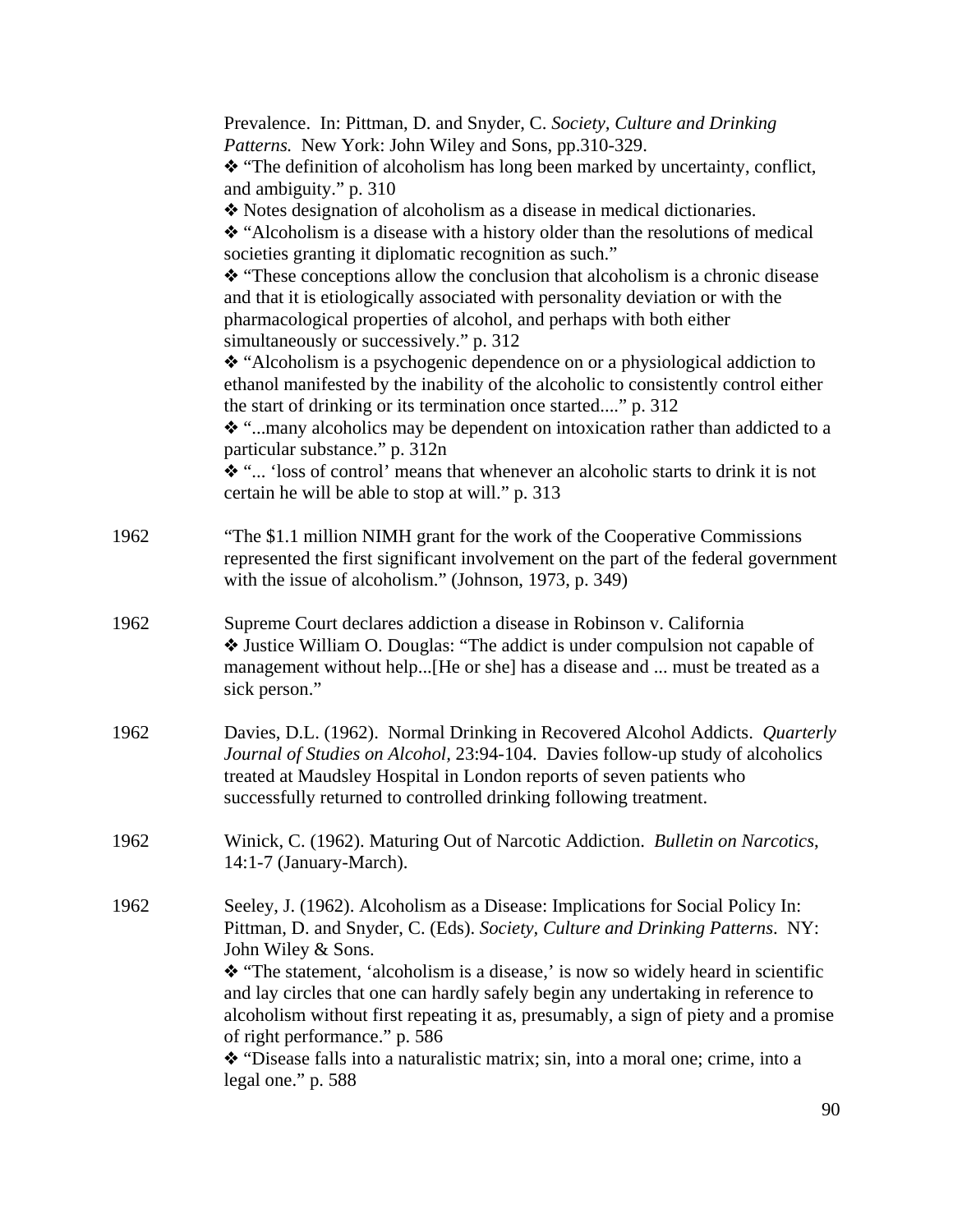|      | ◆ Persons can contract a disease and still be held responsible when effective<br>preventative and corrective measures are known and available. p. 588<br>◆ Can praise be laid on the drinker who has escaped alcoholism and blame laid<br>on the drinker who suffers from alcoholism and has become an alcoholic? Is<br>alcoholism a natural or volitional event or something in between? Does the<br>process of acquiring alcoholism involve free or determined behavior? p. 588<br>❖ Following his conclusion that alcoholism fits most biological/medical<br>definitions of "disease": Seeley says, "If we may without impropriety define it as<br>a disease, we may next ask <i>should</i> we -- a question of wisdom" p. 593<br>* "I think the bare statement that 'alcoholism is a disease' is most misleading,<br>since a) it links up with a much -- too-narrow concept of 'disease' in the public<br>mind, and b) it conceals what is essential -- that is, that a step in public policy is<br>being recommended, not a scientific discovery announced. It would seem to me<br>infinitely preferable to say, 'It is best to look on alcoholism as a disease<br>because,' and to enumerate reasons." p. 593<br>* Room (1984) notes that Seeley was one of the first people who began to talk<br>about the disease concept as "a matter of social definition rather than as a<br>statement of fact." |
|------|-------------------------------------------------------------------------------------------------------------------------------------------------------------------------------------------------------------------------------------------------------------------------------------------------------------------------------------------------------------------------------------------------------------------------------------------------------------------------------------------------------------------------------------------------------------------------------------------------------------------------------------------------------------------------------------------------------------------------------------------------------------------------------------------------------------------------------------------------------------------------------------------------------------------------------------------------------------------------------------------------------------------------------------------------------------------------------------------------------------------------------------------------------------------------------------------------------------------------------------------------------------------------------------------------------------------------------------------------------------------------------------------------------------|
| 1963 | The Community Mental Health Centers Act is passed; it calls for establishment<br>of community-based treatment programs, which will become sites for drug and<br>alcohol dependence treatment. (Acker)                                                                                                                                                                                                                                                                                                                                                                                                                                                                                                                                                                                                                                                                                                                                                                                                                                                                                                                                                                                                                                                                                                                                                                                                       |
| 1963 | * Howard Becker's Outsiders: Studies in the Sociology of Deviance reprints his<br>articles on marijuana use and on jazz musicians. Becker's key ideas -- that<br>deviant behavior can be understood as a "career" and that deviant groups are as<br>much created by the labeling of the society around them as by the behavior of<br>their members -- will influence the generation of drug ethnographers who begin<br>publishing in the 1970s. (Acker)                                                                                                                                                                                                                                                                                                                                                                                                                                                                                                                                                                                                                                                                                                                                                                                                                                                                                                                                                     |
| 1963 | Clark, D.W. (1963). A vocabulary for preventive medicine. In: Preventive<br>Medicine. Clark, D.W. and McMahon, B., eds., Boston: Little, Brown and<br>Company.<br>◆ on defining 'disease': "This term [disease], which literally means "without"<br>ease," may be defined as the adaptive mechanisms of an organism to counteract<br>adequately the stimuli and stresses to which it is subject, resulting in a<br>disturbance in function or structure of some part of the body." p. 4                                                                                                                                                                                                                                                                                                                                                                                                                                                                                                                                                                                                                                                                                                                                                                                                                                                                                                                     |
| 1963 | Haberman and Sheinberg survey: 64% report alcoholism "mainly due to an<br>illness" (Johnson, 1973, p. 147)                                                                                                                                                                                                                                                                                                                                                                                                                                                                                                                                                                                                                                                                                                                                                                                                                                                                                                                                                                                                                                                                                                                                                                                                                                                                                                  |
| 1964 | ❖ Sydney Archer, N. F. Albertson, Louis Harris, and colleagues propose a new<br>approach to testing new compounds as potential opioid analgesics lacking<br>addictiveness. Noting that all tested compounds which demonstrated analgesia<br>via the tail-flick test turned out to be addictive, they turn the standard testing                                                                                                                                                                                                                                                                                                                                                                                                                                                                                                                                                                                                                                                                                                                                                                                                                                                                                                                                                                                                                                                                              |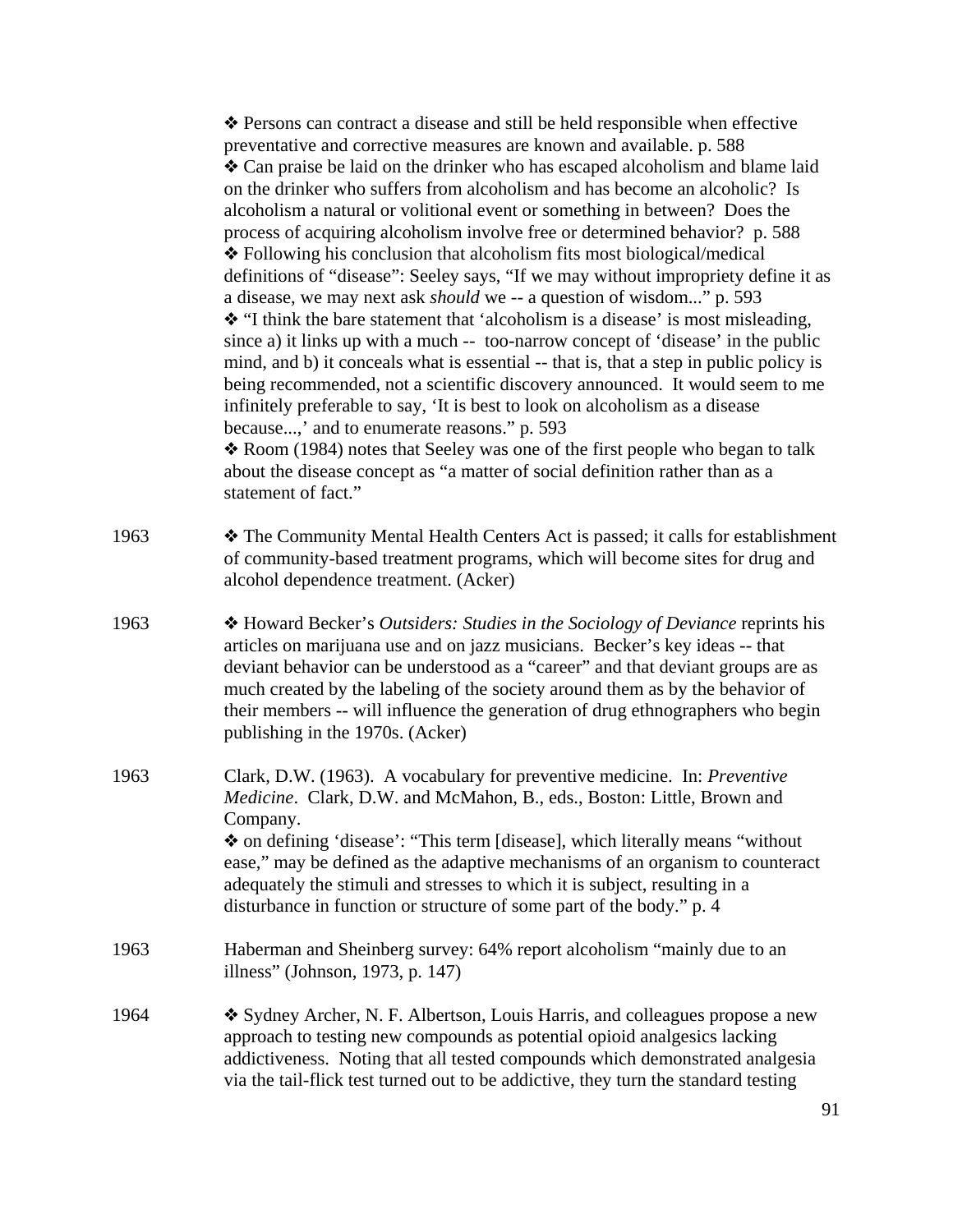|      | sequence upside down and study only compounds which prove negative in the<br>tail-flick assay. They develop pentazocine, the first clinically useful drug that<br>combines agonist and antagonist properties. Continuing work by this group and<br>others yields a vast library of compounds with different constellations of agonist<br>and antagonist effects; use of such drugs as probes of brain function forms part of<br>the background for the discovery in the mid-1970s of opiate receptors and<br>endogenous opioids. This discovery, in turn, provides a new physiological basis<br>for understanding drug effects and drug dependence. Despite early hopes that<br>pentazocine's low addictiveness will preclude nonmedical use, addicts discover<br>that combining pentazocine with the antihistamine tripelennamine<br>(Pyribenzamine) creates a heroin-like rush. (Acker) |
|------|-------------------------------------------------------------------------------------------------------------------------------------------------------------------------------------------------------------------------------------------------------------------------------------------------------------------------------------------------------------------------------------------------------------------------------------------------------------------------------------------------------------------------------------------------------------------------------------------------------------------------------------------------------------------------------------------------------------------------------------------------------------------------------------------------------------------------------------------------------------------------------------------|
| 1964 | Winick, C. (1964). The Life Cycle of the Narcotic Addict and of Addiction. U.N.<br>Bulletin on Narcotics, 16:1-11.<br>* "addiction might be a self limiting process for perhaps two-thirds of addicts."<br>p. 1<br>Notes that maturing out may be related to changes in the very factors that<br>contributed to the initiation and early maintenance of addiction. p. 3<br>Winick uses 5 years as his criteria for stable maturing out: the time period free<br>of symptoms that is the traditional medical criteria for recovery from a chronic<br>disease.                                                                                                                                                                                                                                                                                                                              |
| 1964 | Mulford, H.A. and D.E. Miller. "Measuring Public Acceptance of the Alcoholic<br>as A Sick Person," Quarterly Journal of Studies on Alcohol, 25:314-323.<br>Note 1959 McCarthy and Fain Connecticut Survey in which 93% of those<br>surveyed agreed that "alcoholism is an illness."<br>• "the younger a person starts narcotics, the longer is his period of drug use<br>likely to last." p. 3<br><b>♦ 65%</b> of an adult Iowa population defined the alcoholic as "sick" while 35%<br>defined him as "morally weak"<br>$\triangle$ 24 percent of a public sample gave unqualified endorsement to a disease<br>concept of alcoholism, while 41 percent endorsed a rather ambivalent<br>combination of medical and moralistic points of view.<br>◆ 76% of those surveyed believed that the alcoholic needed help in order to stop<br>drinking                                             |
| 1964 | WHO replaces "addiction" and "habituation" with "dependance" for both alcohol<br>and other drugs (see 1977)                                                                                                                                                                                                                                                                                                                                                                                                                                                                                                                                                                                                                                                                                                                                                                               |
| 1965 | A.A. Grapevine, April article by Griffith Edwards entitled "The Puzzle of AA"<br>With what at first appears to be boring reiteration, the meetings drive at the<br>fact that alcoholism is a disease, an allergy, a disorder of metabolism akin to<br>diabetes." (Kurtz)                                                                                                                                                                                                                                                                                                                                                                                                                                                                                                                                                                                                                  |
| 1965 | Simmons, J.L. (1965-1966). Public stereotypes of deviants. Social Problems,                                                                                                                                                                                                                                                                                                                                                                                                                                                                                                                                                                                                                                                                                                                                                                                                               |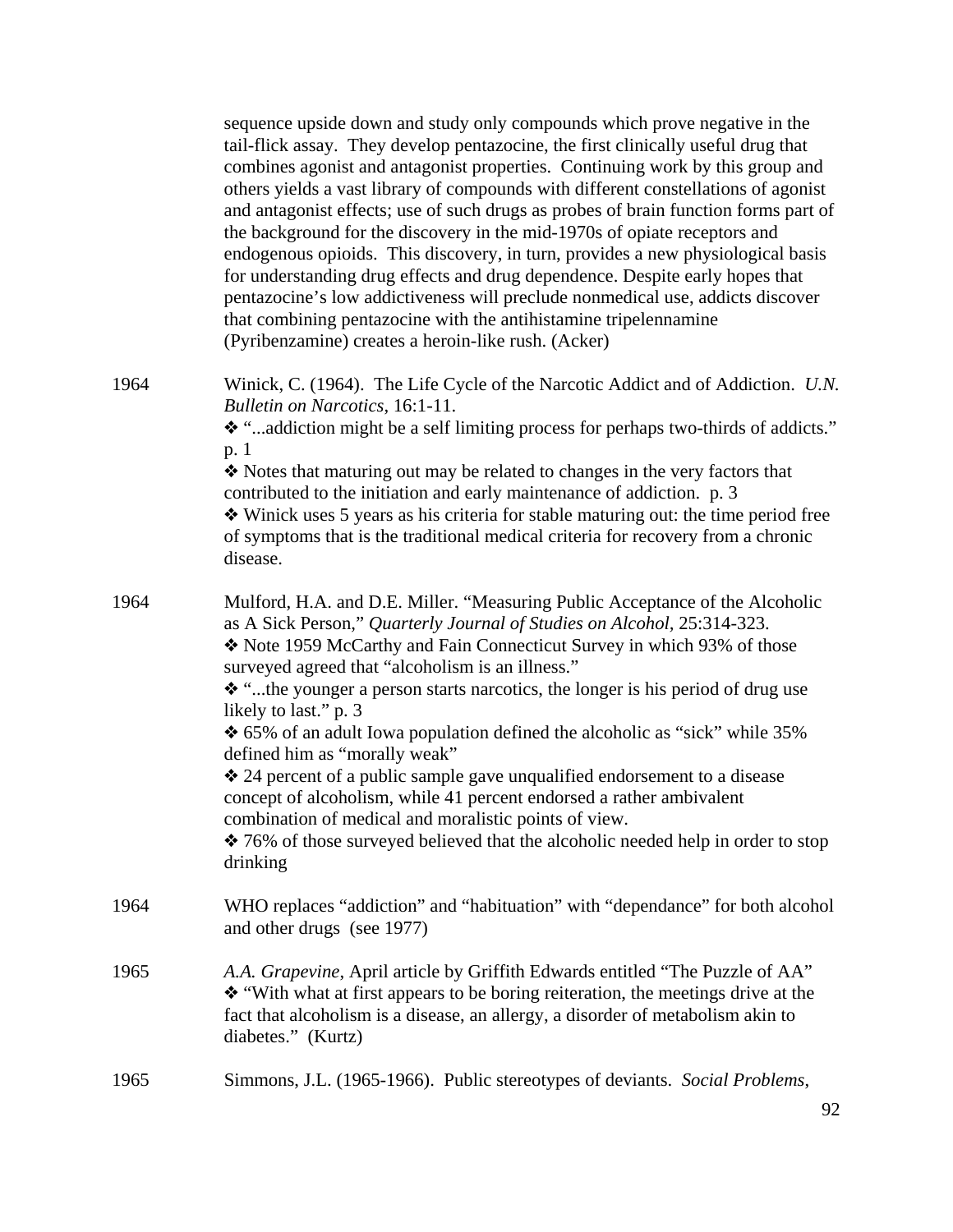13:223-232.

˜ In response to a survey question of "What is deviant?" respondents listed the following top five groups: homosexuals (49%), drug addicts (47%), alcoholics (46%), prostitutes (27%) and murderers (22%). p. 224

˜ "Rather than try to eliminate stereotypes about deviants and other social objects, it would seem then, that social scientists should aim at gathering and communicating valid knowledge, in the hope that this knowledge will form the basis of future public attitudes." p. 232

1965 Cain, A.H. (1964). *The Cured Alcoholic*. New York: John Day.

˜ After explaining that alcoholics in their current condition cannot and should not attempt to achieve normal drinking, he adds: "Yet, I believe just as strongly that there is not a single alcoholic in the world today who could not learn to live normally without worrying in any way about alcohol and even learn to drink normally if he so desired." p. 18

˜ "Once an alcoholic, always an alcoholic. With this adamant attitude, he'll always be one, too...as long as he's convinced that his "alcoholism" is a disease with which he must live, he'll always be an "alcoholic." p. 18

˜ Cain says that abnormal drinking is "something people do," not something they have. p. 19

˜ "…when a person who has lost control of his drinking speaks of his "disease" as if it were cancer or tuberculosis, an entity-in-itself, he is only confusing himself and others." p. 19

˜ "We will never get to this next step if we continue to assume implicitly that alcoholism is an incurable disease and that the best thing the alcoholic can do is to learn to live with it." p. 21

**❖** Reference to AA members maturing out of AA-reaching a point where they "are no longer dependent upon A.A. for their sobriety." p. 23

˜ "There is no such person as an 'alcoholic.' There are only people who do not control their drinking." p. 29

˜ "The professional researchers into alcoholism are almost entirely circumscribed in their efforts to uncover truth about alcoholism by the *physical disease conception* of alcoholism: alcoholism *must* turn out to be a physical disease..." p. 129

˜ "...the compulsive quality (of heavy drinking) is not fixed entity but can, at times, lose its steam or force, thereby making it possible for the individual to drink normally." p. 142

˜ "I define the recovered alcoholic as a previously uncontrolled drinker who has recovered control of his total behavior to the point where alcohol is no longer a problem." p. 227

˜ "I must here repeat that such a cure [of alcoholism] comes about only through a creative, disciplined, multi-faceted program of therapy and re-education -- not by mere abstention from alcohol, no matter how long. I therefore again warn the alcoholic reader that unless he has undergone such a rigorous course of training, there is no chance he would be able to drink normally." p. 229 (Reports 4 of 7 of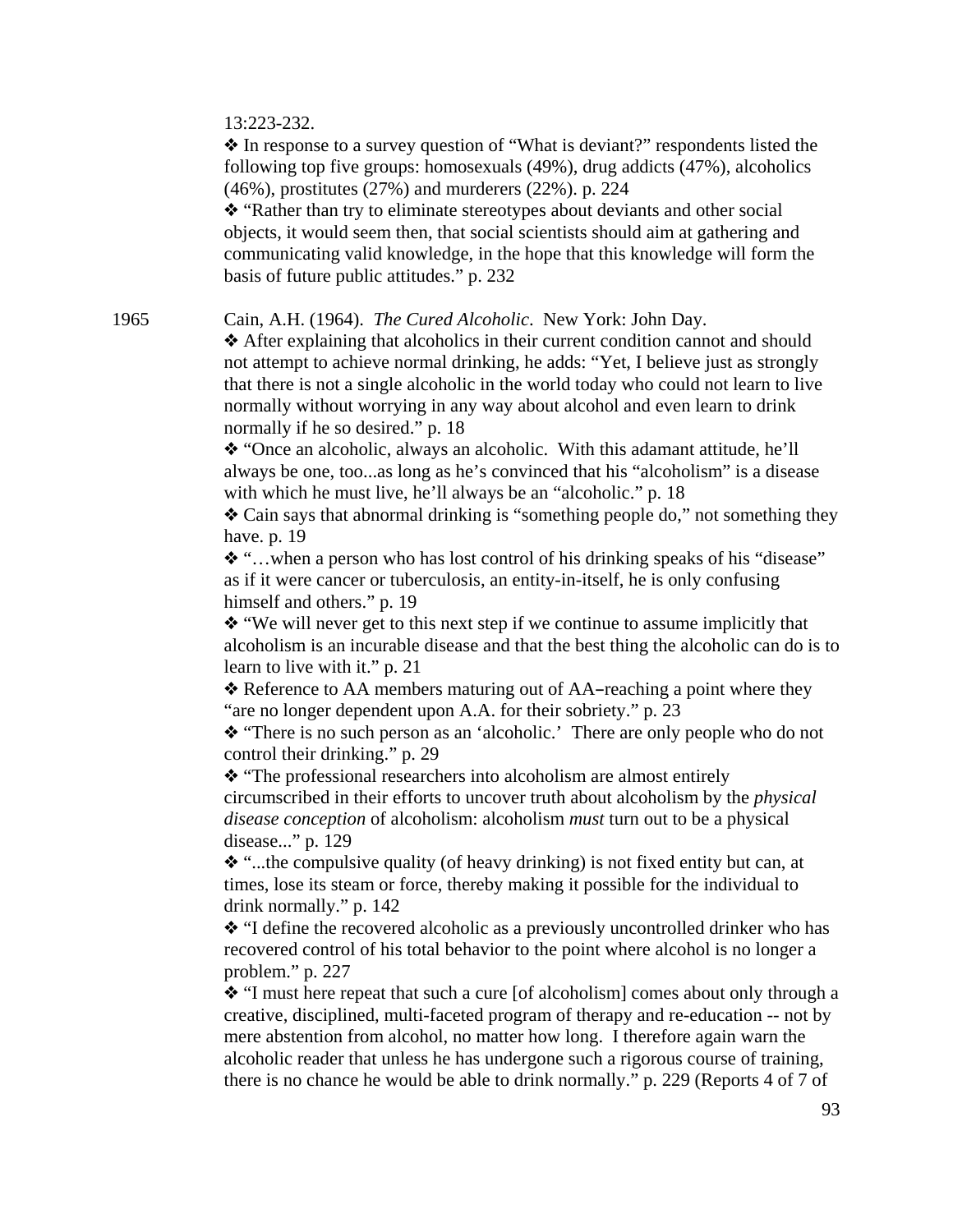his treated cases are now drinking normally.)

˜ It is important to "...distinguish between the 'arrested alcoholic' and the 'recovered' or 'cured alcoholic': the arrested alcoholic *never really loses his desire to become intoxicated with alcohol*. He learns to *control* his desire (he learns to 'live with his disease') *but he never learns to transcend this desire*." p. 234

˜ "The 'disease concept' had retarded the fight against alcoholism, simply because people find it quite impossible to accept...it is becoming increasingly clear that the 'alcoholism is a Disease' slogan is not working." Evidence? NCA's insolvency and struggles for money. He recommends that they just focus on 3 points: (1) the alcoholic is a sick person, (2) the alcoholic can be helped, (3) the alcoholic is worth helping, and drop the disease slogan completely. p. 246 ˜ The disease concept of alcoholism is a "stultifying hindrance to both research and treatment." p. 246

1965 Kendell, R.E. (1965). Normal Drinking by Former Alcohol Addicts. *Journal of Studies on Alcohol,* 26:247-257. ˜ "In a follow-up of 62 untreated alcohol addicts, 3 men and 1 woman were found who had resumed normal social drinking between 3 and 8 years...The report provides confirmation of the possibility of alcohol addicts regaining the

> ability to drink normally but, at least at this stage, it is believed that this fact should not be allowed to influence therapeutic programs in any way." p. 256-257

1965 Dole, V.P. and Nyswander, M.E. (1965). A medical treatment for diacetylmorphine (heroin) addiction. A clinical trial with methadone hydrochloride. *Journal of the American Medical Association,* 193:8-84. ˜ Dole and Nyswander set forth "metabolic disease theory" of narcotic addiction and introduce methadone maintenance. Studies by Mary Jeanne Kreek in the late 1960s establish the benefit of methadone maintenance treatment. Introduction of methadone maintenance marks the end of Courtwright's classic era of narcotic control. In the 1970s, methadone maintenance will become a cornerstone of Richard Nixon's policy of supporting community-based addiction treatment. The advent of methadone maintenance marks a major milestone in opening up treatment possibilities after the decades of diminished treatment possibilities since the 1919 Supreme Court decisions prohibiting addiction maintenance. (Acker)

- 1965 Wikler, Abraham (1965). Conditioning Factors in Opiate Addiction and Relapse. In: Wilner, D.I. and Kassebaum, G.C. *Narcotics.* New York: McGraw-Hill. ˜ Widely recognized as the first paper to explore the roles of classical and instrumental conditioning in addiction.
- 1965 American Psychiatric Association publishes a statement that includes approval of the disease concept of alcoholism
- 1965 Gerald, D.L., Saenger, G., & Wile, R. (1962). The Abstinent Alcoholic. *Archives*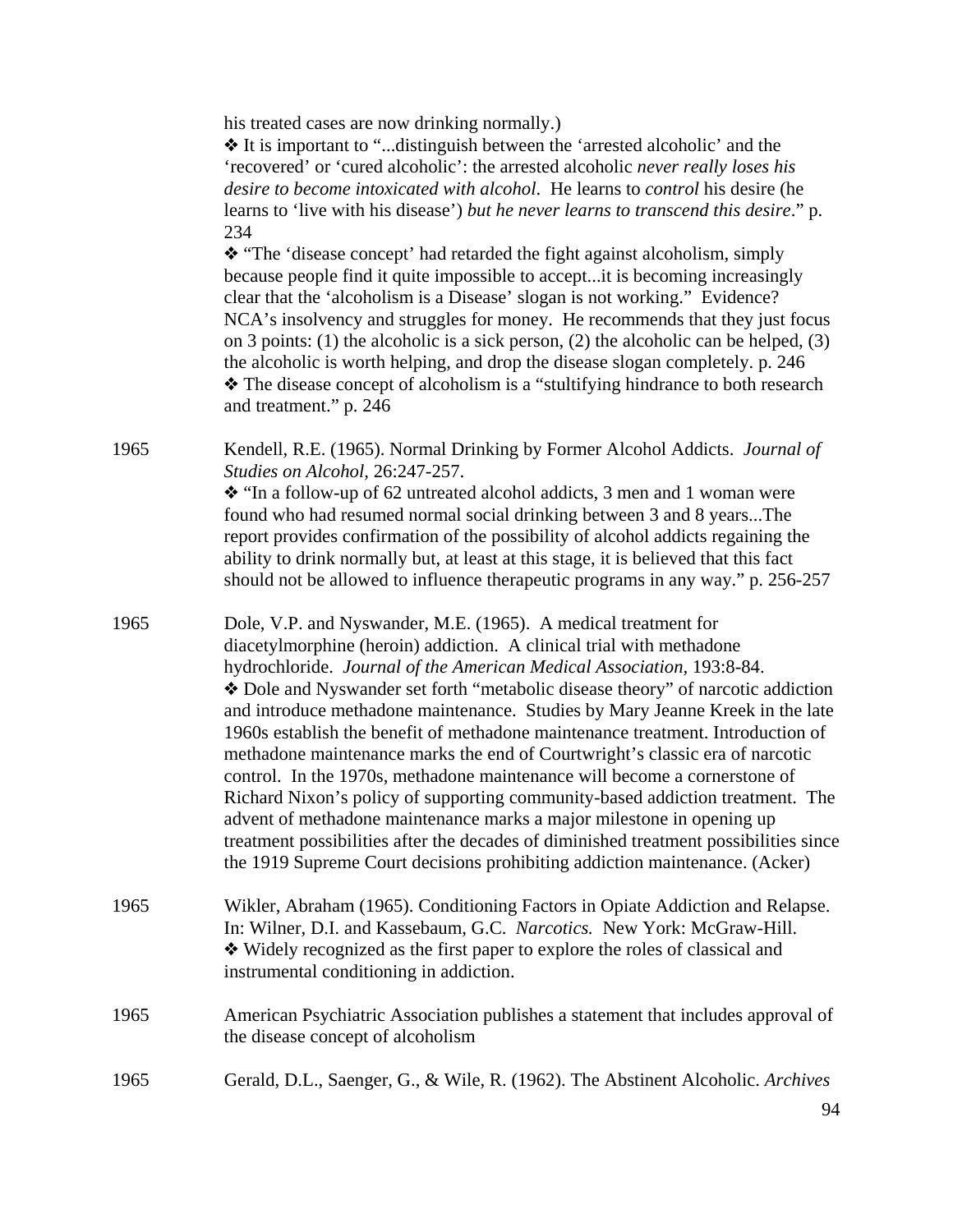*of General Psychiatry,* Vol. 6 (Jan).

 ˜ "Two central purposes of the treatment of alcoholism – indeed of any chronic disease process – are to maintain life and to sustain functioning in the community." p. 101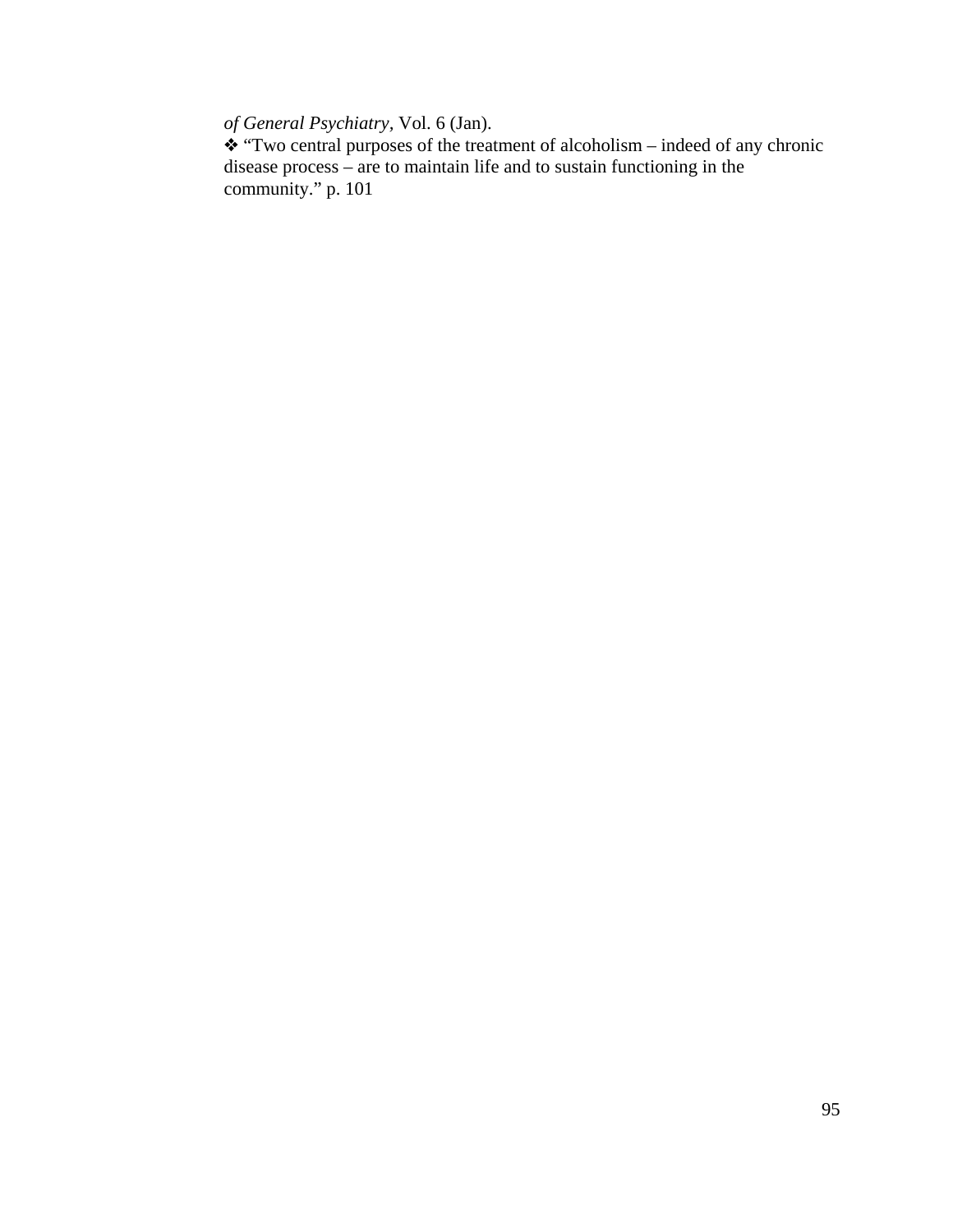## **The Combined Addiction Disease Chronologies of William White, MA, Ernest Kurtz, PhD, and Caroline Acker, PhD 1966 - 1972**

Between 1966 and 1972, the debate over the disease concept of addiction intensified even as the public came to increasingly embrace this view and as the President, Congress and the Supreme Court all became significantly involved in support of the expansion of addiction treatment.

These six years mark the ignition of major federal involvement in addiction treatment, through NARA legislation of 1966, the Community Mental Health Center Act of 1968, OEO legislation of 1968, and the passage of legislation in 1970, 1971 and 1972 that will lead to the creation of national alcohol and drug institutes. Another trend was the movement of addiction treatment from remote penal institutions (the closing of the federal prison narcotics hospitals) to local community-based agencies.

The development of criteria for the diagnosis of alcoholism and the development of accreditation standards for alcoholism treatment programs set the stage for expanding insurance coverage of alcoholism on par with other diseases. While these advances proceeded, there were both research challenges to the disease concept (Merry, 1966; Drew, 1968) and rhetorical challenges to the concept (Szasz, 1967; Reinert, 1968; Schmidhofer, 1969; MacAndrew, 1969; Fingarette, 1970 and Robinson, 1972). Perhaps most pointed were continued claims that the disease concept could even do harm (Roman and Trice, 1968; Schaefer, 1971; Dewes, 1972). This criticisms buried within academic journals did little to stop the growing embrace of the disease concept of addiction and the development of new treatment institutions based on that belief.

1966 Attorney General Nicholas Katzenbach testifies to Senate Judiciary Committee in favor of a federal civil commitment program as part of federal court reform. He urges a less punitive and more therapeutic response to addiction. (Besteman) (Acker)

1966 Wilkerson, A. (1966). *A History of the Concept of Alcoholism as a Disease*, DSW dissertation, University of Pennsylvania. ˜ Well-researched history of the concept of alcoholism and its conceptualization

as a disease.

˜ Quoting Dr. Benjamin Rush: "I am aware that the efforts of science and humanity, in applying their resources to the cure of a disease induced by an act of vice, will meet with a cold reception from many people." p. 1

˜ "From the beginning, the concept has been both a statement of a point of view and a request for implementation of resources." p. 289

˜ "Perhaps it is most useful to see the long use of the term 'disease' in defining alcoholism as a kind of social metaphor providing a flexible yet seemingly 'scientific framework within which the alcoholic can be approached." p. 291

- ˜ "Alcoholism meets the basic, descriptive criteria of disease." p. 293
- ˜ "At the present time, the assertion that alcoholism is a disease is more candidly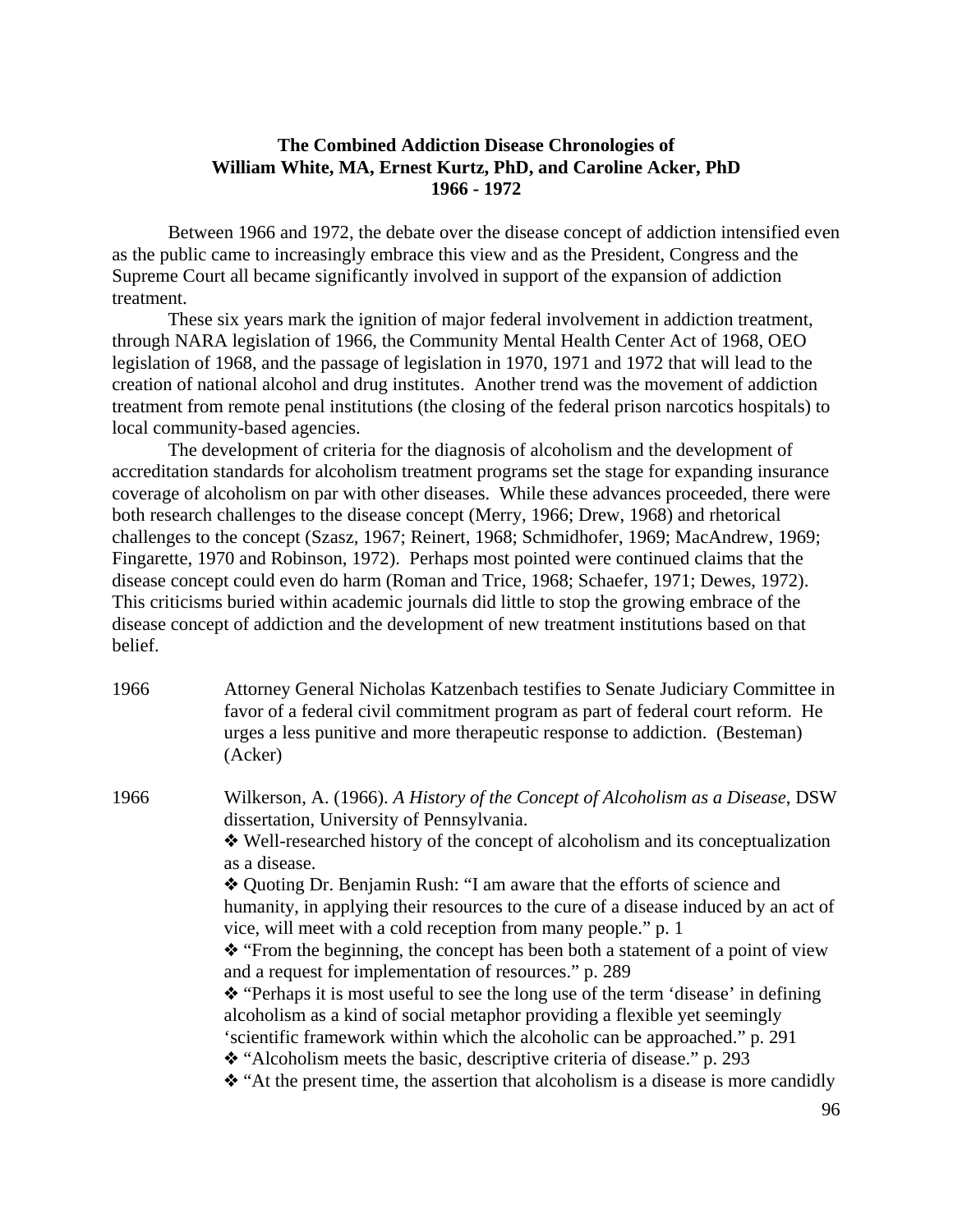|      | a public policy declaration." p. 294                                                                                                                                                                                                                                                                                                                                                                                                                                                                                                                               |
|------|--------------------------------------------------------------------------------------------------------------------------------------------------------------------------------------------------------------------------------------------------------------------------------------------------------------------------------------------------------------------------------------------------------------------------------------------------------------------------------------------------------------------------------------------------------------------|
| 1966 | Chafez, M. (1966). Alcohol Excess, Annals of the New York Academy of Sciences<br>133:808-813.<br>* "wemust conclude that alcoholic excess, alcoholic problems, alcoholism, or<br>any label you care to affix, is produced by complex, multidimensional factors, and<br>that, in fact, there is no such thing as an alcoholic." Chafez, 1966 p. 810                                                                                                                                                                                                                 |
| 1966 | In his Health Message to Congress, President Johnson, becomes the first<br>President to speak out about alcoholism by declaring "The alcoholic suffers from<br>a disease which will yield eventually to scientific research and adequate<br>treatment." He goes on to call for the inclusion of responses to alcoholism within<br>comprehensive health programs. (Johnson, 1973, p. 107)                                                                                                                                                                           |
| 1966 | Driver (January) and Easter (March) federal court rulings: in both cases, court<br>reverses conviction on charge of being drunk in a public place on grounds that<br>they were victims of a disease and thus cannot be held responsible for drinking<br>behavior. The court ruling noted that "This addiction--chronic alcoholism--is<br>now almost universally accepted medically as a disease." (Johnson, 1973, p. 115)                                                                                                                                          |
| 1966 | Merry, J. (1966). The "Loss of Control" myth. Lancet, 1:1257-1258.<br>Merry challenges the scientific validity of the concept of loss of control by<br>providing hospitalized alcoholics 1-2 oz of vodka or similar mixture with water<br>without their knowledge while measuring their self-reported cravings for alcohol.<br>Those who received this quantity of alcohol did not report increased craving.<br>* "The oft-repeated assertion that "loss of control" in the alcoholic is brought<br>about by a single drink of alcohol was not confirmed." p. 1258 |
| 1966 | Prince, J.M., Glatt, M., and Pullar-Strecker, H. (1966). The "Loss of Control"<br>Myth. Letters to the Editor. Lancet (June 25) 1423-1424.<br>• " being able for short periods and with great expense of effort and energy to<br>stop after a few drinks, as a few of our alcoholics have done, can hardly be termed<br>'normal drinking.' " p. 1424                                                                                                                                                                                                               |
| 1966 | An editorial in the American Journal of Psychiatry states that the image of the<br>alcoholic as a skid row derelict has been successfully transformed to that of a<br>worthwhile person suffering from an illness which can be brought into stable<br>remission.                                                                                                                                                                                                                                                                                                   |
| 1966 | The Narcotic Addiction Rehabilitation Act (NARA) is passed. This is the first<br>major federal expression of the resurgence of medical perspectives on addiction.<br>It is based on the California and New York civil commitment measures. It calls<br>for grants to community programs and includes a provision for community-based<br>supervision of addicts after release from prison. (Gerstein & Harwood) NARA                                                                                                                                                |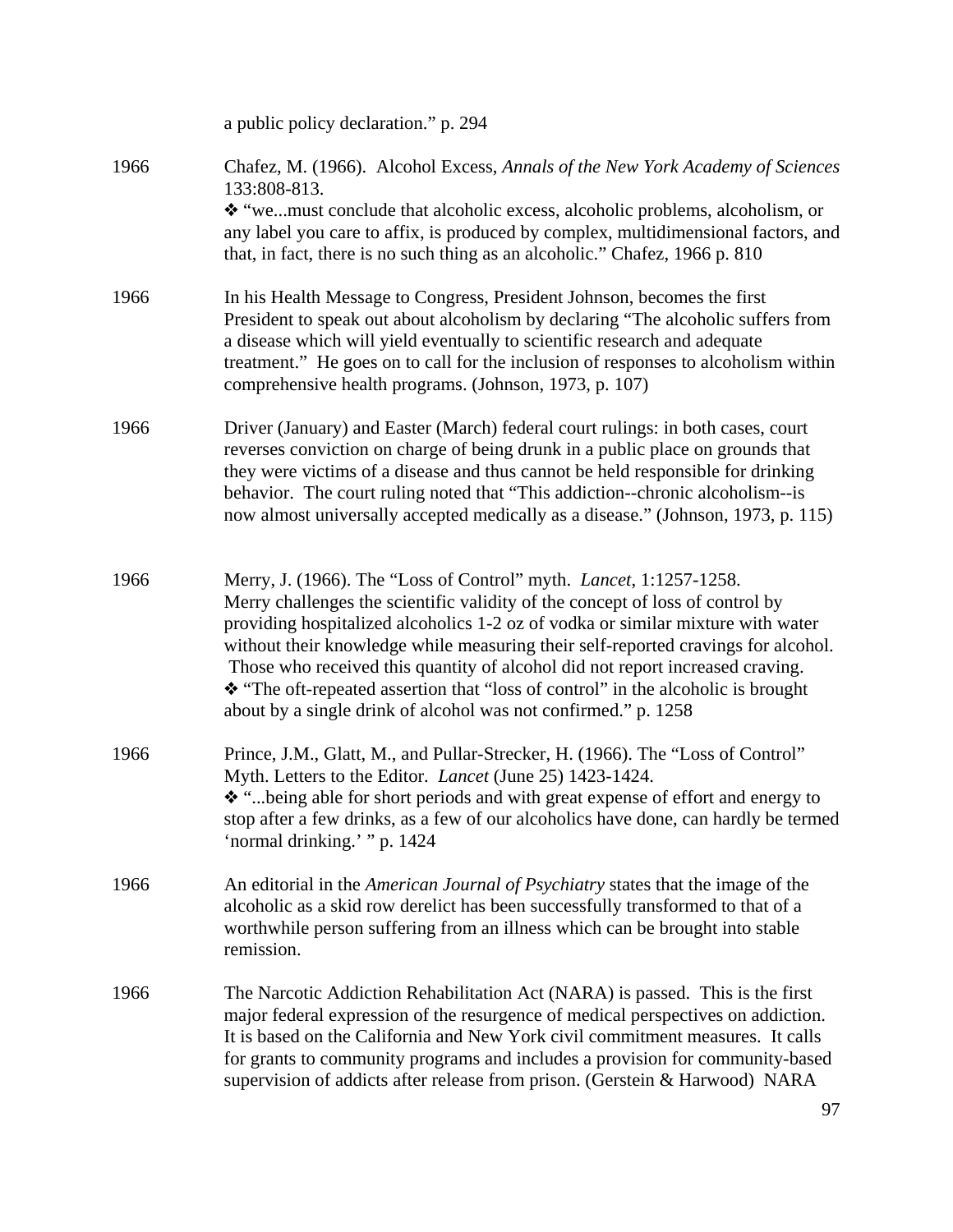lays the groundwork for a federally funded system of treatment, though this is not implemented until the 1970s in the Nixon administration (see below). Under NARA, defendants with no prior convictions and no violent crime can elect treatment instead of trial; successful completion, including a 2-1/2 year follow-up, results in dropped charges. Also federal courts can send convicted defendants to treatment instead of prison. The National Institute on Mental Health is charged with implementation. (Besteman) The PHS Narcotic Hospitals at Lexington and Ft. Worth stop receiving voluntary patients; inmates now include only prisoners serving out sentences and prisoners sentenced directly to the hospitals for sixmonth terms. (White, 1998, 260) (Acker)

- 1967 Stanley Yolles, director of NIMH, outlines a NARA implementation plan which calls for creation of 11 PHS treatment centers in major cities. This plan is never carried out, as an unexpected surge of demand for treatment overwhelms the allocated manpower. Instead, NIMH arranges for treatment in a community setting, and most treatment is on an outpatient basis because of budget constraints. These decisions, based on exigency, form background for the later proliferation of community-based outpatient treatment, which becomes an important modality. Implementation of NARA also includes training programs, staffed mainly by professionals who had worked at Lexington or Fort Worth as well as ex-addicts, which help train a cadre of treatment professionals. Federal contract provisions (for contracts with community-based treatment programs) spell out requirements and authorize 3 modalities: drug-free outpatient, TC, and methadone maintenance. (Besteman) These foundations for the expansion of federally funded treatment in the 1970s are based entirely on the treatment of heroin addiction. (Acker)
- 1967 William Martin, Chief of the Addiction Research Center at the PHS Narcotic Hospital/Clinical Research Center, hypothesizes the existence of three distinct opiate receptor types, based on observation of the complex constellations of effects produced by different agonist and antagonist drugs. His hypothesis is borne out by receptor mapping studies in the 1970s and 1980s. (Acker)

1967 Dole, V.P. and Nyswander, M.E. (1967). Heroin Addiction: A Metabolic Disease. *Archives of Internal Medicine*, 120:19-24. ˜ "...the critics who are most contemptuous of addicts are those who were not exposed to narcotic drugs in adolescence." p. 21 ˜ Paper outlines the history of methadone maintenance, attacks psychogenic theories of addiction, and offers an alternative view of addiction based on the concept of metabolic vulnerability and metabolic adaptation. ˜ "The social deterioration of addicts may be profound...but it should not be too quickly assumed that these are weak individuals who would fail in society if relieved of the compulsion to obtain drugs. The potential strengths of addicts, like their faults, cannot be judged while addicts are trapped in the orbit of drug abuse." p. 23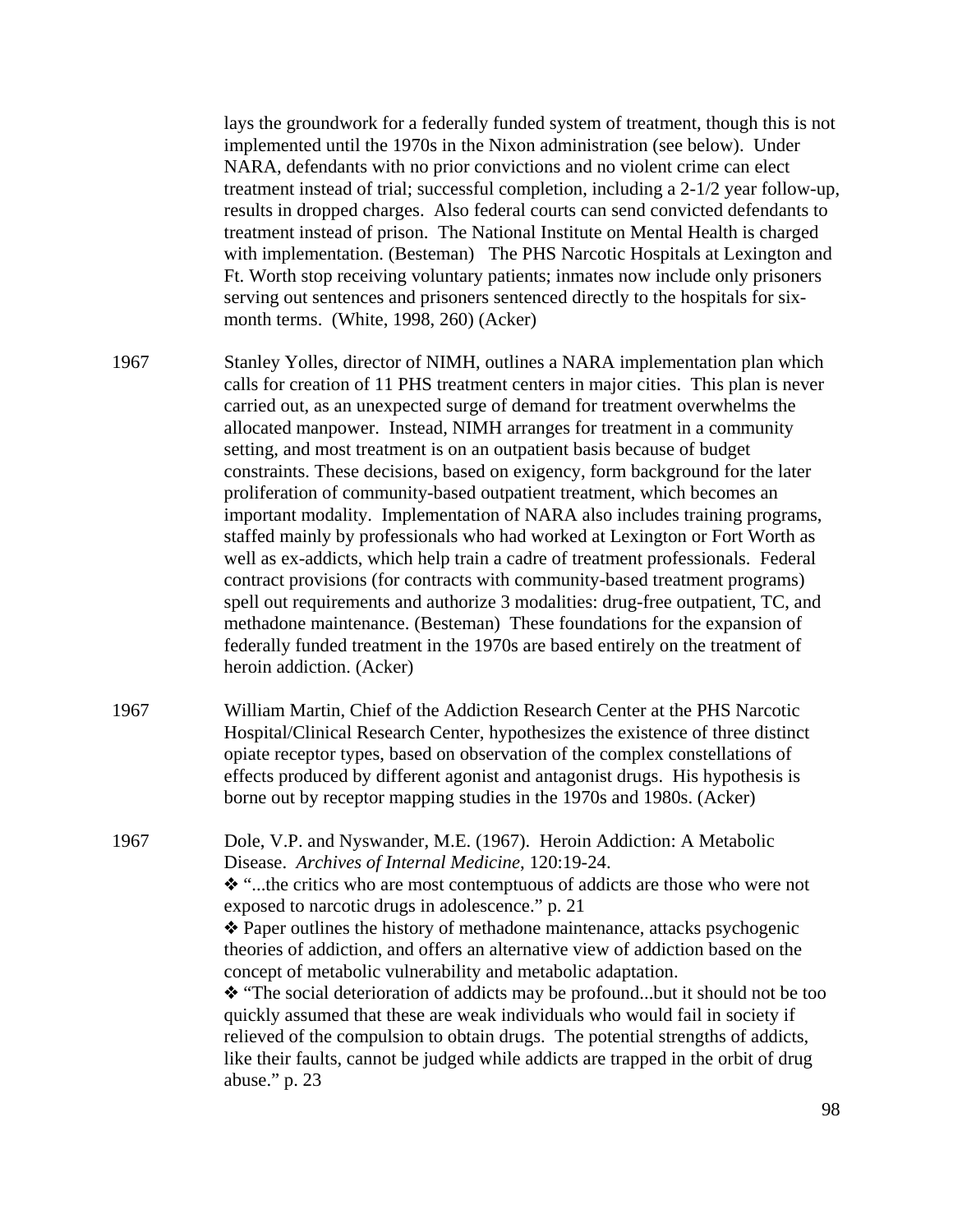|      | $\hat{\mathbf{\bullet}}$ "The new evidence provided by the results of maintenance treatment strongly<br>suggests that the 'addict traits' are a consequence, not a cause, of addiction and<br>demonstrates that a substantial number of addicts can be rehabilitated on a<br>medical program." p. 24                                                                                                                                                                                                                                                                                                                                                                                                                                                                                                                                                                                                                                                                                                                                                                                                                                                                                                                                                                                                                                                                                                                                                                                                                                                                                                                                                                                                                                                                     |
|------|--------------------------------------------------------------------------------------------------------------------------------------------------------------------------------------------------------------------------------------------------------------------------------------------------------------------------------------------------------------------------------------------------------------------------------------------------------------------------------------------------------------------------------------------------------------------------------------------------------------------------------------------------------------------------------------------------------------------------------------------------------------------------------------------------------------------------------------------------------------------------------------------------------------------------------------------------------------------------------------------------------------------------------------------------------------------------------------------------------------------------------------------------------------------------------------------------------------------------------------------------------------------------------------------------------------------------------------------------------------------------------------------------------------------------------------------------------------------------------------------------------------------------------------------------------------------------------------------------------------------------------------------------------------------------------------------------------------------------------------------------------------------------|
| 1967 | AMA posses resolution that "alcoholism is a disease that merits the serious<br>concern of all members of the health professions."                                                                                                                                                                                                                                                                                                                                                                                                                                                                                                                                                                                                                                                                                                                                                                                                                                                                                                                                                                                                                                                                                                                                                                                                                                                                                                                                                                                                                                                                                                                                                                                                                                        |
| 1967 | April: Moss-Javits "Alcoholism Care and Control Act" amending 1963<br>Community Mental Health Act.                                                                                                                                                                                                                                                                                                                                                                                                                                                                                                                                                                                                                                                                                                                                                                                                                                                                                                                                                                                                                                                                                                                                                                                                                                                                                                                                                                                                                                                                                                                                                                                                                                                                       |
| 1967 | Cooperative Commission report published; calls for use of term "person with a<br>drinking problem" rather than "alcoholic" to avoid oversimplification (all alcohol<br>problems result from alcoholism) and stereotyping.                                                                                                                                                                                                                                                                                                                                                                                                                                                                                                                                                                                                                                                                                                                                                                                                                                                                                                                                                                                                                                                                                                                                                                                                                                                                                                                                                                                                                                                                                                                                                |
| 1967 | Beuabrun, M.H. (1967). Treatment of Alcoholism in Trinidad and Tobago, 1956-<br>65. British Journal of Psychiatry, 113:643-658<br>* "The therapist knows that the semantic distinction between 'addiction' and<br>'disease' can make all the difference to his patient's sobriety. It is the distinction<br>between a criminal and a sick person." p. 656                                                                                                                                                                                                                                                                                                                                                                                                                                                                                                                                                                                                                                                                                                                                                                                                                                                                                                                                                                                                                                                                                                                                                                                                                                                                                                                                                                                                                |
| 1967 | Szasz, T.S. (1967). Alcoholism; a Socio-ethical Perspective. Washburn Law<br>Journal, (Topeka), 6:255-268.<br>$\cdot$ "If alcoholism is a disease, why do we need propagandists and politicians to<br>tell us so?"<br>* "Acute alcoholism is a state of poisoning, As such, it is a disease. The<br>difficulty with this view is that the poisoning is self-inducedthe alcoholic both<br>resembles and differs from the diabetic--just as the soldier who shoots himself in<br>the foot (to be evacuated from the front lines) both resembles and differs from his<br>buddy wounded by the enemy." p. 259<br>* "The disease concept of alcoholism is confused and confusing because it fails<br>to distinguish between the individual's helplessness and hence lack of<br>responsibility for falling ill--and his power and hence responsibility for trying to<br>recover from illness." p. 261<br>• "it is quite clear that the fundamental purpose of defining alcoholism as a<br>disease is to bring it under the umbrella of mental illness and so justify the<br>involuntary hospitalization and treatment of the so-called patient." p. 262<br>* "the upshot (of the disease concept) is a weakening of individual choice,<br>freedom, and responsibility--and a strengthening of the power of experts and of<br>the state." p. 264<br>* "Drinking to excess may cause illness but in itself is not a disease." p. 267<br>* "If we regard alcoholism as a disease, we ought to let the alcoholic accept or<br>reject treatment for it. The involuntary hospitalization and treatment of the<br>alcoholic should be morally abhorrent to all who believe that individual freedom<br>under the Rule of Law is more important than the dubious benefits that might be |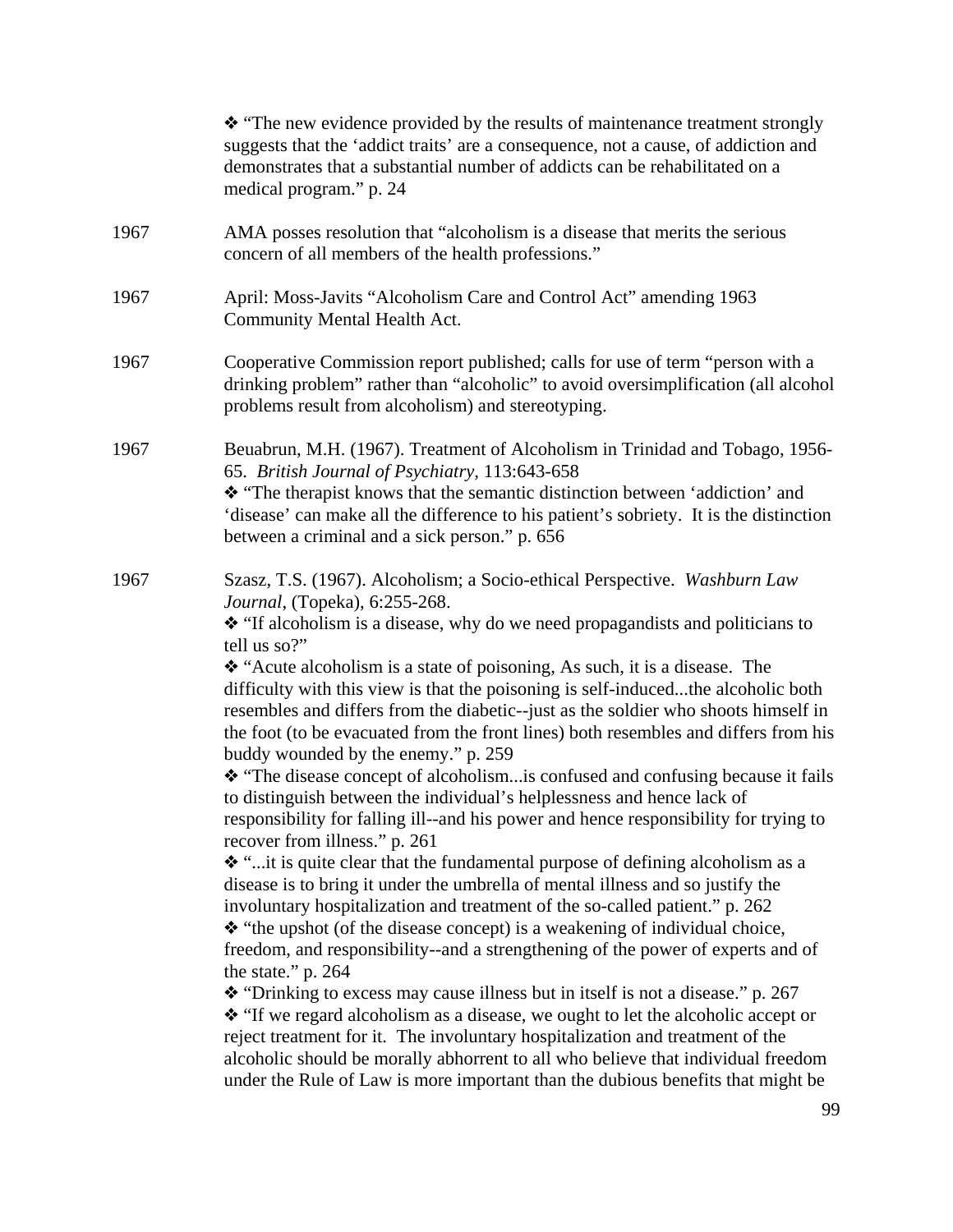|           | derived from the coercive medical control of the problem drinker." p. 268                                                                                                                                                                                                                                                                                                                                                                                                                                                                                                                                                                                             |
|-----------|-----------------------------------------------------------------------------------------------------------------------------------------------------------------------------------------------------------------------------------------------------------------------------------------------------------------------------------------------------------------------------------------------------------------------------------------------------------------------------------------------------------------------------------------------------------------------------------------------------------------------------------------------------------------------|
| 1968      | Amendment of the Community Mental Health Centers Act mandates and supports<br>treatment of drug and alcohol treatment in Community Mental Health Centers.<br>(Gerstein & Harwood) (Acker)                                                                                                                                                                                                                                                                                                                                                                                                                                                                             |
| 1968      | The Illinois Drug Abuse Program is founded and headed by Jerome Jaffe. It<br>exemplifies early implementation of multi-modality treatment in a community<br>setting. Treatment principles include: central intake and triage to the appropriate<br>modality; tailoring treatment to specific needs, including such issues as pregnancy<br>or mental illness; assuming that different treatment methods may be appropriate<br>for the same individual at different times. Ex-addict counselors occupy most<br>counselor positions. Demand for treatment soon results in long waiting lists.<br>(White, 1998, 257-9) (Acker)                                            |
| 1968-1969 | Dr. Sidney Cohen, director NIH's Division of Narcotic Addiction and Drug<br>Abuse (DNADA, precursor to NIDA), submits an investigative new drug<br>application for use of methadone in maintenance treatment of opiate addiction.<br>This move is opposed by NIMH and FDA leadership. DNADA instructs local<br>treatment programs to offer methadone maintenance. This widespread use leads<br>to a proliferation of data about effectiveness of methadone maintenance.<br>(Besteman) (Acker)                                                                                                                                                                         |
| ca. 1968  | The Office of Economic Opportunity starts supporting multi-modality<br>community-based drug and alcohol treatment programs. (Gerstein & Harwood)<br>(Acker)                                                                                                                                                                                                                                                                                                                                                                                                                                                                                                           |
| 1968      | Supreme Court upholds Powell conviction 5-4; Marshall, Warren, Black, and<br>Harlan reject "disease" argument. The alcoholism field virtually ignores the<br>decision.                                                                                                                                                                                                                                                                                                                                                                                                                                                                                                |
| 1968      | Drew, L.R.H. (1968). Alcoholism as a self-limiting disease. Quarterly Journal<br>of Studies on Alcohol, 29:956-967.<br>* "A process of 'spontaneous recovery' probably accounts for a large proportion<br>of the disappearance of alcoholics who cease to appear in alcoholism statistics as<br>their age increases." p. 963<br>* "Increasing maturity and responsibility, decreasing drive, increasing social<br>withdrawal, changing social pressures, reduced financial resources, and onset of<br>psychiatric disturbances, are factors which that accompany aging and which may<br>contribute to this reduction of alcohol problems with increasing age." p. 965 |
| 1968      | Reinert, R.E. (1968). The concept of alcoholism as a disease. Bulletin of the<br>Menninger Clinic, 32:21-25.<br>* Challenges the concepts of progression and irreversibility<br>* "This 'all or none' concept of alcoholism, 'once an alcoholic, always an                                                                                                                                                                                                                                                                                                                                                                                                            |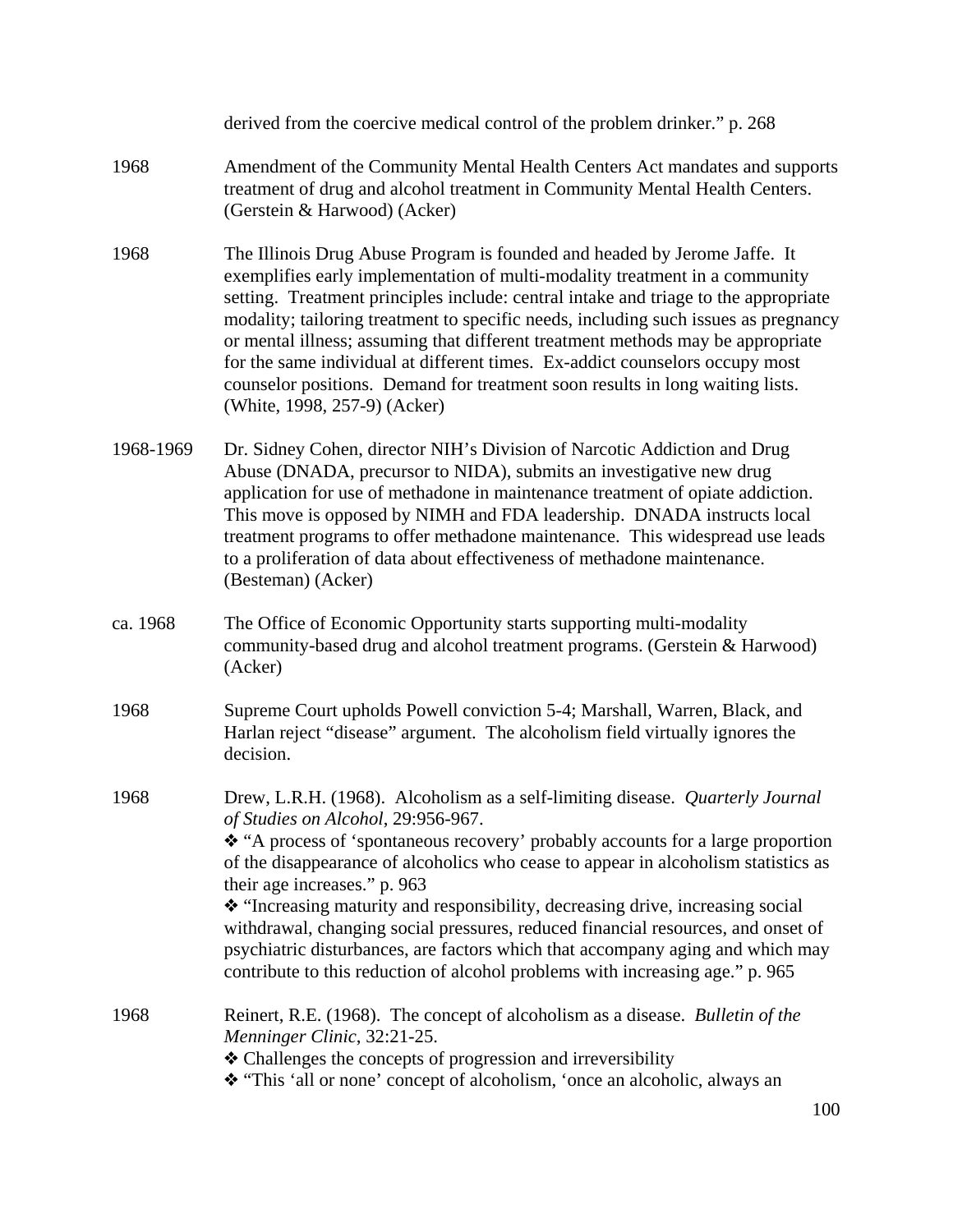|      | alcoholic,' frightens early alcoholics away from recognizing their problem and<br>from seeking treatment." p. 23                                                                                                                                                                                                                                                                                                                                                                                                                                                                                                                                                                                                                                                                                                                                                                                                                                                                                                                                                                                                                                                                                                                                                                                                                                                                              |
|------|-----------------------------------------------------------------------------------------------------------------------------------------------------------------------------------------------------------------------------------------------------------------------------------------------------------------------------------------------------------------------------------------------------------------------------------------------------------------------------------------------------------------------------------------------------------------------------------------------------------------------------------------------------------------------------------------------------------------------------------------------------------------------------------------------------------------------------------------------------------------------------------------------------------------------------------------------------------------------------------------------------------------------------------------------------------------------------------------------------------------------------------------------------------------------------------------------------------------------------------------------------------------------------------------------------------------------------------------------------------------------------------------------|
| 1968 | Reinert, R.E. and Bown, W.T. (1968). Social Drinking Following Treatment for<br>Alcoholism. Bulletin of the Menninger Clinic, 32: 280-290.<br>❖ Good lit review of early controlled drinking reports.<br>- 1952, DeMosier and Feldman, 76 of 500 patients<br>$-1953$ , Lemere, 50 of 500 patients<br>- 1954, Shea, single case study<br>- 1957, Pfeffer and Berger, 7 of 60 patients<br>- 1957, Selzer and Holloway, 12 of 83 patients<br>- 1962, Davies, 7 of 93 patients<br>- 1965, Kendell, 4 of 62 patients<br>- 1967, Pattison, 11 of 32 patients<br>- 1964, Cain, report of 7 "cured" alcoholics, 4 of whom drank socially<br>without difficulties<br>- 1966, Reinert and Bowen, 4 of 156<br>$\triangle$ The controlled drinkers were characterized by: (1) a short period between onset<br>of heavy drinking and entry into treatment, (2) pre-treatment vocational<br>adjustment, (3) intact families, (4) most had extended period of abstinence prior<br>to onset of controlled drinking<br>◆ Describes great care exerted by those who can drink following treatment--they<br>must "choose carefully and even compulsively the time, the place and the<br>circumstances of drinking; and he must rigidly limit the amount he drinks."<br>* Conclusion: "The normal use of alcoholic beverages by those who had once<br>been identified as alcoholics is a rare occurrence." p. 289 |
| 1968 | Reinert, R.E. (1968). The Concept of Alcoholism as a Bad Habit. Bulletin of the<br>Menninger Clinic, 32:35-46.<br>• "We propose that we seriously reconsider the old but common-sense notion<br>that alcoholism is fundamentally a bad habit." p. 37<br>* "Not until the addict has repeatedly lived through without alcohol or tobacco<br>the anxiety, grief, joy, rebellion, intimacy and the myriad other situations which<br>had once been associated with the addicting agent can he dare to take a smoke or<br>a drink with safety." p. 42                                                                                                                                                                                                                                                                                                                                                                                                                                                                                                                                                                                                                                                                                                                                                                                                                                              |
| 1968 | Second edition of APA DSM (DSM-II) follows precedent of WHO ICD-8 and<br>includes three subcategories of alcohol-related disorders: alcohol addiction,<br>episodic excessive drinking, and habitual excessive drinking. Alcoholism and<br>drug addiction continues to be classified as types of sociopathic personality<br>disturbances. (See Kosten and Kosten, 1991; Miller & Gold, 1991)                                                                                                                                                                                                                                                                                                                                                                                                                                                                                                                                                                                                                                                                                                                                                                                                                                                                                                                                                                                                   |
| 1968 | Roman, P.M and Trice, H.M. (1968). The Sick Role, Labeling Theory and the<br>Deviant Drinker. International Journal of Social Psychiatry, 14:245-51.<br>• "the medic-disease concept of alcoholism and deviant drinking has led to                                                                                                                                                                                                                                                                                                                                                                                                                                                                                                                                                                                                                                                                                                                                                                                                                                                                                                                                                                                                                                                                                                                                                            |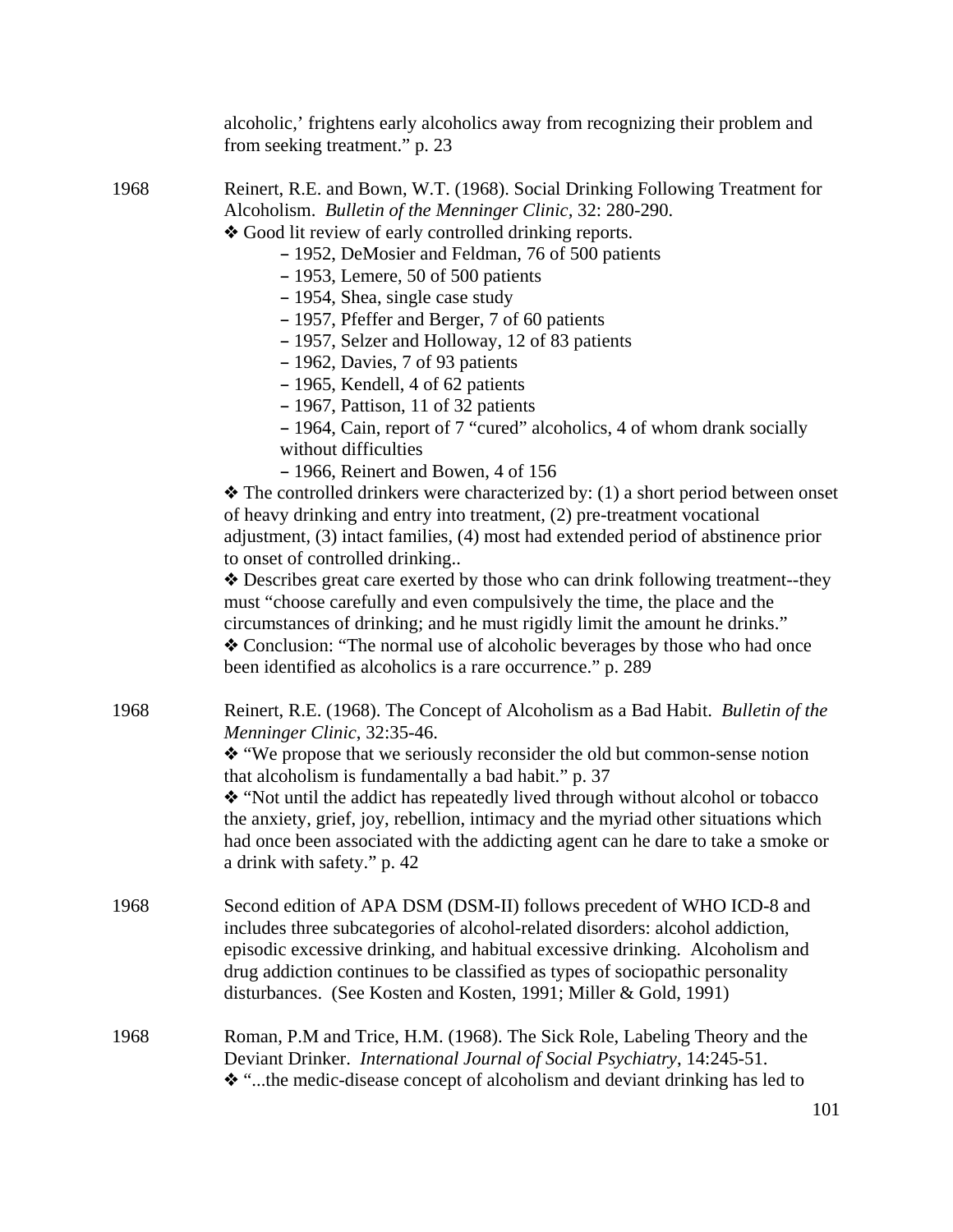the...placement of alcoholics and deviant drinkers in 'sick roles' that...further develop, legitimize, and in some cases perpetuate the abnormal use of alcohol." p. 245

˜ "The mere process of labeling and sick role assignment may serve to aggravate and perpetuate a condition which is initially under the control of the individual. *In other words, the disease label has disease consequences*." pp. 247-248.

˜ "...the labeling and sick role assignment create actual pressure toward alcohol addiction rather than halting the progression." p. 248

˜ "The purpose of this paper is to offer a supplemental paradigm for the disease model such that the disease label is not applied before the disease has developed." p. 250.

1968 Siegler, M, Osmond, H, and Newell, S. (1968). "Models of Alcoholism" *Quarterly Journal of Studies on Alcohol*, 29:571-91.

> ˜ Describes following models: the impaired model, the "Dry" Moral model, the "Wet" Moral model, the Alcoholics Anonymous Model, the psychoanalytic model, the family-interaction model, the "Old" medical model, and the "New" Medical model.

˜ AA Model defines alcoholism as "an incurable, progressive and often fatal disease...Alcoholics are emotionally impaired people who drink to compensate for their inadequacies, and then, because of their body chemistry, become addicted to alcohol, creating a circular process of further inadequacy and further drinking." p. 577

˜ Old medical model defines alcoholism as "a serious, progressive and eventually fatal disease, which is incurred by the immoral behavior (i.e., excessive drinking) of the patient...The etiology of alcoholism is the excessive drinking of alcohol." p. 580

˜ New Medical Model defines alcoholism as "a progressive, often fatal, disease, possibly hereditary." Etiology defined in terms of defects of metabolism complicated by additional psychological and social factors. P. 582-3

˜ "...the new medical model treats alcoholism as a bona fide disease, without reservations. It is a hopeful model, and one that encourages new scientific research. It enables those using it to draw strength from the successful campaigns against other major illnesses." p. 584

˜ "...the energy needed for fighting the disease ought not to be wasted on selfblame."

˜ In the AA Model: "Although he is not held responsible for having been ill, he must make good the debts, both monetary and moral, which he incurred while ill." p. 587

˜ "To a large extent, AA is responsible for the existence of the newer (disease) model." p. 588

## 1968 Moore, R.A. (1968). The Conception of Alcoholism as a Mental Illness. *Quarterly Journal of Studies on Alcohol,* 29:172-175.

˜ "For any infinite variety of combinations of biological, sociological and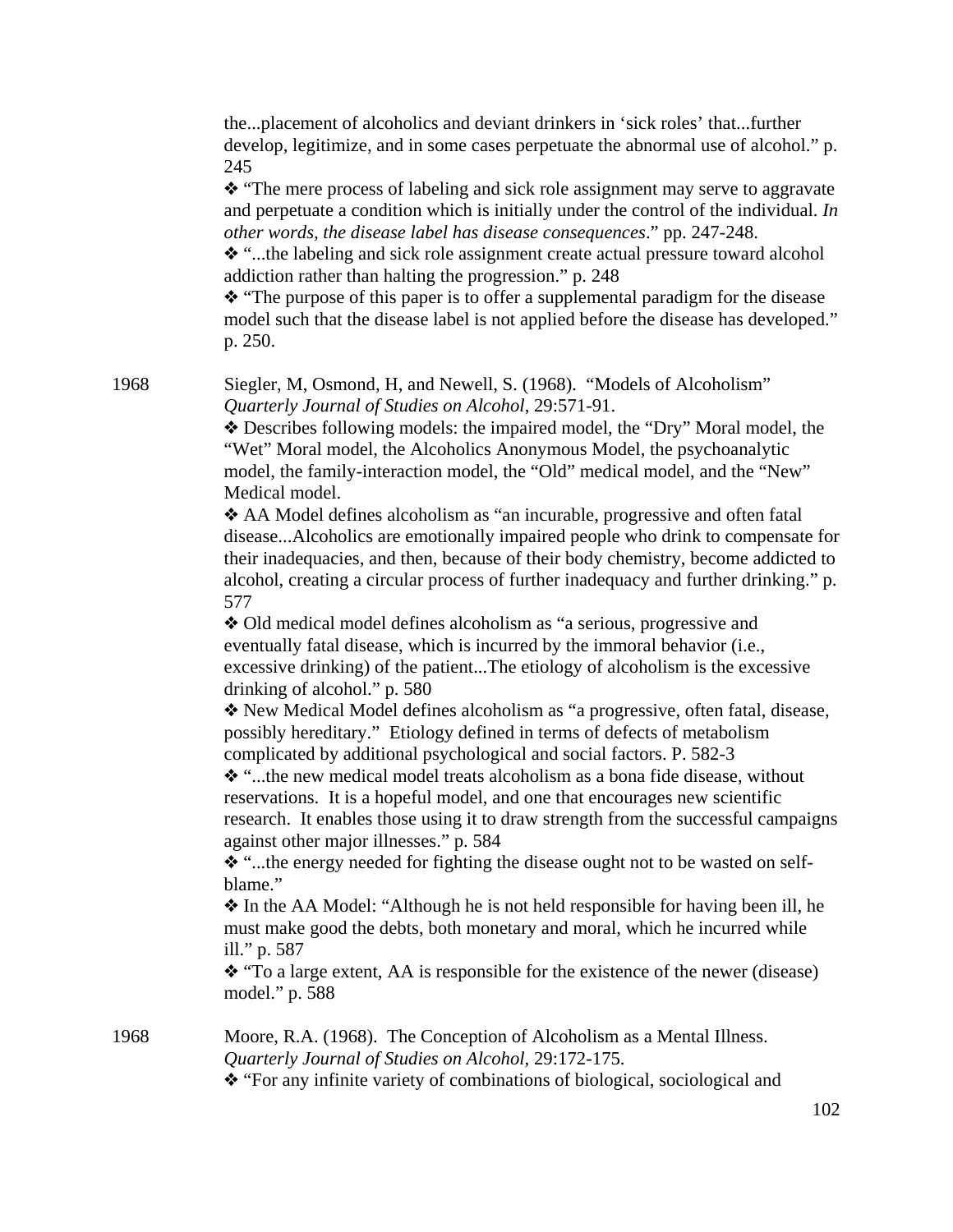|      | psychological reasons, certain people misuse alcohol in trying to solve the<br>problems of their life. Alcoholism is used as an adaptive technique, a form of<br>'self-treatment,' to find a compromise in life." p. 173<br>* "A psychosociobiological approach to alcoholism is compatible with the<br>mental-illness concept and allows free play of research without the pre-<br>conception that one area must be the more important." p. 173<br>* "Among those who still think of 'disease' in the narrow terms of a bygone era,<br>as a bodily disorder manifested by physical symptoms, the 'disease concept' has<br>led to a biological orientation and the pursuit by many researchers of some<br>unitary cause and much hobbyhorse riding." p. 174<br>* "The psychobiological frame of reference leads away from research for 'the'<br>original 'cause' and encourages a fuller understanding of the interrelationship of<br>many "causes." p 174<br>❖ Re the disease concept: "Some shibboleths that may have once proven<br>valuable propaganda weapons may have to be challenged." p. 174                                                                                                                                                                                                                                                                                                                                                                                                                                                                                                    |
|------|----------------------------------------------------------------------------------------------------------------------------------------------------------------------------------------------------------------------------------------------------------------------------------------------------------------------------------------------------------------------------------------------------------------------------------------------------------------------------------------------------------------------------------------------------------------------------------------------------------------------------------------------------------------------------------------------------------------------------------------------------------------------------------------------------------------------------------------------------------------------------------------------------------------------------------------------------------------------------------------------------------------------------------------------------------------------------------------------------------------------------------------------------------------------------------------------------------------------------------------------------------------------------------------------------------------------------------------------------------------------------------------------------------------------------------------------------------------------------------------------------------------------------------------------------------------------------------------------------------|
| 1969 | Christie, N. and Brunn, K. (1969). Alcohol Problems: The Conceptual<br>Framework. In: Keller, M, and Coffey, T. Eds. Proceedings of the 28 <sup>th</sup><br>International Congress on Alcohol and Alcoholism, Vol 2. Highland Park, NJ:<br>Hillhouse Press, pp 65-73.                                                                                                                                                                                                                                                                                                                                                                                                                                                                                                                                                                                                                                                                                                                                                                                                                                                                                                                                                                                                                                                                                                                                                                                                                                                                                                                                    |
| 1969 | Schmidhofer, E. (1969). Alcoholism is NOT a Disease. Maryland State Medical<br>Journal, 18:59-64.<br><b>❖</b> "What is the cause of this "disease"? How does it originate? When does it<br>become a disease? If we don't know what causes it or how it originates or when<br>it becomes a disease, how can we call it a disease?" p. 59<br>◆ Distinguishes between a disease characterized by organic nature, abnormalities<br>of physical structure and anatomic changes and a disorder that is functional in<br>nature but evidences physiological changes. p. 60<br>* "If alcoholism is a disease, where is the pathology? If alcoholism is a disease,<br>what is the pathology?" $p. 61$<br>• "Would it be proper to call alcoholism a problem rather than a disease? The<br>answer may be posited in the affirmative because it is a problem from the<br>standpoint of definition, diagnosis, epidemiology, etiology, family, management,<br>recovery, society and treatment." p. 63<br>* "Those who might find unsatisfactory the word 'problem' would perhaps prefer<br>to substitute affliction, condition, disorder, malady or state." p. 63<br>• "alcoholism may be considered more appropriately as a condition whose<br>primary state is not a disease and which does not begin as a disease but may lead,<br>in time, to disease processes in the heart, the kidneys, the liver, and elsewhere." p.<br>64<br>• "this 'disease' is present not as an entity in the bodies of those who are<br>alcoholic, but rather, as a concept in the brains of those who have labeled them<br>so." p. 64 |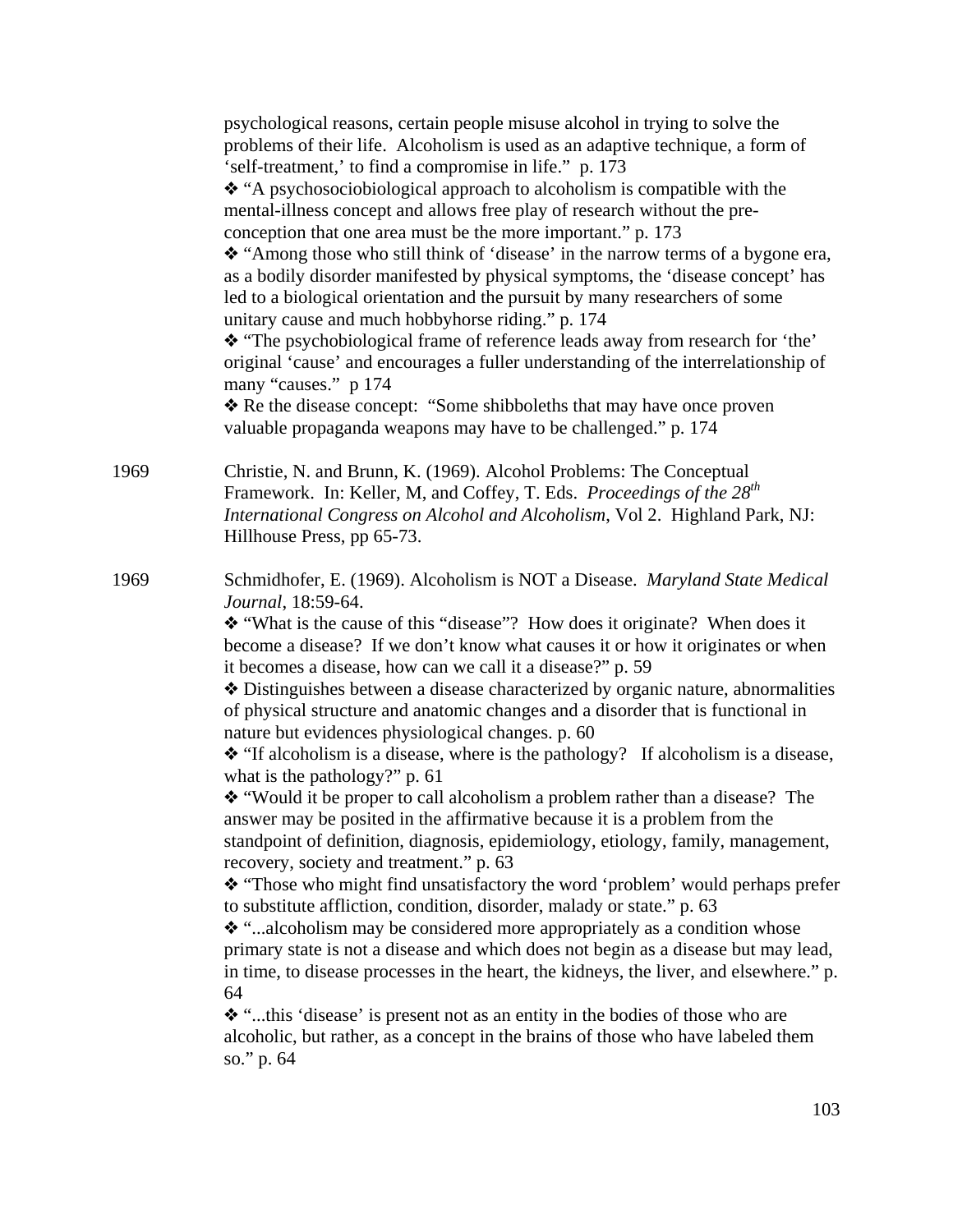| 1969 | MacAndrew, C. (1969). On the Notion that Certain Persons Who are Given to<br>Drunkenness Suffer from a Disease Called Alcoholism. In: Plog, S. and<br>Edgerton, R. Eds. Changing Perspectives in Mental Illness. New York: Holt,<br>Rinehart, and Winston, pp. 483-500.<br>• "While the local medical consensus concerning the propriety of the notion that<br>'Alcoholism is a disease' continues to grow, there is precious little agreement<br>among the parties to this consensus as to the nature of the disease." p. 495<br>• "in officially proclaiming that 'alcoholism is a disease,' whatever else the<br>proclaimers may be doing, they are not announcing a discovery of factthe<br>success of this latest venture in medical designation is a social-historical<br>attainment and not a scientific achievement." p. 495-6<br><b>♦</b> "If we are unable to set forth a series of criteria, the differential presence of<br>which constitute the necessary and sufficient conditions for the existence of the<br>disease, alcoholism, it is apparent that the designation lacks what might be called<br>'fixed meaning.' Ought we conclude, then, that we are using a word whose<br>meaning we do not know and that we are thus talking nonsense?" p. 498 |
|------|-----------------------------------------------------------------------------------------------------------------------------------------------------------------------------------------------------------------------------------------------------------------------------------------------------------------------------------------------------------------------------------------------------------------------------------------------------------------------------------------------------------------------------------------------------------------------------------------------------------------------------------------------------------------------------------------------------------------------------------------------------------------------------------------------------------------------------------------------------------------------------------------------------------------------------------------------------------------------------------------------------------------------------------------------------------------------------------------------------------------------------------------------------------------------------------------------------------------------------------------------------------------------|
| 1969 | Horn, J.L. and Wanberg, K.W. (1969). Symptom patterns Related to Excessive<br>Use of Alcohol. Quarterly Journal of Studies on Alcohol, 30:35-58.<br>◆ Horn and Wanberg argue that symptom diversity in alcoholism is so variable<br>that no single unitary disorder labeled alcoholism exists. They advocate<br>abandonment of the terms: "alcoholism" and "alcoholic." p. 18                                                                                                                                                                                                                                                                                                                                                                                                                                                                                                                                                                                                                                                                                                                                                                                                                                                                                         |
| 1969 | Tharp, R. and Wetzel, R. (1969). Behavior Modification in the Natural<br>Environment. New York: Academic Press.<br>• The illness model applied to behavior results in a concept of behavioral<br>origins within the individual." p. 10<br>❖ "In many ways, it is more degrading to be removed from responsibility for<br>one's behavior than to be punished for it." p. 13<br>* " 'sick' role behaviors which treatment requires are often antagonistic to the<br>'well' behaviors treatment seeks." p. 13<br>* "The very words themselves, illness health, disease, therapy, treatment, and<br>detection, suggest that anything but professional action is inappropriate." p. 14                                                                                                                                                                                                                                                                                                                                                                                                                                                                                                                                                                                     |
| 1969 | Verden, P., Jackson, D.N., and King, G.A. (1969). Popular Conceptions of the<br>Etiology of Alcoholism. Quarterly Journal of Studies on Alcohol, 30:78-92.<br>* "Conduct once universally viewed within our culture as evil is now interpreted<br>among large segments of the American population as illness." p. 79                                                                                                                                                                                                                                                                                                                                                                                                                                                                                                                                                                                                                                                                                                                                                                                                                                                                                                                                                  |
| 1969 | Haberman, P.W. and Sheinberg, J. (1969). Public Attitudes Toward Alcoholism<br>as an Illness. American Journal of Public Health, 59:1209-1216.<br>* Review of surveys of public acceptance of disease concept<br>$-1946$ Riley, about 20%<br>- Maxwell, 1950 about 20%<br>- 1955 Gallup, 63% agreed that alcoholism was an illness                                                                                                                                                                                                                                                                                                                                                                                                                                                                                                                                                                                                                                                                                                                                                                                                                                                                                                                                    |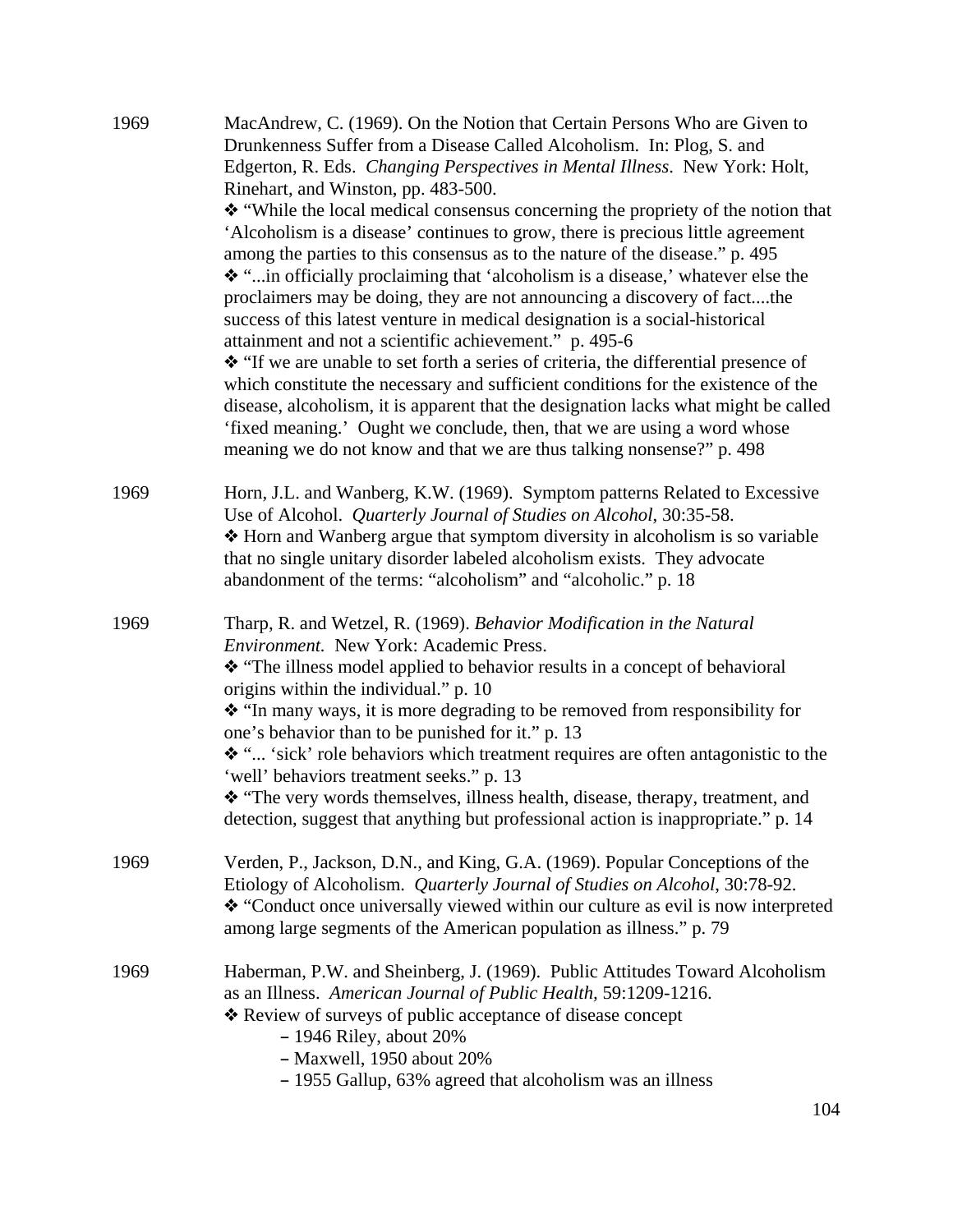|                       | $-1958$ , Roper, 58%<br>- 1961 Mulford and Miller, 51%<br>- 1969 Haberman and Sheinberg, 66%<br>* "Although alcoholism has been widely defined as an illness since the mid-<br>fifties, a considerable portion of this public acceptance of the disease concept<br>seems to be little more than lip service." p. 1215                                                                                                                                                                                                                                                                                                                                                                                                                                                                                                                                                                                      |
|-----------------------|------------------------------------------------------------------------------------------------------------------------------------------------------------------------------------------------------------------------------------------------------------------------------------------------------------------------------------------------------------------------------------------------------------------------------------------------------------------------------------------------------------------------------------------------------------------------------------------------------------------------------------------------------------------------------------------------------------------------------------------------------------------------------------------------------------------------------------------------------------------------------------------------------------|
| 1969-1973             | Addiction career/addiction culture theories set forth as alternatives to disease<br>etiology of opiate addiction. (Finestone, Prebble & Casey, Waldorf, Agar)                                                                                                                                                                                                                                                                                                                                                                                                                                                                                                                                                                                                                                                                                                                                              |
| 1960s-<br>early 1970s | Room (1984) observes that much of the initial criticism of the disease concept by<br>sociologists came from outside the United States, e.g, Seeley, Christie and Brunn,<br>Robinson.                                                                                                                                                                                                                                                                                                                                                                                                                                                                                                                                                                                                                                                                                                                       |
| 1970                  | Glatt graphically depicts Jellinek's phaseology of alcoholism and Glatt's own<br>view of recovery into a U-shaped chart of the stages of alcoholism and alcoholism<br>recovery. It will become what Room refers to as the most widely distributed<br>artifact of the modern alcoholism movement.                                                                                                                                                                                                                                                                                                                                                                                                                                                                                                                                                                                                           |
| 1970                  | The Comprehensive Drug Abuse and Control Act creates drug schedules 1<br>through 5, based on therapeutic usefulness and abuse liability. This legislation<br>replaces the Harrison Act and other federal drug control legislation. (Acker)                                                                                                                                                                                                                                                                                                                                                                                                                                                                                                                                                                                                                                                                 |
| 1970                  | Methadone patients in New York number 4,376; a dropout rate of 20% has been<br>stable since beginning of program. Nationwide, there are 10,000 methadone<br>patients in 50 programs. (Acker)                                                                                                                                                                                                                                                                                                                                                                                                                                                                                                                                                                                                                                                                                                               |
| 1970                  | Linsky, A.S. (1970). The Changing Public Views of Alcoholism. Quarterly<br>Journal of Studies on Alcohol, 31:692-704.<br>Survey data of residents of Vancouver, WA reveal a "broad preference for a<br>modern therapeutic orientation (toward alcohol problems) with opinion divided<br>almost equally between medical and psychological approaches to treatment."<br>Sympathetic attitudes toward the alcoholic and alcoholism treatment were related<br>to increased education and more exposure to the media. p. 696<br>* "The trend toward acceptance of professional therapeutic help for alcoholism<br>has come at the expense of public faith in the efficacy of will power, religious<br>help and legal controls for getting alcoholics to stop drinking." p. 697<br>* "There appears to be a trend away from explanations of alcoholism based on<br>the moral character of the alcoholic." p. 698 |
| 1970                  | Fingarette, H. (1970). The Perils of Powell: In Search of a Factual Foundation for<br>the Disease Concept of Alcoholism. Harvard Law Review, 83:793-812.<br>❖ "I do not believe that anything I have said precludes in any way the many<br>legislative options for establishing rational procedures and institutions, whether                                                                                                                                                                                                                                                                                                                                                                                                                                                                                                                                                                              |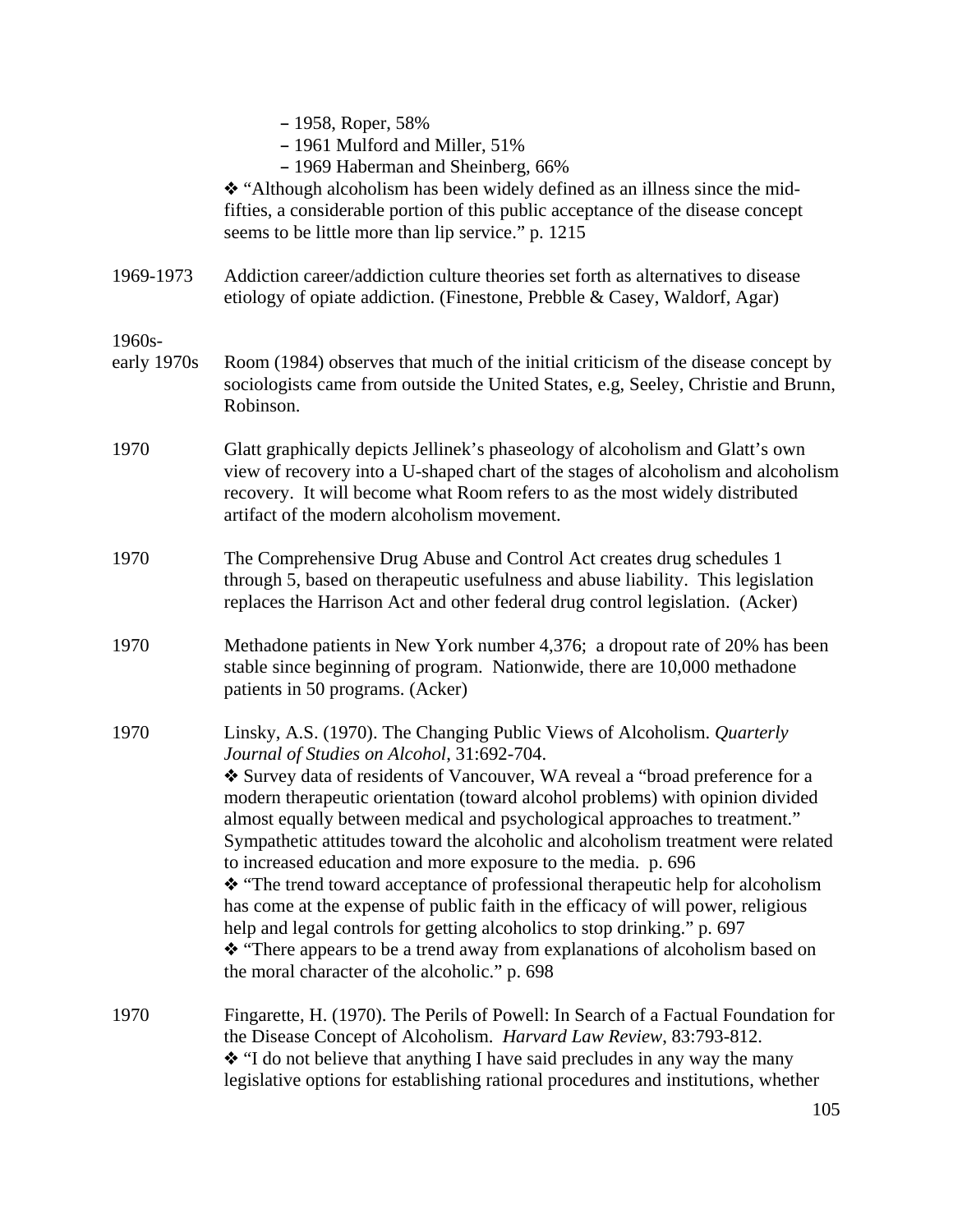penal or civil systems, for "detoxifying" the acutely intoxicated, for counseling, for treating, and for otherwise helping the alcoholic...The burden of my remark is, however, that one tempting road to reform--the building of new constitutional doctrine on the basis of purported medical knowledge of alcoholism--is also a very dangerous one." p. 812 1970 Public Law 91-616, Comprehensive Alcohol Abuse and Alcoholism Prevention, Treatment and Rehabilitation Act of 1970 ["Hughes Act"]: Anderson (1981): "a new era of humane treatment rather than criminal punishment began for thousands of alcoholics throughout the U.S." (see Paredes 1976; Hart 1977). Baumohl & Jaffe: Hughes Act accomplished three goals of the alcoholism treatment movement: effectively redefined alcoholism as primary disorder, not a symptom of mental illness; created federal agency (NIAAA) that would not be dominated by the mental health establishment competing for the same resources; established grant programs in support of treatment. 1970 Cahalan, D. (1970). *Problem Drinkers: A National Survey.* San Francisco: Jossey-Bass. ˜ Cahalan's study concludes that alcoholics are not a distinct group but exist on a continuum of drinking behavior and drinking consequences. ˜ When followed over time, half of problem drinkers are drinking normally four years later. 1970 Edwards, G. (1970). The status of alcoholism as a disease. In Phillipson, R. Ed. *Modern Trends in Drug Dependence and Alcoholism*. Toronto: University of Toronto Press. Pp.140-161. ˜ "Much of the necessary evidence on which to make a decision as to whether alcoholism is a disease is not yet available, and when all the relevant information on the causes of abnormal drinking has been gathered in, the decision as to alcoholism being a disease will still rest very much on the definition of 'alcoholism' on the one and of 'disease' on the other...From the point of view of public policy...to declare alcoholism a disease is...to define a programme rather than to say anything scientifically meaningful. To have persuaded society to shift a particular type of deviancy from the bad role to the sick role could, however, whatever the logic, whatever the science, prove to be an event of importance." p. 161 1971 The PHS Narcotic Hospital at Ft. Worth closes. (Acker) 1971 In a message to Congress, President Richard Nixon proposes initiatives that include addiction treatment centers in Vietnam, expanded Veterans Administration addiction treatment, and expanded federal assistance for community-based treatment centers. He is concerned both about the specter of returning Vietnam veterans addicted to heroin and about the specter of crimes committed by heroin addicts. Subsequent actions by Nixon and Congress to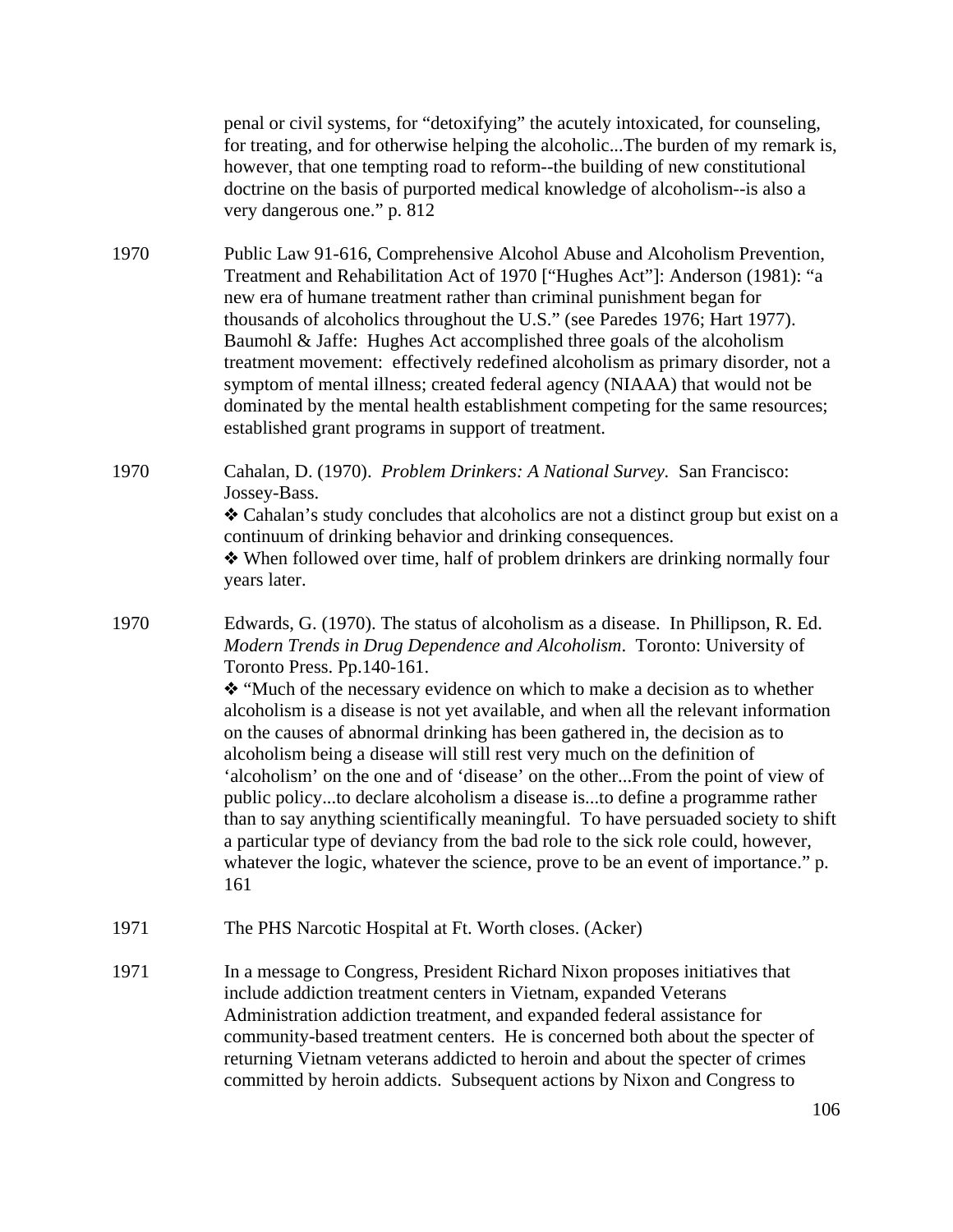|      | create the National Institute on Drug Abuse, and to fund and monitor community-<br>based treatment and research on drug use, drug effects, and treatment methods,<br>bring the federal government into a new role regarding illicit drug use. (Acker)                                                                                                                                                                                                                                                                                                                                                                                                                                                                                                                                                                                                                                              |
|------|----------------------------------------------------------------------------------------------------------------------------------------------------------------------------------------------------------------------------------------------------------------------------------------------------------------------------------------------------------------------------------------------------------------------------------------------------------------------------------------------------------------------------------------------------------------------------------------------------------------------------------------------------------------------------------------------------------------------------------------------------------------------------------------------------------------------------------------------------------------------------------------------------|
| 1971 | At Wilson's death in 1971, over 50% Americans still thought of alcoholics as<br>"weak, unhappy, neurotic" (Kurtz, 1979, p. 9)                                                                                                                                                                                                                                                                                                                                                                                                                                                                                                                                                                                                                                                                                                                                                                      |
| 1971 | Steiner, Claude (1971) Games Alcoholics Play. New York: Grove.<br>Steiner, within the framework of transactional analysis, portrays alcoholism not<br>as a disease but as a learned role that can, with the proper treatment, be unlearned,<br>allowing the alcoholic to return to a normal relationship with alcohol.                                                                                                                                                                                                                                                                                                                                                                                                                                                                                                                                                                             |
| 1971 | Blizard, P.J. (1971). Beliefs about disease and alcoholism. Mental Hygiene,<br>55:184-189.<br>* "Parsons requires that the person who is defined as 'sick'wants to get well,<br>that he cannot do so by a mere act of willand that while the illness lasts, he is<br>not responsible for it. The alcoholic often fails to meet any or all of these<br>requirements in the eyes of the public." p. 187<br>◆ Blizard suggests that for a larger percentage of the public to fully embrace<br>alcoholism as a disease, they will first have to broaden their definition of illness<br>itself. p. 188<br>• "the alcoholicis a case which is 'in transition' -- a type of behavior which<br>has yet to be accommodated into the community-held conception about the nature<br>of illness." p. 189                                                                                                       |
| 1971 | Schaefer, E.M. (1971). A Cultural Delusion of Alcoholics. Psychological<br>Reports, 29:587-589.<br><b>❖</b> "It is also true that with alcoholism, as probably with most phenomena which<br>man does not readily understand, there are many plausible explanations which are<br>not necessarily facts. Acceptance of such myths stands in the way of progressing<br>to a point where inroads can be made into the problem of alcoholism." p. 588<br>An alcoholic who accepts the dictum that the first drink inevitably leads to<br>drunkenness may well use his belief in the validity of this dictum as an excuse or<br>even stimulus to become inebriated when by chance, social occasion, or for some<br>other reason, he has taken a single drink. If that is true, then doubtless a goodly<br>number of alcoholics are alcoholics because of a dictum which may well not be<br>true." p. 589 |
| 1971 | In response to Nixon's message of 6/17/71, Congress passes legislation creating<br>the Special Action Office on Drug Abuse Policy (SAODAP) in the White House.<br>(Gerstein & Harwood) The legislation also funds treatment slots and provides<br>training and technical assistance to local treatment programs. This is the first law<br>to make grants to states rather than community programs. One reason for creation<br>of an office in the White House is that NIMH is opposed to methadone<br>maintenance (the leadership there believes it needs more study), and Nixon wants                                                                                                                                                                                                                                                                                                             |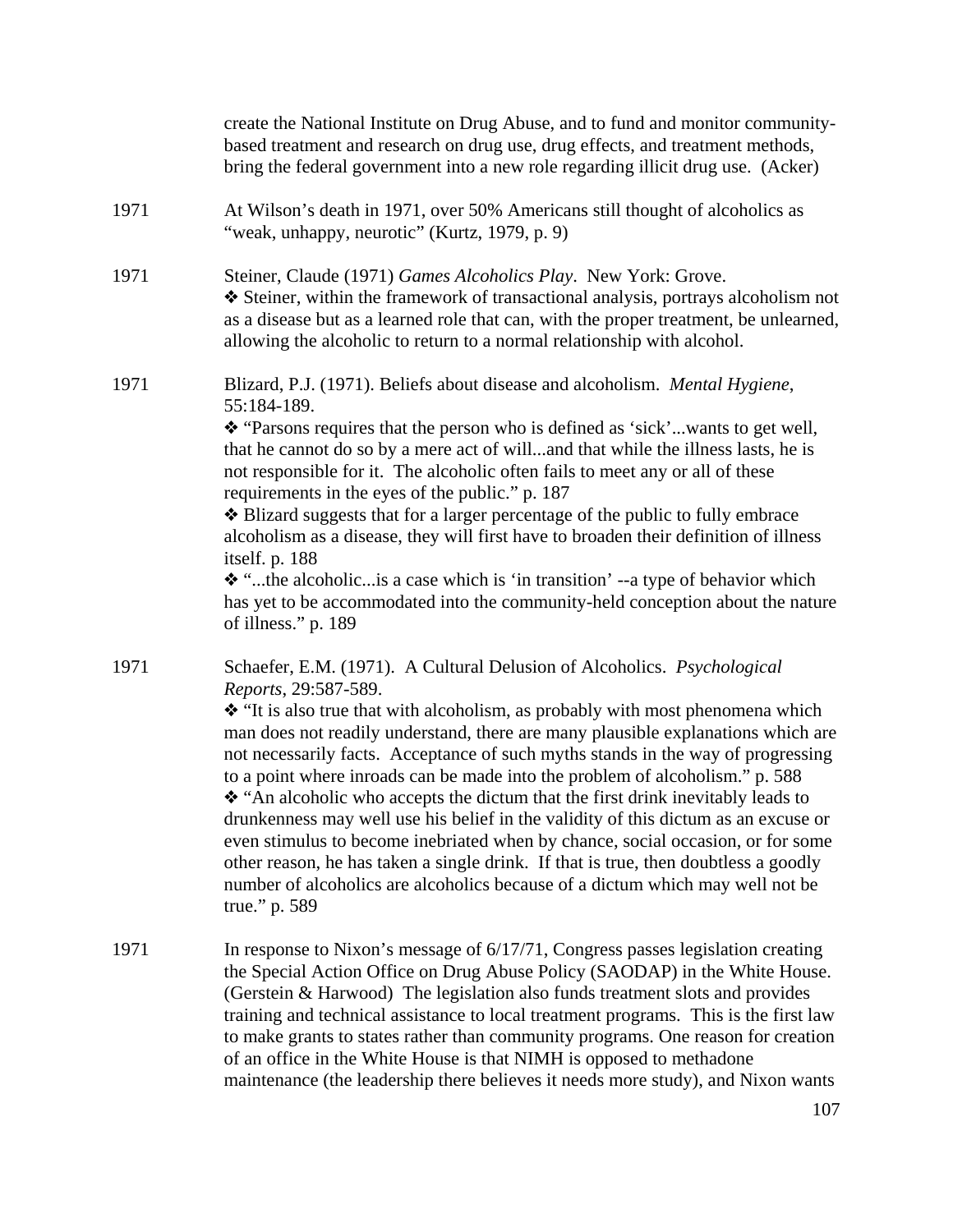to implement methadone maintenance as a cost effective means of reducing heroin addiction and related crime. SAODAP creates an alternate funding mechanism that bypasses NIMH. At this time, there are 135 federally funded drug treatment programs; within 18 months, this number increases to 394. SAODAP actions result in reducing inpatient beds and increasing outpatient treatment slots. (Gerstein & Harwood; Besteman) (Acker)

- 1971 The federal budget includes \$212.5 million for anti-drug efforts. For the first time, treatment and prevention allocations exceed enforcement allocations. The Veterans Administration is given money to create treatment centers for heroin addiction. The Department of Defense begins urinalysis of returning Vietnam soldiers. Funds are provided to create treatment slots for those on waiting lists. Clients in federally funded treatment programs increase from 20,000 to 60,000 between October 1971 and December 1972. (Acker)
- 1971 Norman Zinberg tours Vietnam, surveys the heroin situation, and concludes that the personality defect explanation of addiction is invalid. (Acker)
- 1971 The Drug Abuse Office and Treatment Act calls for creation of National Institute on Drug Abuse (NIDA). (Acker)
- late 1971 The FDA has received applications to provide methadone from 380 treatment programs. (Acker)
- 1972 The authorization of the Supplemental Security Income includes provisions for a "drug addiction and alcoholism" program that recognizes these conditions as potentially disabling impairments that could qualify one for SSI benefits. The program continues until 1996.
- 1972 Creation of Treatment Alternatives to Street Crime (TASC) marks the beginning of extensive cooperation between criminal justice and treatment systems to intervene with treatment in careers of substance-abusing criminals. (Acker)
- 1972 The Food and Drug Administration changes methadone's status from Investigational New Drug to that of a drug warranting long term study. There are 60,000 methadone patients. (Acker)
- 1972 Szasz, T. (1972). Bad Habits are not Diseases: A Refutation of the Claim that Alcoholism is a Disease. *The Lancet*, (July 8) 2;83- 84. ˜ "...the view that alcoholism is a disease is false; and the programmes sponsored by the State and supported by tax moneys to 'cure' it are immoral and inconsistent with our political commitment to individual freedom and responsibility." p. 83 ˜ "Excessive drinking is a habit...if we choose to call bad habits 'diseases', there is no limit to what we may define as 'disease'--and 'treat' involuntarily." p. 84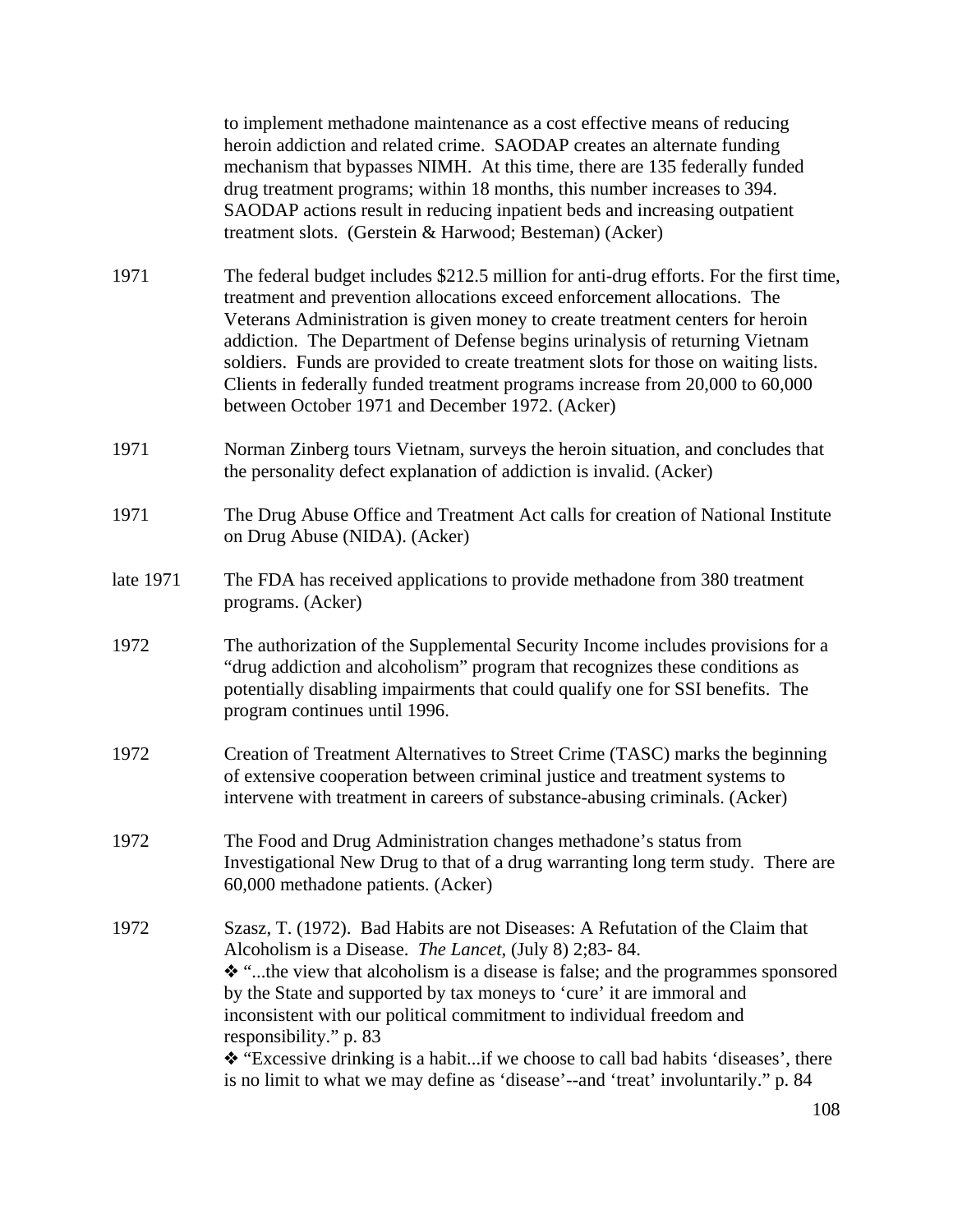˜ "It is one thing to maintain that a person is not responsible for being an alcoholic; it is quite another to maintain that he is not responsible for the interpersonal, occupational, economic, and legal consequences of his actions." p. 84

1972 Robinson, David (1972). The Alcohologist's Addiction: Some Implications of Having Lost Control Over the Disease Concept of Alcoholism. *Quarterly Journal of Studies on Alcohol,* 33:1028-1042. Jellinek's original (1952) definition of the disease concept restricted to loss-of-control and inability-to-abstain; later (1960) adopted more wide-ranging definition of alcoholism, abandoned his earlier wariness of extending the concept. "An ever-increasing range of conditions and behaviors may be conceptualized as related to stages in a disease process." Medical profession considered to have competence in an ever-widening sphere of life. Term "alcoholism" has become so vague that it has lost its meaning.

1972 Dewes, P. (1972). Comment on "The alcohologist's addiction" *Quarterly Journal of Studies on Alcohol*, 33:1045-47. ˜ "...the punitive treatment of alcoholics is now widely rejected; the medical disease concept which largely displaced punishment is having serious unfortunate consequences for both alcoholics and society, as well as being ineffective; the two models by no means exhaust the possibilities, so it is time to move to new attacks." p. 1047

1972 Room. R. (1972). Comment on "The alcohologist's addiction" *Quarterly Journal of Studies on Alcohol*, 33:1049-1059.

> ˜ "As a 'health education' campaign in the United States, the disease conception must be judged an astonishing success..." based on changed perception of the alcoholism and the alcoholic, the establishment of alcoholism as a legitimate medical diagnosis and the rise in federal funds to support treatment from nothing to more than \$85 million. p. 1049

˜ "The greatest irony is that the disease concept has triumphed just as its conceptual underpinnings are coming under siege...New questioning of the disease model are no longer rare in the alcoholism literature, and stronger and more thoroughgoing criticisms must be expected in the future." p. 1050

˜ Notes the disease model is being attacked for offering only a vague understanding of the problem, for justifying invasive interventions into the lives of individuals that are as coercive as punishment, and that the model individualizes a problem whose source is more likely found in social relationships and social conditions. p. 1051

˜ "...the promulgation of disease concept of alcoholism has been brought about essentially as a means of getting a better deal for the 'alcoholic,' rather than as a logical consequence of scholarly and scientific discoveries." p. 1056

˜ "...a viable reform of the disease concept would involve a re-examination by clinicians of some of their most strongly held notions of what is meant and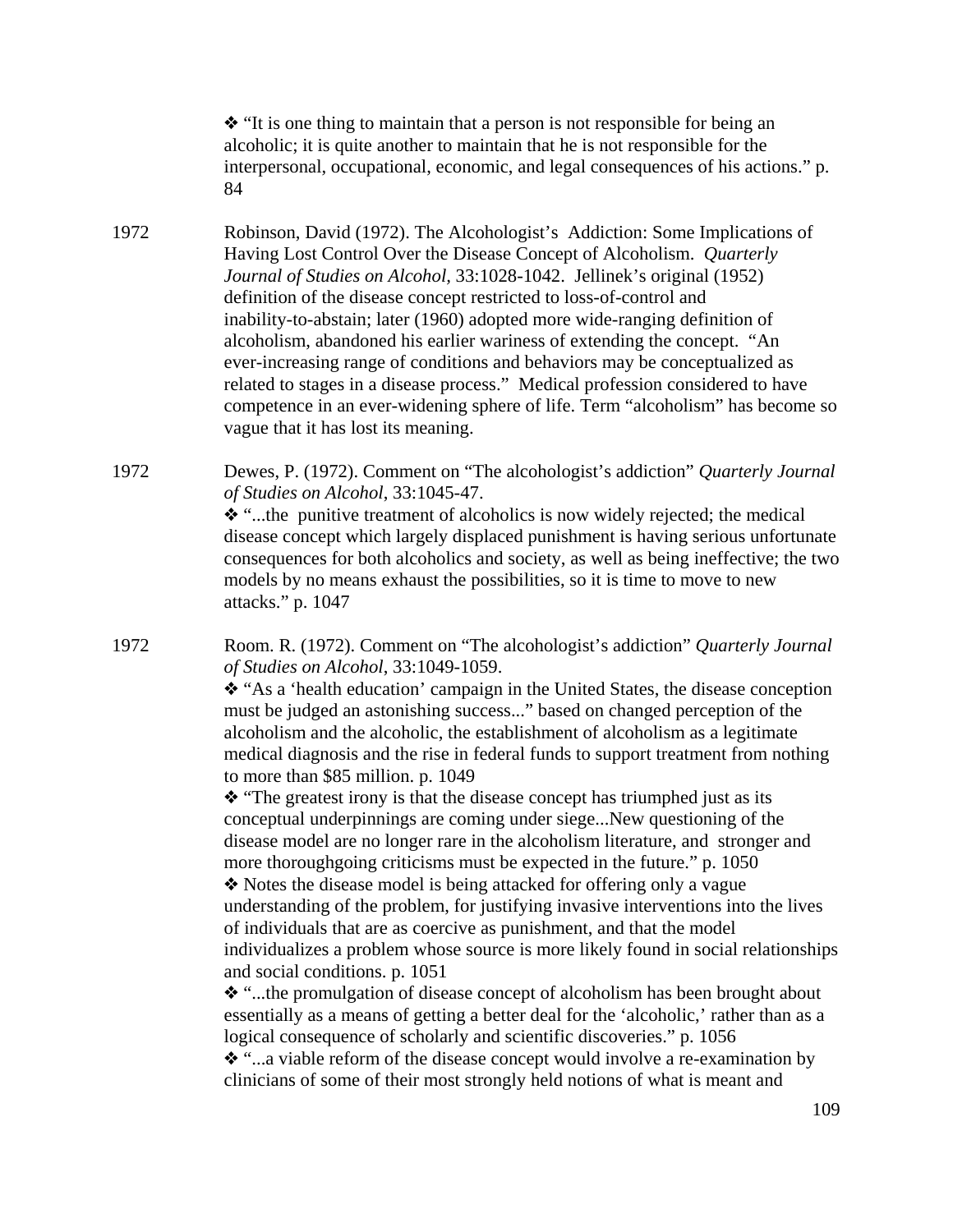| implied by the concept of disease. It might involve a renunciation of the<br>clinician's exclusive jurisdiction over disease." p. 1056-1057                                                                                                                                                                                                                                                                                                                                                                                                                                                                                                                                                                                                                                                                                                                                                                                                                                                                                                                                                                                                                                                                                                                                                                                                           |
|-------------------------------------------------------------------------------------------------------------------------------------------------------------------------------------------------------------------------------------------------------------------------------------------------------------------------------------------------------------------------------------------------------------------------------------------------------------------------------------------------------------------------------------------------------------------------------------------------------------------------------------------------------------------------------------------------------------------------------------------------------------------------------------------------------------------------------------------------------------------------------------------------------------------------------------------------------------------------------------------------------------------------------------------------------------------------------------------------------------------------------------------------------------------------------------------------------------------------------------------------------------------------------------------------------------------------------------------------------|
| Knupfer, G. (1972). Ex-Problem Drinkers. In: Roff, M, Robbins, L., and<br>Pollack, H. Life History Research in Psychopathology, Vol 2. Minneapolis:<br>University of Minnesota.<br>* "The life history of problem drinking has been very little studiedIt (Jellinek's<br>phases of alcohol addiction) has contributed to freezing our thinking on the<br>subject into a model of unalterable progression toward an increasingly malignant<br>state." p. 257<br>• "the picture of disease we get from population samples, as compared with<br>samples derived from people who apply to treatment, tends to give a wider range<br>of severity of disease, sometimes revealing the existence of hitherto unknown<br>mild and arrested forms of disease." p. 257<br>• "there seem to be two routes to controlled drink: some problem drinkers                                                                                                                                                                                                                                                                                                                                                                                                                                                                                                             |
| abstain for a few years and then find they can drink a little without losing control;<br>others just cut down gradually as they get older or as their circumstances change."<br>p. 272                                                                                                                                                                                                                                                                                                                                                                                                                                                                                                                                                                                                                                                                                                                                                                                                                                                                                                                                                                                                                                                                                                                                                                |
| National Council on Alcoholism (1972) Criteria for the Diagnosis of Alcoholism.<br>Annals of Internal Medicine, 77:249-258.                                                                                                                                                                                                                                                                                                                                                                                                                                                                                                                                                                                                                                                                                                                                                                                                                                                                                                                                                                                                                                                                                                                                                                                                                           |
| Joint Commission on Accreditation of Hospitals develops voluntary standards for<br>alcoholism treatment programs. Critical stage in medicalization and<br>reimbursement for alcoholism treatment.                                                                                                                                                                                                                                                                                                                                                                                                                                                                                                                                                                                                                                                                                                                                                                                                                                                                                                                                                                                                                                                                                                                                                     |
| Keller, J. (1972). On the Loss of Control Phenomenon in Alcoholism. British<br>Journal of Addiction, 67: 153-166<br>* Refers to "loss of control" as the "pathognomic sign of alcoholis, that is,<br>alcohol addiction." p. 153<br>* "At first glance it may seem surprising that much of the contemporary<br>understanding of a diseaseshould derive from a fellowship of laymen." p. 153<br><b>❖</b> "there is no room for alcoholism without loss of control." p. 1544<br>❖ Keller expands loss of control from its limited use as inability to predict<br>quantity of alcohol consumed once drinking commences to also include inability<br>to stop drinking and inability to abstain from drinking.<br>❖ "if I believed that an alcoholic can always choose whether or not to take the<br>first drink, I could not believe in the existence of a disease, alcohol addiction." p.<br>160<br><b>❖</b> "He has become disabled from choosing invariably whether he will drink. That<br>is the essential loss of control of drinking." p. 161<br>• "the characteristic symptom of alcoholism is that an alcoholic cannot<br>consistently choose whether he shall drink, and if he drinks, he cannot<br>consistently choose whether he shall stop." p. 163<br>❖ Keller notes that loss of control does not accompany every act of drinking but<br>110 |
|                                                                                                                                                                                                                                                                                                                                                                                                                                                                                                                                                                                                                                                                                                                                                                                                                                                                                                                                                                                                                                                                                                                                                                                                                                                                                                                                                       |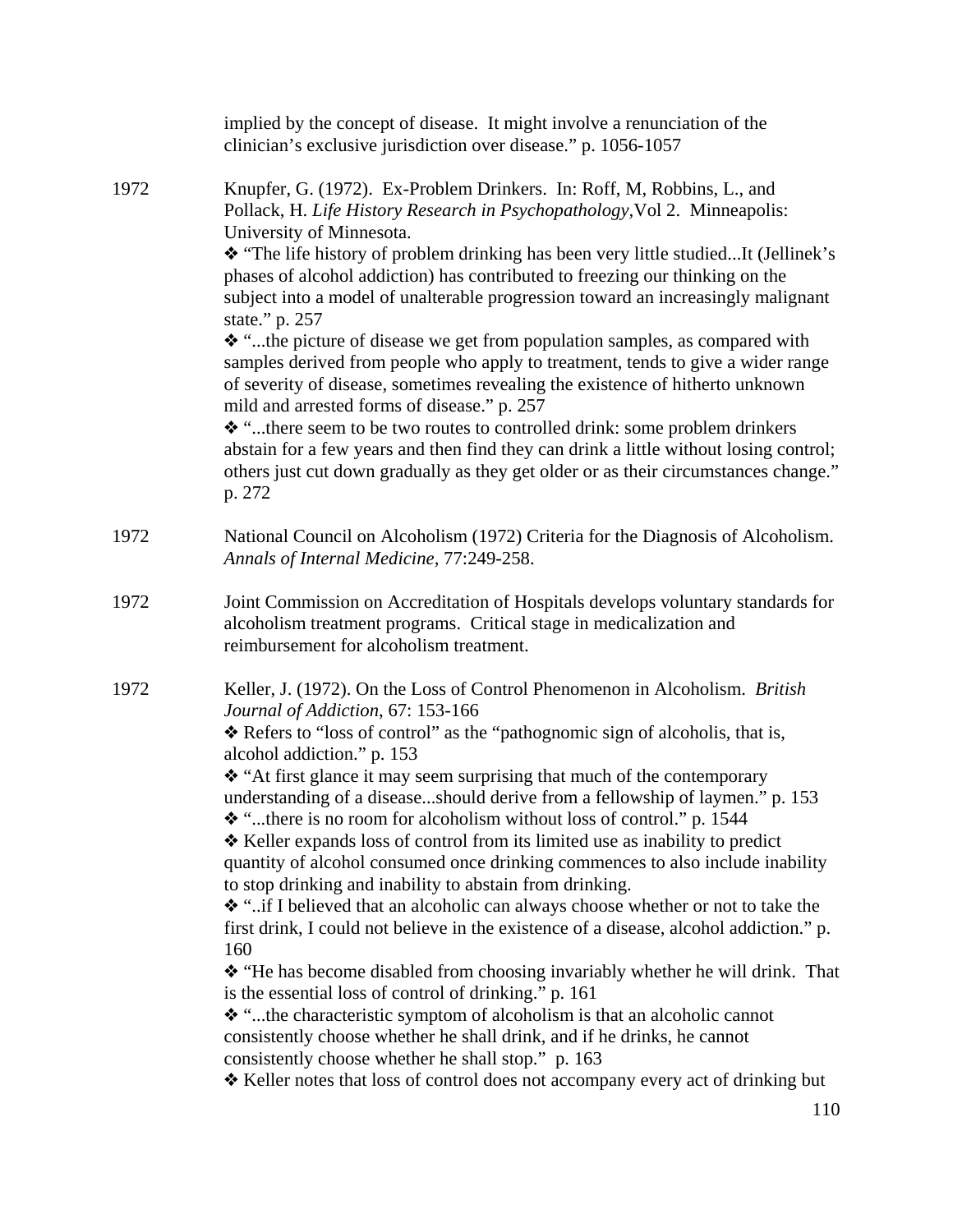describes the alcoholics' inability to consistently control whether to drink and how much to drink.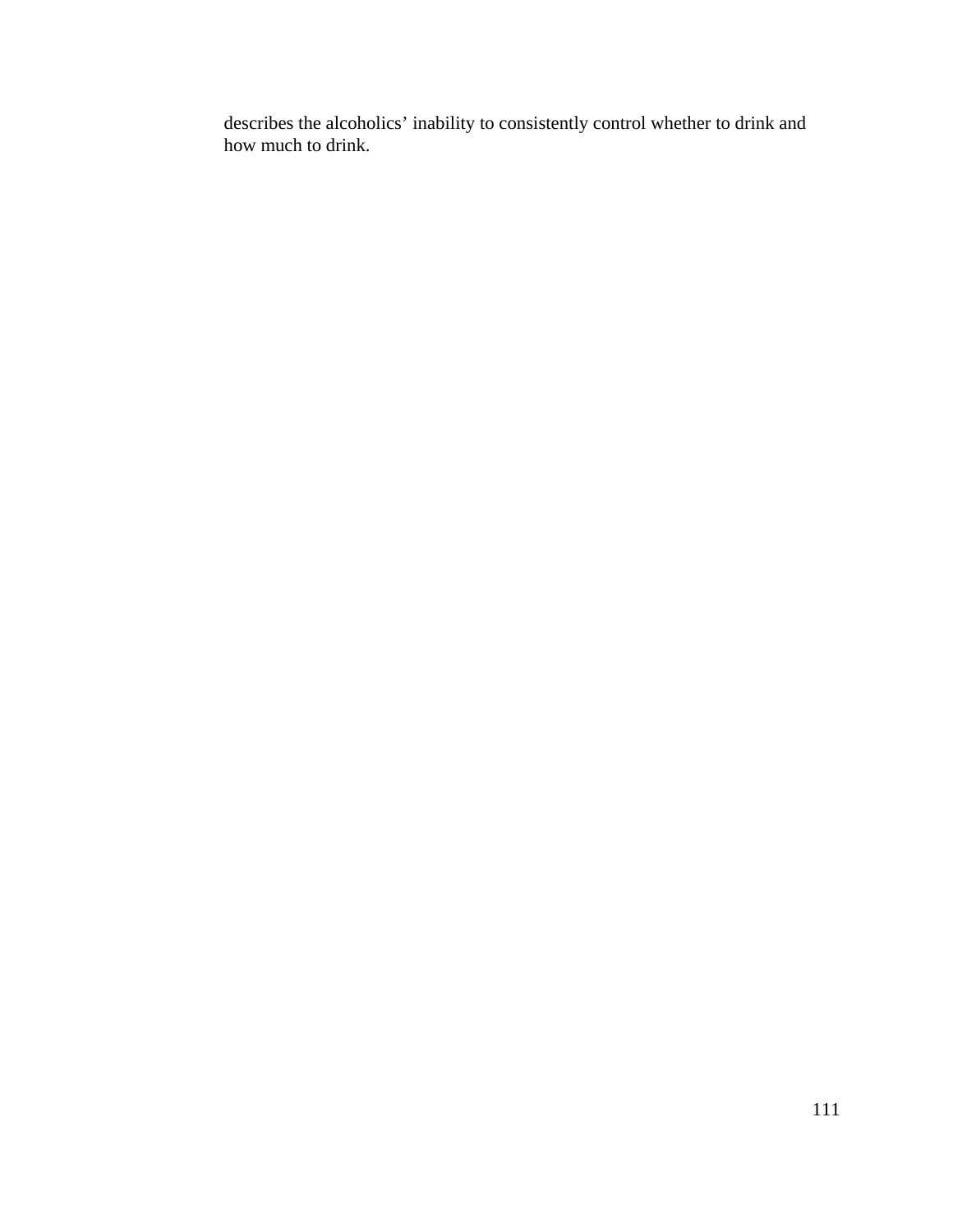## **The Combined Addiction Disease Chronologies of William White, MA, Ernest Kurtz, PhD, and Caroline Acker, PhD 1973 - 1978**

As attacks on the disease concept rose among researchers and academicians in the years 1973-1978, addiction treatment programs based on this concept rose throughout the United States with the clinicians working in these programs often oblivious to the existence or nature of this larger debate. While the criticisms grew, the emerging field of addiction treatment experienced something of a Camelot Period of sweeping advances. This field also had its professional (Gitlow, 1973 and Keller, 1975, 1976) and institutional (NCADD, ASAM) advocates who engaged in the disease debate.

There was also something larger afoot, more sweeping analyses and alternatives proposed. These came from both clinical sources (Pattison, Sobell, and Sobell, 1977) as well as from a larger public policy analysis that led to the emergence of a public health model of responding to alcohol and other drug-related problems (Brunn, et.al., 1976; Beauchamp, 1976) There were also writers such as Schneider (1976) who were beginning to frame the disease debate not in medical terms but in the professional, political and economic stakes that undergirded this debate.

| 1973 | Lew, D. (1973) Alcoholism as Disease. Journal of the American Medical<br>Association, 223:800.                                                                                                                                                                                                                                                                                                                                                                                                                                                                                                                                                                                                      |
|------|-----------------------------------------------------------------------------------------------------------------------------------------------------------------------------------------------------------------------------------------------------------------------------------------------------------------------------------------------------------------------------------------------------------------------------------------------------------------------------------------------------------------------------------------------------------------------------------------------------------------------------------------------------------------------------------------------------|
| 1973 | Pert, C.B. and Snyder, S.H. (1973). Opiate Receptor: demonstration in nervous<br>tissue. Science, 198:849-851.<br>◆ Opiate receptors discovered; it is theorized that the receptors are present to<br>receive some type of endogenous morphine-like compound. (See 1975)<br>❖ At about the same time, other researchers report similar findings; they include<br>Avram Goldstein at Stanford; Hugh Kosterlitz in Aberdeen, Scotland; Lars<br>Terenius in Sweden; and Eric Simon in New York. (Acker)                                                                                                                                                                                                |
| 1973 | Nathan B. Eddy and Everette May publish an article in Science summarizing past<br>work on opiates; they point to Snyder and Pert's work as a promising new<br>development. (Acker)                                                                                                                                                                                                                                                                                                                                                                                                                                                                                                                  |
| 1973 | Gitlow, Stanley E. (1973). Alcoholism: A Disease. In: Bourne, P. and Fox, R.<br>Eds. Alcoholism: Progress in Research and Treatment. New York: Academic<br>Press.<br>* "The American Medical Association, American Psychiatric Association,<br>American Public Health Association, American Hospital Association, National<br>Association of Social Workers, World Health Organization, and the American<br>College of Physicians have each and all pronounced alcoholism a disease. The<br>rest of us can do no less."<br>• The ultimate reason for the designation of any individual as sick or diseased is<br>for the singular purpose of separating him from the larger (normal) group in order |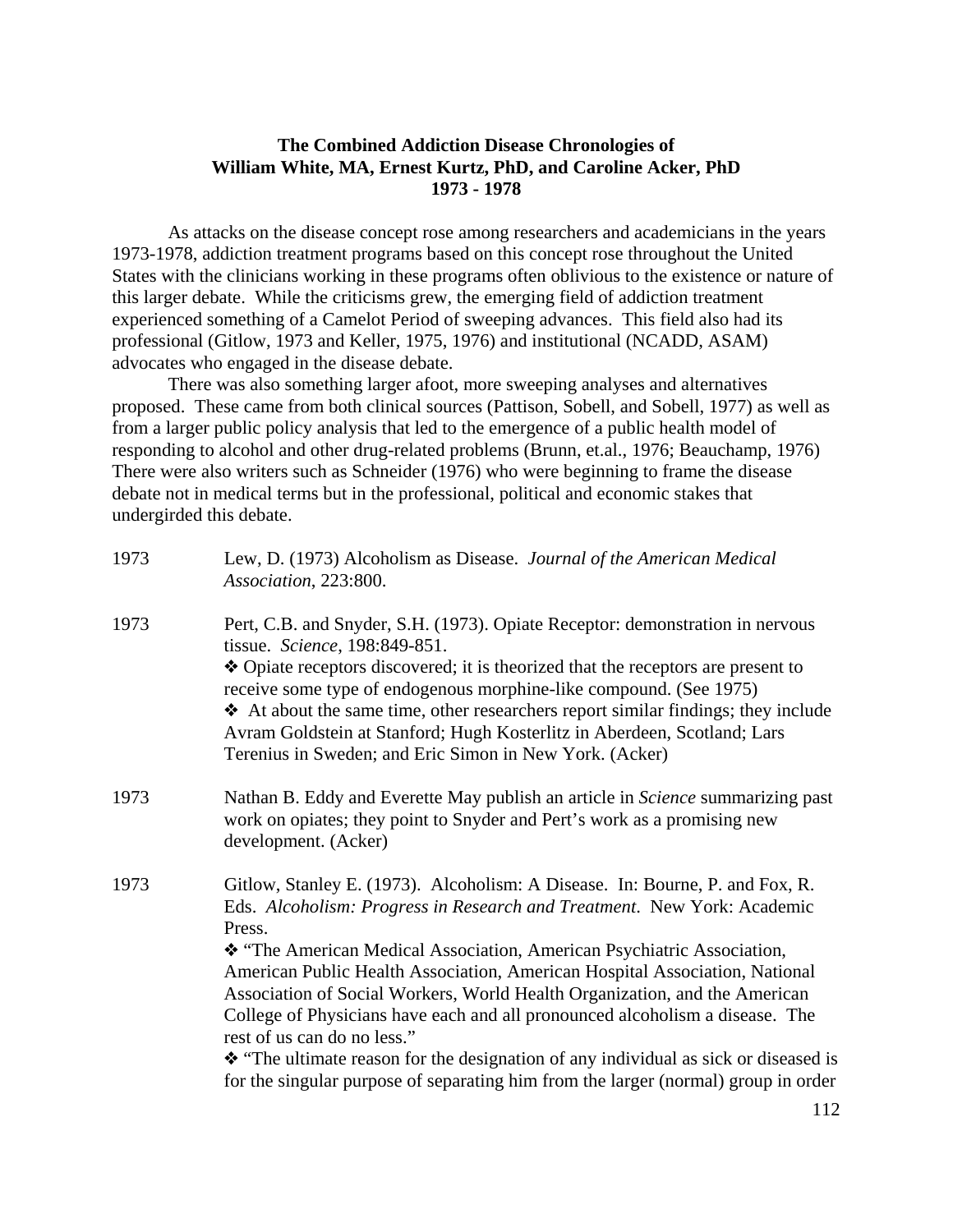|      | to channel special resources to him." p. 7<br>• "the disease concept establishes alcoholism as firmly within the province of<br>the medical profession, fixing responsibility for clinical care of the alcoholic and<br>research into the nature of his suffering upon the physician and his paramedical<br>partners." p. 7                                                                                                                                                                                                                                                                                                                                                                                                                                                                                                                                                   |
|------|-------------------------------------------------------------------------------------------------------------------------------------------------------------------------------------------------------------------------------------------------------------------------------------------------------------------------------------------------------------------------------------------------------------------------------------------------------------------------------------------------------------------------------------------------------------------------------------------------------------------------------------------------------------------------------------------------------------------------------------------------------------------------------------------------------------------------------------------------------------------------------|
| 1973 | Lee Robins's study of returned Vietnam veterans find that most returning addicts<br>discontinued drug use after returning to the U.S. (Acker)                                                                                                                                                                                                                                                                                                                                                                                                                                                                                                                                                                                                                                                                                                                                 |
| 1973 | Michael Agar's Ripping and Running: A Formal Ethnography of Urban Heroin<br>Addicts is an early example of an emerging set of ethnographic studies of heroin<br>use in American cities. Although Agar based his study on interviews with<br>inmates at the PHS Narcotic Hospital at Lexington, Kentucky, others will soon<br>undertake ethnographic study of drug using groups in the urban settings where the<br>drug users live and use drugs. (Acker)                                                                                                                                                                                                                                                                                                                                                                                                                      |
| 1973 | George Vaillant's article "A Twenty Year Follow Up of New York Narcotic<br>Addicts" appears in Archives of General Psychiatry; it discusses 100 heroin<br>addicts who had been admitted to Lexington Narcotic Hospital in 1950s.<br>(Gerstein & Harwood) (Acker)                                                                                                                                                                                                                                                                                                                                                                                                                                                                                                                                                                                                              |
| 1974 | The PHS Narcotic Hospital at Lexington closes. (Acker)                                                                                                                                                                                                                                                                                                                                                                                                                                                                                                                                                                                                                                                                                                                                                                                                                        |
| 1974 | The Narcotic Addict Treatment Act creates guidelines for methadone clinics. The<br>guidelines are aimed at problems like diversion of methadone and accidental<br>methadone poisoning. As a treatment modality highly regulated by the federal<br>government, methadone maintenance creates regimented routines for patients that<br>resemble punishment in some ways -- for example, by requiring urine samples<br>and restricting take home doses. (Acker)                                                                                                                                                                                                                                                                                                                                                                                                                  |
| 1974 | Cahalan, D. and Room, R. (1974). Problem Drinking Among American Men.<br>New Brunswick: Rutgers Center of Alcohol Studies.                                                                                                                                                                                                                                                                                                                                                                                                                                                                                                                                                                                                                                                                                                                                                    |
| 1974 | Hershon, H. (1974). Alcoholism and the Concept of Disease. British Journal of<br>Addiction, 69:123.<br>• "Whatever the merit of the case it is possible to define a condition as a disease<br>if those believed to be technically competent in the matter deal with the condition<br>as a disease. This may be called 'medical legitimization'. Alcoholism is<br>repeatedly said to be a disease by those individuals and institutions which are<br>considered to be informed and expert." p. 125<br><b>❖</b> "It is an interesting paradox that a lay organization like Alcoholics<br>Anonymous is one of the strongest advocates of the disease concept of<br>alcoholismTo AA then, the concept of disease seems to be both the cause for<br>alcoholism and a ploy for sobriety." p 25<br>Suggests that a critical definition of "disease" should be of a condition with an |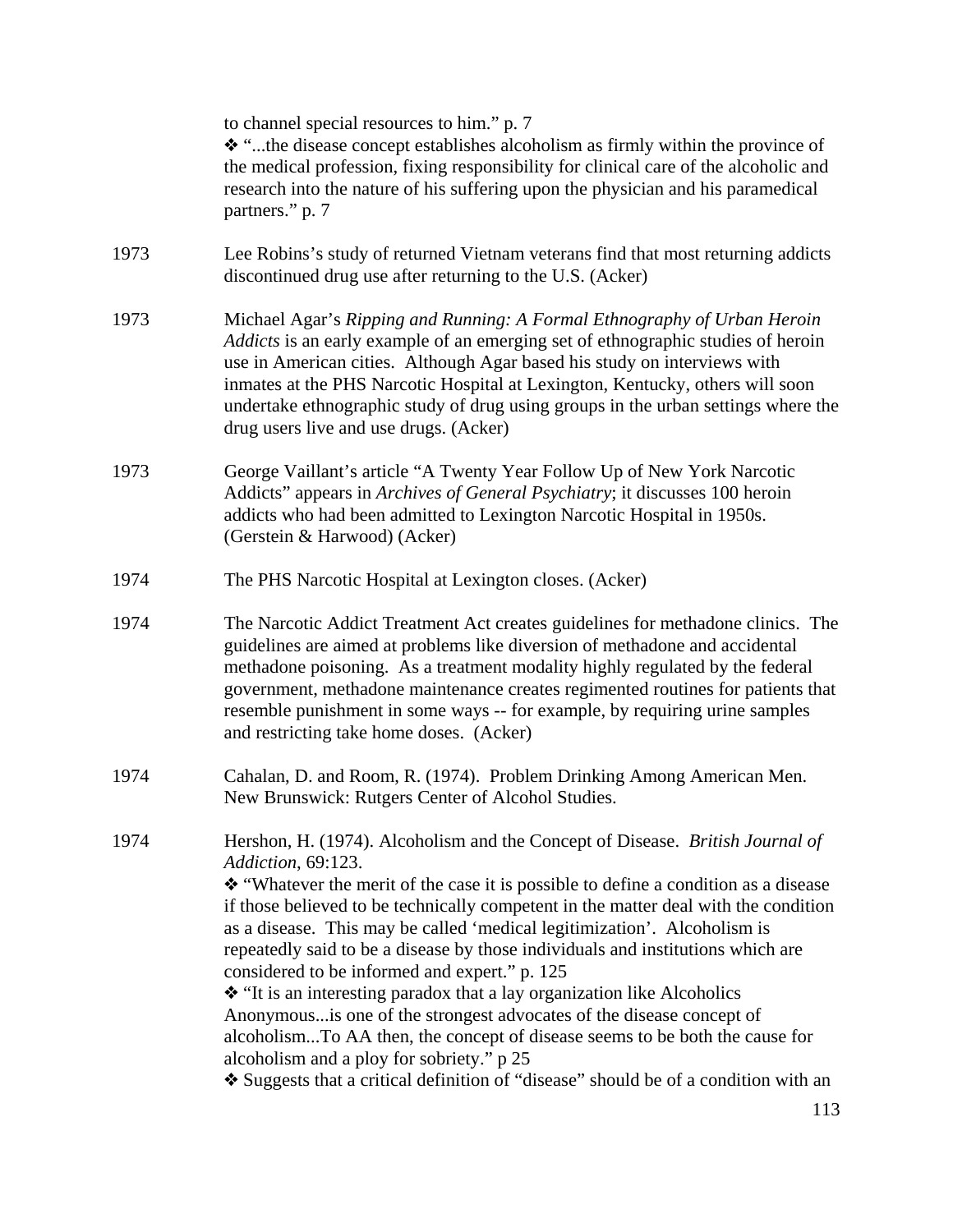"aetiologically relevant physical process which the person cannot choose not to have or will away." p. 128

1974 Davies, D.L. (1974). Is alcoholism a disease? *Contemporary Drug Problems*  3:197-212.

> $\triangle$  "On the positive side, the disease concept has given the alcoholic the status of a sick person, deserving of help not only from medical services, but from all social services and society at large. It has made him a worthy subject for research endowed for medical purposes. It has helped his rehabilitation, and softened the impact of criminal law." p. 200

> ˜ "On the negative side, the disease concept has resulted in an unfounded faith in prescribing drugs, so that one form of addiction is often replaced by another." p. 201

> ˜ "The concept of alcoholism as a disease has outlived its usefulness...If the disease concept were abandoned, alcoholism would be regarded as a medicosocial problem..., alcoholics would be recognized much earlier and more often, they would be helped by more diverse agencies, and there would be more goals of treatment than total abstinence....In that way alcoholism would be seen as a medico-social problem, which calls for control by scientific preventive measures involving professional workers in many disciplines, rather than a 'disease' to be 'treated' by doctors." p. 210

1974 Szasz, T. (1974). *Ceremonial Chemistry*. Garden City, NY: Anchor Press. ˜ "...using and avoiding drugs are not matters of health and disease but matters of good and evil; ....drug abuse is not a regrettable medical problem but a repudiated religious observance." p xii

> ˜ "'addiction' refers not to disease but to a despised kind of deviance." p. xv ˜ Notes how heroin use, when it moved from black to white neighborhoods,

became a "disease" whose spread was a "plague." p. 13

˜ "…there is no such thing as 'drug addiction.'" p. 54

˜ Quotes Marion Sanders speculating on whether the "whole business of addiction mongering is a gigantic hoax." p. 56

1974 Sobell, M. and Sobell, L. (1974). Alternatives to Abstinence: Time to Acknowledge Reality. *Addictions,* 21:2-29.

> ˜ "Jellinek, if he were alive today, would probably be both offended and appalled at the gross misuse of his work." p. 5

> ˜ "To date, the disease concept in its totality has had undeniably beneficial results. However, now that a great many of the sociopolitical gains envisioned by Jellinek have been realized, it is time to evaluate the potential benefits and disadvantages of continuing the widespread belief in a reified disease concept." p. 6

˜ "We have found more than 600 total studies which have reported that some alcoholic individuals have successfully resumed some type of non-problematic moderate drinking." p. 10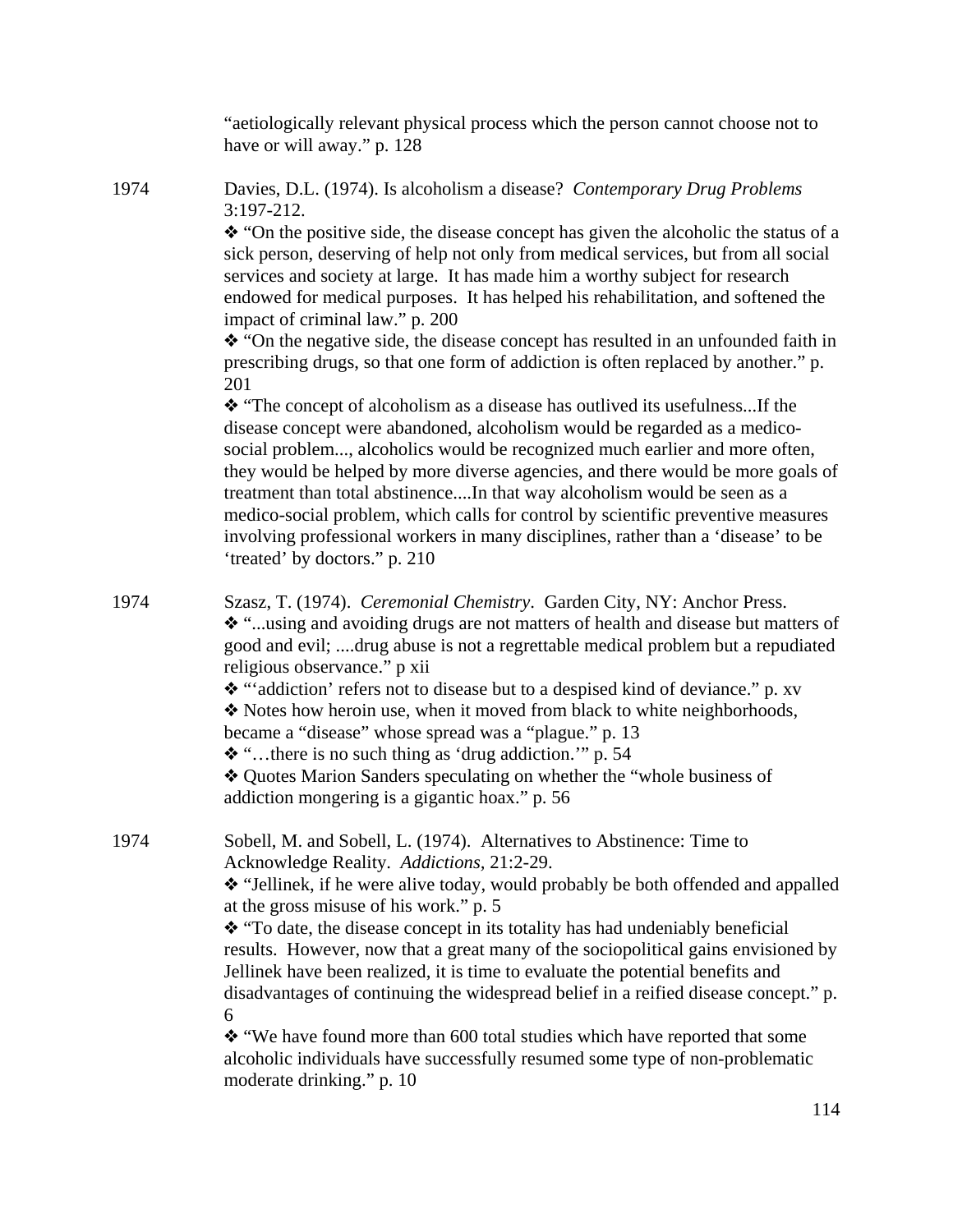|      | ❖ "Legitimizing an alternative to abstinence--i.e., controlled drinking as a viable<br>objective for <i>some</i> patients should not imply that it is appropriate for all or even<br>most alcoholics." p. 24                                                                                                                  |
|------|-------------------------------------------------------------------------------------------------------------------------------------------------------------------------------------------------------------------------------------------------------------------------------------------------------------------------------|
| 1975 | Keller, Mark (1975) Alcoholism: The Image and the Reality. Alcoholism, Zagred<br>$11(1):18-27.$                                                                                                                                                                                                                               |
|      | Notes that opposition to the disease concept comes primarily from social<br>scientists and non-medical professionals.                                                                                                                                                                                                         |
|      | • "their (AA members) insistence that their alcoholism was a disease--through<br>they misdiagnosed and mislabeled it an allergy--was more convincing to many<br>than the reams of medical testimony had been." p. 20                                                                                                          |
|      | • The image (of alcoholism and the alcoholic) is not all of one shape. Some see<br>the alcoholic as sick. But some, perhaps the majority, see him as bad." p. 24                                                                                                                                                              |
|      | * "There are two forms of loss of control over drinking: disablement from<br>consistently refraining, and disablement from consistently stoppingthe loss of<br>control is the pathognomic sign of alcoholism." Notes that Jellinek considered<br>inability to stop as loss of control--Keller's expansion of definition a key |
|      | transition in modern understanding of loss of control.                                                                                                                                                                                                                                                                        |
|      | • "the notion of disease is deliberately built into the definition (of alcoholism).<br>We are given a person who behaves persistently in a grossly self-harming way.<br>We assume that he is helpless to control this behavior. Who would insist that this<br>is not a form of sickness?" p. 25                               |
| 1975 | Hughes, J., Smith, T.W., Kosterlitz, H.W., Fothergill, L.A., Morgan, B.A., and<br>Morris, H.R. (1975). Identification of Two Related Pentapeptides from the Brain<br>with Potent Opiate Agonist Activity. Nature, 258:577-579.                                                                                                |
|      | ◆ Discovery of opiate receptors and endogenous opioids provides a new basis for<br>uniting behavioral and physiological understandings of drug use and effects into a<br>single model. (Acker)                                                                                                                                |
| 1975 | Glatt, M.M. (1975). The Alcoholisms. 4. The Birth of the Disease Concept.<br><b>Nursing Times, 71:822-823.</b>                                                                                                                                                                                                                |
|      | ❖ After quick reference to Rush, places beginning of disease concept with AA<br>and work of Jellinek.                                                                                                                                                                                                                         |
|      | * AA attribution "Since its beginnings in 1935 Alcoholics Anonymous (A.A.),<br>has approached alcoholism as a disease." "it was left to the lay fellowship of                                                                                                                                                                 |
|      | AA to proclaim the notion of the alcoholic as a sick man, suffering from a disease<br>which affected men mentally, physically, and spiritually." both p. 822                                                                                                                                                                  |
|      | ◆ Opposes "critics of the 'disease concept' [who] would like to restrict the terms<br>'disease' and 'medical' to purely organic connotations and disorders which are to<br>be treated exclusively by drugs."                                                                                                                  |
| 1975 | Khantzian, Edward, J. (1975). Self Selection and Progression in Drug<br>Dependence. Psychiatry Digest, 36:19-22.                                                                                                                                                                                                              |
|      | ◆ Notes the adaptive nature of drug use and the way that drug dependent                                                                                                                                                                                                                                                       |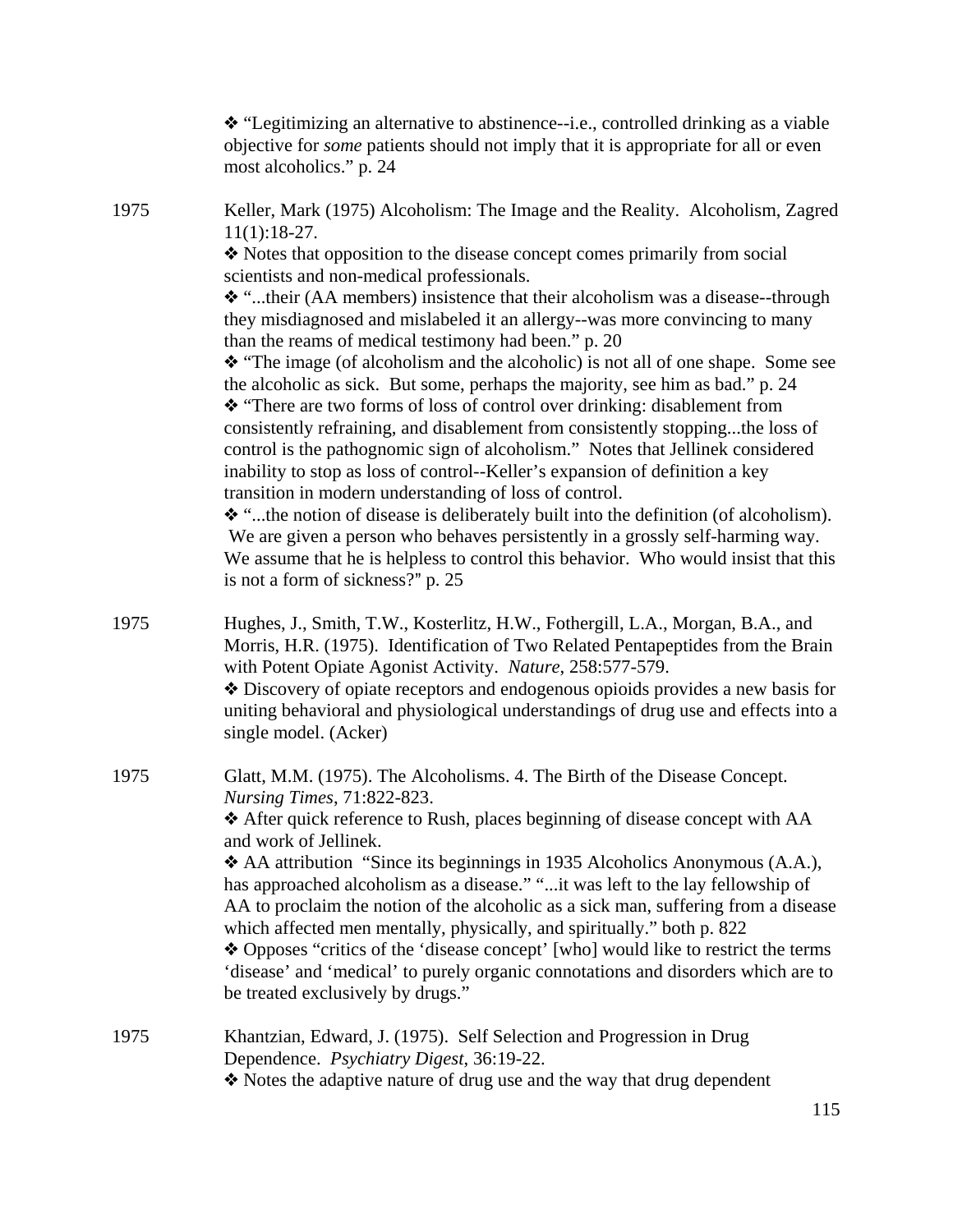individuals select energizing drugs, releasing drugs, and controlling-stabilizing drugs to achieve a desired ego state.

1976 Brunn, K., Edwards, G., Lumio, M., Makela, K., Pan, L., Popham, R, Room, R., Schmkidt, W., Skog, O-J, Sulkunen, P. and Osterberg, E. (1976). *Alcohol Control Policies in Public Health Perspective*. Finnish Foundation for Alcohol Studies. p. 25.

> ˜ "...alcoholism or alcohol dependence is only a part of alcohol-related problems and...alcoholism cannot be tackled without a policy towards the agent, alcohol." p. 9

˜ Main argument: "Changes in the overall consumption of alcoholic beverages have a bearing on the health of the people in any society. Alcohol control measures can be used to limit consumption: thus, control of alcohol availability becomes a public health issue." p. 13

˜ "The emphasis on the treatment of 'problem drinkers' probably also derives in part from the widely entertained concept of alcoholism as a clear cut disease entity. This concept has encouraged the view that 'normal drinkers' and 'alcoholics' form two quite separate groups within the population, alcohol problems being primarily associated with the 'alcoholics.' Alcoholism is seen as an essentially immanent condition that is immune to environmental manipulations or controls: no restriction will be effective in preventing alcoholics from procuring their drinks. However, in recent years evidence has been accumulating which casts doubt on so narrow a concept of alcoholism and on the assumption that alcohol problems are primarily attributable to clinically defined alcoholics." p. 66

- 1976 David E. Smith and Donald Wesson publish findings noting similarities between amphetamine dependence and cocaine dependence; they posit a stimulant dependence model. This model broadens the range of drugs considered addictive; the dominance of heroin and other opiates, as well as alcohol and barbiturates, has grounded most thinking about addiction in patterns associated with depressant drugs. (Acker)
- 1976 American Society of Addiction Medicine & National Council on Alcoholism and Drug Dependence. (1976). Disease Definition of Alcoholism. *Annals of Internal Medicine*, 85(6):764.

˜ "Alcoholism is a chronic, progressive, and potentially fatal disease. It is characterized by tolerance and physical dependency or pathologic organ changes, or both-all the direct consequences of the alcohol ingested."

1976 Pomerleau, O., Pertschuk, M. and Stinnet, J. (1976). A Critical Examination of Some Current Assumptions in the Treatment of Alcoholism. *Journal of Studies on Alcohol*, 37(7):849-867.

˜ "...the disease conception has produced a number of major benefits, among them the establishment of treatment and rehabilitation as alternatives to moral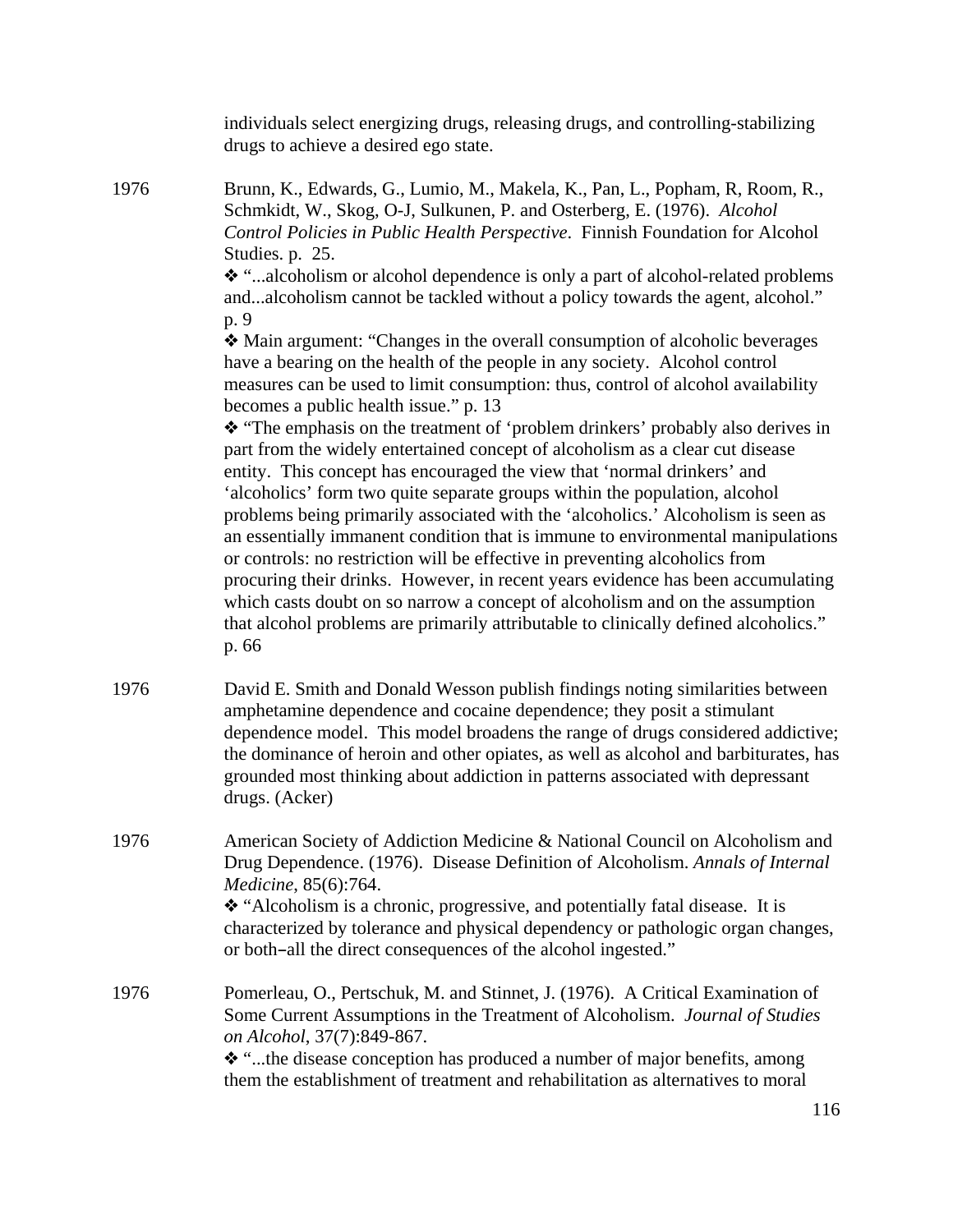|      | condemnation and incarceration. Also, the way has been opened for greater<br>physician involvement in providing medical services for alcoholics." p. 850<br>◆ Portrayal of loss of control as something that happens every time the alcoholic<br>starts drinking is scientifically untenable. p. 852<br>* Review of loss of control research and moderate drinking research.<br>* "Beyond the inherent danger of promulgating a model of behavior which is not<br>objectively validated, the over-inclusive application of the disease conception to<br>all alcohol problems may have serious disadvantages" p. 862                                                                                                                                                                                                                                                                                                                                                                                                                                                                                                                                                                                           |
|------|---------------------------------------------------------------------------------------------------------------------------------------------------------------------------------------------------------------------------------------------------------------------------------------------------------------------------------------------------------------------------------------------------------------------------------------------------------------------------------------------------------------------------------------------------------------------------------------------------------------------------------------------------------------------------------------------------------------------------------------------------------------------------------------------------------------------------------------------------------------------------------------------------------------------------------------------------------------------------------------------------------------------------------------------------------------------------------------------------------------------------------------------------------------------------------------------------------------|
| 1976 | Blumberg, L. (1976). Comments on "The Uniform Alcoholism and Intoxication<br>Act". Journal of Studies on Alcohol, 37(1):105-110<br>❖ "It seems likely that the redefinition of 'alcoholism' as a 'disease' has been<br>successfully accomplished and will stand without regard to the issue-attention<br>cycle." p. 109                                                                                                                                                                                                                                                                                                                                                                                                                                                                                                                                                                                                                                                                                                                                                                                                                                                                                       |
| 1976 | Beauchamp, D. (1976). Comments on "The Uniform Alcoholism and<br>Intoxication Act". Journal of Studies on Alcohol, 37(1):110-113.<br>• "whether the 'condition' of alcoholism is a disease or something else is a<br>false one (debate) because it focuses on the wrong level--the individual. Alcohol<br>problems are primarily collective problems, but we continue to treat them as<br>problems of individuals" p. 111<br>• The important thing is to see how the concept of alcoholism tends to give<br>alcohol as our leading drug issue an alibi and helps frustrate recognition of<br>alcohol problems such as public drunkenness." p. 111<br>• "alcohol problems are collective problems of the entire society; any attempt<br>to "solve" these problems while at the same time exonerating the majority or a<br>powerful industry from their fare share of the costs of controlling problems is not<br>only unjust, it is doomed to failure." p. 113                                                                                                                                                                                                                                                 |
| 1976 | Beachamp, D. (1976). Alcoholism as Blaming the Alcoholic. The International<br>Journal of the Addictions, 2:41-52.<br>* "A public health approach to alcohol problems is needed that identifies the<br>risks for all associated with hazardous intakes of alcohol and that seeks to reduce<br>these hazards chiefly by reducing the overall consumption of alcohol." p. 41-41.<br>* "First, there is the myth that alcohol is not a problem. By making the irrelevant<br>claim that alcohol is not the cause of the alcoholic's behavior, alcoholism experts<br>have encouraged the view that alcohol and its hazards are not a central problem of<br>social policy." p. 49<br>* "A second myth is that viewing alcohol problems as a disease or illness helps<br>lift the stigma of alcoholism, On the contrary, it is likely that the concept of<br>alcoholism only heightens stigmaThe concept of alcoholismis itself a major<br>source of stigma." p. 49<br>* "By continuing to discuss alcohol problems in terms of individual metaphors of<br>ability or control, we perpetuate the misconception that alcohol problems can be<br>explained by dispositional factors located inside individuals." p. 50 |
|      | 117                                                                                                                                                                                                                                                                                                                                                                                                                                                                                                                                                                                                                                                                                                                                                                                                                                                                                                                                                                                                                                                                                                                                                                                                           |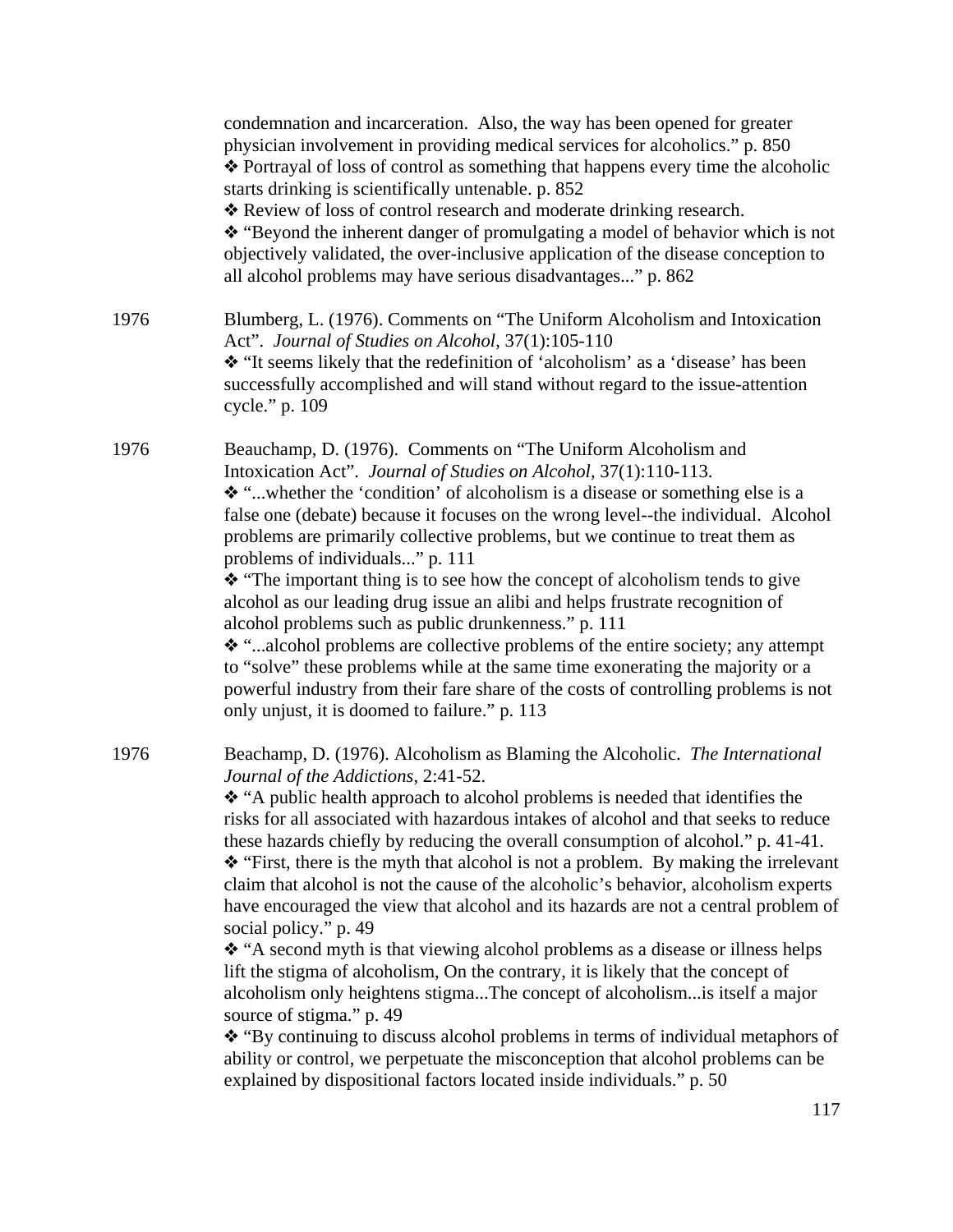|      | • "What is needed is to  recast alcohol problems at a community and societal<br>level. This will first require public recognition that alcohol is a major chemical<br>hazard of man's environment." p. 50                                                                                                                                                                                                                                                                                                                                                                                                                                                                                                                                                                                                                                                                                                             |
|------|-----------------------------------------------------------------------------------------------------------------------------------------------------------------------------------------------------------------------------------------------------------------------------------------------------------------------------------------------------------------------------------------------------------------------------------------------------------------------------------------------------------------------------------------------------------------------------------------------------------------------------------------------------------------------------------------------------------------------------------------------------------------------------------------------------------------------------------------------------------------------------------------------------------------------|
| 1976 | Gordis, E. (1976). Editorial: What is Alcoholism Research? Annals of Internal<br>Medicine, 85:821-823.<br>• "the treatment of alcoholism has not improved in any important way in<br>twenty-five years."                                                                                                                                                                                                                                                                                                                                                                                                                                                                                                                                                                                                                                                                                                              |
| 1976 | Jacobson, George (1976). The Alcoholisms: Detection, Assessment, and<br>Diagnosis. New York: Human Sciences Press.<br>There is "valid and reliable scientific evidence that the current concept of<br>alcoholism may be inadequate at best and misleading at worst." p. 15<br>* "The concept of alcoholism as a single disease, a unitary clinical entity based<br>on a medical model, believed to progress along a known or predictable<br>continuum, and measurable in terms of a single common symptom may be an<br>oversimplified representation of a complex multidimensional problem, and<br>acceptance of that concept may lead to faulty understanding of etiology and<br>treatment." p. 15<br>* "It would seem more reasonable and prudent to entertain the idea that there<br>may be several alcoholisms, which, once detected, assessed, and diagnosed, may<br>be amenable to different treatments." p. 16 |
| 1976 | Rand Report (Alcoholism and Treatment) stirs controversy over findings that<br>alcoholics can return to normal drinking.                                                                                                                                                                                                                                                                                                                                                                                                                                                                                                                                                                                                                                                                                                                                                                                              |
| 1976 | WHO adopts "alcoholism dependence syndrome." Edwards, G., Gross, M.M.,<br>Keller, M., and Mosher, J. (1976). Alcohol-related Problems in the Disability<br>Perspective: A Summary of the Consensus of the WHO Group of Investigators on<br>Criteria for Identifying and Classifying Disabilities Related to Alcohol<br>Consumption. Journal of Studies on Alcohol, 37:1360-1382.                                                                                                                                                                                                                                                                                                                                                                                                                                                                                                                                      |
| 1976 | Davies, D.L. (1976). Definitional Issues in Alcoholism. In: Tarter, R.E. and<br>Sugarman, A.A. Eds., Alcoholism: Interdisciplinary Approaches to an Enduring<br>Problem. Reading, Mass: Addison-Wesley.<br>• "serious research findings can be dismissed, especially if they offer a<br>challenge to the folklore of alcoholism, with the glib statement that the cases<br>investigated were not 'proper or real alcoholics.' It cannot be too strongly<br>emphasized that the great value of a sound definition of alcoholism is that it<br>precludes this all-too-easy way of avoiding distasteful facts." p. 59<br>◆ "the multiplicity of terms used to describe alcoholismis itself a serious bar<br>to clear thinking on this topic." p. 60                                                                                                                                                                      |
| 1976 | Clark, W.B. and Cahalan, D. (1976). Changes in problem drinking over a four-<br>year span. Addictive Behaviors, 1:251-259.                                                                                                                                                                                                                                                                                                                                                                                                                                                                                                                                                                                                                                                                                                                                                                                            |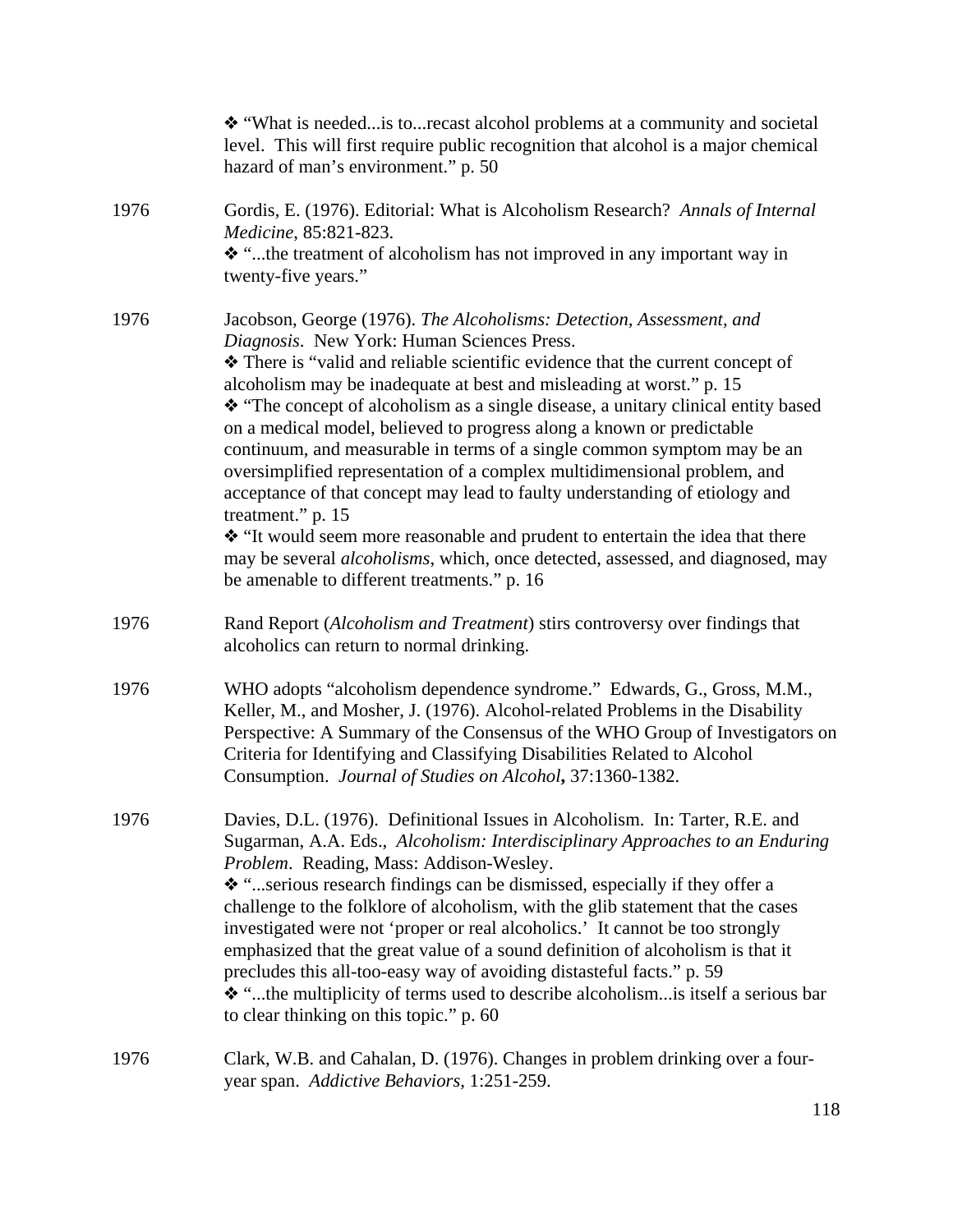|      | • The common conception of alcoholism as a disease fails to cover a large part<br>of the domain of alcohol problems and a more useful model would place greater<br>emphasis on the development and correlates of particular problems related to<br>drinking, rather than assuming that alcoholism as an underlying and unitary,<br>progressive diseases is the source of most alcohol problems. p. 133<br>❖ "Drinking problems do not typically appear to be unilinear, with progression<br>from less severe to more severe problems and from single problems to many<br>problems. Rather we have observed great flux and turnover in alcohol problems,<br>both in terms of numbers of problems and types of problems, over the span of                                      |
|------|------------------------------------------------------------------------------------------------------------------------------------------------------------------------------------------------------------------------------------------------------------------------------------------------------------------------------------------------------------------------------------------------------------------------------------------------------------------------------------------------------------------------------------------------------------------------------------------------------------------------------------------------------------------------------------------------------------------------------------------------------------------------------|
|      | four years."<br><b>♦</b> "It should be pointed out that these distinctions between the concept of<br>alcoholism as a disease and the concept of problems-related-to-drinking are not<br>mere quibbles. If an alcoholism-as-disease- model is emphasized, public policy<br>tends to be oriented toward the individual as the locus of the disease; and<br>alcoholism research and treatment accordingly take on a clinical and pathological<br>emphasis. If instead the "problems" approach is emphasized, there are fewer<br>conceptual barriers to viewing the drinking problems as associated with<br>disjunctions in the interactions between the individual and his environment--with<br>considerably different implications for research and remedial measures." p. 258 |
| 1976 | Paredes, A. (1976). The History of the Concept of Alcoholism. In: Alcoholism:<br>Interdisciplinary Approaches to an Enduring Problem, pp.9-52, Eds. Tarter, R.<br>and Sugerman, A., Reading, MA: Addison-Wesley.<br>❖ Paredes' review of the concept of alcoholism concludes that "alcoholism has<br>an inadequately validated working definition." p. 37                                                                                                                                                                                                                                                                                                                                                                                                                    |
| 1976 | Gilbert, R.M. (1976). Drug Abuse as Excessive Behavior. Canadian<br>Psychological Review, 17:231-240.<br>❖ Argues that addiction is not a primary disease but a disorder of excess.<br>* "If drug use is a problem because it is excessive, rather than because it occurs,<br>it seems reasonable to search for the causes of drug abuse among the causes of<br>excessive behavior rather than among the causes of drug use. Thus one would ask<br>questions about an alcoholic in this order:<br>1. Why is she behaving to excess?<br>2. Why is alcohol drinking her excessive behavior?"                                                                                                                                                                                   |
| 1976 | Keller, M. (1976). The Disease Concept of Alcoholism Revisited. Journal of<br>Studies on Alcohol, 37(11):1694-1717.<br>◆ "Differences in definition can cause differences of opinion as to whether<br>alcoholism is a disease." p. 1694<br>• "One of the most reliable criteria of the presence of a disease is that the<br>condition constitutes a physical or mental disablement of the person." 1696<br>• "One can only regret the current regression to 'alcohol abuse' which,<br>paralleling the nearly archaic 'intemperate use,' tends to blur the distinction<br>between drunkenness as a mere misbehavior and alcoholism-addiction as a                                                                                                                             |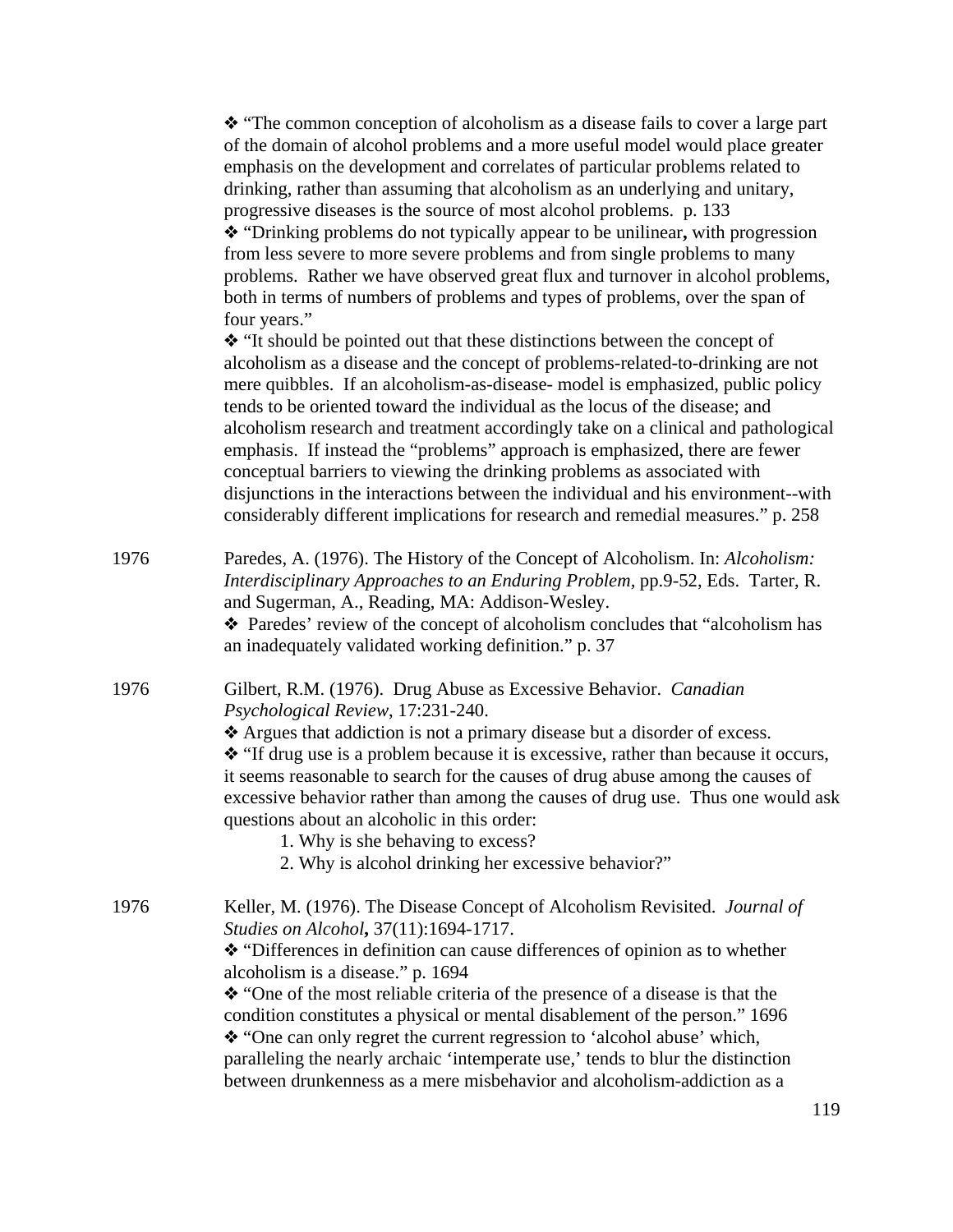disease state." p. 1700n

˜ **"**It (alcoholism) is a disease because its behavioral manifestation is a disablement. To be disabled from consistently choosing whether to ingest alcohol, or, if one does drink some, to be then disabled from consistently choosing whether to stop or not, that is a disease." p. 1704  $\triangleleft$  Lists and critiques arguments against disease concept: (1) irresponsibility, (2) labeling and stigma, (3) exculpation of drunkenness, (4) inconsistent symptomotology, (5) uncertain etiology, (6) "in and outers" (return to controlled drinking). 1976 Schneider, Joseph (1976). Deviant Drinking as Disease: Alcoholism as a Social Accomplishment. *Social Problems*, 15:361-372. ˜ "I define the claim that such behavior (deviant drinking) is a social and political construction, warranting study in its own right." p. 361 ˜ "Critics of these ideas suggest that its (disease concept) appeal must be seen in historical perspective and should be understood on terms of its practical, humanitarian, and administrative consequences rather than on the basis of scientific merit." p. 365 ˜ "The question of whether or nor a given condition constitutes a disease involves issues of politics and ideology--questions of definition, not fact...That certain forms of deviant drinking are now or have been for more than one hundred and fifty years medicalized is not due to a medical 'hegemony,' but reflects the interests of several groups and organizations assuming, or being given, responsibility for behaviors associated with chronic drunkenness in the United States. The disease concept owes its life to these variously interested parties, rather than to substantive scientific findings. As such, the disease concept of alcoholism is a social rather than a scientific or medical accomplishment." p. 370- 371 1976 Smart, R.G. (1976). Spontaneous Recovery in Alcoholics: A Review and Analysis of the Available Literature. *Drug and Alcohol Dependence*, 1:227-285.  $\triangleq$  "Alcoholic symptoms and heavy drinking appear to decline with age...." p. 278 ˜ "Many studies have found spontaneous recovery among alcoholics to occur. The overall rates vary from 10% to 42%..." p. 285 ˜ "The reasons for spontaneous recovery are not well understood but probably include changes in health, jobs, marriages and residence. The highest rates have been found in alcoholics being treated for physical illnesses as a consequence of drinking." p. 284 1976 Orcutt, J.D. (1976). Ideological variations in the structure of deviant types: A multivariate comparison of alcoholism and heroin addiction. *Social Forces*, 55:419-437. Chapel Hill, NC ˜ "Respondents holding medical images of deviance are less likely than those holding moralistic images to impute personal responsibility, stigma, and noncurability to the alcoholic and addict. However, evidence...suggests that the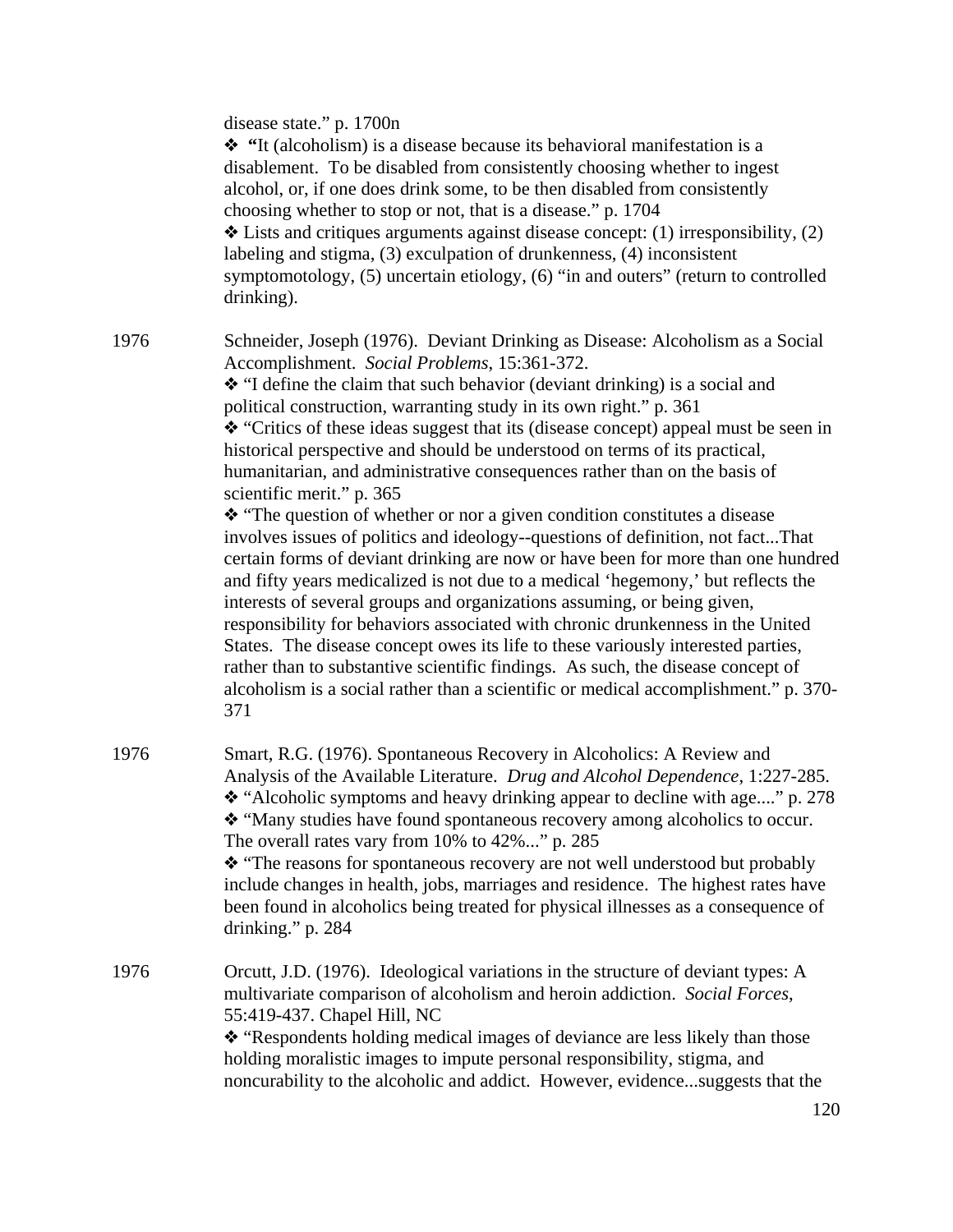|      | increasing influence of the medical ideology on alcoholism may have the<br>undesirable consequence of locking the alcoholic into a non-responsible, but<br>stigmatized deviant type." p. 419                                                                                                                                                           |
|------|--------------------------------------------------------------------------------------------------------------------------------------------------------------------------------------------------------------------------------------------------------------------------------------------------------------------------------------------------------|
| 1976 | Coleman, J.W. (1976). The Myth of Addiction. Journal of Drug Issues,<br>6(Spring):135-141.                                                                                                                                                                                                                                                             |
|      | ❖ Suggests that the following are myths that exist within the drug culture but for<br>which there is no scientific support: $(1)$ the craving for drugs is too powerful to<br>resist, (2) addiction turns the individual into a liar, thief, and hustler, (3) addicts<br>commit crimes because they believe their need for drugs forces them to do so. |
| 1977 | Pattison, E.M., Sobell, M.B. and Sobell, L.C. (1977). <i>Emerging Concepts of</i><br>Alcohol Dependence. New York: Springer.                                                                                                                                                                                                                           |
|      | The authors describe the traditional model of alcoholism as resting on 6<br>propositions:                                                                                                                                                                                                                                                              |
|      | "1. There is a unitary phenomenon which can be identified as alcoholism.<br>2. Alcoholics and prealcoholics are essentially different from nonalcoholics.<br>3. Alcoholics may sometimes experience a seemingly irresistable physical craving                                                                                                          |
|      | for alcohol, or a strong psychological compulsion to drink.<br>4. Alcoholics gradually develop a process called "loss of control" over drinking,                                                                                                                                                                                                       |
|      | and possibly even an inability to stop drinking.<br>5. Alcoholism is a permanent and irreversible condition.                                                                                                                                                                                                                                           |
|      | 6. Alcoholism is a progressive disease which follows an inexorable development<br>through a distinct series of phases." p. 2                                                                                                                                                                                                                           |
|      | Eleven emerging concepts are presented as alternatives to the traditional<br>disease conceptualization of alcoholism. These include:                                                                                                                                                                                                                   |
|      | "I. Alcohol dependence summarizes a variety of syndromes defined by drinking<br>patterns and the adverse physical, psychological and/or social consequences of<br>such drinking. These syndromes, jointly defined as 'alcohol dependence,' are<br>best considered a serious health problem.                                                            |
|      | 2. An individual's pattern of use of alcohol can develop a syndrome of alcohol<br>dependence.                                                                                                                                                                                                                                                          |
|      | 3. Any person who uses alcohol can develop a syndrome of alcohol dependence.<br>4. The development of alcohol problems follows variable patterns over time and<br>does not necessarily proceed inexorably to severe fatal stages.                                                                                                                      |
|      | 5. Recovery from alcohol dependence bears no necessary relation to abstinence,<br>although such a concurrence is frequently the case.                                                                                                                                                                                                                  |
|      | 6. The consumption of a small amount of alcohol by an individual once labeled as<br>"alcoholic" does not initiate either physical dependence or a physiological need<br>for more alcohol by that individual.                                                                                                                                           |
|      | 7. Continued drinking of large doses of alcohol over an extended period of time is<br>likely to initiate a process of physical dependence which will eventually be                                                                                                                                                                                     |
|      | manifested as an alcohol withdrawal syndrome.<br>8. The population of persons with alcohol problems is multivariant.                                                                                                                                                                                                                                   |
|      | Correspondingly, treatment services should be diverse, emphasizing the                                                                                                                                                                                                                                                                                 |
|      |                                                                                                                                                                                                                                                                                                                                                        |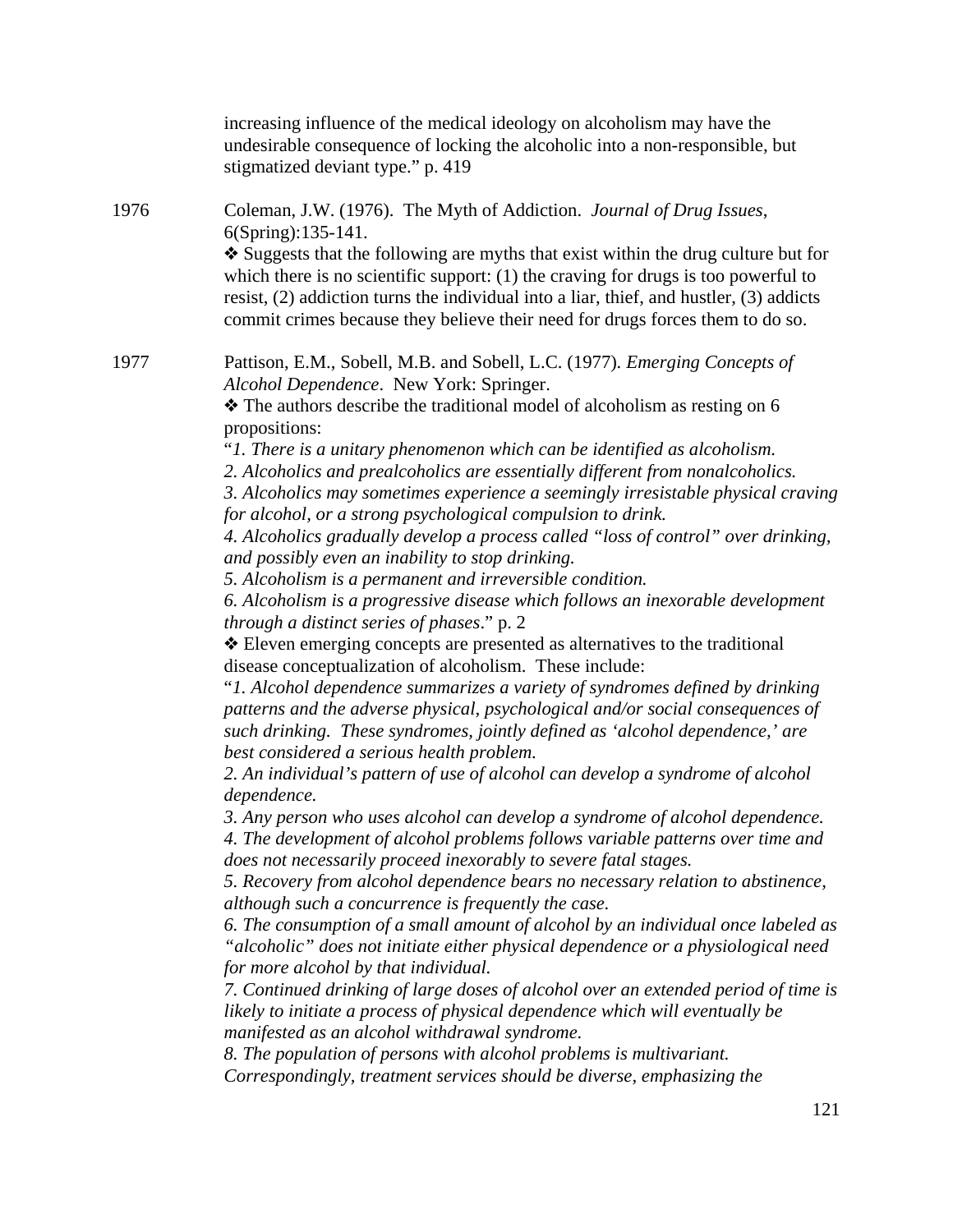|      | development of a variety of services, with determination of which treatment,<br>delivered in which contexts, are most effective for which persons and which types<br>of problems.<br>9. Alcohol problems are typically interrelated with other life problems, especially<br>when alcohol dependence is long established.<br>10. An emphasis should be placed on dealing with alcohol problems in the<br>environment in which they occur.<br>11. Treatment services should be designed to provide for a continuity of care<br>throughout the lengthy process of recovery from alcohol problems." p. 4-5<br>❖ Conclusions<br>"I. There is no single entity that can be defined as alcoholism.<br>2. There is no clear dichotomy between either alcoholics and nonalcoholics, or<br>between prealcoholics and non-prealcoholics.<br>3. The developmental sequence of adverse consequences appears to be highly<br>variable.<br>4. There is no evidence to date for a basic biological process that predisposes an<br>individual toward dysfunctional use of alcohol.<br>5. The empirical evidence suggests that alcohol problems are reversible.<br>6. Alcohol problems are typically interrelated with other life problems.<br>7. It may be clinically useful to develop typologies of subpopulations for<br>administrative program development." Pp. 189-190 |
|------|-------------------------------------------------------------------------------------------------------------------------------------------------------------------------------------------------------------------------------------------------------------------------------------------------------------------------------------------------------------------------------------------------------------------------------------------------------------------------------------------------------------------------------------------------------------------------------------------------------------------------------------------------------------------------------------------------------------------------------------------------------------------------------------------------------------------------------------------------------------------------------------------------------------------------------------------------------------------------------------------------------------------------------------------------------------------------------------------------------------------------------------------------------------------------------------------------------------------------------------------------------------------------------------------------------------------------------------------------------------|
| 1977 | Engel, G.L. (1977). The need for a new medical model: A challenge for<br>biomedicine. Science, 196:129-136.<br><b>❖</b> "The dominant model of diseaseleaves no room within its framework for the<br>social, psychological, and behavioral dimensions of illness." p. 130<br><b>❖</b> "How ironic it would be were psychiatry to insist on subscribing to a medical<br>model which some leaders in medicine already are beginning to question." p. 134<br>* "systems theory provides a conceptual approach suitable not only for the<br>proposed biopsychosocial concept of disease but also for studying disease and<br>medical care as interrelated processes." p. 134                                                                                                                                                                                                                                                                                                                                                                                                                                                                                                                                                                                                                                                                                    |
| 1977 | Roizen, R. "Barriers to Alcoholism Treatment Paper"<br>* "The acceptance of the disease concept appears to be high but not easily<br>interpreted: it may coexist in the same mind with a moralist view of alcoholism<br>and may take a variety of different meanings from person to person." p. 17                                                                                                                                                                                                                                                                                                                                                                                                                                                                                                                                                                                                                                                                                                                                                                                                                                                                                                                                                                                                                                                          |
| 1977 | WHO report challenges relevance of the disease model of alcoholism as primary<br>focus for health problems                                                                                                                                                                                                                                                                                                                                                                                                                                                                                                                                                                                                                                                                                                                                                                                                                                                                                                                                                                                                                                                                                                                                                                                                                                                  |
| 1977 | Sontag, S. (1977). Illness as Metaphor. New York: Vintage.<br><b>❖</b> "It is hardly possible to take up one's residence in the kingdom of the ill<br>unprejudiced by the lurid metaphors with which it has been landscaped." p. 3                                                                                                                                                                                                                                                                                                                                                                                                                                                                                                                                                                                                                                                                                                                                                                                                                                                                                                                                                                                                                                                                                                                          |
| 1977 | Ries, J. (1977). Public Acceptance of the Disease Concept of Alcoholism.                                                                                                                                                                                                                                                                                                                                                                                                                                                                                                                                                                                                                                                                                                                                                                                                                                                                                                                                                                                                                                                                                                                                                                                                                                                                                    |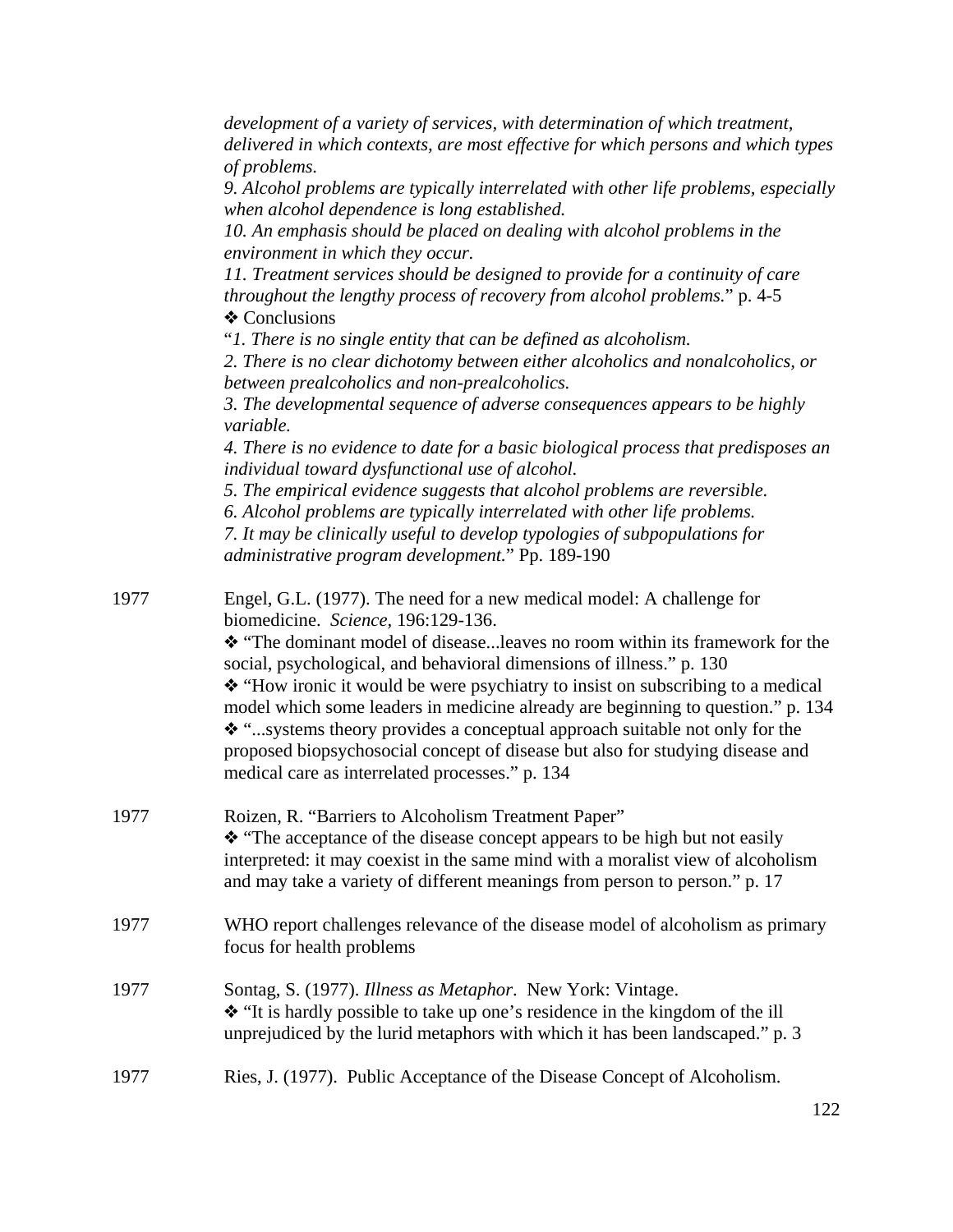|      | Journal of Health and Social Behavior, 18:338-344.<br>Suggests that the question of whether alcoholism is a disease is not a trivial one<br>in that the acceptance of this idea led to the decriminalization of public<br>intoxication, the expansion of treatment resources and the reimbursement of such<br>treatment by insurance companies. p. 338<br>Survey results revealed that alcoholics were perceived more unfavorably than<br>persons with other diseases and that "attitudes toward the alcoholic are generally<br>intolerant." p. 341                                                                  |
|------|----------------------------------------------------------------------------------------------------------------------------------------------------------------------------------------------------------------------------------------------------------------------------------------------------------------------------------------------------------------------------------------------------------------------------------------------------------------------------------------------------------------------------------------------------------------------------------------------------------------------|
| 1978 | Goldstein, A. (1978). The Endorphins-their physiological and pathological<br>potentials. In Current Concepts in Postoperative Pain. (A special report) New<br>York: Hospital Practice.<br>❖ Argues that vulnerability for addiction might be caused by a defect in the<br>system that regulates pain, anxiety and mood or that it could result from damage<br>done to this system resulting from habitual use of exogenous opiates.                                                                                                                                                                                  |
| 1978 | "Alcoholism" replaced in the ICD-9 with "alcohol dependence syndrome."                                                                                                                                                                                                                                                                                                                                                                                                                                                                                                                                               |
| 1978 | Rohan, W.P. (1978) Comment on "The N.C.A. Criteria for the Diagnosis of<br>Alcoholism: an Empirical Evaluation." Journal of Studies on Alcohol, 39:211-<br>218.<br>* "alcoholism exists in our language and in our minds but not in the objective<br>world around us."                                                                                                                                                                                                                                                                                                                                               |
| 1978 | Levine, H. (1978). The Discovery of Addiction: Changing Conceptions of<br>Habitual Drunkenness in America. Journal of Studies on Alcohol, 39(2):143-174.<br>Notes discovery of the concept of addiction and its first categorization as a<br>disease 175-200 years ago. Appendix notes "no single agreed-upon definition of<br>drug addiction or of alcoholism in current scientific or medical literature."                                                                                                                                                                                                         |
| 1978 | Szasz, T. (1978). Reason Magazine, March. www.reason.com<br>* "By defining the behavior of the individual who exposes himself to the risk of<br>"addiction" as a public health problem, we radically expand the range of<br>legitimate state coercion in the name of health."<br>* "Who benefitted from drug medicalization in the past and who benefits from it<br>today?"                                                                                                                                                                                                                                          |
| 1978 | Roizen, R., Cahalan, D., and Shanks, P. (1978). "Spontaneous Remission among<br>Untreated Problem Drinkers. In Kandel, D.B., Ed. Longitudinal Research on Drug<br>Use: Empirical Findings and Methodological Issues. New York: Wiley.<br><b>❖</b> "Where alcoholism is regarded as a <i>progressive</i> and <i>irreversible</i> condition,<br>spontaneous remission also indicates the degree to which either the <i>progressive</i><br>characterization or the diagnostic criteria for alcoholism require rethinking and<br>revision." p. 198<br>Historical review of spontaneous remission research-rates reported |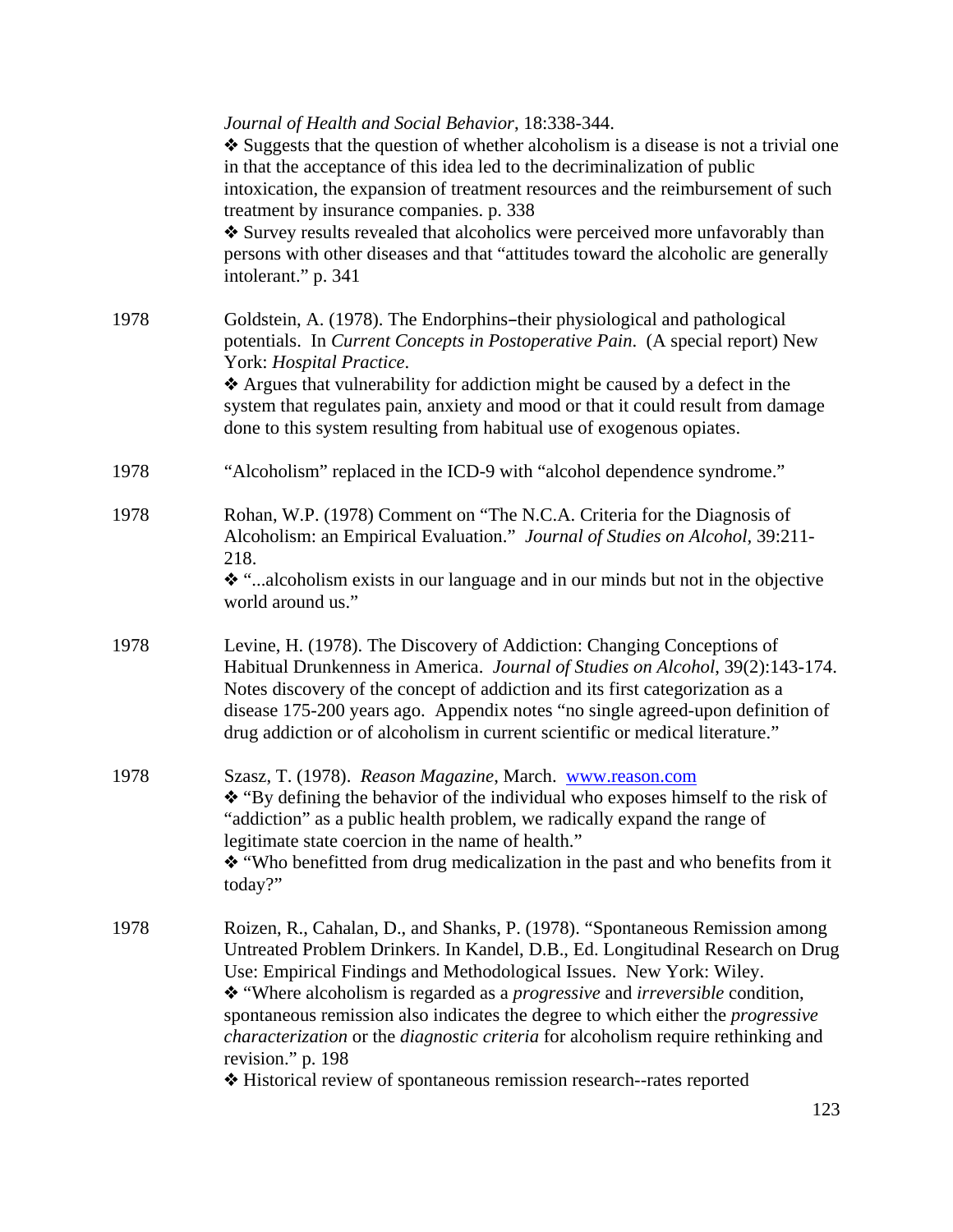|      | - Lemere 1/3-2/3rds of which became abstinent during a terminal illness.<br>- Kendall and Staton (1966) 32 no-treatment cases-1 abstinent, 2 normal<br>drinking, 13 continued drinking without major problems<br>- Kisson(1968) 4% of untreated judged improved<br>- Guze (1971)--40% remission rate at 8-yr follow-up<br>- 3 other studies noted improvement rates of 37%, 40% and 54%<br>- Emrick (1975) review-24 studies of untreated or minimally treated<br>alcoholics found 15% abstinent and 40% improved.<br>- Ruggles (1975)--untreated and minimally treated alcoholics show 30%<br>abstinence rate and total of 66% either abstinent or improved.<br>- "A corollary to the fact that there is no natural boundary between<br>alcoholic and nonalcoholic drinkers in our general-population studies is<br>that there will be no natural boundary between remission and non-<br>remission from alcohol-related problems." p. 215 --implication is that we<br>can talk about degrees of improvement on a continuum from complete and<br>enduring abstinence to barely measurable improvement in drinking and<br>drinking-related problems.<br>- "the conventional clinical picture of drinking problems as relatively<br>stable and lasting phenomena may need changing." p. 214<br>- "differences in these findings show that the substantive results of<br>research on remission are partly by-products of (1) the way the research<br>problem has been defined and (2) the research design that each problem<br>definition commonly implies." p. 215 |
|------|------------------------------------------------------------------------------------------------------------------------------------------------------------------------------------------------------------------------------------------------------------------------------------------------------------------------------------------------------------------------------------------------------------------------------------------------------------------------------------------------------------------------------------------------------------------------------------------------------------------------------------------------------------------------------------------------------------------------------------------------------------------------------------------------------------------------------------------------------------------------------------------------------------------------------------------------------------------------------------------------------------------------------------------------------------------------------------------------------------------------------------------------------------------------------------------------------------------------------------------------------------------------------------------------------------------------------------------------------------------------------------------------------------------------------------------------------------------------------------------------------------------------------------------------------------------|
| 1978 | Howland, R. and Howland, J. (1978). 200 Years of Drinking in the United States:<br>Evolution of the Disease Concept. In: Ewing, J. and Rouse, B. Drinking: Alcohol<br>in American Society--Issued and Current Research. Chicago: Nelson-Hall.<br>• "the stigma of alcoholism parallels that of the much better known disease<br>leprosy (Hansen's disease) or, in recent memory, the horror of alcoholism equals<br>the horror of cancer." p. 40                                                                                                                                                                                                                                                                                                                                                                                                                                                                                                                                                                                                                                                                                                                                                                                                                                                                                                                                                                                                                                                                                                                 |
| 1978 | Winters, A. (1978). Alternatives for the Problem Drinker: A.A. Is Not the Only<br>Way. New York: Drake Publishers.<br>* "The very word alcoholic is loaded with superstition, prejudice, and myth." p.<br>37<br>* "The disease model of alcoholism has some very unfortunate limitations. It<br>gives the incorrect impression that the doctor alone can deal with the cause and<br>treatment of alcoholism. It identifies the client as a patient in need of treatment,<br>often removing him from family and job and isolating him from his everyday<br>places and problems. It emphasizes the helplessness of the person rather than his<br>degree of self-determinism. It completely rules out the importance of<br>environmental, cultural and economic factors. It provides the drinker with an<br>excuse or alibi for not changing his behavior." p. 38<br>* "Labeling persons as deviants merely perpetuates devianceIt [disease model]<br>describes the alcoholic intrinsically as a metabolic cripple born with a tragic flaw                                                                                                                                                                                                                                                                                                                                                                                                                                                                                                                          |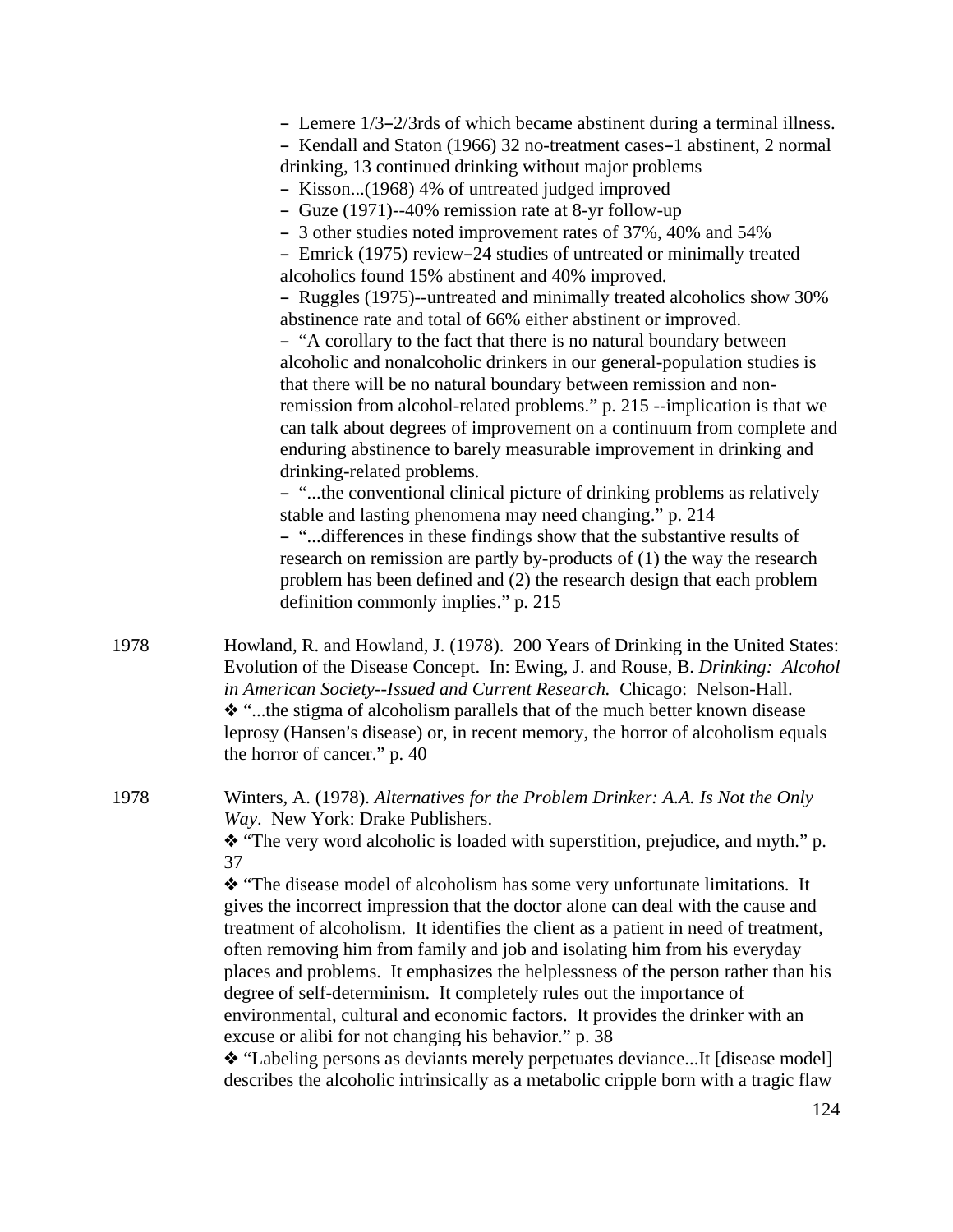in his makeup that can never be corrected. He is alleged to be a person of permanent physiological abnormality." p. 39

˜ "In trying to recover from the octopus-like grip of the disease concept of present treatment ideology, several ideas emerge. (1) Any person who drinks can develop an alcohol problem; (2) Recovery from the habit of alcoholic drinking can mean either abstinence or moderate drinking; (3) Persons with alcohol problems are extremely diverse and have little in common except their addiction to alcohol; (4) Their drinking problem is typically intertwined with a cluster of other life-problems, none of which can be separated from the environment; and (5) Social, vocational, and economic stress must also be considered causative factors which could lead to remission in an overdrinker..." p. 44 ˜ Brief description of Drinkwatchers and Responsible Drinkers (RD); refers to such groups collectively as Responsible Use Groups (RUGs). p. 144-147

1978 Marlatt, G.A. (1978, 1985). Relapse Prevention: Theoretical Rationale and Overview of the Model. In: Marlatt, G. A. and Gordon, J. *Relapse Prevention: Maintenance Strategies in the Treatment of Addictive Behaviors*. New York: Guilford.

> ˜ "Perhaps one of the main reasons why the disease model has led to increased numbers of individuals seeking help or assistance with their drinking problems is that this approach absolves the alcoholic from accepting personal responsibility or moral guilt for his or her condition." p. 7

> ˜ "The emphasis in the disease model on the dichotomy of abstinence or excess (absolute control vs. loss of control) tends to reinforce the oscillation of addictive behaviors from one extreme to the other by forcing the individual to adopt one or the other of these extreme roles. From the self-control perspective, there is an alternative 'middle way' or a position of balance between total restraint and total indulgence." p. 17

1978 Jaffe, A. (1978). Reform in American Medical Science: The Inebriety Movement and the Origins of the Psychological Disease Theory of Addiction, 1870-1920. *British Journal of Addiction to Alcohol and Other Drugs*, LXXIII (June), 139- 147.  $\bullet$  Notes that the emerging psychiatric profession of the 19<sup>th</sup> century (The National Association for the Protection of the Insane and the Prevention of Insanity - founded 1880) did not support a disease concept of addiction and instead took the position that chronic intemperance was a vice. p. 139 ˜ Reports that objections to the disease thesis of addiction was based on the view that the concept provided an excuse for a "vice-begotten habit." p. 142 1978 Room, R. (1978). *Governing Images of Alcohol and Drug Problems: The Structure, Sources and Sequels of Conceptualizations of Intractable Problems.* Ph.D. Dissertation, Berkeley, CA: University of California.

> ˜ "...the assumptions of the classic disease model are untenable without considerable modification as an empirical description of clinic populations under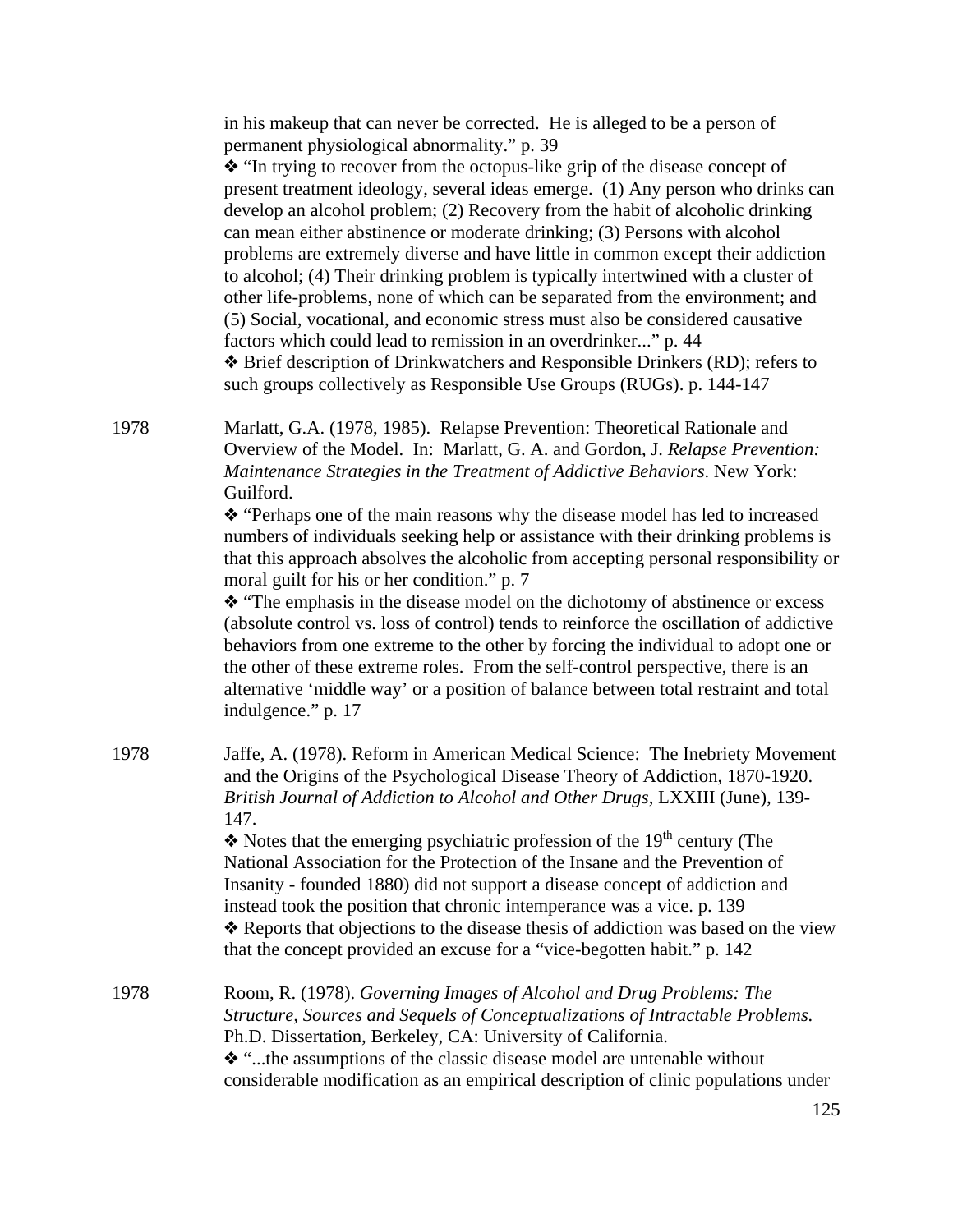treatment for alcoholism." p. 5

˜ "An alcohol problem can be seen in any of a number of ways as a sin, as a crime, as a disease, as a result of deprivation, as a failure of social planning, as a consequence of the social or economic system. Its handling will accordingly tend to be defined as a matter for priests, for lawyers, for doctors, for social workers, for social planners, for revolutionaries." p. 17

˜ "...the liquor industry has felt reasonably comfortable with a disease conceptualization of alcoholism, since it tends to substitute a public concern with "curing" those afflicted with the disease for the temperance movement's concern with changing social factors contributing to the "liquor problem"--for example, by regulating taverns and conditions of sale." p. 34

˜ "...by definition an intractable problem also has built in an element of instability: whatever "solution" is currently dominant, it can be seen to be not "working," in the sense of wholly eliminating the problem. Intractable problems are thus fertile fields for ideological entrepreneurship: any solution which is not currently in effect is likely to look more hopeful than the currently dominant solution." p. 40

˜ "Although the most public battles have been with the behavioral psychologists, the most fundamental threat to the classic diseases image's hegemony has been, ironically, the very index of the movement's success: the rise of substantial government structures with custody over alcohol problems." p. 198

˜ "Much mischief can and has resulted from the simplification and overextension which are the hallmarks of governing images of intractable problems." p. 202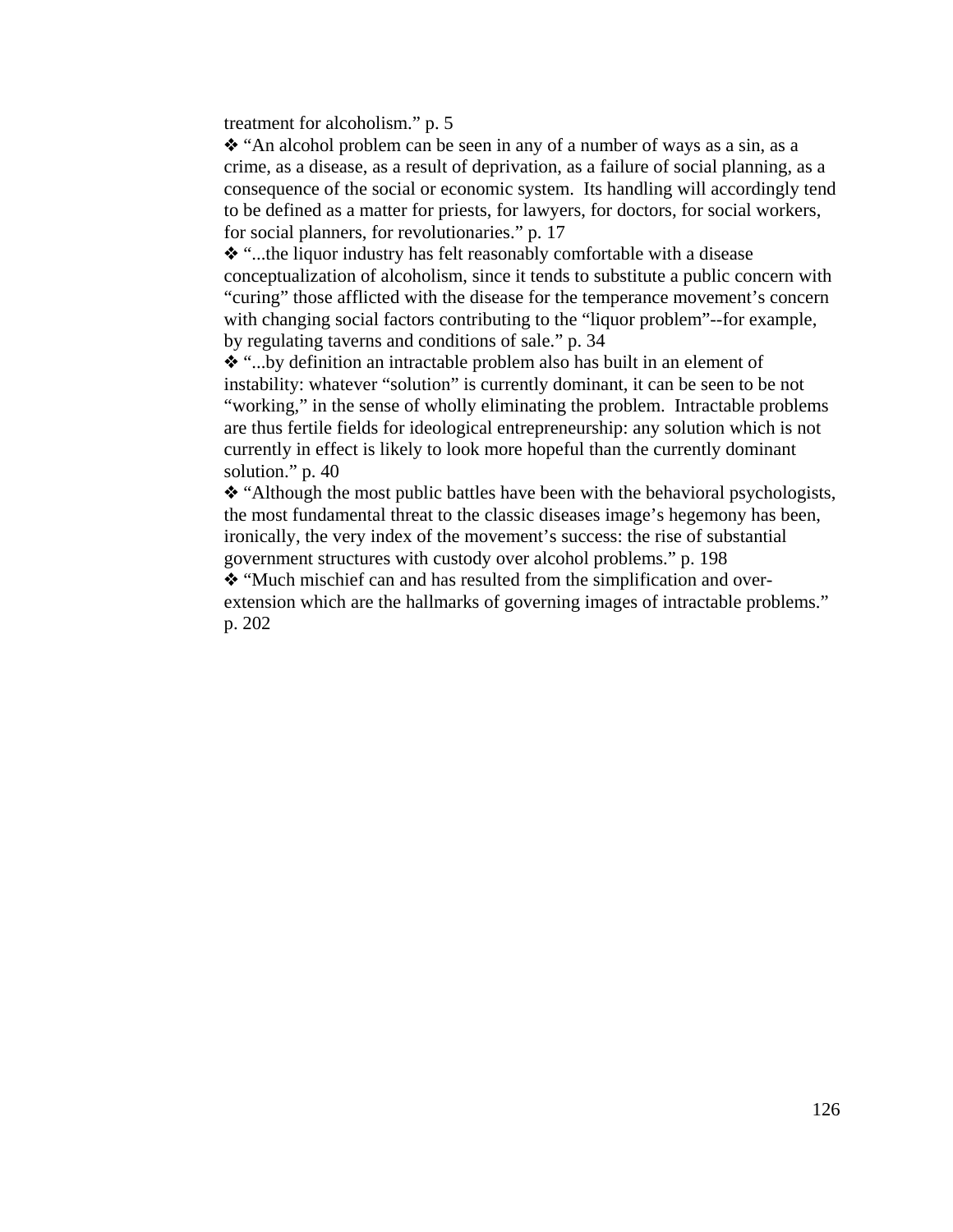## **The Combined Addiction Disease Chronologies of William White, MA, Ernest Kurtz, PhD, and Caroline Acker, PhD 1979 - 1983**

The addiction disease debate continued in the years 1979-1983 with critics continuing to challenge many of the basic tenets of the disease concept (Rohan, 1982; Mulford, 1982). By 1982 disease advocates had begun writing lengthy defenses of the disease concept (Keller, 1982; Wallace, 1983; Blume, 1983; Kisson, 1983). The period also witnessed the application of Engel's biopsychosocial model to the treatment of addiction (Ewing, 1980), a more complete elaboration of the public health model (Beauchamp, 1980) and the emergence of new treatment protocol with goals other than total abstinence (Miller and Munon, 1982; Vogler and Bartz, 1982).

- 1979 Avram Goldstein concludes tests on LAAM (a long-acting opiate maintenance drug) and recommends it as the maintenance drug of choice; trials elsewhere in the U.S. find good results. (Acker)
- 1979 Rubin, J. (1979). Shifting Perspectives on the alcoholism treatment movement 1940-1955. *Journal of Studies on Alcohol*, 40:376-386. ˜ Cites two private studies commissioned by the alcohol industry in the 1940s that recommended that distillers support the emerging alcoholism movement while trying to influence that movement in such key ways as replacing the words "alcoholic" and "alcoholism" on the grounds: Why point to the bottle when men are the source of the problem. They wanted the terms replaced with "problem drinker" or "chronic drinker." p. 384
- 1979 Kurtz, E. (1979). *Not God: A History of Alcoholics Anonymous*. Center City, MN: Hazelden. ˜ AA's conception of alcoholism was heavily influenced by Silkworth's portrayal of alcoholism in terms of allergy, obsession and compulsion. ˜ "The core idea of Alcoholics Anonymous was primarily the concept of the hopelessness of the condition of alcoholism. That most people in mid-twentieth century America found this hopelessness most understandable couched in terms of "disease," "illness," or "malady" derived from the historical context and revealed more about the culture than about Alcoholics Anonymous." p. 34 ˜ Quoted from p. 122 "The significance of understanding alcoholism as "illness," "malady," or "disease" rather than as "*symptom*" was profound...Medical men understood that the debate was neither an idle pastime nor merely a product of the academic mind. 'If... alcoholism is regarded as a symptom, then the treatment program is designed to cure the underlying disease': [whereas regarding] addictive drinking itself as an illness [leads to directing efforts] toward 'the breakup of the sequence of activities involved in addictive drinking.'" The premier example of this latter approach was Alcoholics Anonymous.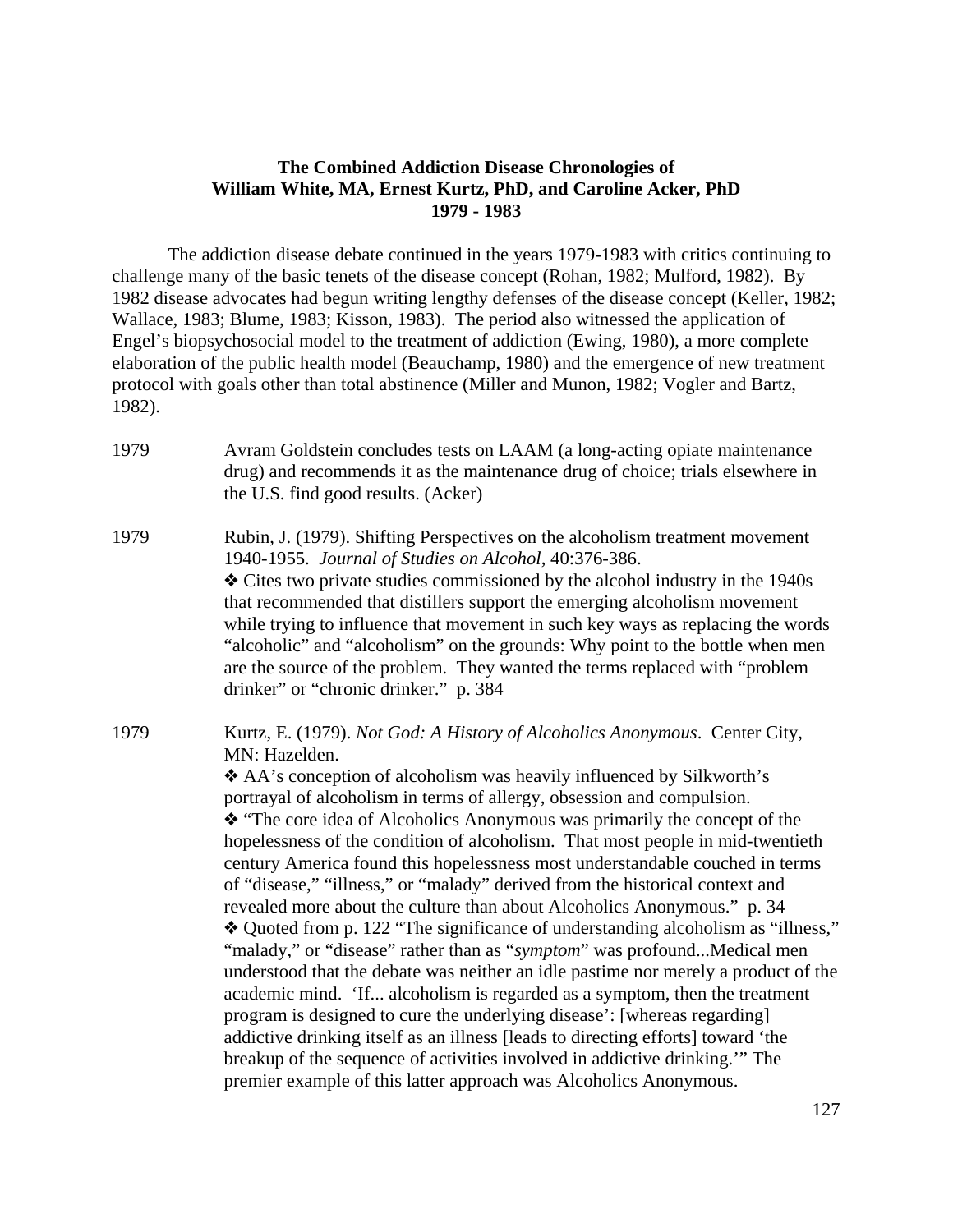˜ "Only slowly did A.A. members achieve any degree of comfort in calling themselves "alcoholic." In time, the term even took on a positive connotation for some of them, especially as distinguished from *drunk* or *problem drinker*." p. 195 ˜ AA generally avoided use of the term "disease" and avoided any overmedicalization in the formulation of alcoholism by stressing its threefold nature: physical, mental, spiritual. p. 199 ˜ "...the Alcoholics Anonymous understanding of alcoholism begs for explanation within the insight that disease can also be a metaphor." p. 200 ˜ "...alcoholism as a disease metaphor intends neither to deny nor to affirm the objective reality of alcoholism as a disease." p. 201 ˜ "...Alcoholics Anonymous itself never treats directly *alcoholism*, but rather directs its attention to the *alcoholic--*the subject of the disease." p. 202 1980s Private treatment facilities based on Twelve-Steps (the "Minnesota Model") proliferate. Ca. 1980 A new definition of addiction focuses on compulsive use, use that is out of control, and use that continues in spite of adverse consequences. This definition arises in the context of treating dependence on illicit drugs and reflects, in part, growing pattern of polydrug use among those seeking treatment. Independent of any particular drug or drug class this definition offers a dependence model that can apply to any drug that produces these behavioral patterns. The focus is on behavior rather than on underlying psychology. It warrants an earlier treatment intervention than do definitions that focuses on late-stage tissue damage. (Acker) 1980 DSM-III concept of alcoholism is shaped by desirability of specific criteria, the distinction between dependence and drug-related problems that do not involve dependence, and the notion of a continuum of dependence (Jaffe 1994); distinguished dependence and abuse; diagnosis emphasized tolerance, withdrawal and social impairment. Term "addiction" is replaced with "dependence." (See Kosten and Kosten, 1991 and Blume 1983; Miller & Gold, 1991) Adoption of the term "abuse" reflected a return to earlier views that excessive alcohol/drug consumption were under volitional control and a reflection of characterological deficits. ˜ The evolution of DSM reflects a shift from preoccupation with tolerance, craving, withdrawal and other biological consequences of AOD use to new dimensions of obsession (preoccupation), compulsion and relapse. (Miller and Gold, 1991, p. 287) 1980 Engel, G.L. (1980). The Clinical Application of the Bio-psychosocial Model. *American Journal of Psychiary*, 137:535-544. ˜ "The value of a scientific model is measured not by whether it is right or wrong but by how useful it is. It is modified or discarded when it no longer helps to generate and test new knowledge. Dogmas, in contrast, maintain their influence through authority and tradition." p. 543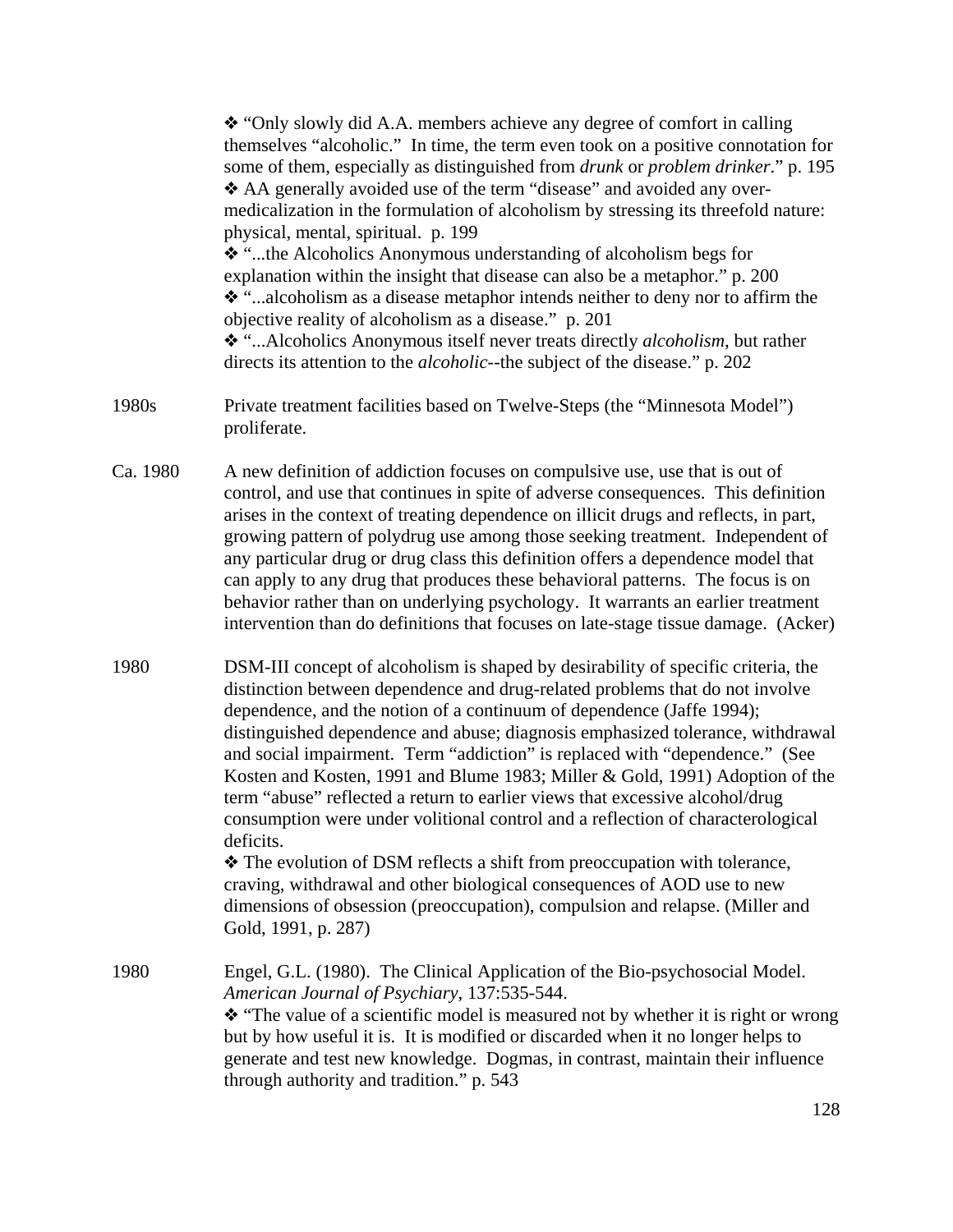| 1980 | Ewing, J.A. (1980). Alcoholism-Another Biopsychosocial Disease.<br>Psychosomatics, 21:371-372.<br>* "Today, no clinician is content to regard diabetes as a single disease. In a<br>similar way I believe that we have to being to recognize subtypes of alcoholism."<br>p. 371<br>❖ "Secondary alcoholics, once given relief for underlying causes, <i>may</i> sometimes<br>regain control of their drinking and return to social drinking patterns." p. 372                                                                                                                                                                                                                                                                                                                                                                                                                                                                                                                                                                                                                                                                                                                                                                                                                                                                                                                                                                                                                                                |
|------|--------------------------------------------------------------------------------------------------------------------------------------------------------------------------------------------------------------------------------------------------------------------------------------------------------------------------------------------------------------------------------------------------------------------------------------------------------------------------------------------------------------------------------------------------------------------------------------------------------------------------------------------------------------------------------------------------------------------------------------------------------------------------------------------------------------------------------------------------------------------------------------------------------------------------------------------------------------------------------------------------------------------------------------------------------------------------------------------------------------------------------------------------------------------------------------------------------------------------------------------------------------------------------------------------------------------------------------------------------------------------------------------------------------------------------------------------------------------------------------------------------------|
| 1980 | Medline references for "alcoholism" decrease as references for "substance abuse"<br>increase. (Roizen, personal communication)                                                                                                                                                                                                                                                                                                                                                                                                                                                                                                                                                                                                                                                                                                                                                                                                                                                                                                                                                                                                                                                                                                                                                                                                                                                                                                                                                                               |
| 1980 | Beauchamp, D. (1980). Beyond Alcoholism: Alcohol and Public Health Policy.<br>Philadelphia: Temple University Press.<br>* "The concept of alcoholism is centrally about a substance it mostly ignores--<br>alcohol." p. 6<br>* "The emerging consensus is that alcoholism is a 'myth,' in the sense that it<br>claims that alcoholism constitutes some unique definable clinical entity." p. 82<br>❖ "as many as half of those individuals reporting frequent, heavy drinking as a<br>problem will indicate, three years later, that this is no longer a problem, while at<br>the same time their place will be taken by other individuals reporting the same<br>problems." p. 83<br>* "Our explanation for alcohol problems must become more detailed and<br>complex by including reference to such factors as: culture and legal restraints,<br>economic variables, and social contexts that directly shape drinking behavior.<br>This shift in emphasis will still permit us to speak of the individual consequences<br>of heavy alcohol consumption, including addiction and other disabilities. It will<br>avoid, however, the endless search of the "stuff" that alcoholics and social<br>drinkers are made of." p. 93<br>* "The myth of social drinkinglocated the source of society's alcohol problems<br>solely within the skin of the alcoholic, forcing the moral gaze of society away<br>from the larger issues surrounding alcohol and the conditions of its availability in<br>society." p. 95 |
| 1980 | Orcutt, J.D. (1980). Professional and Public Conceptions of Alcoholism. Journal<br>of Studies on Alcohol, 41:652-661.<br>* "Whatever its scientific merits, the disease conception of alcoholism has served<br>as an effective ideological tool in the efforts of these groups to expand their<br>influence on public policy and to replace punitive controls with more therapeutic<br>responses to deviant drinkers." p. 653<br>❖ "greater endorsement of the medical view is accompanied by at least a partial<br>redefinition of alcoholics from 'enemy deviants' to 'sick deviants.'" pp. 659-660<br>• " The alcoholism movement has not been particularly effective in removing<br>the stigma from the condition of alcoholism." p. 660                                                                                                                                                                                                                                                                                                                                                                                                                                                                                                                                                                                                                                                                                                                                                                 |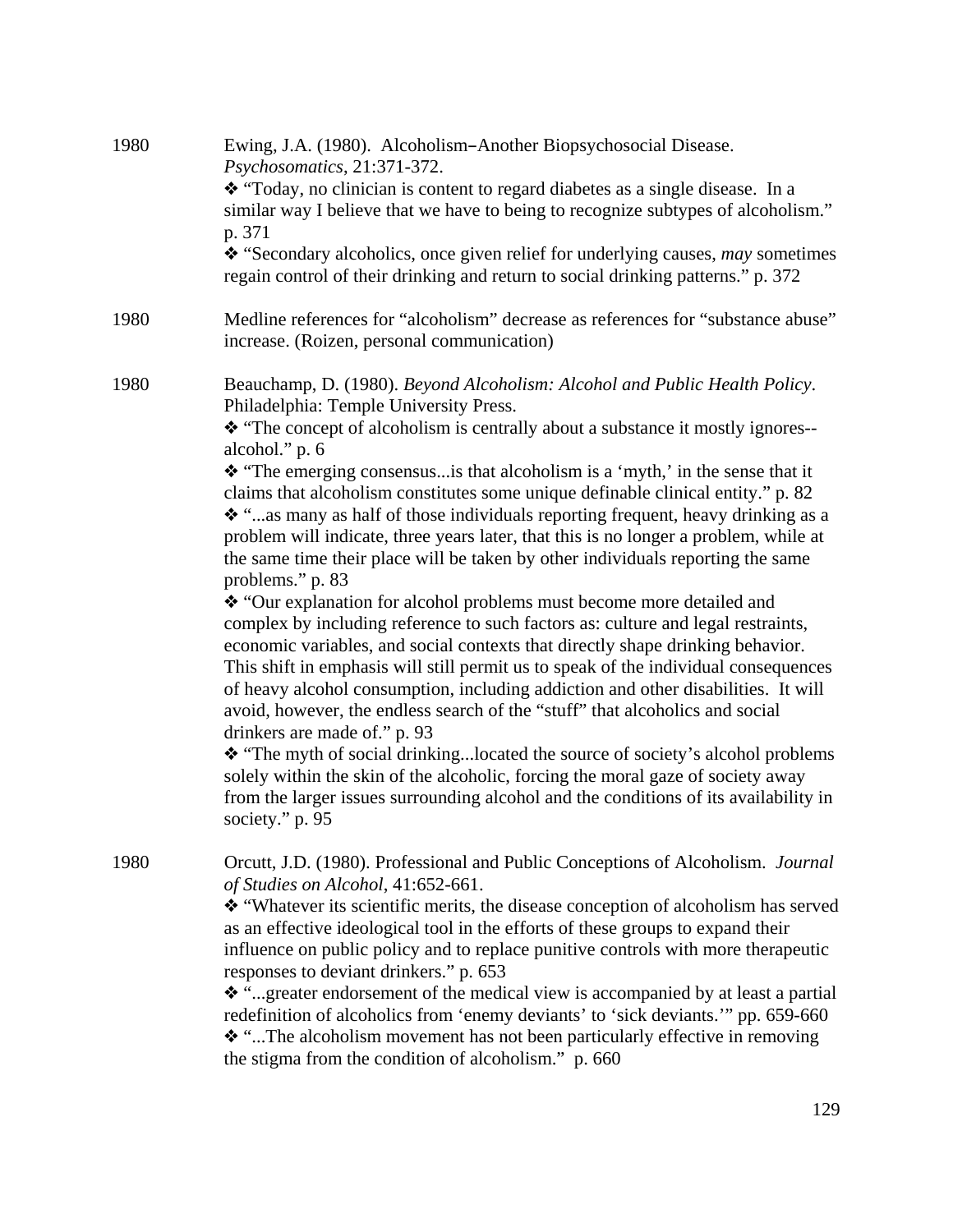| 1980 | Dole, V. (1980). Addictive Behavior. Scientific American, 243, December, 138-<br>140, 142, 144, 146, 148, 150, 154.<br>* "The oldest treatment of addiction is detoxification (a term left over from an<br>obsolete theory that addicts suffer from an accumulation of toxins in the body)."<br>p. 138<br>* "As with efforts to control plagues in the Middle Ages, today's governmental<br>policies toward addiction are politically determined, contradictory and ineffective.<br>The situation is not likely to improve until the biological factors underlying<br>addiction have been discovered." p. 142<br>* "No program (maintenance or drug-free) that has treated addicts of comparable<br>severity and followed them for three years or more after discharge has presented<br>any evidence of better long-term results. Although a minority of subjects with a<br>history of serious addiction can remain abstinent after discharge from treatment<br>(or become so without treatment), most cannot. For the majority continued<br>maintenance is needed for normal functioning." p. 150 |
|------|----------------------------------------------------------------------------------------------------------------------------------------------------------------------------------------------------------------------------------------------------------------------------------------------------------------------------------------------------------------------------------------------------------------------------------------------------------------------------------------------------------------------------------------------------------------------------------------------------------------------------------------------------------------------------------------------------------------------------------------------------------------------------------------------------------------------------------------------------------------------------------------------------------------------------------------------------------------------------------------------------------------------------------------------------------------------------------------------------|
| 1981 | The U.S. Postal Service issues a stamp: "Alcoholism: You Can Beat It!"                                                                                                                                                                                                                                                                                                                                                                                                                                                                                                                                                                                                                                                                                                                                                                                                                                                                                                                                                                                                                             |
| 1981 | The Certification Reciprocity Consortium/Alcohol and Other Drug Abuse (CRC/<br>AODA) is created; its existence reflects the growing professionalization of the<br>addiction treatment field and the increasing acceptance of an addiction model that<br>includes all drugs. (White, 1998, 275) (Acker)                                                                                                                                                                                                                                                                                                                                                                                                                                                                                                                                                                                                                                                                                                                                                                                             |
| 1981 | WHO memorandum endorses concept of drug dependence and a syndrome that<br>exists in degrees and can be inferred from the way drug use takes priority over the<br>user's previous life values.                                                                                                                                                                                                                                                                                                                                                                                                                                                                                                                                                                                                                                                                                                                                                                                                                                                                                                      |
| 1981 | Lender, M. (1981). The Disease Concept of Alcoholism in the United States: Was<br>Jellinek First? Digest of Alcoholism Theory and Application, 1(1):25-31.<br>$\triangle$ A brief account of the work of Crothers and other 19 <sup>th</sup> century inebriety<br>specialists used to underscore the fact that the disease concept had deep roots long<br>before Jellinek and others used the concept as the centerpiece of a modern<br>alcoholism treatment movement.                                                                                                                                                                                                                                                                                                                                                                                                                                                                                                                                                                                                                             |
| 1981 | Katz, Dolly (1981). The Concept of Alcoholism as a Disease Doesn't Work.<br>Detroit Free Press. March 21, p. 11B.<br>Notes growing dissent regarding the notion that alcoholism is a disease.<br>* "Insistence that alcoholism is a disease, and must be treated as such, may<br>discourage the development of new, and perhaps more effective, ways of treating<br>the problem."                                                                                                                                                                                                                                                                                                                                                                                                                                                                                                                                                                                                                                                                                                                  |
| 1981 | Tuchfield, B. (1981). Spontaneous Remission in Alcoholics: Empirical<br>Observations and Theoretical Implications. Quarterly Journal of Studies on<br>Alcohol, 42(7):626-641.                                                                                                                                                                                                                                                                                                                                                                                                                                                                                                                                                                                                                                                                                                                                                                                                                                                                                                                      |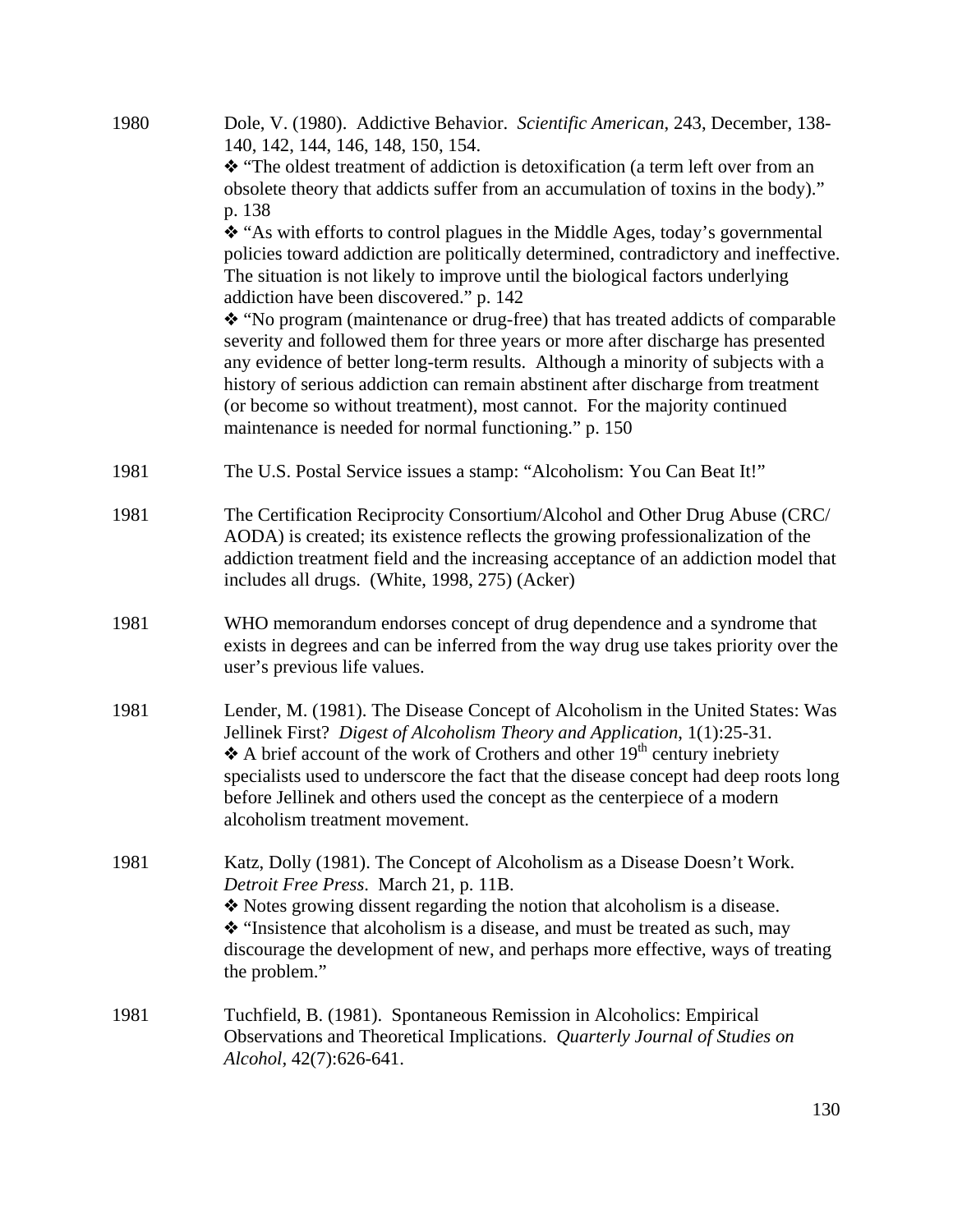| 1981 | Watts, T. (1981). The Uneasy Triumph of a Concept: The 'Disease' Conception<br>of Alcoholism. JDI, 11(Fall):451-60.                                                                                                                                                                                                                                                                                                                                                                                                                                                                                                                                                                                                                                                                                                                                                                                                                                                                                                                                                                                                                         |
|------|---------------------------------------------------------------------------------------------------------------------------------------------------------------------------------------------------------------------------------------------------------------------------------------------------------------------------------------------------------------------------------------------------------------------------------------------------------------------------------------------------------------------------------------------------------------------------------------------------------------------------------------------------------------------------------------------------------------------------------------------------------------------------------------------------------------------------------------------------------------------------------------------------------------------------------------------------------------------------------------------------------------------------------------------------------------------------------------------------------------------------------------------|
| 1981 | Seixas, F.A. (1981). What: Still using that old term alcoholism? And still calling<br>it a disease? British Journal on Alcohol and Alcoholism, 16(2):78-87.<br>❖ Attribution to AA: "Alcoholics Anonymous took as its foundation the disease<br>concept of alcoholism rather than moral weakness." p. 79<br>* "Perhaps this old threadbare term (alcoholism) and this remarkably ubiquitous<br>disease, will go on together, and be attacked together, despite efforts of many to<br>define them out of existence." p. 82<br>• In response to epidemiological studies noting those moving in and out of<br>patterns of abuse (particularly young men), Seixas responds: "There is no disease<br>which does not have its <i>formes frustes</i> , its people who are exposed and fail to go<br>forward into the full clinical picture." p. 83<br>◆ He quotes Room as having noted that "epidemiological truth is not the same as<br>having clinical truth" and argues that caution should be exercised in using<br>epidemiological findings on the general population to guide interventions into the<br>lives of clinical populations. p. 84 |
| 1981 | Seixas, F.A., (1981). Alcoholism. In: S.J. Mule, Ed., Behavior in Excess. New<br>York, NY: Free press, pp. 120-131.<br>• The social invention of AA was originally a makeshift pastiche that happened<br>to work and persisted because of the organizational genius of its founder. But the<br>alcoholic patients themselves had pioneered the concept of disease, which in a<br>new way mixed components of physical and psychiatric illness." p. 126<br>* "A good reason for characterizing alcoholism as a disease is that the same<br>pharmacological quality responsible for many of its behavioral symptoms, the<br>development of tolerance, also underlies the multiple organ damage that ensues<br>over the long term." p. 129                                                                                                                                                                                                                                                                                                                                                                                                     |
| 1981 | Hore, B.D. (1991). Disease Concept of Alcoholism. In: D.J. Pittman and H.R.<br>White, Eds., Society, Culture, and Drinking Patterns Reexamined: Alcohol,<br>Culture, and Social Control Monograph Series, Brunswick, NJ: Rutgers Center<br>for Alcohol Studies, pp. 439-454.<br>* "If alcoholism is not viewed as a disease, then it is not a matter primarily to be<br>dealt with by medical intervention." p. 441<br>• The major implication of labeling a condition as a disease is that doing so<br>places it within the health sphere." p. 446<br>$\triangleq$ "the main criticisms of labeling alcoholism as a disease is that doing so: (1)<br>removes responsibility from the individual for his or her own condition, (2)<br>fosters an unwillingness on the part of individuals to pay attention to their<br>symptoms in the early stages of an alcohol problem, and (3) tends to encourage<br>perpetuation of the notion of an irreversible drinking pattern." p. 446                                                                                                                                                            |
| 1981 | Zinberg, N.E. (1981). Alcohol Addiction: Toward a More Comprehensive                                                                                                                                                                                                                                                                                                                                                                                                                                                                                                                                                                                                                                                                                                                                                                                                                                                                                                                                                                                                                                                                        |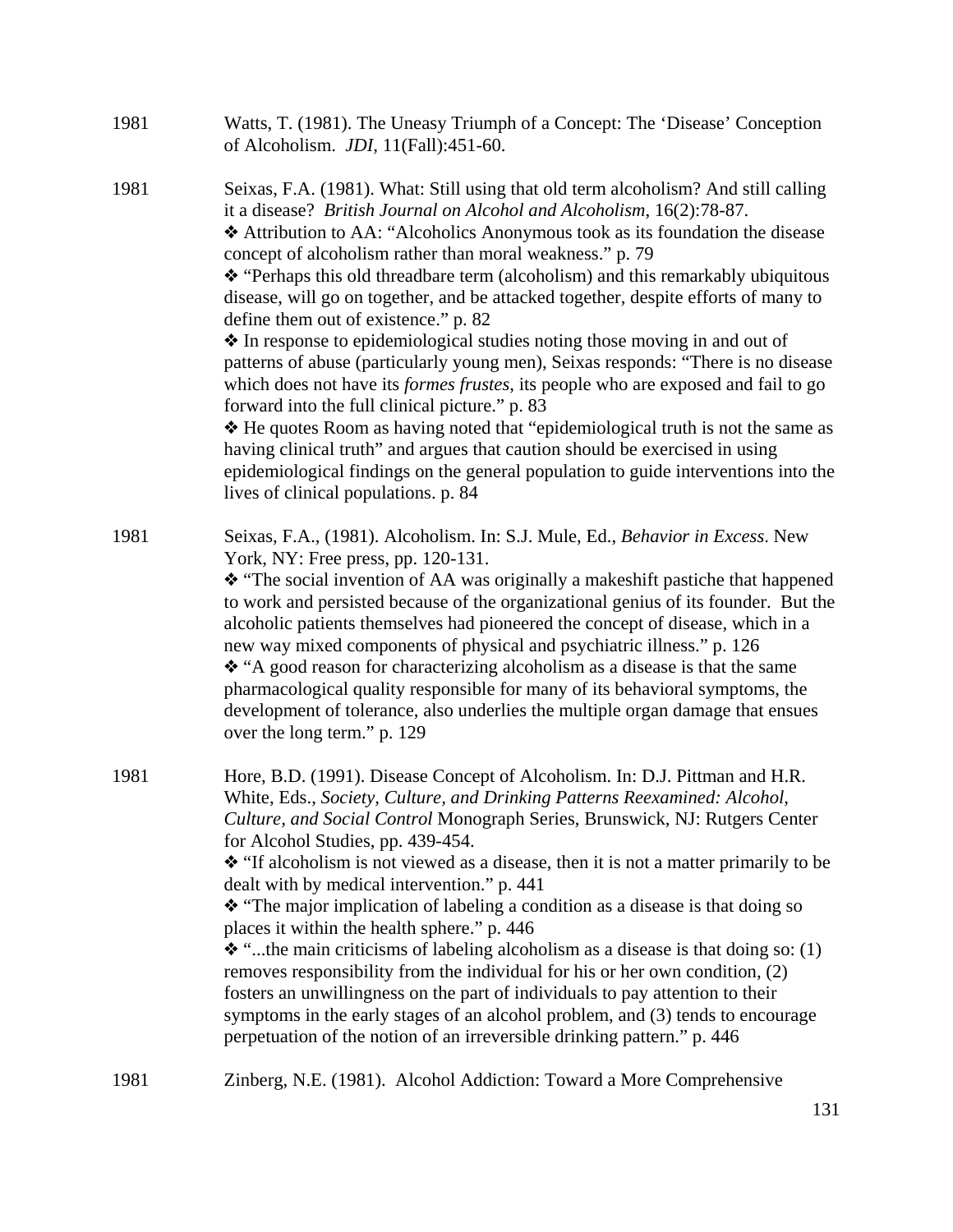Definition. In: M.H. Bean, and N.E. Zinberg, Eds., Dynamic Approaches, York, NY: Free Press, pp. 97-127.

˜ Notes importance of distinguishing between the "heavy drinker who will never become an alcoholic and the problem drinker who is actually in an early phase of alcoholism." p. 100

˜ AA Attribution: "A.A....uses the disease concept of alcoholism as the cornerstone of its program." p. 104

˜ The disease model posits an inherent biological defect as the source of alcoholism and implicitly holds out the promise of a future medical cure. p. 105 ˜ Attributes low alcohol problems to cultures that "prepare their own alcoholic beverages and consume them in family, cross-sex, and cross-generational groups on ritual occasions with food and with strong proscription against violence." p. 111

1981 Room, R. (1981). A Farewell to Alcoholism? A Commentary on the WHO 1980 Expert Committee Report. *British Journal of Addiction*, 76:115-123. ˜ On the "Jellinek Chart": "Phases of Alcohol Addiction," the source document for the chart of symptoms of alcoholism--which (often with Glatt's addition of the symptoms of recovery) is perhaps the most widely distributed artifact of the alcoholism movement..." p. 116

˜ Notes the WHO Expert Committee's substitution of 'alcohol dependence syndrome' for alcoholism on the grounds that the latter term was "being abandoned in scientific discourse." p. 116

1981 Rodin, M.B. (1981). Alcoholism as a Folk Disease: The Paradox of Beliefs and Choice of Therapy in an Urban American Community. *Journal of Studies on Alcohol*, 42:822-885.

> ˜ "...the disease concept did not replace moral conceptions. Rather, the attribution of sickness appeared to have been added to and combined with attributions of moral failure and mental illness." p. 822

˜ "Illness then, as opposed to disease, is a cultural construct, and the particular grouping of symptoms into named classes of illness is specific to cultural and subcultural groups. Since such classes may not correspond to scientific disease classes, treatment for folk illnesses is reasonably sought from folk healers." p. 824 ˜ "That it often defies scientific medical treatment but frequently yields to lay therapy, Alcoholics Anonymous, thus suggests that alcoholism fits the description of a folk illness." p. 824

˜ "It appears, then, that promotion of the disease model has had the paradoxical effect of increasing the heterogeneity of concepts of alcoholism and of simultaneously promoting not professional but lay modes of therapy." p. 832 ˜ "...the majority of community residents surveyed endorsed a disease designation of alcoholism while rejecting medical and professional therapy in favor of AA. That the disease of alcoholism is as much a cultural construct as a set of physical and behavior pathologies is evident in this apparently paradoxical pattern of beliefs. Designating alcoholism a folk disease resolves the paradox and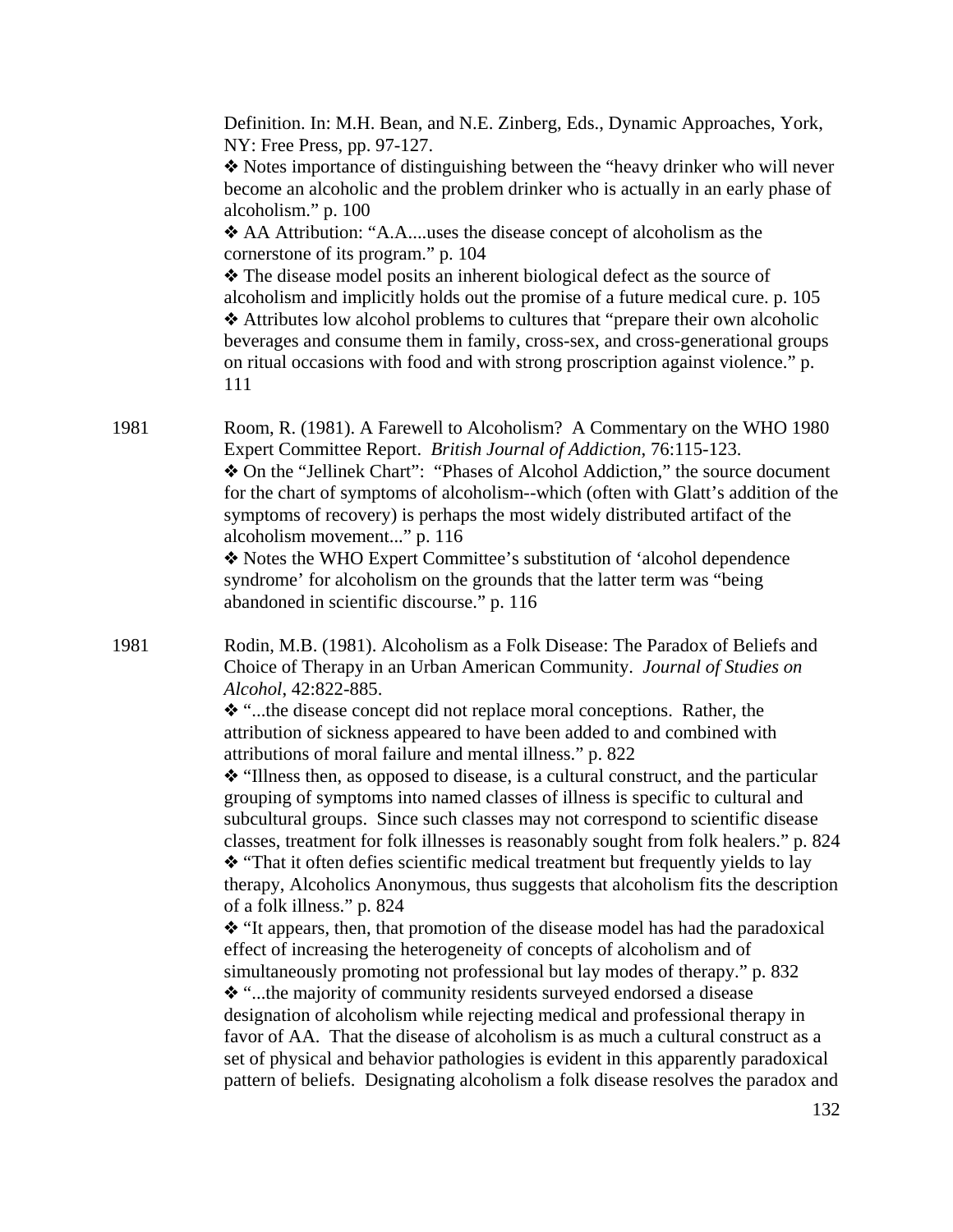|      | in no way trivializes the severity of the disorder." p. 833                                                                                                                                                                                                                                                                                                                                                                                                                                                                                                                                                                                            |
|------|--------------------------------------------------------------------------------------------------------------------------------------------------------------------------------------------------------------------------------------------------------------------------------------------------------------------------------------------------------------------------------------------------------------------------------------------------------------------------------------------------------------------------------------------------------------------------------------------------------------------------------------------------------|
| 1981 | Marsha Rosenbaum's Women on Heroin is published. This is an important<br>example of the urban ethnographies of drug use that have proliferated since the<br>early 1970s, when the National Institute on Drug Abuse became interested in<br>research on drug-using groups; at the same time, a generation of sociologists and<br>ethnographers becomes interested in the study of deviant subcultural groups.<br>Rosenbaum uses Becker's career concept of deviance to portray women addicted<br>to heroin as caught in a series of narrowing options for conventional life as their<br>drug use contributes to disorganization of their lives. (Acker) |
| 1982 | Marjot, D. (1982). Disease Concept of Alcoholism Redefined. In: P. Golding,<br>Ed., Alcoholism: A Modern Perspective, Lancaster, England: MTP Press, pp.<br>79-86.                                                                                                                                                                                                                                                                                                                                                                                                                                                                                     |
|      | Alcoholism can be conceptualized as a disease with an etiological agent, an<br>etiological process (epidemiology, pathogenesis), and a clearly defined syndrome<br>(a collection of symptoms (patient-described) and signs (clinician observed). p.<br>80-81                                                                                                                                                                                                                                                                                                                                                                                           |
|      | ◆ Attacks on the disease concept of alcoholism often miss their target by<br>confusing this concept with AA and what they describe as the "AA model of<br>treatment." p. 83                                                                                                                                                                                                                                                                                                                                                                                                                                                                            |
|      | <b>♦</b> "If the disease concept of alcoholism is discredited then so is the power and<br>privilege of the medical profession in the field of alcoholism." p. 85<br>• "it is inappropriate to overthrow the disease concept of alcoholism by reason                                                                                                                                                                                                                                                                                                                                                                                                    |
|      | of professional rivalries." p. 85<br>* Marjot claims that the disease concept is not invalidated by the following:                                                                                                                                                                                                                                                                                                                                                                                                                                                                                                                                     |
|      | (Quoted from article)<br>"(1) that there are contemporary criticisms of the symptoms of loss of control,<br>craving and compulsive drinking;                                                                                                                                                                                                                                                                                                                                                                                                                                                                                                           |
|      | (2) that some patients' drinking ceases to be damaging (return to social drinking)<br>for a variety of reasons;                                                                                                                                                                                                                                                                                                                                                                                                                                                                                                                                        |
|      | (3) that some alcoholics have not yet suffered harm;                                                                                                                                                                                                                                                                                                                                                                                                                                                                                                                                                                                                   |
|      | (4) that some alcoholics appear stable in their dependence;<br>(5) that (by misuse of metaphor) you cannot distinguish between alcoholics and<br>other drinkers." p. 85                                                                                                                                                                                                                                                                                                                                                                                                                                                                                |
|      | * Marjot also notes the following additional criticisms (also quoted)<br>"(6) if alcoholism is called a disease, alcoholics will take advantage of being sick;<br>(7) to call alcoholism a disease is to put people off admitting they have a problem;<br>(8) the diagnosis, "alcoholism," stigmatizes such people;<br>(9) the diagnosis "alcoholism" provides patients with an excuse to drink." p. 86                                                                                                                                                                                                                                                |
| 1982 | 79% of American public agree to the proposition that "alcoholism is a disease."<br>(Gallup Report, November, 1985, p. 32)                                                                                                                                                                                                                                                                                                                                                                                                                                                                                                                              |
| 1982 | Laundergan, "Posttreatment Alcoholics Anonymous Attendance and Treatment                                                                                                                                                                                                                                                                                                                                                                                                                                                                                                                                                                               |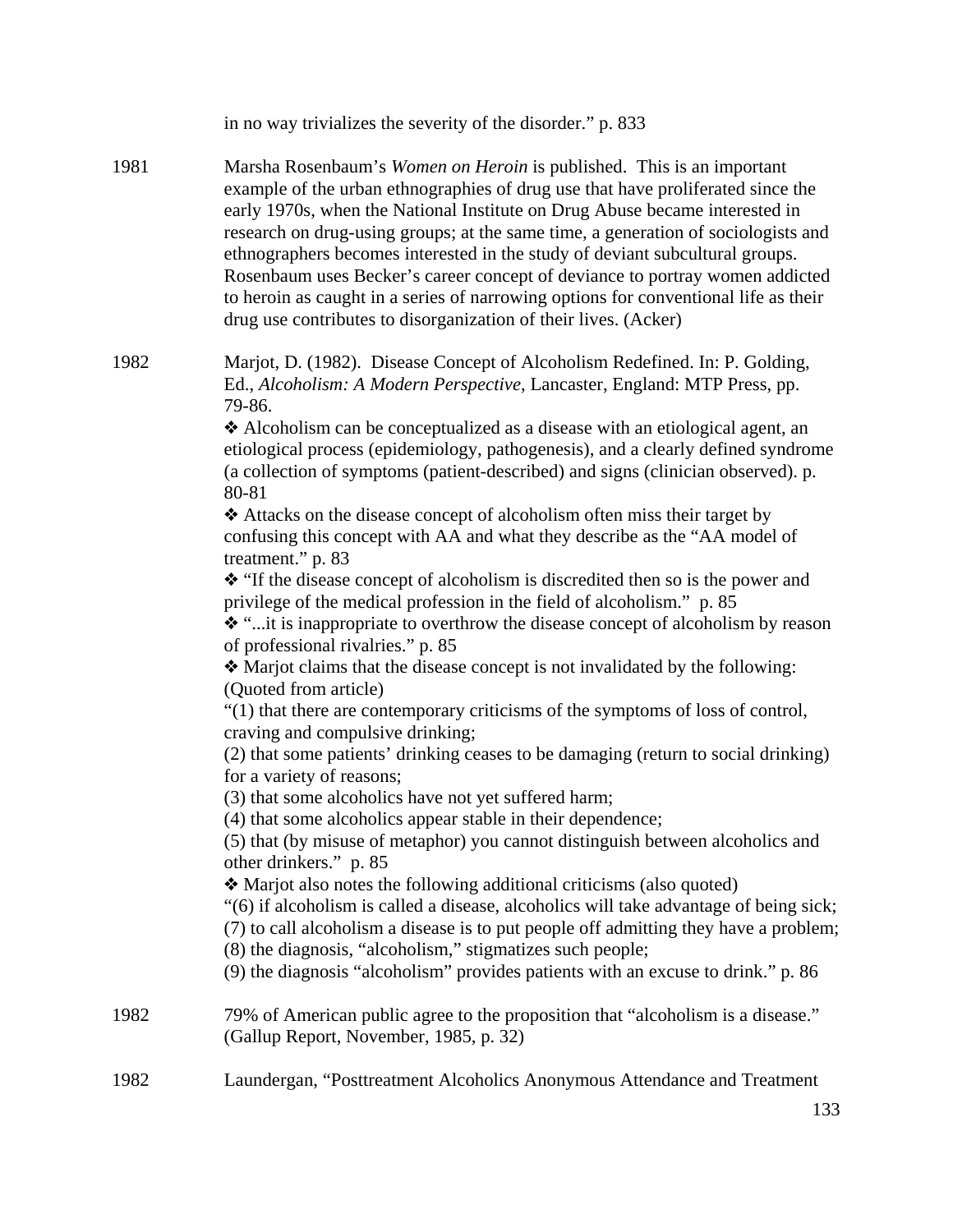| Outcome. |  |
|----------|--|
|          |  |

˜ "It should not be concluded, however, that the disease concept is assumed to be either correct or incorrect in the Hazelden conceptualization of alcoholism, but rather that it is a convenient and necessary metaphor; … the disease concept is too limited for the full understanding of alcoholism, a complex, multiphasic, existential condition of dis-ease."

1982 Pendery, M.L., Maltzman, I.M., and West, L.J. (1982). Controlled Drinking by Alcoholics? New Findings and Reevaluation of a Major Affirmative Study. *Science* 217:169-175.

˜ "The results of our independent follow-up of the same subjects, based on office records, affidavits, and interviews, stand in marked contrast to the favorable controlled drinking outcomes reported by the Sobells and Caddy, et al. Our follow-up revealed no evidence that gamma alcoholics had acquired the ability to engage in controlled drinking safely after being treated in the experimental program." p. 174

1982 Keller, Mark (1982) On Defining Alcoholism: With Comment on Some Other Relevant Words. In: Gomberg, et al, *Alcohol, Science and Society Revisited*. New Brunswick, NJ: Rutgers Center of Alcohol Studies, pp. 119-133. ˜ On "alcoholism": "Its meaning was popularly enriched--and thereby technically impoverished."

> ˜ Jellinek constructed his own definition of alcoholism ("any use of alcoholic beverages that causes any damage to the individual or society or both" only to then declare the definition as "useless" because of its vagueness. p. 124 ˜ "...the conception of disease should not be applied to mere heavy drinking, or mere misbehaving with alcohol, or mere getting into trouble on account of drinking, or mere getting drunk x times. The conception of alcoholism as disease applies only to those who manifest the symptoms of addiction." p. 126 ˜ Notes that inebriety was a much better umbrella term than alcoholism to convey the whole spectrum of problems caused by alcohol. p. 128

1982 Keller, M. (1982). The Disease Concept of Alcoholism Revisited. *Quarterly Journal of Studies on Alcohol*, 37:1694-1717. ˜ (From 1983 The Disease Concept of Alcoholism Briefly Revisited. *Alcoholism* July/August. p. 16.) ˜ Those who think the American Medical Association "recognized" alcoholism as a disease only in 1956 have not read the 1956 A.M.A. statement. It admonished the hospitals that they must admit alcoholics like other sick people, thus indirectly confirming what American medical authorities had recognized since the earliest days of the Republic." p. 16 ˜ "...the popularizers of the disease concept did not invent the disease concept. By the 1940s it didn't need inventing. It needed only publicizing." p. 16

1982 Keller, M. (1982). Perspective on Medicine and Alcoholism. *Alcoholism:*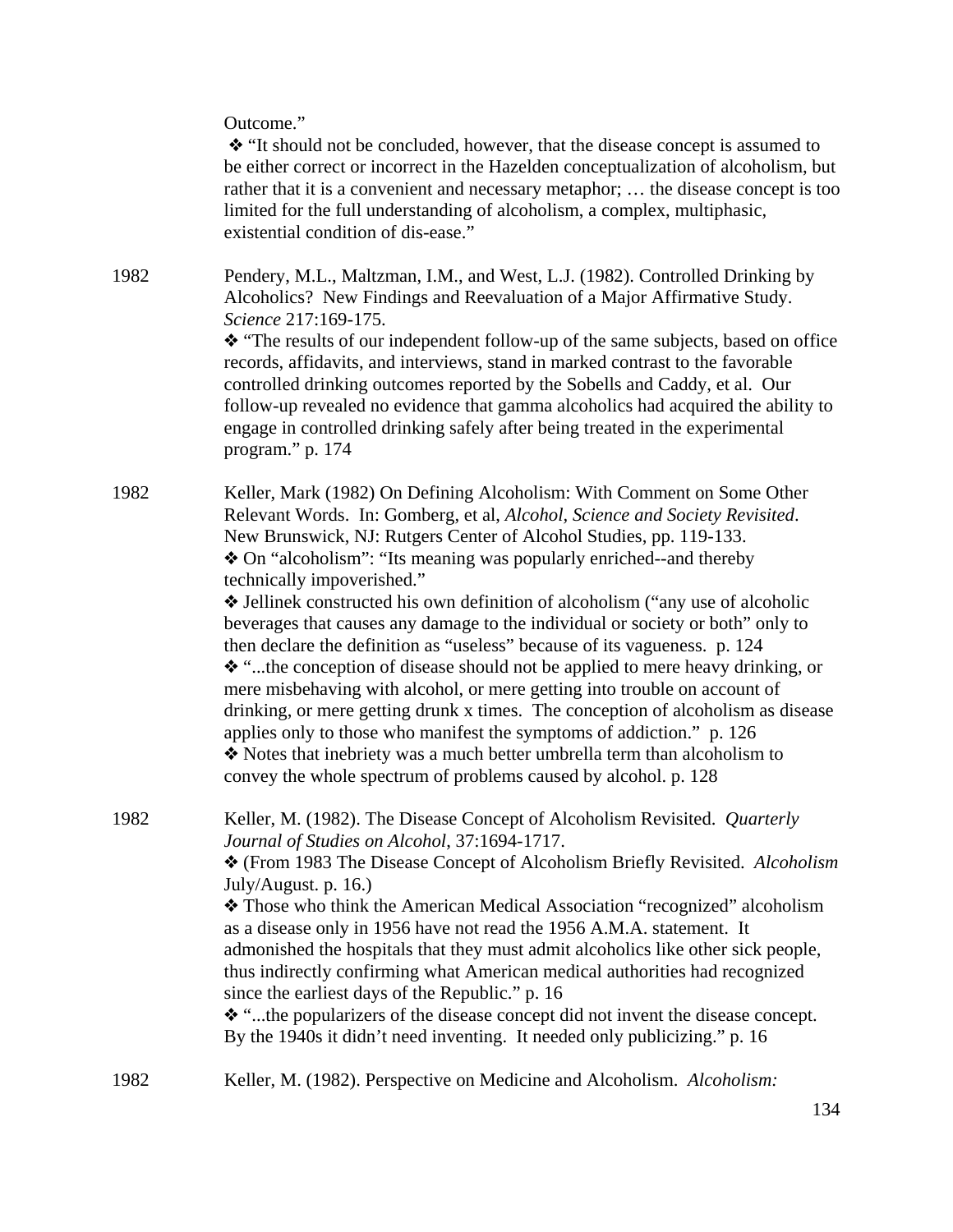|      | Clinical and Experimental Research, Vol 6., pp. 327-332.<br>* Refers to a "revisionist attack on the disease concept of alcoholism" p. 327<br>◆ Noting that disease critics assert that disease advocates set for the disease<br>concept for humanitarian reasons, Keller reflects: "there is an obvious<br>implication, in this statement, that there was something not quite honest about it--<br>an implication that we knew darn well it is not a disease but, for forgivably<br>humane reasons, we planted the idea that it is a disease." p. 329<br>* Regarding what he calls the "Anti-diseaseniks," "What is their solution?" p.<br>330                                                                                                                                                                                                                                                                                                                                                                                                                                                                                               |
|------|-----------------------------------------------------------------------------------------------------------------------------------------------------------------------------------------------------------------------------------------------------------------------------------------------------------------------------------------------------------------------------------------------------------------------------------------------------------------------------------------------------------------------------------------------------------------------------------------------------------------------------------------------------------------------------------------------------------------------------------------------------------------------------------------------------------------------------------------------------------------------------------------------------------------------------------------------------------------------------------------------------------------------------------------------------------------------------------------------------------------------------------------------|
| 1982 | Miller, W.R. and Munoz, R.F. (1982). How to Control Your Drinking. Rev. ed.<br>Albuquerque: University of New Mexico Press.<br>❖ Techniques for moderating alcohol consumption                                                                                                                                                                                                                                                                                                                                                                                                                                                                                                                                                                                                                                                                                                                                                                                                                                                                                                                                                                |
| 1982 | Vogler, R.E. and Bartz, W.R. (1982). The Better Way to Drink. New York:<br>Simon and Schuster.<br>❖ Approaches to moderate drinking                                                                                                                                                                                                                                                                                                                                                                                                                                                                                                                                                                                                                                                                                                                                                                                                                                                                                                                                                                                                           |
| 1982 | Waldorf, D. and Biernacki, P. (1982). Natural Recovery from Heroin Addiction:<br>A Review of the Incidence Literature. In: Zinberg, N.E, and Harding, W.M. Eds.,<br>Control over Intoxicant Use: Psychopharmacological, Psychological and Social<br>Considerations. New York: Human Science Press.<br>◆ "addicts who do not go to treatment recover at approximately the same rates<br>as those who go to treatment." p. 173<br>◆ Historical review of natural recovery<br>- 1962 Winick's maturing out study<br>- 1966 Scharse study of 71 ex-heroin users who quit without treatment<br>- 1967 Robins St. Louis study: 10% addicted; only 2% ever treated<br>- 1973 Vaillant follow-up study: 1/2 able to go for 2 years without being<br>reported to BNDD<br>- 1973 Robins study of returning Vietnam veterans; only 10% used on<br>return and only 1% became re-addicted.<br>- 1976 O'Donnell: those entering treatment are those who are least likely<br>to succeed at terminating heroin use.<br>Conclusions: "significant numbers of heroin addicts naturally recovery from<br>their addiction without treatment intervention." p. 179 |
| 1982 | Heather, N., Winton, M. and Rollnick, S. (1982). An Empirical Test of a Cultural<br>Delusion of Alcoholics. Psychological Reports, 50:379-382.<br>• In a study of the relationship between beliefs about drinking and ability to<br>control drinking, it was found that alcoholics who did not believe or had never<br>heard of the axiom that a single drink would lead to drunkenness were more likely<br>to be able to drink without problems in the 6 months following discharge from<br>treatment than those alcoholics who believed in this axiom.                                                                                                                                                                                                                                                                                                                                                                                                                                                                                                                                                                                      |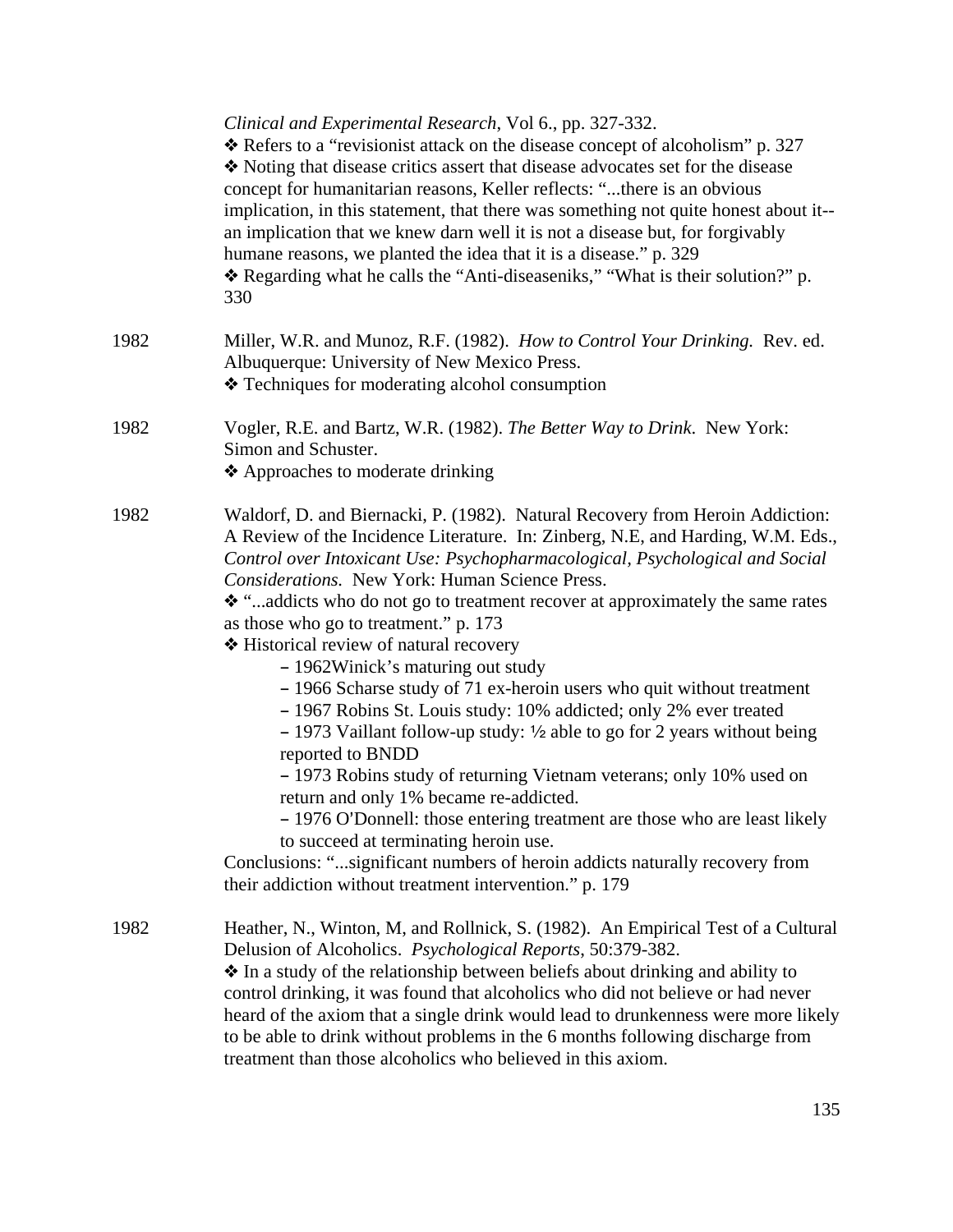1982 Rohan, W.P. (1982). The Concept of Alcoholism: Assumptions and Issues. In: Pattison, E.M. and Kaufman, E. Eds. *Encyclopedic Handbook of Alcoholism.* New York: Gardner Press, pp. 31-39.

> ˜ "...the attempt clearly to define the meaning of alcoholism has failed simply because there is no specific entity to be defined. The term 'alcoholism' is merely a convenient shorthand label for selected events involving alcohol use and damage, not the name of an actual entity." p. 31

> ˜ "The destructiveness of some drinking schedules and their persistence, despite horrendous consequences, makes it seem that some terrible power is operating that victimizes the individual ...This has fostered the concept of 'alcoholism' as an imputed 'ghost' accounting for observable events...the ghost in the machine represents a projection and transformation of our words and ideas into a thing of power disguised in the sophisticated and respectable language of medicine. This assumes a solution and assurance that something is there soon to be discovered and controlled." p. 32

> ˜ 'alcoholic' and 'social drinker' are obfuscating terms that serve to differentiate certain segments of the drinking population on dubious assumptions." p. 36 ˜ "...alcoholism is simply a construct that may misconstrue reality." p. 37

1982 Mulford, H. (1982). The Epidemiology of Alcoholism and its Implications. In: Pattison, E.M. and Kaufman, E. Eds. *Encyclopedic Handbook of Alcoholism.* New York: Gardner Press, pp. 441-457

> ˜ "It remains to be demonstrated that alcoholism is anything more than a supposition, a concept, lying more in the head of the observer than in the body of the observed." p. 442

> ˜ "Viable though the disease hypothesis may still be, alcoholism as a disease entity remains a thing attributed to persons given the label 'alcoholic' to explain their drinking and related behavior. However, such an explanation will remain a mere tautology until 'alcoholism' is defined in terms independent of the drinking and related behavior it is supposed to explain." p. 444

> ˜ "Epidemiological findings...suggests that alcohol abuse is more of a people problem involving judgments, values, and so forth, and less of a technical problem amenable to a quick fix, as the disease concept and medical model lead us to suppose." p. 455

1983 "Narcotics Anonymous" (White Booklet) (1983). Van Nuys, CA: NA World Service Office, Inc.

> ˜ "We are people in the grip of a progressive illness whose ends are always the same: jails, institutions and death." p. 1

˜ "After coming to N.A. we realized we were sick people suffering from a disease like Alcoholism, Diabetes or Tuberculosis. There is no known "Cure" for these--all however, can be arrested at some point and "recovery" is possible." p. 3 ˜ "Many consider continuous abstinence and recovery as noteworthy and

therefore synonymous...We in the recovery program of Narcotics Anonymous have noted with some satisfaction that many of the relapsers, when again active in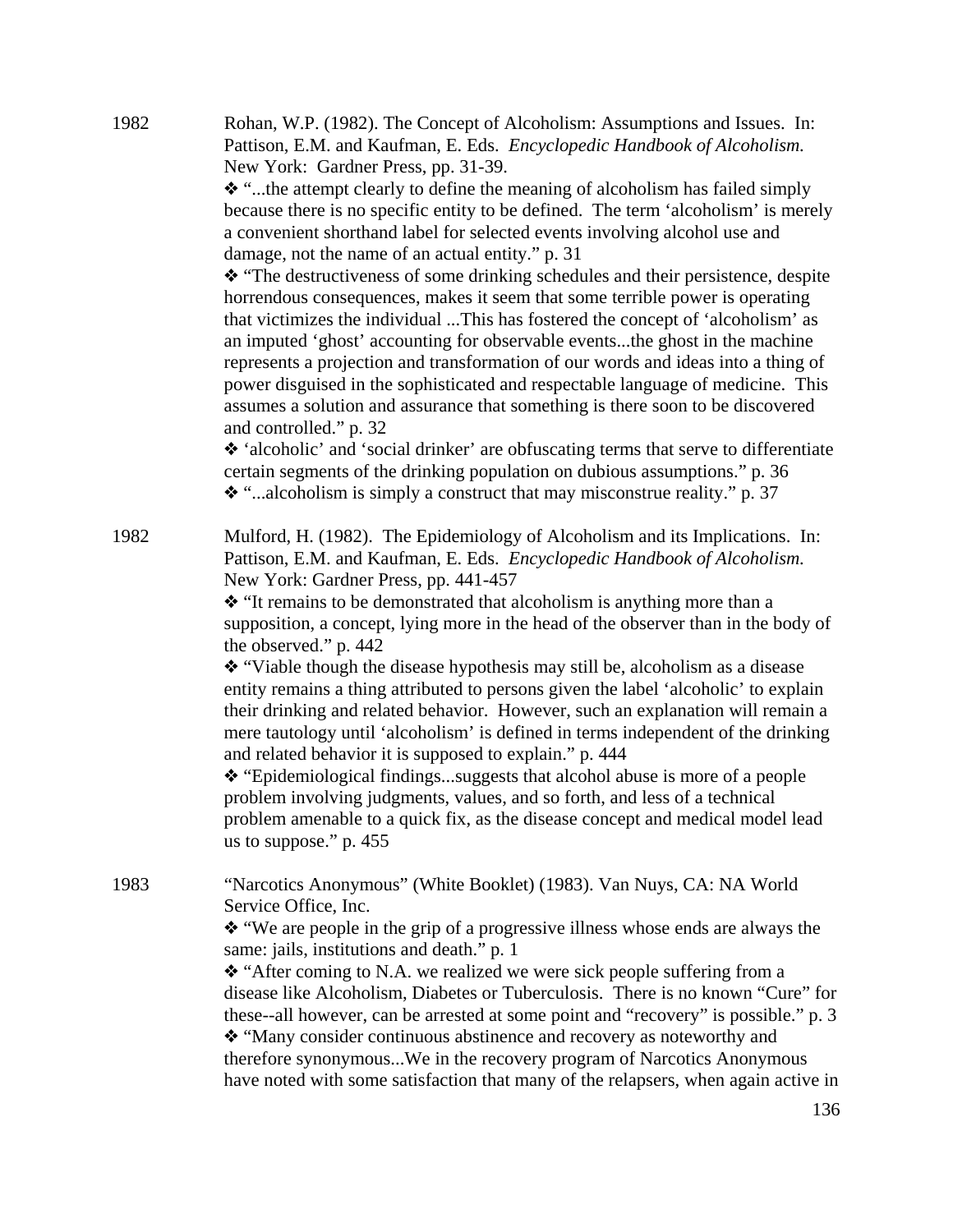|      | their prime or substitute addiction, have dropped many of the parallel behaviors<br>that characterized them in the past. This change alone is significant to us." p. 8<br>* "Quality and quantity is the most important aspect of abstinence. Emotional<br>sobriety in reality is our goal, not mere physical abstinence." p. 10                                                                                                                                                                                                                                                                                                                                                                                                                                                                                                                                                                  |
|------|---------------------------------------------------------------------------------------------------------------------------------------------------------------------------------------------------------------------------------------------------------------------------------------------------------------------------------------------------------------------------------------------------------------------------------------------------------------------------------------------------------------------------------------------------------------------------------------------------------------------------------------------------------------------------------------------------------------------------------------------------------------------------------------------------------------------------------------------------------------------------------------------------|
| 1983 | The American Society on Alcoholism and Other Drug Dependencies is founded<br>to oversee a board certification specialty in addiction medicine and improve<br>physician education on addiction; the group's name is later changed to the<br>American Society of Addiction Medicine (ASAM). (White, 1998, p. 272)<br>(Acker)                                                                                                                                                                                                                                                                                                                                                                                                                                                                                                                                                                        |
| 1983 | Alcoholism: Is a Shift in Paradigm Necessary? Reprinted in Wallace, J. (1989).<br>Writings: The Alcoholism Papers. Newport, RI: Edgehill Publications.<br>* "Spontaneous remission of unknown frequency and duration does occur in<br>alcoholism as it does in many other diseases." p. 23<br><b>❖</b> "It is probably more useful to trace the development of specific biomedical and<br>psychosocial outcomes over time than to posit a single, uniform course." p. 28<br>• "While particular elements of the basic (disease) paradigm require continuing<br>reformulation as new information is generated from research in areas such as<br>psychobiology, neuropharmacology, pharmacogenetics, and behavioral genetics,<br>a radical shift in paradigm does not appear justified on strictly empirical grounds<br>at the present time." p. 31                                                 |
| 1983 | Blume, S.B. (1983). The Disease Concept of Alcoholism. Journal of Psychiatric<br>Treatment and Evaluation, 5:471-478.<br><b>❖</b> "there will turn out to be a number of alcoholisms." p. 471<br><b>❖</b> "The medical model, in spite of all the criticism leveled against it by those who<br>interpret this model in its narrowest sense, is a most useful approach to<br>conceptualizing alcoholism." p. 473<br>* "The disease or syndrome model fits the known facts about alcoholism<br>reasonably well, when viewed in the wider, biopsychosocial concept of disease."<br>p. 473<br>❖ "unless and until a better model comes along--one that adequately serves the<br>public interest and has no serious disadvantages--we ought to stick with Seneca,<br>Benjamin Rush, Thomas Trotter, E.M. Jellinek, and Mark Keller. We ought to<br>continue to regard alcoholism as a disease." p. 478 |
| 1983 | Blume, S.B. (1983). Disease Concept of Alcoholism Today. Minneapolis, MN:<br>Johnson Institute.<br>◆ Cited advantages: (1) useful in treatment ("lifts a large burden of irrational<br>guilt"), (2) socially useful ("encourages the establishment of treatment facilities<br>rather than jails and prisons to deal with alcoholism"), (3) provides a helpful<br>framework for studying alcoholism.<br>$\triangleleft$ Cited objections: (1) moral objections (Relieves the alcoholic of responsibility<br>or according to Beauchamp blames the alcoholic for the social problem of                                                                                                                                                                                                                                                                                                               |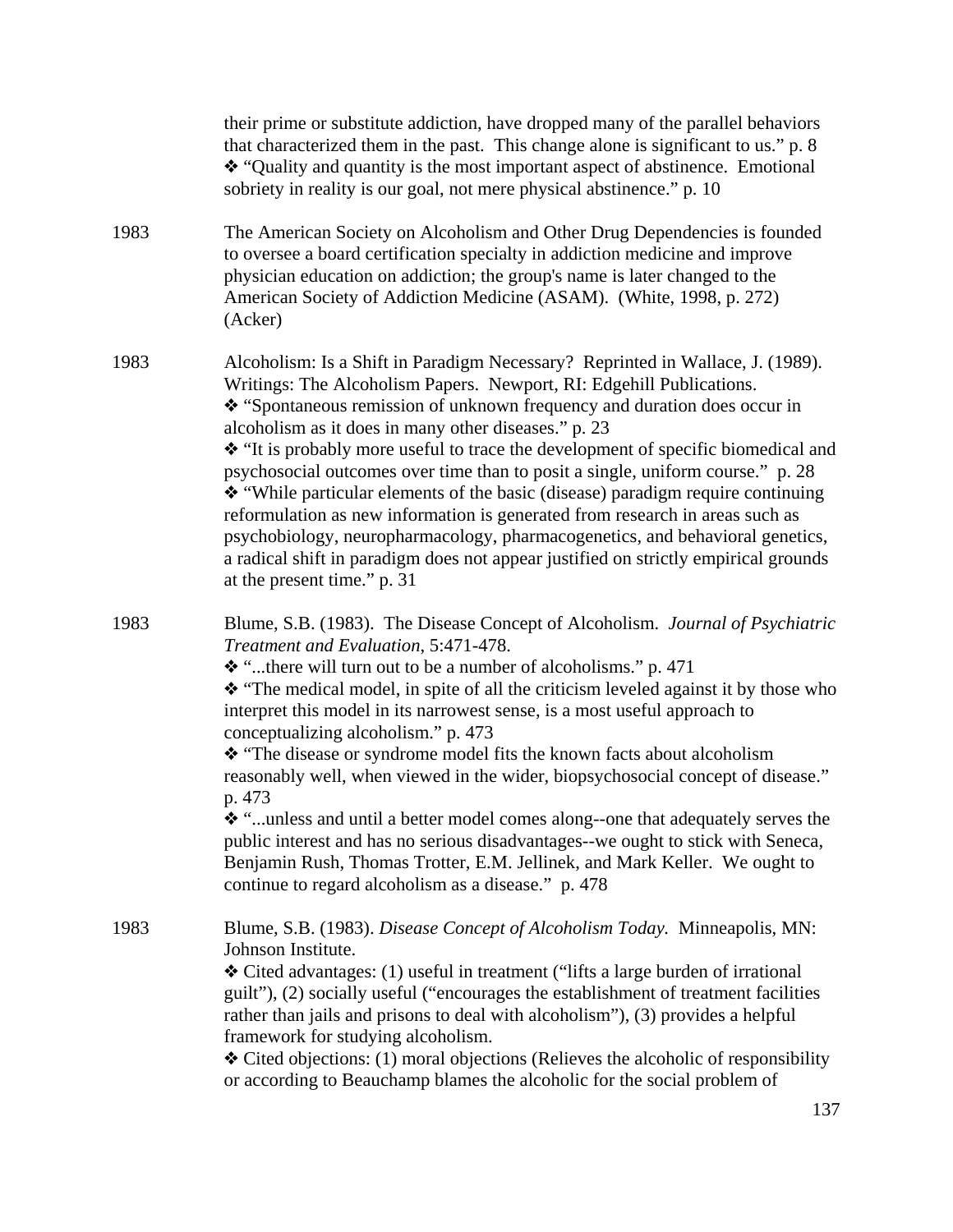alcoholism), (2) interferes with recovery (increases stigma), (3) absolves other social institutions (church, CJ system, etc.) of responsibility of responding to alcohol problems.

˜ "...alcoholism (the disease) or the alcohol dependence syndrome is far from the only cause of alcohol-related disability." p. 23

˜ Theoretical objections: "(1) No physical cause for alcoholism has been found, (2) An absolute all-or-none physiologically mediated loss of control has not been demonstrated under various experimental conditions, (3) alcoholism may in some cases be reversible, (4) Some proponents of the distribution of consumption theory of the prevention of alcohol problems have stated that if alcoholism were in fact a disease, the drinking patterns in the general population would show a bimodal rather than a log normal distribution and that alcohol problem rates would not vary with the real price of alcohol." p. 24-26

1983 Waldorf, D. (1983). Natural Recovery from Opiate Addiction: Some Social-Psychological Processes of Untreated Recovery. *Journal of Drug Issues*, 13:237- 280.

> ˜ "Once addicts decide to quit, they must leave the scene, break all ties with opiate users and create new interests, new social networks, new social identities." ˜ Six phases of addiction career: (1) experimentation/initiation, (2) Escalation, (3) Maintaining (Taking Care of Business), (4) Dysfunctional (Going through Changes), (5) Recovery (Getting out of the Life), and (6) Ex-addict (This is a phase for those who go to treatment and stay to work in treatment; "Seldom will untreated ex-addicts assume this social identity.") p. 239-239

˜ Noted heavy drinking and/or marihuana use was a common pattern during the first 6 months of recovery

˜ "We found that the seeds for change are planted firmly in a dysfunctional phase of the life cycle of addiction that most addicts experience. Cast out, the seeds can flourish or lie dormant, depending upon the conditions of growth. But like some wildflower seeds, they may have to be scorched by fire and nearly destroyed before they can germinate." p. 264

˜ Describes strategies for managing craving ("spoon calls"). p. 269

˜ "In addition to developmental change, we found that individuals could: drift out of addiction, change because their situation or environment changed, experience general conversion (around religious, spiritual, social or communal interests), retire (give up the drug but not the associations or lifestyles), become alcoholic or mentally ill." p. 271

1983 Caddy, G. (1983). Alcohol Use and Abuse: Historical Trends and Current Perspectives. In: Tabakoff, B., Sutker, P. and Randall, C. *Medical and Social Aspects of Alcohol Abuse*. New York: Plenum Press. p. 1-30. ˜ Glen Caddy describes the "traditional" "unitary disease" model of alcoholism in terms of the following themes: "alcoholics are different from non-alcoholics; this "difference" either leads to or induces psychological/sociological and/or biochemical/physiological changes; these changes become part of a progressive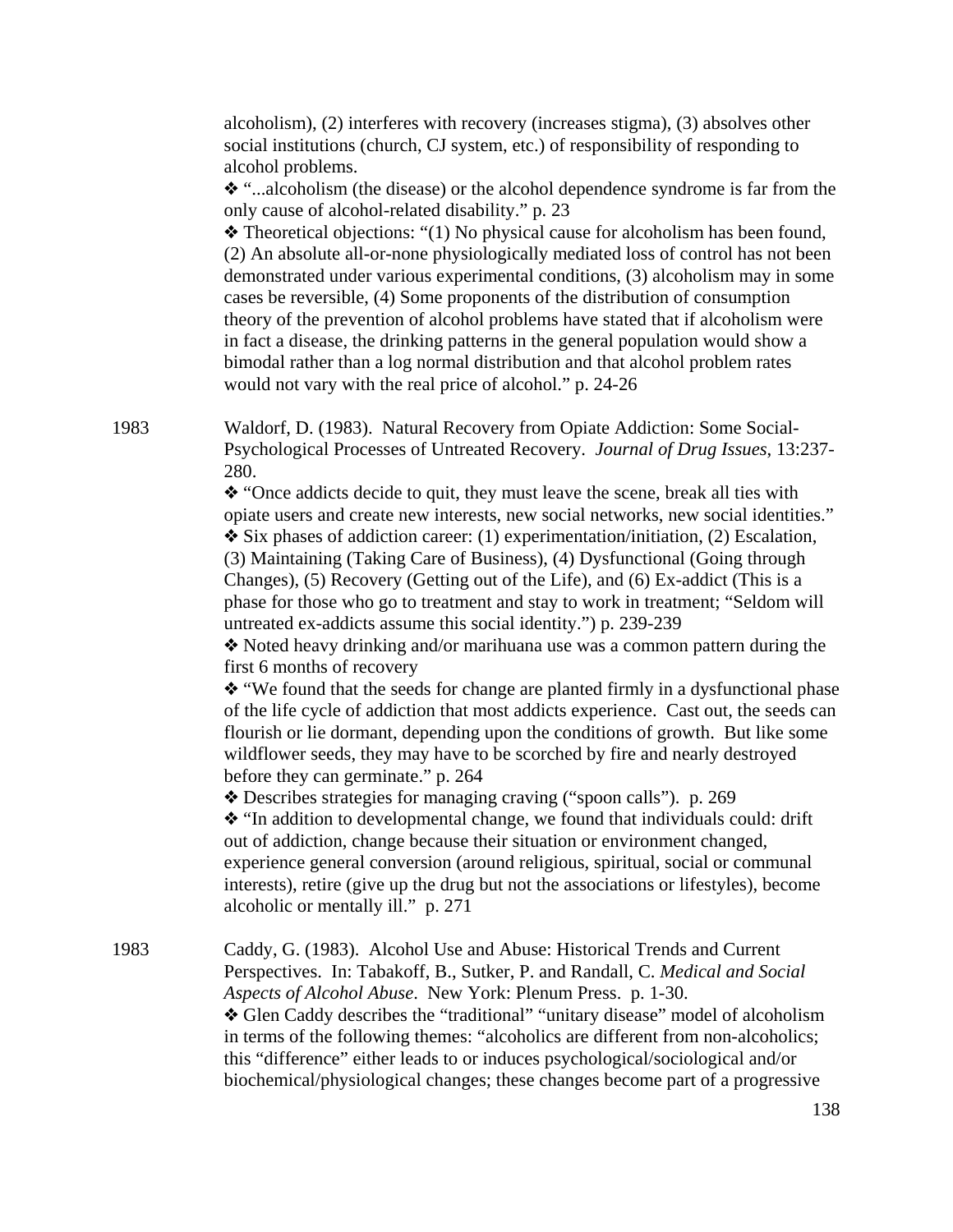and irreversible disease process; the disease is characterized by "an inability to abstain" and/or a "loss of control" over alcohol...treatment must emphasize the permanent nature of the alcoholic's "difference" and, in so doing, stresses the that the disease can be arrested only by abstinence, which must be lifelong." p. 15

˜ In contrast, Caddy describes the emergence of a multivariate approach that posits the following: (Quoted)

1. There are multiple patterns of use, misuse, and abuse that may be denoted as a pattern of alcohol addiction.

2. There are multiple interactive etiological variables that may combine in variable permutations to produce an alcohol-related problem.

3. All people are vulnerable to the development of different syndrome patterns of alcohol problems.

4. Treatment interventions must be multi-modal to correspond to the particular syndrome pattern and the particular person.

5. Treatment outcomes will vary in accordance with syndrome patterns, person, and social contexts.

6. Preventative interventions must be multiple and diverse to accommodate multiple etiologies. p. 17

˜ "The concept of alcoholism cannot be defined adequately. It is an abstraction- an ill-defined medical/social construct, sometimes a self-labeling process, frequently an appellation based on a heterogenous array of medical, legal and social consideration." p. 22

˜ "It is preferable, I believe, to view excessive drinking as the fundamental individual and social problem rather than to wait until such drinking has brought forth its own inevitable negative consequences and then to create a construct "alcoholism" to describe the drinker and account for his of her lifestyle." p. 22

1983 Room, R. (1983). Sociological Aspects of the Disease Concept of Alcoholism. In: *Research Advances in Alcohol and Drug Problems, Volume 7*. New York: Plenum Press, pp. 47-91

> ˜ Excellent review of the sociology thought on alcoholism beginning with Seeley (1962).

˜ Examines "entitativity," "irreversibility," and "involuntary disease" aspects of thought on alcoholism (Kurtz)

1983 Vaillant, G. (1983). *The Natural History of Alcoholism: Causes, Patterns, and Paths to Recovery.* Cambridge, Massachusetts: Harvard University Press. ˜ "...calling alcoholism a disease, rather than a behavior disorder, is a useful device both to persuade the alcoholic to admit his alcoholism and to provide a ticket for admission into the health care system." (Vailant, 1983) p. 20 ˜ "...regarding whether alcoholism is a discrete medical problem or merely one end of a continuum of alcohol abuse? Our evidence suggests that both views are correct." p. 33 ˜ "...the etiology of alcoholism is multifactorial; morbidity is relative; and

abstinence from alcohol and social recovery do not always coincide." p. 44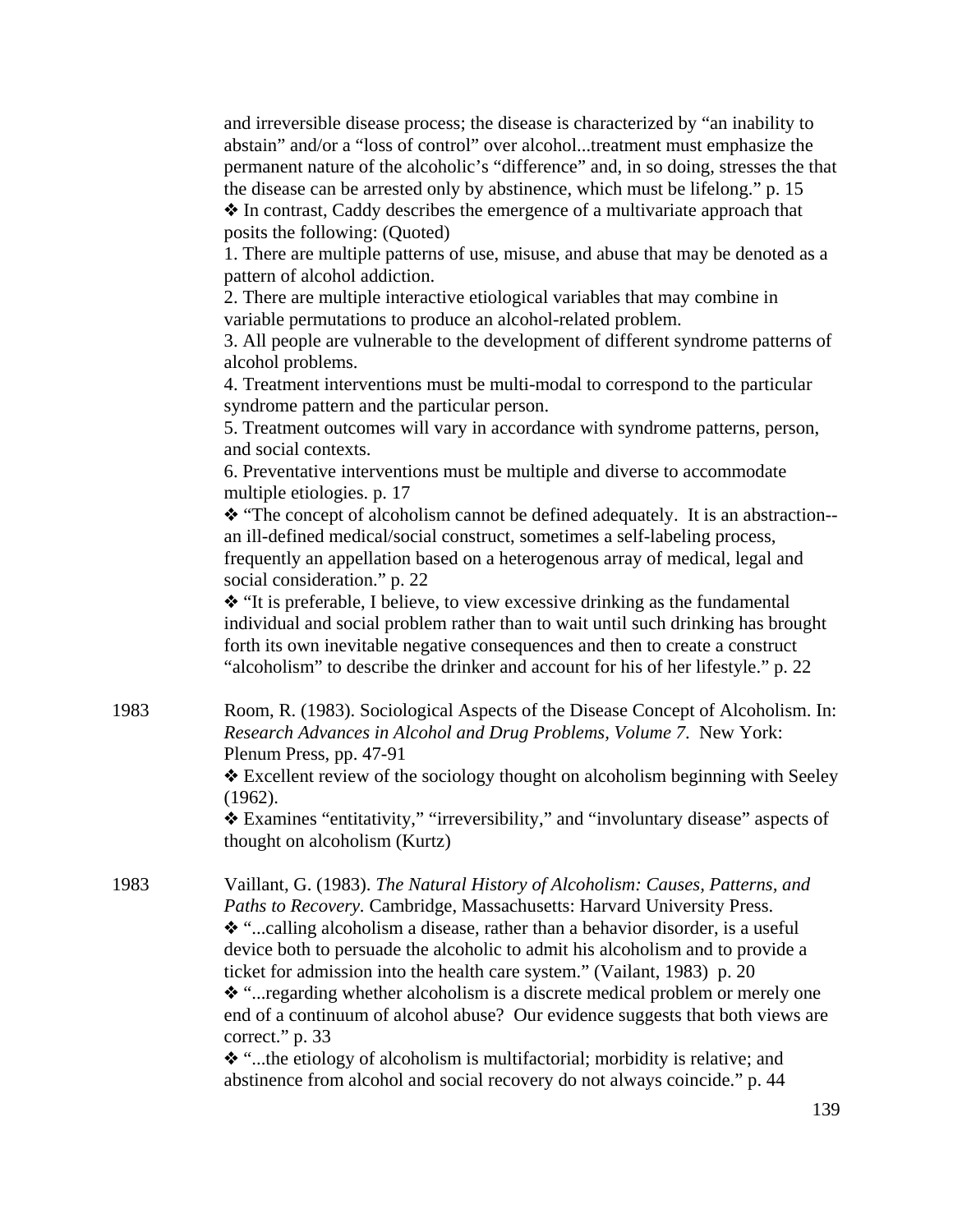˜ "Alcoholism becomes a disease when loss of voluntary control over alcohol consumption becomes a necessary and sufficient cause for much of an individual's social, psychological, and physical morbidity." (Vailant, 1984) p. 44

˜ The premorbid personalities of alcoholics are no different than nonalcoholics. p. 90

˜ "Thus far there is no compelling evidence that any specific brief intervention permanently alters the course of this disorder...The implication is that alcoholics recover not because we treat them, but because they heal themselves." p. 126)

˜ "...there is enormous individual variation in the evolution of alcoholism--both in the rapidity of onset of abuse and in the "progression" or eventual severity of alcohol dependence." p. 30

˜ "...the view of alcoholism as a progressive disease--proceeding inexorably from stage to stage in fixed sequence ending inevitably in abstinence or death- has become part of the enduring mythology of alcoholism." p. 133

˜ A...it is well to set down some minimal ground rules that must be observed before we can regard treatment efficacy proven beyond a shadow of a doubt. First, since alcoholism is a chronic relapsing disease, follow-up must be prolonged--at least 5-15 years." p. 148

˜ "Four illusions obscure our view of the natural history of clinic treatment. One illusion is that early, intensive treatment of alcoholism is usually effective. The second illusion is that the chronic relapsing alcoholic is untreatable. The third illusion is that alcoholism must inevitably end in abstinence or death, and the fourth is that the course of alcoholism is so intermittent as to defy classification." pp157-158

˜ "Alcoholism destroys the very factors that facilitate recovery from illness- latent psychological (ego) strengths and social supports." p. 171

˜ "If the oversimplification inherent in Jellinek's disease model works mischief in research, too much doubt and vagueness wreak havoc in the clinic." p. 283 ˜ "...alcoholism can exist both as one end of a continuum of drinking problems and as a specific disorder." p. 308

˜ "Once it develops, alcoholism is a chronic disorder. Insidious, fulminating, and intermittent courses are all common; so is recovery." p. 309

˜ "Return to asymptomatic drinking was common among the alcohol abusers....; the broader the definition of alcohol abuse, the more common was return to asymptomatic drinking....by the time an alcoholic is ill enough to require clinic treatment, return to asymptomatic drinking is the exception, not the rule." p. 313- 314

1983 Kissin, B. (1983). The Disease Concept of Alcoholism. In Smart, R.G., Glaser, F.B., Israel, Y., Kalant, H., Popham, R.E. and Schmidt, W. Eds. *Research Advances in Alcohol and drug Problems*. New York: Plenum. ˜ "Anybody can become alcoholic if he drinks enough. But that is not really a

critical question. These are rather  $(1)$  why does a given individual elect to drink enough to develop alcohol dependence (alcoholism) when so many do not, and (2) why do some individuals develop alcohol dependence so much more readily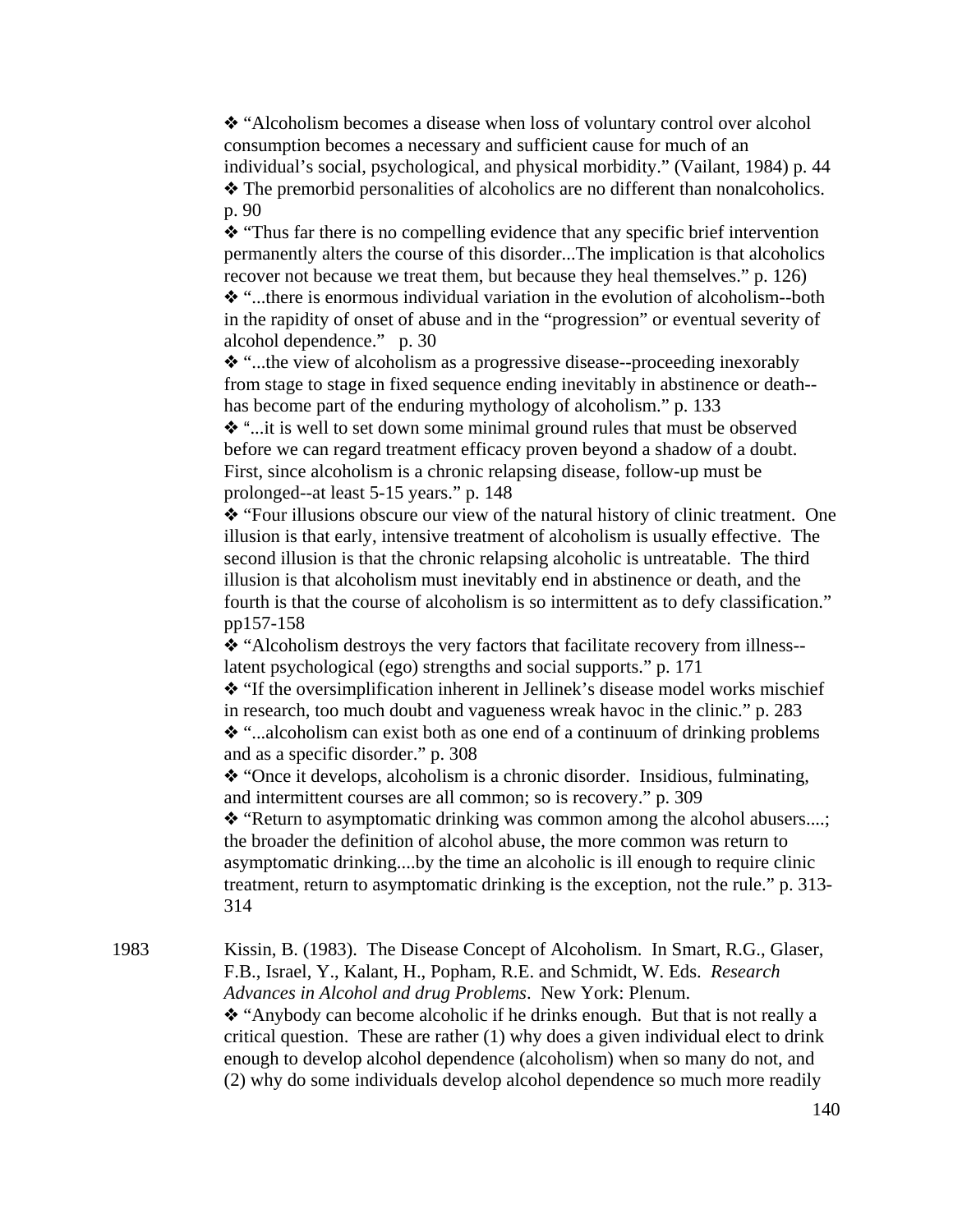and rapidly than do others?" p. 100

˜ Charting of drinking populations: concentric circles social drinkers, heavy drinkers, problem drinkers, alcoholics. p. 105

˜ "Recovery from the "heavy drinking" and "problem drinking" phases of alcohol dependence bears no necessary relationship to abstinence but recovery from the "alcoholism" stage of alcohol dependence almost always does." p. 106 ˜ "The disease concept of alcoholism rejected by Pattison et al. is an old and biased one, derived largely from Jellinek and elaborated by AA and NCA. But we believe the substituted structure is also invalid in that: (1) it substitutes the social for the biological as the only important etiological variable, (2) it substituted alcohol dependence for alcoholism on a different kind of continuum, and (3) it offers controlled drinking as a therapeutic goal for the entire continuum of alcohol dependence just as the old disease concept offers abstinence as its only therapeutic goal for the entire continuum of alcoholism." p. 121

˜ "The disease concept of alcoholism in its newest form has value heuristically, in enlarging the scope of research to all three of the biopsychosocial fields, and therapeutically, in better defining the legitimate therapeutic goals for different types of alcohol-dependent individuals." p. 123

1983 Milam, J.R. and Ketcham, K. (1983). *Under the Influence: A Guide to the Myths and Realities of Alcoholism*. New York: Bantam.

˜ "Physiology, not psychology, determines whether one drinker will become addicted to alcohol and another will not." p. 35

˜ "Accumulated evidence clearly indicates that alcoholism is hereditary." p. 39 ˜ "The physical disease (of alcoholism) is already well-established by the time the alcoholic begins to act like an alcoholic. In fact, the disease itself is responsible for most of the alcoholic's psychological problems, and as it progresses, the alcoholic's behavior becomes more bizarre and his psychological

problems more profound." p. 96

˜ "The disease itself is understandable and definable; the victim's behavior is understandable and definable; and the recovery process is understandable and definable." p. 187

˜ "Alcoholism. A chronic, primary, hereditary disease which progresses from an early, physiological susceptibility into an addiction characterized by tolerance changes, physiological dependence, and loss of control over drinking. Psychological symptoms are secondary to the physiological disease and not relevant to its onset." p. 189

1983 Wallace, J. (1983). Ideology, Belief and Behavior: Alcoholics Anonymous as a Social Movement. In: Wallace, J. (1989). *Writings: The Alcoholism Papers*. Newport, RI: Edgehill Publications.

˜ "...the AA position on controlled drinking did not just appear out of the blue in a burst of ideological inspiration. The AA position grew out of hundreds of thousands of empirical observations of the drinking behavior of countless individuals in their natural social ecologies." p. 340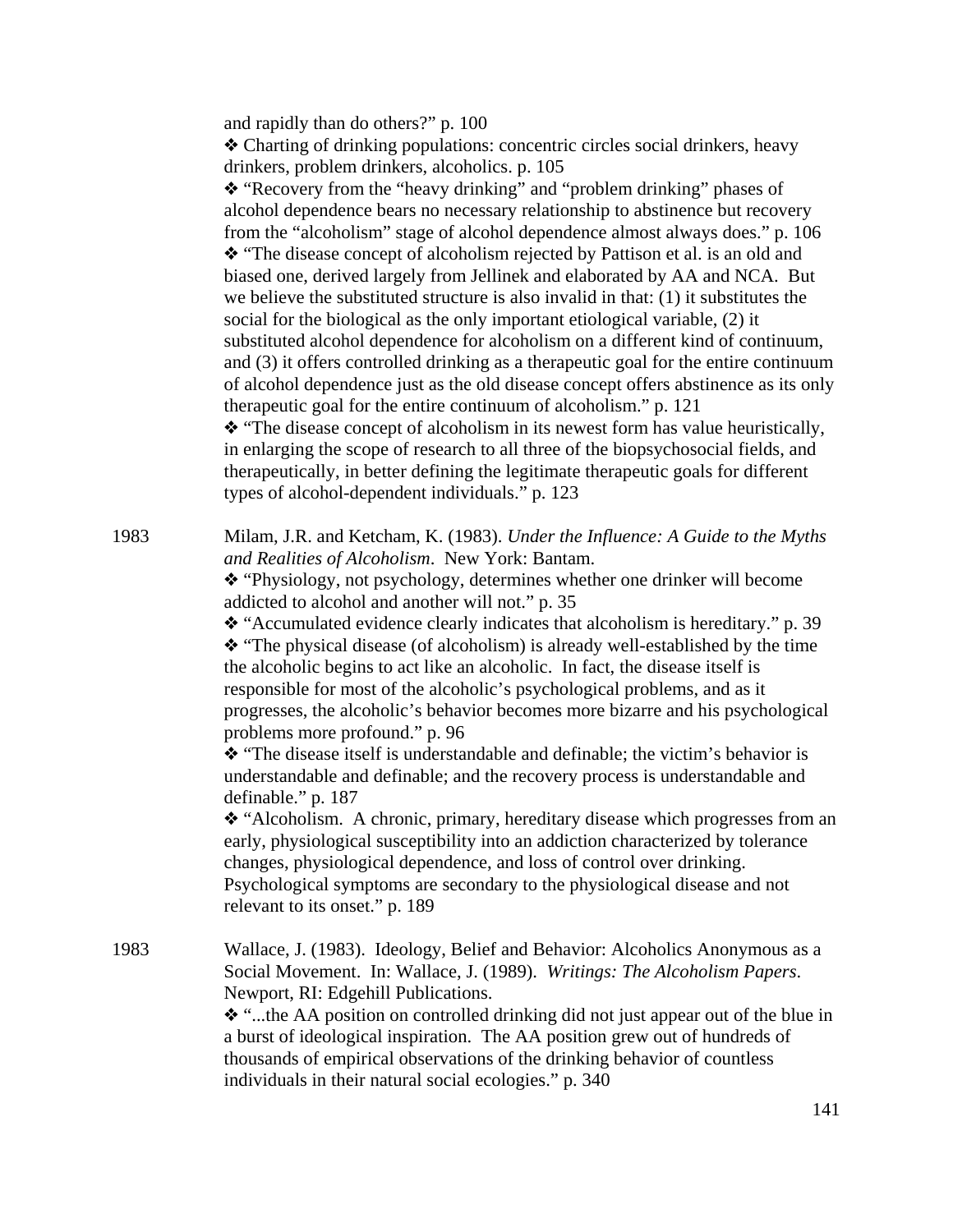| 1983 | Dean, J.C. and Poremba, G.A. (1983). Alcoholic Stigma and the Disease<br>Concept. International Journal of the Addictions, 18(5): 739-751.<br>* "The term 'alcoholic' is a stigmatizing term associated with the 'end stage'<br>alcoholism of the skid row habitue. It may be that the term is so stigmatized that<br>continued attempts to reconstruct it are futile." p. 749<br>* "It may be that denial is not in response to the personal and social reality of<br>alcohol problems. Instead, the denial may be an attempt to avoid the negative<br>stereotypic stigma attached to the alcoholic label." p. 749<br><b>❖</b> "If it (the term alcoholism) is necessary for recovery from alcohol dependency,<br>the financial program and effort to change the stigma (of the term) should be<br>initiated. If not, the term may be abandoned along with its pejorative<br>connotation." p. 750                                                                                                                                                                                 |
|------|------------------------------------------------------------------------------------------------------------------------------------------------------------------------------------------------------------------------------------------------------------------------------------------------------------------------------------------------------------------------------------------------------------------------------------------------------------------------------------------------------------------------------------------------------------------------------------------------------------------------------------------------------------------------------------------------------------------------------------------------------------------------------------------------------------------------------------------------------------------------------------------------------------------------------------------------------------------------------------------------------------------------------------------------------------------------------------|
| 1983 | Fingarette, H. (1983). Philosophical and Legal Aspects of the Disease Concept of<br>Alcoholism. In: R.G. Smart, et al (Eds.), Research Advances in Alcohol Volume<br>7, New York, NY: Plenum Press, pp. 1-45.<br>$\triangleleft$ Suggests 3 crucial elements to concept of disease: (1) a condition whose<br>province is within the medical realm, $(2)$ a condition analogous to conditions<br>already recognized as diseases, (3) implied involuntariness of the condition and<br>an absence of guilt. p. 4<br>* Uses term "long-term heavy drinking" (LTH) in preference to alcoholism.<br>• "no single cause has been shown; and no specific causal hypothesis, however<br>complex, has satisfactorily explained alcoholism." p. 11<br>• "the sharp image of a universal, unilinear sequence of phases (of alcoholism)<br>is inconsistent with the evidence." p. 20<br>* "The notable fact about the kind of expertise needed to curb LTH drinking is<br>that claims for any specific kind of expertise--medical or otherwise--can show no<br>good evidence of success." p. 23 |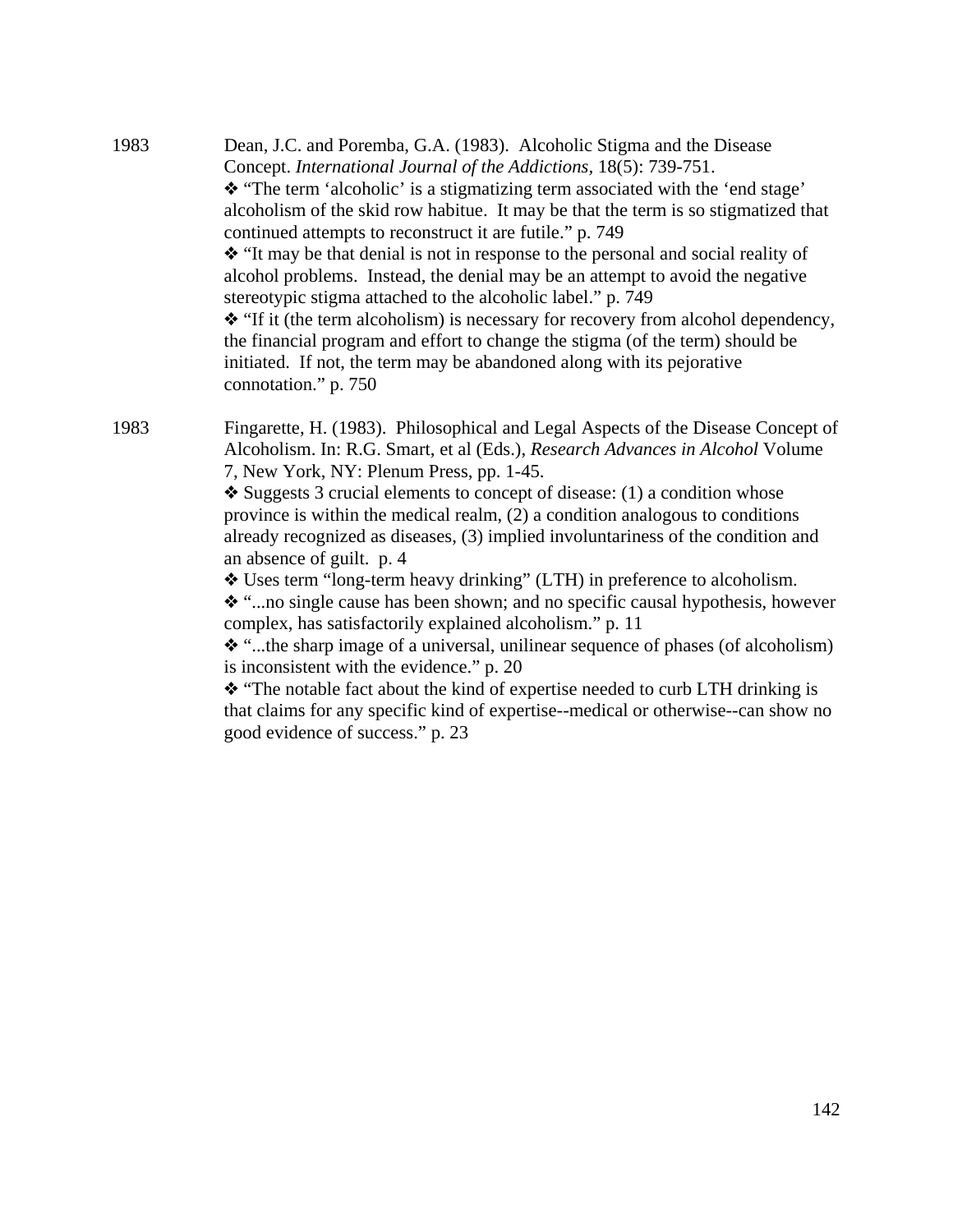## **The Combined Addiction Disease Chronologies of William White, MA, Ernest Kurtz, PhD, and Caroline Acker, PhD 1984 - 1988**

Between1984 and 1988, the hospital-based and private, free-standing treatment units reached their peak of growth and began a process of contraction that would dramatically accelerated in the early 1990s. While defenders of the addiction disease concept were very much in evidence in the professional literature (Wallace, 1984, 1988; Milam, 1985; Gordis, 1987; and Madsen, 1988), there seemed to be a growing financial and ideological backlash against the disease concept and the treatments derived from it. While critics grew in number and intensity (Peele, 1984, 1988; Fingarette, 1985, 1988; Sanchez-Craig, 1986; Dreger, 1986; Drew, 1987; Alexander, 1987), mainstream government publications bore such titles as "Alcoholism: An Inherited Disease" that even failed to acknowledge the existence of the debate over such designation. The fifth edition of the basic text of Narcotics Anonymous published in 1988 was filled with disease references, in marked contrast to the basic text of Alcoholics Anonymous. At a popular level, the belief in the disease nature of alcoholism reached a near-consensus, 90% level of the population.

1984 Peele, Stanton. "The New Prohibitionists." *The Sciences*, 24(2): 14-19. ˜ "The disease theory of alcoholism -- that uncontrolled drinking is inbred and irreversible -- became the banner of Alcoholics Anonymous, itself a continuation of the self-help alcoholism movement of the previous century." ˜ "The disease theory of alcoholism has the merit of bringing troubled people into the care of hospitals and doctors...Yet it posits an inborn organic cause, a bodily deficiency, where there may be none, and for this reason the theory is troubling. Alcoholism may at its roots be a social and cultural problem, not a medical one." ˜ "It is conceivable that the disease theory itself is contributing to the nation's skyrocketing rate of alcoholism." 1984 Mulford, H. (1984) Rethinking the Alcohol Problem: A Natural Process Model. *Journal of Drug Issues*. Winter, pp, 31-43. ˜ "…alcoholism is a construct lying more in the head of the observer than in the body of the observed. The alcoholism movement is a monumental testimony to the human inclination to reify constructs and then react to the "thing" created. Although persons called "alcoholic" can be pointed to, alcoholism cannot." p. 32. 1984 Wallace, J. (1984). Myths and Misconceptions about AA. In: Wallace, J. (1989). *Writings: The Alcoholism Papers*. Newport, RI: Edgehill Publications. pp. 329- 333 ˜ "A further misconception of Alcoholics Anonymous is that it endorses a simple and naive disease concept of alcoholism...AA from its very beginning embraced a subtle, complex, and multi-dimensional concept of disease." p. 330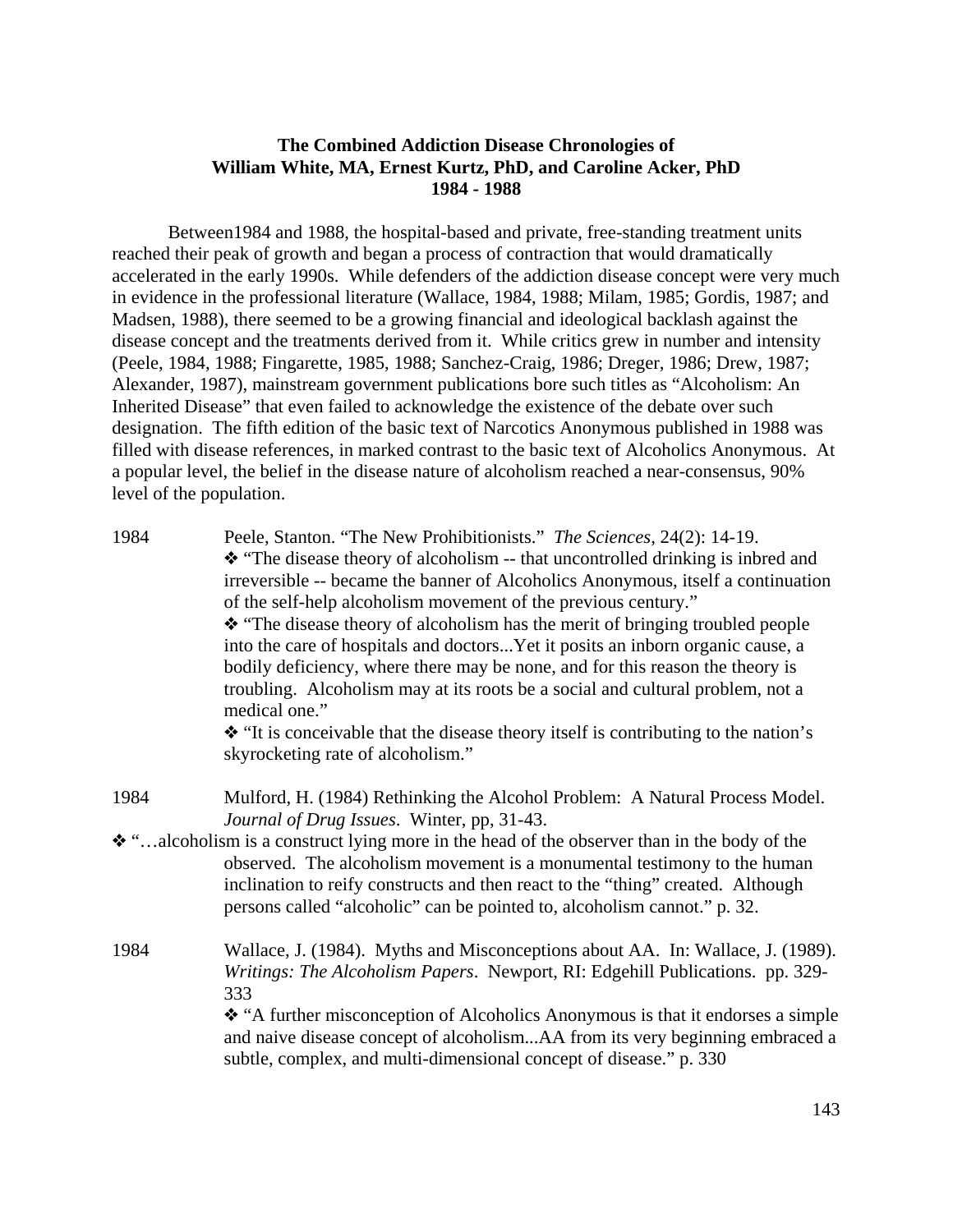| 1985 | Ward, D. (1985). Conceptions of the Nature and Treatment of Alcoholism. In:<br>Ward, D. Alcoholism: Introduction to Theory and Treatment. Dubuque, Iowa:<br>Kendall/Hunt Publishing Company.<br>* AA Attribution: "The A.A. model defines alcoholism as a disease."                                                                                                                                                                                                                                                                                                                                                                                                                                                                                                                                                                                                                                                                                                                                                                                                                                                                                                                                                                                                                                                                                                                                                                                                                                                                                                                                                                                                                                                                                         |
|------|-------------------------------------------------------------------------------------------------------------------------------------------------------------------------------------------------------------------------------------------------------------------------------------------------------------------------------------------------------------------------------------------------------------------------------------------------------------------------------------------------------------------------------------------------------------------------------------------------------------------------------------------------------------------------------------------------------------------------------------------------------------------------------------------------------------------------------------------------------------------------------------------------------------------------------------------------------------------------------------------------------------------------------------------------------------------------------------------------------------------------------------------------------------------------------------------------------------------------------------------------------------------------------------------------------------------------------------------------------------------------------------------------------------------------------------------------------------------------------------------------------------------------------------------------------------------------------------------------------------------------------------------------------------------------------------------------------------------------------------------------------------|
| 1985 | Fingarette, H. (1985). Alcoholism: Neither Sin nor Disease. Center Magazine,<br>18:56-63.                                                                                                                                                                                                                                                                                                                                                                                                                                                                                                                                                                                                                                                                                                                                                                                                                                                                                                                                                                                                                                                                                                                                                                                                                                                                                                                                                                                                                                                                                                                                                                                                                                                                   |
| 1985 | Shaffer, H. (1985). The Disease Controversy: Of Metaphors, Maps and Menus.<br>Journal of Psychoactive Drugs, 17:65-76.<br>* "the primary utility of the disease concept remains as a heuristic device for<br>the study and treatment of addiction: A metaphor or map that is available to guide<br>understanding and treatment of addictive phenomenon." p. 65<br>◆ "the use of the term 'disease' has profound social consequences that should<br>not be dismissed as merely semantic." p. 68<br>❖ Refers to the "AA definition of alcoholism as a disease." p. 70<br>* Implies AA endorsement of genetics: "Unlike the AA model of alcoholic<br>disease, Jellinek was also not certain about the genetic nature of alcoholism." p.<br>70<br>◆ Cahalan (1970) noted that "over time some alcoholics will die, some will<br>become abstinent, some will gain control over their drinking and still others will<br>remain unchanged." p. 71<br>* "The disease concept is, on certain occasions, a useful metaphor for the natural<br>history of drug-related human problems." p. 73<br>• "the most powerful use of the disease metaphor has been its application as an<br>anodyne to the guilt and responsibility experienced by those who have struggled<br>against drug dependence." p. 73<br>• "in almost every outcome study, some of the subjects remit without<br>treatment. This is not indicative of a progressive, terminal disease." p. 71<br>• The disease approach is not useful as a guide to prevention." p. 73<br>❖ Estimates % of alcoholics who achieve controlled drinking between 5-15%. p.<br>73<br>• The disease approach to drug dependence blurs the important functional<br>distinctions between users, abusers, and addicts." p. 73 |
| 1985 | Hill, Shirley Y. (1985). The Disease Concept of Alcoholism: A Review. Drug<br>and Alcohol Dependence, 16:193-214.<br>◆ Quoting Rohan (1975 Quarterly Journal of Studies on Alcohol, 36:908)<br>"Alcoholism has become an entity, a unitary force, an existing animism of some<br>type which is classified as a condition or thing. Since this is now a part of our<br>language-thought patterns, it is difficult to see that drinking is what a person does<br>rather than something a person hasThat drinking is a reflection of an internal<br>regulating disease process is only one possible explanation, and I believe a<br>misleading one." p. 196<br>* "It would appear that many features of the disorder as seen among alcoholics in                                                                                                                                                                                                                                                                                                                                                                                                                                                                                                                                                                                                                                                                                                                                                                                                                                                                                                                                                                                                               |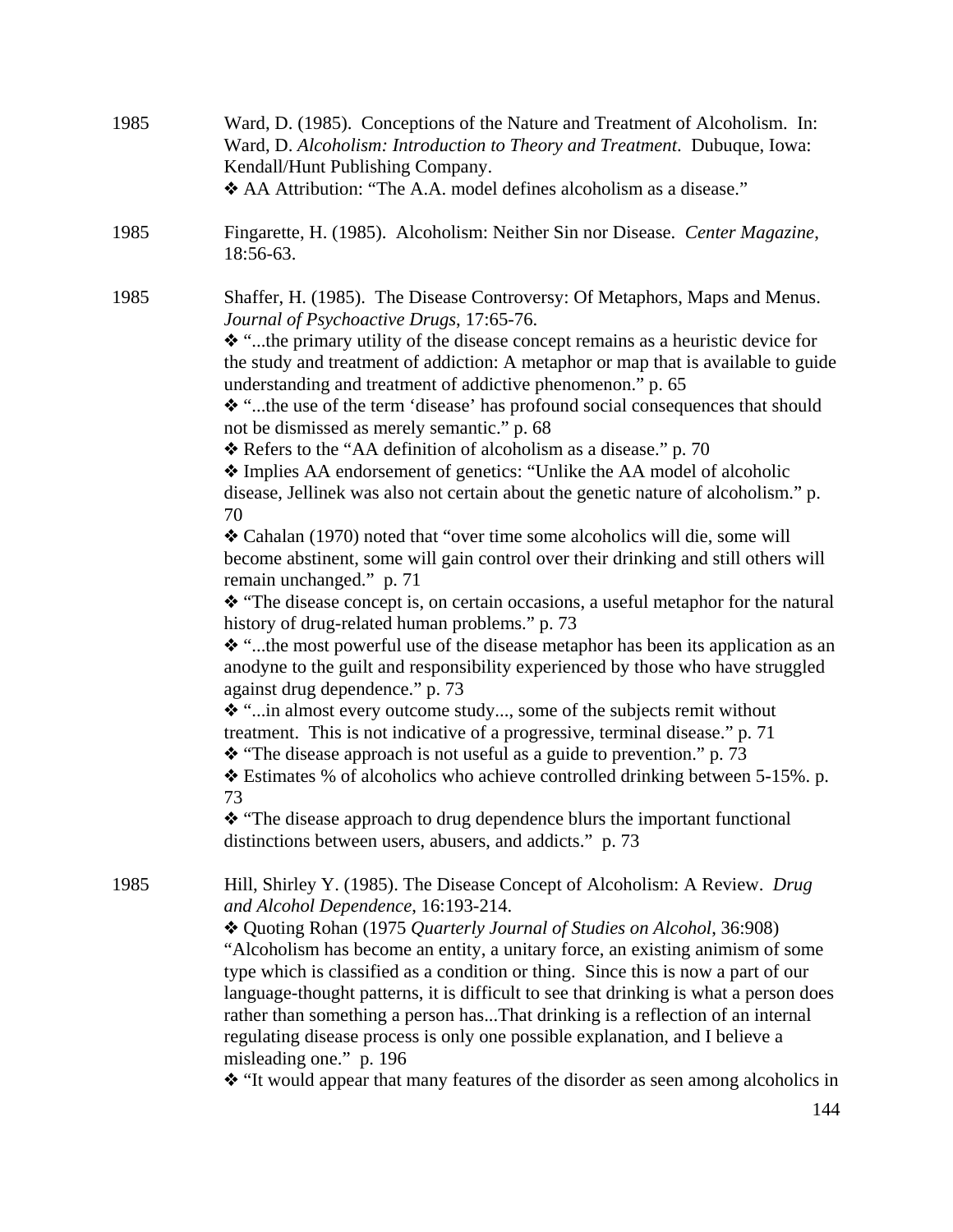|      | treatment appear to conform, at least loosely, to what is recognized in medicine as<br>a syndrome." p. 199                                                                                                                                                                                                                                                                                                                                                                                                                                           |
|------|------------------------------------------------------------------------------------------------------------------------------------------------------------------------------------------------------------------------------------------------------------------------------------------------------------------------------------------------------------------------------------------------------------------------------------------------------------------------------------------------------------------------------------------------------|
|      | • "the progressive aspect of the disease model appears to be open to question,<br>and the concept of a single natural history suspect." p. 202                                                                                                                                                                                                                                                                                                                                                                                                       |
|      | * "The real issue appears to be whether or not alcoholics, or perhaps some subset<br>of alcoholics, have a lifelong compulsive disorder that renders them incapable of<br>exerting voluntary control over their drinking behavior, once they have begun to<br>drink." p. 203                                                                                                                                                                                                                                                                         |
|      | * "not all alcoholics should be characterized as having forever lost control of<br>their drinkingthere are over 100 studies now showing that a significant<br>proportion of individuals who elect to return to controlled drinking do so without<br>problems." p. 204                                                                                                                                                                                                                                                                                |
|      | $\triangleq$ "The implications for the scientific study of alcoholism(s) in accepting the<br>disease model is that studies are rarely initiated in which treatment goals other<br>than abstinence are investigated." p. 212                                                                                                                                                                                                                                                                                                                          |
| 1985 | Tournier, Robert E. (1985). The Medicalization of Alcoholism: Discontinuities in<br>Ideologies of Deviance. Journal of Drug Issues, 15(1):39-49.<br>* Examines progressive abandonment of a moral-deviance conception of<br>alcoholism, and acceptance of more modern disease concept. But this may be<br>illusion with the disease concept only shallowly covering older, less potentially<br>therapeutic perspectives; historical review, and notes how medical model less<br>serves physicians than marginal professionals and paraprofessionals. |
| 1985 | Room, R. (1985). Dependence and Society. Working Paper. Alcohol Research<br>Group<br>◆ Cites Edwin Lemert's 1951 paper noting the cultural specificity of the loss of<br>control concept in alcoholism. Quoting Lemert: "The societal symbolism of the<br>deviation as a sign of character weakness is one of the most vivid and isolating<br>distinctions which can be made in a culture which attributes morality, success,<br>and respectability to the power of a disciplined will."                                                             |
| 1985 | Cloninger C.R. and Li, T.K. (1985). Alcoholism: An Inherited Disease. National<br>Institute on Alcohol Abuse and Alcoholism. DHHS Publication No. ADM 85-<br>1426.<br>* "Knowing that alcoholism is heritable should make it easier to rethink our<br>cultural attitudes toward alcoholism and to accept it for what it is--a disease with<br>a molecular basis, whose victims are worthy of our compassion." p. v                                                                                                                                   |
| 1985 | Milam, J.R. (1985). Disease Concept of Alcoholism. Alcoholism and Addiction:<br>The National Magazine, 5(6):55.<br>* "After some 15 years of surface conflict, the disease concept of alcoholism<br>seems finally to have prevailed over the belief that alcoholism is a symptom of a<br>functional psychological disorder." p. 55<br>* "Alcoholism is a unique field in which custom dictates that unsupported beliefs                                                                                                                              |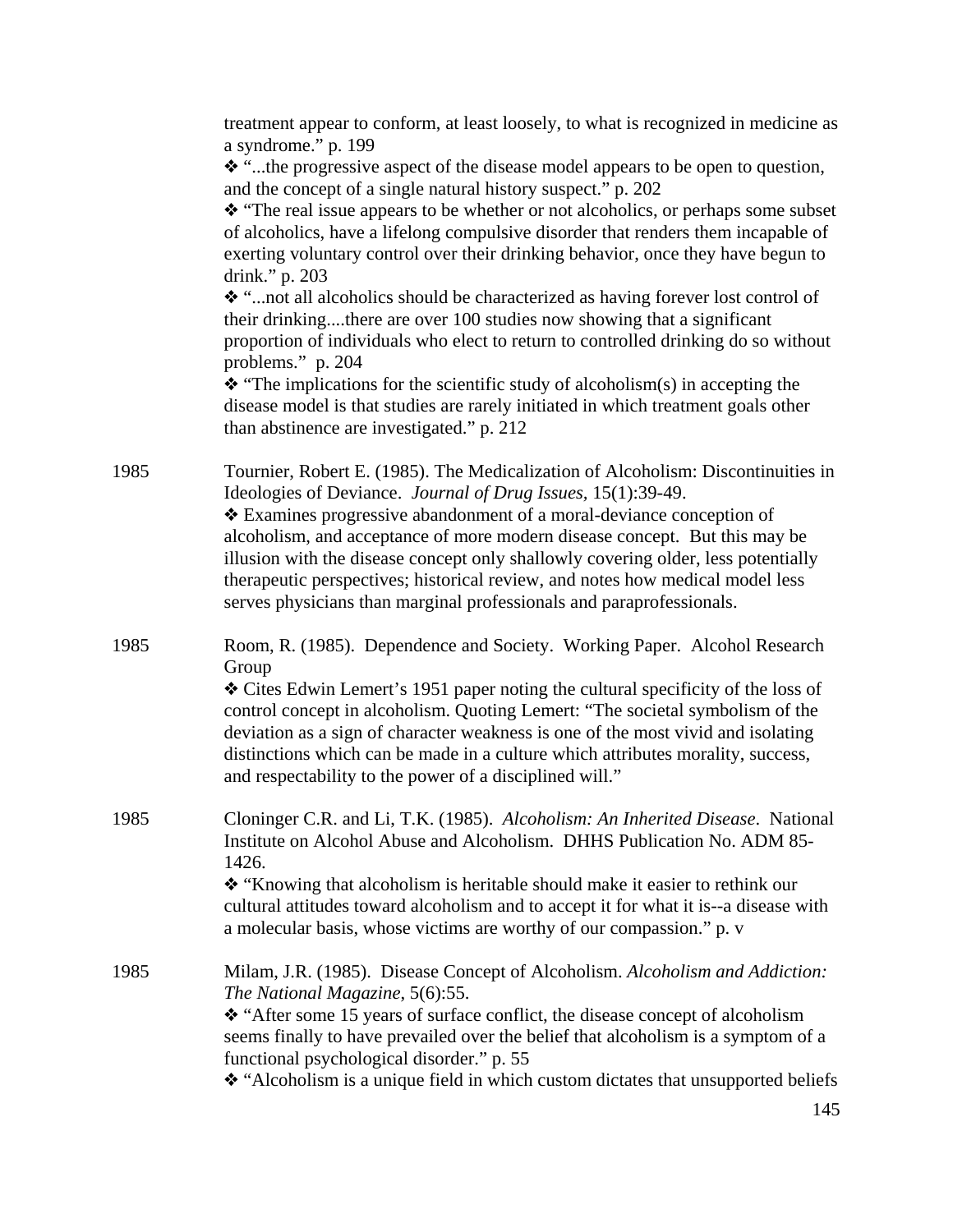|      | are more acceptable than hard data. In some areas beliefs are so deeply<br>entrenched that it is impossible to introduce factual knowledge at all." p. 55                                                                                                                                                                                                                                                                                                                                                                                                                                                                                                                                                                                                                                                                                                                                                                                                                                                                                                                                                                                                                                                                                                                                                                                                                                                                                                    |
|------|--------------------------------------------------------------------------------------------------------------------------------------------------------------------------------------------------------------------------------------------------------------------------------------------------------------------------------------------------------------------------------------------------------------------------------------------------------------------------------------------------------------------------------------------------------------------------------------------------------------------------------------------------------------------------------------------------------------------------------------------------------------------------------------------------------------------------------------------------------------------------------------------------------------------------------------------------------------------------------------------------------------------------------------------------------------------------------------------------------------------------------------------------------------------------------------------------------------------------------------------------------------------------------------------------------------------------------------------------------------------------------------------------------------------------------------------------------------|
| 1985 | Levinson, V.R. (1985). Compatibility of the Disease Concept with a Psycho-<br>dynamic Approach in the Treatment of Alcoholism. Alcoholism Treatment<br><i>Quarterly</i> , $2(1)$ :7-24.                                                                                                                                                                                                                                                                                                                                                                                                                                                                                                                                                                                                                                                                                                                                                                                                                                                                                                                                                                                                                                                                                                                                                                                                                                                                      |
|      | <b>❖</b> "It (alcoholism) is diagnosable as a disease at the point at which the habitual<br>use of alcohol has caused damage in some area of the person's life, be it physical,<br>social, work, psychological, or spiritual." p. 9                                                                                                                                                                                                                                                                                                                                                                                                                                                                                                                                                                                                                                                                                                                                                                                                                                                                                                                                                                                                                                                                                                                                                                                                                          |
| 1985 | Shaw, S. (1985). Disease Concept of Dependence. In: N. Heather, I. Robertson,<br>and P. Davies, Eds., Misuse of Alcohol: Crucial Issues in Dependence Treatment<br>and Prevention. New York, NY: New York University Press. pp. 35-44.<br>• "the disease concept of alcoholism became not only popularly accepted, but<br>also accepted amongst those involved in research and treatment, even though its<br>theoretical and factual flaws now seem obvious." p. 39<br>◆ "sophisticated accounts of complex problems have a nasty habit of becoming<br>oversimplified dogma once they achieve political status." p. 42<br>◆ Quoting but disagreeing with G. Edwards 1979 statement: "perhaps it would be<br>best in our particular society and at the present time to look on alcohol<br>dependence as a disease, but with the added insistence that society has to take an<br>informed rather than mechanical view of what is meant by that statement."                                                                                                                                                                                                                                                                                                                                                                                                                                                                                                     |
| 1985 | Smith, D.E.; Milkman, H.B.; and Sunderwirth, S.G. (1985). Addictive Disease:<br>Concept and Controversy. In: H.B. Milkman and H.J. Shaffer, Eds., Addictions:<br>Multidisciplinary Perspectives and Treatments. Lexington, MA: Lexington<br>Books. pp. 145-159.<br>* "As in other disease processes (for example, diabetes), an individual may have<br>a genetic predisposition for addictive disease, yet circumvent most of its<br>complications by avoiding the psychoactive substances that trigger its<br>symptoms." p. 147<br>* "The biological basis of drug hunger and compulsive substance abuse is the<br>organism's adaptation to addictive substances." p. 147<br>* "According to disease theory, substance abusers are not responsible for the<br>symptoms of their disease; they are, however, responsible for their program of<br>recovery." p. 153<br>* "Part of the assimilation of disease theory by the laity may be attributed to a<br>state of cognitive dissonance resultant from alcohol's status as a legal drug. The<br>underlying public assumption may well be that normal individuals would be<br>unlikely to experience pathological reactions to a government taxed (and<br>therefore sanctioned), media promoted, and legally purchased<br>commoditiesPolitically, those who represent interests in the manufacture,<br>distribution, or sale of alcoholic beverages may be inclined to embrace a disease<br>concept." p. 156 |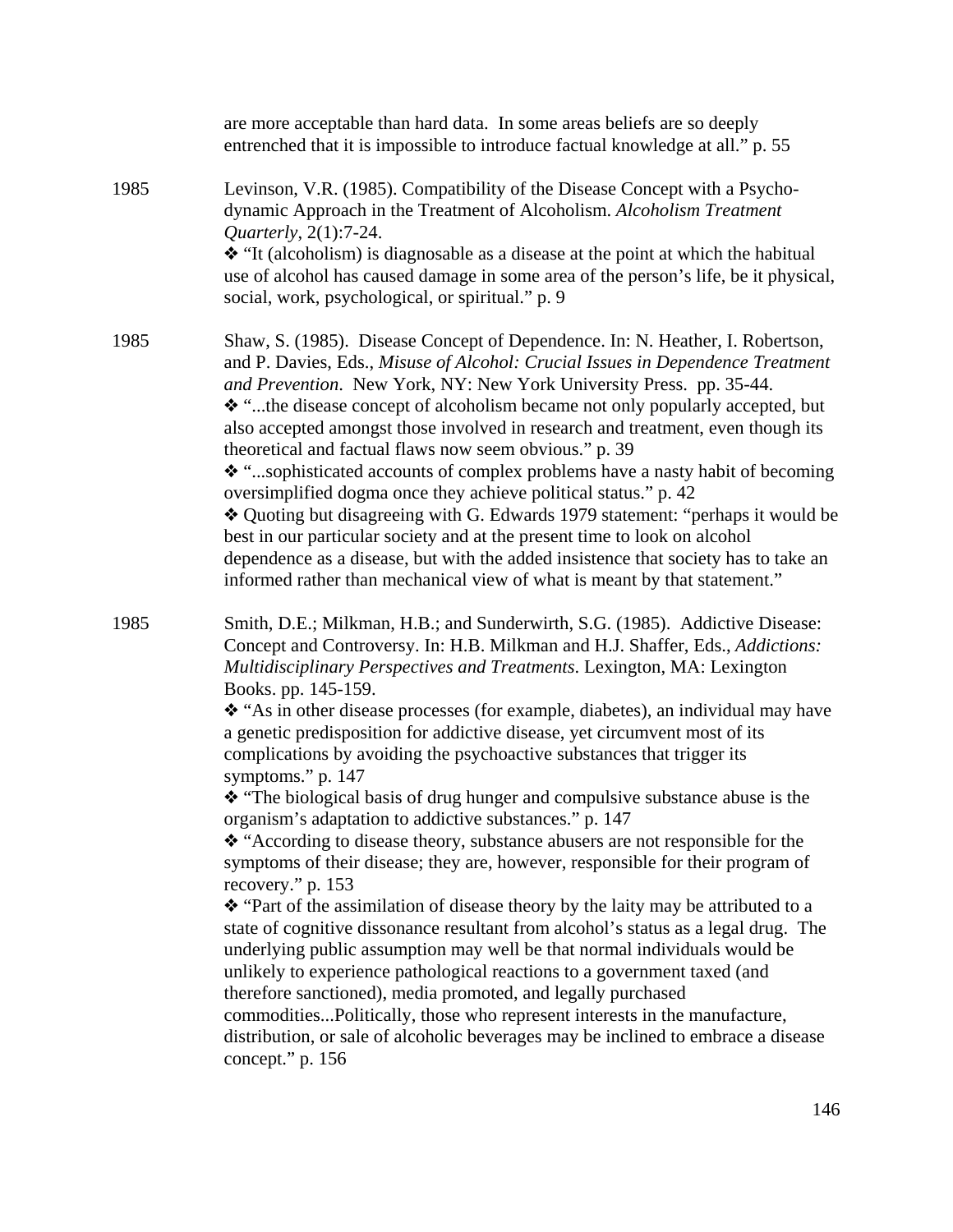| 1985 | A survey of 1300 health insurance plans of medium to large employers found that<br>68% provided coverage for alcoholism treatment, up from 38% in 1981 and 61%<br>in 1984. (Gordis, 1987)                                                                                                                                                                                                                                                                                                                                                                                                                                                                                                                                                                                                                                                                                                                                                                                                                                                                                                                                                                                                                                                                                              |
|------|----------------------------------------------------------------------------------------------------------------------------------------------------------------------------------------------------------------------------------------------------------------------------------------------------------------------------------------------------------------------------------------------------------------------------------------------------------------------------------------------------------------------------------------------------------------------------------------------------------------------------------------------------------------------------------------------------------------------------------------------------------------------------------------------------------------------------------------------------------------------------------------------------------------------------------------------------------------------------------------------------------------------------------------------------------------------------------------------------------------------------------------------------------------------------------------------------------------------------------------------------------------------------------------|
| 1985 | Fingarette, H. (1985). Reconceiving Alcoholism. Drinking and Drug Practices<br>Surveyor, (20):36.<br>* "The governing image of alcoholism as a disease has been shown to be a<br>mistaken oversimplification lacking a satisfactory scientific or conceptual basis."<br>p. 36<br>◆ Proposes a "way of life" view of alcoholism: so-called "alcoholics" are "not<br>automatons whose drinking is a chemically induced reflex, that they are really<br>individuals who on each occasion choose whether to drink."                                                                                                                                                                                                                                                                                                                                                                                                                                                                                                                                                                                                                                                                                                                                                                        |
| 1985 | Heather, N and Robertson, I. (1985). Problem Drinking: The New Approach.<br>Harmondsworth: Penguin.<br>• "the newly formulated disease concept can also be seen as part of the<br>emergence of psychiatry as a separate disciplinethe origins of psychiatry have<br>themselves been regarded as part of a more fundamental change in the way social<br>control of deviant behavior was exerted, with the church and civic authorities<br>being replaced by science and medicine." p. 31<br>$\triangle$ "There are three main types of disease positions: (a) alcoholism as pre-existent<br>physical abnormality, (b) alcoholism as mental illness or psychopathology; and<br>(c) alcoholism as acquired addiction or dependence." p. 59<br>* AA Attribution "scattered through AA writings may be found an informal or<br>implicit disease theory and the key characteristics of this theory all follow from<br>the central idea of an allergy or some kind of pre-existent physical abnormality."<br>p. 61<br>• " labeling a problem a disease has profound consequences for how society<br>organizes its responses to that problem and, equally as important, for how those<br>who have the problem make sense of their own behavior and go about seeking<br>solutions to it." p. 78 |
| 1986 | The Anti-Drug Abuse Act mandates an independent study, to be carried out by<br>the Institute of Medicine, of substance abuse treatment, both publicly and<br>privately funded. The Act is in part a response to the high-profile cocaine deaths<br>of prominent athletes. It allocates more funds for enforcement and prevention<br>than for treatment. (Gerstein & Harwood) (Acker)                                                                                                                                                                                                                                                                                                                                                                                                                                                                                                                                                                                                                                                                                                                                                                                                                                                                                                   |
| 1986 | The Omnibus Anti-Drug Act provides stiffer punishments for drug use and<br>trafficking and mandates federal drug-free workplace programs. (Acker)                                                                                                                                                                                                                                                                                                                                                                                                                                                                                                                                                                                                                                                                                                                                                                                                                                                                                                                                                                                                                                                                                                                                      |
| 1986 | Kurtz, E. Alcoholics Anonymous: A Phenomenon in American Religious History.<br>In: The Collected Ernie Kurtz. Wheeling, West Virginia: The Bishop of Books.<br>* "The personal acceptance of human essential limitation permeates the whole<br>A.A. program." p. 27                                                                                                                                                                                                                                                                                                                                                                                                                                                                                                                                                                                                                                                                                                                                                                                                                                                                                                                                                                                                                    |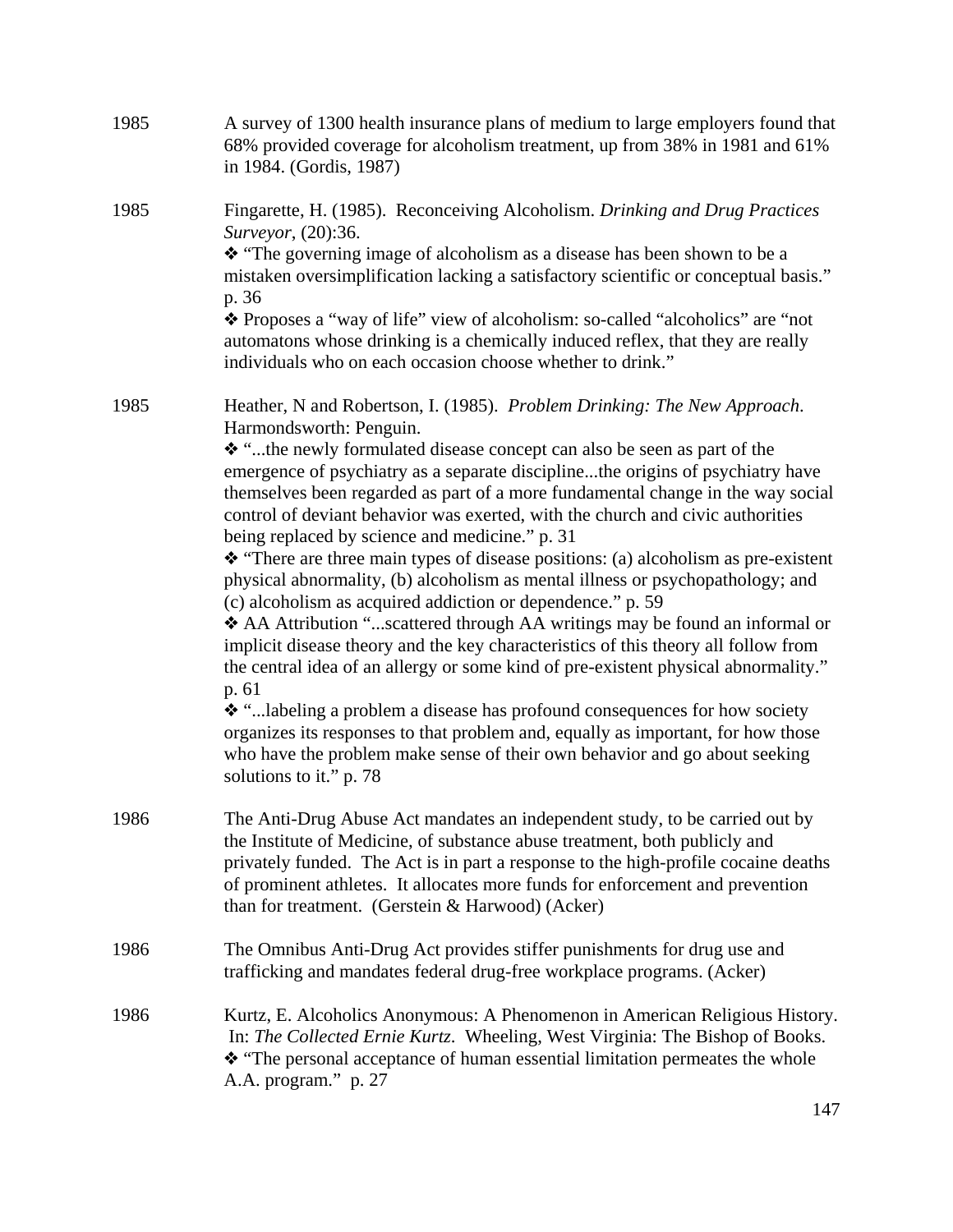|      | The this context, 'disease' becomes a metaphor for imperfection.                                                                                                                                                                                                                                                                                                                                                                                                                                                                                                                                                                                                                                                                                                                                                                                                                                                                                                                                                                                                                                                                                                                                                                                                                                                                                                                                                                                                                       |
|------|----------------------------------------------------------------------------------------------------------------------------------------------------------------------------------------------------------------------------------------------------------------------------------------------------------------------------------------------------------------------------------------------------------------------------------------------------------------------------------------------------------------------------------------------------------------------------------------------------------------------------------------------------------------------------------------------------------------------------------------------------------------------------------------------------------------------------------------------------------------------------------------------------------------------------------------------------------------------------------------------------------------------------------------------------------------------------------------------------------------------------------------------------------------------------------------------------------------------------------------------------------------------------------------------------------------------------------------------------------------------------------------------------------------------------------------------------------------------------------------|
| 1986 | Biernacki, P. (1986). Pathways from Heroin Addiction: Recovery<br>Without Treatment. Philadelphia: Temple University Press.<br>• "the course of natural recovery is very difficult to completemy analysis<br>should not be taken to mean that if all drug addicts were left alone, they would<br>eventually stop using drugs on their own accord." p. xi<br>❖ Among Conclusions<br>- "Addicts can and do recovery "naturally"--on their own without the aid<br>of any therapeutic intervention." p.7<br>- "Addicts are not alike in character or lifestyle." p. 7<br>- "All addicts do not undergo the same social careers or become equally<br>affected by their addiction." p. 7<br>- "Some people who have stopped their addiction to opiates do not<br>continue to think of themselves as addicted." p. 7<br>- The variability in recovery careers may reflect the variability in types of<br>addicts and different levels and styles of involvement with the culture of<br>drug use. p. 23                                                                                                                                                                                                                                                                                                                                                                                                                                                                                        |
| 1986 | Babor, T.F.; Sanchez-Craig, M.; Robertson, I; Skinner, H.A. (1986). Comments<br>on Griffith Edwards' "The alcohol dependence syndrome: Concept as a stimulus<br>to enquiry." British Journal of Addiction, 81(2):185-196.<br>* Babor "An important requirement of scientific theory is that it be confirmable<br>or falsifiable. It should lead to statements expressed in empirical or operational<br>terms that can be publicly verified." p. 185<br>Sanchez-Craig - "Although the traditional disease concept had the benefit of<br>persuading society that alcoholics deserved medical treatment rather than moral<br>condemnation, its ideology is now imposing serious limitations on the delivery of<br>treatment services." p. 188<br>❖ Sanchez-Craig – "Problem drinkers, especially those at relatively lower levels<br>of alcohol dependence, are reluctant to seek help in such programmes (those<br>based on disease concept) They fear that they will be labelled 'alcoholic' and that<br>the time typically required for treatment would interfere with their professional<br>and family responsibilities. In addition, they are often unwilling to accept that the<br>only appropriate goal for them is lifelong abstention." p. 188<br>❖ Sanchez-Craig - "While existing programmes may be suitable for severely<br>dependent persons, when applied indiscriminately, they are wasteful of resources,<br>unduly restrictive of people's lives, and stigmatic." p. 189 |
| 1986 | Dreger, R.M. (1986). Does anyone really believe that alcoholism is really a<br>disease? American Psychologist, 41(3):322.<br>* "it seems that hardly anyone really believes that it (alcoholism) is a disease."<br>p. 322<br>◆ Claims that if advocates really believed alcoholism was a disease, they would<br>insist of FDA control of alcohol, a ban on alcohol advertising, and discourage                                                                                                                                                                                                                                                                                                                                                                                                                                                                                                                                                                                                                                                                                                                                                                                                                                                                                                                                                                                                                                                                                         |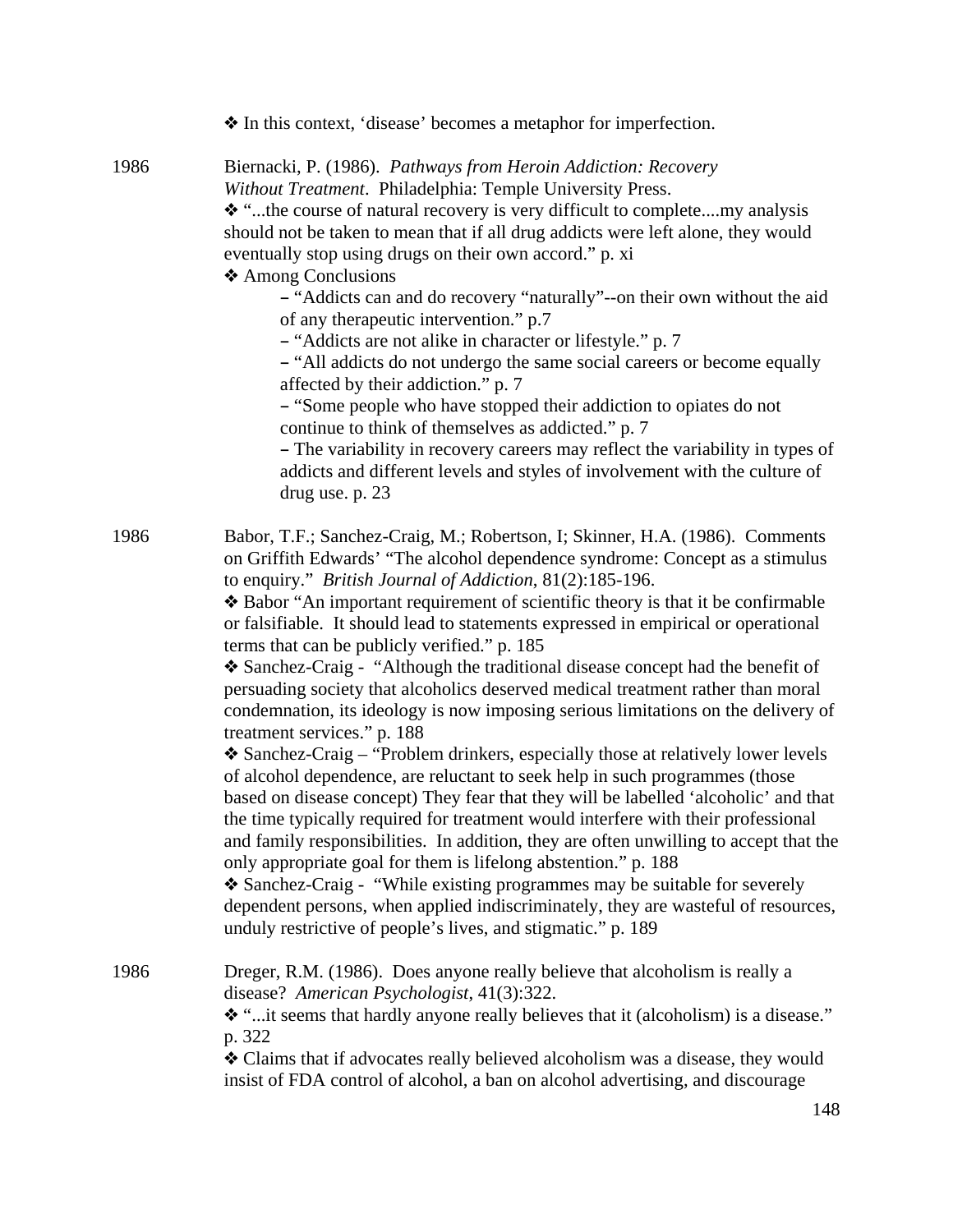|      | social drinking as a precursor to the disease of alcoholism. "They do none of<br>these things. Logically, one can only conclude that they do not really believe that<br>alcoholism is a disease." p. 322                                                                                                                                                                                                                                                                                                                                                                                                                                                                                                                                                                                                                                                                                                                                                                                                                                                                                                                                                                                                                                                                                                                                                   |
|------|------------------------------------------------------------------------------------------------------------------------------------------------------------------------------------------------------------------------------------------------------------------------------------------------------------------------------------------------------------------------------------------------------------------------------------------------------------------------------------------------------------------------------------------------------------------------------------------------------------------------------------------------------------------------------------------------------------------------------------------------------------------------------------------------------------------------------------------------------------------------------------------------------------------------------------------------------------------------------------------------------------------------------------------------------------------------------------------------------------------------------------------------------------------------------------------------------------------------------------------------------------------------------------------------------------------------------------------------------------|
| 1986 | Peele, S. (1986). Dominance of the Disease Theory in American Ideas About and<br>Treatment of Alcoholism. American Psychologist, 41(3):323-324.<br>◆ Claims there is not a "single comparative study that has found moderation to be<br>inferior to abstinence as a treatment goal for any group of alcoholics." p. 323<br>* "those who do not undergo treatment for their drinking problems regularly<br>achieve remission through moderation, many more than do by abstaining." p. 323                                                                                                                                                                                                                                                                                                                                                                                                                                                                                                                                                                                                                                                                                                                                                                                                                                                                   |
| 1986 | Zweben, J.E. and Smith, D.E. (1986). Changing Attitudes and Policies Toward<br>Alcohol Use in the Therapeutic Community. Journal of Psychoactive Drugs,<br>18:253-260<br>• The value of the disease model concept is that is provides clear guidelines<br>about the path to recovery." p. 259                                                                                                                                                                                                                                                                                                                                                                                                                                                                                                                                                                                                                                                                                                                                                                                                                                                                                                                                                                                                                                                              |
| 1986 | Forman, R.F. (1986). Addiction, the Disease Concept and Human Genetics.<br>Alvernia College Addictionary, 1(2):1-4.<br>❖ "adequate insurance coverage for both inpatient and outpatient treatment<br>might become nation-wide if the disease concept was better accepted" and "the<br>shame and self-hate that plagues the alcoholic would tend to lessen if the disease<br>concept was better understood and accepted." p. 1                                                                                                                                                                                                                                                                                                                                                                                                                                                                                                                                                                                                                                                                                                                                                                                                                                                                                                                              |
| 1987 | The AMA accepts a behavioral definition of addiction: use that is compulsive and<br>out of control and continues in spite of adverse consequences. (Acker)                                                                                                                                                                                                                                                                                                                                                                                                                                                                                                                                                                                                                                                                                                                                                                                                                                                                                                                                                                                                                                                                                                                                                                                                 |
| 1987 | Drew, L.R.H. (1987). Beyond the Disease Concept of Addiction: Towards an<br>Integration of the Moral and Scientific Perspectives. Australian Drug and Alcohol<br>Review, 6(1):45-48, 1987.<br>* "To respond to the complexities of human behavior practitioners need to use a<br>large range of alternative ideas, rather than being addicted to a few principlesIf<br>action based on a governing image is ineffective or inefficient then it may be time<br>for another 'truth' to be found, and for another governing image to be adopted." p.<br>45<br>$\triangleleft$ The disease concept has been based on the notions of: (1) predisposition, (2)<br>the power of certain drugs to take control of the lives of those particularly<br>vulnerable to their effects, (3) progressiveness of this loss of volitional control<br>over the drug, and (4) the resulting condition is a medical one.<br>• "the scientific study of drug using behavior hasopened the way for drug use<br>(particularly drug addiction) to be understood in a broader context than that of a<br>disease process, and to be responded to from a broader community base than that<br>of the health system." p. 46<br>• "no governing image demands acceptance on the grounds that it provides a<br>superior basis for efficacious intervention. However, governing images may |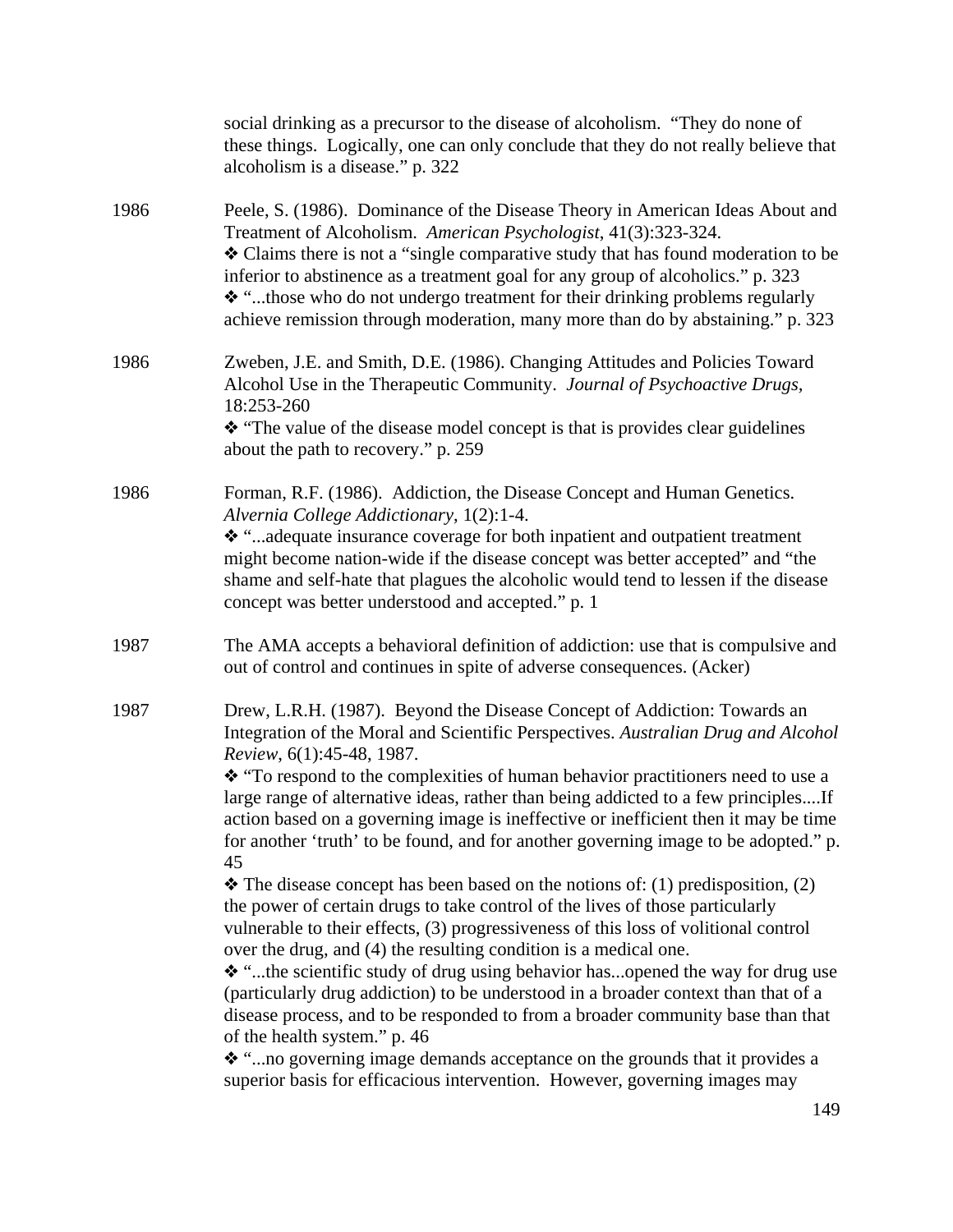differ in the amount of harm they produce. It is on this basis...that the disease concept must be judged in comparison with available alternatives." p. 48 ˜ "The disease concept has been part of the movement which has medicalized problems of living. It has professionalized healing and increased the reluctance of ordinary people to become involved in helping their drug using neighbors, because that has become the job of experts." p. 48

˜ "The disease concept has been part of the trend to seek external causes and magical solutions for internal problems. It has mystified ordinary behavior and minimized autonomy and self-governance." p. 48

˜ Drew calls for a new governing image but argues that "the new governing image must preserve the positive values of the disease concept and encourage the scientific study of addictive behavior." p. 48

- 1987 DSM-IIIR: nine criteria for a generic dependence syndrome (Jaffe 1994); applies identical diagnostic criteria to alcohol and drug problems (Schmidt and Weisner).
- 1987 Fillmore and Kelso (1987). "Coercion into Alcoholism Treatment: Meanings for the Disease Concept of Alcoholism." *Journal of Drug Issues,* 17:301-319*.*  ˜ Note shift in target population of treatment from the "hidden population" of alcoholics who with decreased stigma and increased public education could be enticed to voluntarily enter treatment to what is increasingly a coerced population of treatment clients.

˜ Changes in the nature of clients forced into treatment (growing numbers with alcohol problems versus alcoholism) "raise the possibility that the majority of the new referrals in alcoholism treatment are displaying a difference in 'kind' rather than a difference in 'degree' of alcohol-related problems."

˜ "...the operational definition of 'alcoholic' has widened to include the universe of alcohol-problems..." pp. 313-314

˜ "The net consequences of the continued public moralism toward drinking problems and the widening number of social systems referring 'alcoholics' to treatment may be the transformation of the definition of alcoholism." p. 315

˜ "It may be that the appeal of the disease has been eclipsed by the current utilitarian need to respond to the more numerous and troublesome concerns of social control." p. 315

1987 Aronson, M. (1987). Definition of Alcoholism. In: Barnes, H., Aronson, M, and Delbanco, T. Eds. *Alcoholism: A Guide for the Primary Physician*. New York: Springer-Verlag. pp. 9-15.

> ˜ "Most definitions of alcoholism incorporate the following dimensions: (1) large quantities of alcohol consumed over a period of years, (2) physiological manifestations of ethanol addiction, (3) chronic loss of control over drinking, shown by an inability to stop or refrain, and (4) chronic damage to physical health and social standing resulting from sustained alcohol abuse." p. 10

˜ "Understanding alcoholism as a disease is useful in caring for patients with drinking problems...it enables physicians to use familiar techniques to make a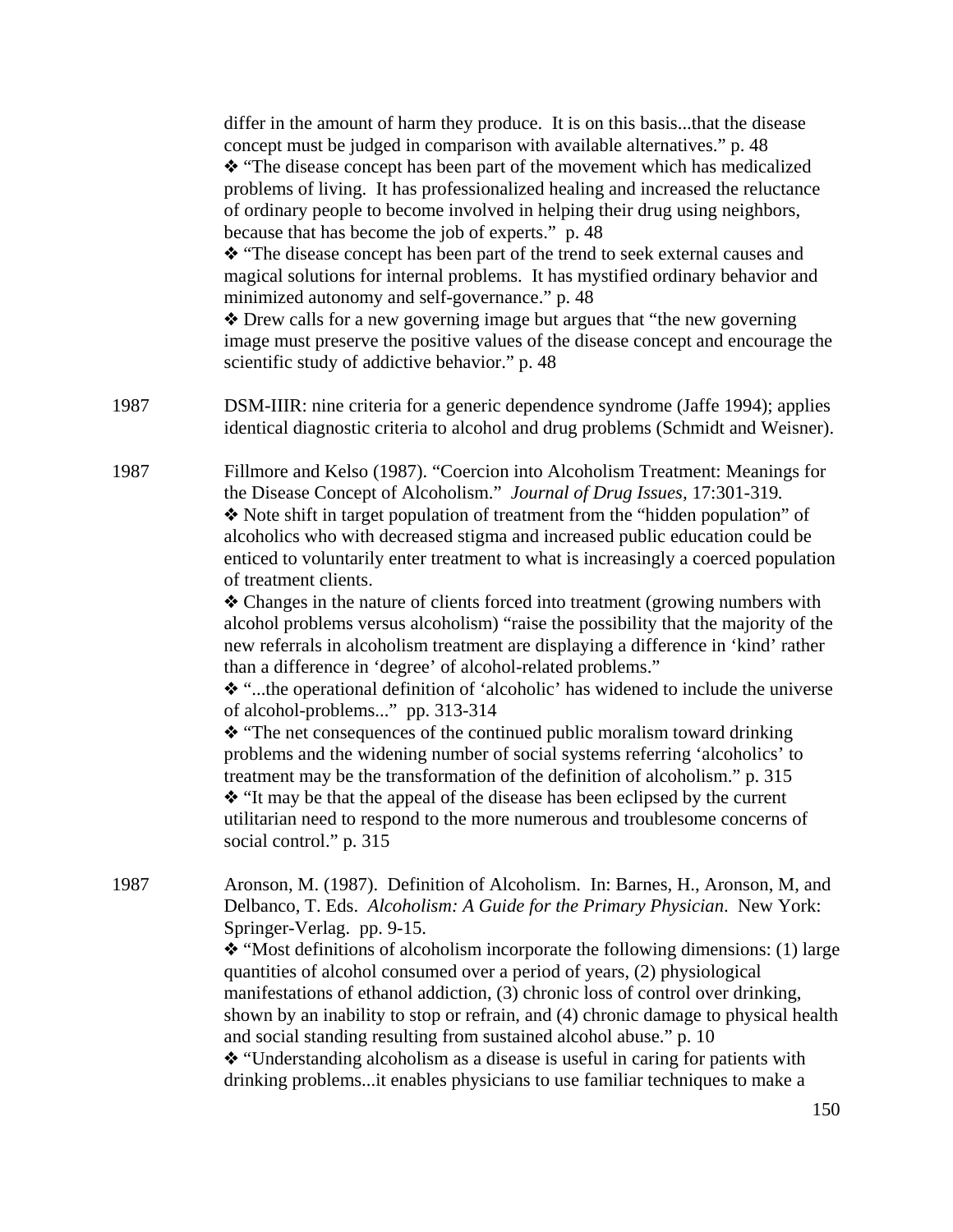diagnosis, for a treatment plan, provide patient education, and discuss a prognosis. It helps differentiate alcoholism from bad habit...or a moral weakness from lack of will power and legitimizes interventions..." pp. 11-12 ˜ "Alcohol abuse appears to lie on a continuum of severity and may manifest itself in a variety of ways. As it becomes more severe, it becomes less plastic and abstinence becomes more difficult." p. 14

1987 Crawford, J. and Heather, N. (1987). Public Attitudes to the Disease Concept of Alcoholism. *International Journal of the Addictions*, 22(11):1129-1138. ˜ "The findings suggest that the public may endorse a disease view to appear well informed or because they believe it to be the most prestigious reply." p. 1131  $\triangleq$  "...although there has been a dramatic rise in the numbers accepting a disease

view, a corresponding decline in moral weakness conceptions has not occurred." p. 1136

˜ "There was no evidence from this study that endorsing the disease concept of alcoholism was associated with higher scores on a measure of 'social desirability'." p. 1136

˜ "Accepting or rejecting a disease view would appear to play little part in determining whether the public believes alcoholics are entitled to sympathy or should be offered help that involves public funding." p. 1136

˜ "The findings challenge the widespread assumption that the disease concept is a powerful vehicle for the promotion of humanitarian attitudes...the illness label need not convey an advantage in the attempt to engender positive attitudes." p. 1137

1987 Roizen, R. (1987). The Great Controlled-Drinking Controversy. In: Galanter, M. Ed., *Recent Developments in Alcoholism*, Volume 5. New York: Plenum. ˜ Excellent literature review of the controlled-drinking debate beginning with Davis (1962).

> ˜ Refers to this debate as a "remarkable and intriguing puzzle": "A cardinal rule of science, after all, is that meaningful controversies--controversies worth having- -must concern matters that can ultimately be referred to nature or to empirical observation for resolution...Why, then, has it (the controlled drinking controversy) persisted so long and so bitterly? ...this (controlled drinking) dispute represents- now, a half century after the launching of the 'new scientific approach' to alcohol-related problems--a kind of marker for the failure of science to advance the treatment of alcoholism significantly beyond the point from which treatment began at the outset of the movement." p. 247

1987 Caetano, R. (1987). Public Opinions about Alcoholism and its Treatment. *Journal of Studies on Alcohol*, 48:153-160. ˜ Notes shift in public acceptance of alcoholism as a disease (measured by answering affirmative to belief statements depicting alcoholism is a sickness, illness, public health problem).

20% in 1949 Riley survey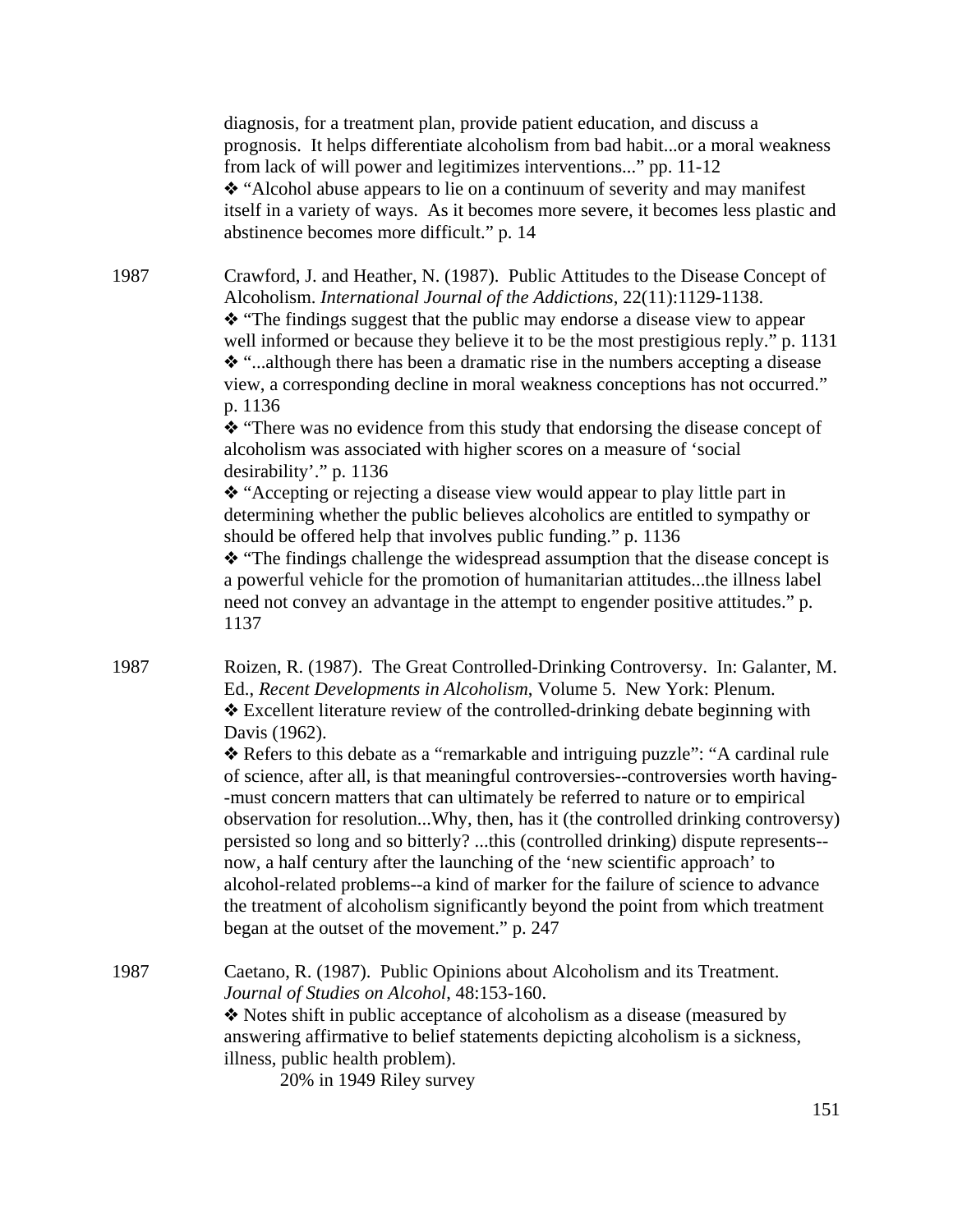|      | 58% in 1958 Roper Survey<br>65% in 1964 Mulford and Miller Survey<br>2/3rds of 1969 Haberman and Sheinberg survey<br>58% in 1972 Room Survey<br>78% in 1981 Rodin Survey<br>Caetano 1987 survey found 90% supprting idea of alcoholism as a disease.<br>* In a survey of attitudes toward alcoholism, approximately 90% agreed with the<br>proposition that alcoholism is a disease.                                                                                                                                                                                                                                                                                                                                                                                                                                                                                                                                                                                                                                                                                        |
|------|-----------------------------------------------------------------------------------------------------------------------------------------------------------------------------------------------------------------------------------------------------------------------------------------------------------------------------------------------------------------------------------------------------------------------------------------------------------------------------------------------------------------------------------------------------------------------------------------------------------------------------------------------------------------------------------------------------------------------------------------------------------------------------------------------------------------------------------------------------------------------------------------------------------------------------------------------------------------------------------------------------------------------------------------------------------------------------|
| 1987 | Cahalan, D. (1987). Implications of the Disease Concept of Alcoholism. Drugs<br>and Society, 2:49-68.<br>The disease concept has had both positive and negative effects upon the<br>treatment of alcoholism. p. 49<br>• While there are alternative models, the entrenchment of the disease concept<br>makes it unlikely that other models will replace it.<br>❖ "whether a human problem is (or is not) considered to be a 'disease' is indeed<br>a flexible matter, subject to much negotiation between the healing arts and the<br>general public as well as changes in biomedical concepts and knowledge." p. 53<br>* "The treatment of alcoholism as a disease has not contributed to any increased<br>emphasis on the prevention of alcohol problems before they occur." p. 55<br>• "the treatment of alcoholism as a diseaseworks to the advantage of most of<br>the principal interest groups concerned with alcoholism." p. 55<br>* "The moral model of alcoholism (that it is a sin or moral problem) is always in<br>the background of American thinking." p. 58 |
| 1987 | O'Hagan, J.J. (1987). Take a Walk Around the Octagon: Looking for a Model to<br>Replace the Disease Concept. Australian Drug and Alcohol Review, 6(1):55-57.<br>◆ Describes the predicament, or disease, of addiction as an 8-sided building, each<br>side of which offers a different view of the problem: The 8 sides are: (1) the drug,<br>(2) genetic vulnerability, (3) physical and mental complications, (4) psychiatric<br>perspective, (5) behavioral family dynamic perspective, (6) moral perspective, (7)<br>social perspective, and (8) political economic perspective.<br>* "Each perspective has a quite different philosophy. Each has its own validity.<br>No single one gives the complete picture. In each a varying degree of blame is<br>laid on the sufferer and a varying responsibility for recovery. Those models<br>which see a low level of blame usually demand a high level of responsibility for<br>recovery and a high level of professional intervention." p. 56                                                                            |
| 1987 | Room, R. (1987). Governing Images and Self-control: A Comment on Drew's<br>"Beyond the disease concept of addiction". Australian Drug and Alcohol Review,<br>$6(1):51-54.$<br><b>❖</b> "If we must needs have a single governing image, the choice between a 'way of<br>life' and a disease concept should not, in my view, ignore the consequence of the<br>choice. Is the welfare state, in an era of fiscal stringency, going to be willing to<br>include 'way of life' problems in health insurance coverage? Is help going to be                                                                                                                                                                                                                                                                                                                                                                                                                                                                                                                                       |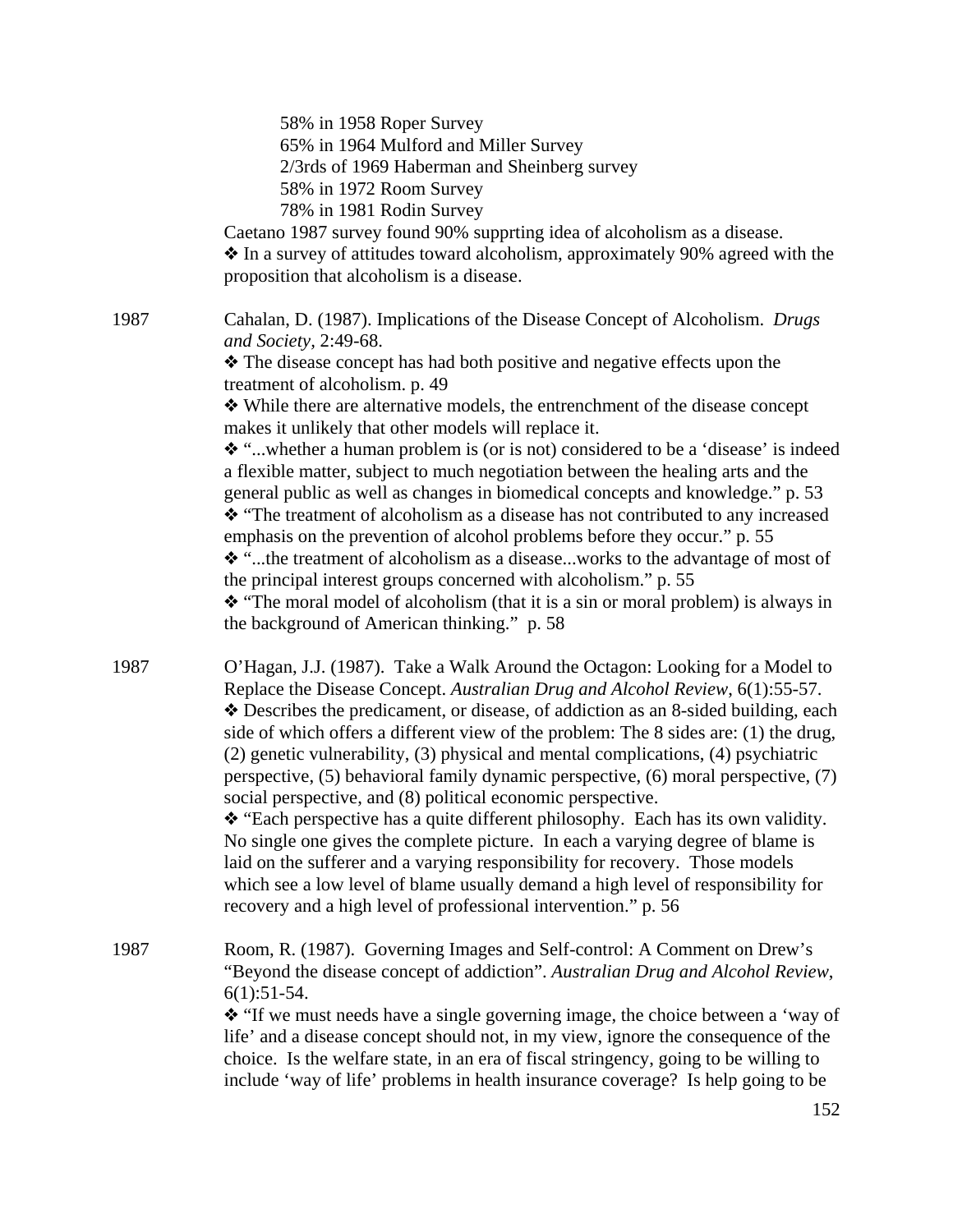otherwise available?" p. 53

˜ "Industrialization, urbanization, improved transportation, and other processes of incorporation into a global economy have revolutionized the availability of psychoactive drugs...Attention to the consumer's self-control might therefore be balanced with attention to community control of the market forces the consumer will encounter." p. 53

1987 Alexander, B.K. (1987). The Disease and Adaptive Models of Addiction: A Framework Evaluation. *Journal of Drug Issues*, 17:47-66.

> ˜ "...in contemporary forms of the disease model it (cause) is attributed to either a genetic predisposition or to psychological damage that occurred during childhood, or both." p. 49

˜ "These principles (formulated by Rush) contain the key points of the modern disease model with the exception of a genetic predisposition, which was added later when Alcoholics Anonymous reformulated the medical model of the twentieth century." p. 56 AA Attribution

˜ "...the disease model provides a logically consistent, putatively scientific justification for cruel, ineffective, and mendacious policies." p. 58

˜ "If addiction is an intractable disease, it requires treatment by professional specialists; if the treatment is not effective, more intensive treatment and more professional control is needed. The system that has emerged from the logic of the disease model is professionalized, expensive, coercive, and ineffective." p. 59

˜ "Replacing the disease concept requires giving up the enticing promise that addiction and other forms of deviance can be controlled by application of punitive force and categorical medical treatment." p. 62

1987 Gordis, E. (1987). Accessible and Affordable Health Care for Alcoholism and Related Problems. *Journal of Studies on Alcohol* 48:579-585.

> $\triangleq$  "Alcoholism is a disease characterized by four main clinical features: (1) tolerance...; (2) physical dependence...; (3) loss of control...; and (4) the discomfort of withdrawal, or 'craving'..."p. 581

˜ "Yet in the case of alcoholism, our whole treatment system, with its innumerable therapies, armies of therapists, large and expensive programs, endless conferences, innovation and public relations activities is founded on hunch, not evidence, and not on science." p. 582

˜ "Contemporary treatment for alcoholism owes its existence more to historical processes than to science." p. 582

˜ "Yet the history of medicine demonstrates repeatedly that unevaluated treatment, no matter how compassionately administered, is frequently useless and wasteful and sometimes dangerous or harmful. The lesson we have learned is that what is plausible may be false, and *what is done sincerely may be useless or worse*." p. 582

1988 *Narcotics Anonymous* (1988). Fifth Edition. Van Nuys, CA: NA World Service Office, Inc.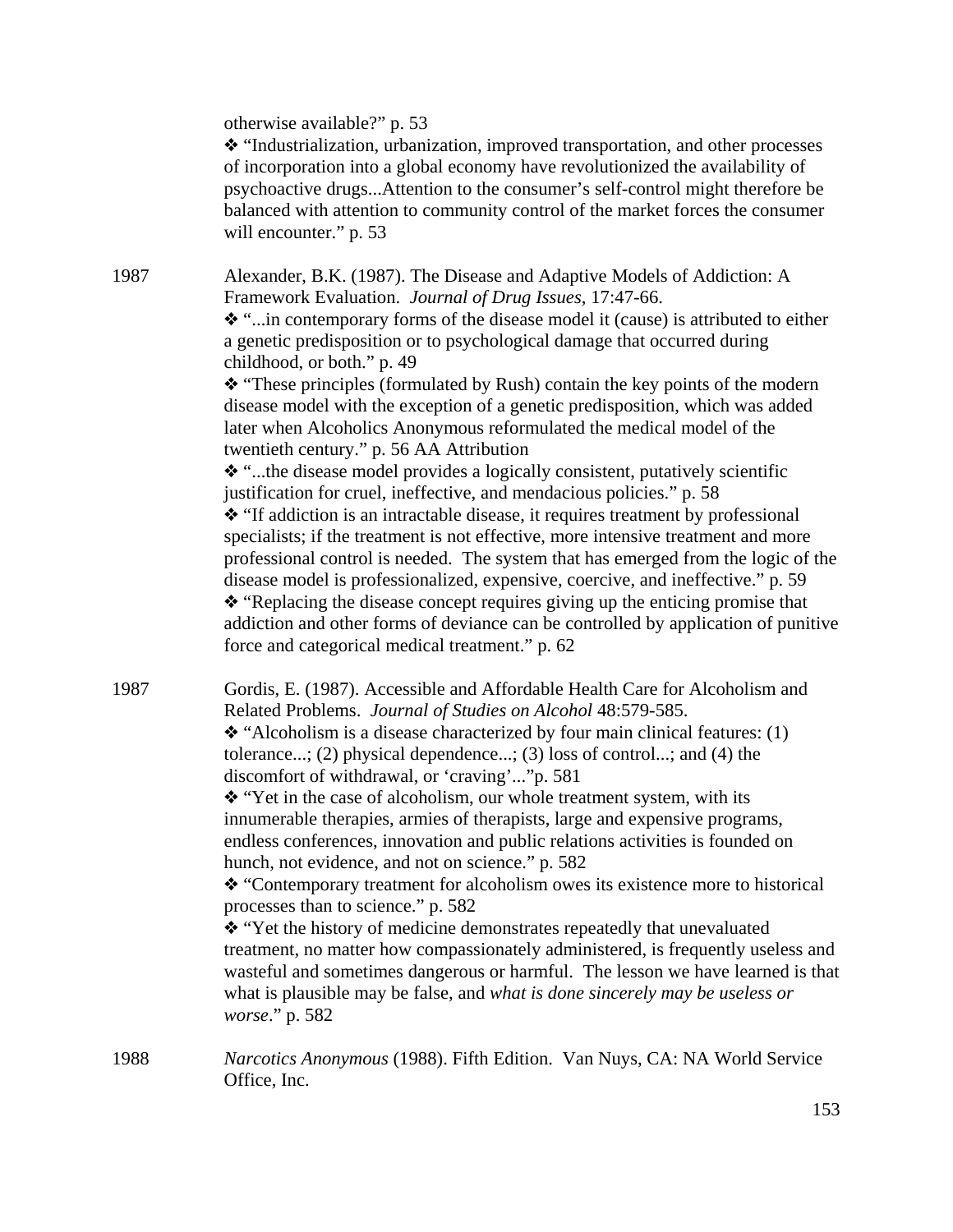$\clubsuit$  "...our problem is not a specific substance, it is a disease called addiction." p. xv

˜ "Based on our experience, we believe that every addict suffers from a disease of body, mind and spirit." p. xv

˜ "Addiction is a disease that involves more than the use of drugs. Some of us believe that our disease was present long before the first time we used." p. 3

˜ "We did not choose to become addicts. We suffer from a disease that expresses itself in ways that are anti-social and that makes detection, diagnosis and treatment difficult." p. 3

˜ "We are willing to admit without reservation that we are allergic to drugs. Common sense tells us it would be insane to go back to the source of our allergy. Our experience indicates that medicine cannot cure our illness." p. 5

˜ "...we have an incurable disease called addiction." p. 7

˜ "Alcohol is a drug. We are people with the disease of addiction who must abstain from all drugs in order to recover." p. 18

˜ "Our inability to control our usage is a symptom of the disease of addiction... Addiction is a physical, mental and spiritual disease that affects every area of our lives." p. 20

˜ "We are not responsible for our disease, but we are responsible for our recovery." p. 20 Repeated on p. 88

˜ "Our disease involved much more than just using drugs, so our recovery must involve much more than simple abstinence." p. 53

˜ "Although all addicts are basically the same in kind, we do, as individuals, differ in degree of sickness and rate of recovery." p. 74

˜ "Because addiction is an incurable disease, addicts are subject to relapse." p. 76

˜ "The progression of the disease is an ongoing process, even during abstinence." p. 79

˜ "We can never fully recovery, no matter how long we stay clean." p. 80 ˜ NOTE: In contrast to the basic text of AA, references to disease are pervasive throughout the NA text.

- 1988 The Second Omnibus Anti-Drug Abuse Act raises levels of treatment funding in block grants to states, but appropriations fall short of amounts called for in the law. The act calls for creation of an Office of National Drug Control Policy in White House. The head is charged with developing National Drug Control Strategy (Gerstein & Harwood). The act also stiffens penalties further and requires companies with federal contracts to maintain drug-free workplaces. (Acker)
- 1988 The Drug Free Workplace Act sparks growth of drug screening programs in the work world. These are drug specific and rarely test for alcohol. In this year, approximately 16.6 million (20%) private industry employees work in organizations with drug screening programs. These mostly consist of applicant screening. (Acker)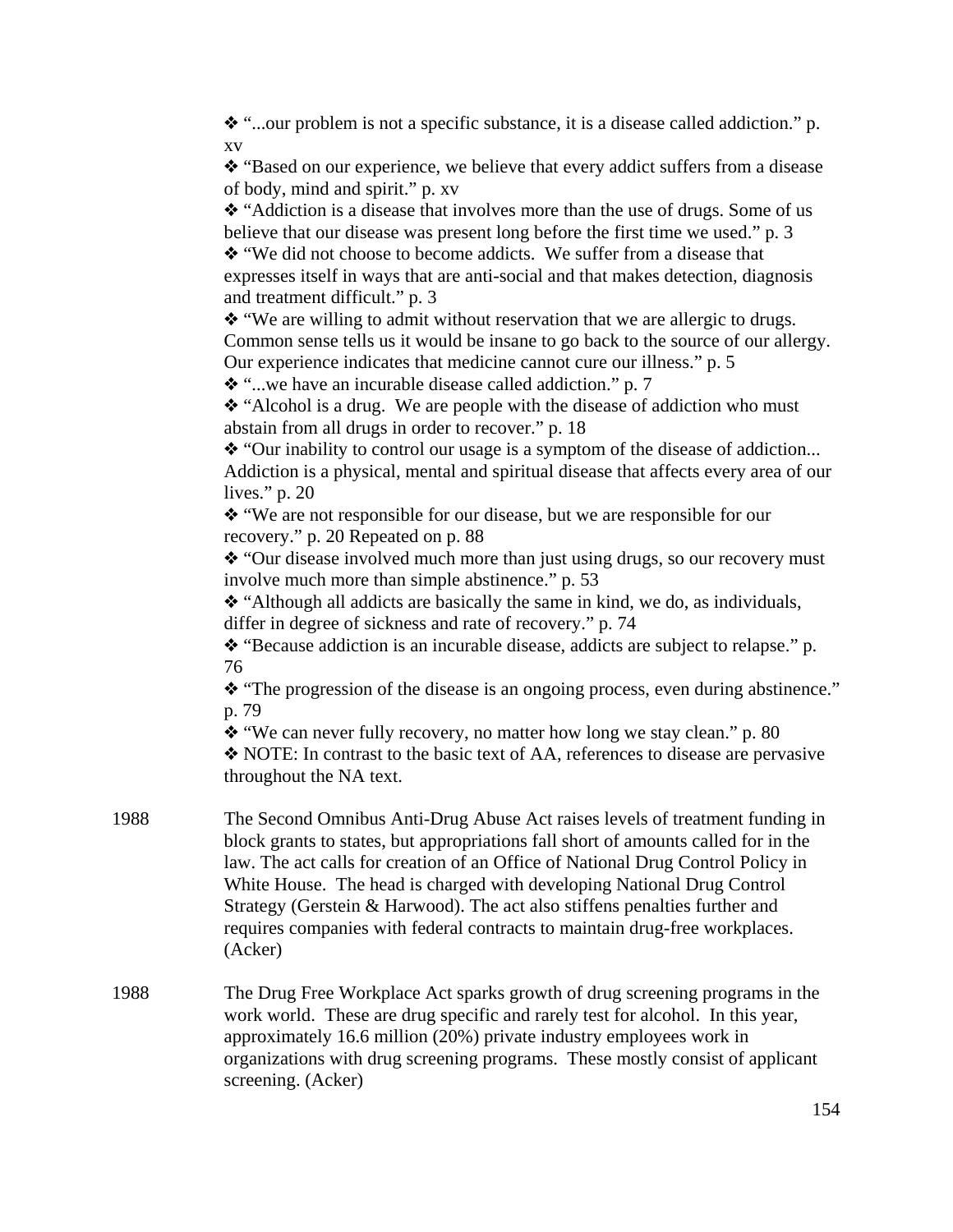| 1988 | The Tacoma County Department of Health takes over a needle exchange program<br>established by David Purchase; it sets up five sites. Needle exchange programs<br>mark a new form of outreach to injection drug users. They are based on a harm<br>reduction model that rejects stigma and insists on providing humane care to<br>addicts and linking them to services in a nonpunitive way. Other needle exchange<br>programs appear in San Francisco, New Haven, and a few other cities. (Acker)                                                                                                                                                                                                                                                                                                                                                                                                                |
|------|------------------------------------------------------------------------------------------------------------------------------------------------------------------------------------------------------------------------------------------------------------------------------------------------------------------------------------------------------------------------------------------------------------------------------------------------------------------------------------------------------------------------------------------------------------------------------------------------------------------------------------------------------------------------------------------------------------------------------------------------------------------------------------------------------------------------------------------------------------------------------------------------------------------|
| 1988 | Rinaldi. R.C.; Steindler, E.M., and Wilford, B.B. (1988). Clarification and<br>Standardization of Substance Abuse terminology. Journal of the American<br>Medical Association, 259:555-557.<br>Alcoholism definition derived from a Delphi process: "A chronic, progressive,<br>and potentially fatal biogenetic and psychosocial disease characterized by<br>tolerance and physical dependence manifested by a loss of control, as well as<br>diverse personality changes and social consequences." p. 556                                                                                                                                                                                                                                                                                                                                                                                                      |
| 1988 | Wallace, J. (1988). Alcoholism and other Chemical Dependencies are Diseases.<br>Adolescent Counselor. In: Wallace, J. (1989) Writings: The Alcoholism Papers.<br>Newport, RI: Edgehill Publications, pp. 177-183.<br>• "alcoholism is not a symptom of something else but is a primary disease in its<br>own right." p. 177                                                                                                                                                                                                                                                                                                                                                                                                                                                                                                                                                                                      |
| 1988 | Cook, C. (1988). Minnesota Model in the Management of Drug and Alcohol<br>Dependency: Miracle, Method or Myth? Part I. The philosophy and the<br>programme. British Journal of Addiction, 83(6):625-634.<br>* "The terms 'illness' or 'disease' are widely used in Minnesota Model treatment<br>centresand the disease concept is quoted as a fundamental tenet of the<br>Minnesota Model."<br>A key tenet of the Minnesota model is that "Alcoholism isa 'chronic,'<br>'primary,' and 'progressive' illnessthat, if left unchecked, will follow a<br>deteriorating course." p. 626                                                                                                                                                                                                                                                                                                                              |
| 1988 | Cook, C. (1988). Minnesota Model in the Management of Drug and Alcohol<br>Dependency: Miracle, Method of Myth? Part II.<br>❖ Evidence and conclusions. British Journal of Addiction, 83:735-748.<br>* "Despite extravagant claims of success, there appear to be few serious follow-<br>up studies of patients graduating from Minnesota-type programmes." p. 735<br>• The therapeutic efficacy of the disease concept derives partly from its<br>ideological importance. It lifts the alcoholic's guilt and forces him to put his trust<br>in forces which are beyond his conscious effortparadoxically, in the form<br>employed by AA (and the Minnesota Model), the disease concept increases the<br>sense of responsibility that the alcoholic must adopt to ensure his own recovery."<br>p. 743<br>• "the benefits (of the disease concept) are real enough even if it is<br>theoretically invalid." p. 743 |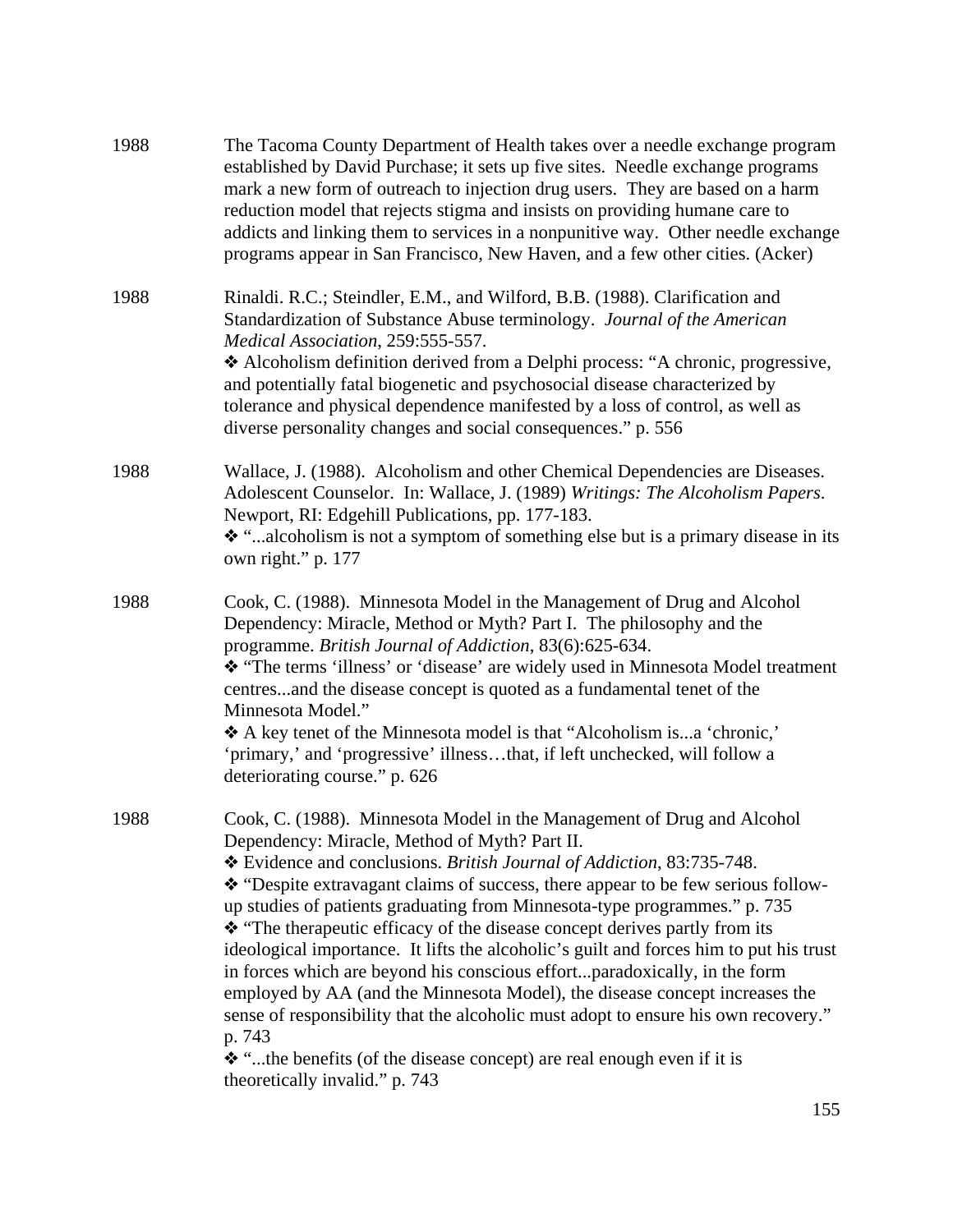| 1988 | Fingarette, H. (1989). Heavy Drinking: The Myth of Alcoholism as a Disease.<br>Berkeley: University of California Press.<br>❖ Fingarette's Heavy Drinking challenges disease-concept.<br>* "Almost everything that the American public believes to be the scientific truth<br>about alcoholism is false." p. 1<br>* "The classic disease concept admirably suits the interests of the liquor industry.<br>By acknowledging that a small minority of the drinking population is susceptible<br>to the disease of alcoholism, the industry can implicitly assure consumers that the<br>vast majority of people who drink are not at risk." p. 27<br>* "Thus the best answer we have to the question, What causes the disease of<br>alcoholism? Is: There is no such single disease and therefore there is no cause." p.<br>51                                                                                                                                                                                                                                                                                                                                 |
|------|-------------------------------------------------------------------------------------------------------------------------------------------------------------------------------------------------------------------------------------------------------------------------------------------------------------------------------------------------------------------------------------------------------------------------------------------------------------------------------------------------------------------------------------------------------------------------------------------------------------------------------------------------------------------------------------------------------------------------------------------------------------------------------------------------------------------------------------------------------------------------------------------------------------------------------------------------------------------------------------------------------------------------------------------------------------------------------------------------------------------------------------------------------------|
|      | ◆ "the very word symptom takes a nonmedical event and turns it into a medical<br>one." p. 107<br>❖ "physical dependency does not rule out a return to moderate drinking." p. 124                                                                                                                                                                                                                                                                                                                                                                                                                                                                                                                                                                                                                                                                                                                                                                                                                                                                                                                                                                            |
| 1988 | Madsen, W. (1988). Defending the Disease: From Facts to Fingarette. Akron:<br>Wilson, Brown.<br>Strident rejoinder to Fingarette's Heavy Drinking<br>* "controlled drinking experiments have been so disastrous in their outcomes<br>that they have been totally abandoned in this country." p. 24<br>* "his ignorance of AA has left Fingarette with the misconceptionthat AA<br>rests almost exclusively on the biological disease concept." p. 30                                                                                                                                                                                                                                                                                                                                                                                                                                                                                                                                                                                                                                                                                                        |
| 1988 | Faulkner, W.D., Sandage, D., and Maguire, B. (1988). The Disease Concept of<br>Alcoholism: The Persistence of an Outmoded Scientific Paradigm. Deviant<br>Behavior, 9:317-332.<br>* "The present writers view the empirical existence of the "disease" of<br>alcoholism as a human social creation with no independent reality." p. 321<br>* "The Disease Paradigm as a Self-Fulfilling Prophecy: The Belief that a Disease<br>Called Alcoholism is a Condition That Exists in Some Persons and is Absent in<br>All Others Creates a Category of Persons Who Drink to Such an Extreme That<br>They Appear to Manifest the Symptoms of the Condition." p. 323 (Capitalization<br>and Underlining in original)<br>* "The Research Strategies and Methodological Techniques that have Developed<br>with the Disease Paradigm Tend to Limit the Range of Possible Solutions to the<br>Research Puzzles Investigated by its Supporters." p. 325<br>• The medical model of alcoholism is, at present, firmly entrenched in<br>American culture and social structure. Most critics are outsiders who do not<br>occupy positions of authority or influence." p. 329 |
| 1988 | Roman, P. (1988). Disease Concept of Alcoholism: Sociocultural and<br>Organizational Bases of Support. Drugs and Society, 2(3/4):5-31.<br>* "American 'alcohology' and the disease-oriented 'alcoholism industry'                                                                                                                                                                                                                                                                                                                                                                                                                                                                                                                                                                                                                                                                                                                                                                                                                                                                                                                                           |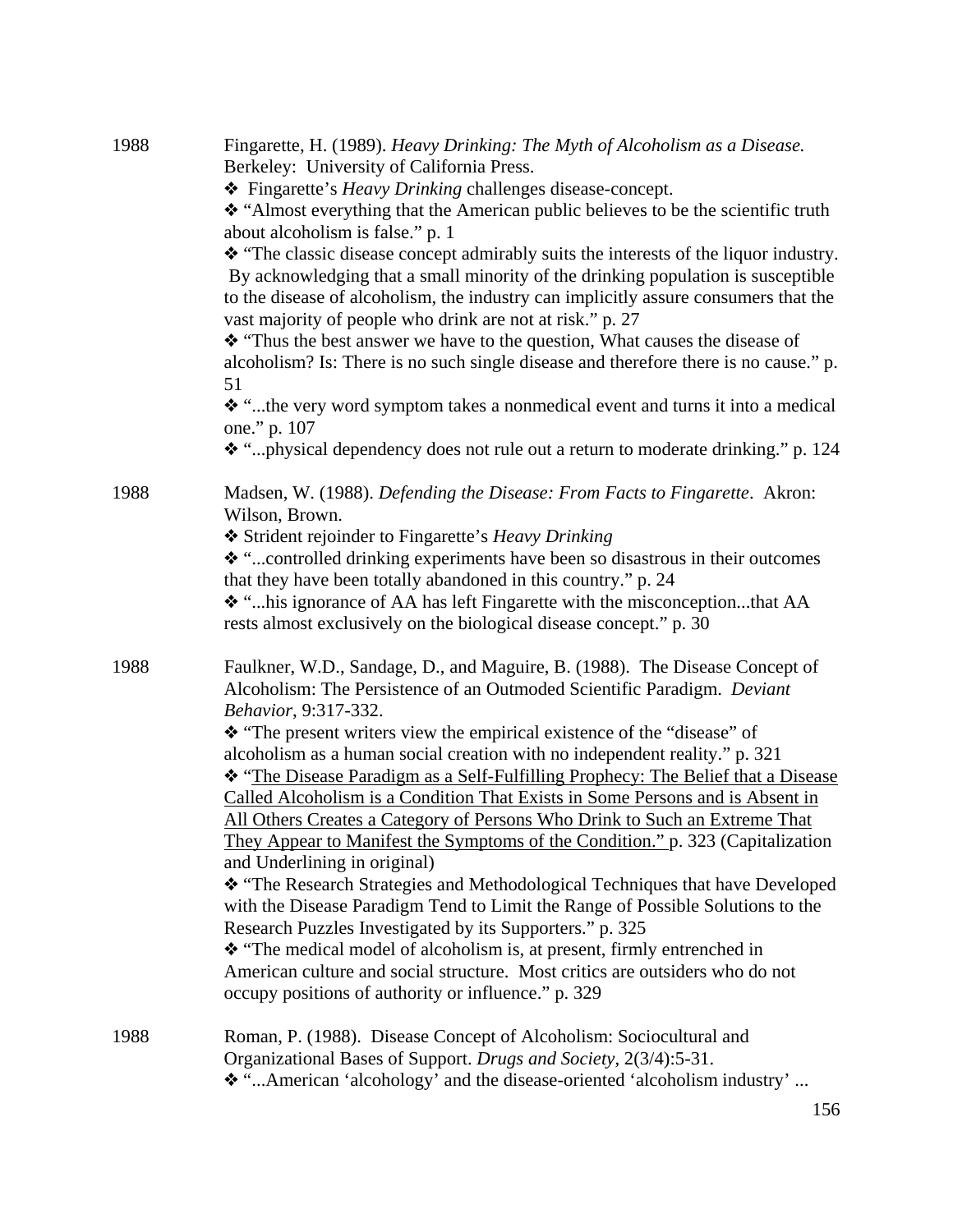provide intense support for the disease concept, and little or no support for any visible alternatives." p. 5

˜ "...the promulgation of the disease concept has been a major social and political accomplishment, providing a stage for the geometric growth of what is now a major organizational complex in the United States." p. 6

˜ "...the supports for the disease concept in the United States appear sufficiently strong to weather any challenges in the foreseeable future." p. 8

˜ "...the beginnings of an organizationally-based articulation of the idea that the compulsive use of alcohol is rooted in an individual abnormality is traceable to Alcoholics Anonymous (AA) and its early members." p. 8 AA Attribution

˜ "The disease concept taps directly into the American value of individuality. The American practice of medicine generally eschews public health, grouporiented approaches, and stresses instead a definition of illness as a highly privatized, personal and confidential experience." p. 17

˜ "The concept states simply that some persons possess the abnormalities which lead to alcoholism and others do not; in a sense, the strongest evidence for the disease concept of alcoholism is found in the immense population of drinkers who do not become alcoholic." p. 18

˜ "Both of these constituency groups (treated alcoholics and their family members) can be readily mobilized to advocate and support the disease concept of alcoholism. Their socialization surrounding the alcoholic experience is threatened by alternatives to the disease concept which might de-medicalize their identities, and in the process create etiological responsibility." p. 23

˜ "There is no doubt that a major, interconnected organizational empire has been constructed around the disease concept of alcoholism." p. 30

| 1988 | Donovan, D.M. (1988). Assessment of Addictive Behaviors: Implications of an<br>Emerging Biopsychosocial Model. In: Donovan, DM and Marlatt, G.A. Eds.<br>Assessment of Addictive Behaviors. New York: Guilford Press. pp. 3-48.<br>• "addiction is a complex, progressive behavior pattern having biological,                                                                                                                                                                                                                            |
|------|------------------------------------------------------------------------------------------------------------------------------------------------------------------------------------------------------------------------------------------------------------------------------------------------------------------------------------------------------------------------------------------------------------------------------------------------------------------------------------------------------------------------------------------|
|      | psychological, sociological, and behavioral components. What sets this behavior<br>pattern apart from others is the individual's overwhelmingly pathological<br>involvement in or attachment to it, subjective compulsion to continue it, and<br>reduced ability to exert personal control over it." p. 6<br>• "Unlike the earlier unitary view of symptom progression, the perspective of<br>alcohol and drug dependence as syndromes assumes that not all elements need<br>always be present, or be present to the same degree." p. 24 |
| 1988 | Mulford, H. (1988). Enhancing the Natural Control of Drinking Behavior:<br>Catching up with Common Sense. Contemporary Drug Problems Fall, pp. 321-<br>334.<br>* "Today we have a large and growing alcoholism industry operating as though<br>the disease has been defined and the treatment is known." p. 328.                                                                                                                                                                                                                         |

1988 Zweben, J.A. and Sorenson, J. (1988). "Misunderstandings about Methadone."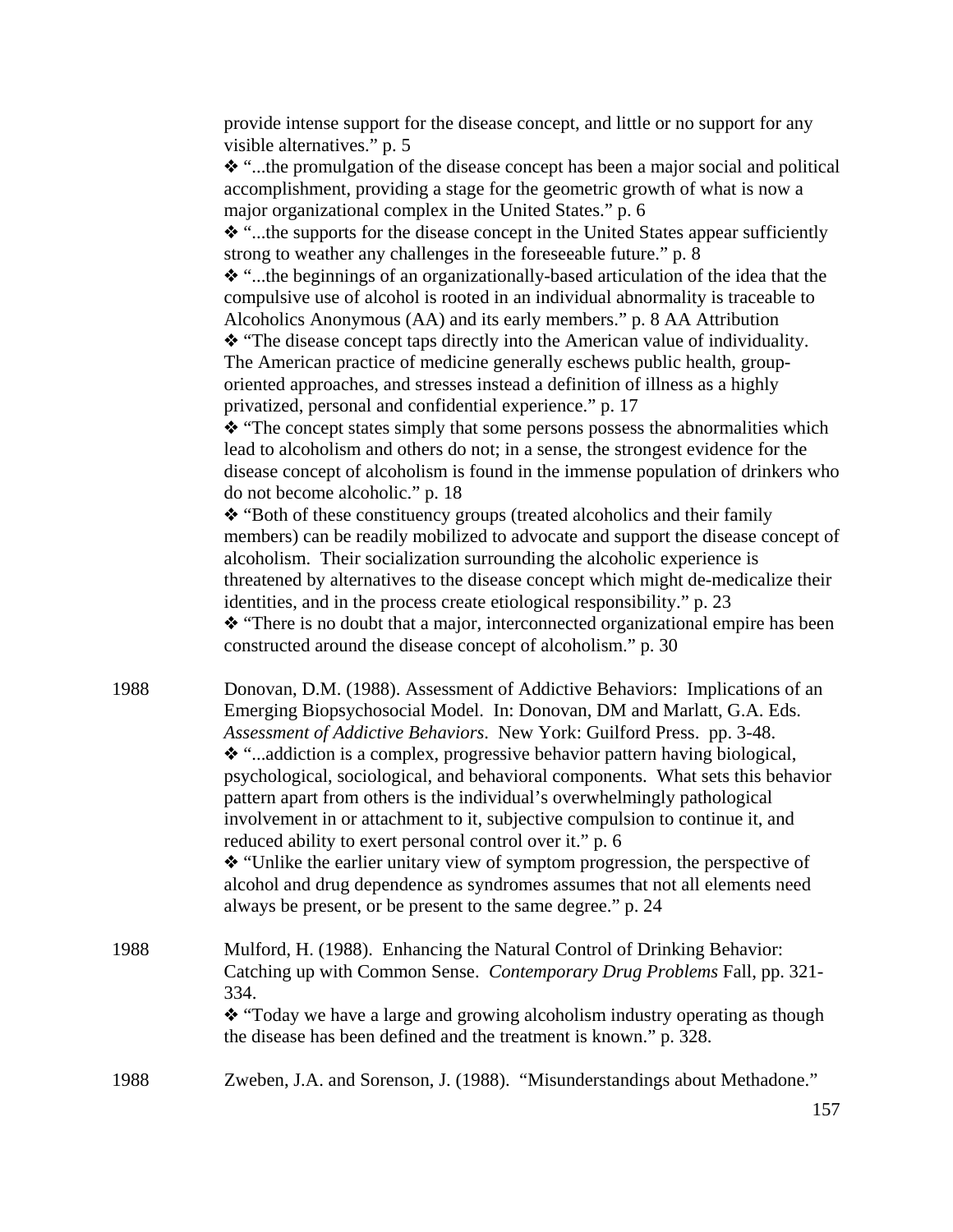*Journal of Psychoactive Drugs*, 20:275-281.

˜ Brief review of methadone myths/misunderstandings, e.g., "substituting one drug for another," "methadone keeps you high for 24 hours…"

˜ "...rehabilitation, not abstinence, is the primary goal of methadone treatment. Yet large segments of the treatment community focus on the need to get the patient off of methadone..." p. 276

˜ Discussion of how inadequate dosing leads to high secondary drug use and poor treatment outcomes.

1988 Vaillant, G. (1988). What can long-term follow-up teach us about relapse and prevention of relapse in addiction? *British Journal of Addiction* 83:1147-1157.  $\triangleq$  "... in any chronic illness with a fluctuating course, hospitalization is usually sought during clinical nadirs; thus, seeming post-hospitalization improvement may be attributed either to treatment or to the natural history of a fluctuating disorder." p. 1147

> ˜ "In diabetes, hospitalization saves lives but does not alter the course of the disease. Once survival is achieved a patient's control over his illness must take place in the community through sustained self-medication, altered life habits and through a conscious awareness that relapse is always possible. Conscious awareness of relapse is maintained by daily rituals like urine testing and diet contro." p. 1151

˜ "The lesson is that the treatment of drug and alcohol addiction, like the treatment of diabetes and hypertension, requires clinicians take a long range view. Eventually, stable remissions may occur among the most unlikely prospects. If treatment as we currently understand it does not seem more effective than natural healing processes, then we need to understand natural healing processes better than we do at present. As the science of immunology teaches us, natural healing is never spontaneous." p.1156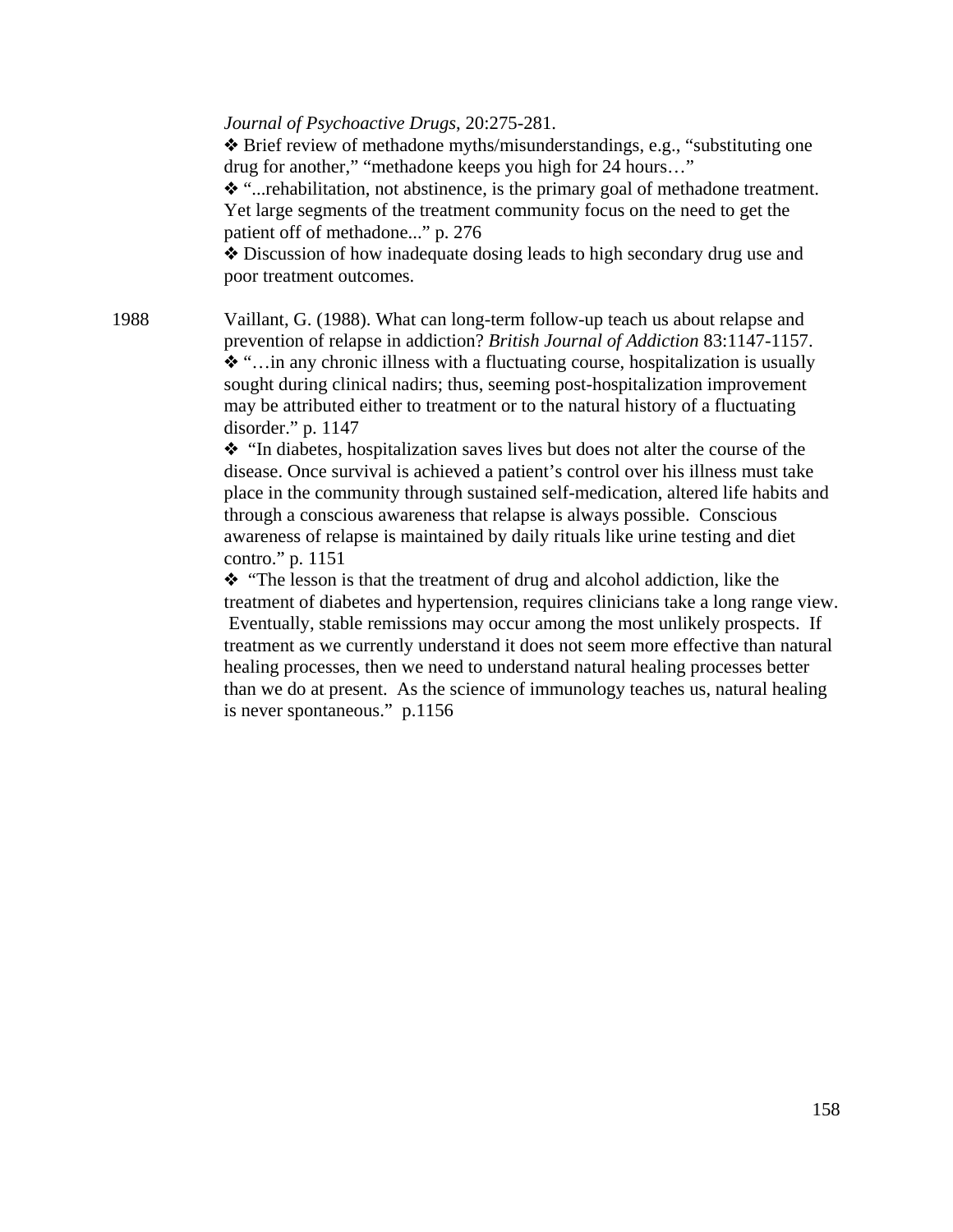## **The Combined Addiction Disease Chronologies of William White, MA, Ernest Kurtz, PhD, and Caroline Acker, PhD 1989 - 1993**

Between 1989 and 1993, the addiction disease debate reached its greatest degree of visibility and stridency. The critics grew in number and began to coalesce into something of an anti-disease/anti-treatment movement. Prominent among the "anti-diseasers" were Stanton Peele (1989, 1990, 1991) and Henry Fingarette (1989) who spent a considerable portion of their lives during this period engaged in writing and speaking on this issue. The defenders of the disease concept continued their efforts to bolster a medicalized view of addiction and to counter the arguments of their critics (Madsen, 1989; Gordis, 1989; Wallace, 1989; Vaillant, 1990; Noble, 1990; Maltzman, 1991; Lewis, 1991; Milam, 1992)

The field of addiction treatment was described as being in a "state of siege" during the early 1990s as first curtailments in insurance coverage for the treatment of alcoholism and then an aggressive program of managed behavioral health care threatened both the character and future of addiction treatment as it had been practiced in the 1980s. As pressure mounted to shift the focus of treatment from an inpatient to an outpatient framework, treatment programs began to incorporate less medicalized, and more psychologically oriented treatment philosophies. As the viability of inpatient programs was threatened, many extended the definition of the concept of addiction to so-called "process addiction," and sought the embrace of these other problems under the disease model. This led to criticisms regarding the "deteriorating boundary of the addiction concept" (Akers, 1991).

As the debate reached a crescendo in 1993, William Miller sought to plot a compromise in this debate by calling for a "better disease model" that would be constructed within the larger umbrella of the emerging public health model.

| 1989 | Madsen, W. (1989). Thin Thinking on Heavy Drinking. Public Interest (Spring)<br>95:112-118.                                                                                                                                                                                                                                                                    |
|------|----------------------------------------------------------------------------------------------------------------------------------------------------------------------------------------------------------------------------------------------------------------------------------------------------------------------------------------------------------------|
|      | <b>❖</b> Highly personalized rejoinder/attack on Fingarette.                                                                                                                                                                                                                                                                                                   |
|      | ❖ Quotes Dr. Josephy Beasley: "The moral model assumes that alcoholism is a<br>result of voluntarily chosen behavior (excessive drinking) which results from<br>either immorality (not knowing or caring that one's behavior is bad) or defective<br>will power (knowing but not behaving well) because of poor self-discipline or<br>impulse control." p. 114 |
| 1989 | In a Gallup Survey Poll, 87% of respondents agreed with the statement<br>"alcoholism is a disease." In the same survey, 63% agreed with the statement that<br>"Alcoholism may be hereditary."                                                                                                                                                                  |
| 1989 | Fingarette, H. (1989). The Perils of Powell: In Search of a Factual Foundation for<br>the "Disease Concept of Alcoholism." In: Gomberg, E. Ed., Current Issues in<br>Alcohol/Drug Studies. New York: The Haworth Press. (See Figarette 1985<br>annotation)                                                                                                     |
| 1989 | Mulford, H. and Jurgens, B. (1989). Helping Alcoholics: Doing What Comes                                                                                                                                                                                                                                                                                       |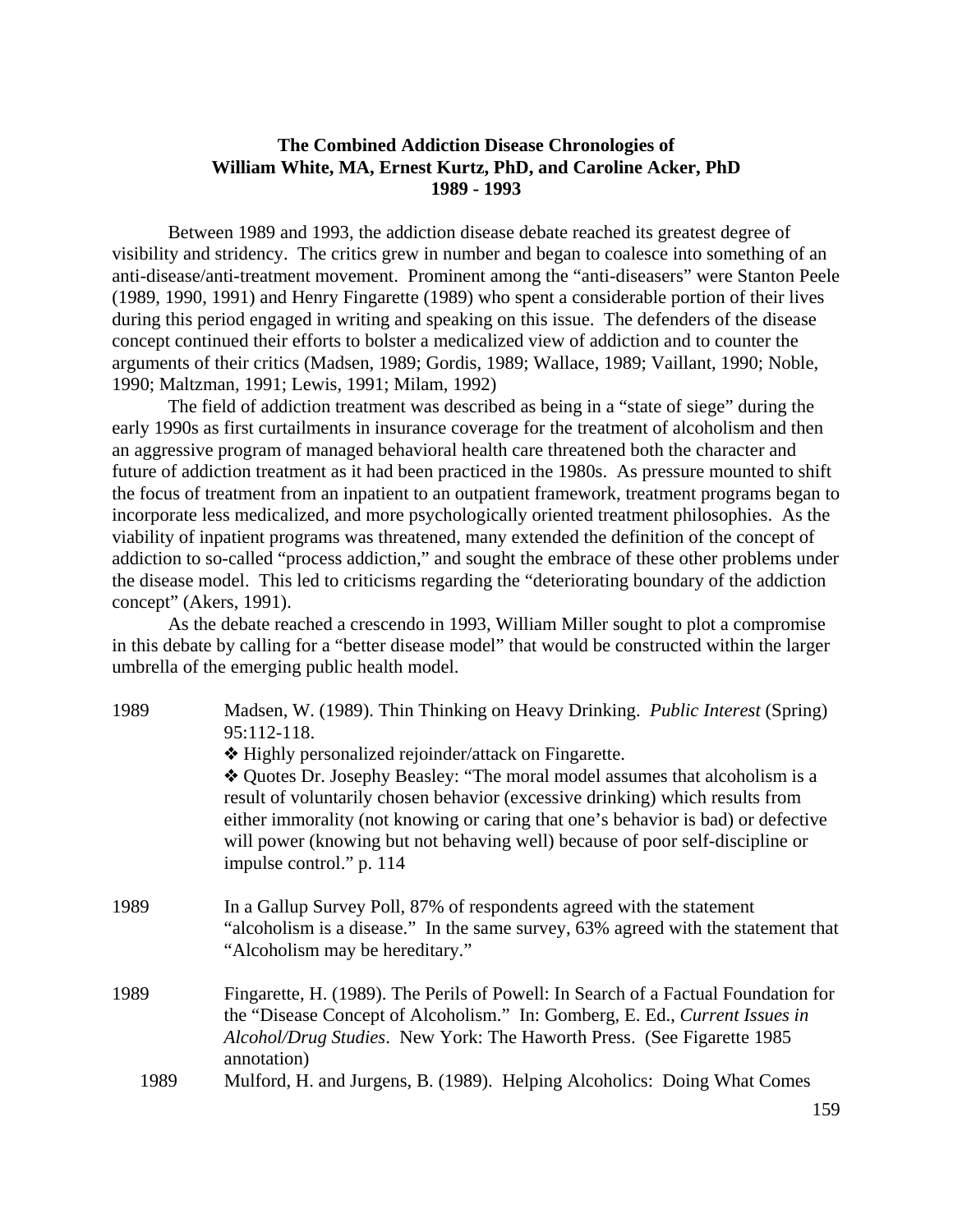Naturally. Presented at the University of California San Diego Conference on Financing

Community-based Recovery Services, March 23-24, 1990.

|      | <b>❖</b> "The numerous so-called "alcoholism diagnostic instruments"do not<br>establish the objective reality of an alcoholism disease entity(they) merely<br>reinforce the myth of an alcoholism disease "thing."<br>• The alcoholism disease concept and the Alcoholism movement are<br>propaganda, news media, and political achievements; they are not scientific<br>achievementsIf we would understand the rise and growth of the alcoholism<br>treatment industry, the disease to study is not alcoholism but "greedism."                                                              |
|------|----------------------------------------------------------------------------------------------------------------------------------------------------------------------------------------------------------------------------------------------------------------------------------------------------------------------------------------------------------------------------------------------------------------------------------------------------------------------------------------------------------------------------------------------------------------------------------------------|
| 1989 | Peele, S. (1989). Diseasing of America: Addiction Treatment Out of Control.<br>Lexington, MA: Lexington Books.<br>* "the idea that alcoholism is an inherited biological disease has been badly<br>overstated, and according to some well-known observers, is completely<br>unfounded." p. 65<br>* "It has been remarkably hard to find systematic proof that treatment for<br>alcoholism and other addictions accomplishes anything at all." p. 73<br>• "The selling of the idea of addiction is a major contributor to the undermining<br>of moral values and behavior in our era." p. 206 |
| 1989 | Peele, S. (1989). Ain't Misbehavin': Addiction Has Become an All-purpose<br>Excuse. The Sciences, July/August, pp. 14-21.<br>❖ "Creating a world of addictive diseases may mean creating a world in which<br>anything is excusable."<br>• "Given that there is no evidence for a purely physiological explanation of<br>addiction, the whole process of labeling a drug addictive is arbitrary at best."<br>* "Perhaps the most dire consequence of the disease model of addiction is that it<br>has encouraged the abdication of individual responsibility for outrageous<br>conduct."      |
| 1989 | Fingarette, H. (1989). A Rejoinder to Madsen. Public Interest, 95:118-121.<br>❖ "I explore a variety of claims as to what 'disease' might mean in order to<br>demonstrate that none of them fits alcoholism." p. 120<br>* Referring to attacks on him and his writings: "And as with all powerful social<br>movements, there are stereotypes of the 'enemy'." p. 121                                                                                                                                                                                                                         |
| 1989 | Schaler, J. (1989). Alcoholism as Willful Misconduct. Journal of the American<br>Medical Association, 261:864-865.<br>Simply calling alcoholism a disease does not make it one, even if it assists in<br>creating sobriety." p. 864<br>* "A person both enters and leaves a state of alcoholism or addiction through an<br>act of will." p. 865                                                                                                                                                                                                                                              |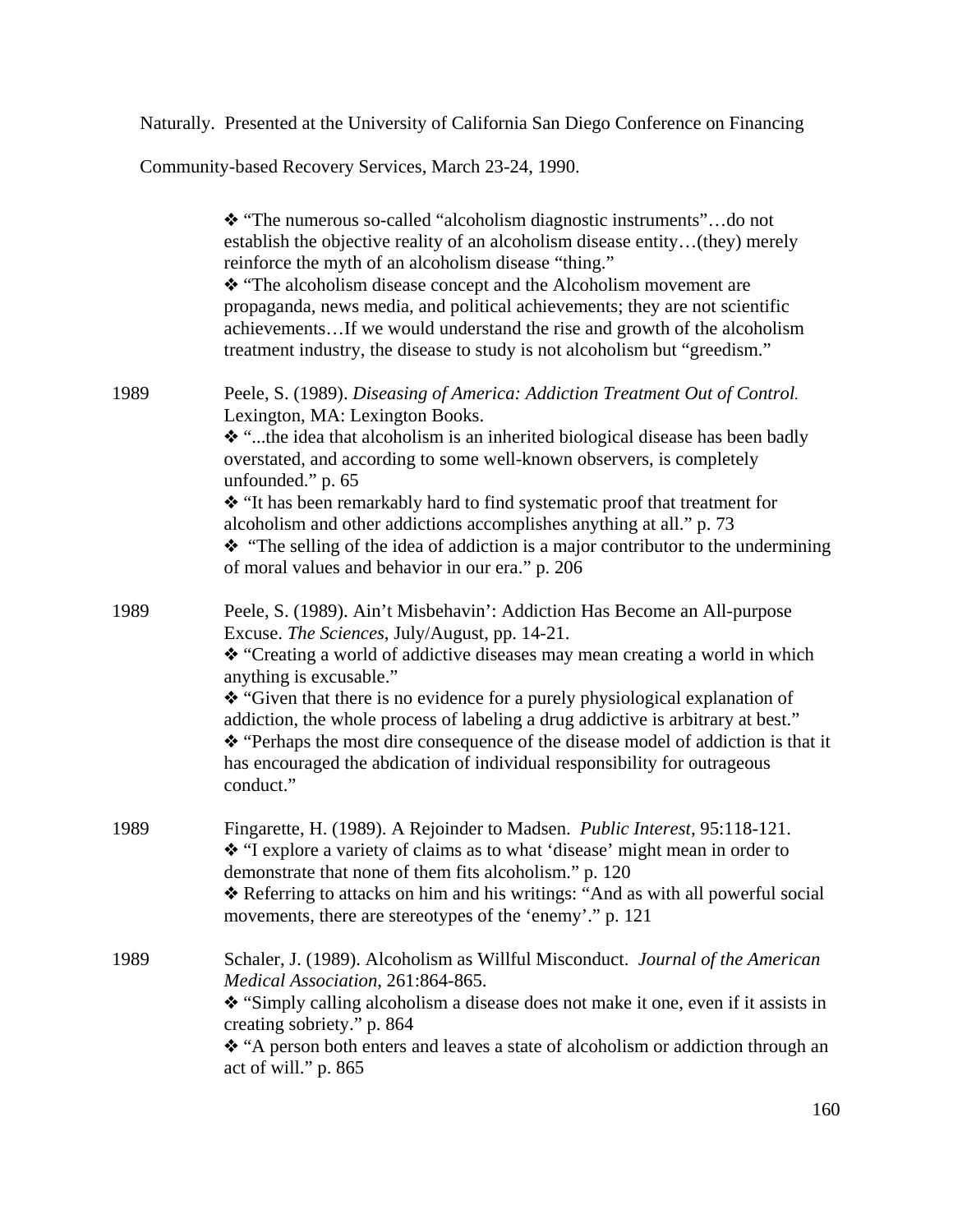|      | • Those in the treatment industry have an economic investment in maintaining<br>the disease modelShall science be compromised for these economic and<br>ideological investments?" p. 865                                                                                                                                                                                         |
|------|----------------------------------------------------------------------------------------------------------------------------------------------------------------------------------------------------------------------------------------------------------------------------------------------------------------------------------------------------------------------------------|
| 1989 | Trimpey, J. (1989). The Small Book: A Revolutionary Alternative for Overcoming<br>Alcohol and Drug Dependence. New York: Delacorte Press.<br>• "Rational Recovery is in complete agreement that the most reasonable<br>solution to drug and alcohol dependence is usually lifetime abstinence from drugs<br>and alcohol." p. xx                                                  |
|      | * "Alcoholism, like other 'isms,' is not a disease but rather a <i>philosophy</i> that has<br>affixed itself to a particular human problem--that of habitual, self-destructive<br>drinking of alcohol." p. 6                                                                                                                                                                     |
|      | * "Rational Recovery is bringing chemical dependency treatment back home to<br>the discipline of mental health, where it belongs." p. 23<br>❖ "there are different roads to recovery." p. 24                                                                                                                                                                                     |
|      | * "The fourth useless theory about the cause of chemical dependence is the<br>disease theory. The idea here is that if one 'has the disease of alcoholism,' one is<br>incompetent to choose to become unaddicted." p. 73                                                                                                                                                         |
|      | * "The Big Plan is simply a decision to never, ever, use intoxicants again. It is a<br>final, decisive act of will; a covenant with oneself." p. 108                                                                                                                                                                                                                             |
|      | ❖ Excerpts from Trimpey in Alcoholism: Current Controversies (1994) --taken<br>from Small Book<br>* "Many people's jobs depend on alcoholism a disease." p. 49                                                                                                                                                                                                                   |
|      | * AA Attribution: "AA not only created the disease called alcoholism but also<br>devised a treatment." p. 50                                                                                                                                                                                                                                                                     |
|      | * "Alcoholism' and 'alcoholic' are <i>folk expressions</i> . Neither word is a medical<br>term" p. 50                                                                                                                                                                                                                                                                            |
| 1989 | Gordis, E. (1989). Guest Editorial: The Disease Concept of Alcoholism.<br>Psychiatric Hospital, 20(4):151-152.                                                                                                                                                                                                                                                                   |
|      | * "The question is whether repeated destructive drinking <i>itself</i> may be called a<br>disease." p. 151                                                                                                                                                                                                                                                                       |
|      | Notes distinctions between alcoholics and problem drinkers.<br><b>❖</b> "The word <i>disease</i> applies to those drinkers who become <i>dependent</i> upon<br>alcohol." $p. 151$                                                                                                                                                                                                |
|      | • The criticism of the disease concept based on the contention that treatment is<br>ineffective is ill conceived. The presence or absence of viable treatments is not<br>relevant to the core question of whether a particular condition is a disease. There<br>are many diseases that lack an effective treatment but are not disqualified by that<br>fact as diseases." p. 151 |
|      | * "The contention that alcoholism is not a disease because of the lack of a clear<br>line between severe alcohol abuse and alcoholism also fails to recognize that<br>many diseases involve borderline cases in which such line is difficult to draw,<br>e.g., arthritis, diabetes." p. 151                                                                                      |
|      | The contention that alcoholism is not a disease because some patients return to                                                                                                                                                                                                                                                                                                  |
|      | 161                                                                                                                                                                                                                                                                                                                                                                              |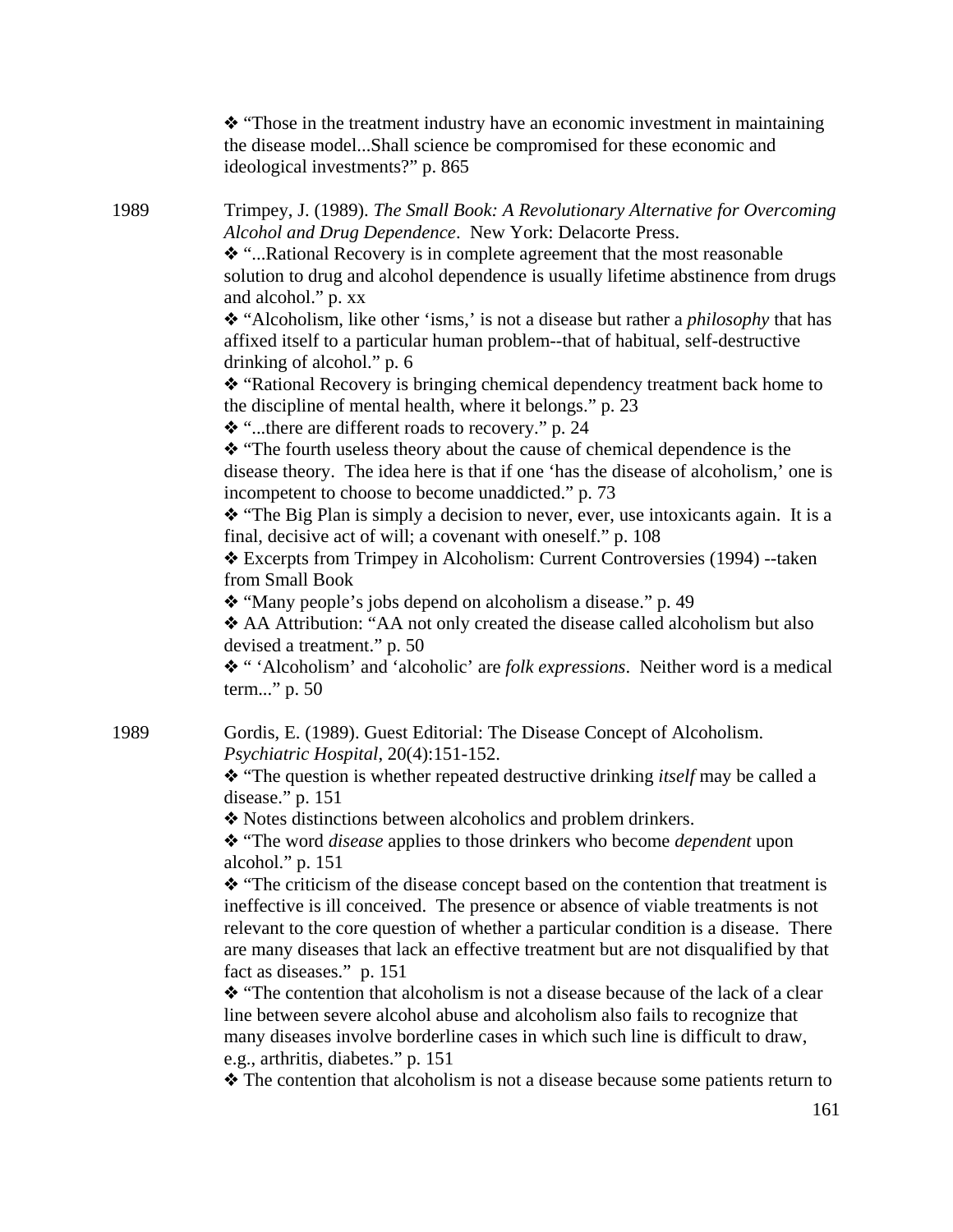|      | controlled drinking also fails to recognize that "poorly understood remissions<br>occur in other diseases when the usual course is steady deterioration." p. 151<br>* "There is every reason to believe that the drive for alcohol in the alcoholic is in<br>large measure biologically determined." p. 152                                                                                                                                                                                                                                                                                                                                                                                                                                                                                                                                                                                                                                                                                                                                                                                                                                                                                                                                                                                                                                                                                                                                                                                                                                                |
|------|------------------------------------------------------------------------------------------------------------------------------------------------------------------------------------------------------------------------------------------------------------------------------------------------------------------------------------------------------------------------------------------------------------------------------------------------------------------------------------------------------------------------------------------------------------------------------------------------------------------------------------------------------------------------------------------------------------------------------------------------------------------------------------------------------------------------------------------------------------------------------------------------------------------------------------------------------------------------------------------------------------------------------------------------------------------------------------------------------------------------------------------------------------------------------------------------------------------------------------------------------------------------------------------------------------------------------------------------------------------------------------------------------------------------------------------------------------------------------------------------------------------------------------------------------------|
| 1989 | Wallace, J. (1989). A Biopsychosocial Model of Alcoholism. Social Casework,<br>70:325-332.<br>• "alcoholism in the United States is a disease not unlike coronary heart<br>disease. It involves genetic predisposition, behavior that is ultimately self-<br>destructive, and a society and culture that encourages unhealthy patterns of<br>consumption of alcoholic beverages." p. 325<br>* "The disease model enables alcoholics to rid themselves of excessive, irrational<br>and self-defeating guilt over their condition. It helps with problems of low self-<br>esteem, shame, self-disgustThe biopsychosocial disease model also provides<br>many people with an explanation for why they behaved in such baffling, self-<br>defeating and self-punishing ways." p. 331<br>* "The advantage of the biopsychosocial disease model of alcoholism over a<br>'naïve' disease concept is that it encourages a more complex view of the illness."<br>p. 332                                                                                                                                                                                                                                                                                                                                                                                                                                                                                                                                                                                             |
| 1989 | Crawford, J.R.; Thomson, N.A.; Gullion, F.E. Garthwaite, P. (1989). Does<br>endorsement of the disease concept of alcoholism predict humanitarian attitudes<br>to alcoholics?. International Journal of the Addictions, 24(1):71-77.<br>* "Crawford and Heather (1987) pointed out that this century has witnessed a<br>growth in non-condemning humanitarian attitudes to most deviant groups<br>(including those who have not acquired the illness label). They argue that this<br>general trend is largely responsible for the positive historical changes in attitudes<br>to alcoholics. They further argued that contemporary individual differences in<br>attitudes to alcoholics will be largely determined by the extent to which<br>individuals hold this 'humanitarian world view' rather than whether they consider<br>alcoholism to be a disease." p. 73<br>◆ 69% of respondents of their survey endorsed a disease conception of<br>alcoholism.<br>❖ " public attitudes to other deviant groups are closely related to attitudes to<br>alcoholicsThese results support Crawford and Heather's (1987) argument that<br>individual differences in attitudes to alcoholics are more a reflection of<br>individuals' broader attitudes to deviancy than a function of whether they hold a<br>disease view of alcoholism." p. 76<br>* "the study suggests that educational efforts should directly attempt to foster<br>constructive humanitarian attitudes, rather than tackle the problem indirectly by<br>promoting the disease concept." p. 76 |
| 1989 | Gorman, D.M. (1989). Is the "problem drinking concept" of Heather and<br>Robertson more useful in advancing our scientific knowledge than the "old"<br>disease concept? British Journal of Addiction, 84(8):843-845.                                                                                                                                                                                                                                                                                                                                                                                                                                                                                                                                                                                                                                                                                                                                                                                                                                                                                                                                                                                                                                                                                                                                                                                                                                                                                                                                       |
|      |                                                                                                                                                                                                                                                                                                                                                                                                                                                                                                                                                                                                                                                                                                                                                                                                                                                                                                                                                                                                                                                                                                                                                                                                                                                                                                                                                                                                                                                                                                                                                            |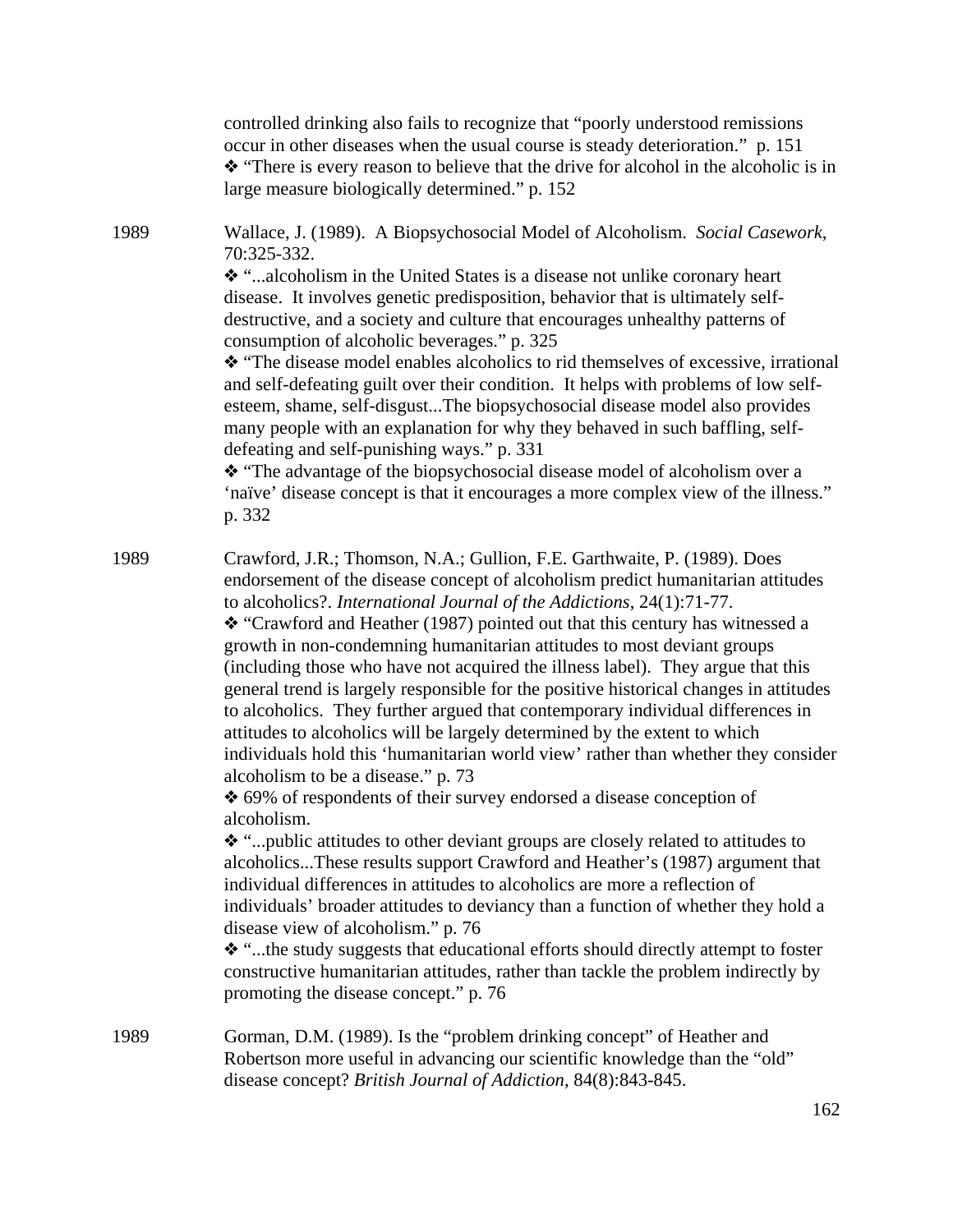|      | * Reviews Heather and Robertson's argument that "what is taking place is a<br>paradigm shift away from the 'folk science' of the disease model of alcoholism."<br>p. 843                                                                                                                                                                                                                                                                                                                                                                                                                                                                                                                                                                                                                                                                                                                                                                                                                                                                                                                                                                                                                                                                                                                                                                                                                                                                                                                                                                                                                                               |
|------|------------------------------------------------------------------------------------------------------------------------------------------------------------------------------------------------------------------------------------------------------------------------------------------------------------------------------------------------------------------------------------------------------------------------------------------------------------------------------------------------------------------------------------------------------------------------------------------------------------------------------------------------------------------------------------------------------------------------------------------------------------------------------------------------------------------------------------------------------------------------------------------------------------------------------------------------------------------------------------------------------------------------------------------------------------------------------------------------------------------------------------------------------------------------------------------------------------------------------------------------------------------------------------------------------------------------------------------------------------------------------------------------------------------------------------------------------------------------------------------------------------------------------------------------------------------------------------------------------------------------|
| 1989 | Wallace, J. (1989). Controlled Drinking is not for Alcoholics. In: Wallace, J., Ed.<br>Writings: The Alcoholism Papers. Newport, RI: Edgehill Publications, pp. 383-<br>384                                                                                                                                                                                                                                                                                                                                                                                                                                                                                                                                                                                                                                                                                                                                                                                                                                                                                                                                                                                                                                                                                                                                                                                                                                                                                                                                                                                                                                            |
|      | * "All of the major studies purporting to show successful controlled drinking in<br>alcoholics have been discredited scientifically." p. 383                                                                                                                                                                                                                                                                                                                                                                                                                                                                                                                                                                                                                                                                                                                                                                                                                                                                                                                                                                                                                                                                                                                                                                                                                                                                                                                                                                                                                                                                           |
| 1989 | Blum, T.C., Roman, P.M., and Bennet, N. (1989). Public Images of Alcoholism:<br>Data from a Georgia Survey. Journal of Studies on Alcohol, 50:5-14.<br>* "These data indicate that although the acceptance of alcoholism as a disease<br>had increased over time, it is far from universal." p. 5<br>❖ "there is a remarkable consistency in the coexistence of attitudes that<br>alcoholism is an illness and that moral weakness or a lack of will is a factor in the<br>genesis of alcoholism." p. 6<br>This study reports on a 1986 survey of Georgia residents. "Georgians clearly<br>believe that alcoholics can be successfully treated (97%) and that they should be<br>viewed as ill $(89\%)$ and sick $(76\%)$ . Most agree, however that the alcoholic<br>should be held responsible for being an alcoholic (78%) but they are likely to<br>claim that alcoholics cannot quit by themselves and must be helped by others<br>$(69\%)$ ." p. 7<br>The view that alcoholics are morally weak is more associated with older<br>respondents, non-white respondents, and respondents with lower incomes and<br>education.<br>• "more than three and a half times as many respondents agree that those who<br>are dependent upon cocaine should be treated as criminals as agree that alcoholics<br>should be treated as criminals." p. 9<br>* "the disease concept of alcoholism remains incompletely diffused in a<br>general population." p. 13<br>◆ "Our data confirm the substantial presence among the public of attitudes that<br>regard alcoholism as both an illness and a sign of moral weakness." p. 13 |
|      | • "the other major chronic diseases of postindustrial America (cancer, heart<br>disease and most recently AIDS) are linked with lifestyle choices in which<br>individual responsibility plays a part in etiology and to some degree in prognosis.<br>Thus, the implicit expectation associated with this research tradition that the<br>public should accept the disease of alcoholism free from attributions of<br>responsibility may be unrealistic and even incorrect." p. 13                                                                                                                                                                                                                                                                                                                                                                                                                                                                                                                                                                                                                                                                                                                                                                                                                                                                                                                                                                                                                                                                                                                                       |
| 1989 | The first strategy document from Office of National Drug Control Policy appears.<br>It argues for tougher criminal penalties. It takes two disease approaches to<br>addiction: a public health approach, in which the addict is seen as agent of<br>contagion, and approach that addiction is an incurable chronic disease, so that the<br>addict is at constant risk for relapse. (Gerstein & Harwood) (Acker)                                                                                                                                                                                                                                                                                                                                                                                                                                                                                                                                                                                                                                                                                                                                                                                                                                                                                                                                                                                                                                                                                                                                                                                                        |
|      | 163                                                                                                                                                                                                                                                                                                                                                                                                                                                                                                                                                                                                                                                                                                                                                                                                                                                                                                                                                                                                                                                                                                                                                                                                                                                                                                                                                                                                                                                                                                                                                                                                                    |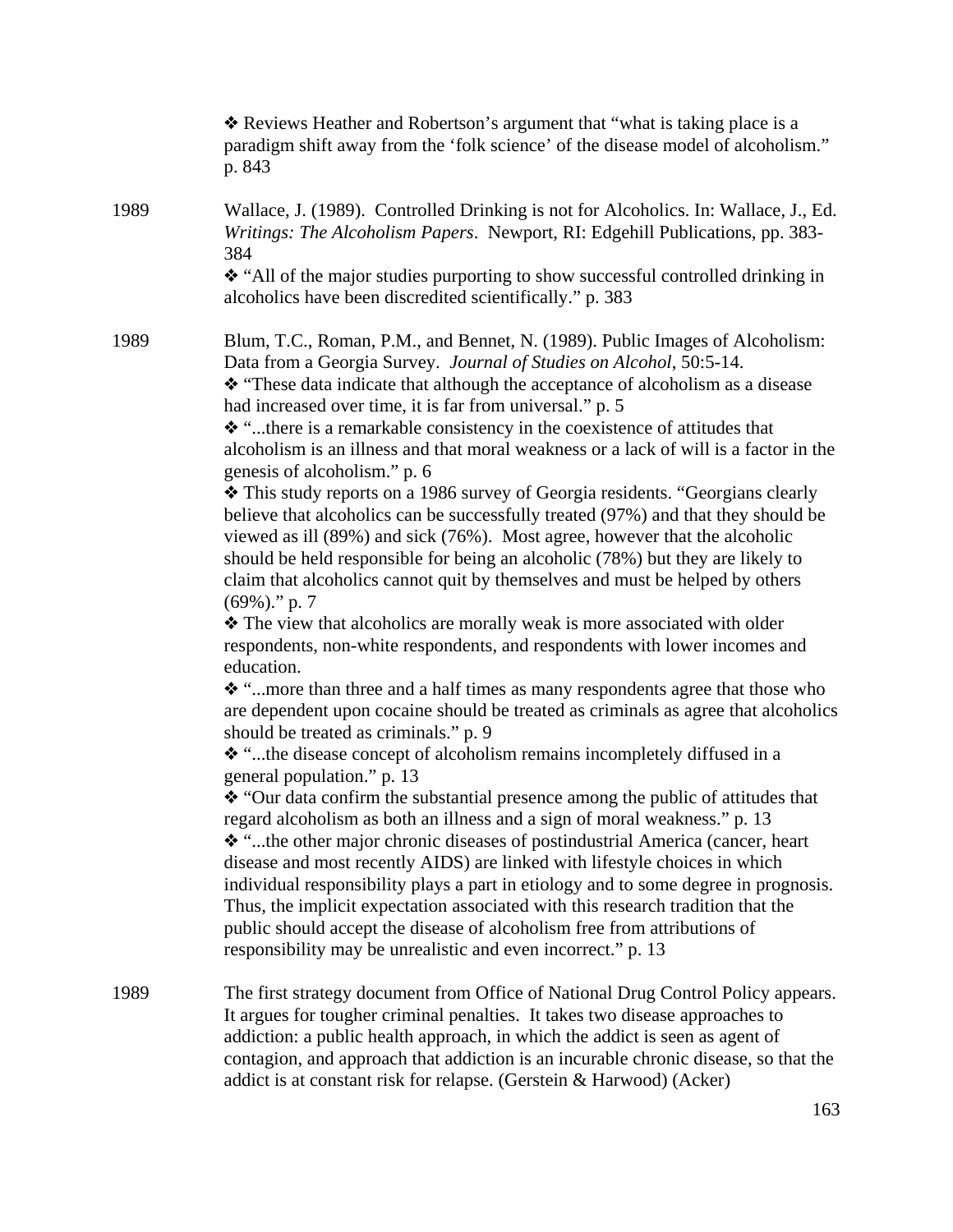| ca. 1990 | The 10th edition of International Classification of Diseases, Injuries, and Causes<br>of Death (ICD-10), produced by the World Health Organization, includes a<br>definition of drug dependence which is based on clusters of functionally<br>significant problems, not on drug-specific factors. (Gerstein & Harwood) (Acker)                                                                                                                                                                                                                                                                                                                                                                                                                                                                                                                                                                                                                                                                                                                                                                                                                                                                                                                                                                                                                                                                                                                                                                                                                                                                                                                                                                                                                                                                                                                                                                                                                                                                                                                                                                                                                                                                                                                                                                                                                                                                                                                                                                                                                                                                                                                                      |
|----------|---------------------------------------------------------------------------------------------------------------------------------------------------------------------------------------------------------------------------------------------------------------------------------------------------------------------------------------------------------------------------------------------------------------------------------------------------------------------------------------------------------------------------------------------------------------------------------------------------------------------------------------------------------------------------------------------------------------------------------------------------------------------------------------------------------------------------------------------------------------------------------------------------------------------------------------------------------------------------------------------------------------------------------------------------------------------------------------------------------------------------------------------------------------------------------------------------------------------------------------------------------------------------------------------------------------------------------------------------------------------------------------------------------------------------------------------------------------------------------------------------------------------------------------------------------------------------------------------------------------------------------------------------------------------------------------------------------------------------------------------------------------------------------------------------------------------------------------------------------------------------------------------------------------------------------------------------------------------------------------------------------------------------------------------------------------------------------------------------------------------------------------------------------------------------------------------------------------------------------------------------------------------------------------------------------------------------------------------------------------------------------------------------------------------------------------------------------------------------------------------------------------------------------------------------------------------------------------------------------------------------------------------------------------------|
| 1990     | The FBI reports approximately 1,000,000 drug arrests, $1/3$ for trafficking and $2/3$<br>for possession. International illicit drug market volume is estimated at \$100<br>billion. (Acker)                                                                                                                                                                                                                                                                                                                                                                                                                                                                                                                                                                                                                                                                                                                                                                                                                                                                                                                                                                                                                                                                                                                                                                                                                                                                                                                                                                                                                                                                                                                                                                                                                                                                                                                                                                                                                                                                                                                                                                                                                                                                                                                                                                                                                                                                                                                                                                                                                                                                         |
| 1990     | Fingarette, H. (1990). We Should Reject the Disease Concept of Alcoholism. The<br>Harvard Medical School Mental Health Newsletter, 6(8):4-6.<br><b>❖</b> "The myth [alcoholism as a disease] is embodied in the following four<br>scientifically baseless propositions: (1) Heavy problem drinkers show a single<br>distinctive pattern of ever greater alcohol use leading to ever greater bodily,<br>mental, and social deterioration. (2) The condition, once it appears, persists<br>involuntarily: the craving is irresistible and the drinking is uncontrollable once it<br>has begun. (3) Medical expertise is needed to understand and relieve the<br>condition ('cure the disease') or at least ameliorate its symptoms. (4) Alcoholics<br>are no more responsible legally or morally for their drinking and its consequences<br>than epileptics are responsible for the consequences of their movements during<br>seizures.". 4<br>* "The myth [alcoholism as a disease] is neither helpfully compassionate nor<br>scientifically valid. It promotes false beliefs and inappropriate attitudes, as well<br>as harmful, wasteful, and ineffective social policies." p. 4<br>❖ AA Attribution: "It [disease concept] was revived in the 1930s by the founders<br>of Alcoholics Anonymous" p. 4<br>$\triangle$ Presents arguments against propositions that: (1) there is only one pattern of<br>alcoholism, $(2)$ alcoholics constantly drink, $(3)$ alcoholism is hereditary, $(4)$<br>alcoholics lack control over their drinking.<br><b>❖</b> "It is not only misleading but dangerous to regard alcoholism as a genetic<br>disorder. Heavy drinkers without alcoholism in their genetic backgrounds are led<br>to feel immune to serious drinking problems, yet they have the greatest total<br>number of problems. On the other hand, people who do have some hereditary<br>disposition to alcoholism could easily become defeatist." p. 5<br>* Describes drinking problems as "a way of life in which they use drinking as a<br>major strategy for coping with problems." p. 5<br>* Attacks disease promoters first for having a rigid definition of disease and then<br>for changing their definition of disease. p. 6<br>❖ Argues that disease concept does not facilitate the alcoholic seeking help but<br>rather dissuades a large pool of heavy drinkers from seeking help. p. 6<br>• "When behavior is labeled a disease, it becomes excusable because it is<br>regarded as involuntary." p. 6<br>• "both independent and government research shows expensive disease-<br>oriented treatment programs to be largely a waste of money and human |
|          | 164                                                                                                                                                                                                                                                                                                                                                                                                                                                                                                                                                                                                                                                                                                                                                                                                                                                                                                                                                                                                                                                                                                                                                                                                                                                                                                                                                                                                                                                                                                                                                                                                                                                                                                                                                                                                                                                                                                                                                                                                                                                                                                                                                                                                                                                                                                                                                                                                                                                                                                                                                                                                                                                                 |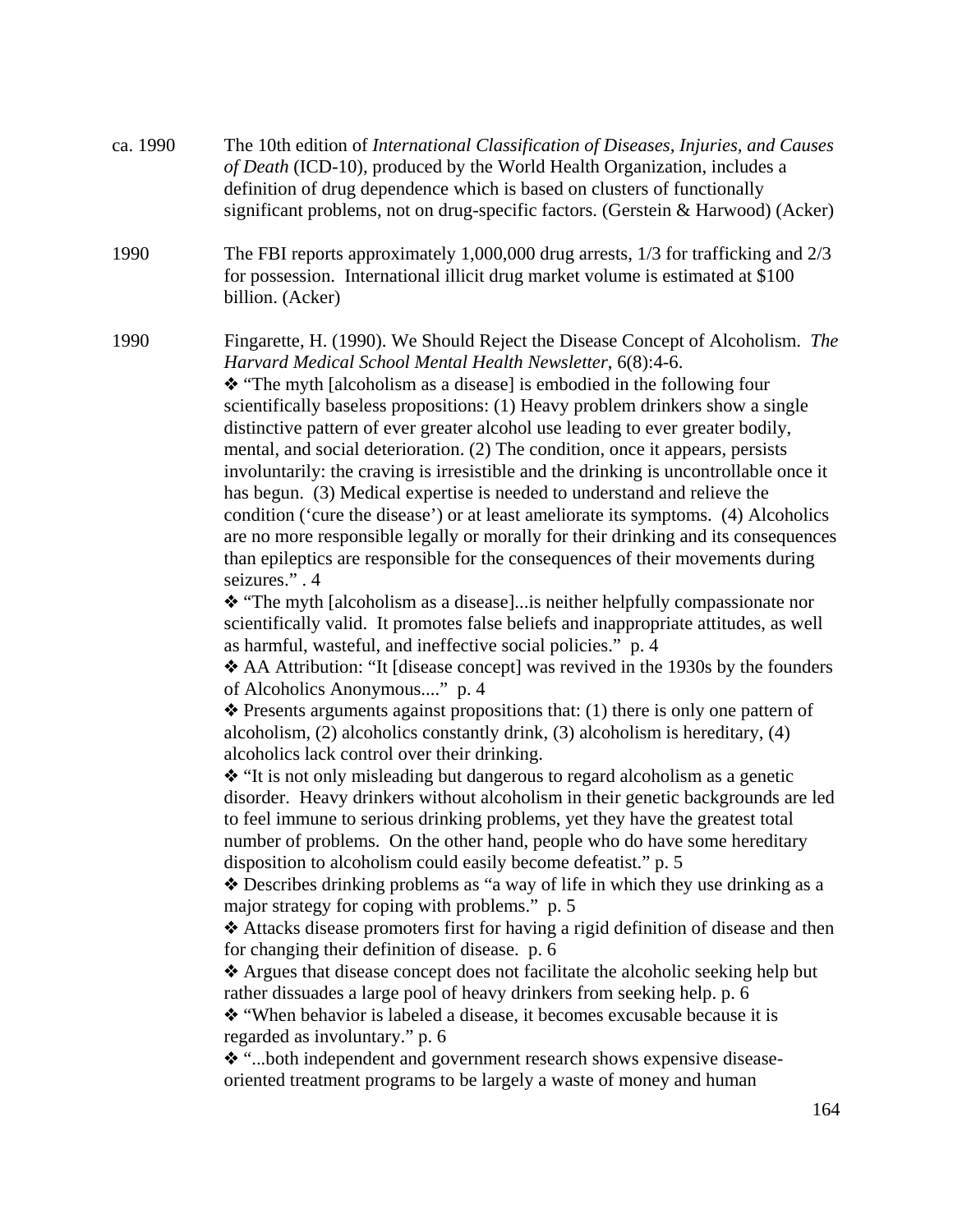|      | resources." p. 6<br>❖ "Our policies should reflect that heavy drinking is not primarily a biochemical<br>or medical problem but a human and social one." p. 6                                                                                                                                                                                                                                                                                                                                                                                                                                                                                                                                                                                                                                                                                                                                                                                                                                                                                                  |
|------|----------------------------------------------------------------------------------------------------------------------------------------------------------------------------------------------------------------------------------------------------------------------------------------------------------------------------------------------------------------------------------------------------------------------------------------------------------------------------------------------------------------------------------------------------------------------------------------------------------------------------------------------------------------------------------------------------------------------------------------------------------------------------------------------------------------------------------------------------------------------------------------------------------------------------------------------------------------------------------------------------------------------------------------------------------------|
| 1990 | Bozarth, M. (1990). Drug Addiction as a Psychobiological Process. In:<br>Warburton, D.M. Ed., Addiction Controversies. London: Harwood Academic<br>Publishers, pp. 112-134.<br>* "Drug addiction refers to a situation where drug procurement and<br>administration appear to govern the organism's behavior, and where the drug<br>seems to dominate the organism's motivational hierarchy." -- a condition that has<br>been termed "motivational toxicity" p. 1-2<br>• "drug addiction represents the extreme point on a continuum progressing<br>from casual drug use--drug addiction does not represent a special situation, but<br>rather an extreme case of behavioral control. The change is in the individual's<br>normal motivational hierarchy." p. 3<br>* "Drug addiction is frequently divided into two phases--acquisition and<br>maintenance. This conceptual partition acknowledges that different factors may<br>be involved in these two phases and that different degrees of drug-taking behavior<br>are associated with these phases." p. 4 |
| 1990 | Engs. R.C. (Ed.). Controversies in the Addiction Field, Volume 1. Dubuque,<br>Iowa: Kendall/Hunt.<br>* Heath, D.B. Flawed Policies From Flawed Premises: Pseudo-Science About<br>Alcohol and Drugs. pp. 76-83.                                                                                                                                                                                                                                                                                                                                                                                                                                                                                                                                                                                                                                                                                                                                                                                                                                                 |
| 1990 | American Society of Addiction Medicine & National Council on Alcoholism and<br>Drug Dependence. (1990). Disease Definition of Alcoholism Revised. Joint News<br>Release, April 26.<br>* "Alcoholism is a primary, chronic disease with genetic, psychosocial, and<br>environmental factors influencing its development and manifestations. The<br>disease is often progressive and fatal. It is characterized by continuous or<br>periodic impaired control over drinking, preoccupation with the drug alcohol, use<br>of alcohol despite adverse consequences, and distortions in thinking, most notably<br>denial."                                                                                                                                                                                                                                                                                                                                                                                                                                          |
| 1990 | Wheller, L. (1990). 66% Polled Say Addiction Should Be Viewed As Illness.<br>Washington Post, (October 11), D7.                                                                                                                                                                                                                                                                                                                                                                                                                                                                                                                                                                                                                                                                                                                                                                                                                                                                                                                                                |
| 1990 | Vailliant, G. (1990). We Should Retain the Disease Concept of Alcoholism. The<br>Harvard Medical School Mental Health Newsletter, 6(9):4-6.<br>❖ Response to Fingarette<br>Notes that the attackers of the disease concept come almost uniformly from<br>those who have never specialized in the treatment of alcoholism.<br><b>❖</b> "The point of using the term 'disease' for alcoholism is simply to understand<br>that once a person has lost the capacity to control consistently how much and how                                                                                                                                                                                                                                                                                                                                                                                                                                                                                                                                                       |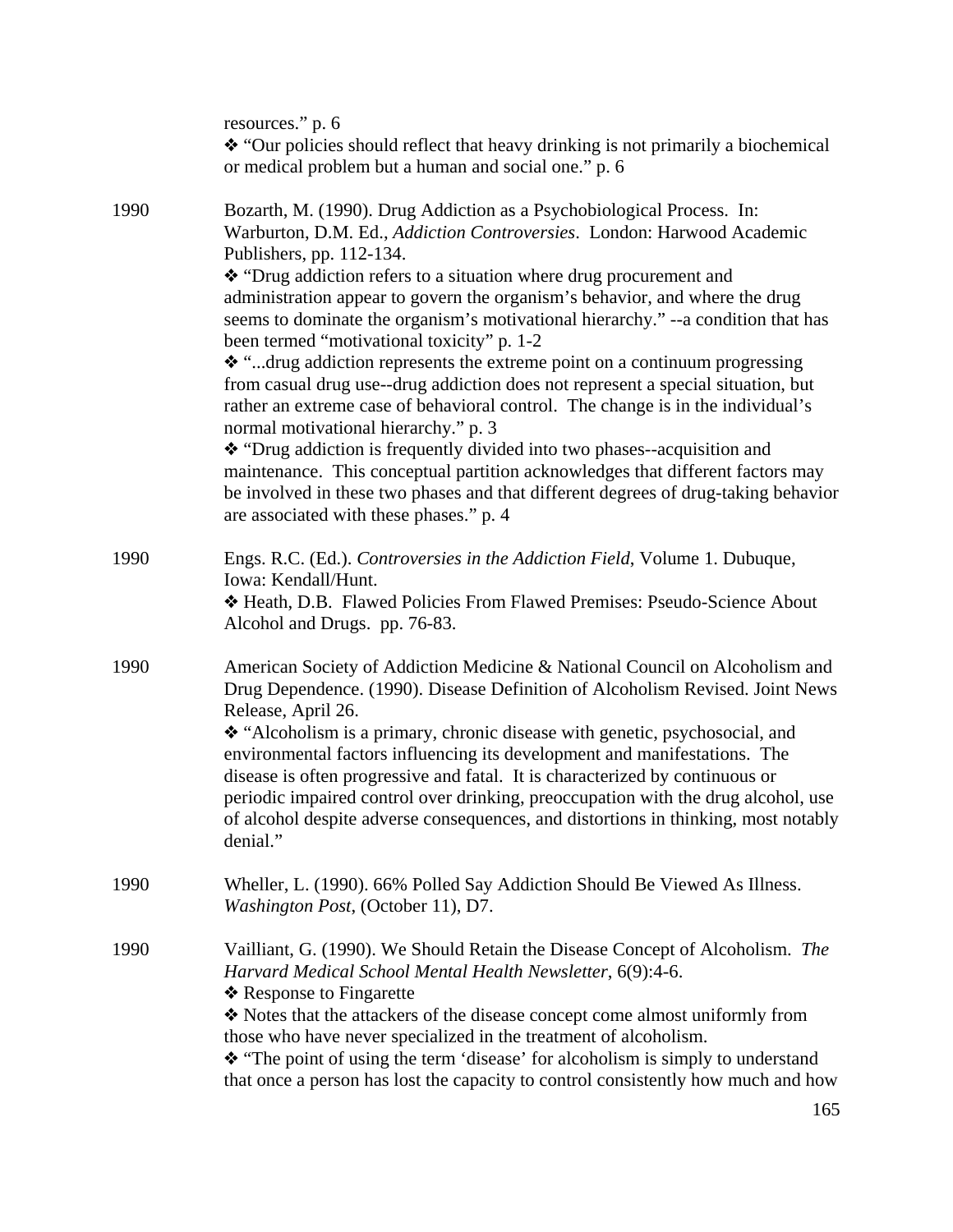|      | often he or she drinks, continued use of alcohol can be both a necessary and<br>sufficient cause of a syndrome that produces millions of invalids and causes<br>millions of deaths." p. 5                                                                                                                                                                                                                                                                                                                                                                                                                                                                                                                                                                                                                                                           |
|------|-----------------------------------------------------------------------------------------------------------------------------------------------------------------------------------------------------------------------------------------------------------------------------------------------------------------------------------------------------------------------------------------------------------------------------------------------------------------------------------------------------------------------------------------------------------------------------------------------------------------------------------------------------------------------------------------------------------------------------------------------------------------------------------------------------------------------------------------------------|
|      | * "Normal drinking merges imperceptibly with pathological drinking." p. 5<br>* "Like people with high blood pressure, alcoholics who understand that they<br>have a disease become more rather than less willing to take responsibility for self-<br>care. That is why the self-help group, Alcoholics Anonymous, places such a<br>single-minded emphasis on the idea that alcoholism is a disease." p. 5<br>* "In order to receive the medical treatment they require, alcoholics need a label<br>that will allow them unprejudiced access to emergency rooms, detoxification<br>clinics, and medical insurance." p. 5<br>* "Calling alcoholism a disease rather than a behavior disorder is a useful device<br>both to persuade the alcoholic to acknowledge the problem and to provide a ticket<br>of admission to the health care system." p. 5 |
| 1990 | Korcok, Addiction Treatment in Crisis. Providence, RI: Manisses.<br>Communications Group, Inc., 1990: "The addictions treatment field is in a state of<br>siege. It is being battered by a confrontation with managed care companies<br>looking to change the nature of the industry, by a fierce competition for patients,<br>and by a spreading attack on the belief that alcoholism and other drug dependency<br>is a disease and that those afflicted by it deserve treatment - the way other sick<br>people do."                                                                                                                                                                                                                                                                                                                               |
| 1990 | Lieber, C.S. (1990). Alcoholism: A Disease of Internal Medicine. Journal of<br>Substance Abuse Treatment, 51:101-102.<br>◆ Overview of the broad spectrum of medical disorders created by or exacerbated<br>by alcoholism.                                                                                                                                                                                                                                                                                                                                                                                                                                                                                                                                                                                                                          |
| 1990 | Institute of Medicine (IOM) (1990). Broadening the Base of Treatment for<br>Alcohol Problems. Washington, D.C.: National Academy Press.                                                                                                                                                                                                                                                                                                                                                                                                                                                                                                                                                                                                                                                                                                             |
| 1990 | Peele, S. (1990) Why and By Whom the American Alcoholism Treatment<br>Industry is Under Siege. Journal of Psychoactive Drugs, 22:1-13.<br>* Response to Attacks by John Wallace of an earlier Peele article.                                                                                                                                                                                                                                                                                                                                                                                                                                                                                                                                                                                                                                        |
| 1990 | Nathan, P.E. (1990). Integration of Biosocial and Psychosocial Research on<br>Alcoholism. Alcoholism: Clinical and Experimental Research, 14:368-374.<br>◆ "categorical thinking about alcoholism is impoverishing; an integrated view<br>of biological and psychological factors in the disorder is correspondingly<br>enriching." p. 368                                                                                                                                                                                                                                                                                                                                                                                                                                                                                                          |
| 1991 | Blum, K. with Payne, J. (1991). Alcohol and the Addictive Brain: New Hope for<br>Alcoholics from Biogenetic Research. New York: Free Press.<br>• "Most scientists currently working in the field of addiction agree that<br>alcoholism is the result--at least in part--of deficiencies or imbalances in brain                                                                                                                                                                                                                                                                                                                                                                                                                                                                                                                                      |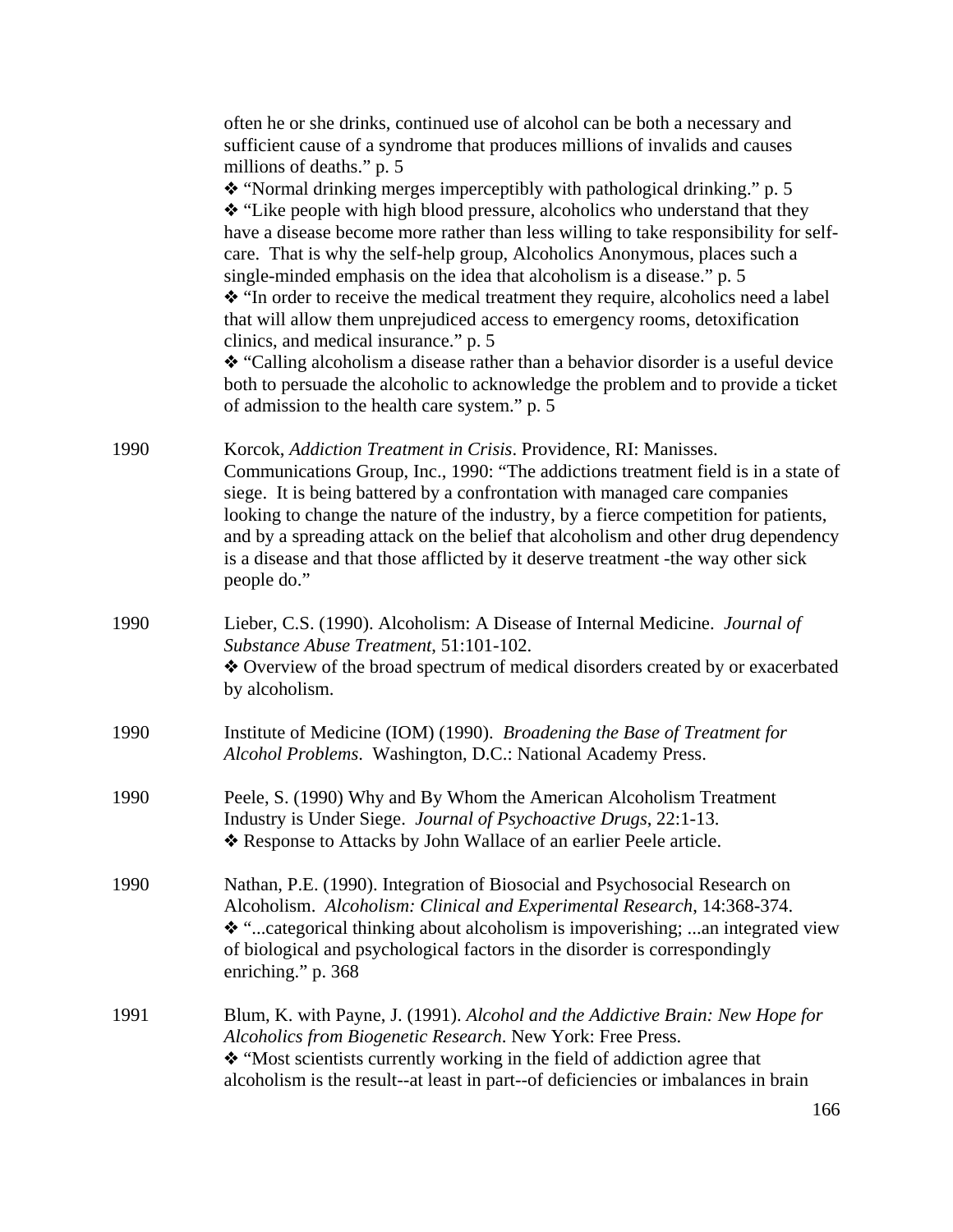chemistry--perhaps genetic in origin." p. 8 ˜ "...now scientists are learning that the behavioral as well as the physical problems associated with alcoholism are all part of the disease syndrome...The early symptoms of the disease of alcoholism, even before drinking begins, are often intense forms of restlessness, anxiety, stubbornness, and anger that drive the alcoholic into self-destructive, asocial, or anti-social behavior." Pp. 14-15 ˜ "...*environment acts as the trigger, initiating the actual onset of the disease*." (Italics in original)

1991 *Treating Drug Problems*, Dean R. Gerstein and Henrick J. Harwood, eds. (Washington, D.C.: National Academy Press, 1990) is published. ˜ Commissioned by the Institute of Medicine, this two-volume work synthesizes research to date on treatment. Among its conclusions: The treatment system is a two-tier system, with one system, publicly funded and with close links to the criminal justice system, for the poor and another, in the private sector and growing primarily from hospital units, for those with insurance or private assets to pay for treatment. (Acker)

- 1991 There are about 90,000 methadone patients in more than 700 clinics. (Acker)
- 1991 Dole, V. (1991). Addiction as a Public Health Problem. *Alcoholism: Clinical and Experimental Research* 15(5):749-752.
- ˜ Brief recounting of Dr. Vincent Dole's pioneering work in the development of methadone maintenance, a summation of his view of opiate addiction as a metabolic disease, and his experiences serving as a trustee of Alcoholics Anonymous. Includes the following most interesting account:

"At the last trustee meeting (of AA) that we (Vincent Dole and Bill Wilson) both attended, he (Bill Wilson) spoke to me of his deep concern for the alcoholics who are not reached by AA, and for those who enter and drop out and never return. Always the good shepherd, he was thinking about the many lost sheep who are lost in the dark world of alcoholism. He suggested that in my future research I should look for an analogue of methadone, a medication that would relieve the alcoholic's sometimes irresistible craving and enable him to progress in AA toward social and emotional recovery, following the Twelve Steps." p. 751

1991 Peele, S. (1991). What works in addiction treatment and what doesn't: Is the best therapy no therapy? *International Journal of the Addictions*, 25:1409-1419. ˜ "...more individuals have quit addictions on their own than have been successfully treated by even the best therapies." p. 1409 ˜ "...addiction treatment is becoming more pervasive and coercive, and today holds out the possibility of corrupting our society and the self-conceptions of its members." p. 1409

˜ "Treatment along medical-model lines that identifies drug use or alcohol misuse or addiction as an internal, individual problem is misguided and doomed to failure." Such treatments are "actually growing and being applied to broader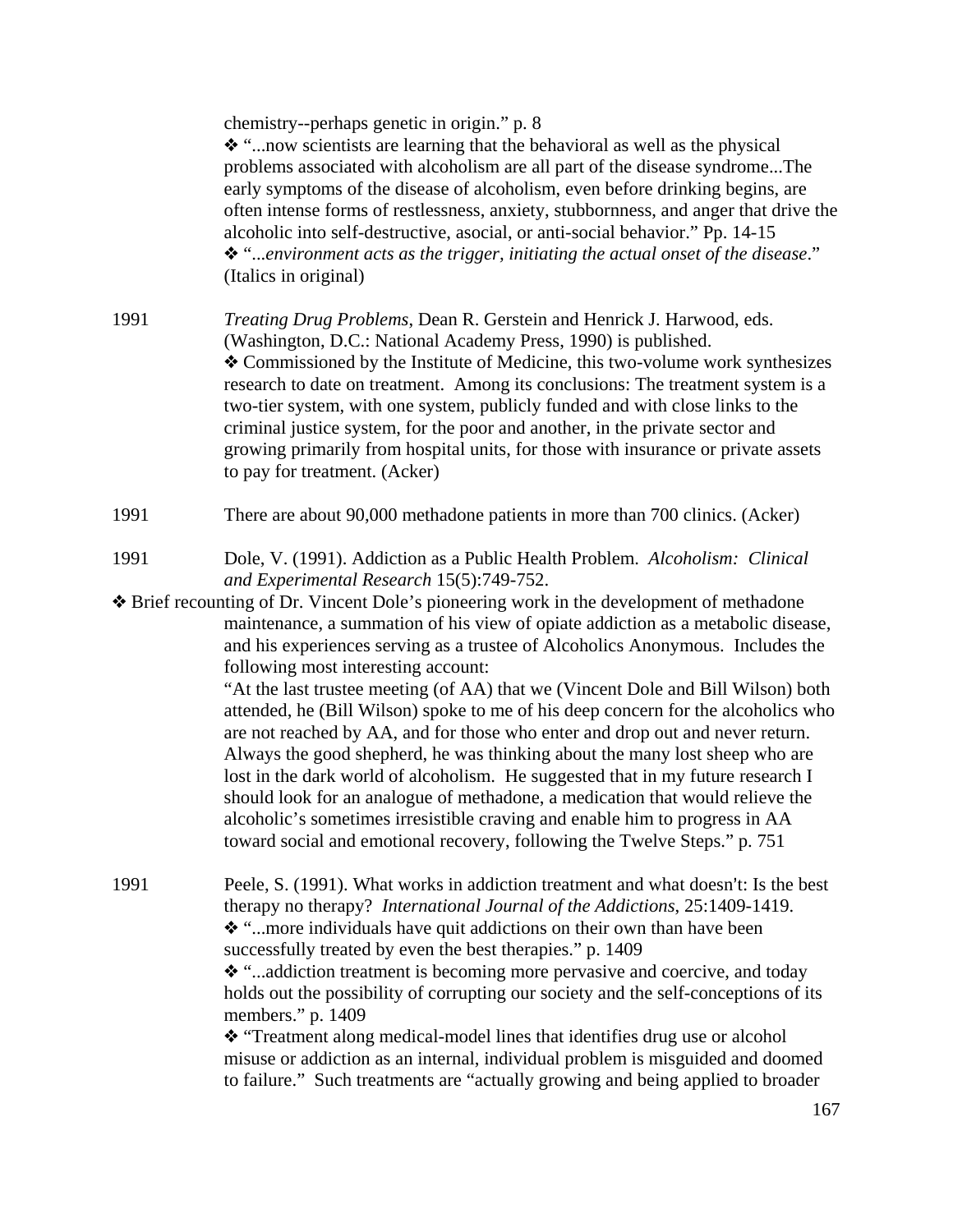and younger populations than those for which it was designed, meaning that a failed system is expanding into areas where its failures will be even more costly." p. 1415

˜ Peele claims that outcome studies should instead call for treatment that "teaches people skills for dealing with the world," "confronts without apology the negative value system of the addict" and "concentrates on broader social units- families, social groups, and communities--both as causes of and resolutions for addictions." p. 1415

˜ Quoting Mulford: "...it [the disease concept of alcoholism] encourages us to relinquish our authority for informally constraining each other's drinking behavior to designated 'experts' who are all too eager to assume this task." p. 1417

1991 Akers, R.L. (1991). Addiction: The Troublesome Concept. *Journal of Drug Issues*, 21:777-793.

> ˜ Documents deterioration of boundaries of concept of addiction culturally and professional, noting particularly the extension of the concept to drugs that do not induce physical addiction. Cocaine, for example, was declared addictive only by shifting the focus of addiction from one of physical dependence and withdrawal to one of a drugs' "unparalleled reward potency." p. 785

> ˜ "The addiction label is apt to be applied to any hard-to-stop undesirable habit, especially if the person applying the term wants to show how serious the problem is." p. 778

˜ "I have argued that the concept of addiction appears to have been changed mainly so that drugs such as cocaine can be more powerfully condemned and discredited, not because new evidence has shown it to be addictive under the traditional concept." p. 788

˜ Advocates return to narrow definition of addiction in terms of tolerance, physical addiction and withdrawal.

1991 Peele, S. and Brodsky, A. (1991). *The Truth About Addiction and Recovery*. New York: Simon and Schuster.

> ˜ "The disease model of addiction does more harm than good because it does not give people enough credit for their resilience and capacity to change." Pp.13-14 ˜ "What's wrong with calling a tenacious and destructive habit a disease? Three things: It isn't true. It doesn't help most people (and even those it does help might succeed just as well in some less costly, less limiting way). It prevents us from doing things that really would help." p. 21

Definition of disease model: (quoted)

1. Addiction is inbred and biological.

2. The solution is medical treatment and membership in spiritual groups such as AA

3. Addiction is all-or-nothing; you are or you aren't an addict.

4. Addiction is permanent and you can relapse at any moment.

5. Addicts are in "denial" and must be forced to acknowledge they have a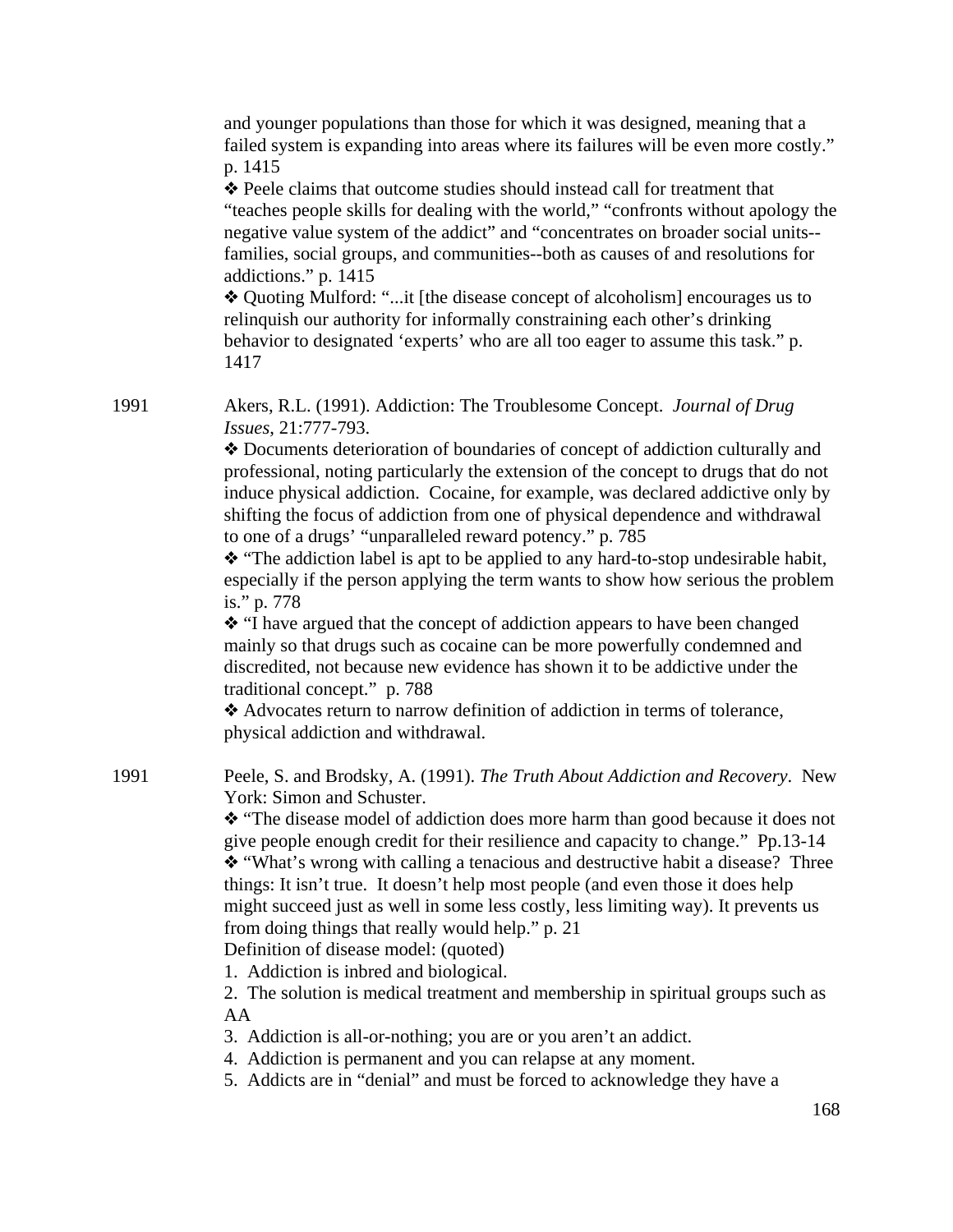disease.

|  | 6. The recovering addict/alcoholic is an expert on addiction. |  |
|--|---------------------------------------------------------------|--|
|  |                                                               |  |

- 7. Addiction is a "primary" disease
- 8. Your main associates must be other recovering addicts
- 9. You must accept the disease philosophy to recovery
- 10. Surrendering to a higher power is the key to recovery. p. 22

The disease Model is wrong because: (quoted)

1. No biological or genetic mechanisms have been identified that account for addictive behavior. p. 26

2. People do not necessarily lose control of themselves whenever they are exposed to the object of their addiction. p. 28

- 3. Addiction usually does not last a lifetime. p. 28
- 4. Progression is not inevitable--it is an exception. p. 28
- 5. Treatment is not a panacea. p. 29
- 6. It sets people up for failure. p. 32
- 7. It makes matters worse than they are. p. 33
- 8. It stigmatizes people for life. p. 34
- 9. It brutalizes and brainwashes the young. p. 34
- 10. It presents the alcoholic or addict as someone to emulate. p. 36

11. It ignores the rest of the person's problems in favor of blaming them all on the addiction. p. 36

12. It traps people in a world inhabited by other disease-suffers. p. 37

13. It excludes other approaches, many of which are more successful. p. 38

1991 Schaler, J. (1991). Drugs and Free Will. *Society* September/October. Reprinted in Wekesser, Alcoholism: Current Controversies, 1994

˜ Depicts the ever-widening extension of the concept of disease applied to socially deviant behavior as a means of absolving people from personal responsibility.

˜ Notes how addicts and treatment programs have psychological and financial stakes in the disease concept of addiction: "The more behaviors are diagnosed as disease, the more they will be paid by health insurance companies for treating these diseases." p. 42-43

˜ Contradictions: "Addiction is a disease beyond volitional control except when it comes to treatment failure, wherein "resistance" comes into play." p. 44 ˜ "...treatment does not work because there is nothing to treat." p. 44

- 1991 Maltzman, I (1991). Is Alcoholism a Disease? A Critical Review of the Controversy. *Integrative Physiological and Behavioral Science*, 26:200-210. ˜ "Our conclusion is that alcoholism, as a lawful pattern of observable signs and symptoms that deviate significantly from a norm of health, is a bio-psychosocial disease." p. 200
- 1991 Miller, N.; Chappel, J.N. (1991). History of the Disease Concept. *Psychiatric*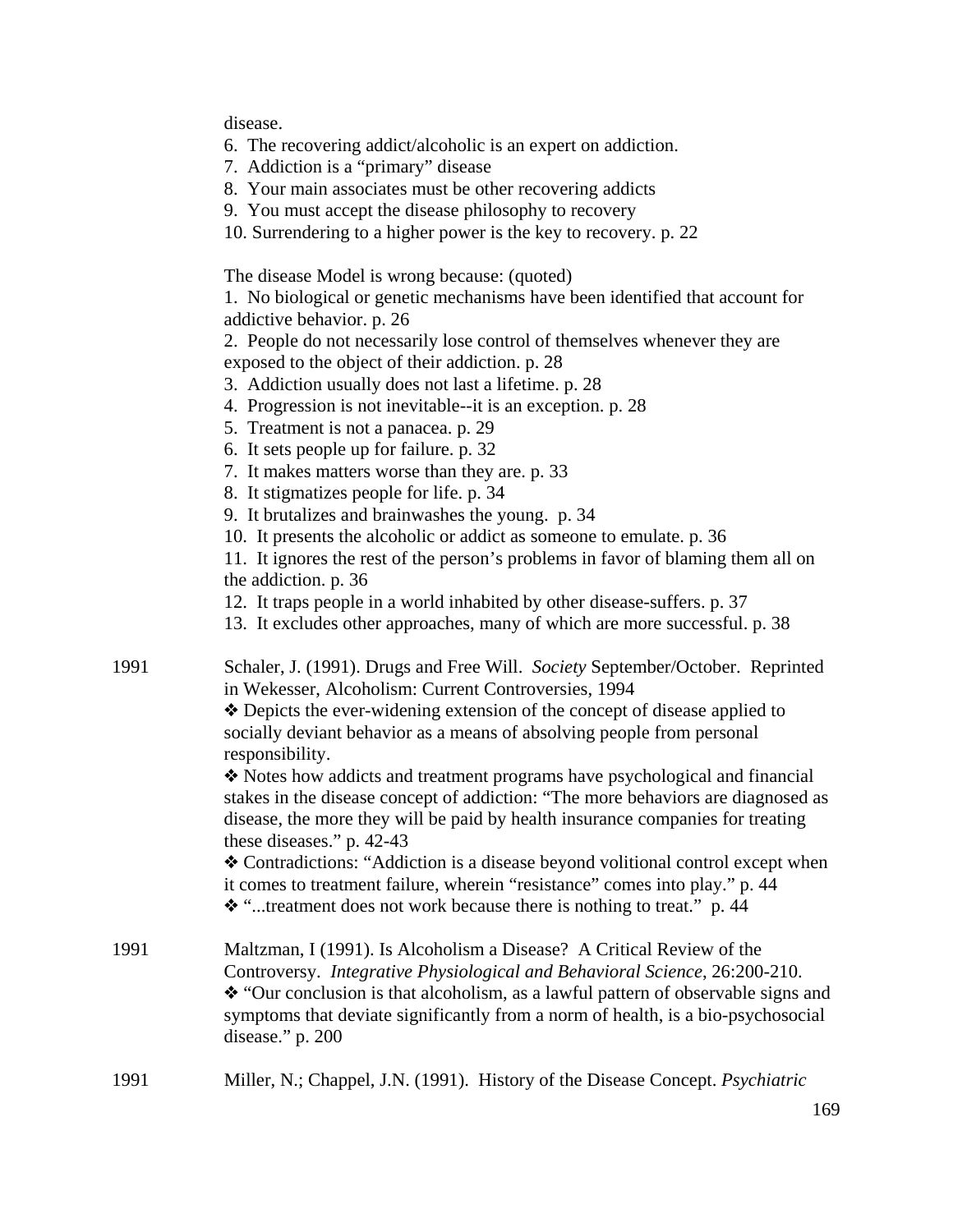*Annals*, 21(4):196-205.

˜ "Alcoholism has...suffered from a belief that has also plagued psychiatric disorders...That belief is the moral explanation of drinking and other drug use. The concept of free will as a primary explanation remains embedded in the modern notions about the etiology, natural history, and prognosis of alcoholism or drug addiction." p. 196

˜ "The debate over the legitimacy of alcoholism and drug addictions diseases wastes time, misdirects research, and de-emphasizes the need for diagnosis and treatment." p. 197

˜ "...according to the disease concept for alcoholism, it is consistent to hold that the alcoholic is not the cause of the alcoholism but must be held accountable for alcohol-induced behavior." p. 203

˜ "It has been clinically supported by studies that alcoholics and drug addicts are more likely to accept treatment and commit to a recovery program if they believe they have a disease rather than a moral problem." p. 203

˜ "No doubt the disease concept for alcoholism and drug addiction will survive, but the diagnosis and treatment for those who suffer will be greatly affected by how well it is accepted and integrated into medicine (psychiatry) as an independent disease." p. 204

1991 Noble, E.P. (1991). Genetic Studies in Alcoholism: CNS Functioning and Molecular Biology. *Psychiatric Annals,* 21(2):215-229 ˜ "Alcoholism is a disease of CNS dysfunction, with a large majority of alcoholics inheriting genes that predispose them to develop the disease...through identification of predispositional genes and study of their biochemical expression, the development of specific pharmaceuticals for treating alcoholics becomes a realistic possibility." p. 228

1991 Meisch, R. (1991). Studies of Drug Self-Administration. *Psychiatric Annals*, 21(4):230-2324.

> ˜ "The fact that animals self-administer the drugs that produce addiction in humans means there is a biological component to drug addiction. The fundamental core of drug addiction is that certain drugs can, under some conditions, serve as powerful reinforcers...drug addiction is an accident of nature whereby a normal biological process, namely reinforcement, produces a pathological outcome." p. 233

1991 Roizen, R. (1991). The American Discovery of Alcoholism, 1935-1939, Ph.D. Dissertation-Sociology, University of California, Berkeley. ˜ In describing the shift from an alcohol paradigm to an alcoholism paradigm, Roizen notes: "The alcoholism paradigm offers a strikingly different perspective. Alcohol is viewed as an addictive and destructive substance in only a minority of persons, known as alcoholics. Therefore it is the person of the alcoholic and not the substance alcohol that provides the focus of conceptualization and societal response." Preface, p. 2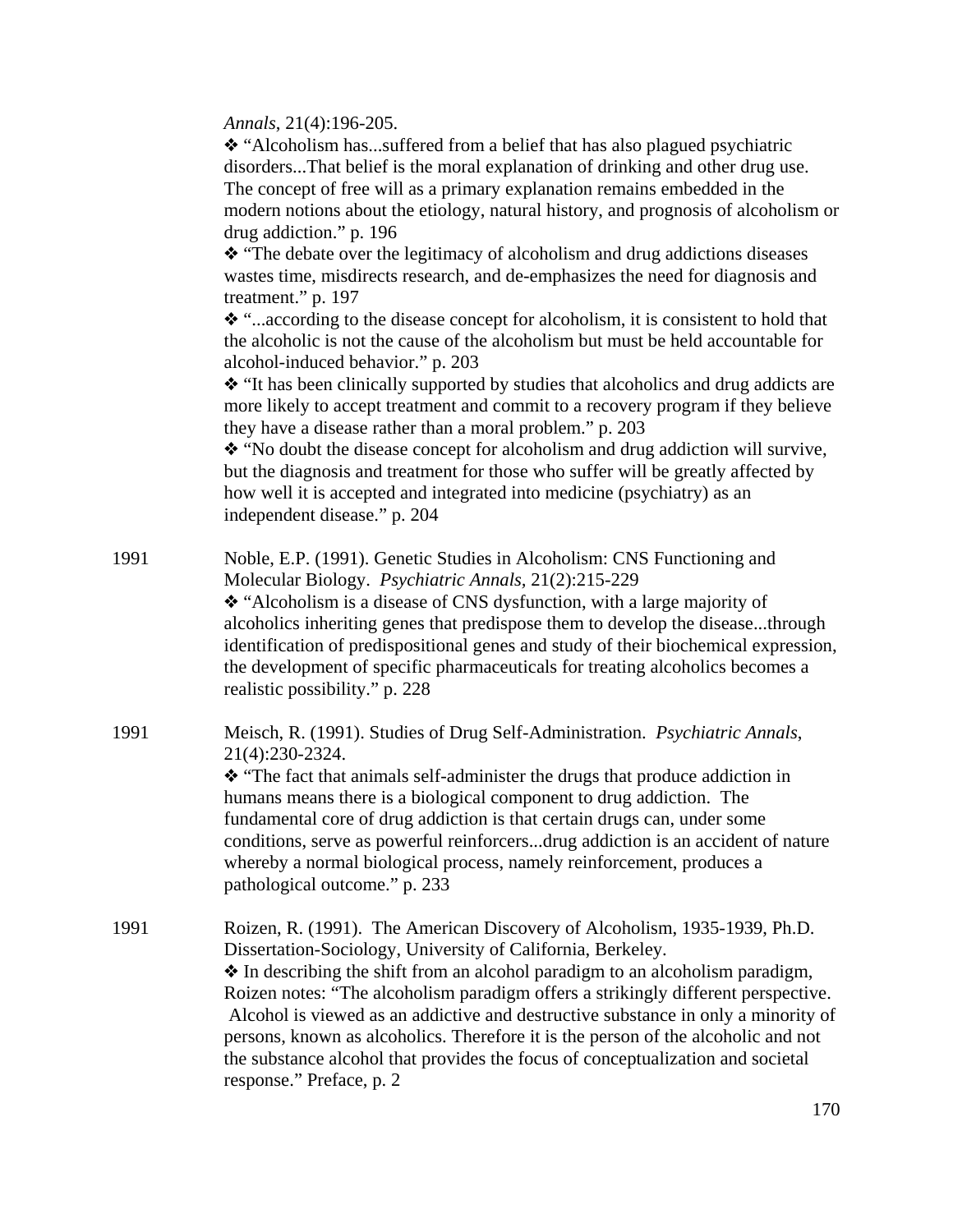˜ Quoting a Special Committee Report of the Research Council on Problems of Alcohol. The Committee recommended the following words to be included in small type on the RCPA letterhead: "Alcoholism will be dealt with as a disease comparable in seriousness to tuberculosis, syphilis, and other major disorders." Chapter 8, p. 10.

1991 Roman, P.M. (1991). Problem Definitions and Social Movement Strategies: The Disease Concept and the Hidden Alcoholic Revisited. In: P.M. Roman, Ed., *Alcohol: The Development of Sociological Perspectives on Use and Abuse*, Brunswick, NJ: Center of Alcohol Studies, pp 235-253.

> ˜ A medicalized concept of alcohol problems achieved two things in Post-Repeal America: (1) it shifted the problem definition from the product to the person portrayed alcohol as a "manageable cultural item," and (2) it shifted the problem focus from one of drinking alcohol to one of compulsive drunkenness and offered AA as a solution for the latter.

> ˜ "...the disease model has come to be used very loosely to refer to a vast range of alcohol problems. These applications include many instances where there is no evidence of loss of individual control over drinking, evidence that once was believed to be the very "heart" of the disease designation of alcoholism." p. 238 ˜ Notes the way in which a medicalized model of alcoholism was extended to medicalized views of all misuse of alcohol and all alcohol problems. p. 240 ˜ Notes that intermingling alcohol with other drugs, particularly the illicit drugs, may spread the intense negative feelings toward illicit drug users to alcoholics. p. 241

 $*$  "Empirical reality seems better described as comprised of: (1) persons without drinking problems, (2) persons whose drinking may exceed some objective standard but who are socially integrated, (3) persons whose drinking behavior is leading in the direction of social reactions that will precipitate possible referral and labeling, and (4) persons whose drinking behaviors have led others to take actions toward them that resulted in the formal label of alcoholic." p. 251

1991 Lewis, D. (1991). Comparison of Alcoholism and Other Medical Disease: An Internist's View. *Psychiatric Annals*, 21(5):257-265.

˜ "...a particular condition is designated a disease at least as much a matter of cultural consensus as medical truth." p. 256

˜ "...alcoholism can be viewed as a biologically based disease in which genetic predisposition is activated by environmental factors." p. 259

˜ "Although alcoholism and a variety of other disease can be described by a rigid notion of disease, few diseases fit the model of being purely biological, discrete entities with steadily progressive courses and that show no evidence of volitional influence in their etiology or manifestations." p. 262

## 1991 Cermak, T. (1991). Co-Addiction as a Disease. *Psychiatric Annals*, 21(5):268- 272.

˜ "The word *co-alcoholism* arose in the early 1970s, and transmuted to *co-*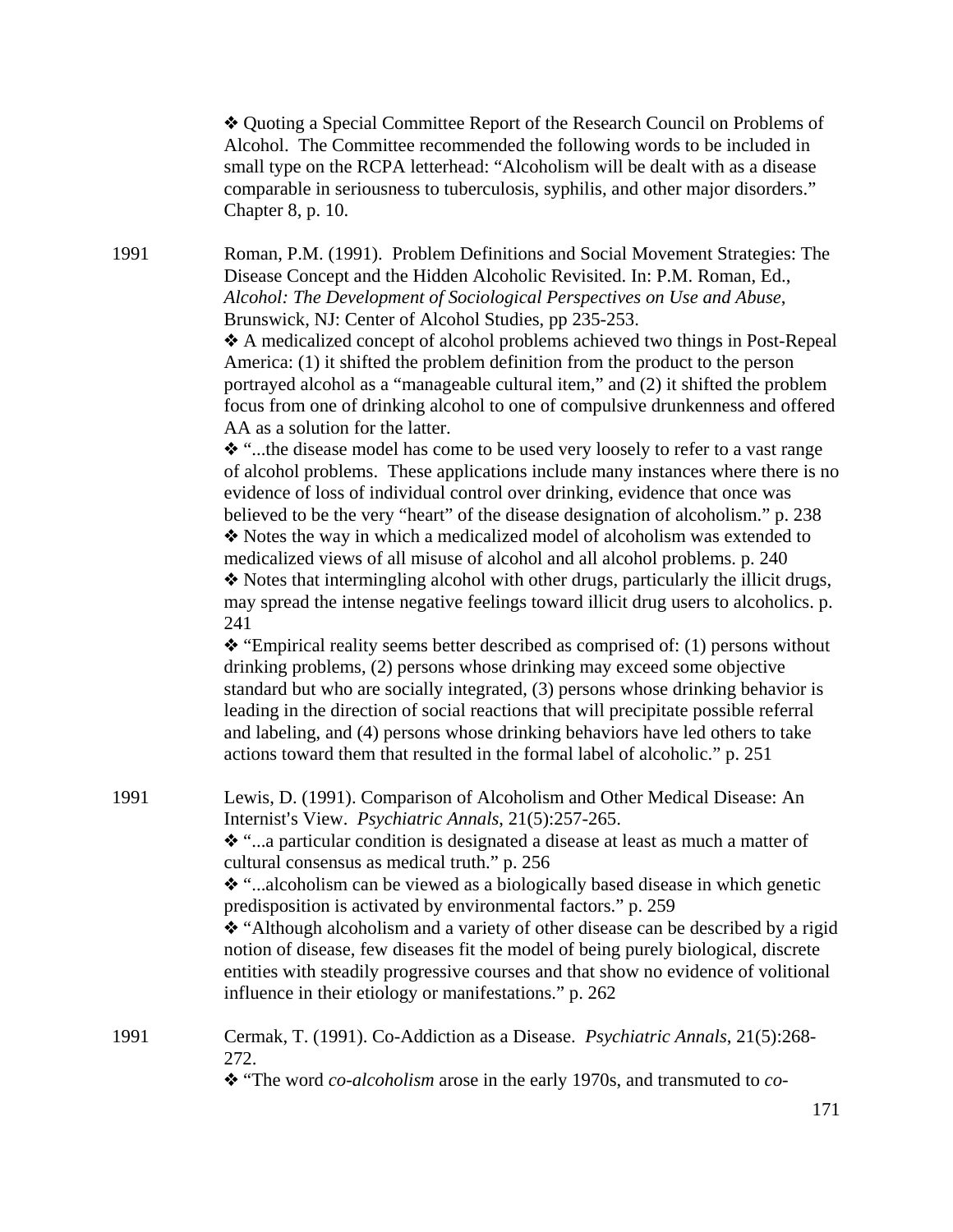|      | dependence and co-addiction when alcoholism was absorbed into the more<br>generic terms of chemical dependence and addictive disease." p. 266<br>• "codependence is seen as a disease entity for which operational diagnostic<br>criteria can be developed." p. 269 (Proposed criteria included in article.)                                                                                                                                                                                                                                                                                                                                                                                                                                                                                                                                                                                                                                                                                                                                                                                                                                                                                                                                                                                |
|------|---------------------------------------------------------------------------------------------------------------------------------------------------------------------------------------------------------------------------------------------------------------------------------------------------------------------------------------------------------------------------------------------------------------------------------------------------------------------------------------------------------------------------------------------------------------------------------------------------------------------------------------------------------------------------------------------------------------------------------------------------------------------------------------------------------------------------------------------------------------------------------------------------------------------------------------------------------------------------------------------------------------------------------------------------------------------------------------------------------------------------------------------------------------------------------------------------------------------------------------------------------------------------------------------|
| 1991 | Bell, C. and Khantzian, E. (1991). Contemporary Psychodynamic Perspectives<br>and the Disease Concept of Addiction: Complementary or Competing Models?<br>Psychiatric Annals, 21(5):273-281.<br>* "To enter the world of addiction, and addictions treatment, is to feel a lot like<br>Alice, falling down a rabbit hole or stepping through a looking glass, only to<br>discover oneself a stranger in a strange land where things are hardly ever what<br>they seem. It is an ever-changing world, frequented by disconcerting, sometimes<br>bizarre characters, and most characterized by ambiguity. To negotiate this<br>unsettling terrain requires a high tolerance for uncertainty coupled with an<br>appreciation of the nature of paradox-for in this world its is paradox that reigns<br>supreme." p. 273<br>• The disease concept is helpful in clearly establishing the realization that<br>exogenous substances and addictive processes can govern behavior. It is too<br>reductionist, however, to argue that physiological or disease processes alone<br>govern the complexities of a reliance on substances." p. 274<br>* "The debate whether substance abuse is a disease or a symptom most often<br>hinges on arguments about psychopathology associated with it." p. 280 |
| 1992 | Morse, R. and Flavin, D. (1992). Definition of Alcoholism. Journal of the<br>American Medical Association, 268:1012-1013. (Also in Wekesser, Alcoholism,<br>1994)<br>* "Although the term alcoholism has been used over the years as a vague, poorly<br>understood, and sometimes morally flavored term, we do not believe it is<br>necessary or desirable to discard it."<br>* "Alcoholism is a primary, chronic disease with genetic, psychosocial, and<br>environmental factors influencing its development and manifestations."<br>❖ "Disease" means an involuntary disabilitya discrete entity that is not<br>deliberately pursued."                                                                                                                                                                                                                                                                                                                                                                                                                                                                                                                                                                                                                                                   |
| 1992 | Walters, G.D. (1992). Drug-seeking Behavior: Disease or Lifestyle? Professional<br>Psychology: Research & Practice, 23(2):139-145.<br>◆ Presents and then challenges the following alleged assumptions of the disease<br>concept of addiction: (1) A Disease should be a primary condition, not a<br>secondary symptom, (2) A disease involves a recognizable set of signs and<br>symptoms that permit accurate diagnosis, (3) A disease has clearly established<br>etiological agents and causes, (4) A disease brings about specific anatomical and<br>physiological changes in the affected individual, and (5) A disease has a<br>predictable and progressive course.<br>* "In theory, the disease model holds that only a portion of the substance-abusing<br>population suffers from the disease of alcoholism--drug addiction. In practice,                                                                                                                                                                                                                                                                                                                                                                                                                                          |

172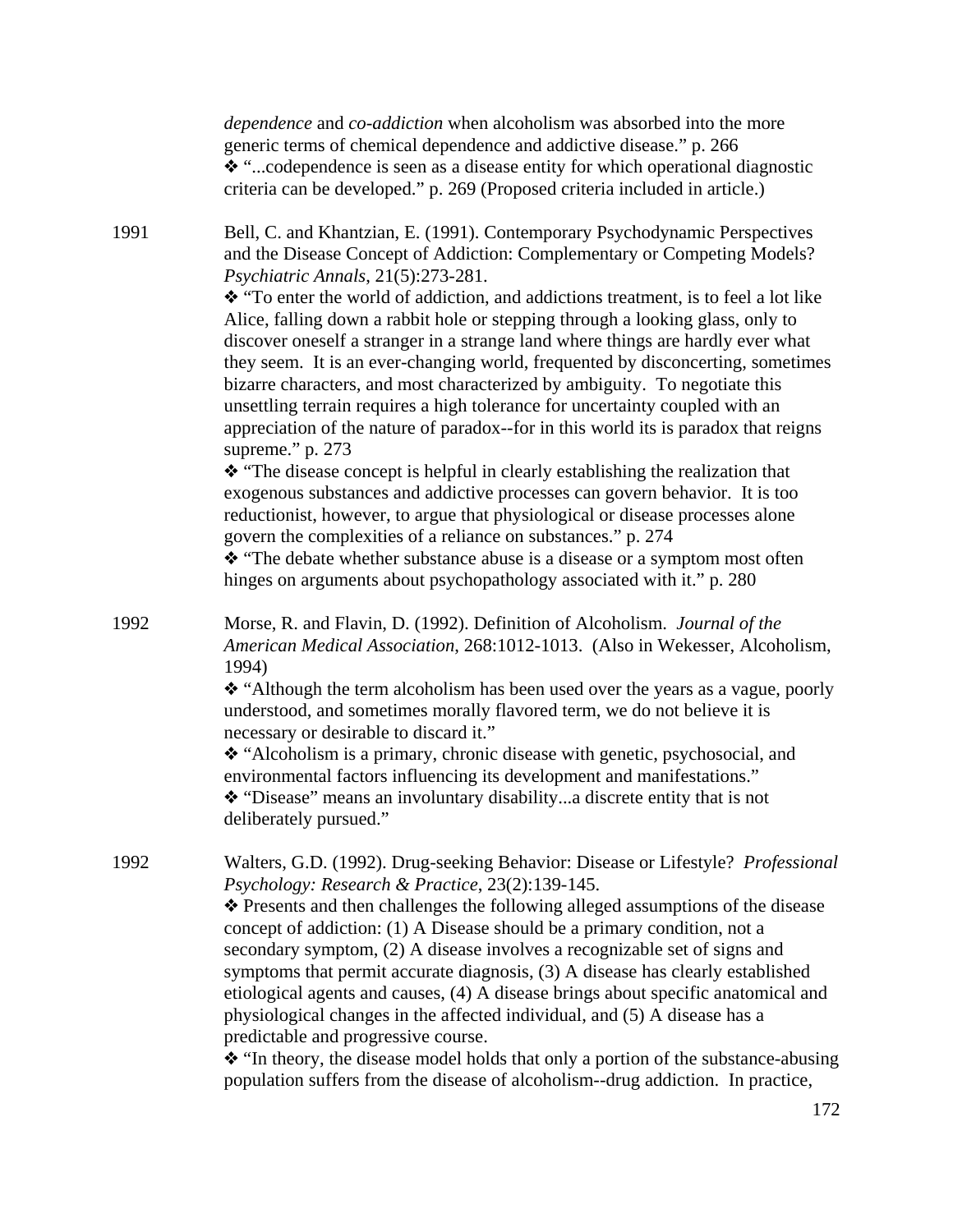|      | however, nearly everyone with a substance-abuse problem who enters a disease-<br>based intervention program is treated as if he or she was suffering from a<br>disease." p. 143                                                                                                                                                                                                                                                                                                                                                                                                                                                                                                                                                                                 |
|------|-----------------------------------------------------------------------------------------------------------------------------------------------------------------------------------------------------------------------------------------------------------------------------------------------------------------------------------------------------------------------------------------------------------------------------------------------------------------------------------------------------------------------------------------------------------------------------------------------------------------------------------------------------------------------------------------------------------------------------------------------------------------|
| 1992 | Milam, James (1992). "The Alcoholism Revolution" The Professional<br>Counselor, August. Http://hookomo.aloha.net/~bobalex/two.htm<br>❖ Contrasts psychogenic and biogenic models of alcoholism<br>* "The biogenic model recognizes that alcoholism is a primary addictive<br>response to alcohol in a biologically susceptible drinker, regardless of character<br>and personality."<br>There is no pre-drinking personality nor pre-drinking mental illness associated<br>with the onset of alcoholism; those later found in late stage alcoholics are the<br>neuropsychological consequences, not causes of, alcoholism.                                                                                                                                      |
|      | * Refers to "alcohol abuse" as a "psychogenic term of moral censure."<br>❖ Complains that the term "addiction" was stripped of its profound biogenic<br>meaning.                                                                                                                                                                                                                                                                                                                                                                                                                                                                                                                                                                                                |
|      | * "Alcohol is selectively addictive, and the selection is biological."<br>❖ Contends that alcoholism is linked solely to genetic vulnerability.<br>* "There are not two or more types of alcoholism. There are merely different<br>complications and different types of people who are alcoholic, with different<br>levels of concern and strategies of damage control." (Milam, 1992)<br>* "The person as transmogrified, transformed by the brain syndrome, enters<br>treatment alone. The original, authentic person is not present. He or she has been<br>superceded, replaced. All therapeutic dialogs with patients during the first weeks<br>of treatment, until Jekyll is allowed to reappear, are dialogs with Hyde, through<br>his 'mask of sanity'." |
| 1992 | Erickson's "A Pharmacologist's Opinion: Alcoholism: The Disease Debate Needs<br>to Stop" in Alcohol and Alcoholism.                                                                                                                                                                                                                                                                                                                                                                                                                                                                                                                                                                                                                                             |
| 1992 | Morgenstern, J. and McCrady, B.S. (1992). Curative Factors in Alcohol and Drug<br>Treatment: Behavioral and Disease Model Perspectives. British Journal of<br>Addiction, 87:901-912.<br>◆ Reference that the "disease model" is the approach taken by AA and not that of<br>investigators emphasizing genetic/biological factors in alcoholism. P. 902-3<br>* Found disease proponents advocated many behavioral process approaches.<br>* "Results seem to indicate that the simple disease model approach of acceptance<br>of alcoholism as a disease, surrendering to a higher power, and affiliation with<br>Alcoholics Anonymous is evolving into a more complex treatment approach<br>integrating the therapeutic aspects of other models." p. 909         |
| 1992 | Davies, J.B. (1992, 1997). The Myth of Addiction. New York: Harwood Academic<br>Publishers.<br><b>❖</b> "conceptualizing drug use in terms of 'addiction' is primarily an illustration<br>of how attribution works, rather than being a 'true' or 'scientific' account." p. 25                                                                                                                                                                                                                                                                                                                                                                                                                                                                                  |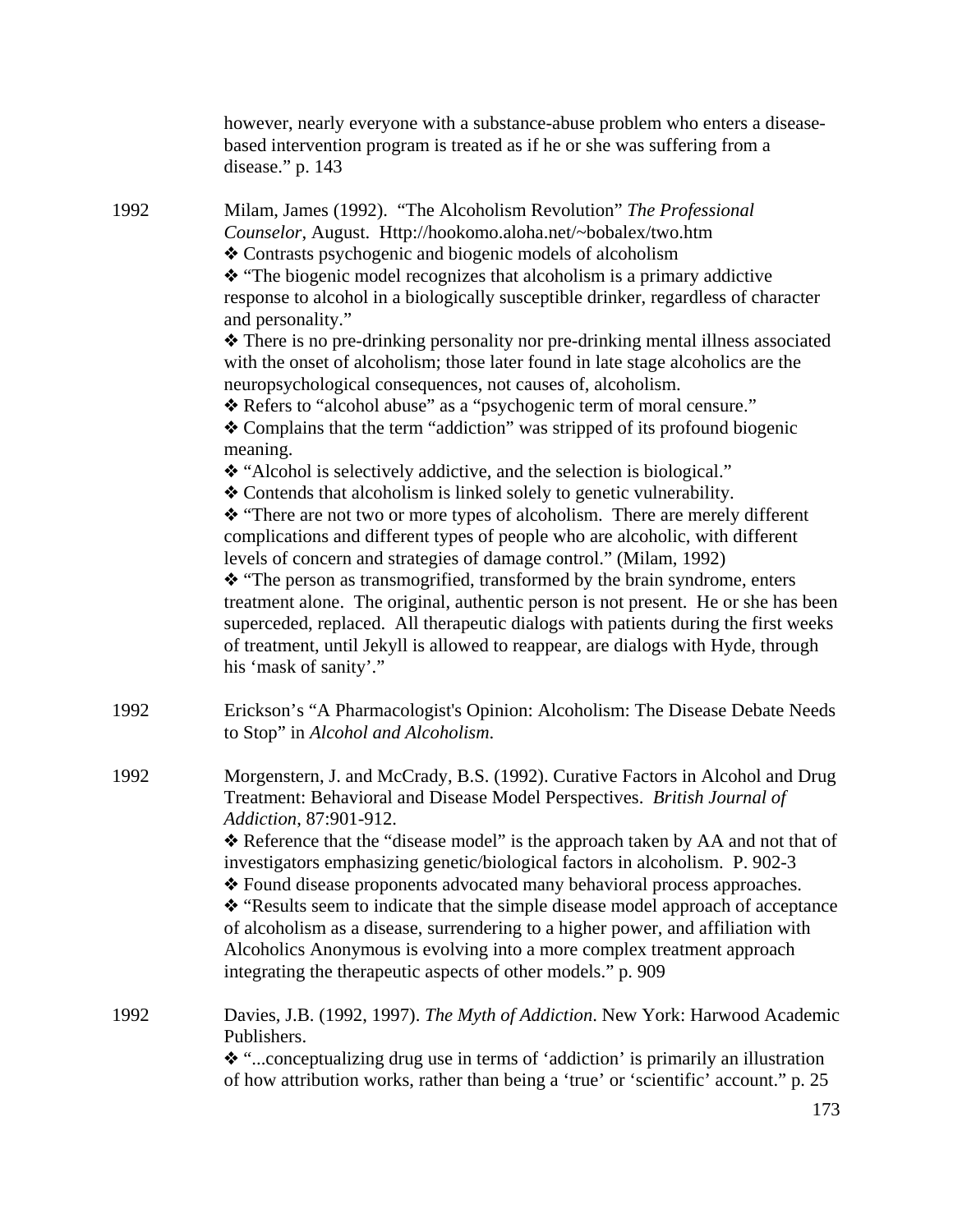˜ "...the idea of addiction-as-disease is alive and well amongst many drug and alcohol misusers and their families, and in many treatment agencies. It will not go away for one simple reason. Namely, it is highly functional." p. 47 ˜ "...the problem or reification, the process whereby a convenient semantic symbol becomes transmuted into an entity which is assumed to have real existence." p. 50

˜ "The idea that the pharmacology of drugs makes people into addicts against their 'will' has to be contrasted with the idea that people make addicts of themselves because they choose to do so. The latter...makes sense of the fact that treatment for addictions frequently seems to have more in common with procedures for attitude change, than with medical intervention." p. 54

˜ "The idea that addiction is a state in which the driving force for autonomous action becomes lost to the individual, and is taken over by craving, an irresistible psychological force fueled by inevitable and excruciating withdrawal symptoms, is untenable since these concepts do not in fact possess the monolithic properties that they would require in order to assume the roles assigned to them." p. 55

1993 Acker, C. (1993). Stigma or Legitimation? A Historical Examination of the Social Potentials of Addiction Disease Models. *Journal of Psychedelic (Psychoactive) Drugs*, 25:193-205.

> ˜ "When, and for whom, is addiction a disease? For a White, middle-class addict working in a company with a skillfully administered employee assistance program (EAP) and liberal health care benefits, addiction surely is a disease. It is also a disease for an African-American whose only employment consists of illicit trafficking in drugs or sex, who is arrested for possession or sale of drugs, who goes to prison upon conviction, and who is never exposed to treatment? Or is it a disease for an addict who stops drug use and maintains abstinence without ever seeking treatment?" p. 193

> ˜ We have seen the "emergence of a non-punitive disease model of addiction that has many adherents in the addiction treatment profession but which has not displaced the enforcement activity directed as users of illegal drugs." p. 194

˜ "Individuals can be caught in blame when popular explanations of disease emphasize individual behavior as the cause." p. 195

˜ Slightly Paraphrased: Calling something a disease can constitute an expression of social norms and a function of social control. p. 196

˜ "...disease definitions may be entirely constructed by elite or dominant groups without input from those actually experiencing the stigmatized condition." p. 197 ˜ "The harsher the stigma placed on addiction, the more intense are the

disincentives to revealing one's condition in order to seek treatment." p. 197 ˜ "drug addiction shares with syphilis the status of a disease involving disapproved behavior." p. 200

˜ "However sheltering or utilitarian some disease models may be in legitimizing care, a potential for coercion resides within any system of disease definition." p. 203

˜ "It is not enough to ask whether addiction is a disease. One must also ask what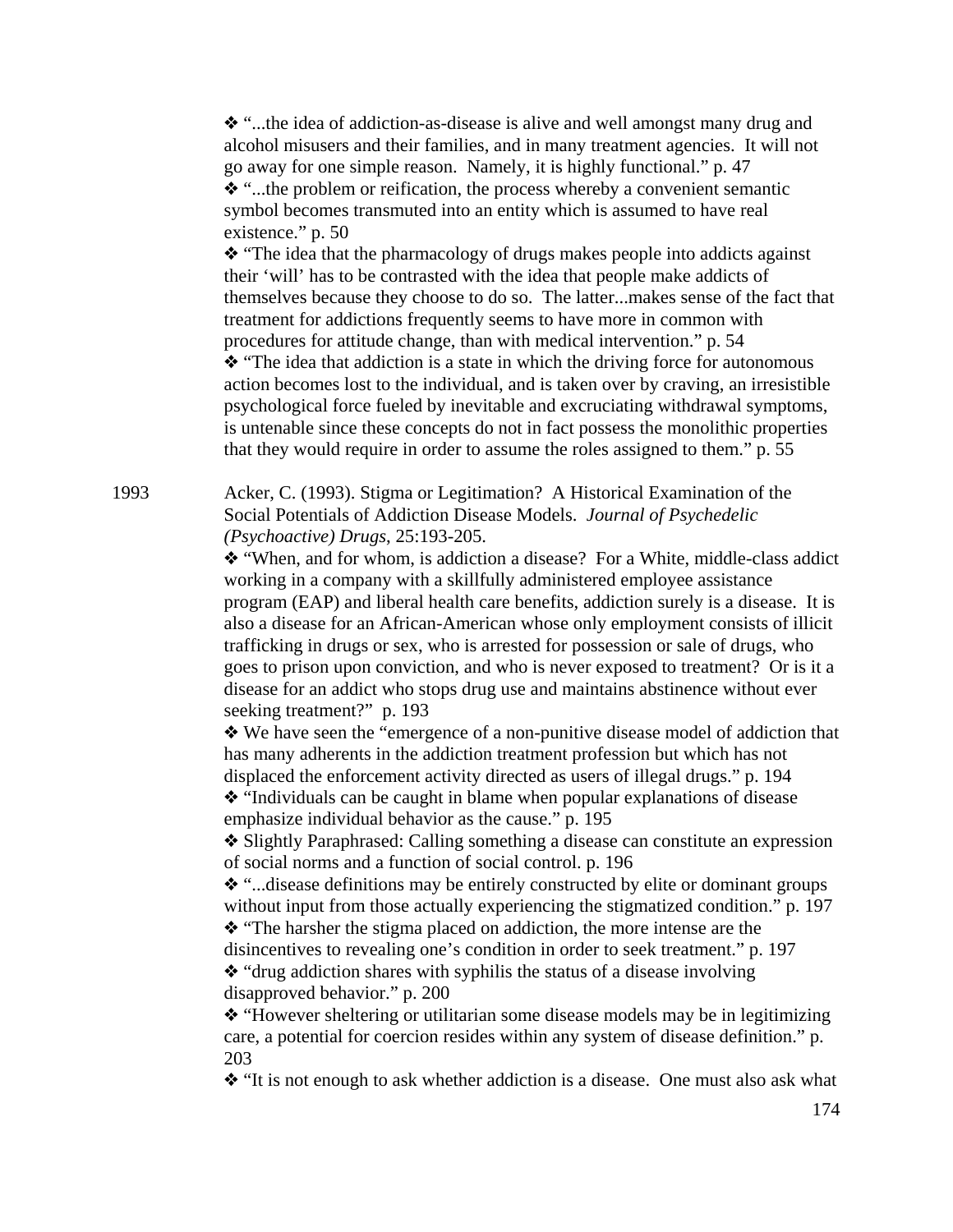|      | kind of social space a particular disease formulation creates for those who have<br>the disease. One must further inquire whether the treatment and prevention<br>infrastructure makes care and other services available in an equitable manner to<br>all social groups." p. 204                                                                                                                                                                                                                                                    |
|------|-------------------------------------------------------------------------------------------------------------------------------------------------------------------------------------------------------------------------------------------------------------------------------------------------------------------------------------------------------------------------------------------------------------------------------------------------------------------------------------------------------------------------------------|
| 1993 | Roizen's paper "Merging alcohol and Illicit Drugs: A Brief Commentary on the<br>Search for Symbolic Middle Ground Between Licit and Illicit Psychoactive<br>Substances."                                                                                                                                                                                                                                                                                                                                                            |
|      | $\cdot$ "(1) conceptually, the alcoholism paradigm places the locus of alcohol-related<br>problems in the 'faulty drinker' whereas the paradigm for illicit drugs places it in<br>the 'dangerous substances'; (2) pragmatically, the alcoholism paradigm<br>emphasizes treatment whereas the illicit-drug paradigm emphasized enforcing the<br>tabu; (3) morally, the alcoholism paradigm offers a measure of exculpation<br>whereas the illicit-drug paradigm leaves the stigma of addiction virtually<br>unmitigated." p. 6       |
|      | ◆ If the trend toward merging alcohol and other drug problems continues we<br>could see a "drug-ification" of alcohol problems and an "alcoholization" of drug<br>problems that could produce either a middle ground between the historical<br>positions or a new paradigm that could embrace these two formerly separate<br>problem areas. p. 10                                                                                                                                                                                   |
|      | * "Moreover, as Christie and Brunn (1969) sagely pointed out many years ago,<br>multiple and fuzzy meanings may well be one of the assets and even requirements<br>of viable social problems paradigms, given that such paradigms must serve to<br>integrate thought, feeling and action across many institutional planes, diverse<br>interest groups, and changing historical circumstances." Roizen, 1993 p. 11<br>* "alcohol has been undergoing a process of re-problematization." p. 17, e.g.,<br>FAS/FAE, DUI, youth drinking |
| 1993 | DSM-IV presents seven criteria for alcohol and other drug dependence, three<br>required for diagnosis. (Jaffe 1994)                                                                                                                                                                                                                                                                                                                                                                                                                 |
| 1993 | Chiauzzi, E.J. and Liljegren, S. (1993). Taboo Topics in Addiction Treatment: An<br>Empirical Review of Clinical Folklore. Journal of Substance Abuse Treatment<br>10:303-316.                                                                                                                                                                                                                                                                                                                                                      |
| 1993 | Sanchez-Craig, M. (1993). Saying When: How to Quit Drinking or Cut Down.<br>Toronto: Addiction Research Foundation.<br>Significant for its inclusion of moderation as well as abstinence goal.                                                                                                                                                                                                                                                                                                                                      |
| 1993 | Spicer, J. (1993). Minnesota model: The evolution of the multidisciplinary<br>approach to addiction recovery. Center City, MN: Hazelden Educational<br>Materials.                                                                                                                                                                                                                                                                                                                                                                   |
|      | * Notes Nelson Bradley's innovations at Willmar: separating alcoholics from the<br>mentally ill, unlocking treatment the units, hiring recovering alcoholics as<br>counselors, and integrating AA principles within a multidisciplinary team. p. 3                                                                                                                                                                                                                                                                                  |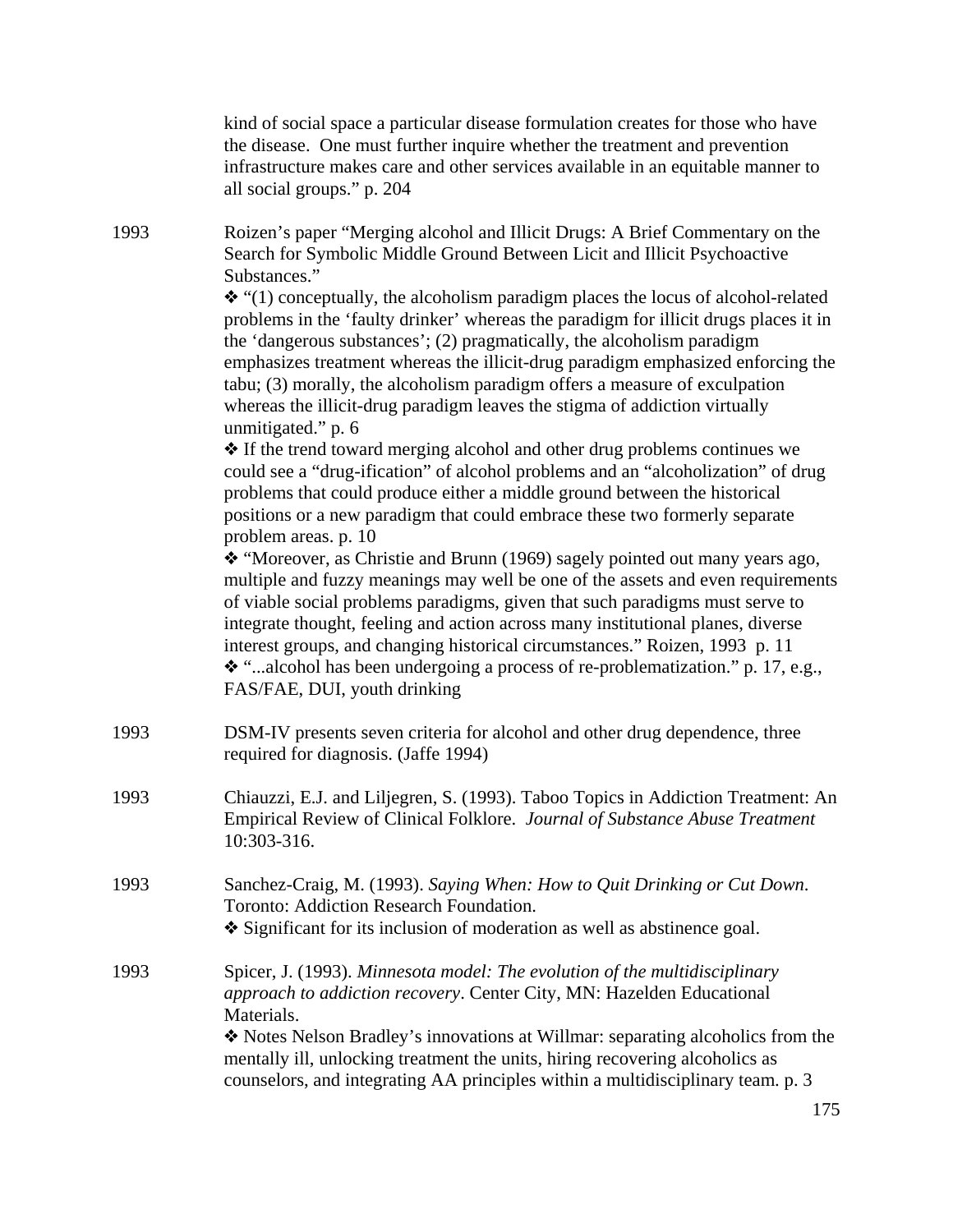˜ Identifies Willmar's treatment model as: "1. Alcoholism exists. 2. Alcoholism is an illness. 3. Alcoholism is a no-fault illness. 4. Alcoholism is a multiphasic illness. 5. Alcoholism is a chronic, primary illness. 6. Initial motivation for treatment is unrelated to outcome. 7. Education about alcoholism must begin in the community." pp 35-36

1993 Miller, W. (1993). Alcoholism: Toward a Better Disease Model. *Psychology of Addictive Behaviors*, 7(2):129-136.

> $\triangleleft$  Notes that the disposition disease model rests on four propositions: (1) Alcoholism is a unitary disorder; (2) Alcoholism is caused by physical abnormalities. (3) Loss of control is the cardinal characteristic of alcoholism, and (4) alcoholism is irreversible. p. 130

> ˜ "In summary, a dispositional disease model, as exemplified by Under the Influence (Milam and Ketcham, 1983), construes alcoholism as an incurable allor-none unitary disorder caused solely by hereditary physical abnormalities. Although selective studies can be cited to illustrate its key assertions, the core assumptions of the model are and always have been contradicted by a large body of scientific research on alcohol and related problems." p. 133

> ˜ "This (dispositional disease) model is simply inadequate for the task of describing, understanding, and addressing alcohol problems in society...A public health perspective provides a broad and widely accepted model to guide social programs for overcoming complex health problems. A descriptive model based on continua of severity, and an etiological model encompassing host, agent, and environmental factors seem better suited to guide future research, treatment, and prevention efforts." p. 135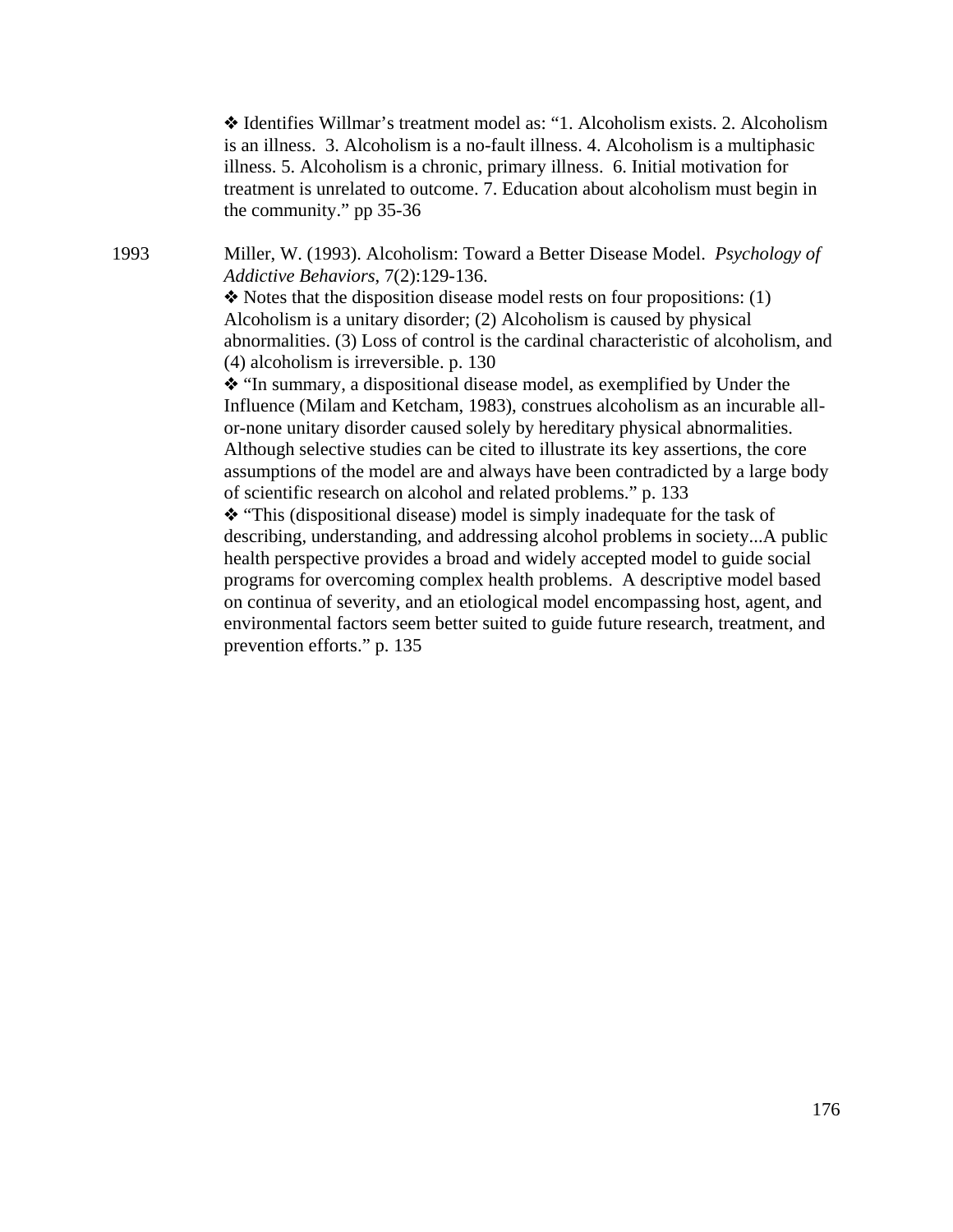## **The Combined Addiction Disease Chronologies of William White, MA, Ernest Kurtz, PhD, and Caroline Acker, PhD 1994 - 1999**

The years 1994-1999 opened with Miller and Kurtz (1994) challenging the attribution of the source of the modern disease concept to Alcoholics Anonymous. Such attributions continue throughout the late 1990s (Ragge, 1998; Horvath, 1998; Gilliam, 1999). As the criticism of the addiction disease concept became more strident (Schaler, 1997; Ragge, 1998; Barr, 1999), traditional disease advocates (Lewis, 1994; Maltzman, 1994) were joined by new advocates (Leschner, 1997; Kostner, 1998) who sought to incorporate a growing body of addiction science into the defense of the concept. One change in the nature of this debate was that it moved outside the narrow walls of the addiction field into the larger public domain. This was evidenced in two ways: greater media coverage of the addiction disease debate (Shute, 1997; Mulford, 1998; Mcoscar, 1999) and the growth in alternatives to AA (Kishline, 1994; Trimpey, 1996) that based their philosophies in part on attacks on the addiction disease concept.

A significant development in the conceptualization of addiction as a disease was evident in the work of O'Brien and McLellan (1996) who explored the need for and implications of understanding addiction as a chronic disease. Brown (1998) responded with concerns that portraying addiction as a chronic, relapsing disorder could contribute to therapeutic pessimism by misrepresenting the number of people who achieved permanent recovery.

| 1994 | A 60 Minutes segment called "Easy Money" opens with: "If you're a drug addict<br>or an alcoholic and you are looking for an easy way to make some easy money,<br>the Social Security Administration is more than willing to help you out even<br>when they probably know you are more than likely to buy more drugs or another<br>bottle of booze." The SSI's drug addiction and alcoholism program is be ended by<br>Congress in March 1996. (Hunt and Baumohl, 2000)                                                                                                                                        |
|------|---------------------------------------------------------------------------------------------------------------------------------------------------------------------------------------------------------------------------------------------------------------------------------------------------------------------------------------------------------------------------------------------------------------------------------------------------------------------------------------------------------------------------------------------------------------------------------------------------------------|
| 1994 | Miller, W. and Kurtz, E. (1994). Models of Alcoholism Used in Treatment:<br>Contrasting AA and Other Perspectives with Which it is Often Confused. Journal<br>of Studies on Alcohol, pp.159-166 (March).<br>❖ Four assumptions of American disease model<br>1. Alcoholism is a unitary disease that one either does or does not have--no gray<br>area.<br>2. The causes of alcoholism are biological.                                                                                                                                                                                                         |
|      | 3. The definitive symptom of alcoholism is loss of control.<br>4. The condition is incurable.<br>* "The absolute black-or-white tone in which the American disease model is<br>often expressed isat variance with the character of A.A."<br>◆ Wilson on controlled drinking: "If anyone who is showing inability to control<br>his drinking can do the right-about-face and drink like a gentlemen, our hats are<br>off to him."<br>$\triangle$ "A.A. writings do not assert: (a) that there is only one form of alcoholism or<br>alcohol problem, (b) that moderate drinking is impossible for everyone with |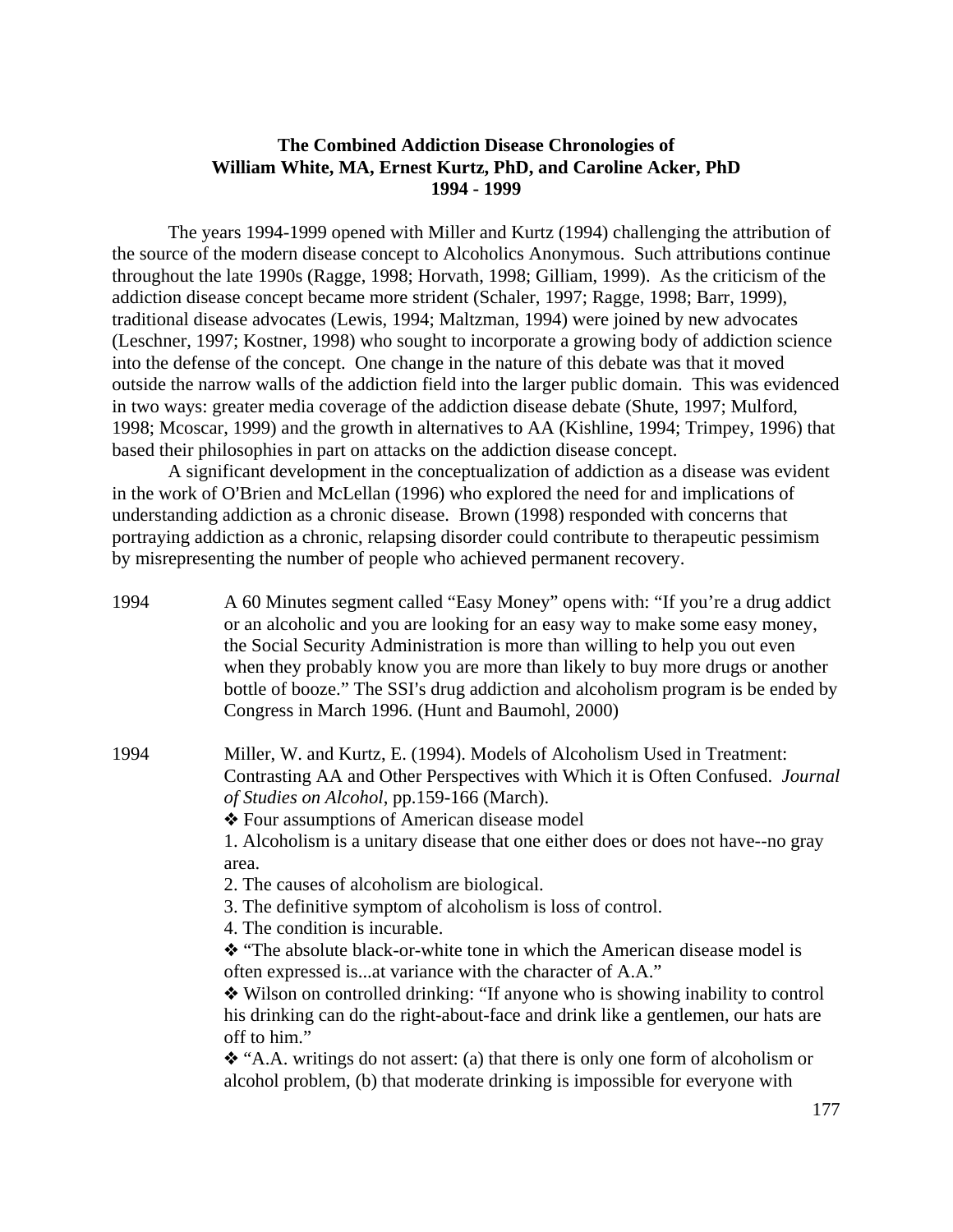|      | alcohol problems, (c) that alcoholics should be labeled, confronted aggressively,<br>or coerced into treatment, (d) that alcoholics are riddled with denial and other<br>defense mechanisms, (e) that alcoholism is a purely physical disorder, (f) that<br>alcoholics are not responsible for their conditions or actions." p. 105                                                                                                                                                                                                                                                                                                                                                                                                                                                                                                                                                                                                                                                                                                                                                                                                                                                                                                                                                     |
|------|-----------------------------------------------------------------------------------------------------------------------------------------------------------------------------------------------------------------------------------------------------------------------------------------------------------------------------------------------------------------------------------------------------------------------------------------------------------------------------------------------------------------------------------------------------------------------------------------------------------------------------------------------------------------------------------------------------------------------------------------------------------------------------------------------------------------------------------------------------------------------------------------------------------------------------------------------------------------------------------------------------------------------------------------------------------------------------------------------------------------------------------------------------------------------------------------------------------------------------------------------------------------------------------------|
| 1994 | Kirkpatrick, J. (1994). The Disease of Alcoholism. Quakerstown, PA: Women for<br>Sobriety, Inc. (WFS Pamphlet)<br>* Quotes author of New York Times Magazine article: "Though the disease may<br>be set in motion by environmental and/or psychological factors, alcoholics fall<br>prey to their illness because their metabolisms, due to either genetic<br>predisposition or to the effects of heavy drinking, differ distinctly from those of<br>non-alcoholics." pp. 4-5                                                                                                                                                                                                                                                                                                                                                                                                                                                                                                                                                                                                                                                                                                                                                                                                           |
| 1994 | Burman, S. (1994). Disease Concept of Alcoholism: Its Impact on Women's<br>Treatment. Journal of Substance Abuse Treatment, 11(2):121-126, 1994.<br>* "The disease concept provides a means of identification with an illness that<br>creates physical, psychological, social and spiritual impairment. It also serves as<br>a forceful intervention strategy that modifies behavior, attitudes, belief systems<br>and values." p. 122<br>With the focus on illness, the unidimensional disease model is incomplete for<br>women as global functioning, psychosocial and other environmental stressors are<br>often overlooked or minimized in treatment." p. 125<br>* "As a strategy to promote cognitive and behavioral change, an illness model<br>may inadvertently diminish women's already weakened self-concept and the<br>necessity to establish personal empowerment to take responsibility for these<br>changesFostering dependency on others to solve problems and find solutions<br>appears to be a major deficiency of the model." p. 125                                                                                                                                                                                                                                  |
| 1994 | Lewis, D.C. (1993). A Disease Model of Addiction. In: Miller, NS Ed.,<br>Principles of Addiction Medicine. Chevy Chase, MD: American Society on<br>Addiction Medicine, pp. 1-7.<br>• "whether a particular condition is or is not designated a disease is at least as<br>much a matter of cultural consensus as medical truth." p. 1<br>* "Alcoholismis a chronic, familial disease characterized by continued heavy<br>drinking despite negative health, personal and social consequences." p. 2<br>• "Like essential hypertension and cancer, alcoholism may not have one specific<br>etiology, but certain populations may be especially predisposed or vulnerable to<br>the disease. Thus, alcoholism can be viewed as a biologically based disease in<br>which genetic predisposition is activated by environmental factors." p. 2<br>• The fact that there is not a single fixed definition of alcoholism or alcohol<br>dependence is quite compatible with other diseases." p. 3<br>❖ "Part of the heterogeneity of alcoholism is the variation in its course. While<br>the majority of chronic heavy drinkers apparently suffer the consequences of<br>alcoholism, a sizeable minority do not." p. 4<br>◆ Discussion of comparable variability of course and outcome as well as |
|      | 178                                                                                                                                                                                                                                                                                                                                                                                                                                                                                                                                                                                                                                                                                                                                                                                                                                                                                                                                                                                                                                                                                                                                                                                                                                                                                     |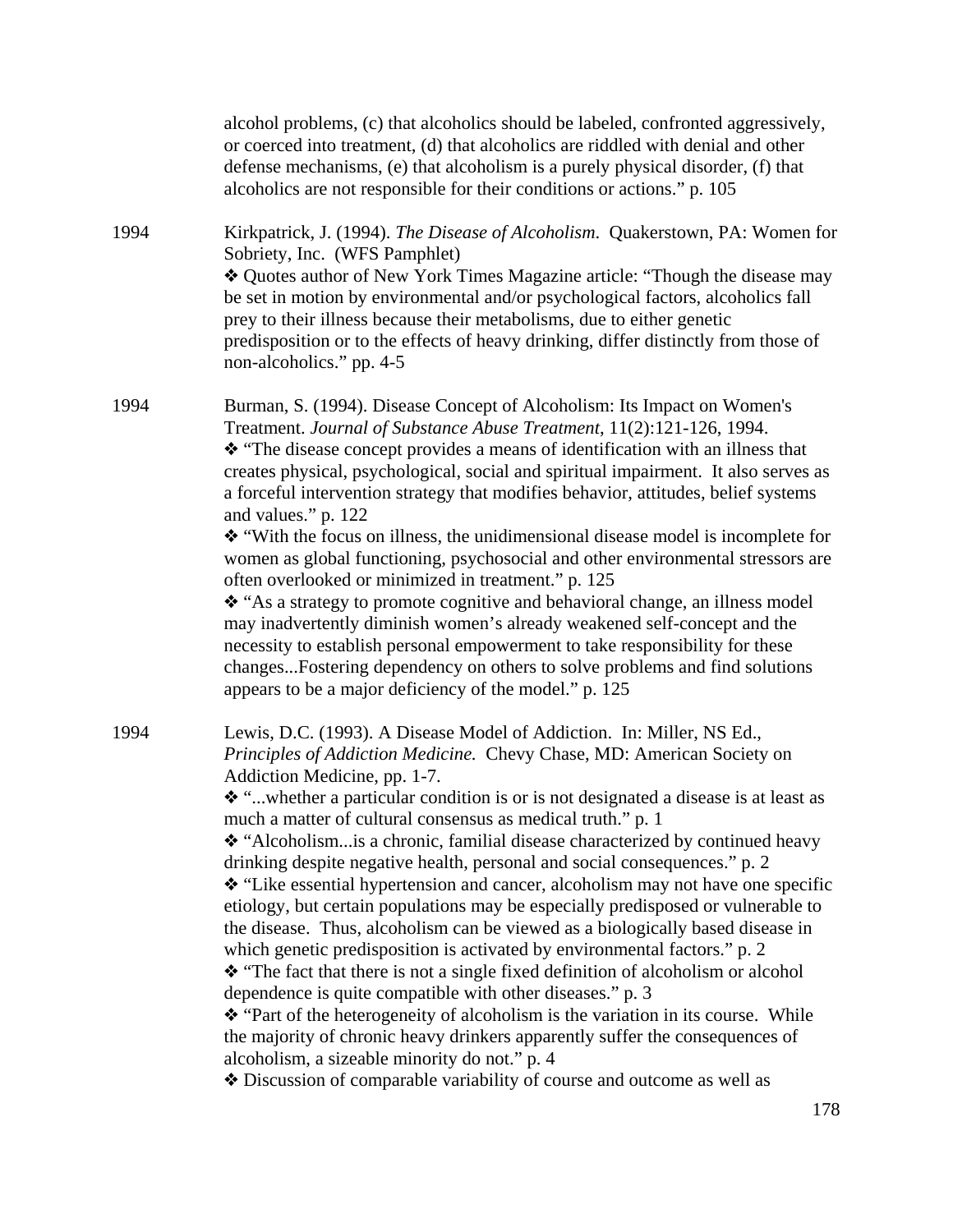incidents of spontaneous remission of other diseases. p. 4

˜ "Although alcoholism and many other medical conditions can be described by a rigid notion of disease, few fit the model of being purely biological, discrete entities that have steadily progressive courses and that show no evidence of volitional influence in their etiology or manifestations." p. 5

˜ "...any attempt to define disease so as to exclude alcoholism also excludes many conditions about which there is no debate concerning their medical significance." p. 7

1994 Maltzman, I. (1994). Why Alcoholism is a Disease. *Journal of Psychoactive Drugs*, 26(1):13-31

> ˜ "A syndrome is classified as a disease if it represents a significant deviation from a norm or standard of health as judged by experts... Classification of a syndrome as a disease is a value judgment, a comparison of a particular case against a norm of standard; in the case of diseases, a norm or standard of health." p. 14-15

> ˜ On loss of control: notes AA, Jellinek definitions and Keller's later revision of the concept emphasizes not the ever-presence of loss of control but the failure to consistently control alcohol intake: "This formulation implies that on occasion and for varying lengths of time, the alcoholic can and does drink moderately or can refrain from drinking entirely..." but that the individual cannot "consistently refrain from starting to drink...and once started they cannot consistently inhibit further drinking." p. 16

˜ "One drink away from a drunk: is a metaphor for the eventual loss of control that will occur if an alcoholic returns to drinking." p. 17

˜ "A test of the (loss-of-control) hypothesis is eminently testable" but it requires a "longer temporal window of evaluation than usually employed." p. 19

˜ Regarding moderate drinking as a treatment goal: "How does one differentiate between two people who are problem drinkers, one of whom if continuing to drink with moderation will remain at that level whereas the other may progress to alcoholism?...The problem is not, as Miller and Hester put it, for how many are moderation approaches a viable approach? The question is for whom is it appropriate and how do we know this?" pp. 23-24

1994 Kishline, A. (1994). *Moderate Drinking: The New Option for Problem Drinkers.* Tucson, AZ: Sharp Press.

> ˜ "Believing that a disease makes people drink is self-deception; it ignores empirical findings on self-efficacy." p. ix

˜ "Problem drinkers should not be labeled with a 'disease' that they do not have, and they should be offered information about both moderation and abstinence as treatment recovery goals." pp. 7-8

˜ "Why has the option of moderation for problem drinkers been such a red flag in this field for so long? It is because *all three of the main tenets of the classic disease model of alcohol abuse preclude a return to moderation: irreversible progression, total loss of control, and genetic transmission*." p. 14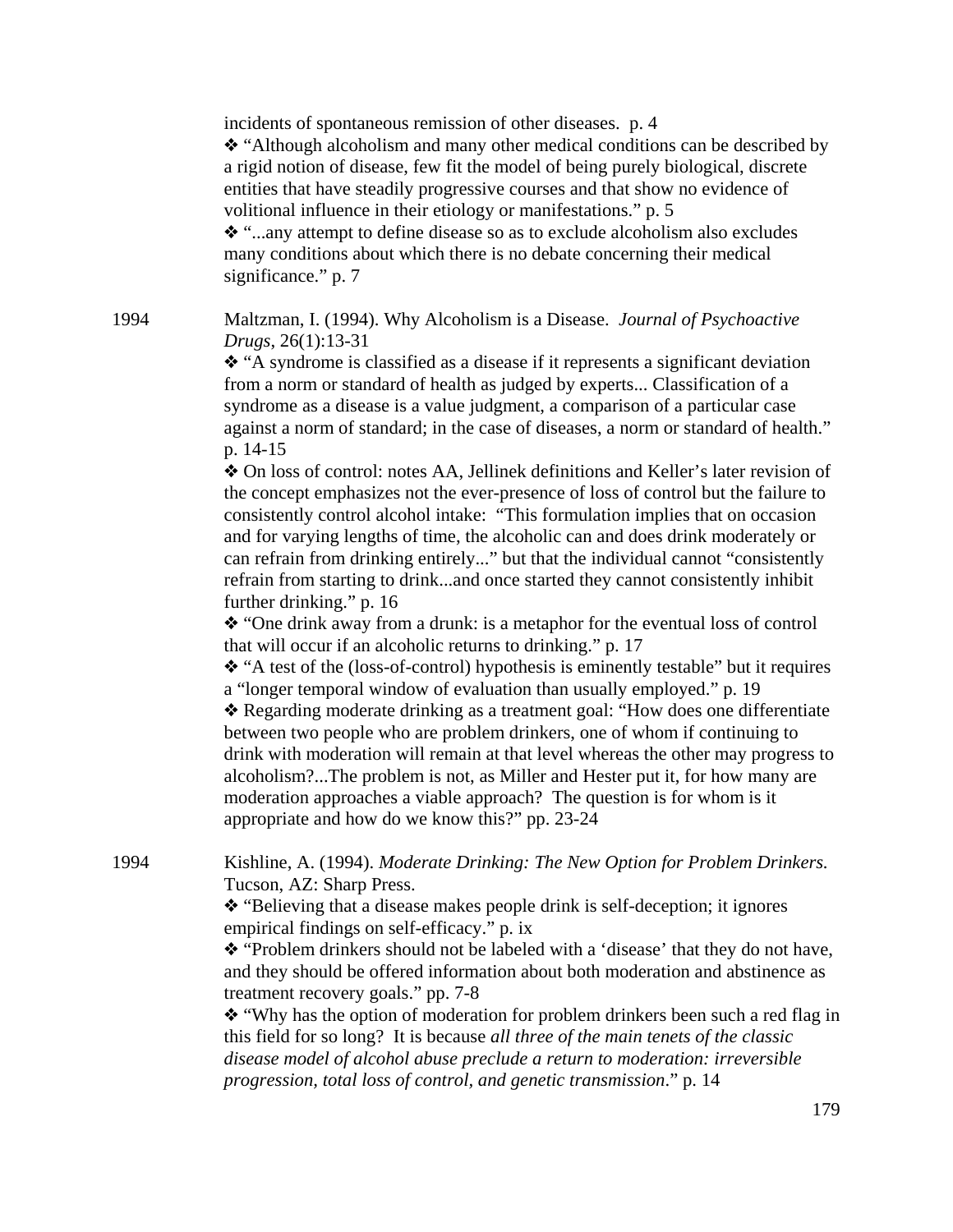|      | ❖ "Drinking too much is a behavior, something that a problem drinker <i>does</i> , not<br>something that he or she has." p. 21                                                                                                                                                                                                                                                                                                                                                                                                                                                                                                                                                                                                                                                                                                                                                                                                                                                                                    |
|------|-------------------------------------------------------------------------------------------------------------------------------------------------------------------------------------------------------------------------------------------------------------------------------------------------------------------------------------------------------------------------------------------------------------------------------------------------------------------------------------------------------------------------------------------------------------------------------------------------------------------------------------------------------------------------------------------------------------------------------------------------------------------------------------------------------------------------------------------------------------------------------------------------------------------------------------------------------------------------------------------------------------------|
| 1996 | Raikka, J. (1996). Social Concept of Cisease. Theoretical Medicine, 17(4):<br>353-361.<br>* "Concepts carry consequences." p. 353<br>* "In deciding whether alcoholism is or is not a disease, we are in effect deciding<br>whether it is justified or perhaps even obligatory to grant special treatment to<br>alcoholics." p. 356. Deciding whether alcoholism is a disease is simultaneously a<br>decision about who should intervene in the life of the alcoholic and whether that<br>intervention focuses on care, control, or punishment.                                                                                                                                                                                                                                                                                                                                                                                                                                                                   |
| 1996 | Kurtz, E. (1999). Whatever Happened to Twelve-Step Programs? In: The<br>Collected Ernie Kurtz. Wheeling, West Virginia: The Bishop of Books.<br>* "A.A's revolutionary contribution was not medical diagnosis of the disease of<br>alcoholism but its insistence that the most important thing in the life of any<br>alcoholic, sobriety, could not be attained alone." p. 168                                                                                                                                                                                                                                                                                                                                                                                                                                                                                                                                                                                                                                    |
| 1996 | Sobell, L.C., Cunningham, J.A. and Sobell, M.B. (1996). Recovery from Alcohol<br>Problems with and without Treatment: Prevalence in Two Population Surveys.<br>American Journal of Public Health, 86(7):966-972.<br>❖ "epidemiological studies show that while persons with severe alcohol<br>problems constitute the majority of individuals in treatment programs, they<br>represent a minority of those with alcohol problems." (Ratio is estimated at 4<br>problem drinkers for every 1 person severely dependent on alcohol.) p. 966<br>* "The findings from these two surveys significantly bolster the growing body of<br>studies showing that many individuals with alcohol problems recover on their<br>own. Furthermore, a sizable proportion of individuals reported drinking in a<br>moderate nonproblem manner after resolving their problemit is unclear whether<br>we have identified multiple pathways out of the same kind of alcohol problem or<br>different types of alcohol problems." p. 971 |
| 1996 | Mercadante, L. (1996). Victims and Sinners: Spiritual Roots of Addiction and<br>Recovery. Louisville, KY: Westminster John Knox Press.<br>• "In America the word addiction has become a euphemism to describe<br>problematic, excessive and repetitive behavior." p. 5<br>* "Today, the assertion that alcoholism is a disease is 'sacred.' It has achieved a<br>level equivalent, in theological terms, to dogma: a fundamental, non-negotiable,<br>undergirding belief. Alcoholism as disease is so foundational that one cannot<br>deny it without distancing oneself from the believing community." p. 99                                                                                                                                                                                                                                                                                                                                                                                                     |
| 1996 | Hyman, S.E. (1995) A man with alcoholism and HIV infection. <i>JAMA</i> 274:837-<br>843.<br>• "alcoholism is a brain disease that markedly impairs a person's ability to<br>control his or her drug-seeking behavior." p. 84                                                                                                                                                                                                                                                                                                                                                                                                                                                                                                                                                                                                                                                                                                                                                                                      |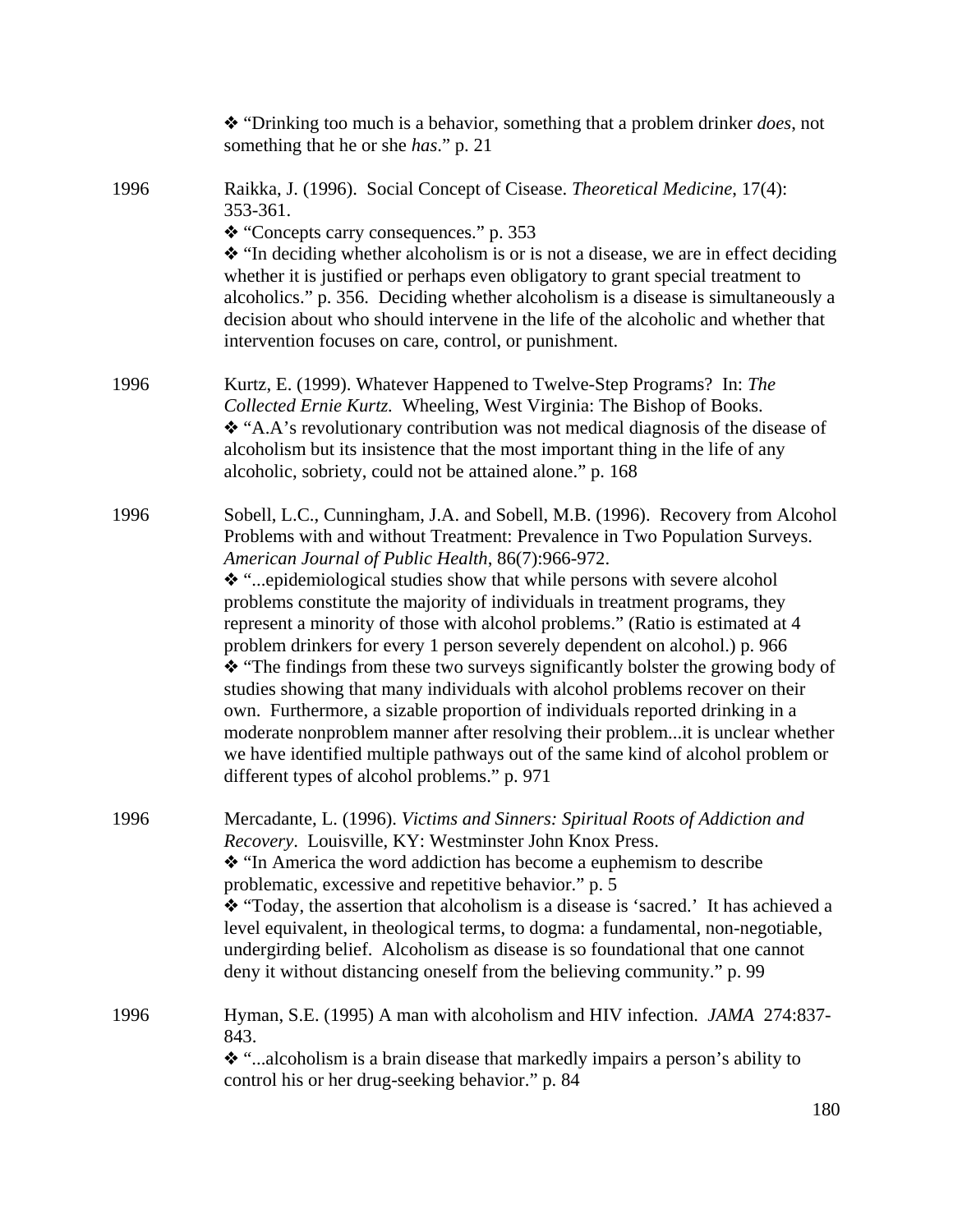1996 Trimpey, J. (1996)*. Rational Recovery: The New Cure for Substance Addiction*. New York: Pocket Books.

> ˜ "Being able to reject disease/treatment concepts is very important to recovery from addiction." p. 27

> ˜ "AVRT (Addictive Voice Recognition Technique) is not part of the recovery group movement. In fact, AVRT replaces the recovery group movement with individual self-recovery." p. 43

> ˜ Included in the Do's and Don'ts: (1) Never say you are an "alcoholic" or "an addict." (2) Avoid being referred to agencies... (3) Never say you're out of control, or that your life is unmanageable.

> ˜ "The 'sin' of intemperance has been misidentified as a disease, calling forth a practice called 'treatment,' which, if understood as 'exorcism,' might well be suited for combating sin, but which is only marginally useful in the treatment of disease." p. 65

> ˜ Trimpey argues that the disease concept has achieved acceptance through authority, discrimination, desperation, financial gain, secondary gains, coercive logic and media feeding habits. (See pp. 68-69 for discussion of these.)

> ˜ "The disease concept is attractive to addicted people because it shields them against immediate responsibility to quit drinking or drugging, and because it produces a causal pathway in their thinking that supports future drinking." p. 73

1996 O'Brien, C.P. and McLellan, A.T. (1996). Myths About the Treatment of Addiction. *Lancet*, 347:237-240.

> ˜ "Although addictions are chronic disorders, there is a tendency for most physicians and for the general public to perceive them as being acute conditions such as a broken leg or pnemonococcal pneumonia." p. 237

˜ "The view of addiction as a chronic medical disorder puts it in a category with other conditions that show a similar confluence of genetic, biological, behavioral, and environmental factors." p. 237

˜ "...the only realistic expectation for the treatment of addiction is patient improvement rather than cure." p. 237

˜ Comparing addiction to adult-onset diabetes, asthma and hypertension: "All are multiply determined, and no single gene, personality variable, or environmental factor can fully account for the onset of any of these disorders. Behavioral choices seem to be implicated in the initiation of each of them, and behavioral control continues to be a factor in determining their course and severity. There are no 'cures' for any of them, yet there have been major advances in the development of effective medications and behavioral change regimens to reduce or eliminate primary symptoms. Because these conditions are chronic, it is acknowledged...that maintenance treatments will be needed to ensure that symptoms remission continues." p. 239

˜ "Treatment of addiction is about as successful as treatment of disorders such as hypertension, diabetes, and asthma..." p. 239

˜ "Is it not time that we judged the 'worth' of treatment for chronic addiction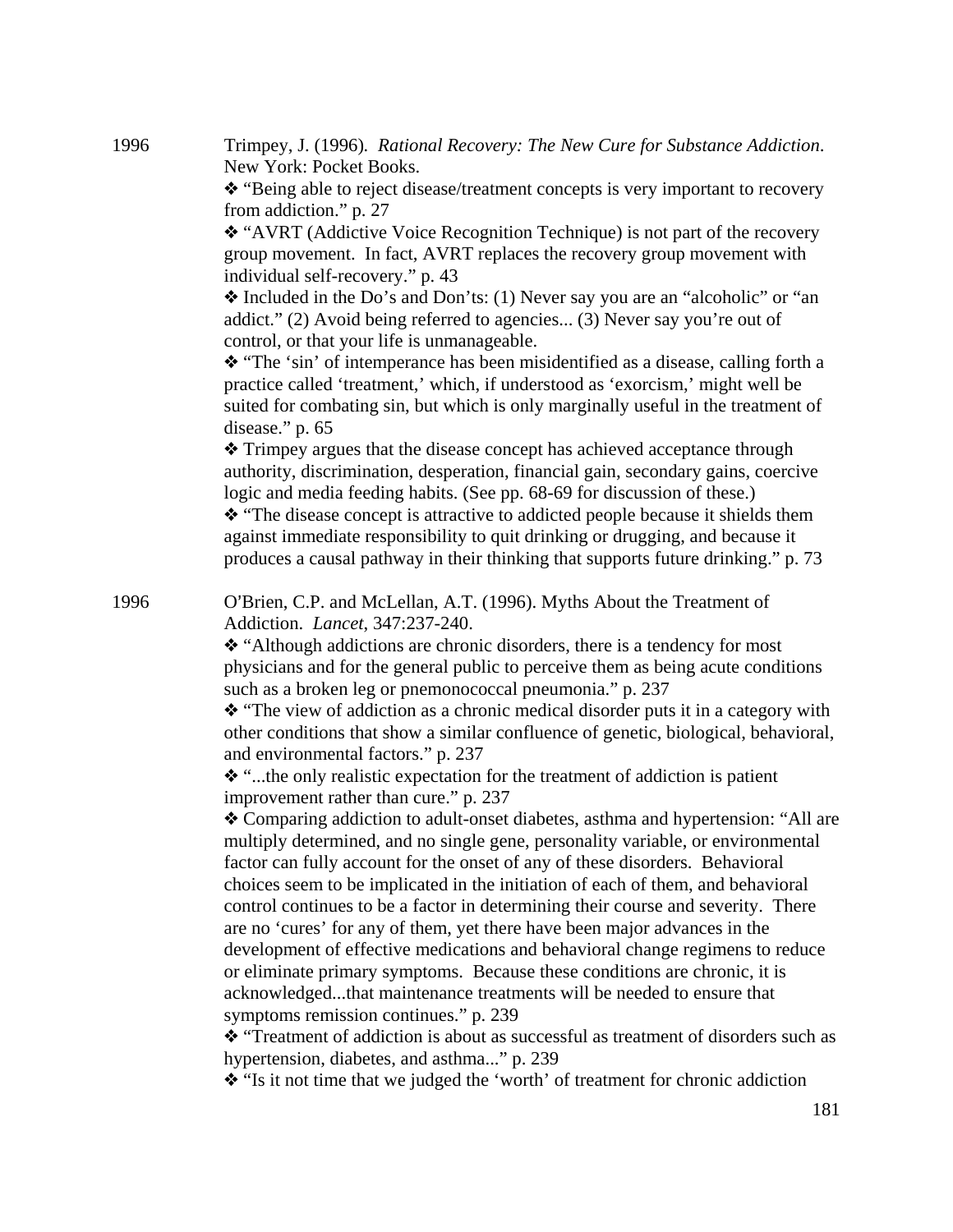|      | with the same standards that we use for treatments of other chronic diseases?" p.<br>240                                                                                                                                                                                                                                                                                                                                                                                                                                                                                                   |
|------|--------------------------------------------------------------------------------------------------------------------------------------------------------------------------------------------------------------------------------------------------------------------------------------------------------------------------------------------------------------------------------------------------------------------------------------------------------------------------------------------------------------------------------------------------------------------------------------------|
| 1997 | Ninth Special Report to the U.S. Congress on Alcohol and Health.<br>NIAAA/DHHS                                                                                                                                                                                                                                                                                                                                                                                                                                                                                                             |
|      | <b>❖</b> "It has been established that alcoholism runs in families and that genetic factors<br>contribute substantially to a familial vulnerability for the disease." p. xxvii<br>* "The appropriateness of controlled drinking as a therapeutic goal for<br>alcoholism treatment remains highly controversial in the United States. Various<br>patient characteristics influence whether controlled drinking is appropriate,<br>including severity of dependence, extent of drinking history, psychological<br>dependence, prior treatment episodes, and current liver damage." p xxxviii |
| 1997 | Leshner, A.I. (1997). Addiction is a Brain Disease, and It Matters. Science,<br>278:45-47.                                                                                                                                                                                                                                                                                                                                                                                                                                                                                                 |
|      | <b>❖</b> "Scientific advances over the past 20 years have shown that drug addiction is a<br>chronic, relapsing disease that results from the prolonged effects of drug use on<br>the brain." p. 45                                                                                                                                                                                                                                                                                                                                                                                         |
|      | ❖ "what we know to be the essence of addiction: compulsive drug seeking and<br>use, even in the face of negative health and social consequences." p. 46                                                                                                                                                                                                                                                                                                                                                                                                                                    |
|      | ◆ "virtually all drugs of abuse have common effects, either directly or                                                                                                                                                                                                                                                                                                                                                                                                                                                                                                                    |
|      | indirectly, on a single pathway deep within the brainthe mesolimbic reward<br>system. Activation of this system appears to be a common element in what keeps<br>drug users taking drugs. This activity is not unique to one drug; all addictive<br>substances affect this circuit. p. 46                                                                                                                                                                                                                                                                                                   |
|      | * "The addicted brain is distinctly different from the non-addicted brain, as<br>manifested by changes in brain metabolic activity, receptor availability, gene<br>expression, and responsiveness to environmental cuesThe common brain effects<br>of addicting substances suggest common brain mechanism underlying all<br>addictions." p. 46                                                                                                                                                                                                                                             |
|      | ❖ "Viewing addiction, as a chronic relapsing disorder means that a good<br>treatment outcome, and the most reasonable expectation, is a significant decrease<br>in drug use and long periods of abstinence, with only occasional relapse. That<br>makes a reasonable standard for treatment success--as is the case for other chronic<br>illnesses--the management of the illness, not cure." p. 46<br>* "If the brain is the core part of the (addiction) problem, attending to the brain<br>needs to be a core part of the solution." p. 47                                              |
| 1997 | Leshner, A.I. (1997). Drug abuse and addiction are biomedical problems.<br>Hospital Practice: A Special Report, pp. 2-4.<br><b>❖</b> "drug addiction is a treatable brain disease." p. 2<br>* "addiction is a qualitatively different state because the addicted brain is, in fact,<br>different in its neurobiology from the nonaddicted brain." p. 2<br><b>❖</b> "It is as though there were a 'switch' in the brain that 'flips' at some point<br>during an individual's drug use. The switch flips at different points for different                                                   |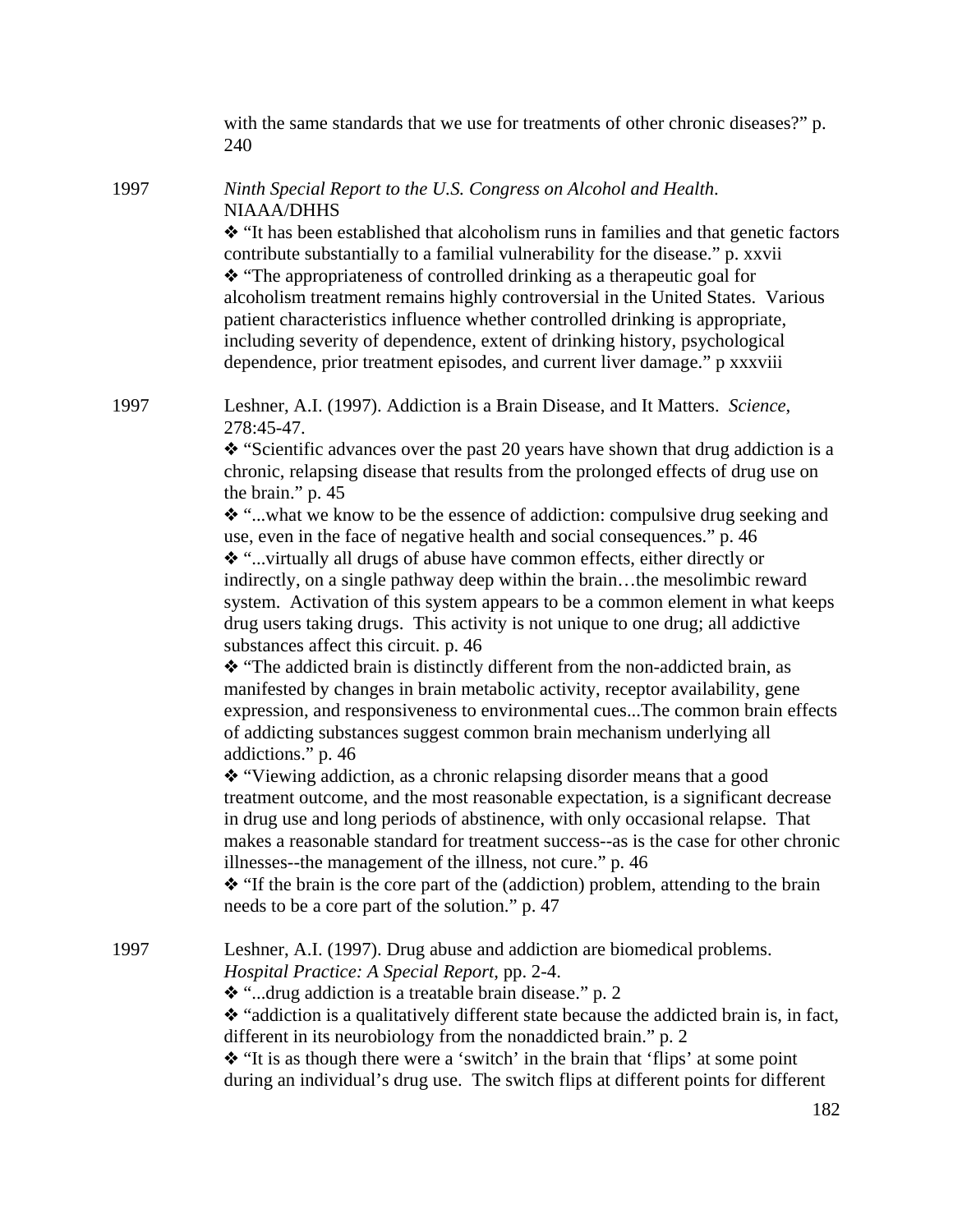|      | individuals, but in a sense it changes the person from a drug user/abuser to a drug<br>addictthe task for treatmentis to compensate for, or reverse in some form,<br>those brain changes." p. 3-4                                                                                                                                                                                                                                                                                                                                                                                                                                                                                                                                                                                                                                                                                                                                                                                                                                                                                                |
|------|--------------------------------------------------------------------------------------------------------------------------------------------------------------------------------------------------------------------------------------------------------------------------------------------------------------------------------------------------------------------------------------------------------------------------------------------------------------------------------------------------------------------------------------------------------------------------------------------------------------------------------------------------------------------------------------------------------------------------------------------------------------------------------------------------------------------------------------------------------------------------------------------------------------------------------------------------------------------------------------------------------------------------------------------------------------------------------------------------|
| 1997 | Leshner, A.I. (1997). Drug Abuse and Addiction Treatment Research: The Next<br>Generation. Archives of General Psychiatry, 54(Aug):691-694<br>❖ "addiction is a chronic, relapsing disorder, rather than simply a series of<br>discreet, short-term drug-using episodes." p. 691<br>* "although total abstinence after a single treatment may be a desired outcome,<br>it typically is unreasonable to expect. A major task of treatment for many<br>individuals is to increase the intervals between relapses and to reduce the<br>intensity and duration of relapses when they do occur. It also means helping the<br>individual manage the disorder and continue to function despite occasional<br>relapses." p. 691<br>* "The behavioral state of compulsive, uncontrollable drug craving, seeking, and<br>use comes about as a result of fundamental and long-lasting changes in brain<br>structure and function produced by prolonged, repeated drug use." p. 691                                                                                                                          |
| 1997 | O'Brien, C.P. (1997). Editorial: Progress in the Science of Addiction. The<br>American Journal of Psychiatry, 154(9):1195-1197.<br>* "The concern about costs and recent cutbacks in funding of addiction treatment<br>have worsened the paradox that has long existed in the field of addiction<br>treatment. Although the patients suffer from the most complex combinations of<br>medical, psychiatric, and social problems, the modal therapist is a counselor with<br>very little formal training and often a distrust of scientifically based<br>treatmentsThus patients who need enhanced treatments that may include<br>medication for an additional psychiatric disorderare likely to go untreated or<br>undertreatedthere is now a range of medications available for an underlying<br>addiction to opiates, alcohol, or nicotineThese psychiatric medical treatments<br>are complex and require knowledge of the neuroscience of behavior and the<br>biopsychosocial aspects of chronic addictive disorders. Who will provide this<br>care and how will it be financially supported?" |
| 1997 | Schaler, J. (1997). The Case Against Alcoholism as a Disease. In: Shelton, W.<br>and Edwards, R.B. Values, Ethics and Alcoholism. Greenwich, CT: JAI Press.<br>* "The term 'alcoholism' has become so loaded with prescriptive intent that it no<br>longer describes any drinking behavior accurately and should be abandoned." p.<br>36<br>* "the labeling of drink behavior alcoholic is a moral judgment, not a medical<br>one" p. 36<br>• "to refer to a person as diseased is not only inaccurate, it is pejorative and<br>derogatory." p. 36                                                                                                                                                                                                                                                                                                                                                                                                                                                                                                                                               |

˜ Declaring a condition a disease requires "an identifiable histological change in tissue for disease classification. No such identifiable pathology has been found in alcoholics. This alone justifies the view that alcoholism is not a physical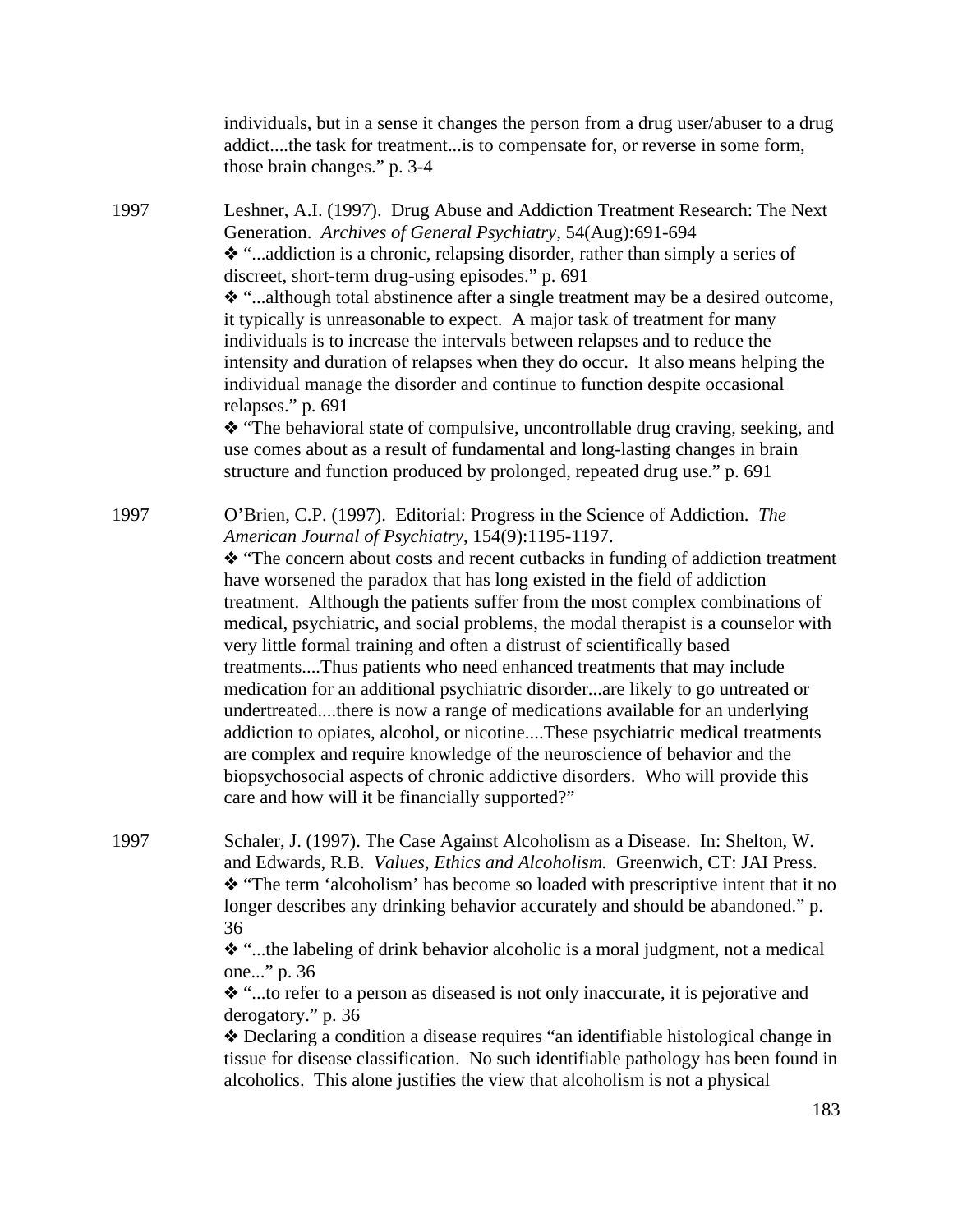disease." p. 39

˜ "The central point in the case against alcoholism as a disease is that behaviors cannot be diseases. The two belong to different categories of events. Because alcoholism is a behavior, it cannot be a disease." p. 43

˜ "...the disease model is a political phenomenon, not a scientific theory. Alcoholism is a metaphorical disease, not a literal one." p. 44

1997 McElrath, D. (1997). Minnesota Model. *Journal of Psychoactive Drugs*, 29(2):141-144.

> ˜ "What the AA movement bequeathed to the Minnesota Model were three graces or gifts: (1) the knowledge or belief that alcoholism was a physical-mentalspiritual illness; (2) the 12 Steps outlining the problem/solution and the spiritual exercises needed to live in the solution; and (3) the Fellowship where recovery takes place with one alcoholic talking to another over a cup of coffee, embracing the great human and spiritual principles of dialogue and identification." p. 141 ˜ Willmar's contributions to the Minnesota model were: "(1) the idea and the potential for a multidisciplinary team; (2) a more systematic approach to the treatment of the illness; (3) the need for and value of an aftercare program; (4) the definition of alcoholism as a primary chronic illness distinct from mental illness." p. 142

> ˜ "The Minnesota Model will cease to exist if and when chemical dependency is no longer considered a primary illness but an appendage of mental health.... essential to the Minnesota Model is the belief that addiction is not a mental health problem, but a distinct, primary, chronic illness in its own right." p. 143 ˜ "There is an eerie deja vu about the present. All the old barriers have been resurrected: the renewed conflict over the disease concept, the return of the stigma, the prisons with their revolving doors, the massive cultural hostility and intolerance. All the advances and contributions made by the Minnesota Model and affiliates could be lost unless we regain public confidence and understanding." p. 144

| Nesse, R.M. and Berridge, KC (1997). Psychoactive Drug Use in Evolutionary                                                                                                                                                                                                                                     |  |  |
|----------------------------------------------------------------------------------------------------------------------------------------------------------------------------------------------------------------------------------------------------------------------------------------------------------------|--|--|
| Perspective. Science, 278(5335):63-66.                                                                                                                                                                                                                                                                         |  |  |
| • "we cannot reasonably expect to win the war on drug abuse, but we can use<br>our knowledge to develop sensible strategies for prevention, treatment, and public<br>policy to manage a problem that is likely to persist because it is rooted in the<br>fundamental design of the human nervous sytem." p. 65 |  |  |
| Shute, Nancy (1997). The Drinking Dilemma. Online US News. September 8.<br>Quoting Robin Room: "What kind of field is it that claims a disease, but the<br>treatment is nonmedical?"                                                                                                                           |  |  |
| ❖ Prototype of articles increasingly appearing in the popular press that are critical<br>of addiction treatment                                                                                                                                                                                                |  |  |
|                                                                                                                                                                                                                                                                                                                |  |  |

184 1997 Valverde, M. (1997). 'Slavery-from-within': The Invention of Alcoholism and the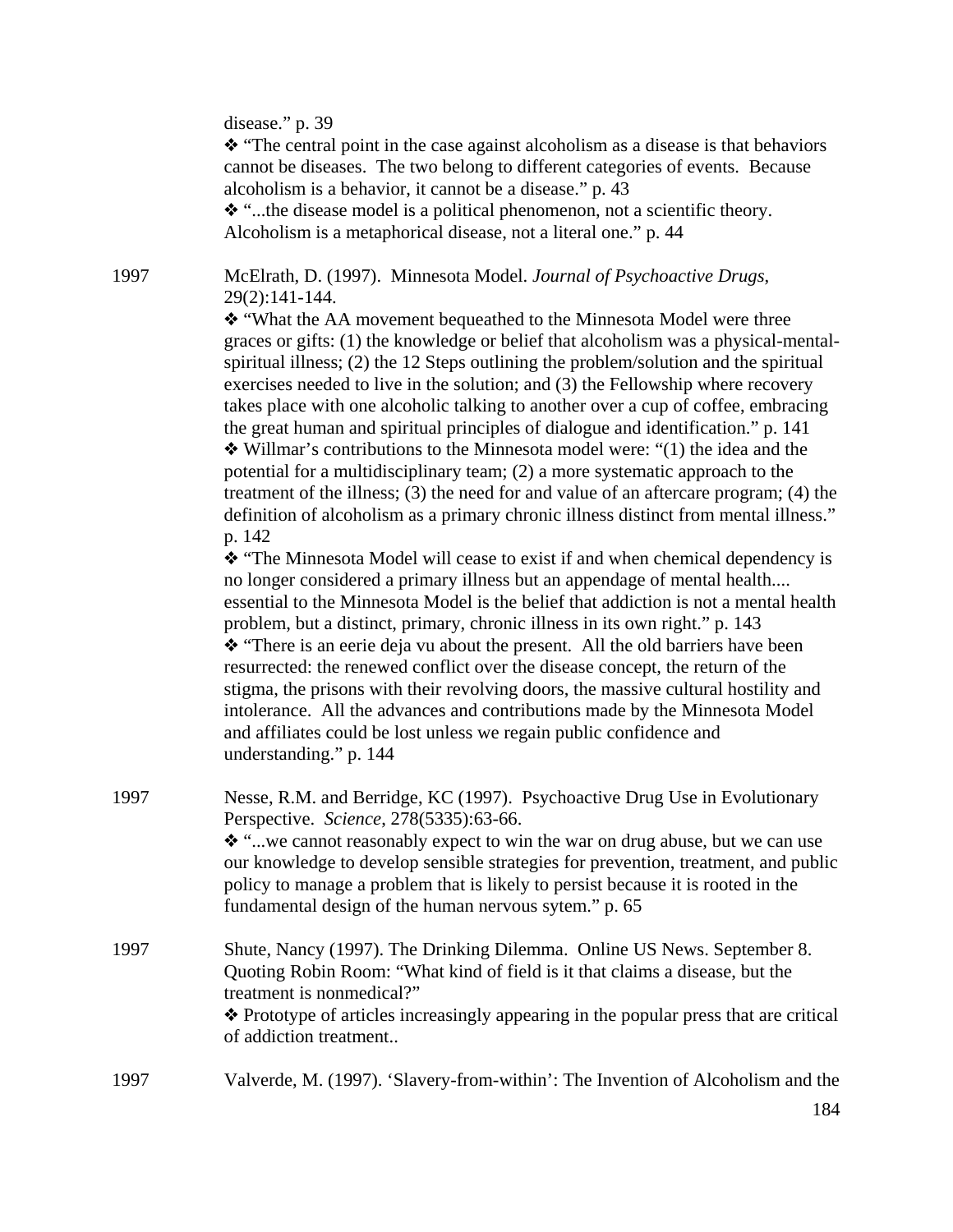|      | Question of Free-will. Social History, 22(3):251-268.<br>* "Alcoholism recovery was (as still is) fundamentally paradoxical: the<br>alcoholic's own willpower is the key element in recovery, even though the very<br>essence of alcoholism is thought to be a defect of the will." p. 252<br>• "alcoholism was in the 1880s defined as a defectthat, unlike insanity,<br>affected not so much the rational but the moral faculties, specifically the will." p.<br>258                                                                                                                                                                                                                                                                                                                                                                                                                                   |
|------|----------------------------------------------------------------------------------------------------------------------------------------------------------------------------------------------------------------------------------------------------------------------------------------------------------------------------------------------------------------------------------------------------------------------------------------------------------------------------------------------------------------------------------------------------------------------------------------------------------------------------------------------------------------------------------------------------------------------------------------------------------------------------------------------------------------------------------------------------------------------------------------------------------|
| 1997 | Stolerman, I. (1997). Elementary Particles for Models of Drug Dependence. 10 <sup>th</sup><br>Okey Memorial Lecture. Drug and Alcohol Dependence 48(3):185-192.<br>* "This model (brain disease model) states unequivocally that dependence is a<br>disease of the brain, that chronic exposure to drugs triggers changes at the<br>molecular or cellular level that produces a sudden switch into a drug-dependent<br>state which forms the basis of craving." p. 185<br>Multi-element models "postulate that dependence is the result of multiple<br>effects of drugs, that it is graded with respect to the degree of severity, that<br>reasons for drug use vary among different people, that different factors are of<br>more or less importance at different stages in the cycle of acquisition,<br>maintenance, extinction and relapse to drug-taking behavior." p. 185                           |
| 1997 | Roizen, R. (1997). How Does the Nation's "Alcohol Problem" Change From Era<br>to Era? Stalking the Social Logic of Problem-Definition Transformations Since<br>Repeal. Presented at Historical Perspectives on Alcohol and Drug Use in<br>American Society, 1800-1997. College of Physicians of Philadelphia, May 9-11.<br>* "[Marty] Mann's great enterprise had in effect converted the disease-concept<br>theme from a promotional slogan to a field-defining master concept—a<br>transformation that in due course would expose the new movement to the<br>liabilities of over-selling the disease concept's scientific credentials and utility."<br>p. 3<br>◆ Historical review of the evolution from the disease model to its increasing<br>challenge by a public health model that focuses on alcohol and drinking, per se,<br>rather than the more narrow focus of alcoholism and the alcoholic. |
| 1998 | Szasz, T. (1998). The Healing Word: Past, Present, and Future. Journal of<br>Humanistic Psychology, 38(2):8-20.<br>• "ideas have consequences that have a habit of coming back to haunt us." p. 8                                                                                                                                                                                                                                                                                                                                                                                                                                                                                                                                                                                                                                                                                                        |
| 1998 | Ragge, K. (1998). The Real AA: Behind the Myth of 12-Step Recovery. Tucson,<br>AZ: Sharp Press. (Reworking of his 1991 book More Revealed.)<br>* AA Attribution: "The seven major beliefs of the disease concept of alcoholism<br>and their Big Book origins are:<br>1. An intense, physically based craving is responsible for an alcoholic's "loss of<br>control" of drinking behavior.<br>2. An alcoholic cannot be responsible for his behavior when either drinking or in<br>pursuit of alcohol.                                                                                                                                                                                                                                                                                                                                                                                                    |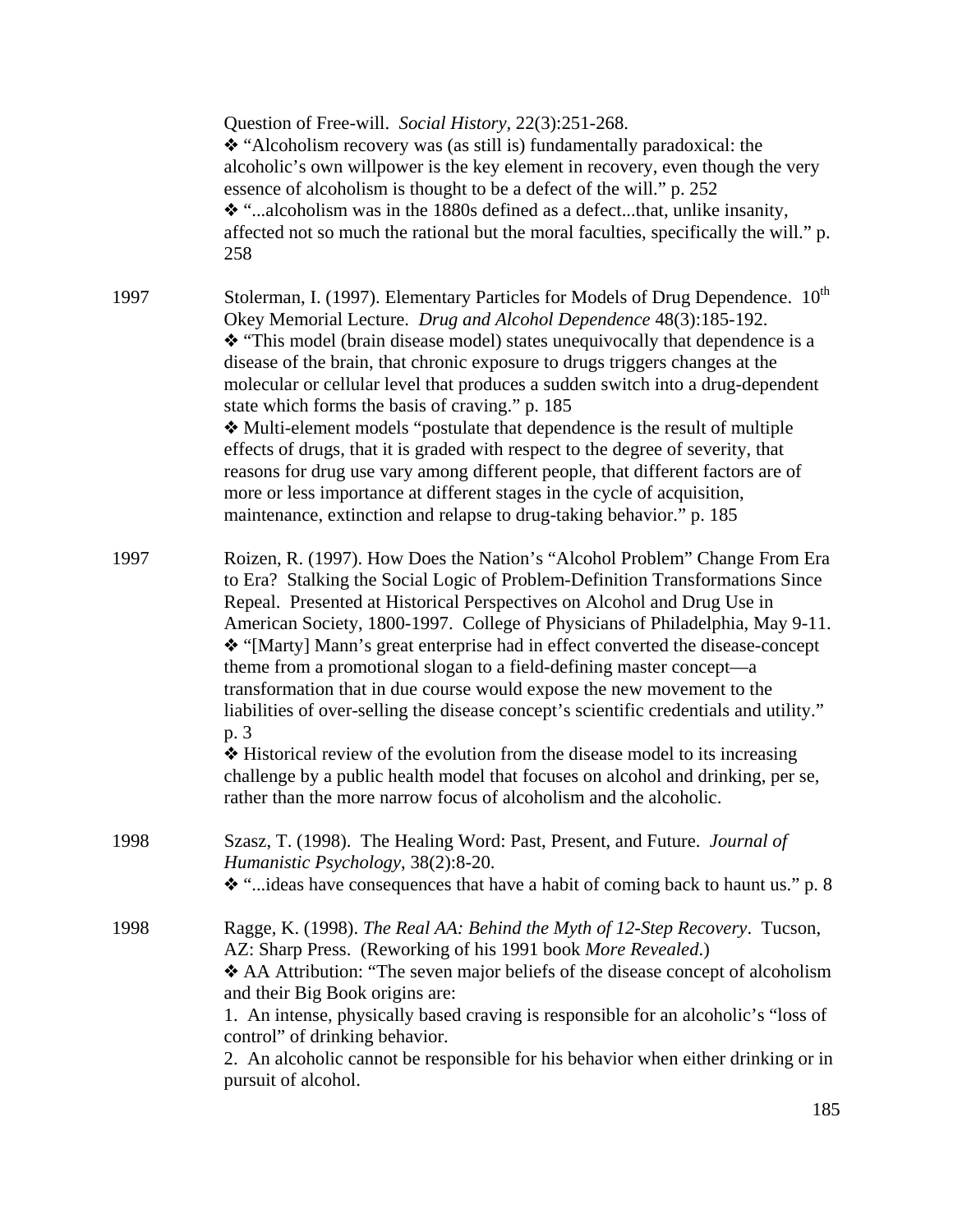|      | 3. The disease is progressive and incurable.<br>4. Abstinence is unlikely to be maintained without special assistance.<br>5. The underlying disease gets worse even during periods of abstinence.<br>6. The disease is independent of everything else in a person's life and has a life<br>of its own.<br>7. "Denial" is both a major symptom of alcoholism and a major impediment to<br>recovery. pp. 27-29<br>* "The commonly used treatment methods for alcoholism have never been<br>proven effective." p. 31<br>* "The heart of the disease theory is the idea that people are helpless to change<br>themselves, to manage their own lives." p. 36<br>* AA attribution "the AA/disease theory of powerlessness through<br>physical/genetic/allergic susceptibility to alcohol does serve to create an<br>additional dependency, a dependency on AA and expensive treatment centers." p.<br>36-37 |
|------|-------------------------------------------------------------------------------------------------------------------------------------------------------------------------------------------------------------------------------------------------------------------------------------------------------------------------------------------------------------------------------------------------------------------------------------------------------------------------------------------------------------------------------------------------------------------------------------------------------------------------------------------------------------------------------------------------------------------------------------------------------------------------------------------------------------------------------------------------------------------------------------------------------|
| 1998 | Kostner, T.R. (1998). Addiction as a Brain Disease. (Editorial) American Journal<br>of Psychiatry, 155(6):711-713.<br>While self-medication theories have proposed that substance abusers might be<br>differentially vulnerable to different substances and reach out to specific<br>substances to achieve highly specialized effects, recent research is suggesting the<br>presence of fundamental neurobiological properties of reinforcement that all<br>drugs of abuse share in common.                                                                                                                                                                                                                                                                                                                                                                                                           |
| 1998 | Lyvers, M. (1998). Drug Addiction as a Physical Disease: The Role of Physical<br>Dependence and other Chronic Drug-induced Neurophysiological Changes in<br>Compulsive Drug Self-administration. Experimental and Clinical<br>Psychopharmacology, 6(1):107-125.<br>* "As it appears that the constellation of pathological behaviors defining drug<br>addiction may be traceable to enduring physical changes in the brain, the popular<br>notion that drug addiction represents a physical disease may yet be<br>vindicatedThe physical nature of such a disease would be found, not in<br>peripheral autonomic symptoms, which are variable in their manifestation, but in<br>specific brain circuits that are affected similarly by all addictive drugs." p. 120                                                                                                                                   |
| 1998 | Mulford, Harold (1998). Letters to Editor, <i>Press Citizen</i> , Iowa City, Iowa, August<br>24.<br>* "the very expensive efforts to fit alcoholics into the medical model have<br>advanced neither the treatment nor the prevention of alcohol abuse."<br>* "The drinking norms are largely enforced through shame, disgrace,<br>humiliation, ridicule, ostracism, etc. Society pressures, cajoles and coerces<br>alcoholics to mend their ways, and not without some success." Implication of<br>Mulford's point here seems to be that if we destigmatize excessive drinking for<br>the minority of addicted drinkers we may do both a disservice to them and<br>increase their numbers.                                                                                                                                                                                                            |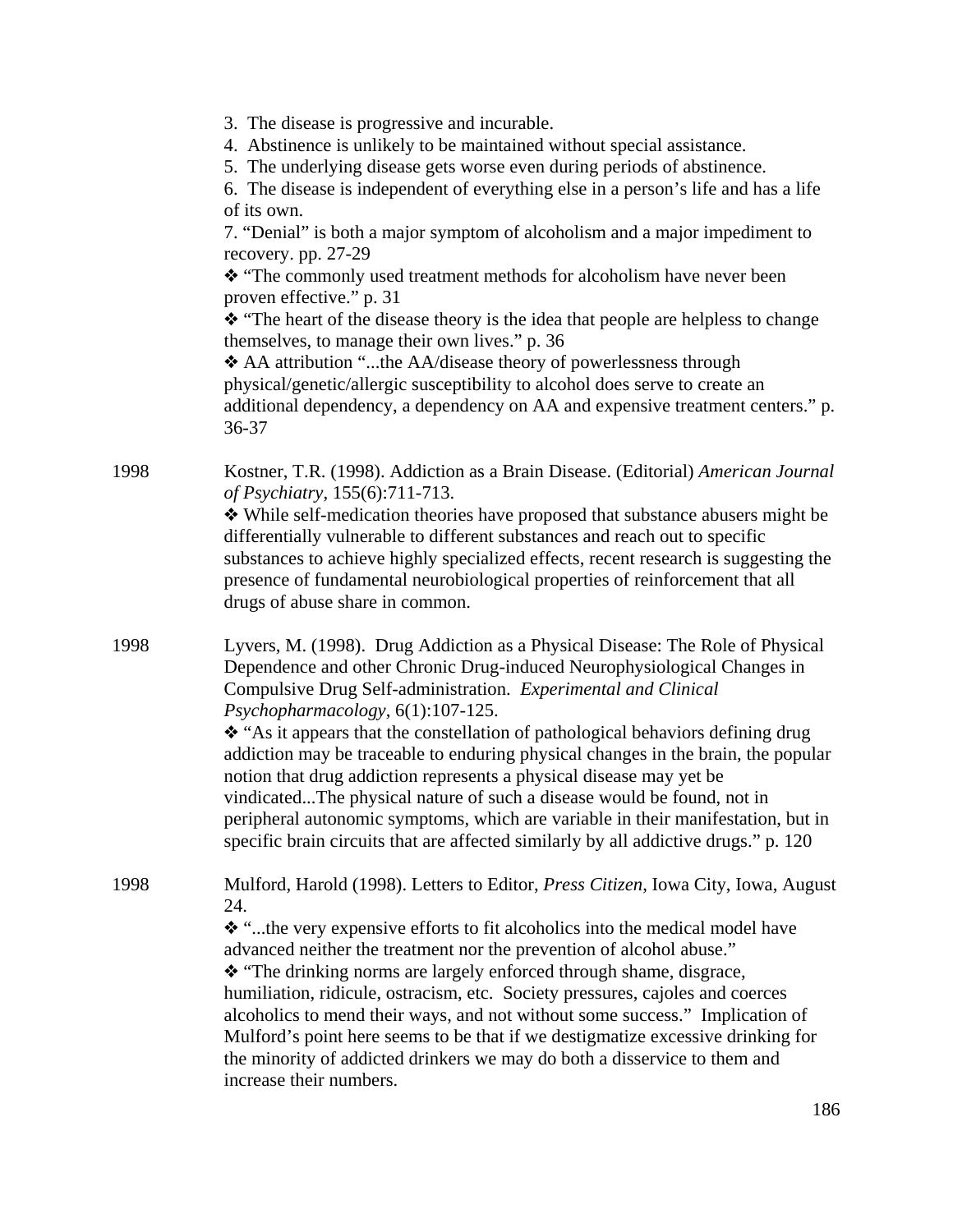|      | $\hat{\mathbf{\cdot}}$ " perhaps it is time to recognize the alcoholism treatment for the multi-billion-<br>dollar failed experiment it really is." (Mulford, 1998)                                                                                                                                                                                                                                                                                                                                                                                                                                                                                                                                                                                                                                |
|------|----------------------------------------------------------------------------------------------------------------------------------------------------------------------------------------------------------------------------------------------------------------------------------------------------------------------------------------------------------------------------------------------------------------------------------------------------------------------------------------------------------------------------------------------------------------------------------------------------------------------------------------------------------------------------------------------------------------------------------------------------------------------------------------------------|
| 1998 | Horvath, A.T. (1998). Is Alcoholism a Disease. President's Column, SMART<br>Recovery News and Views Newsletter, January.<br>• The disease of alcoholism is apparently not like other disease. It has no<br>known infectious agent, or physiological or anatomical abnormality associated<br>with itIf a disease exists, it must exist in some form prior to alcohol ever being<br>consumed. However, no one has so far found a way to identify alcoholics prior to<br>their taking up alcohol consumption." p. 3<br>❖ "There are no treatments based on the disease model which have so far been<br>shown to be effective (this includes AA)" p. 4<br>$\hat{\mathbf{\bullet}}$ " AA's philosophy is in part founded on the idea (the disease model) which is<br>without scientific support." P. 4. |
| 1998 | Brown, B.S. (1998). Drug Use: Chronic and Relapsing or a Treatable Condition?<br>Substance Use and Misuse, 33(12):2515-2520.                                                                                                                                                                                                                                                                                                                                                                                                                                                                                                                                                                                                                                                                       |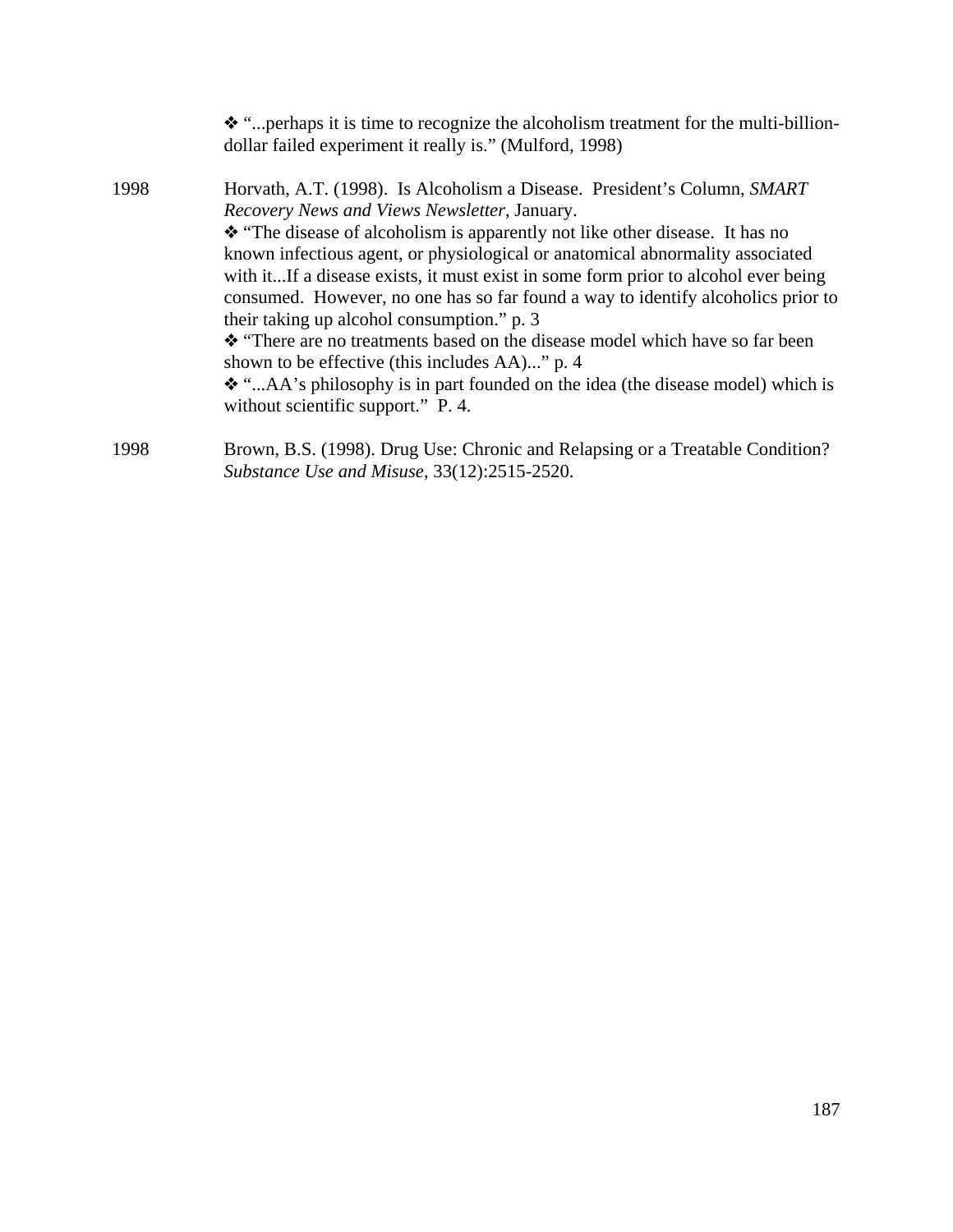|      | * Brown suggests that depicting addiction as a "chronic relapsing condition"<br>obscures the fact that a significant number (19%) of addicts maintain continued<br>abstinence following treatment and that the vast majority reduce their post-<br>treatment drug use to below pre-treatment levels. "use of that phrase amounts<br>to a kind of bumper sticker reporting of complex research findings that ignores<br>critical aspects of behavior change." p. 2517<br>* "If drug use is a chronically relapsing condition, what can the public and public<br>officials realistically expect treatment to accomplish?" p. 2518<br>❖ "by describing drug use as a chronically relapsing condition, drug use<br>becomes a no-fault condition. No one owns responsibility for failure. The client<br>and program are equally powerless to do battle with the fates." p. 2518<br><b>❖</b> " describing drug use as a chronically relapsing condition ignores the<br>substantial proportion of clients who become abstinent consequent to their<br>treatment episode, and minimizes the importance of dramatic reductions in drug<br>use frequency--as well as criminal activity--show by a vast majority of clients<br>entering drug treatment." p. 2519 |
|------|-------------------------------------------------------------------------------------------------------------------------------------------------------------------------------------------------------------------------------------------------------------------------------------------------------------------------------------------------------------------------------------------------------------------------------------------------------------------------------------------------------------------------------------------------------------------------------------------------------------------------------------------------------------------------------------------------------------------------------------------------------------------------------------------------------------------------------------------------------------------------------------------------------------------------------------------------------------------------------------------------------------------------------------------------------------------------------------------------------------------------------------------------------------------------------------------------------------------------------------------------------|
| 1998 | Heather, N.A. (1998). A Conceptual Framework for Explaining Drug Addiction.<br>Journal of Psychopharmacology, 12(1):3-7.<br>• "the most significant shift in thinking about addiction over the past few years<br>has been its increasing characterization as an essentially motivational issue,<br>centrally involving conflict, ambivalence and decisional processes." p. 6                                                                                                                                                                                                                                                                                                                                                                                                                                                                                                                                                                                                                                                                                                                                                                                                                                                                          |
| 1998 | Stinchfield, R.; Owen, P. (1998). Hazelden's Model of Treatment and its<br>Outcome. Addictive Behaviors: An International Journal, 23(5):669-683.<br>* Review evaluations of Minnesota Model programs.<br>-- 1960–Rossi et al, 24% abstinent at least 6 months<br>-- 1982–Landergan, 50% abstinent at 1 year<br>-- 1985-Gilmore, 89% had "good outcome" abstinent or reduced use<br>-- 1988–Cook criticizes these studies for serious, methodological flaws<br>-- 1991–Hoffman and Harrison; 2/3rds abstinent at one year (very low<br>follow-up rates)<br>-- 1993–McLellan et al, -follow-up of four private programs; abstinence<br>rates ranged from 45% to 87% at 6 months<br>-- 1998-Stinchfield and Owen-53% abstinent at 1 year; an additional 35%<br>had reduced AOD use below pretreatment levels                                                                                                                                                                                                                                                                                                                                                                                                                                            |
| 1998 | May, C. (1997). Habitual Drunkards and the Invention of Alcoholism:<br>Susceptibility and Culpability in Nineteenth Century Medicine. Addiction<br>Research, 5(1):169-187.<br>* "At the end of the twentieth century a fairly robust 'disease model' of alcohol<br>dependence holds sway." p. 169<br>Notes the transition in defining alcohol problems in terms of a class of people<br>(the laboring class) to "a problem of individuals that threatened the coherence of<br>the self." p. 172                                                                                                                                                                                                                                                                                                                                                                                                                                                                                                                                                                                                                                                                                                                                                       |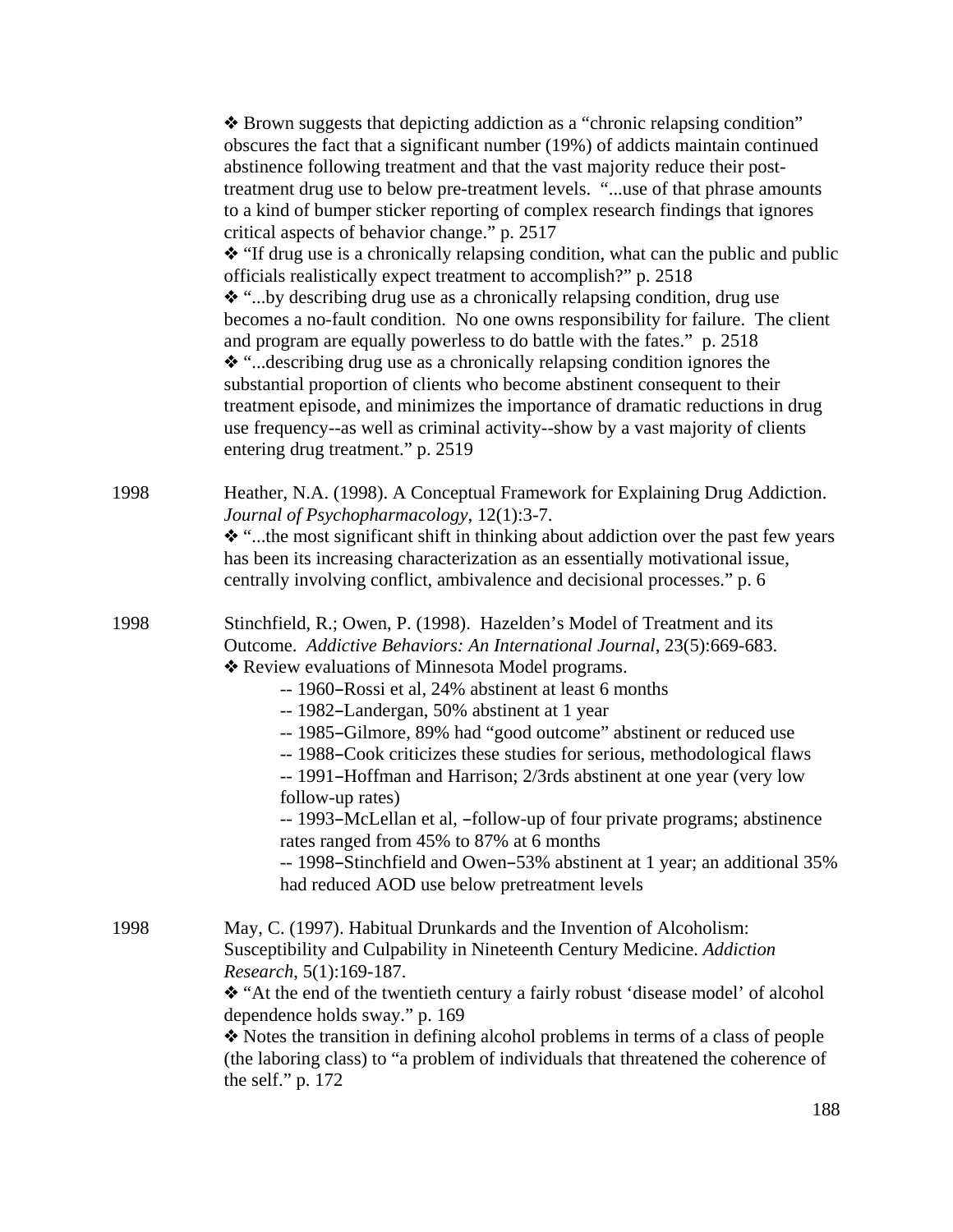$\triangle$  On the medicalization of alcohol problems: "At the end of the 18<sup>th</sup> century doctors began to think about drunkenness, not as a product of an ill-disciplined appetite or self-indulgence, but as a state that was intimately related to specific pathologies." p. 174

˜ While Trotter and Rush firmly placed alcoholism in the medical realm, their solutions to alcoholism involved strategies of self-governance and self-discipline. p. 177

1998 Leshner, A.L. (1998). Science is Revolutionizing our View of Addiction, and What To Do About It. (Editorial) *American Journal of Psychiatry*, 156(1):1-3. ˜ "...there is much more to addiction than a lot of drug use. Addicts experience true compulsion to use drugs, even in the face of severe negative consequences, and we are gaining substantial insight into the mechanism which produce that compulsion." p1

> ˜ "...drug use and addiction are not simply poles of a single gradient along which one slides in either direction over time. Once addicted, one appears to have moved to a different state." p. 1

> ˜ "We are nearing the point where...science will (at last) replace ideology as the foundation for the way we approach drug abuse and addiction in this country." p. 2

˜ "...addiction is best characterized as a chronic disease that for most people includes occasional relapses." p1

1998 *The Road to Recovery: A Landmark National Study on the Public Perceptions of Alcoholism and Barriers to Treatment.* (1998). San Francisco, CA: Peter D. Hart Research Associates, Inc./The Recovery Institute.

> ˜ The Recovery Institute conducts a national telephone survey that included a question of whether alcoholism was a disease or a weakness. The affirmative disease responses were 72% from doctors, 64% from employers, 43% from clergy, 73% from counselors.

˜ "Below the surface, perceptions of alcoholism and alcoholics are complex and internally conflicted...most people see alcoholism as having elements of both a disease and a moral weakness. Given 100% to allocate in any proportion to the two models, fewer than one in four say alcoholism is 100% disease, and majorities of nearly every group say it is at least 25% due to the moral or personal weakness of the alcoholic." p. 6

| 1999 | Barr, A. (1999). Drink: A Social History of America. Carroll & Graf Publishers,             |
|------|---------------------------------------------------------------------------------------------|
|      | Inc. New York.                                                                              |
|      | $\triangleq$ "The disease theory might seem helpful, but there is no evidence that treating |
|      | alcoholics on this basis helps them break the habit." p. 21                                 |
|      | • The belief that alcoholism is a disease makes it hard for recovering alcoholics           |
|      | to develop a pattern of moderate drinking." p. 22                                           |
|      | $\cdot$ "The disease theory of alcoholism is not merely wrong, but harmful." p. 25          |
|      |                                                                                             |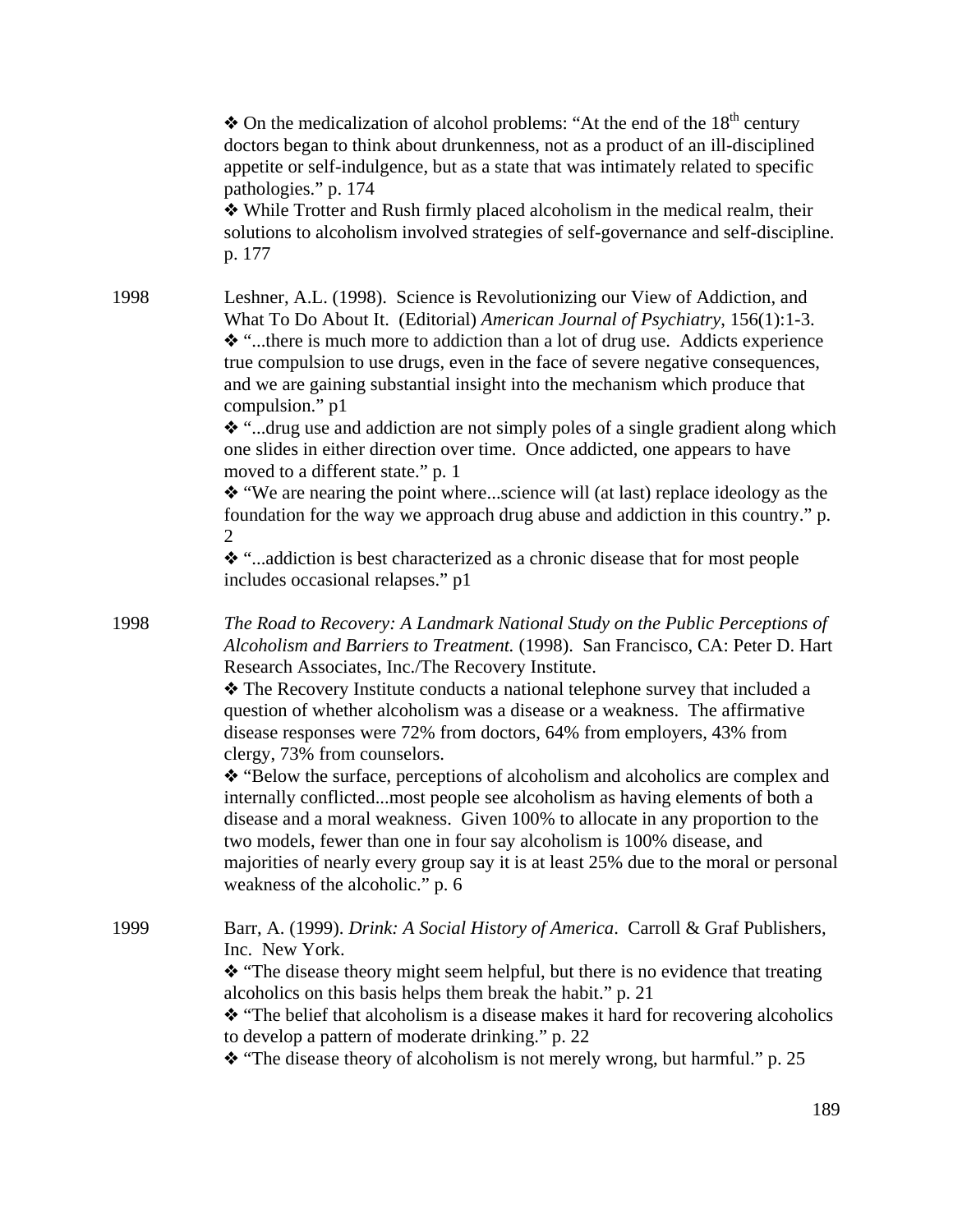| 1999 | Gilliam, Marianne (1999). How Alcoholics Anonymous Failed Me. New York:<br>Eagle Brook.<br>* "At the core of the fear-based system of A.A. is the disease theory of<br>alcoholism. The disease theory, of course, supposes that we are the recipients of<br>a cunning, baffling, and powerful disease that we are powerless over" p. 99                                                                                                                                                                                                                                                                                                                                                                                                                                                                                                                                                                                                                                                                                                                                                                                                                                                                                |
|------|------------------------------------------------------------------------------------------------------------------------------------------------------------------------------------------------------------------------------------------------------------------------------------------------------------------------------------------------------------------------------------------------------------------------------------------------------------------------------------------------------------------------------------------------------------------------------------------------------------------------------------------------------------------------------------------------------------------------------------------------------------------------------------------------------------------------------------------------------------------------------------------------------------------------------------------------------------------------------------------------------------------------------------------------------------------------------------------------------------------------------------------------------------------------------------------------------------------------|
| 1998 | Roizen, R. (1999). In Search of the Mysterious Mrs. Marty Mann. Posted at<br>http://www.roizen.com/ron/mann.htm<br>* "it must be appreciated that the "disease" or "illness" idea itself is not a<br>simple, one-dimensional conception but a complex and multi-dimensional idea<br>with distinctively different meaning potentials." p. 10                                                                                                                                                                                                                                                                                                                                                                                                                                                                                                                                                                                                                                                                                                                                                                                                                                                                            |
| 1999 | Roizen, R. and Fillmore, K. (1999). The Coming Crisis in Alcohol Science.<br>Presented at the 25 <sup>th</sup> annual meeting of the Ketill Brunn Society for Social and<br>Epidemiological Research on Alcohol, Montreal, Canada, May 31-June 4.<br>The failure to improve treatment outcomes, the rise of managed care, and the<br>"symbolic conflation" of alcohol with illicit drugs have all contributed to the<br>demedicalization of alcohol problems over the past decade. p. 3                                                                                                                                                                                                                                                                                                                                                                                                                                                                                                                                                                                                                                                                                                                                |
| 1999 | Lemmens, P., Vaeth, P. and Greenfield, T. (1999). Coverage of Beverage Alcohol<br>Issues in the Print Media in the United States, 1985-1991. American Journal of<br>Public Health, 89:1555-1560.<br>◆ Conclusions: "Portrayal of alcohol in the US print media has changed in recent<br>decades. A general shift noted as early as the 1960s has increasingly emphasized<br>public health issues and deemphasized clinical aspects of alcoholism. This has<br>been accompanied by a continuing shift away from biopsychological definition of<br>alcohol-related behavior to a definition stressing environmental factors."                                                                                                                                                                                                                                                                                                                                                                                                                                                                                                                                                                                            |
| 1999 | Sheehan, T.; Owen, P. (1999). Disease Model. In: B.S. McCrady and E.E.<br>Epstein, Eds., Addictions: A Comprehensive Guidebook, York, NY: Oxford<br>University Press, pp. 268-286.<br>Sheehan and Owen publish the most in-depth description yet of how the<br>disease ("Minnesota") model of treatment is actually conducted.<br>* "The disease model contends that alcoholism and drug dependence are not a<br>matter of willpower nor the result of a deeply ingrained habit of recurrent<br>excessive consumption. At the heart of the disease model is the fundamental<br>tenet that alcohol and drug dependence is a physical illnessa primary,<br>progressive, chronic illness." p. 268-269<br>❖ "there are three main factors that contribute to the maintenance of the disease<br>and the defense system: physiological changes in the individual, behavioral<br>conditioning, and homeostatic social systems." p. 272<br>* Advantages of the model include: (1) client benefit from counselor and peer,<br>(2) availability of recovery role models, (3) support group extends outside the<br>treatment facility.<br>$\triangle$ On Disadvantages of the model: (1) multidisciplinary care is time-consuming |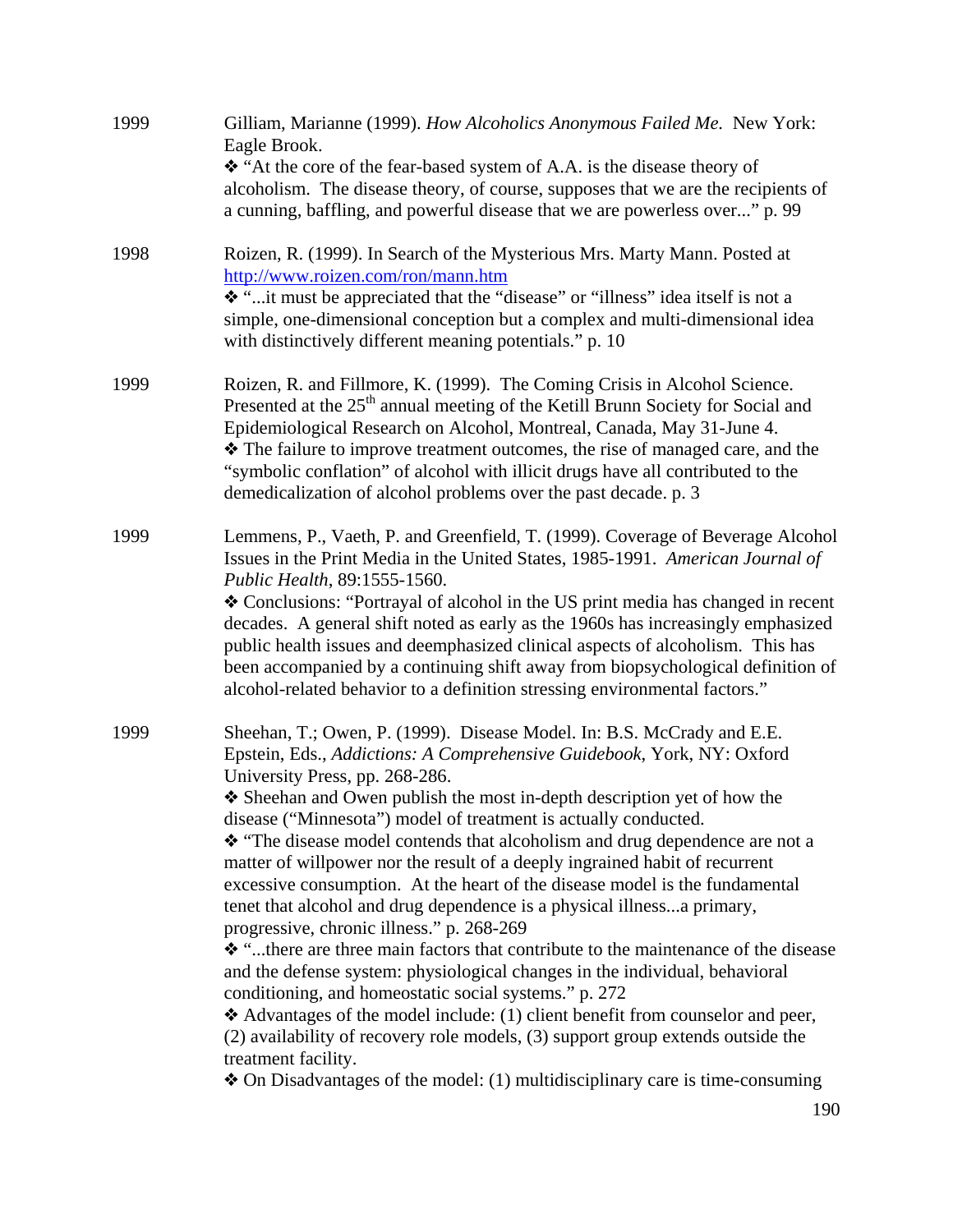|      | and costly ("The model demands time, attention and effort for the principles and<br>practices to work)." and (2) "If too dogmatically interpreted, this form of<br>treatment becomes distorted and presented in a confrontive, religious, or generic<br>(rather than individualized) manner. When this occurs, the core therapeutic<br>principles and methods of the model are obscured, and many clients are naturally<br>resistant and unable to benefit from it." p. 283                                                                                                                                                                                                                                                                                                                                                                                                                                                                                                                               |
|------|-----------------------------------------------------------------------------------------------------------------------------------------------------------------------------------------------------------------------------------------------------------------------------------------------------------------------------------------------------------------------------------------------------------------------------------------------------------------------------------------------------------------------------------------------------------------------------------------------------------------------------------------------------------------------------------------------------------------------------------------------------------------------------------------------------------------------------------------------------------------------------------------------------------------------------------------------------------------------------------------------------------|
| 1999 | A New York Post commentary article by Gearald K. Mcoscar entitled "The<br>'Addiction' Excuse," includes the following:<br>• "In declaring drug and alcohol addiction to be a disease 40 years ago, the<br>medical profession unwittingly removed two of the bulkheads which kept<br>substance abuse at bay: stigma and consequences. Not only is the theory<br>scientifically suspect, it has most likely exacerbated the problem."<br>◆ Attacks reference to addiction as a chronic disease: "With its tone of defeatism<br>and self-interest, the concept serves no purpose other than to mask the failure of<br>the disease modality and to give both addicts and providers an excuse to<br>failRelapse has become a self-fulfilling prophecy, with providers a big part of<br>the problem."<br>* "An addict's serious and frequently fatal character flaws often require lessons<br>in self-discipline, integrity, restraint and personal responsibility that only pain and<br>punishment can teach." |
| 1999 | Anderson, D.J.; McGovern, J.P.; DuPont, R.L. (1999). Origins of the Minnesota<br>Model of Addiction Treatment: A First Person Account. Journal of Addictive<br>Diseases, 18(1):107-114.<br>$\triangle$ Key elements of the historical Minnesota Model defined as: "(1) the integration<br>of professional staff with trained recovering alcoholics; (2) the focus on the<br>disease concept and our link to the 12-step fellowships; (3) the dedication to<br>family involvement; (4) the insistence on abstinence from the use of all addicting<br>$drugs$ ; (5) the emphasis on patient and family education; (6) an individualized<br>treatment plan; and (7) a continuum of care integrating sustained aftercare into all<br>treatment plans." p. 112                                                                                                                                                                                                                                                 |
| 1999 | Granfield. R. & Cloud, W. (1999). Coming Clean: Overcoming Addiction without<br>Treatment. New York: New York University Press.<br>* "Ironically, a medicalized view of addiction as a disease requiring treatment<br>may conceal a great deal of the valuable social support that is evident among<br>those who experience natural recovery." p. xiv<br>* Refers to alcoholics, addicts, alcoholism and addiction as "loaded terms" that<br>are part of the "reification of constructs that are often as destructive for those<br>experiencing alcohol and drug problems as they are useful." p. xvi<br>* "many alcohol- and drug-dependent people reduce their intake of alcohol and<br>drugs to nonproblematic levels without achieving abstinence." p. xvii<br>* "most individuals who manage to end their addictions without treatment<br>engage in behavioral and psychic avoidance of these substances and the related                                                                             |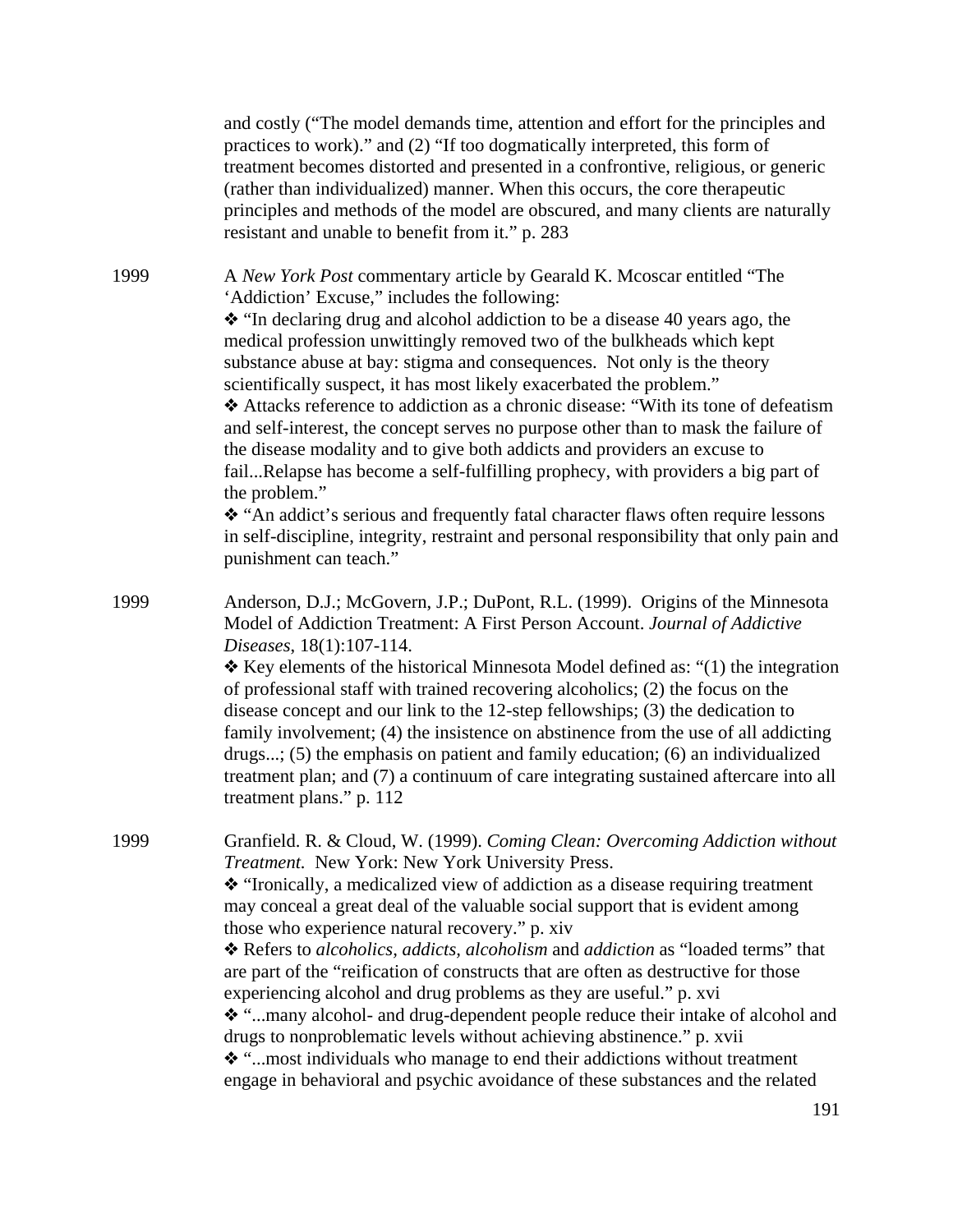social cues that stimulate desire to use." p. 62 ˜ "...the concept of addiction is an arbitrary label applied to those who consume intoxicants excessively…" p. 101 ˜ Cite cases of self-remitters who embrace disease concept, remain rigidly abstinent in spite of their lack of treatment or self-help involvement. p. 123 ˜ "...successful recovery without treatment in many ways resembles what transpires in effective treatment and even in self-help groups." p. 248 ˜ "...because of their decisions to quit alcohol and drug on their own rather than by entering the established treatment system, their addict identities are insignificant parts of who they *were* rather than large parts of who they *are.*"p. 250

1999 Roizen, R. and Fillmore, K.M. (1999). The Coming Crisis in Alcohol Science. Presented at the 25<sup>th</sup> annual meeting of the Kettill Bruun Society for Social and Epidemiological Research on Alcohol, Montreal, Canada, May 31-June 4, 1999. ˜ "…the alcoholism paradigm offered society something of a 'free ride' with respect to affecting the rates of alcohol problems in society. That is, focusing on alcoholism effectively **individuated** such problems, thus freeing society in general from the need for (potentially painful) structural changes on behalf of problem-minimization aims." p. 5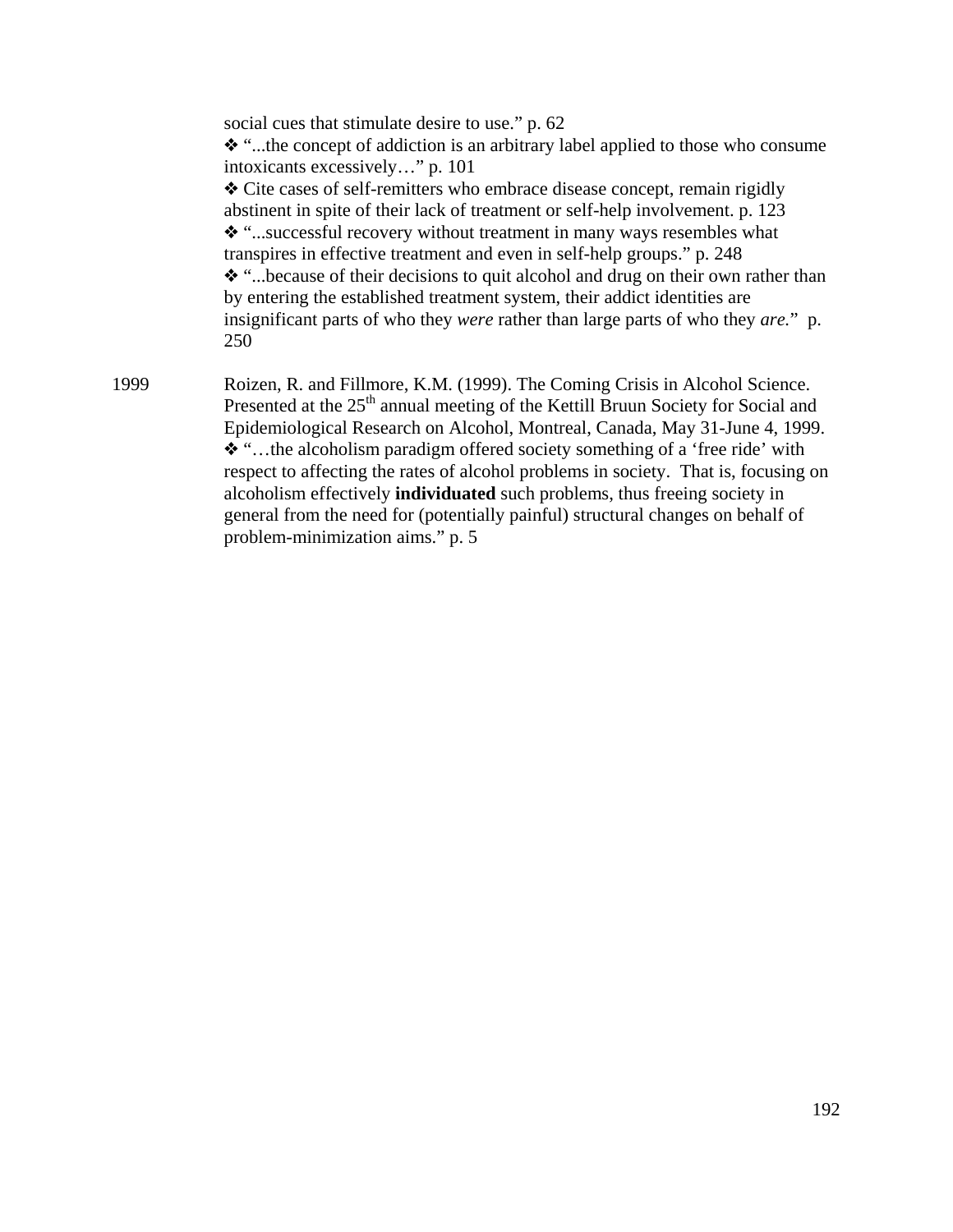## **The Combined Addiction Disease Chronologies of William White, MA, Ernest Kurtz, PhD, and Caroline Acker, PhD 2000 - 2001**

The year 2000 continued many of the trends of the previous five years. Jeffrey Schaler provided a summation of anti-disease critics over the previous two decades and Ketcham and colleagues provided a restatement of the classic disease model. The debate over the disease concept continued to break out of the professional circles into the public domain in the form of both major newspaper coverage and television specials. Public and professional debate over major tenets of the disease model intensified in the face of two events: the involvement of the founder of Moderation Management in an alcohol-related crash that killed two people and the firing of the Director of the Smithers Addiction Treatment and Research Center over the question of appropriate treatment goals and methods.

In what might be one of the more enduring milestones of the year, Drs. McLellan, Lewis, O'Brien, and Kleber had an article published in the Journal of the American Medical Association that articulated to the greatest extent yet the conceptualization and treatment of addiction as a chronic medical illness.

| 2000 |                                                                                  | Schaler, J. (2000). Addiction is a Choice. Chicago: Open Court.                                       |  |  |  |
|------|----------------------------------------------------------------------------------|-------------------------------------------------------------------------------------------------------|--|--|--|
|      | ❖ "I maintain that 'addiction' is a myth. I deny that there is any such thing as |                                                                                                       |  |  |  |
|      |                                                                                  | 'addiction', in the sense of a deliberate and conscious course of action which the                    |  |  |  |
|      |                                                                                  | person literally cannot stop doing." p. xv                                                            |  |  |  |
|      |                                                                                  | Schaler defines the "credo" of the disease model as follows (Quoted); included                        |  |  |  |
|      |                                                                                  | after each is Schaler's "Credo of the Free-Will Model":                                               |  |  |  |
|      | Dmodel                                                                           | 1. Most addicts (alcoholics) don't know they have a problem and                                       |  |  |  |
|      |                                                                                  | must be forced to recognize they are addicts (alcoholics).                                            |  |  |  |
|      | FW model                                                                         | 1. The best way to overcome addiction is to rely on your own                                          |  |  |  |
|      |                                                                                  | willpower (You are the 'higher power'.)                                                               |  |  |  |
|      | Dmodel                                                                           | 2. Addicts (alcoholics) cannot control themselves when they take                                      |  |  |  |
|      |                                                                                  | drugs (drink alcoholic beverages).                                                                    |  |  |  |
|      | FW model                                                                         | 2. People can stop depending on drugs or alcohol as they develop                                      |  |  |  |
|      |                                                                                  | other ways to deal with life.                                                                         |  |  |  |
|      | Dmodel                                                                           | 3. The only solution to drug addiction (alcoholism) is treatment.                                     |  |  |  |
|      | FW model                                                                         | 3. Addiction has more to do with the environments people live in                                      |  |  |  |
|      |                                                                                  | that with the drugs they are addicted to.                                                             |  |  |  |
|      | Dmodel                                                                           | 4. Addiction (alcoholism) is an all-or-nothing disease: A person                                      |  |  |  |
|      |                                                                                  | cannot be a temporary drug addict (alcoholic) with a mild drug                                        |  |  |  |
|      |                                                                                  | (drinking) problem.                                                                                   |  |  |  |
|      | FW model                                                                         | 4. People often outgrow drug and alcohol addiction.                                                   |  |  |  |
|      | Dmodel                                                                           | 5. The most important step in overcoming addiction (alcoholism)                                       |  |  |  |
|      |                                                                                  | is to acknowledge that you are powerless and can't control it.                                        |  |  |  |
|      | FW model                                                                         | 5. Alcoholics and drug addicts can learn to moderate their drinking<br>or cut down on their drug use. |  |  |  |
|      | Dmodel                                                                           | 6. Complete abstinence, not moderation, is the only way to control                                    |  |  |  |
|      |                                                                                  |                                                                                                       |  |  |  |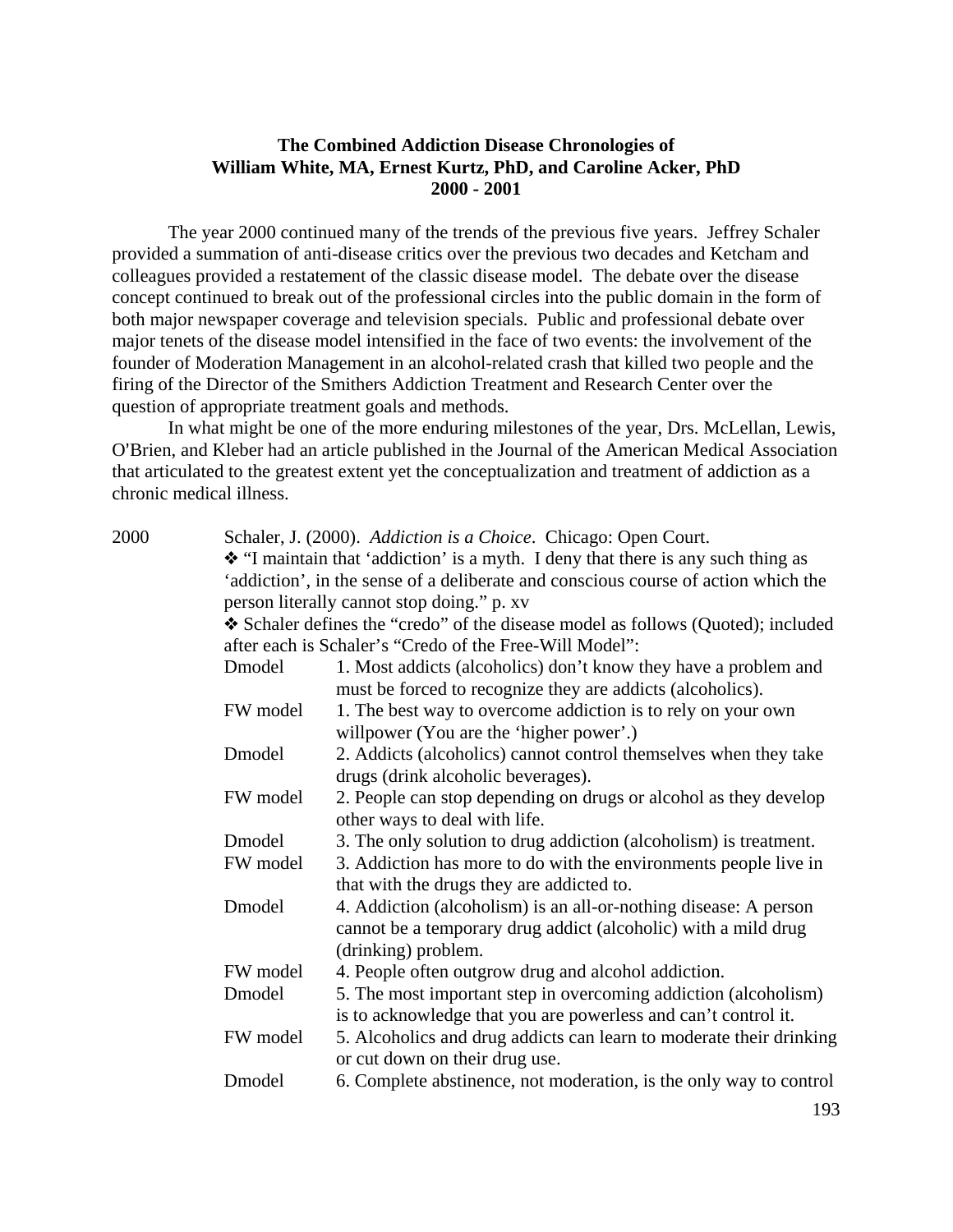|      | FW model | drug addiction (alcoholism).<br>6. People become addicted to alcohol and other drugs when life is                                                                                                                                                                                                                                                                                                                                                                                                                                              |
|------|----------|------------------------------------------------------------------------------------------------------------------------------------------------------------------------------------------------------------------------------------------------------------------------------------------------------------------------------------------------------------------------------------------------------------------------------------------------------------------------------------------------------------------------------------------------|
|      | Dmodel   | going badly for them.<br>7. Physiology alone, not psychology, determines whether one                                                                                                                                                                                                                                                                                                                                                                                                                                                           |
|      | FW model | person will become drug-addicted (alcoholic) and another will not.<br>7. Drug addicts and alcoholics can and often do find their own<br>ways out of their addictions, without outside help.                                                                                                                                                                                                                                                                                                                                                    |
|      | Dmodel   | 8. The fact that addiction (alcoholism) runs in families means that<br>it is a genetic disease.                                                                                                                                                                                                                                                                                                                                                                                                                                                |
|      | FW model | 8. You have to rely on yourself to overcome an addiction.                                                                                                                                                                                                                                                                                                                                                                                                                                                                                      |
|      | Dmodel   | 9. People who are drug-addicted (alcoholic) can never outgrow<br>addiction (alcoholism) and are always in danger of relapsing.                                                                                                                                                                                                                                                                                                                                                                                                                 |
|      | FW model | 9. Drug addiction is often a way of life people rely on to cope with,<br>or avoid coping with, the world. Pp-4-5, 9)                                                                                                                                                                                                                                                                                                                                                                                                                           |
|      |          | * "Teaching 'addicts' that they are physically different from 'normal' people                                                                                                                                                                                                                                                                                                                                                                                                                                                                  |
|      |          | tacitly gives them permission to act irresponsibly when they consume too much of<br>their drug, as does teaching them that addiction is a hereditary defect." p. 38-39<br>* "Treatment providers advocating the disease model of addiction ignored the<br>social, political, and economic context within which drug use occurs." p. 121<br>❖ "Addiction treatment is a scamAddiction is not a disease and therefore cannot<br>be medically 'treated'there is currently no 'treatment' for addiction that has<br>been proved effective." p. 141 |
| 2000 | 18:9-16. | Miller, N.S. and Flaherty, J.A. (2000). Journal of Substance Abuse Treatment,                                                                                                                                                                                                                                                                                                                                                                                                                                                                  |
|      |          | * "Studies have clearly demonstrated that addiction treatment is effective and<br>cost beneficial in alcoholic and drug-addicted populations." p. 13                                                                                                                                                                                                                                                                                                                                                                                           |
|      |          | * "The preponderance of the research literature confirmed efficacy and cost<br>benefits from coerced addiction treatment or providing addiction treatment in lieu<br>of alternative consequences." p. 14                                                                                                                                                                                                                                                                                                                                       |
| 2000 |          | Kurtz, E. (2000). Alcoholics Anonymous and the Disease Concept of Alcoholism.<br>Accepted for publication. Alcoholism Treatment Quarterly.                                                                                                                                                                                                                                                                                                                                                                                                     |
|      |          | ❖ "Given the issues and prejudices involved, it is unlikely that the question of the<br>historical relationship between Alcoholics Anonymous and the disease concept of<br>alcoholism will ever be definitively resolved." p. 1                                                                                                                                                                                                                                                                                                                |
|      |          | • "On the basic question, the data are clear: Contrary to common opinion,<br>Alcoholics Anonymous neither originated nor promulgated what has come to be                                                                                                                                                                                                                                                                                                                                                                                       |
|      |          | called the disease concept of alcoholism. Yet its members did have a large role in                                                                                                                                                                                                                                                                                                                                                                                                                                                             |
|      |          | spreading and popularizing that understanding." p. 2<br>❖ "most (A.A.) members, in the year 2000 no less than in 1939, will also tell an                                                                                                                                                                                                                                                                                                                                                                                                       |
|      |          | inquirer that their alcoholism has physical, mental, emotional, and spiritual<br>dimensions. This advertence to complexity, and especially the emphasis on "the<br>spiritual," is A.A's largest contribution: it is the necessary framework within<br>which any discussion of A.A.'s relationship to the disease concept of alcoholism                                                                                                                                                                                                         |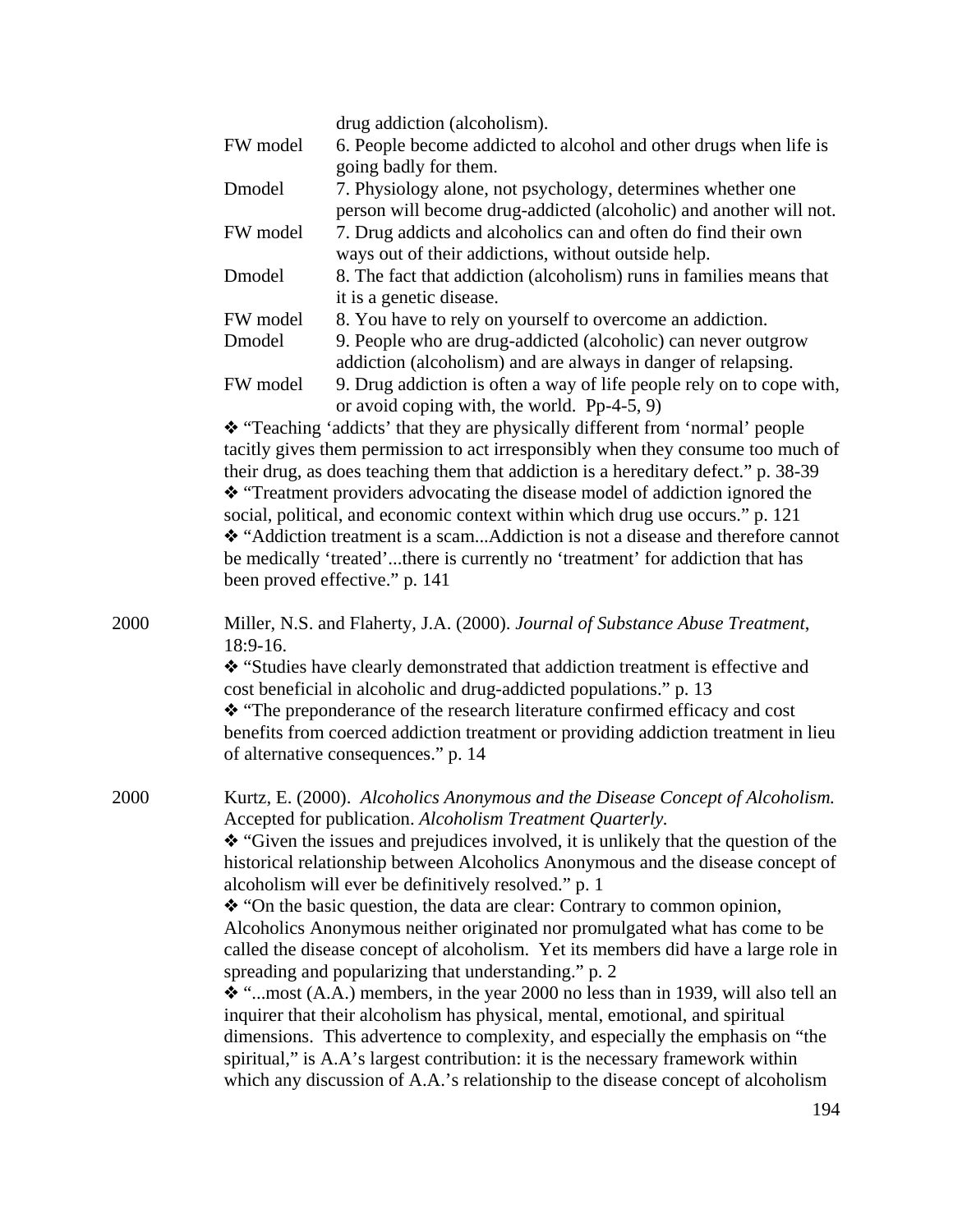must be located." p. 2

˜ "The closest the book *Alcoholics Anonymous* comes to a definition of alcoholism appears on p. 44, at the conclusion of the first paragraph of the "We Agnostics" chapter, where we are told that alcoholism "is an illness which only a spiritual experience will conquer." p. 2

˜ "Among these statements is a reply Wilson gave when specifically asked about alcoholism as disease after he had addressed the annual meeting of the National [Catholic] Clergy Conference on Alcoholism in 1961:

*We have never called alcoholism a disease because, technically speaking, it is not a disease entity. For example, there is no such thing as heart disease. Instead there are many separate heart ailments, or combinations of them. It is something like that with alcoholism. Therefore we did not wish to get in wrong with the medical profession by pronouncing alcoholism a disease entity. Therefore we always called it an illness, or a malady - a far safer term for us to use.*

 "As the parallel with "heart ailments" as well as the proffered synonyms suggest, Wilson is here hardly denying an understanding that includes a medico/physiological element in alcoholism." p. 3

˜ "...why do so many members of Alcoholics Anonymous speak of their alcoholism in the vocabulary of disease? The answer is both simple and complex: simple because Alcoholics Anonymous, like any reality, reflects the context of its time; complex because A.A. has existed long enough that its context has changed . . . and, indeed, changed more than once." p. 3

˜ "...what Dr. Silkworth offered was not some theoretical explanation of "alcoholism" but a potent description of the *alcoholic*. "What alcoholism is" was not among the chief worries of the earliest A.A. members. In fact, "what alcoholism is" has never been among the main concerns of later members of Alcoholics Anonymous. Consistently over time, members of Alcoholics Anonymous, especially *as* members of Alcoholics Anonymous, have been interested not in alcoholism but in alcoholics  $-\text{ in people rather than in things." p.}$ 5

˜ "As set forth in "The Doctor's Opinion" introduction to *Alcoholics Anonymous*, what A.A. learned from Dr. Silkworth was that:

*. . . the body of the alcoholic is quite as abnormal as his mind. It does not satisfy us to be told that we cannot control our drinking just because we were maladjusted to life, that we were in full flight from reality, or were outright mental defectives. These things were true to some extent, in fact, to a considerable extent with some of us. But we are sure that our bodies were sickened as well. In our belief, any picture of the alcoholic which leaves out this physical factor is incomplete.* 

The doctor's theory that we have a kind of allergy to alcohol interests us. As laymen, our opinion as to its soundness may, of course, mean little. But as ex-alcoholics, we can say that his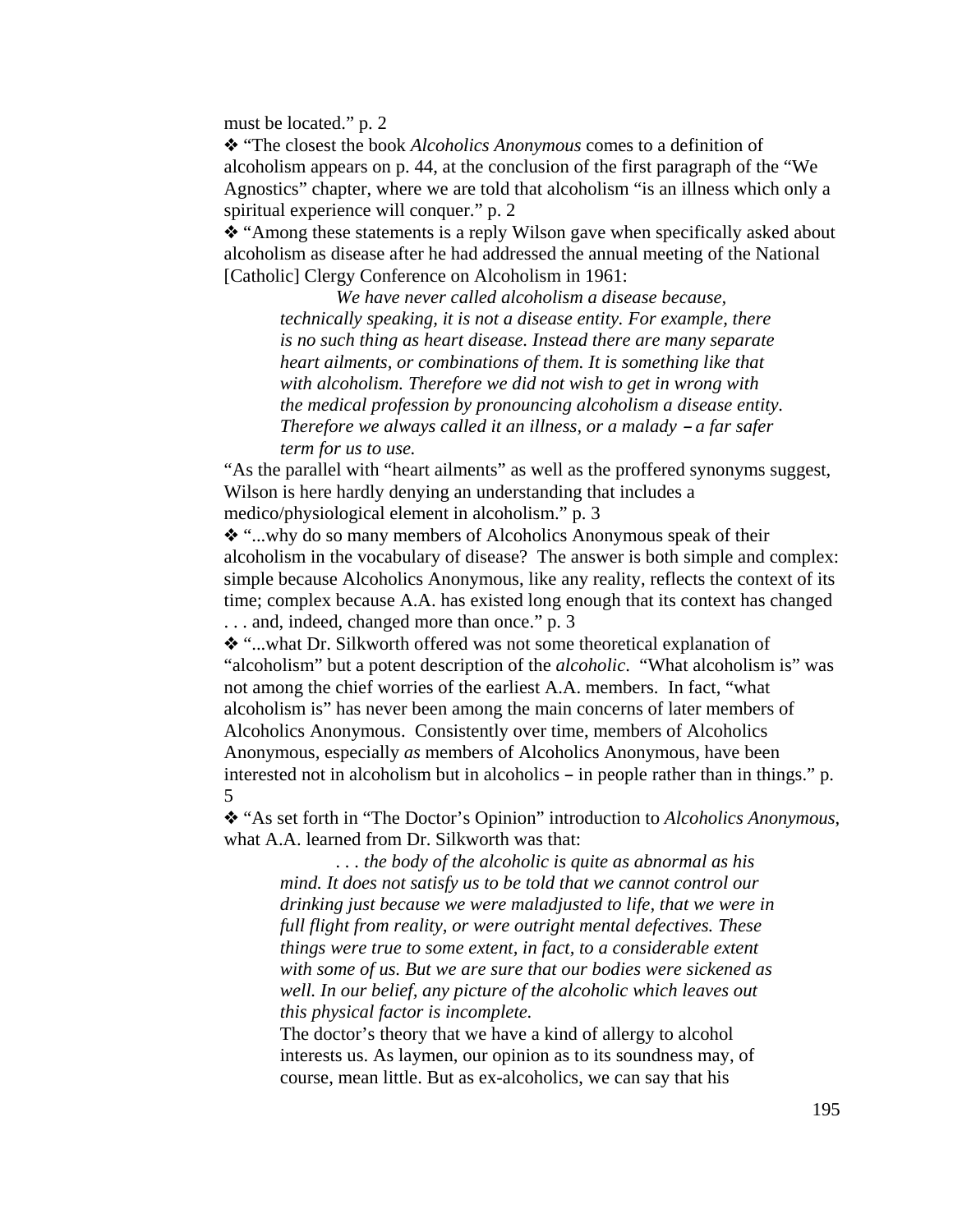explanation makes good sense. It explains many things for which we cannot otherwise account." p. 6

˜ "In 1938, while preparing the manuscript of the A.A. Big Book, Bill Wilson asked Dr. Bob Smith (a proctologist) about the accuracy of referring to alcoholism as disease or one of its synonyms. Bob's reply, scribbled in a large hand on a small sheet of his letterhead, read: "Have to use disease – sick – only way to get across *hopelessness*," the final word doubly underlined and written in even larger letters. Reading through the Big Book stories that mention Dr. Smith, one finds consistent emphasis on the thematic reminder that an alcoholic cannot safely drink alcohol ever again." p. 7

˜ "For what the earliest members of Alcoholics Anonymous did was not so much to embrace the already extant disease concept of alcoholism as to expand it. In the text of the book *Alcoholics Anonymous* itself, the word *disease* appears only once – in the term *spiritual disease*. And nearby, also on page 64, we read, "... we have been not only physically and mentally ill, we have been spiritually sick." The contribution of Alcoholics Anonymous is not the idea of *disease* but of *threefold* disease -- the realization that the alcoholic had problems in the physical, the mental, and the spiritual realms, the clear understanding that alcoholism is "an illness which only a spiritual experience will conquer." p. 12

˜ "The book *Alcoholics Anonymous*, then, except for "The Doctor's Opinion," says little about disease and certainly attests that Alcoholics Anonymous did not originate the disease concept of alcoholism." p. 14

˜ "Invited under the auspices of Dr. Harry Tiebout to present a paper at the Annual Meeting of the Medical Society of the State of New York on May 9, 1944, co-founder Bill Wilson responded with the article published as 'Basic Concepts of Alcoholics Anonymous.' The piece delineates A.A.'s debts to both medicine (at times, 'psychiatry') and religion, opening, after a brief, oneparagraph description of Alcoholics Anonymous, with the words: 'Alcoholics Anonymous,' or 'A.A.,' popularly so-called, has but one purpose  $-$  one objective only - 'To help other alcoholics to recover from their illness." Wilson then continues in a way that foreshadows what will soon become the significant A.A. central emphasis on the *threefold* nature of the alcoholic malady:

 *It is from you gentlemen we learn that alcoholism is a complex malady; that abnormal drinking is but a symptom of personal maladjustment to life; that, as a class, we alcoholics are apt to be sensitive, emotionally immature, grandiose in our demands on ourselves and others; that we have usually "gone broke" on some dream ideal of perfection; that, failing to realize the dream, we sensitive folk escape cold reality by taking to the bottle; that this habit of escape finally turns into an obsession, or, as you gentlemen put it, a compulsion to drink so subtly powerful that no disaster, however, great, even near death or insanity, can, in most cases, seem to break it; that we are the victims of the age-old alcoholic dilemma: our obsession guarantees that we shall go on drinking, but our increasing physical sensitivity guarantees that*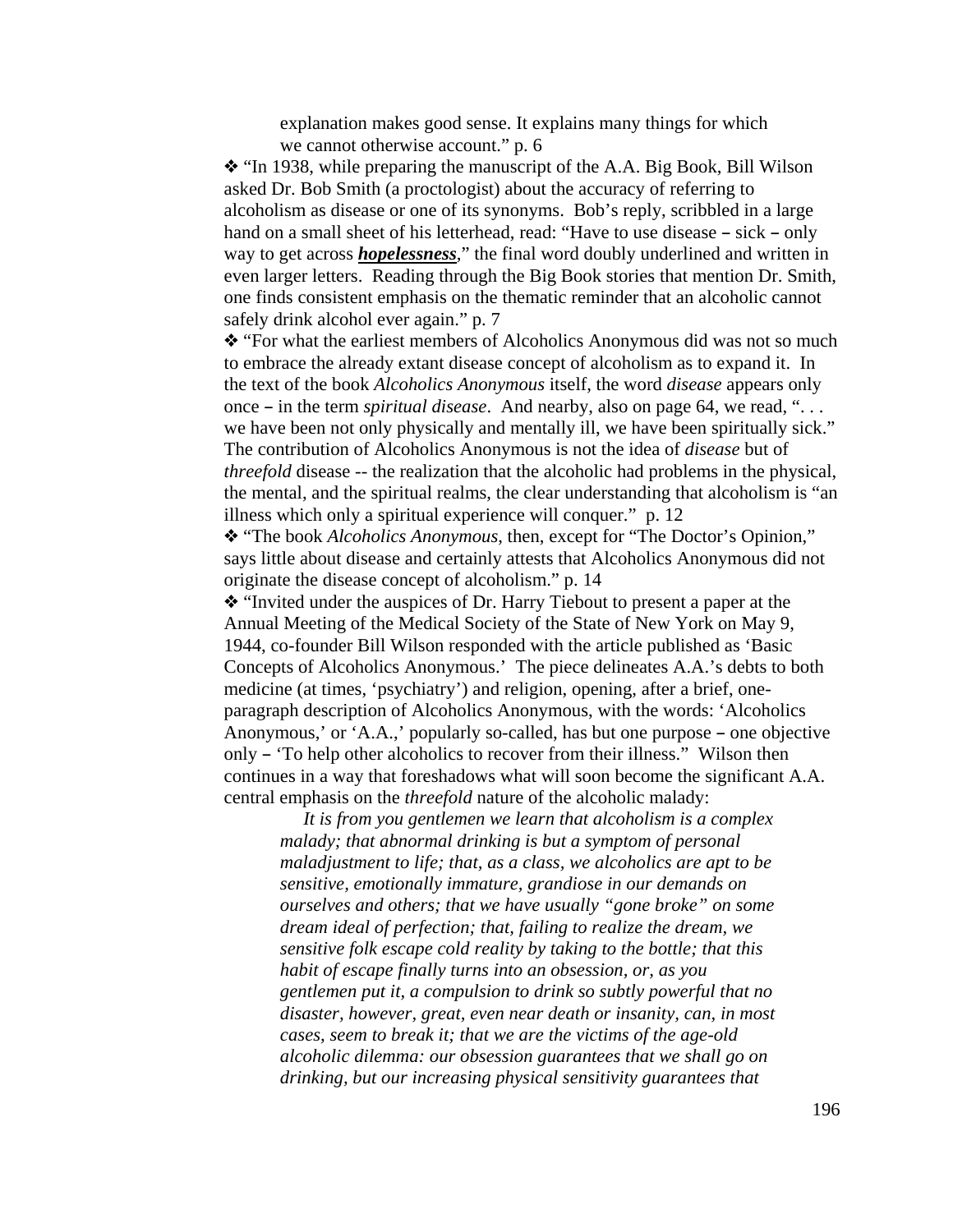*we shall go insane or die of we do. When these facts, coming from the mouths of you gentlemen of science, are poured by an A.A. member into the person of another alcoholic they strike deep -- the effect is shattering*. pp. 17-18

˜ "The book *Twelve Steps and Twelve Traditions* says little about the disease concept of alcoholism; it offers much on all aspects of the spiritual dimensions of the alcoholic condition." p. 20

 ˜ "In both *Twelve Steps and Twelve Traditions* and *Alcoholics Anonymous Comes of Age*, more important than what is there is what is *not* there. Here, in two of the three major texts of Alcoholics Anonymous, there appeared no discussion and bare mention of "disease," much less of the disease concept of alcoholism. This is a not insignificant omission. Yes, many members of Alcoholics Anonymous did speak in terms of their alcoholism as disease. But its paucity of mention in the officially published works of the period suggests that this understanding was hardly central to the thought of Alcoholics Anonymous...The reality of disease was a matter of assumption but not necessarily of conviction. If it were as central as some claim, we would hear more about it in these two cornerstone works of what some like to call "the A.A. ideology." p. 21

**❖** "...in May 1952, an article titled "AA and GPs: Family Doctors Study the 'Problem Drinker'" listed speakers at the Fourth Annual Scientific Assembly of General Practice. Bill Wilson noted in the piece that "It was a little doctor who loved drunks, the late William Duncan Silkworth, who first told me that alcoholism was a disease, and gave me thereby an indispensable basis for AA's later developed therapy." p. 22

˜ "Also first published by the General Service Office (later "Alcoholics Anonymous World Services") in 1952 was the still-in-print-in-2000 A.A. pamphlet, "A.A. - 44 Questions." Since some tend to refer to this brochure out of context, here is its complete answer to the question, "What is Alcoholism?"

**"What is Alcoholism?** There are many different ideas about what alcoholism really is. The explanation that seems to make sense to most A.A. members is that alcoholism is an illness, a *progressive* illness, which can never be cured but which, like some other illnesses, *can* be arrested. Going one step further, many A.A.s feel that the illness represents the combination of a physical sensitivity to alcohol and a mental obsession with drinking, which, regardless of consequences, cannot be broken by willpower alone *[italics in the original]*." p. 23

˜ "Did A.A.s use the disease concept of alcoholism? Yes. Did A.A.s or A.A. originate or re-discover or dogmatically push the disease concept of alcoholism? Clearly, No." p. 23

˜ "Apparently caught up in the excitement of the moment (the Hughes Act), the October 1970 *AAGV* printed an "adapted" version of an article originally published as "For Beginners" in the August 1958 *AAGV*: "Alcoholism is a Disease: The Essence of AA." The piece opened: "Alcoholism is a disease. AA was the first to give me this bit of information." (p. 13). The writer did go on to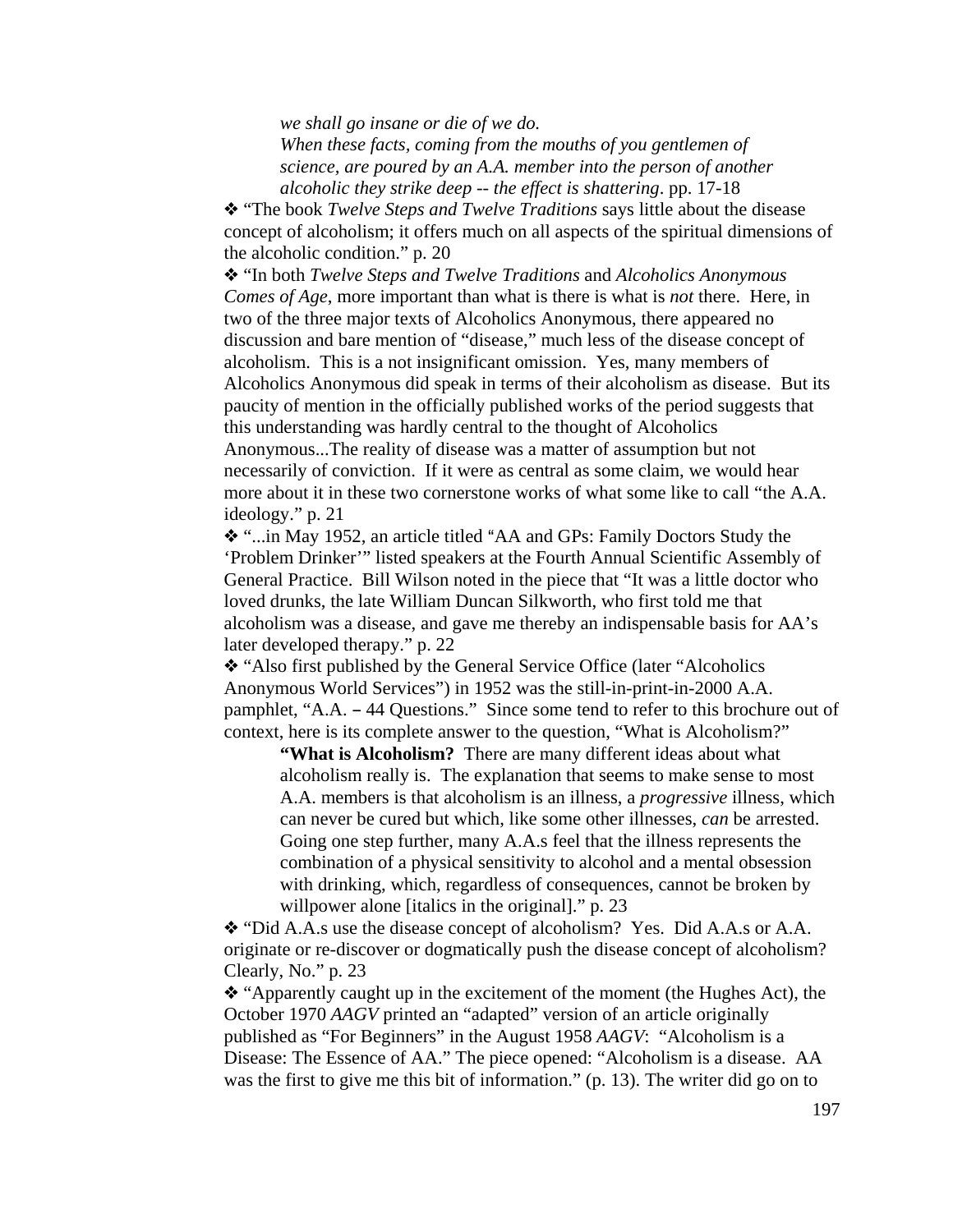note that "alcoholism is a disease with physical, mental and spiritual dimensions," referring to it as a "serious, insidious, progressive disease" that becomes a "disease of despair and fear" (p. 15), but the emphasis clearly was on "the physical." The reprinting of this article...reflects the complexity of the impact of treatment programs on A.A. as that impact intensified." p. 32

˜ "When A.A. finally did issue its first post-Wilson book, *Living Sober*, in 1975, the content accented the spiritual. There is little mention of disease or illness..." p. 34

˜ "The published *AAGV* reflects this complex story. Before the mid- to late 1980s there had been occasional letters or comments of complaint over such matters as local treatment centers dropping busloads of their patients at A.A. meetings. Reader opinion was divided on this issue as on most others. But by the late 1980s that began to change. More consistently now, older members observed that newcomers who had been in treatment programs seemed to come to A.A. to teach rather than to learn. And one of the big things about which they wanted to teach was the disease of alcoholism." pp. 39-40

 ˜ "The net result so far as Alcoholics Anonymous and the disease concept of alcoholism is concerned in the year 2000? My sense is that most knowledgeable A.A. members will acknowledge that while "allergy" is not really accurate, the description that Dr. William Duncan Silkworth offered in "The Doctor's Opinion" does reflect their own experience, and so that is the message they carry to other alcoholics. To most others, they do not bother talking about the subject." p. 40

2000 Ketcham, K. and Asbury, W. with Schulstad, M. and Ciaramicoli, A. (2000). *Beyond the Influence: Understanding and Defeating Alcoholism.* New York: Bantam Books.

> ˜ "Alcoholism is not a mysterious illness, nor is it "willful misconduct." Alcoholism is a true medical disease rooted in abnormalities in brain chemistry- biochemical aberrations that are inherited by the great majority of alcoholics and, in some cases, acquired through intense and sustained exposure to alcohol and other drugs." p. 4

˜ "Physiology, not psychology, determines whether one drinker will become addicted to alcohol and another will not." p. 4

˜ "Alcohol is a *selectively* addictive drug; only a minority of drinkers will experience the need or desire to consume alcohol in sufficient quantities and over a long enough period of time to become physically addicted to it." p. 5

˜ "Alcoholics, who by definition suffer from permanent brain addiction, can never safely return to drinking." p. 6

 ˜ "Alcoholism is a progressive neurological disease strongly influenced by genetic vulnerability...Alcoholism is caused by biochemical/neurophysiological abnormalities that are passed down from one generation to the next or, in some cases, acquired through heavy or prolonged drinking." p. 46

| 2000          | "20/20 Television Special on Alcoholism"                                            |
|---------------|-------------------------------------------------------------------------------------|
| (June $7th$ ) | * "news" part of story focuses on challenges to the validity of the disease concept |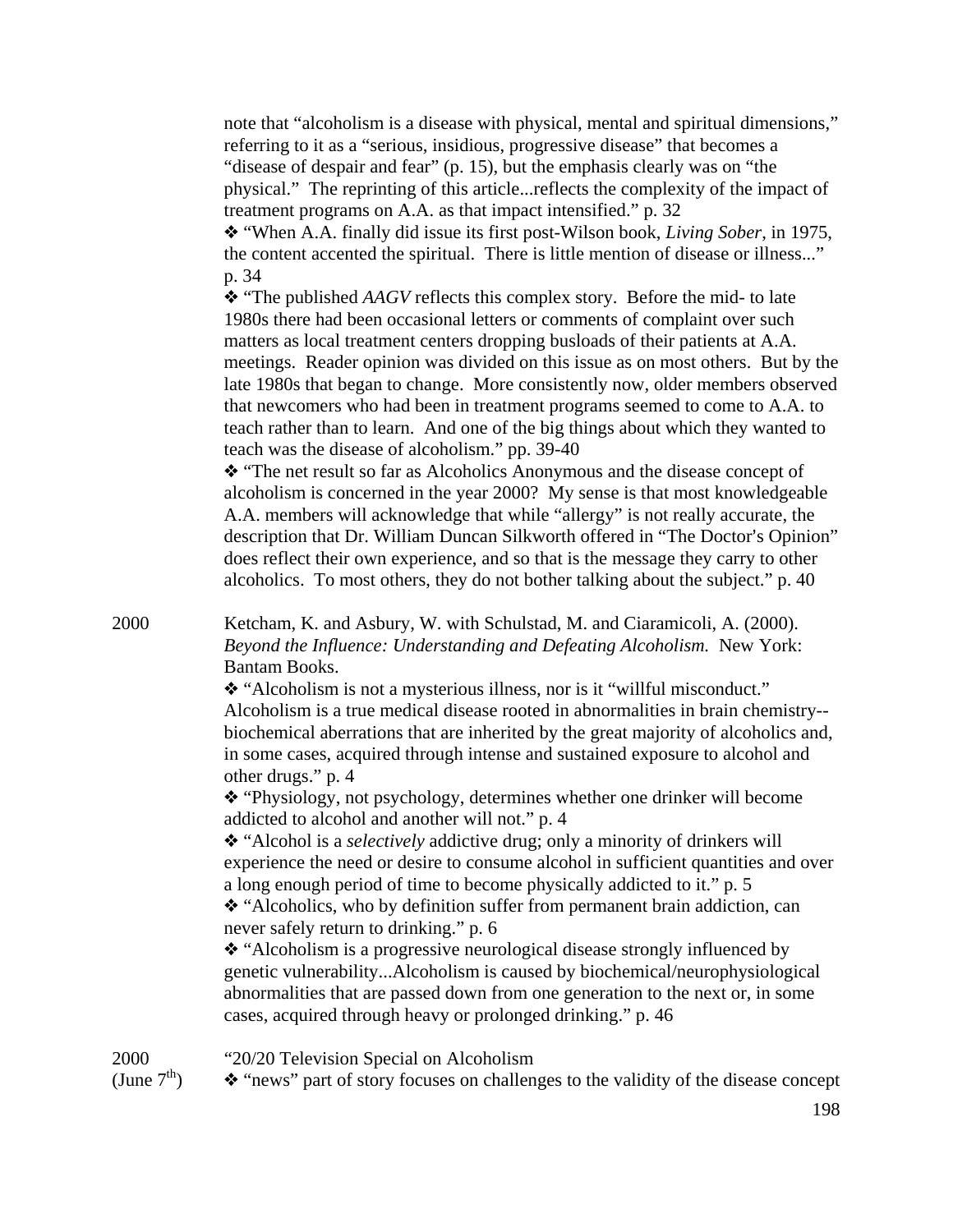|                   | of alcoholism                                                                                                                                                                                                                                                                                                                                                                                                                                                                                                                                                                                                                                                                                                                                                                                                                                                                                                                                                                                                                                                                                                                                                                                                                                                                                                                                                                                                                                                                                                                                                                                                                 |
|-------------------|-------------------------------------------------------------------------------------------------------------------------------------------------------------------------------------------------------------------------------------------------------------------------------------------------------------------------------------------------------------------------------------------------------------------------------------------------------------------------------------------------------------------------------------------------------------------------------------------------------------------------------------------------------------------------------------------------------------------------------------------------------------------------------------------------------------------------------------------------------------------------------------------------------------------------------------------------------------------------------------------------------------------------------------------------------------------------------------------------------------------------------------------------------------------------------------------------------------------------------------------------------------------------------------------------------------------------------------------------------------------------------------------------------------------------------------------------------------------------------------------------------------------------------------------------------------------------------------------------------------------------------|
| 2000<br>(June 24) | Massing, Michael Seeing Drugs as Choice or as Brain Anomaly. New York<br>Times.<br>General pros and cons of disease concept.<br>Sally Satel on her objections to the disease concept. "It (disease concept)<br>appears to reduce a complex human activity to a slice of damaged brain tissue.<br>Second, and most important, it vastly underplays the reality that much of<br>addictive behavior is voluntary."<br>◆ Dr. Alan Leschner quote: "addiction is a brain disease expressed as compulsive<br>behavior; both its development and the recovery from it depend on the<br>individual's behavior."                                                                                                                                                                                                                                                                                                                                                                                                                                                                                                                                                                                                                                                                                                                                                                                                                                                                                                                                                                                                                       |
| 2000              | New York and California (the former by judicial mandate, the latter by passage of<br>Proposition 36) move to shift emphasis from incarcerating drug users to diverting<br>them to treatment.                                                                                                                                                                                                                                                                                                                                                                                                                                                                                                                                                                                                                                                                                                                                                                                                                                                                                                                                                                                                                                                                                                                                                                                                                                                                                                                                                                                                                                  |
| 2000              | McLellan, A.T.; Lewis, D.C.; O'Brien, C.P. and Kleber, H. (2000). Drug<br>Dependence, A Chronic Medical Illness: Implications for Treatment, Insurance,<br>and Outcomes Evaluation. Journal of the American Medical Association,<br>284(13): 1689-1695.<br>❖ Evidence that excessive AOD use is viewed as a social problem rather than a<br>medical problem:<br>1. Most medical schools do not teach a course on addiction<br>2. Most physicians do not screen for addiction<br>3. 40-60% of physicians surveyed believe there are no medical intervention that<br>are effective in treating addiction.<br>* If drug dependence is more like a chronic illness, the appropriate standards for<br>treatment and outcome expectations would be found among other chronic<br>illnesses. p. 1689<br>* "There are many illnesses in which voluntary choice effects initiation and<br>maintenance, especially when these voluntary behaviors interact with genetic and<br>cultural factors." p. 1690<br>* "In terms of vulnerability, onset, and course, drug dependence is similar to<br>other chronic illnesses, such as type 2 diabetes, hypertension, and asthma." p.<br>1693<br>* "Like other chronic illnesses, the effects of drug dependence treatment are<br>optimized when patients remain in continuing care and monitoring without limits<br>or restrictions on the number of days or visits covered." p. 1694<br>• "it is essential that practitioners adapt the care and medical monitoring<br>strategies currently used in the treatment of other chronic illnesses to the<br>treatment of drug dependence." p. 1694 |
| 2000              | Trimpey, J. (2000). Rational Recovery and Professional Issues.<br>Http://www.rational.org/Professional.issues.html (Downloaded December 3,<br>199                                                                                                                                                                                                                                                                                                                                                                                                                                                                                                                                                                                                                                                                                                                                                                                                                                                                                                                                                                                                                                                                                                                                                                                                                                                                                                                                                                                                                                                                             |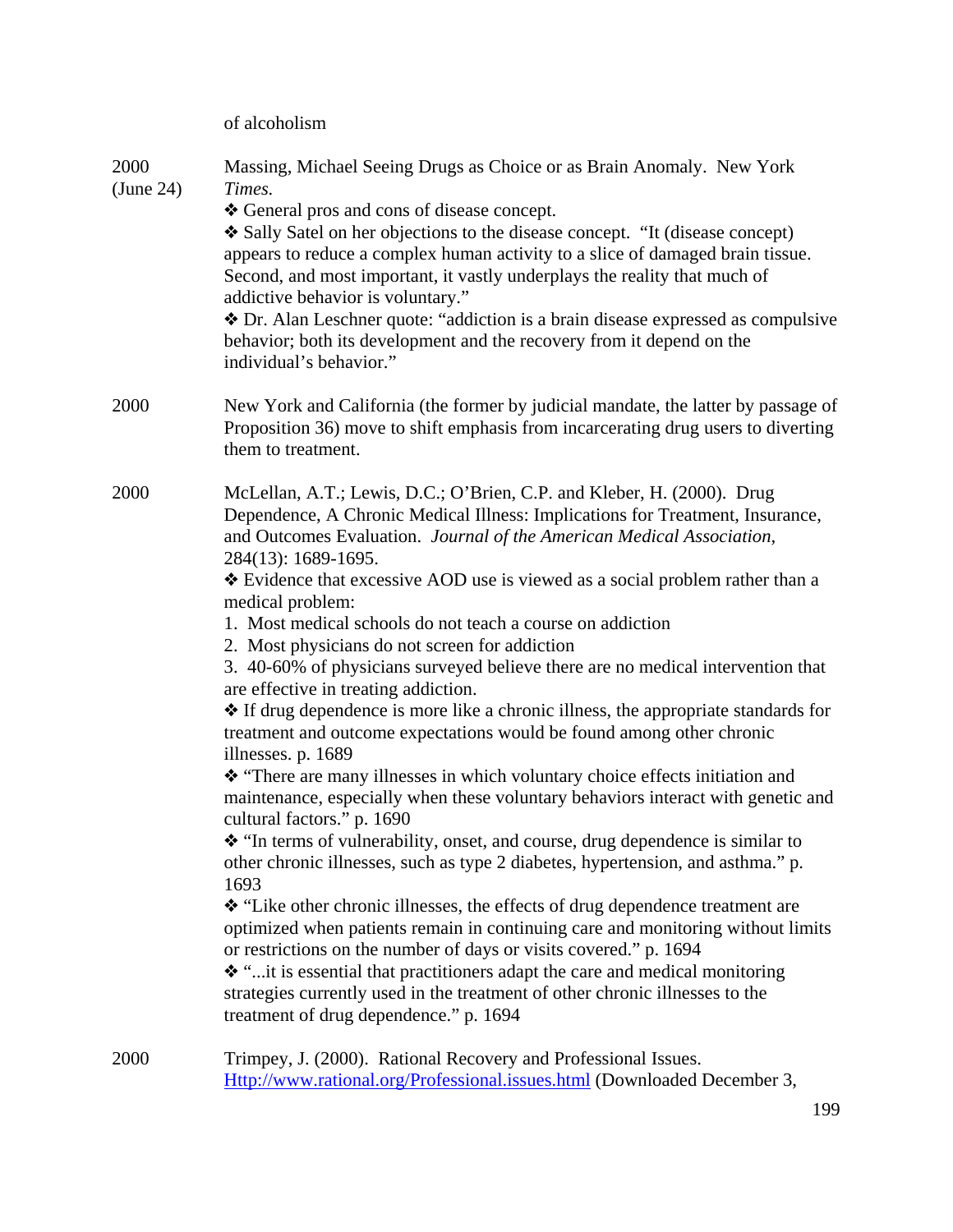2000)

˜ "Addiction treatment is invariably a harmful practice, because the client is told that substance abuse is a symptom of hidden causes, either physiological or psychosocial." p. 1

˜ There could not be a more confused, incoherent, counterproductive, unethical, unscientific, and harmful approach to addiction recovery than the disease/treatment/recovery-group concept of addiction that prevails in our social service system." p. 1-2

˜ "There is no help for addicted people, and a professional you ought to know this. Addicted people will have to quit drinking and using, not a great accomplishment for any of them, but your "help" is only a distraction from, an often an obstacle to, their very serious task." p. 3

2001 Ogilvie, H. (2001). *Alternatives to Abstince: A New Look at Alcoholism and the Choices in Treatment.* New York: Hatherleigh Press

˜ "Drinking problems do not occur as a result of a disease process. Drinking is a learned behavior…" p. x

˜ "All of the classic disease theories of alcoholism hang their hats on the presence of one or more of the following factors: irreversibility, progression of increasing alcohol consumption and physical deterioration, loss of control, craving and physical dependence. Researchers have demonstrated, however, that these factors are not always or significantly at play in people diagnosed as alcoholics." p. 53

2001 Roizen, R. (In Press). How Does the Nation's 'Alcohol Problem' Change From Era to Era? Stalking the Social Logic of Problem-definition Transformation since Repeal. In: Trace, S. and Acker, C., Eds. *Altering the American Consciousness: Essays on the History of Alcohol and Drug Use in the United States. 1800-1997.* University of Massachusetts Press.

> ˜ [Marty] Mann's great enterprise had in effect converted the disease-concept theme from a promotional slogan into a field-defining master concept – a transformation that in due course would expose the new movement to the liabilities of over-selling the disease concept's scientific credentials and utility." p. 6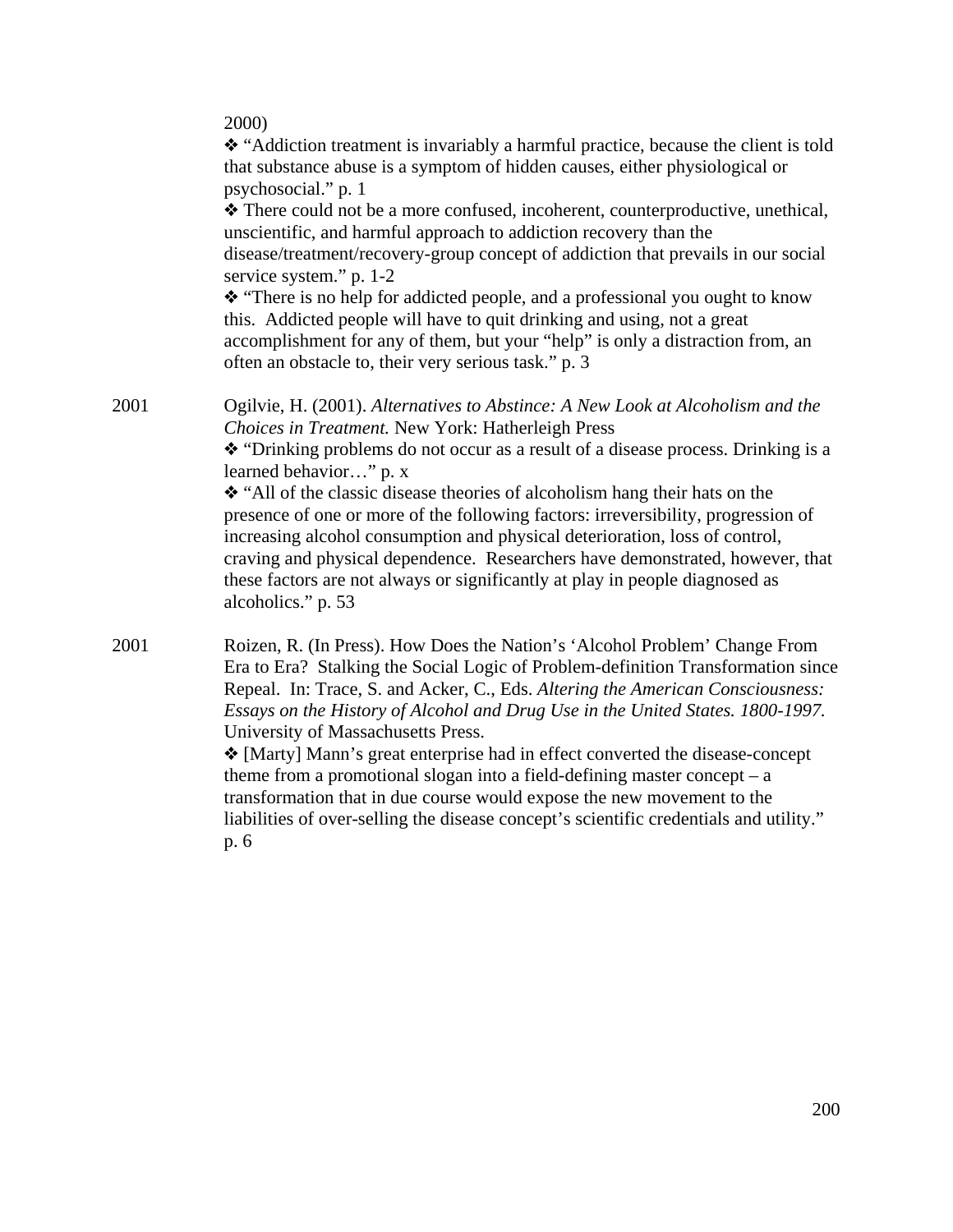## **References**

- A Member of the Society. (1842). *The Foundation, Progress and Principles of the Washingtonian Temperance Society of Baltimore, and the Influence it has had on the Temperance Movements in the United States*. Baltimore: John D. Toy.
- Abraham K. (1908, 1926). The Psychological Relations Between Sexuality and Alcoholism. *International Journal of Psycho-Analysis* 7 (January): 2-10.

Acker, C. (1993). Stigma or Legitimation? A Historical Examination of the Social Potentials of Addiction Disease Models. *Journal of Psychedelic (Psychoactive) Drugs*, 25:193-205.

- Akers, R.L. (1991). Addiction: The Troublesome Concept. *Journal of Drug Issues*, 21:777-793.
- *Alcoholics Anonymous*. New York: Alcoholics Anonymous World Service (page numbers from second edition).
- Anderson, D. (Dwight) (1942). Alcohol and Public Opinion. *Quarterly Journal of Studies on Alcohol*, 3(3):376-392
- Anderson, D. (1944). The Process of Recovery from Alcoholism. *Federal Probation*, 8(4):14- 19.(October)
- Anderson, D.J.; McGovern, J.P.; DuPont, R.L. (1999). Origins of the Minnesota Model of Addiction Treatment: A First Person Account. *Journal of Addictive Diseases*, 18(1):107-114.
- Allen, Nathan (1850). *An Essay on the Opium Trade.* In: Grob, G., Ed., Origins of Medical Attitudes Toward Drug Addiction in America. New York: Arno Press.
- Anonymous (1939). Can the alcoholic become a normal drinker? *Mental Hygiene,* 23:80.
- Arthur, T.S. (1881). *Saved As By Fire: A Story of How One of Nature's Noblemen was Saved from the Demon of Drink*. New York: John W. Lovell Company.
- Ausubel. David P. (1961). Causes and Types of Narcotic Addiction: A Psychosocial View. *Psychiatric Quarterly,* 35:523-531.
- Barr, A. (1999). *Drink: A Social History of America*. Carroll & Graf Publishers, Inc. New York.
- Baylor, C. (1919). *Remaking a Man* New York: Moffat, Yard & Company.
- Beauchamp, D. (1980). *Beyond Alcoholism: Alcohol and Public Health Policy*. Philadelphia: Temple University Press.
- Beecher, L. (1827). *Six Sermons on the Nature, Occasion, Signs, and Remedy of Intemperance*.
- Bell, C. and Khantzian, E. (1991). Contemporary Psychodynamic Perspectives and the Disease Concept of Addiction: Complementary or Competing Models? *Psychiatric Annals*, 21(5):273-281.
- Beman, N.S. (1829). *Beman on Intemperance* (rev. Stereotype ed.). New York: John P. Haven. (Cited in Hore, 1991; Dean & Poremba, 1983)
- Benezet, A. (1774). *Mighty Destroyer Displayed*
- Bishop, E. (1913). Narcotic Addiction-A Systemic Disease, *Journal of the American Medical Association*, February 8.
- Bishop, E. (MD) (1920). *The Narcotic Drug Problem*. New York: The Macmillan Company.
- Bishop, J. (1945). *The Glass Crutch: The Biographical Novel of William Wynne Wister.* NY: Doubleday, Doran & Co., Inc.
- Black, W. (1928). *DOPE: The Story of the Living Dead*. New York: Star Company.
- Block, M.A. (1956). Alcoholism is a Disease. *Today*=*s Health*, 34:36-39 (November).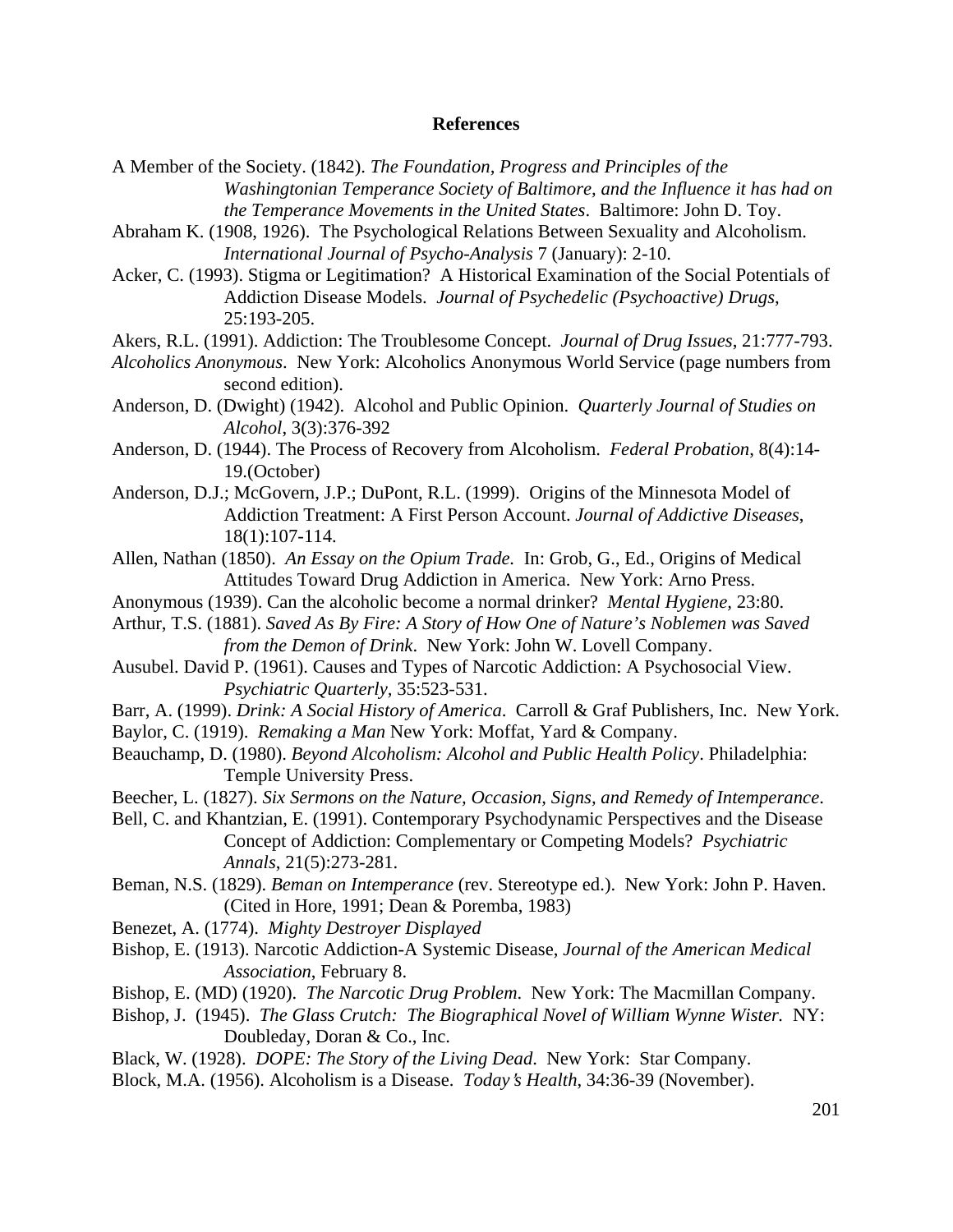- Blum, T.C., Roman, P.M., and Bennet, N. (1989). Public Images of Alcoholism: Data from a Georgia Survey. *Journal of Studies on Alcohol*, 50:5-14.
- Blum, K. with Payne, J. (1991). *Alcohol and the Addictive Brain: New Hope for Alcoholics from Biogenetic Research*. New York: Free Press.
- Blume, S.B. (1983). The Disease Concept of Alcoholism. *Journal of Psychiatric Treatment and Evaluation*, 5:471-478.
- Blume, S.B. (1983). *Disease Concept of Alcoholism Today.* Minneapolis, MN: Johnson Institute.
- Bonner, Harold C. (1957). A Medical Approach to Sobriety. In *Alcoholism: A Source Book for the Priest* (1960). Indianapolis: National Clergy Conference on Alcoholism.
- Bound, J.J. (1820). *The Means of Curing and Preventing Intemperance*. New York: Charles N. Baldwin & Chamber. (Quoted in Brent, 1996)
- Bowman, K. & Jellinek, E.M. "Alcohol Addiction and its Treatment." *Quarterly Journal of Studies on Alcohol,* 2 (1941): 98-176
- Bozarth, M. (1990). Drug Addiction as a Psychobiological Process. In: Warburton, D.M. Ed., *Addiction Controversies*. London: Harwood Academic Publishers, pp. 112-134.
- Brown, B.S. (1998). Drug Use: Chronic and Relapsing or a Treatable Condition? *Substance Use and Misuse*, 33(12):2515-2520.
- Brown, C. (1948). We Can Lick Alcoholism: Clinic Plan Offers Hope for World's Least Understood Sick People. *Science Illustrated*, July, pp. 44-48, 62-65.
- Brown, H. (1872). *An Opium Cure: Based on Science, Skill and Matured Experience*. New York: Fred M. Brown & Co. (Advertising Book for Antidote and Restorative) In: Grob, G. (1981) *American Perceptions of Drug Addiction*. New York: Arno Press.
- Brownson, W.G. (1890). The Disease Theory of Intemperance. *Proc. Conn. Med. Soc*. 4(3): 60- 72.
- Burman, S. (1994). Disease Concept of Alcoholism: Its Impact on Women's Treatment. *Journal of Substance Abuse Treatment*, 11(2):121-126, 1994.
- Caddy, G. (1983). Alcohol Use and Abuse: Historical Trends and Current Perspectives. In: Tabakoff, B., Sutker, P. and Randall, C. *Medical and Social Aspects of Alcohol Abuse*. New York: Plenum Press. p. 1-30.
- Cain, A.H. (1964). *The Cured Alcoholic*. New York: John Day.
- Carpenter, W. (1853). *On the Use and Abuse of Alcoholic Liquors.* Philadelphia: Blanchard and Lea (NY: Arno Press Reprint, 1981).
- Cermak, T. (1991). Co-Addiction as a Disease. *Psychiatric Annals*, 21(5):268-272.
- Chiauzzi, E.J. and Liljegren, S. (1993). Taboo Topics in Addiction Treatment: An Empirical Review of Clinical Folklore. *Journal of Substance Abuse Treatment* 10:303-316.
- Clark, D.W. (1963). A vocabulary for preventive medicine. In: *Preventive Medicine*. Clark, D.W. and McMahon, B., Eds., Boston: Little, Brown and Company.
- Clum, Franklin D. (M.D.) (1888). *Inebriety: Its Causes, Its Results, Its Remedy*. Philadelphia: J.B. Lippincott Company.
- Cohen, H. (1961). The Evolution of the Concept of Disease. In: Lush, B. Eds. *Concepts of Medicine*. New York: Pergamon.
- Collins, Samuel B. Dr, (1887). Theriaki: *A Treatise on the Habitual Use of Narcotic Poison*. In Grob, G. Ed., (1981). The Medical Professions and Drug Addiction. New York: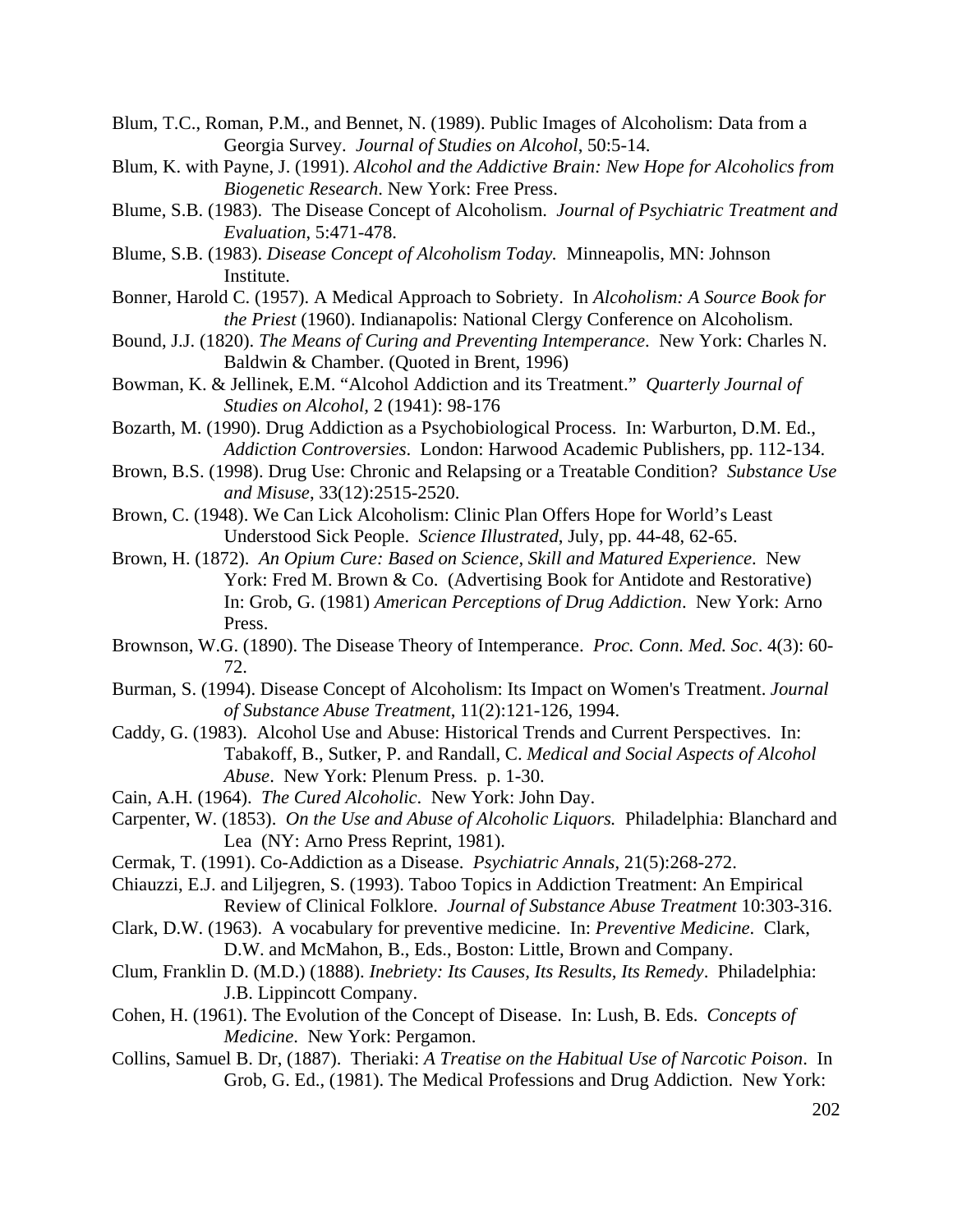Arno Press.

- Cooper. J.W. (1913). *Pathological Inebriety: Its Cause and Treatment*. New York: Paul B. Hoeber.
- Courtwright, D, Herman, J. and Des Jarlais, D. (1989). *Addicts Who Survived: An Oral History of Narcotic Use in America.* Knoxville: The University of Tennessee Press.
- Courtwright, D. (1982). *Dark Paradise: Opiate Addiction in America before 1940.* Cambridge, Massachusetts: Harvard University Press.
- Cowles, E.S. (1941). *Don't Be Afraid.* New York: McGraw-Hill Book Co., Inc.
- Crawford, J.R.; Thomson, N.A.; Gullion, F.E. Garthwaite, P. (1989). Does endorsement of the disease concept of alcoholism predict humanitarian attitudes to alcoholics? *International Journal of the Addictions*, 24(1):71-77.
- Crothers, T.D. (1879). Editorial: Practical Value of Inebriate Asylums. *Journal of Inebriety, 3*(4): 249
- Crothers, T.D. (1884). Facts Concerning Inebriety. *Journal of the American Medical Association* 2:5-7.
- Crothers, T.D. (1887). The Disease of Inebriety and its Treatment. *International Congress of Medicine* 1:188-193.
- Crothers, T. D. (1893). *The Disease of Inebriety from Alcohol, Opium and Other Narcotic Drugs* published.
- Crothers, T.D. (1893). *Inebriate Asylums*. In: Stearns, J.N. Ed., Temperance in All Nations New York: National Temperance Society and Publication House.
- Crothers, T.D. (1902). *The Drug Habits and their Treatment*. Chicago: E. P. Englehard & Company.
- Crowley, J. (1999). *Drunkard's Progress: Narratives of Addiction, Despair and Recovery*. Baltimore, MD and London, England: The John Hopkings University Press.
- Cutten, George (1907). *The Psychology of Alcoholism*. New York: The Walter Scott Publishing Co., LTD.
- Dana, C.L. (1918). Problems of Drug Addiction. *Medical Record*, February 2.
- Davies, D.L. (1962). Normal Drinking in Recovered Alcohol Addicts. *Quarterly Journal of Studies on Alcohol,* 23:94-104.
- Davies, J.B. (1992, 1997). *The Myth of Addiction*. New York: Harwood Academic Publishers.
- Day, A. (1867). *Methomania: A Treatise on Alcoholic Poisoning*. Boston: James Campbell. In: Grob, G. (1981). Nineteenth Century Medical Attitudes Toward Alcohol Addiction. New York: Arno Press.
- Dean, J.C. and Poremba, G.A. (1983). Alcoholic Stigma and the Disease Concept. *International Journal of the Addictions,* 18(5): 739-751.
- Delehanty, E.J. (MD) (1949). Alcoholism. In: *Alcoholism: A Source Book for the Priest* (1960). Indianapolis: National Clergy Conference on Alcoholism.
- De Quincey, T. (1822). *Confessions of an English Opium-Eater*.
- Diethelm, O. (1957). Some Fundamental Considerations in the Treatment of Chronic Alcoholism. In: Himwich, Harold, Ed. *Alcoholism: Basic Aspects and Treatment.*  Washington, DC: American Association for the Advancement of Science. pp 191-198.
- Dole, V.P. and Nyswander, M.E. (1965). A medical treatment for diacetylmorphine (heroin) addiction. A clinical trial with methadone hydrochloride. *Journal of the*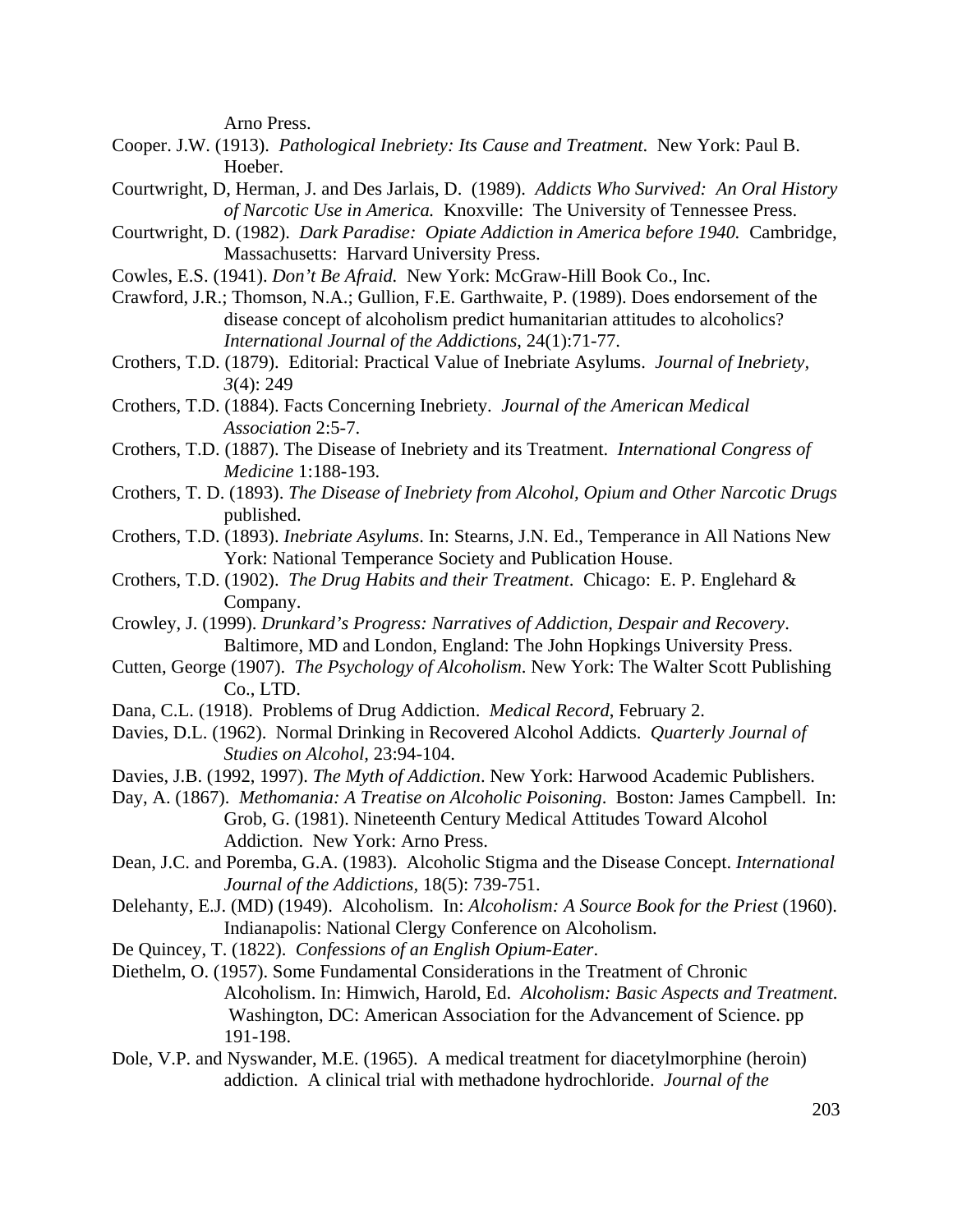*American Medical Association,* 193:8-84.

- Dole, V. (1980). Addictive Behavior. *Scientific American*, 243, December, 138-140, 142, 144, 146, 148, 150, 154.
- Dole, V. (1991). Addiction as a Public Health Problem. *Alcoholism: Clinical and Experimental Research* 15(5):749-752.
- *The Dope Evil*. (1912). Boston: The New England Watch and Ward Society. In: Grob, Ed., (1981). *American Perceptions of Drug Addiction*. New York: Arno Press.
- Drake, D. (1828). A Discourse on Intemperance. In: Grob, G. (1981) *Nineteenth Century Medical Attitudes Toward Alcohol Addiction.* New York: Arno Press.
- DuMez, A. G. and Kolb, Lawrence (1925). "Absence of Transferable Immunizing Substances in the Blood of Morphine and Heroin Addicts," *Public Health Reports,* 40:548-58
- Duncan, R.E. (1947). Alcohol as a Medical Problem. *Kansas City Medical Journal,* 23(6):9-12.
- Durfee, C. (1937). *To Drink or Not to Drink*. Boston: Longmans, Green.
- Earle, C.W. (MD) (1880). The Opium Habit. *Chicago Medical Review,* 2:442-446, 493-498.
- Enfield, A. (1892). Alcoholism. A Disease. *Journal of the American Medical Association* 18:287-289
- Engel, G.L. (1980). The Clinical Application of the Bio-psychosocial Model. *American Journal of Psychiary*, 137:535-544.
- Engs. R.C. (Ed.). (1990). *Controversies in the Addiction Field*, Volume 1. Dubuque, Iowa: Kendall/Hunt.
- Ewing, J.A. (1980). Alcoholism–Another Biopsychosocial Disease. *Psychosomatics*, 21:371-372.
- Fingarette, H. (1983). Philosophical and Legal Aspects of the Disease Concept of Alcoholism. In: R.G. Smart, et al (Eds.), *Research Advances in Alcohol* Volume 7, New York, NY: Plenum Press, pp. 1-45.
- Fingarette, H. (1989). The Perils of Powell: In Search of a Factual Foundation for the "Disease Concept of Alcoholism." In: Gomberg, E. Ed., *Current Issues in Alcohol/Drug Studies*. New York: The Haworth Press.
- Fingarette, H. (1989). A Rejoinder to Madsen. *Public Interest*, 95:118-121.
- Fingarette, H. (1990). We Should Reject the Disease Concept of Alcoholism. *The Harvard Medical School Mental Health Newsletter*, 6(8):4-6.
- Fobes, W.K. (1895). *The Alcohol, Tobacco, and Opium Habits: Their Effects on Body and Mind and the Means of Cure with Temperance Songs and Hymns.* Boston: Walter K. Fobes. In Grob, Ed., (1981). American Perceptions of Drug Addiction. New York: Arno Press.
- Fleming, R. (MD) (1954). A Psychiatric Conception of Alcoholism. In *Alcoholism: A Source Book for the Priest* (1960) Indianapolis: National Clergy Conference on Alcoholism.
- Foote, G.F. (1877). *Inebriety and Opium Eating: In Both Cases a Disease. Method of Treatment and Conditions of Success*. Portland, Maine.
- French, J.M. (1900). Treatment of Alcoholism as a Disease. *Indian Med. Rec*. 18:100-101.
- Gerald, D.L., Saenger, G., & Wile, R. (1962). The Abstinent Alcoholic. *Archives of General Psychiatry,* Vol. 6 (Jan).
- Gerstein, D. R. and Harwood, H. J., eds. (1991). *Treating Drug Problems.* Washington, D.C.: National Academy Press, 1990.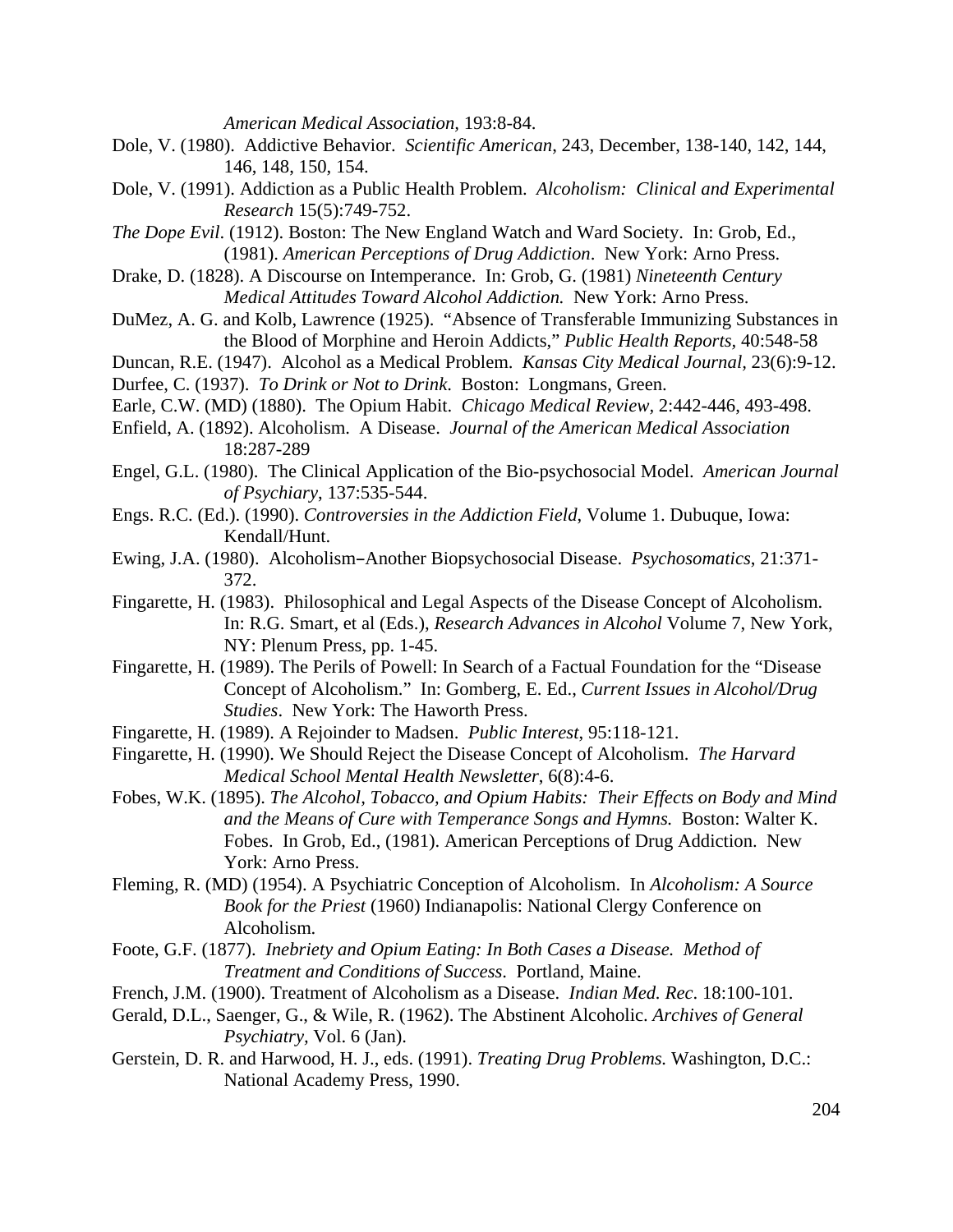Gilliam, M. (1999). *How Alcoholics Anonymous Failed Me.* New York: Eagle Brook.

- Glatt, M. (1958). Group Therapy in Alcoholism. *British Journal of Addiction*. 54(2):133.
- Gordis, E. (1989). Guest Editorial: The Disease Concept of Alcoholism. *Psychiatric Hospital*, 20(4):151-152.
- Gorman, D.M. (1989). Is the "problem drinking concept" of Heather and Robertson more useful in advancing our scientific knowledge than the "old" disease concept? *British Journal of Addiction*, 84(8):843-845.
- Granfield. R. & Cloud, W. (1999). *Coming Clean: Overcoming Addiction without Treatment.* New York: New York University Press.
- Grinrod, R.B. (MD) (1838). *Bacchus.*
- Haggard, H. (1944). Critique of the Concept of the Allergic Nature of Alcohol Addiction. *Quarterly Journal of Studies on Alcohol,* 5:233-241
- Haggard, H. and Jellinek, E. (1944). Two Yale Savants Stress Alcoholism as True Disease. *A.A. Grapevine* 1(1):1
- Hargreaves, W. (MD) (1884) *Alcohol and Science*. New York: National Temperance Society and Publication House.
- Hargreaves, W. (1884). *Alcohol and Science*. New York: National Temperance Society and Publication House.
- Heather, N., Winton, M, and Rollnick, S. (1982). An Empirical Test of a Cultural Delusion of Alcoholics. *Psychological Reports*, 50:379-382.
- Heather, N.A. (1998). A Conceptual Framework for Explaining Drug Addiction. *Journal of Psychopharmacology*, 12(1):3-7.
- Hills, R. (1849). On the Pathology and Medication of Intemperance as a Disease. *Proc. Med. Conv.*, Ohio, pp. 15-20
- Hore, B.D. (1981). Disease Concept of Alcoholism. In: D.J. Pittman and H.R. White, Eds., *Society, Culture, and Drinking Patterns Reexamined: Alcohol, Culture, and Social Control* Monograph Series, Brunswick, NJ: Rutgers Center for Alcohol Studies, pp. 439-454.
- Horvath, A.T. (1998). Is Alcoholism a Disease. President's Column, *SMART Recovery News and Views Newsletter*, January.
- Hospitalization of Patients with Alcoholism. (1956). *Journal of the American Medical Association,* October 20.
- Hubbard, F. (M.D.) (1881). *The Opium Habit and Alcoholism*. New York: A.S. Barnes and Co.
- Hyman, S.E. (1995) A man with alcoholism and HIV infection. *Journal of the American Medical Association,* 274:837-843.
- Intemperance: Vice or Disease? (1900). *Med. Temp. Rev*. 3: 237-239.
- Jellinek, E.M. (1942). *Alcohol Addiction and Chronic Alcoholism*. New Haven: Yale University Press.
- Jellinek, E.M. (1946). Phases in the Drinking History of Alcoholics. Analysis of a Survey Conducted by the Official Organ of Alcoholics Anonymous. *Quarterly Journal of Studies on Alcohol*, 7:1-88.
- Jellinek, E.M. (1952). The Phases of Alcohol Addiction. *Quarterly Journal of Studies on Alcohol*, 13:672-684.
- Jellinek, E.M. (1960). Alcoholism, a genus and some of its species. *Canadian Medical Association Journal,* 83:1341-1345.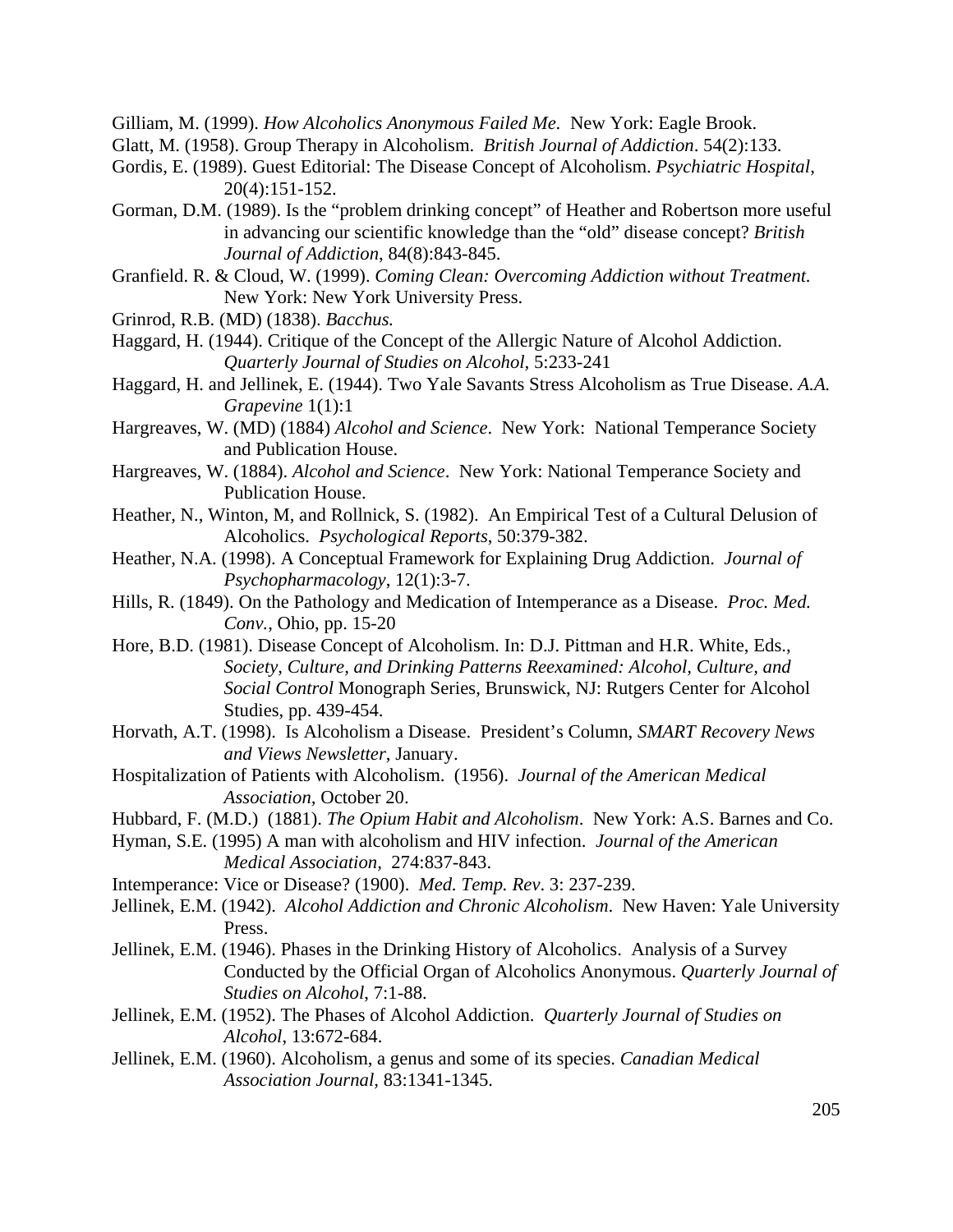- Jellinek, E.M. (1960). *The Disease Concept of Alcoholism*. New Haven, CT: College and University Press.
- Jellinek, E.M. (1962). Cultural Differences in the Meaning of Alcoholism. In: Pittman, D. and Snyder, C. *Society, Culture and Drinking Patterns.* New York: John Wiley and Sons, Pp. 382-394
- Johnson, B. (1973). *The Alcoholism Movement in America: A Study in Cultural Innovation*. Urbana, Illinois: University of Illinois Ph.D. Dissertation, p. 473.
- Kain, J.H. (1828). On Intemperance Considered as a Disease and Susceptible of Cure. *American Journal of Medical Science*, 2:291-295
- Kane, H.H. (1881). *Drugs That Enslave: The Opium, Morphine, Chloral and Hashish Habits*. Philadelphia: Presley Blakiston. In Grog, Ed., (1981)*. American Perceptions of Drug Addiction*. New York: Arno Press.
- Katz, D. (1981). The Concept of Alcoholism as a Disease Doesn't Work. *Detroit Free Press*. March 21, p. 11B.
- Keeley, L. (1892). Drunkenness, a Curable Disease. *American Journal of Politics,* 1:27-43.
- Keller, M. (1975) Alcoholism: the image and the reality. Alcoholism, Zagred 11(1):18-27.
- Keller, J. (1942). Book Review: "Nomenclature and Classification of 'Alcoholic' Diseases." Jordan, E.P. (Ed.) *Quarterly Journal of Studies on Alcohol, Vol 3.* Pp. 518-523.
- Keller, M. (1962). The Definition of Alcoholism and the Estimation of its Prevalence. In: Pittman, D. and Snyder, C. *Society, Culture and Drinking Patterns.* New York: John Wiley and Sons, pp.310-329.
- Keller, M. (1982) On Defining Alcoholism: With Comment on Some Other Relevant Words. In: Gomberg, et al, *Alcohol, Science and Society Revisited*. New Brunswick, NJ: Rutgers Center of Alcohol Studies, pp. 119-133.
- Keller, M. (1982). The Disease Concept of Alcoholism Revisited. *Quarterly Journal of Studies on Alcohol*, 37:1694-1717.
- Keller, M. (1982). Perspective on Medicine and Alcoholism. *Alcoholism: Clinical and Experimental Research*, Vol 6., pp. 327-332.
- Kendell, R.E. (1965). Normal Drinking by Former Alcohol Addicts. *Journal of Studies on Alcohol,* 26:247-257.
- Kennedy, Foster (1914). The Effects of Narcotic Drug Addiction. *New York Medical Journal* pp. 20-22.
- Kerr, Norman (MD) (1894). *Inebriety or Narcomania: Its Etiology, Pathology, Treatment and Jurisprudence*. London: H.K.Lewis.
- Ketcham, K. and Asbury, W. with Schulstad, M. and Ciaramicoli, A. (2000). *Beyond the Influence: Understanding and Defeating Alcoholism.* New York: Bantam Books.
- Key, B. (Circa 1894). *Good Advice and Practical Hints Relative to the Opium, Morphine, Chloral, Whiskey, Cocaine and Kindred Habits (or Diseases) and Their Treatment and Cure*. Chattanooga, Tennessee: Dr. Bailey P. Key (Advertising Pamphlet).
- Kirkpatrick, J. (1994). *The Disease of Alcoholism*. Quakerstown, PA: Women for Sobriety, Inc. (WFS Pamphlet)
- Kishline, A. (1994). *Moderate Drinking: The New Option for Problem Drinkers.* Tucson, AZ: Sharp Press.
- Kissin, B. (1983). The Disease Concept of Alcoholism. In Smart, R.G., Glaser, F.B., Israel, Y.,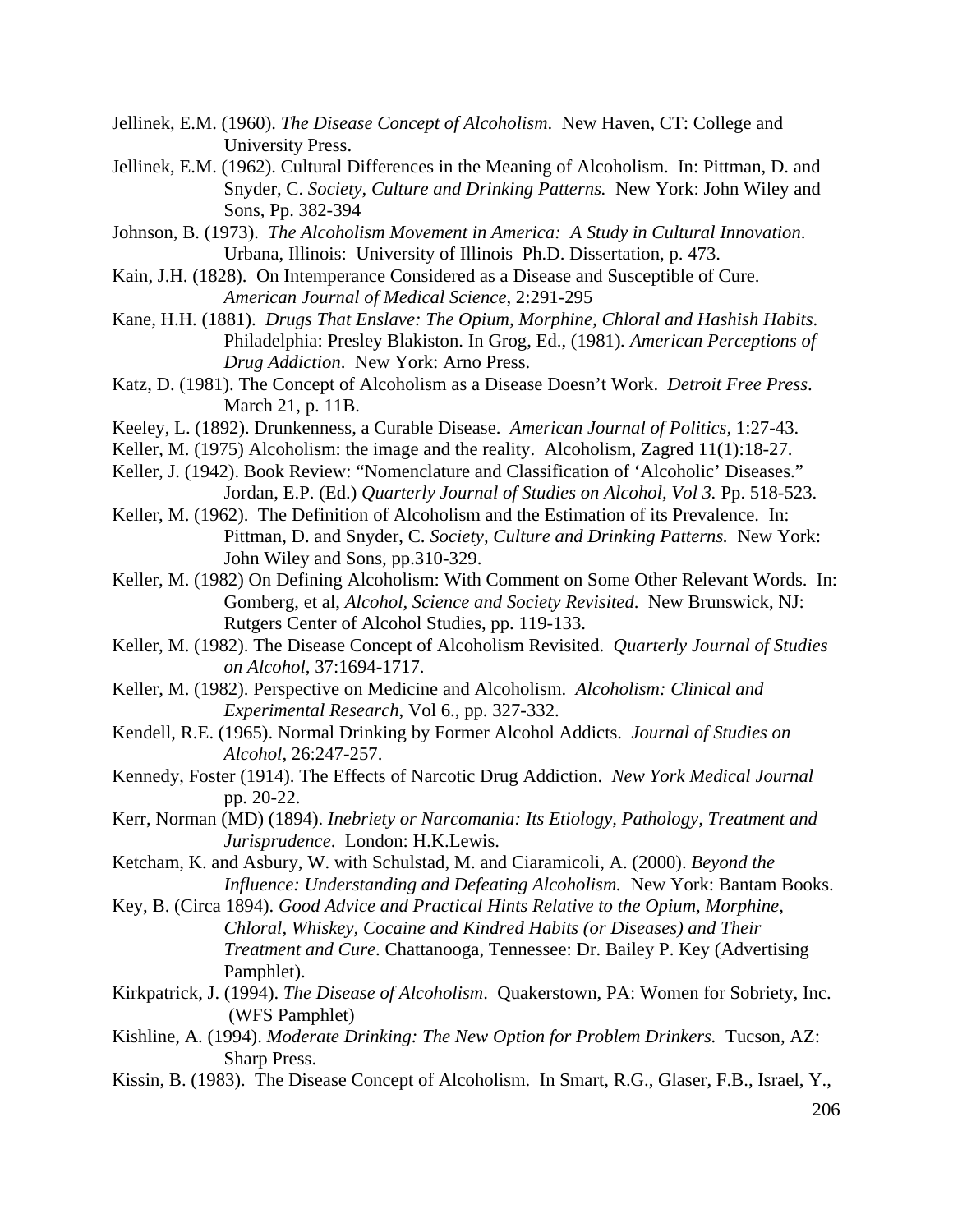Kalant, H., Popham, R.E. and Schmidt, W. Eds. *Research Advances in Alcohol and drug Problems*. New York: Plenum.

- Knight, R. (1938). The Psychoanalytic Treatment in a Sanatorium of Chronic Addiction to Alcohol. *JAMA*, 111: 1443-1446.
- Kolb, L. (1927). Clinical Contributions to Drug Addiction: The Struggle for Care and the Conscious Reasons for Relapse. *Journal of Nervous and Mental Disorders*, 66:22-43.
- Kolb, L. (1941). Alcoholism and Public Health. *Quarterly Journal of Studies on Alcohol* 1(4): 605-621.
- Korcok, M. (1990). *Addiction Treatment in Crisis*. Providence, RI: Manisses. Communications Group, Inc.
- Kostner, T.R. (1998). Addiction as a Brain Disease. (Editorial) *American Journal of Psychiatry*, 155(6):711-713.
- Kruse, H.D., Ed., (1956). *Alcoholism as a Medical Problem*. New York: Hoeber-Harper.
- Kurtz, E. (1979). *Not God: A History of Alcoholics Anonymous*. Center City, MN: Hazelden.
- Kurtz, E. (1999). Whatever Happened to Twelve-Step Programs? In: *The Collected Ernie Kurtz.* Wheeling, West Virginia: The Bishop of Books.
- Kurtz, E. (2000). *Alcoholics Anonymous and the Disease Concept of Alcoholism.* Accepted for publication. *Alcoholism Treatment Quarterly.*
- Lambert, A. (MD) (1915). The Intoxication Impulse. *Medical Record* February 15. 87:253-259
- Laase, C.F. (1919). Practical Application of the Facts of Narcotic Addiction Disease. *Medical Record*, August 9.
- Lemere, F. (1953). What Happens to Alcoholics? *American Journal of Psychiatry,* 109:674- 682.
- Lemmens, P., Vaeth, P. and Greenfield, T. (1999). Coverage of Beverage Alcohol Issues in the Print Media in the United States, 1985-1991. *American Journal of Public Health*, 89:1555-1560.
- Lender, M. (1973). Drunkenness as an Offense in Early New England: A Study of Puritan Attitudes. *Quarterly Journal of Studies on Alcohol*, 34:353-66.
- Lender, M. (1981). The Disease Concept of Alcoholism in the United States: Was Jellinek First?  *Digest of Alcoholism Theory and Application*, 1(1):25-31.
- Leshner, A.I. (1997). Addiction is a Brain Disease, and It Matters. *Science*, 278:45-47.
- Leshner, A.I. (1997). Drug abuse and addiction are biomedical problems. *Hospital Practice: A Special Report*, pp. 2-4.
- Leshner, A.I. (1997). Drug Abuse and Addiction Treatment Research: The Next Generation. *Archives of General Psychiatry*, 54(Aug):691-694
- Leshner, A.I. (1998). Science is Revolutionizing our View of Addiction, and What To Do About It. (Editorial) *American Journal of Psychiatry*, 156(1):1-3.
- Lewis, J. (1955). Summary of Federal and State Alcoholism Programs in the U.S. *American Journal of Public Health,* 45:1417-1419
- Lewis, D. (1991). Comparison of Alcoholism and Other Medical Disease: An Internist's View. *Psychiatric Annals*, 21(5):257-265.
- Lewis, D.C. (1993). A Disease Model of Addiction. In: Miller, NS Ed., *Principles of Addiction Medicine.* Chevy Chase, MD: American Society on Addiction Medicine, pp. 1-7.
- Lieber, C.S. (1990). Alcoholism: A Disease of Internal Medicine. *Journal of Substance Abuse*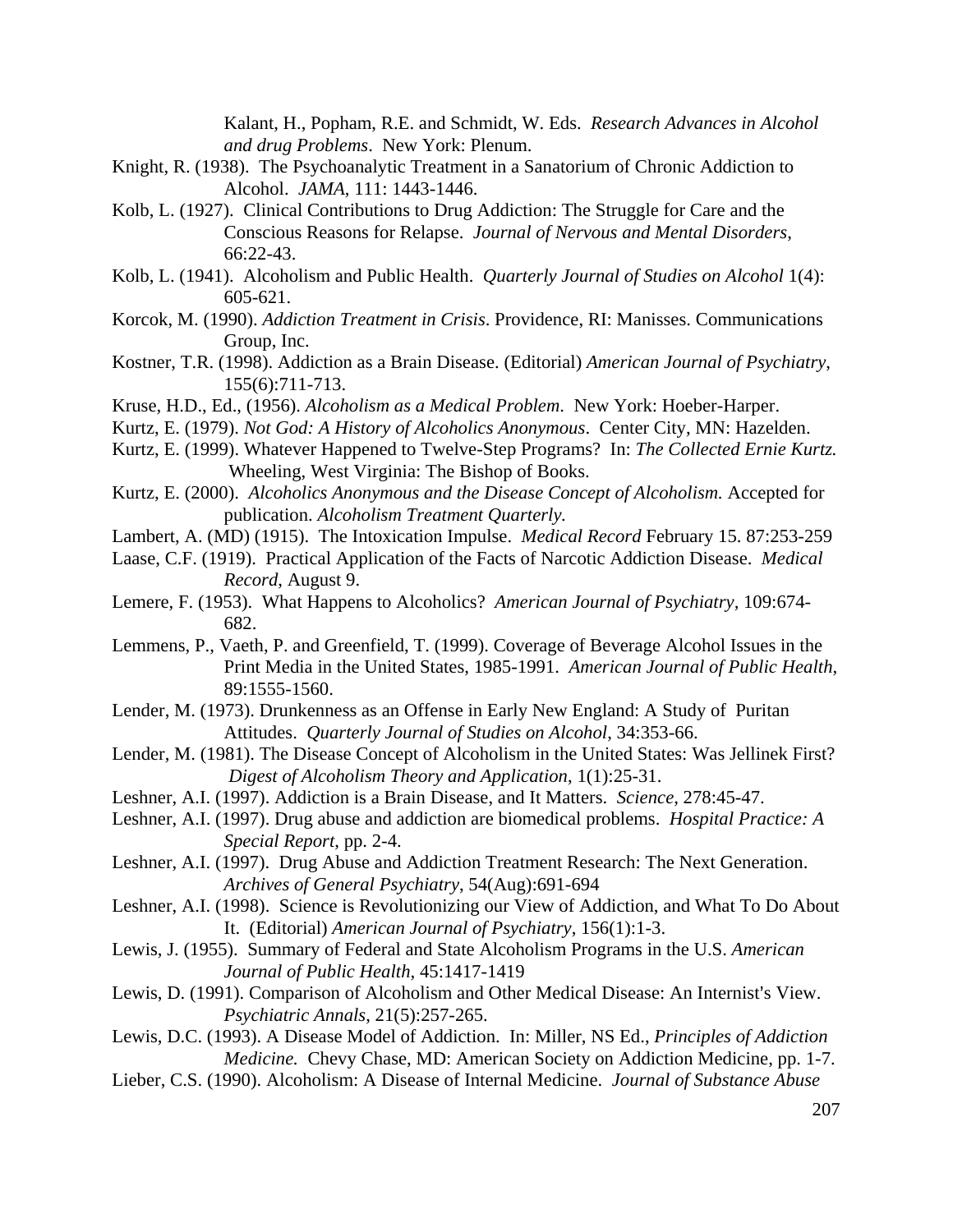*Treatment*, 51:101-102.

Ludlow, F. (1867). What Shall They Do to Be Saved? *Harper's Magazine* 35(August): 377-387.

- Lyvers, M. (1998). Drug Addiction as a Physical Disease: The Role of Physical Dependence and other Chronic Drug-induced Neurophysiological Changes in Compulsive Drug Self-administration. *Experimental and Clinical Psychopharmacology*, 6(1):107-125.
- MacNish, R. (1835). *Anatomy of Drunkenness*. NY: William Pearson & Co.
- Madsen, W. (1989). Thin Thinking on Heavy Drinking. *Public Interest* (Spring) 95:112-118.
- Maltzman, I (1991). Is Alcoholism a Disease? A Critical Review of the Controversy.

*Integrative Physiological and Behavioral Science*, 26:200-210.

- Maltzman, I. (1994). Why Alcoholism is a Disease. *Journal of Psychoactive Drugs*, 26(1):13-31
- Mann, E. (1888). The Treatment of the Disease of Inebriety and the Morphine Habit, with Clinical Cases. *Brooklyn Medical Journal* 1:299-308.
- Mann, M. (1944). Formation of a National Committee for Education on Alcoholism. *Quarterly Journal of Studies on Alcohol*, 5(2):354.
- Mann, Marty (1946). "Alcoholics Anonymous: A New Partner for Hospitals." *Modern Hospital*, 66.1 (Jan. 1946).
- Mann, M. (1948). "The Alcoholic in the General Hospital." *Southern Hospitals* (Nov.)
- Mann, M. (1950). *Primer on Alcoholism*. New York: Rinehart & Co.
- Mann, M. (1958). *Marty Mann's New Primer on Alcoholism*. New York: Holt, Rinehart and Winston.
- Marcet, W. (MD) (1868). *On Chronic Alcoholic Intoxication*. New York: Moorhead, Simpson, & Bond, Publishers.
- Marconi, J. (1959). The Concept of Alcoholism. . *Quarterly Journal of Studies on Alcohol*, 20(2):216-235.
- Marjot, D. (1982). Disease Concept of Alcoholism Redefined. In: P. Golding, Ed., *Alcoholism: A Modern Perspective*, Lancaster, England: MTP Press, pp. 79-86.
- Massing, M. (2000). Seeing Drugs as Choice or as Brain Anomaly. New York *Times.* (June 24)
- Mattison, J. (1893). The Modern and Humane Treatment of the Morphine Disease. *Medical Record,* 44:804-806 (December 23).
- Mattison, J.B. (1902). *The Mattison Method in Morphinism: A Modern and Humane Treatment of the Morphine Disease*. New York: E.B. Treat & Company.
- May, C. (1997). Habitual Drunkards and the Invention of Alcoholism: Susceptibility and Culpability in Nineteenth Century Medicine. *Addiction Research*, 5(1):169-187.
- McElrath, D. (1997). Minnesota Model. *Journal of Psychoactive Drugs*, 29(2):141-144.
- McKenzie, D. (1874). *The Appleton Temporary Home: A Record of Work.* Boston: Published for the Benefit of the Home.
- McLellan, A.T.; Lewis, D.C.; O'Brien, C.P. and Kleber, H. (2000). Drug Dependence, A Chronic Medical Illness: Implications for Treatment, Insurance, and Outcomes Evaluation. *Journal of the American Medical Association,* 284(13): 1689-1695.
- McNamara, J. (1960). The Disease Conception of Alcoholism: Its Therapeutic Value for the Alcoholic and His Wife. *Social Casework*, 41:460-465.
- Medico-Legal Journal Association (1888). *The Medical Jurisprudence of Inebriety: Being Papers Read Before the Medic-Legal Society of New York and the Discussion Thereon.* New York: The Medico-Legal Journal Association.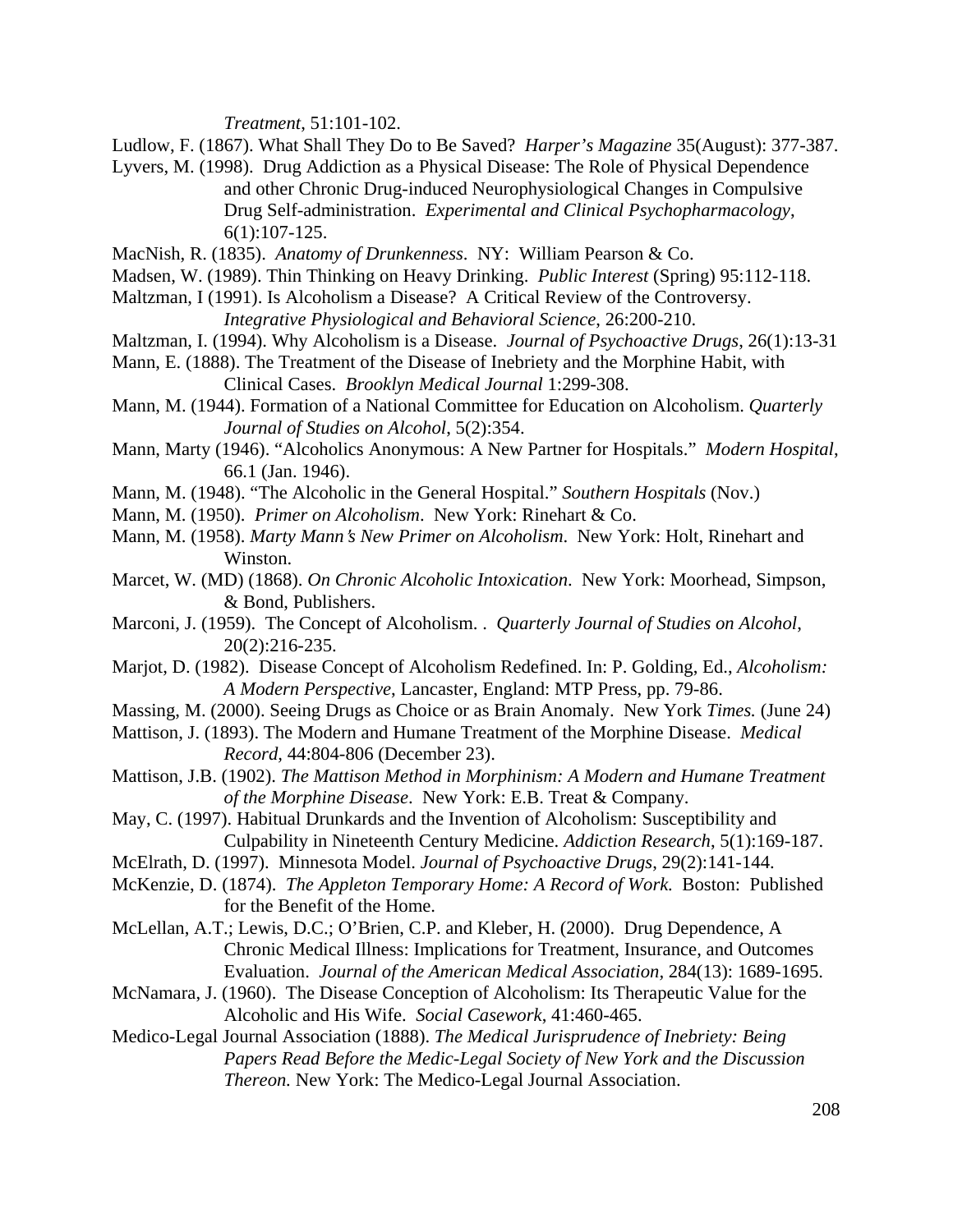Meisch, R. (1991). Studies of Drug Self-Administration. *Psychiatric Annals*, 21(4):230-2324.

- Menninger, K. (1938) The Treatment of Chronic Alcohol Addiction. Bulletin of the Menninger Clinic, 2:101.
- Menninger, K. (1955). The Psychoanalytic Approach to Alcoholism. In *Alcoholism: A Source Book for the Priest* (1960) Indianapolis: National Clergy Conference on Alcoholism.
- Menninger, K. (1966). *Man Against Himself.* NY: Harcourt, Brace & World, Inc.
- Mercadante, L. (1996). *Victims and Sinners: Spiritual Roots of Addiction and Recovery*. Louisville, KY: Westminster John Knox Press.
- Meyerlet, Asa (1885). Notes on the Opium Habit. New York: G.P. Putnam's Sons. In Grob, G. Ed., (1981). *The Medical Professions and Drug Addiction.* New York: Arno Press.
- Milam, J.R. and Ketcham, K. (1983). *Under the Influence: A Guide to the Myths and Realities of Alcoholism*. New York: Bantam.
- Milam, J. (1992). "The Alcoholism Revolution" *The Professional Counselor*, August. Http://hookomo.aloha.net/~bobalex/two.htm
- Miller, M.M. (1942). Ambulatory Treatment of Chronic Alcoholism. *Journal of the American Medical Association*, 120:271-275.
- Miller, N.; Chappel, J.N. (1991). History of the Disease Concept. *Psychiatric Annals*, 21(4):196-205.
- Miller, N.S. and Flaherty, J.A. (2000). *Journal of Substance Abuse Treatment*, 18:9-16.
- Miller, W.R. and Munoz, R.F. (1982). *How to Control Your Drinking.* Rev. ed. Albuquerque: University of New Mexico Press.
- Miller, W. (1993). Alcoholism: Toward a Better Disease Model. *Psychology of Addictive Behaviors*, 7(2):129-136.
- Miller, W. and Kurtz, E. (1994). Models of Alcoholism Used in Treatment: Contrasting AA and Other Perspectives with Which it is Often Confused. *Journal of Studies on Alcohol*, pp.159-166 (March).
- Moore, G. (1864). *The Desire for Intoxicating Liquors, A Disease: Its Causes, Its Effects, and Its Cure, with the Danger of a Relapse*. Baltimore.
- Morgan, H. (1981). *Drugs in America: A Social History 1800-1980*. Syracuse University Press.
- Morgenstern, J. and McCrady, B.S. (1992). Curative Factors in Alcohol and Drug Treatment: Behavioral and Disease Model Perspectives. *British Journal of Addiction*, 87:901-912.
- Morris, F.B. (1878). *The Panorama of a Life, And Experience in Associating and Battling with Opium and Alcoholic Stimulants*. Philadelphia: Geo. W. Ward. In: Grob, Ed., (1981) American Perceptions of Drug Addiction. New York: Arno Press.
- Morse, R. and Flavin, D. (1992). Definition of Alcoholism. *Journal of the American Medical Association*, 268:1012-1013.
- Mulford, H. and Miller, D. (1961). Public Definition of the Alcoholic. *Quarterly Journal of Studies on Alcohol*, 22:312-320.
- Mulford, H.A. and D.E. Miller (1964). "Measuring Public Acceptance of the Alcoholic as A Sick Person," *Quarterly Journal of Studies on Alcohol,* 25:314-323.
- Mulford, H. (1982). The Epidemiology of Alcoholism and its Implications. In: Pattison, E.M.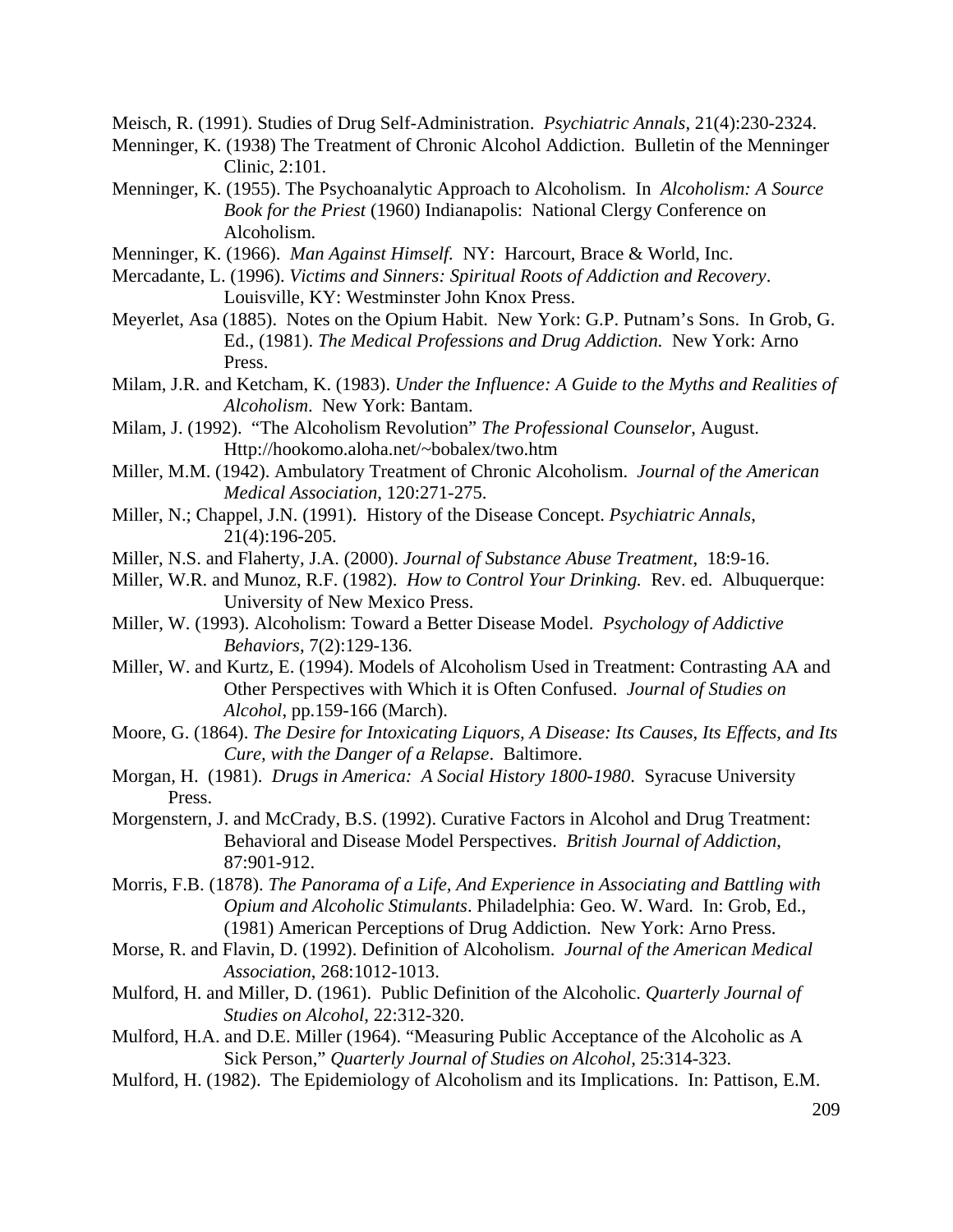and Kaufman, E. Eds. *Encyclopedic Handbook of Alcoholism.* New York: Gardner Press, pp. 441-457

- Mulford, H. and Jurgens, B. (1989). Helping Alcoholics: Doing What Comes Naturally. Presented at the University of California San Diego Conference on Financing Community-based Recovery Services, March 23-24, 1990.
- Mulford, Harold (1998). Letters to Editor, *Press Citizen*, Iowa City, Iowa, August 24.
- Musto, D. (1973). *The American Disease: Origins of Narcotic Controls*, New Haven: Yale University Press.
- *Narcotics Anonymous* (White Booklet) (1983). Van Nuys, CA: NA World Service Office, Inc.
- Nathan, P.E. (1990). Integration of Biosocial and Psychosocial Research on Alcoholism. *Alcoholism: Clinical and Experimental Research*, 14:368-374.
- Nesse, R.M. and Berridge, KC (1997). Psychoactive Drug Use in Evolutionary Perspective. *Science*, 278(5335):63-66.
- Nicolay, J.G. and Hay, J. Eds. *Complete Works of Abraham Lincoln*. New York: Lamb Publishing Company, Vol. 1, pp193-209.

*Ninth Special Report to the U.S. Congress on Alcohol and Health*. (1997). NIAAA / DHHS

- Noble, E.P. (1991). Genetic Studies in Alcoholism: CNS Functioning and Molecular Biology. *Psychiatric Annals,* 21(2):215-229
- Nossen, Herbert Ludwig Nossen, M.D. (1940). *Twelve Against Alcohol*. New York: Harrison-Hilton Books.
- O=Brien, C.P. and McLellan, A.T. (1996). Myths About the Treatment of Addiction. *Lancet*, 347:237-240.
- O'Brien, C.P. (1997). Editorial: Progress in the Science of Addiction. *The American Journal of Psychiatry*, 154(9):1195-1197.
- The Observations of the Elizabethan Writer Thomas Nash on Drunkenness. (1943). *Quarterly Journal of Studies on Alcohol,* 4(3): 462-469.
- O'Donnel, J.A. (1969). *Narcotic Addicts in Kentucky*. U.S. Public Health Service Publication No. 1881 (Chevy Chase, MD: National Institute of Mental Health.
- Ogilvie, H. (2001). *Alternatives to Abstince: A New Look at Alcoholism and the Choices in Treatment.* New York: Hatherleigh Press
- Orcutt, J.D. (1980). Professional and Public Conceptions of Alcoholism. *Journal of Studies on Alcohol*, 41:652-661.
- Ordronaux, J. (1874). Is habitual drunkenness a disease? *American Journal of Insanity,* April, p. 439.
- Palmers, Charles (1898). *Inebriety: Its Source, Prevention, and Cure*. New York: Fleming H. Revell Company.
- Paredes, A. (1976). The History of the Concept of Alcoholism. In: Alcoholism: Interdisciplinary Approaches to an Enduring Problem pp.9-52, Eds. Tarter, R. and Sugerman, A. Reading, MA: Addison-Wesley.
- Parkhurst, G. (1938). Drinking and Alcoholism. *Harper's Magazine,* 177:468-469 (July).
- Parrish, Joseph (1883). *Alcoholic Inebriety: From a Medical Standpoint with Cases from Clinical Records*. Philadelphia: P. Blakiston, Son & Co.
- Parsons, T. (1951). Illness and the Role of the Physician: A Sociological Perspective. *American Journal of Orthopsychiatry,* 21(July):455-456.
- Partridge, G.E. (PhD) (1912). *Studies in the Psychology of Intemperance*. New York: Sturgis &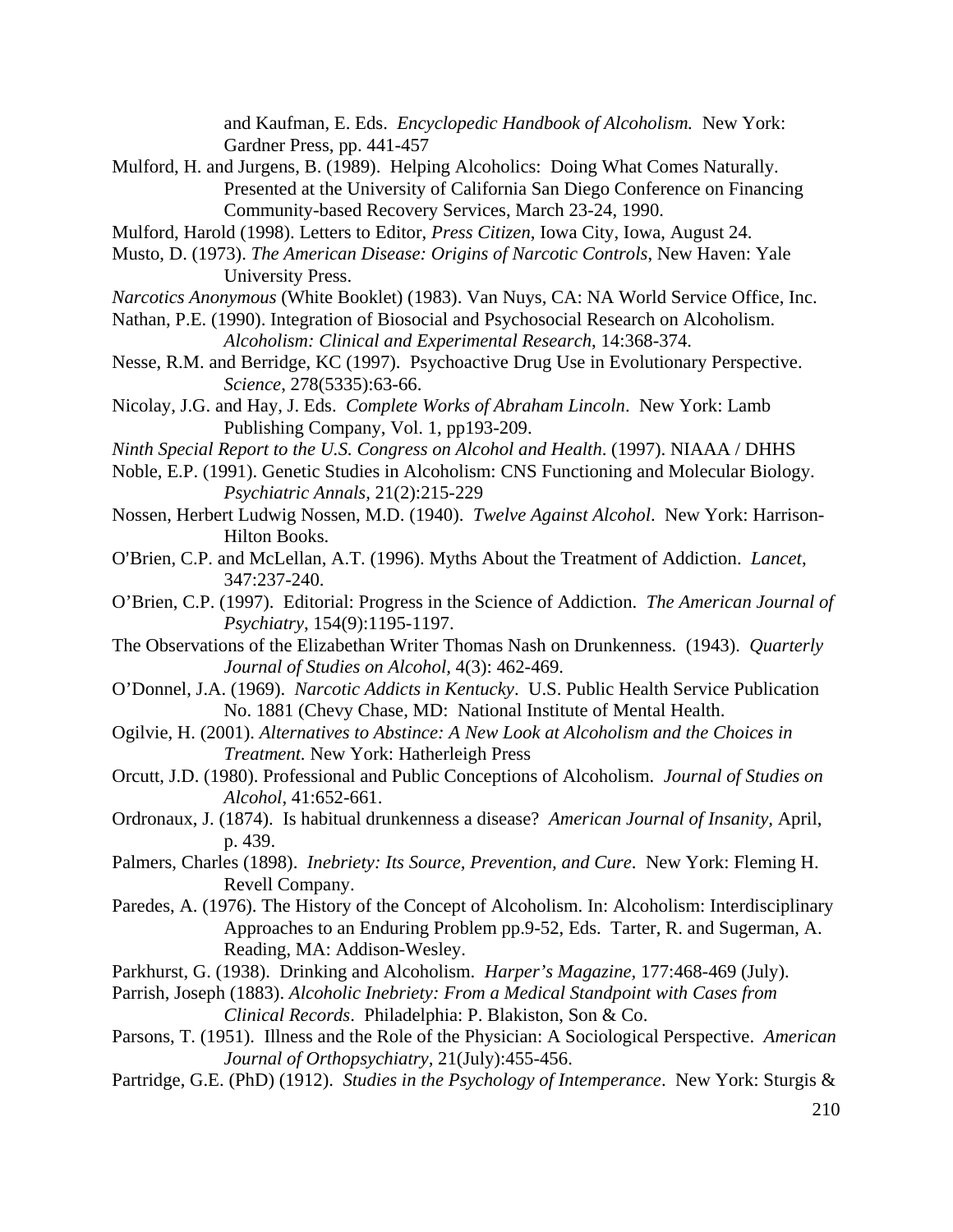Walton Company.

- Peabody, R. (1934). *The Common Sense of Drinking.* Boston, MA.
- Peddie, A. (1860). Dipsomania: A Proper Subject for Legal Provision. *Transactions of the National Association for the Promotion of Social Science,* 538-546.
- Peele, S. (1989). *Diseasing of America: Addiction Treatment Out of Control.* Lexington, MA: Lexington Books.
- Peele, S. (1989). Ain't Misbehavin': Addiction Has Become an All-purpose Excuse. *The Sciences*, July/August, pp. 14-21.
- Peele, S. (1990) Why and By Whom the American Alcoholism Treatment Industry is Under Siege. *Journal of Psychoactive Drugs*, 22:1-13.
- Peele, S. (1991). What works in addiction treatment and what doesn't: Is the best therapy no therapy? *International Journal of the Addictions*, 25:1409-1419.
- Peele, S. and Brodsky, A. (1991). *The Truth About Addiction and Recovery*. New York: Simon and Schuster.
- Pendery, M.L., Maltzman, I.M., and West, L.J. (1982). Controlled Drinking by Alcoholics? New Findings and Reevaluation of a Major Affirmative Study. *Science* 217:169- 175.
- Pettey, George E. (MD) (1913). *Narcotic Drug Diseases and Allied Ailments*. Philadelphia: F.A. Davis Company.
- Powdermaker, F. (1944). "The Relation Between the Alcoholic and the Physician," *Quarterly Journal of Studies on Alcohol, Vol 2.*
- *Proceedings 1870-1875, American Association for the Cure of Inebriates.* (1981). NY: Arno Press
- Rado, S. (1933). The Psychoanalysis of Pharmacothymia. *Psychoanalytic Quarterly*, 2:1-23.
- Ragge, K. (1998). *The Real AA: Behind the Myth of 12-Step Recovery*. Tucson, AZ: Sharp Press.Raikka, J. (1996). Social Concept of Cisease. *Theoretical Medicine*, 17(4): 353-361.
- *Reason's Plea for Temperance* (1815). (New England Tract Society, Volume 3). Andover: Flagg and Gould.
- Reilly, Hugh (1950). *Easy Does It: The Story of Mac.* New York: P.J. Kennedy & Sons. With a Foreword by William D. Silkworth.
- *Report of a Joint Special Committee Appointed to Consider the Matter of Inebriation as a Disease, and the Expediency of Treating the Same at Rainsford Island*. (1868). Boston: Wright, & Potter, State Printers.
- Rinehart, F. (1943). *Confessions of a Booze-Fighter: I Took the Keeley Cure*. Girard, Kansas: Haldeman-Julius Publications.
- *The Road to Recovery: A Landmark National Study on the Public Perceptions of Alcoholism and Barriers to Treatment.* (1998). San Francisco, CA: Peter D. Hart Research Associates, Inc./The Recovery Institute.
- Rodin, M.B. (1981). Alcoholism as a Folk Disease: The Paradox of Beliefs and Choice of Therapy in an Urban American Community. *Journal of Studies on Alcohol*, 42:822-885.
- Rohan, W.P. (1982). The Concept of Alcoholism: Assumptions and Issues. In: Pattison, E.M. and Kaufman, E. Eds. *Encyclopedic Handbook of Alcoholism.* New York: Gardner Press, pp. 31-39.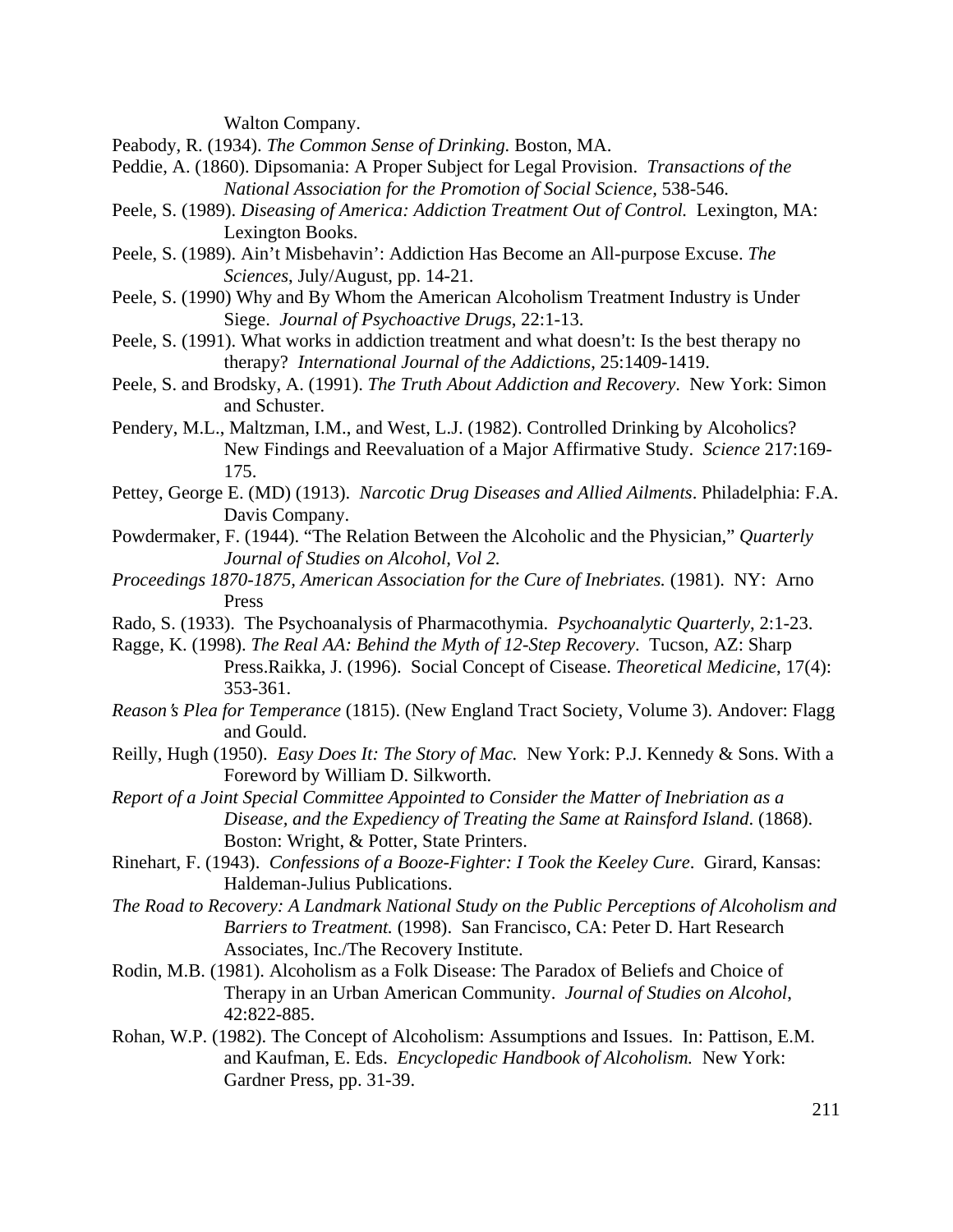- Roizen, R. (1991). The American Discovery of Alcoholism, 1935-1939, Ph.D. Dissertation-Sociology, University of California, Berkeley.
- Roizen, R. (1993) "Merging Alcohol and Illicit Drugs: A Brief Commentary on the Search for Symbolic Middle Ground Between Licit and Illicit Psychoactive Substances." Unpublished paper.
- Roizen, R. (1995). Four Unsung Moments in the Genesis of the Modern Alcoholism Movement. Unpublished Manuscript.
- Roizen, R. (1997). How Does the Nation's "Alcohol Problem" Change From Era to Era? Stalking the Social Logic of Problem-Definition Transformations Since Repeal. Presented at Historical Perspectives on Alcohol and Drug Use in American Society, 1800-1997. College of Physicians of Philadelphia, May 9-11.
- Roizen, R. (1999). In Search of the Mysterious Mrs. Marty Mann. Posted at <http://www.roizen.com/ron/mann.htm>
- Roizen, R. and Fillmore, K. (1999). The Coming Crisis in Alcohol Science. Presented at the 25<sup>th</sup> annual meeting of the Ketill Brunn Society for Social and Epidemiological Research on Alcohol, Montreal, Canada, May 31-June 4.
- Roizen, R. and Fillmore, K.M. (1999). The Coming Crisis in Alcohol Science. Presented at the 25<sup>th</sup> annual meeting of the Kettill Bruun Society for Social and Epidemiological Research on Alcohol, Montreal, Canada, May 31-June 4, 1999.
- Roizen, R. (In Press). How Does the Nation's 'Alcohol Problem' Change From Era to Era? Stalking the Social Logic of Problem-definition Transformation since Repeal. In: Trace, S. and Acker, C., Eds. *Altering the American Consciousness: Essays on the History of Alcohol and Drug Use in the United States. 1800-1997.* University of Massachusetts Press.
- Roman, P.M. (1991). Problem Definitions and Social Movement Strategies: The Disease Concept and the Hidden Alcoholic Revisited. In: P.M. Roman, Ed., *Alcohol: The Development of Sociological Perspectives on Use and Abuse*, Brunswick, NJ: Center of Alcohol Studies, pp 235-253.
- Room, R. (1981). A Farewell to Alcoholism? A Commentary on the WHO 1980 Expert Committee Report. *British Journal of Addiction*, 76:115-123.
- Room, R. (1983). Sociological Aspects of the Disease Concept of Alcoholism. In: *Research Advances in Alcohol and Drug Problems, Volume 7*. New York: Plenum Press, pp. 47-91
- Rosenberg, C. (1976). *No Other Gods: On Science and American Social Thought.* Baltimore: John Hopkins University Press.
- Rowell, E.A. (1929). *Battling the Wolves of Society: The Narcotic Evil*. Mountain View, California: Pacific Press Publishing Association.
- Rubin, J. (1979). Shifting Perspectives on the alcoholism treatment movement 1940-1955. *Journal of Studies on Alcohol*, 40:376-386.
- Benjamin Rush (1746-1813). *Inquiry into the Effects of Ardent Spirits on the Human Mind and Body* is published. Reprinted in *Quarterly Journal of Studies on Alcohol*, 4:321- 341 (1943).
- Rush, B. Plan for an Asylum for Drunkards to be Called the Sober House (1810). In: *The Commonplace Book of Benjamin Rush, 1792-1813*, In: *The Autobiography of Benjamin Rush* (1948) Edited by Corner, G.W. Princeton, NJ: Princeton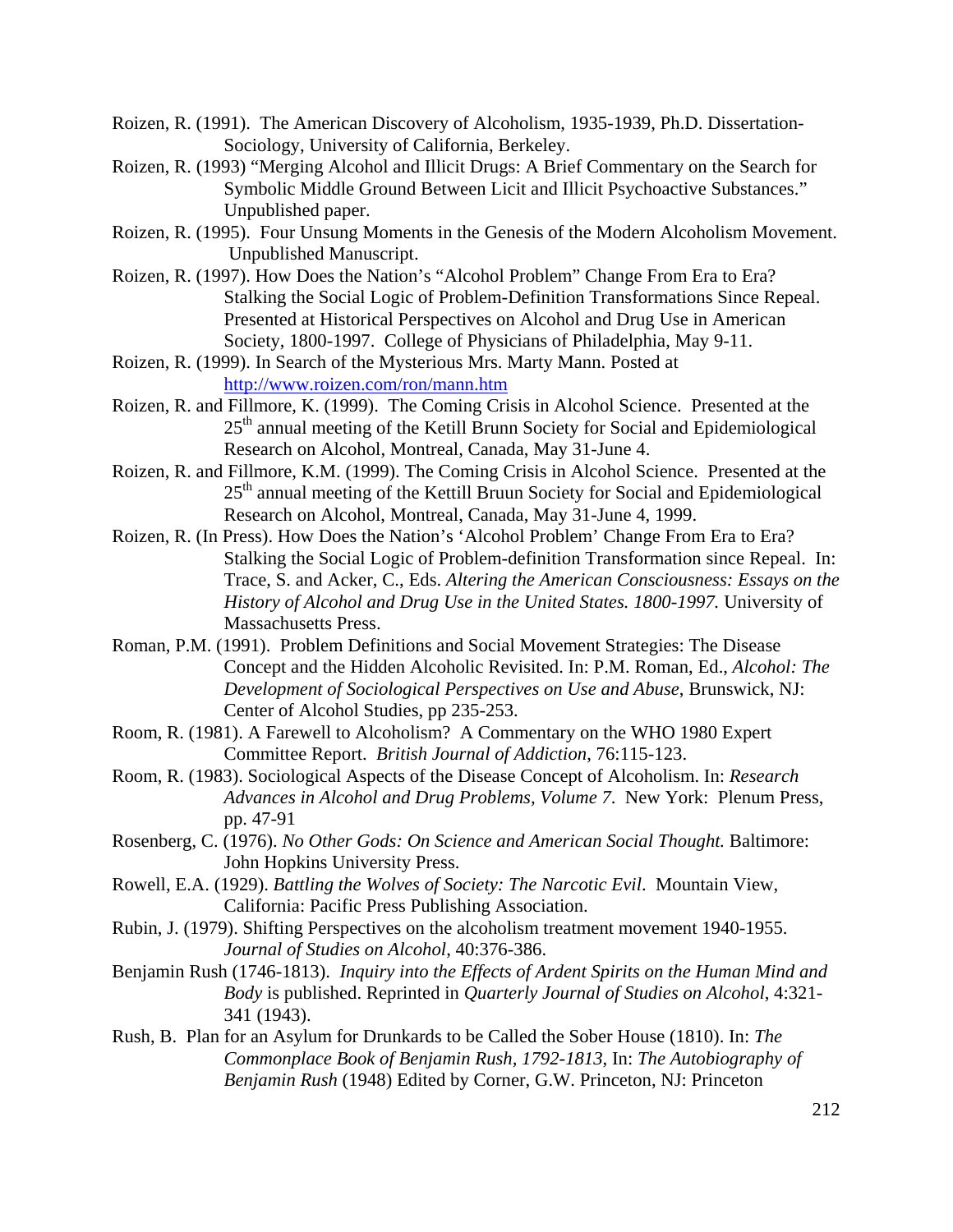University Press, pp. 354-355.

- Sanchez-Craig, M. (1993). *Saying When: How to Quit Drinking or Cut Down*. Toronto: Addiction Research Foundation.
- Schaler, J. (1989). Alcoholism as Willful Misconduct. *Journal of the American Medical Association*, 261:864-865.
- Schaler, J. (1991). Drugs and Free Will. *Society* September/October. Reprinted in Wekesser, Alcoholism: Schaler, J. (1997). The Case Against Alcoholism as a Disease. In: Shelton, W. and Edwards, R.B. *Values, Ethics and Alcoholism.* Greenwich, CT: JAI Press.
- Schaler, J. (2000). *Addiction is a Choice*. Chicago: Open Court.
- Scott, Franklin (1803). Experiments and Observations on the Means of Counteracting the Deleterious Effects of Opium and on the Method of Cure of the Disease Resulting Therefrom. In: Grob, G., Ed., *Origins of Medical Attitudes Toward Drug Addiction in America.* New York: Arno Press.
- Scrivener, M. (1680). *A Treatise against Drunkenness: Described in its Natures, Kindes, Effects and Causes, Especially that of Drinking of Healths.* London: Printed for Charles Brown.
- Seeley, J. (1959). The W.H.O. Definition of Alcoholism. *Quarterly Journal of Studies on Alcohol*, 20: 326-392.
- Seeley, J. (1962). Alcoholism as a Disease: Implications for Social Policy In: Pittman, D. and Snyder, C. (Eds). *Society, Culture and Drinking Patterns*. NY: John Wiley & Sons.
- Seixas, F.A. (1981). What: Still using that old term alcoholism? And still calling it a disease? *British Journal on Alcohol and Alcoholism*, 16(2):78-87.
- Seixas, F.A., (1981). Alcoholism. In: S.J. Mule, Ed., *Behavior in Excess*. New York, NY: Free press, pp. 120-131.
- Seliger, R. (1937). The Problem of the Alcoholic in the Community. *American Journal of Psychiatry* 95(3):701-716.
- Seliger, R. (1945). *Alcoholics are Sick People*. Baltimore: Alcoholism Publications.
- Sell, E.H. (1882). The Opium Habit: Its Successful Treatment by the Avena Sativa. A Paper read before the New York State Medical Society, February 9, Jersey City. In Grob, G. Ed., (1981). *The Medical Professions and Drug Addiction.* New York: Arno Press.
- Selzer, M. L. & W. H. Holloway. 1957 "A Follow-up Study of Alcoholics Committed to a State Hospital." *Quarterly Journal of Studies on Alcohol*.
- Seneca. Epistle LXXXIII: On drunkenness. Classics of the Alcohol Literature *Quarterly Journal of Studies on Alcohol* (1942) 3:302-307.
- Sheehan, T.; Owen, P. (1999). Disease Model. In: B.S. McCrady and E.E. Epstein, Eds., *Addictions: A Comprehensive Guidebook*, York, NY: Oxford University Press, pp. 268-286.
- Shute, Nancy (1997). The Drinking Dilemma. Online US News. September 8.
- Sigorney, L. and Smith, G. (1833). *The Intemperate and the Reformed*. Boston: Seth Bliss.
- Silkworth, W. (1937). Alcoholism as a manifestation of allergy. *Medical Record* 145:249-251. March  $17<sup>th</sup>$ . (See 1934 and 1950 annotations)
- Silkworth, W. (1939). The doctor's opinion. In: *Alcoholics Anonymous*. New York: Alcoholics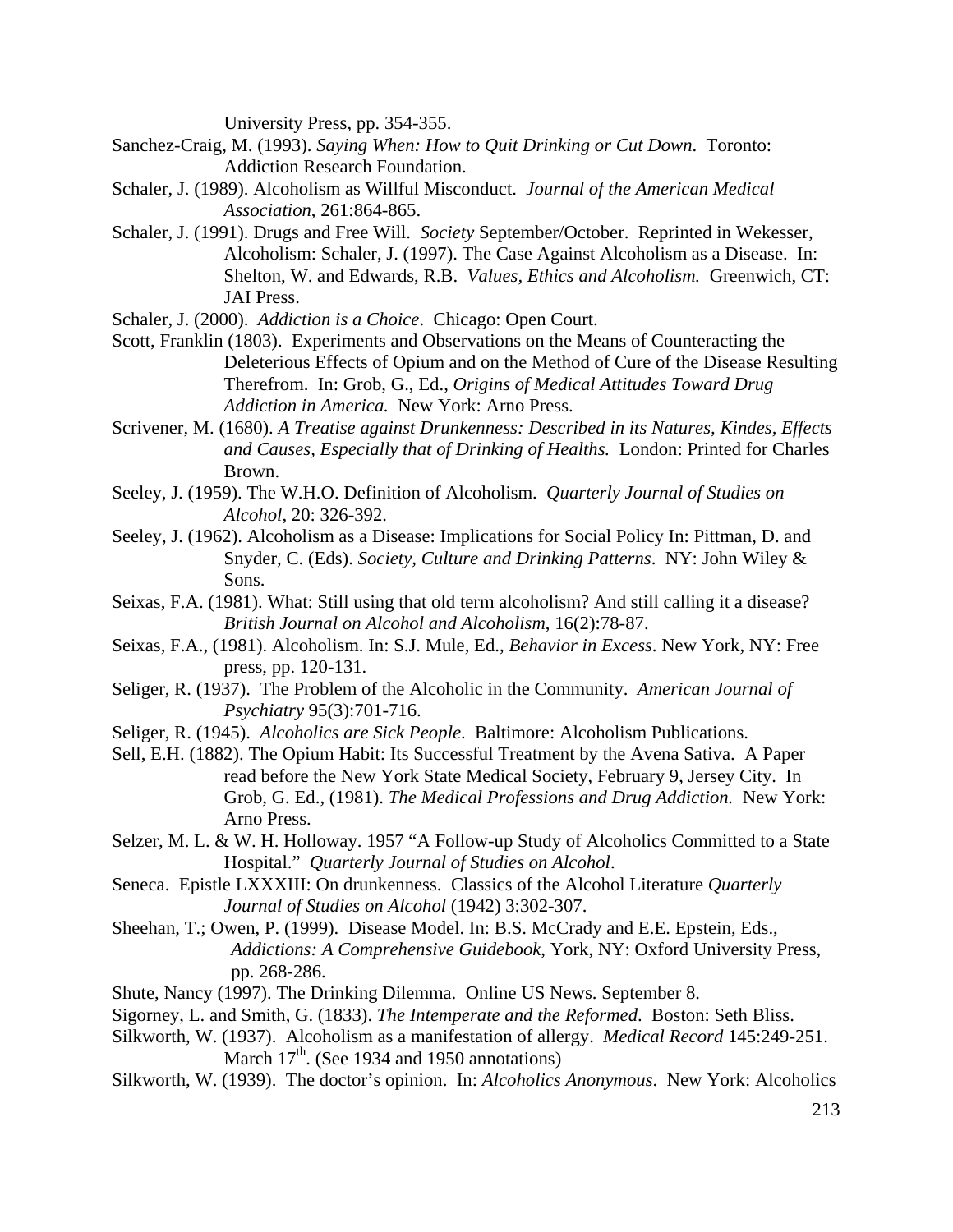Anonymous World Service. (pp. xxi-xiv)

- Silkworth, W.D. "Psychological Rehabilitation of Alcoholics." *Medical Record,* (19 July 1939)
- Silkworth, W. (1947) Slips and Human Nature. *A.A. Grapevine*, January.
- Silkworth, W. (1950). The Prevention of Alcoholism, A Challenge to the Catholic Clergy. In: *Alcoholism: A Source Book for the Priest* (1960). Indianapolis: National Clergy Conference on Alcoholism.
- Simmons, J.L. (1965-1966). Public stereotypes of deviants. *Social Problems*, 13:223-232.
- Somerville, William G. (1926). Who is Responsible for the Drug Addict? *Southern Medical Journal* February, pp. 108-112.
- Smith, J. (MD--Bellevue Medical Center). Recent Therapies in Alcoholism. In *Alcoholism: A Source Book for the Priest* (1960) Indianapolis: National Clergy Conference on Alcoholism.
- Smith, J.A. (1832). "Inaugural Dissertation on Opium Embracing its History, Chemical Analysis, and Use and Abuse as a Medicine," submitted to the faculty of the College of Physicians and Surgeons, University of the State of New York.
- Smith, W. (1832). An Inaugural Dissertation on Opium, Embracing Its History, General Chemical Analysis and Use and Abuse as a Medicine. In: Grob, G., Ed., *Origins of Medical Attitudes Toward Drug Addiction in America*. New York: Arno Press.
- Sobell, L.C., Cunningham, J.A. and Sobell, M.B. (1996). Recovery from Alcohol Problems with and without Treatment: Prevalence in Two Population Surveys. *American Journal of Public Health*, 86(7):966-972.
- Sonnedecker, G. (1963).*History of Pharmacy.* Philadelphia: J. B. Lippincott Co.
- Spicer, J. (1993). *Minnesota model: The evolution of the multidisciplinary approach to addiction recovery*. Center City, MN: Hazelden Educational Materials.
- Springwater, Doctor (1832). *The Cold-Water-Man*. Albany: Packard and Van Benthuysen.Sonnedecker, 1962, p. 280)
- Straus, R. (1960). "Research in the Problems of Alcohol -- a 20-Year Perspective." *Multidisciplinary Programming in Alcoholism Investigation: Proceedings of a Conference*. Berkeley, CA, 1960; California Department of Public Health, Division of Alcohol Rehabilitation.
	- Steffen, V. (1997) Life Stories and Shared Experience. *Soc. Sci. Med,* 45(1):99-111.

## Stinchfield, R.; Owen, P. (1998). Hazelden's Model of Treatment and its Outcome. *Addictive Behaviors: An International Journal*, 23(5):669-683.

- Stockton, O. (1682). *A Warning to Drunkards Delivered in Several Sermons to a Congregation in Colchester upon the Occasion of a Sad Providence towards a Young Man, Dying in the Act of Drunkenness.* London: J.R.
- Stolerman, I. (1997). Elementary Particles for Models of Drug Dependence.  $10^{th}$  Okey Memorial Lecture. *Drug and Alcohol Dependence* 48(3):185-192.
- Strecker, E. and Chambers, F. (1938). *Alcohol: One Man's Meat.* New York: The Macmillan Company.
- Sweetser, W. (1828). A Dissertation on Intemperance. In: Grob, G. (1981) *Nineteenth Century Medical Attitudes Toward Alcohol Addiction*. New York: Arno Press.
- Szasz, T. (1998). The Healing Word: Past, Present, and Future. *Journal of Humanistic Psychology*, 38(2):8-20.
- Taylor, C. (1894). Alcoholism: The Treatment and Cure of the Disease. *Therapy Gazette*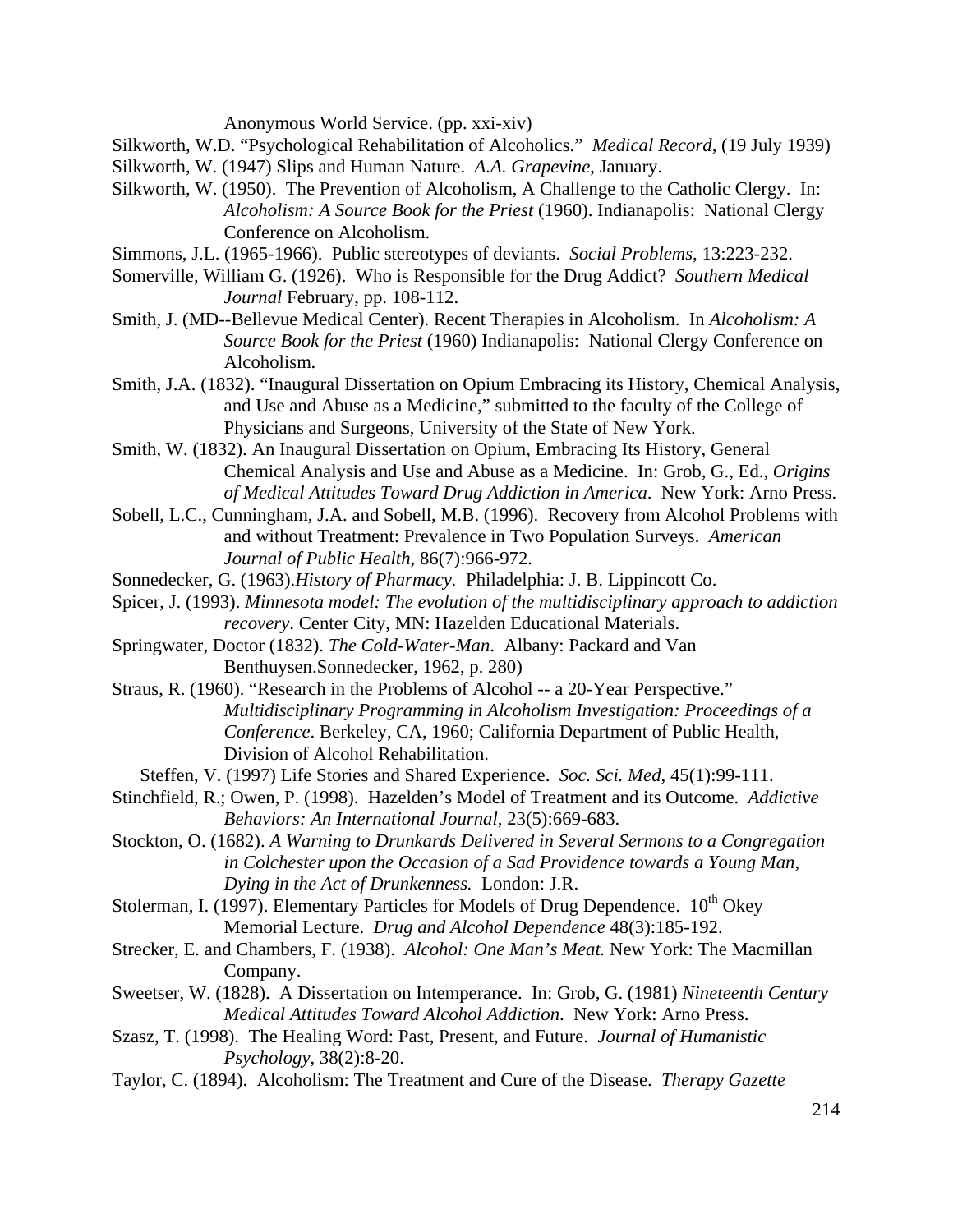10:238-240.

Terry, C. and Pellens, M. (1928). *The Opium Problem.* Montclair, New Jersey: Patterson Smith. Thagard, P. (1997). *The Concept of Disease: Structure and Change.* 

Http://cogsci.uwaterloo.ca/Articles/Pages/Concept.html Accessed 11-9-1999.

- Tiebout, H. (1944). Therapeutic Mechanisms of Alcoholics Anonymous. *American Journal of Psychiatry*, 100:468-473.
- Tiebout, H. (1945). The Syndrome of Alcohol Addiction. *Quarterly Journal of Studies on Alcohol,* (June) pp. 535-546.
- Tiebout, H. (1946). Psychological Factors Operating in Alcoholics Anonymous. In: Glueck, B. *Current Therapies of Personality Disorders*. New York: Grune & Stratton, pp. 154-165.
- Tiebout, H. (1949). The Act of Surrender in the Therapeutic Process, with Special Reference to Alcoholism. *Quarterly Journal of Studies on Alcohol,*10:48-58.
- Tiebout, H. (1951a). The Role of Psychiatry in the Field of Alcoholism; With Comment on the Current Concept of Alcoholism as Symptom and as Disease. *Quarterly Journal of Studies on Alcohol,* 12:52-57 (March).
- Tiebout, H. (1955b). Perspectives in Alcoholism*. Selected Papers Delivered at the Sixth Annual Meeting National States*= *Conference on Alcoholism, Miami Beach, Florida, October 30-November 2*. Portland, Oregon: The National States' Conference on Alcoholism, pp. 1-7.
- Tiebout, H. (1958). Direct Treatment of a Symptom. In: Hoch, P. and Zubin, J. *Problems of Addiction and Habituation.* NY: Grune & Stratton, pp. 17-26.
- Todd, J.E. Rev. (1882). *Drunkenness a Vice, Not a Disease. Hartford*, CT: Case, Lockwood & Brainard.
- Towns, C. (1932). *Drug & Alcohol Sickness*. New York: M.M. Barbour Company. In Grob, G. Ed., (1981). The Medical Professions and Drug Addiction. New York: Arno Press.
- Trimpey, J. (1989). *The Small Book: A Revolutionary Alternative for Overcoming Alcohol and Drug Dependence*. New York: Delacorte Press.
- Trimpey, J. (1996)*. Rational Recovery: The New Cure for Substance Addiction*. New York: Pocket Books.
- Trimpey, J. (2000). Rational Recovery and Professional Issues. Http://www.rational.org/Professional.issues.html (Downloaded December 3, 2000)
- Trotter, T. (1804). *Essay, Medical Philosophical, and Chemical, on Drunkenness and its Effects on the Human Body*. London: Longman, Hurst, Rees, and Orme. (Excerpts in *Quarterly Journal of Studies on Alcohol*, 2(3):584-591 December, 1941.)
- Tuchfield, B. (1981). Spontaneous Remission in Alcoholics: Empirical Observations and Theoretical Implications. *Quarterly Journal of Studies on Alcohol,* 42(7):626- 641.
- Turner, J. (1888). *History of the First Inebriate Asylum in the World.* NY: (Privately printed). (NY: Arno Press Reprint, 1981).
- *Twelfth Annual Report of the Franklin Reformatory Home for Inebriates*, of Philadelphia: Located at Nos. 911 913 and 915 Locust Street. (1884). (Organized April, 1872)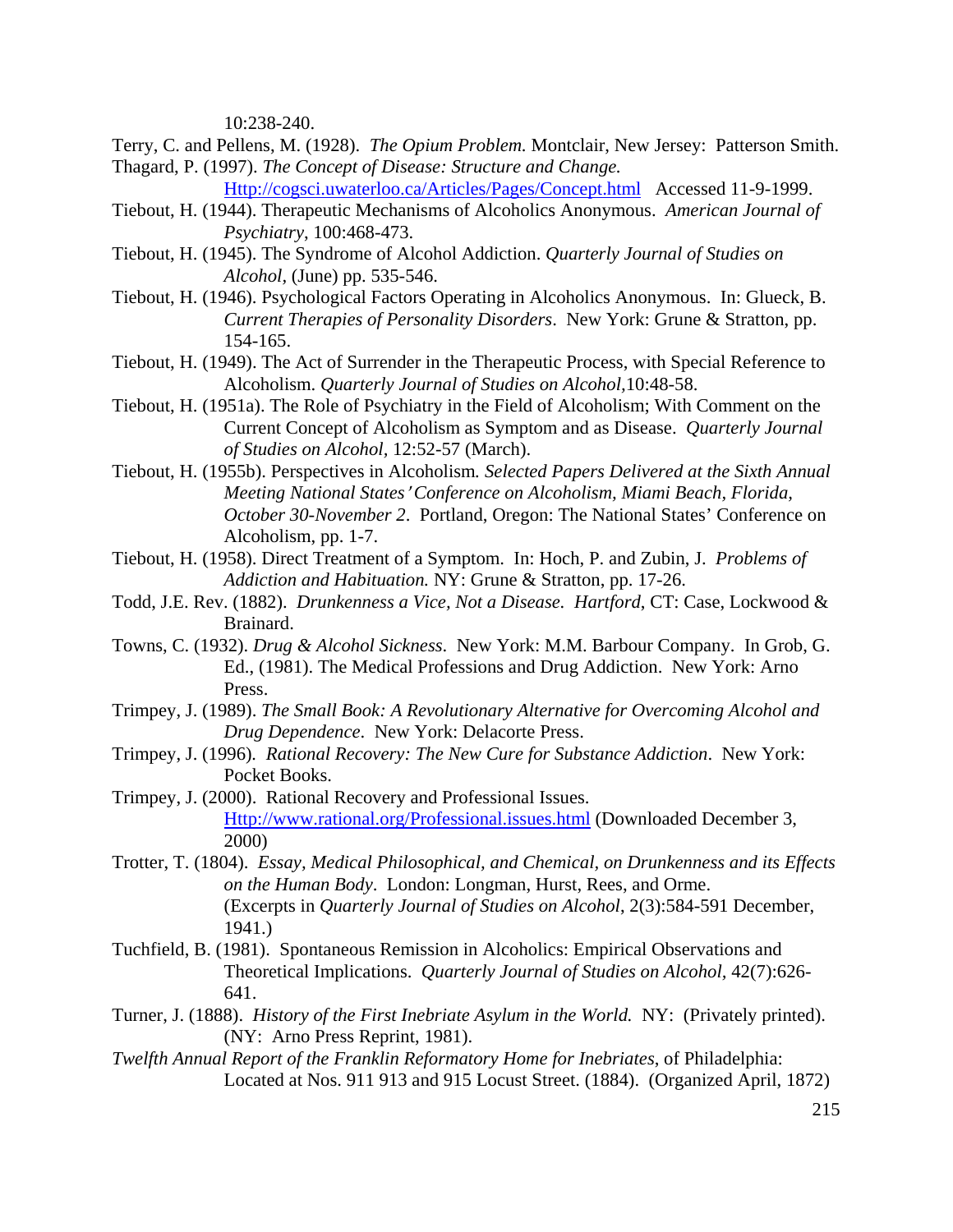Philadelphia: Treager & Lamb Printers.

- Tyler, A. (1944). *Freedom's Ferment*. NY: Harper and Row.
- Usher, J. (1892). *Alcoholism and its Treatment*. NY: G.P. Putnam's Sons.
- Vaillant, G. (1983). *The Natural History of Alcoholism: Causes, Patterns, and Paths to Recovery.* Cambridge, Massachusetts: Harvard University Press.
- Vailliant, G. (1990). We Should Retain the Disease Concept of Alcoholism. *The Harvard Medical School Mental Health Newsletter*, 6(9):4-6.
- Valverde, M. (1997). 'Slavery-from-within': The Invention of Alcoholism and the Question of Free-will. *Social History,* 22(3):251-268.
- Vogler, R.E. and Bartz, W.R. (1982). *The Better Way to Drink*. New York: Simon and Schuster.
- Waldorf, D. and Biernacki, P. (1982). Natural Recovery from Heroin Addiction: A Review of the Incidence Literature. In: Zinberg, N.E, and Harding, W.M. Eds., *Control over Intoxicant Use: Psychopharmacological, Psychological and Social Considerations.* New York: Human Science Press.
- Waldorf, D. (1983). Natural Recovery from Opiate Addiction: Some Social-Psychological Processes of Untreated Recovery. *Journal of Drug Issues*, 13:237-280.
- Wallace, J. (1983). Ideology, Belief and Behavior: Alcoholics Anonymous as a Social Movement. In: Wallace, J. (1989). *Writings: The Alcoholism Papers*. Newport, RI: Edgehill Publications.
- Wallace, J. (1983). Alcoholism: Is a Shift in Paradigm Necessary? In: Wallace, J. (1989). Writings: The Alcoholism Papers. Newport, RI: Edgehill Publications.
- Wallace, J. (1989). A Biopsychosocial Model of Alcoholism. *Social Casework*, 70:325-332.
- Wallace, J. (1989). Controlled Drinking is not for Alcoholics. In: Wallace, J., Ed. *Writings: The Alcoholism Papers*. Newport, RI: Edgehill Publications, pp. 383-384
- Walters, G.D. (1992). Drug-seeking Behavior: Disease or Lifestyle? *Professional Psychology: Research & Practice*, 23(2):139-145.
- Ward, S. (1622). *Woe to Drunkards*. London: A Mathewes.
- Warner, J. (1993). "Resolv'd to Drink No More": Addiction as a Pre-industrial Construct. *Journal of Studies on Alcohol,* November, pp. 685-691.
- Watts, T. (1981). The Uneasy Triumph of Wexberg, L. (1951). Alcoholism as a Sickness. *Quarterly Journal of Studies on Alcohol,* 12(June), 217-230.
- Wheller, L. (1990). 66% Polled Say Addiction Should Be Viewed As Illness. *Washington Post*, (October 11), D7.
- White, W.A. (1916). Alcoholism, a Symptom. *Interst. Med J*, 23:404.
- White, W. (1998). *Slaying the Dragon: The History of Addiction Treatment and Recovery in America*. Bloomington, IL: Chestnut Health Systems.
- White, W. (2000). Addiction as a Disease: Birth as a Concept. *Counselor,* 1(1):46-51,73.
- White, W. (2000). The Rebirth of the Disease Concept of Alcolism in the  $20<sup>th</sup>$  Century. *Counselor*, 1(2):62-66.
- White, W. (2001). Addiction Disease Concept: Advocates and Critics. *Counselor*, 2(1):42-46.
- White, W. (2001). A Disease Concept for the 21<sup>st</sup> Century. *Counselor*, 2(2): 44-52.
- Wikler, Abraham (1965). Conditioning Factors in Opiate Addiction and Relapse. In: Wilner, D.I. and Kassebaum, G.C. *Narcotics.* New York: McGraw-Hill.
- Dr. William Wey AACI Paper, *Proceedings*, pp. 27-28